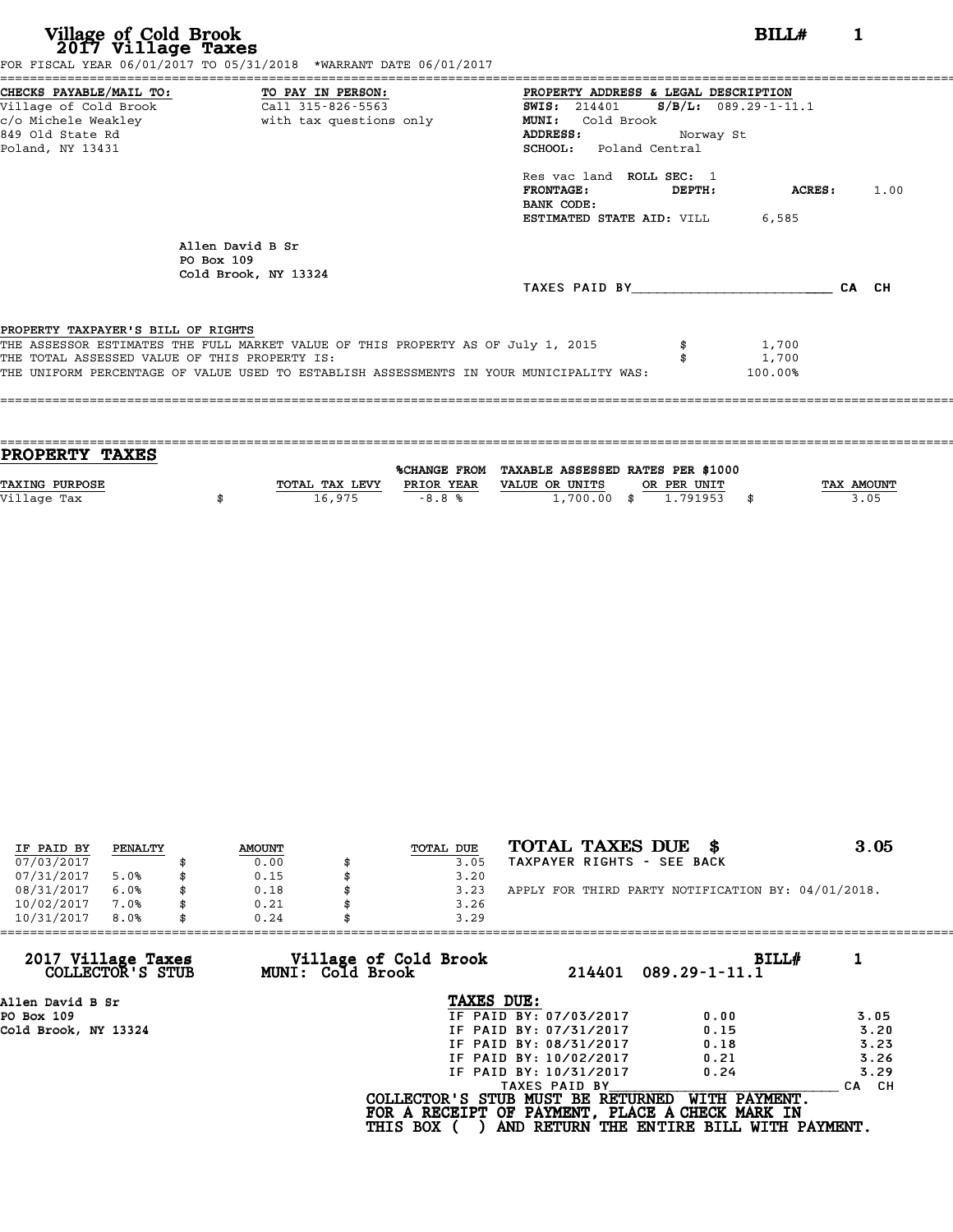**Village of Cold Brook**<br> **2017 Village Taxes**<br>
FOR FISCAL YEAR 06/01/2017 TO 05/31/2018 \*WARRANT DATE 06/01/2017<br> **POR FISCAL YEAR 06/01/2017** TO 05/31/2018 \*WARRANT DATE 06/01/2017

|                                               | FOR FISCAL YEAR 06/01/2017 TO 05/31/2018 *WARRANT DATE 06/01/2017                |                                                                                         |           |         |      |
|-----------------------------------------------|----------------------------------------------------------------------------------|-----------------------------------------------------------------------------------------|-----------|---------|------|
|                                               | CHECKS PAYABLE/MAIL TO: TO PAY IN PERSON:                                        | PROPERTY ADDRESS & LEGAL DESCRIPTION                                                    |           |         |      |
|                                               | Village of Cold Brook Call 315-826-5563                                          | <b>SWIS:</b> 214401 <b>S/B/L:</b> 089.29-1-11.5                                         |           |         |      |
|                                               |                                                                                  | MUNI: Cold Brook                                                                        |           |         |      |
| 849 Old State Rd                              |                                                                                  | <b>ADDRESS:</b>                                                                         | Norway St |         |      |
| Poland, NY 13431                              |                                                                                  | SCHOOL: Poland Central                                                                  |           |         |      |
|                                               |                                                                                  | Rural vac<10 ROLL SEC: 1                                                                |           |         |      |
|                                               |                                                                                  | <b>FRONTAGE:</b>                                                                        | DEPTH:    | ACRES:  | 1.70 |
|                                               |                                                                                  | BANK CODE:                                                                              |           |         |      |
|                                               |                                                                                  | <b>ESTIMATED STATE AID:</b> VILL 6,585                                                  |           |         |      |
|                                               | Allen David B Sr                                                                 |                                                                                         |           |         |      |
|                                               | PO Box 109                                                                       |                                                                                         |           |         |      |
|                                               | Cold Brook, NY 13324                                                             |                                                                                         |           |         |      |
|                                               |                                                                                  | TAXES PAID BY CA CH                                                                     |           |         |      |
|                                               |                                                                                  |                                                                                         |           |         |      |
| PROPERTY TAXPAYER'S BILL OF RIGHTS            |                                                                                  |                                                                                         |           |         |      |
|                                               | THE ASSESSOR ESTIMATES THE FULL MARKET VALUE OF THIS PROPERTY AS OF July 1, 2015 |                                                                                         |           | 170     |      |
| THE TOTAL ASSESSED VALUE OF THIS PROPERTY IS: |                                                                                  |                                                                                         |           | 170     |      |
|                                               |                                                                                  | THE UNIFORM PERCENTAGE OF VALUE USED TO ESTABLISH ASSESSMENTS IN YOUR MUNICIPALITY WAS: |           | 100.00% |      |

| <b>PROPERTY TAXES</b> |                |            |                                                |      |             |                   |
|-----------------------|----------------|------------|------------------------------------------------|------|-------------|-------------------|
|                       |                |            |                                                |      |             |                   |
|                       |                |            | %CHANGE FROM TAXABLE ASSESSED RATES PER \$1000 |      |             |                   |
| <b>TAXING PURPOSE</b> | TOTAL TAX LEVY | PRIOR YEAR | VALUE OR UNITS                                 |      | OR PER UNIT | <b>TAX AMOUNT</b> |
| Village Tax           | 16,975         | $-8.8%$    | 170.00                                         | - \$ | 1.791953    | 0.30              |
|                       |                |            |                                                |      |             |                   |
|                       |                |            |                                                |      |             |                   |

| IF PAID BY | PENALTY | <b>AMOUNT</b> | TOTAL DUE | TOTAL TAXES DUE<br>- 8                             | . 30 |
|------------|---------|---------------|-----------|----------------------------------------------------|------|
| 07/03/2017 |         | 0.00          | 0.30      | TAXPAYER RIGHTS - SEE BACK                         |      |
| 07/31/2017 | 5.0%    | \$<br>0.02    | 0.32      |                                                    |      |
| 08/31/2017 | 6.0%    | \$<br>0.02    | 0.32      | APPLY FOR THIRD PARTY NOTIFICATION BY: 04/01/2018. |      |
| 10/02/2017 | 7.0%    | \$<br>0.02    | 0.32      |                                                    |      |
| 10/31/2017 | 8.0%    | \$<br>0.02    | 0.32      |                                                    |      |

| 10/31/2017<br>8.0%<br>0.02             |                                           | 0.32                                                                                 |                                                           |       |
|----------------------------------------|-------------------------------------------|--------------------------------------------------------------------------------------|-----------------------------------------------------------|-------|
| 2017 Village Taxes<br>COLLECTOR'S STUB | Village of Cold Brook<br>MUNI: Cold Brook | 214401                                                                               | BILLH<br>$089.29 - 1 - 11.5$                              | 2     |
| Allen David B Sr                       |                                           | TAXES DUE:                                                                           |                                                           |       |
| PO Box 109                             |                                           | IF PAID BY: 07/03/2017                                                               | 0.00                                                      | .30   |
| Cold Brook, NY 13324                   |                                           | IF PAID BY: 07/31/2017                                                               | 0.02                                                      | 0.32  |
|                                        |                                           | IF PAID BY: 08/31/2017                                                               | 0.02                                                      | 0.32  |
|                                        |                                           | IF PAID BY: 10/02/2017                                                               | 0.02                                                      | 0.32  |
|                                        |                                           | IF PAID BY: 10/31/2017                                                               | 0.02                                                      | 0.32  |
|                                        |                                           | TAXES PAID BY                                                                        |                                                           | CA CH |
|                                        | <b>THIS BOX</b>                           | COLLECTOR'S STUB MUST BE RETURNED<br>FOR A RECEIPT OF PAYMENT, PLACE A CHECK MARK IN | WITH PAYMENT.<br>AND RETURN THE ENTIRE BILL WITH PAYMENT. |       |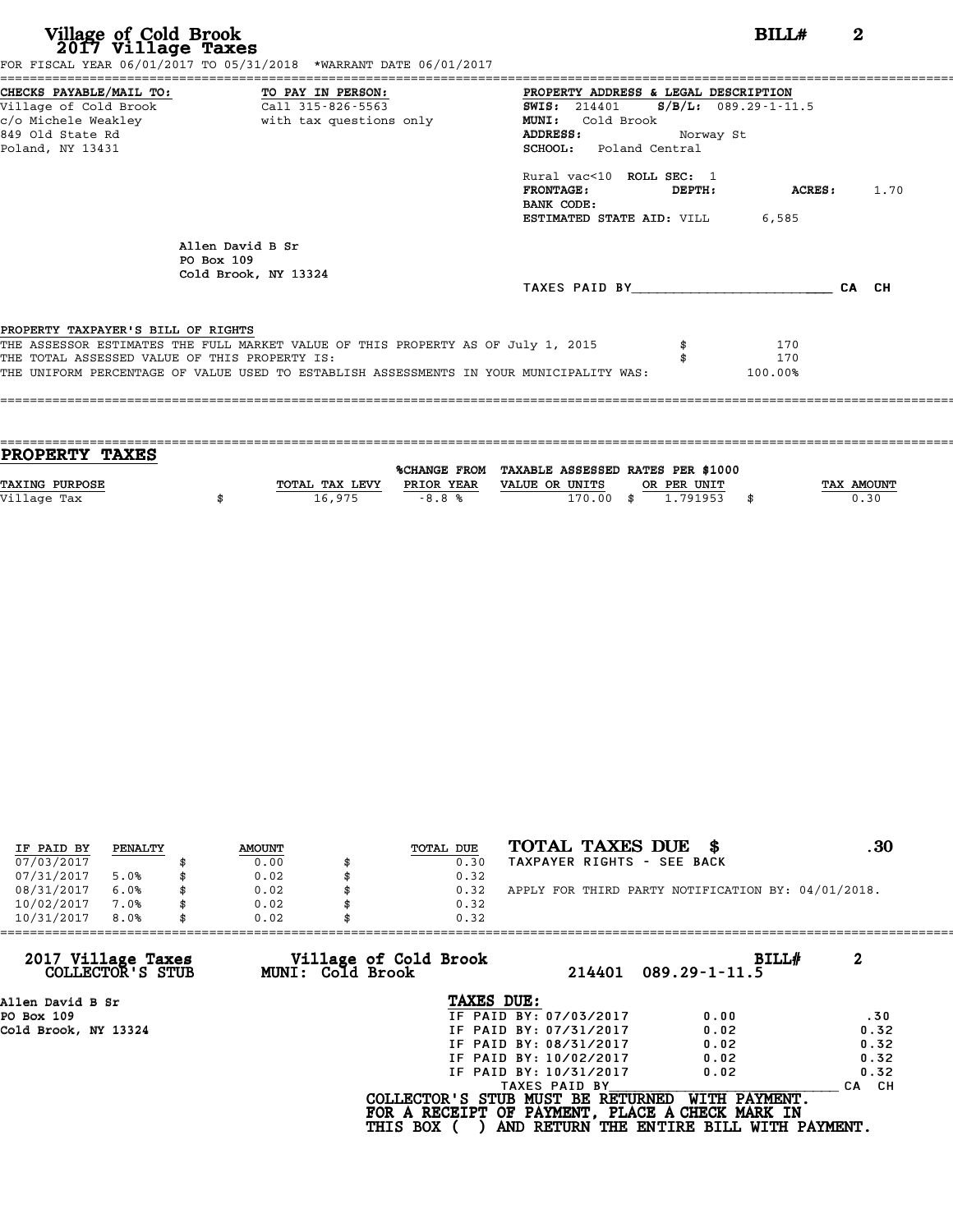| Village of Cold Brook<br>2017 Village Taxes<br>FOR FISCAL YEAR 06/01/2017 TO 05/31/2018 *WARRANT DATE 06/01/2017                                                                                                                                                   | BILL#                                                                                                                                                                                                                                                                                                        | 3     |      |
|--------------------------------------------------------------------------------------------------------------------------------------------------------------------------------------------------------------------------------------------------------------------|--------------------------------------------------------------------------------------------------------------------------------------------------------------------------------------------------------------------------------------------------------------------------------------------------------------|-------|------|
| CHECKS PAYABLE/MAIL TO: TO PAY IN PERSON:<br>Village of Cold Brook<br>Call 315-826-5563<br>c/o Michele Weakley<br>with tax questions only<br>849 Old State Rd<br>Poland, NY 13431                                                                                  | PROPERTY ADDRESS & LEGAL DESCRIPTION<br>SWIS: $214401$ S/B/L: 088.44-1-5<br>Cold Brook<br><b>MUNI:</b><br><b>ADDRESS:</b><br>305 Route 8<br><b>SCHOOL:</b> Poland Central<br>1 Family Res ROLL SEC: 1<br><b>FRONTAGE:</b><br><b>ACRES:</b><br>DEPTH:<br>BANK CODE:<br><b>ESTIMATED STATE AID:</b> VILL 6,585 |       | 1.40 |
| Allen James J<br>5706 Route 28<br>Newport, NY 13416                                                                                                                                                                                                                |                                                                                                                                                                                                                                                                                                              | CA CH |      |
| PROPERTY TAXPAYER'S BILL OF RIGHTS<br>THE ASSESSOR ESTIMATES THE FULL MARKET VALUE OF THIS PROPERTY AS OF July 1, 2015<br>THE TOTAL ASSESSED VALUE OF THIS PROPERTY IS:<br>THE UNIFORM PERCENTAGE OF VALUE USED TO ESTABLISH ASSESSMENTS IN YOUR MUNICIPALITY WAS: | 78,000<br>78,000<br>100.00%                                                                                                                                                                                                                                                                                  |       |      |

| <b>PROPERTY TAXES</b> |                |            |                                                |             |                   |
|-----------------------|----------------|------------|------------------------------------------------|-------------|-------------------|
|                       |                |            |                                                |             |                   |
|                       |                |            | %CHANGE FROM TAXABLE ASSESSED RATES PER \$1000 |             |                   |
| <b>TAXING PURPOSE</b> | TOTAL TAX LEVY | PRIOR YEAR | VALUE OR UNITS                                 | OR PER UNIT | <b>TAX AMOUNT</b> |
| Village Tax           | 16,975         | $-8.8%$    | 78,000,00 \$                                   | 1,791953    | 139.77            |
|                       |                |            |                                                |             |                   |

| IF PAID BY | PENALTY | <b>AMOUNT</b> | TOTAL DUE | TOTAL TAXES DUE<br>-8                              | 139.77 |
|------------|---------|---------------|-----------|----------------------------------------------------|--------|
| 07/03/2017 |         | 0.00          | 139.77    | TAXPAYER RIGHTS - SEE BACK                         |        |
| 07/31/2017 | 5.0%    | 6.99          | 146.76    |                                                    |        |
| 08/31/2017 | 6.0%    | 8.39          | 148.16    | APPLY FOR THIRD PARTY NOTIFICATION BY: 04/01/2018. |        |
| 10/02/2017 | 7.0%    | 9.78          | 149.55    |                                                    |        |
| 10/31/2017 | 8.0%    | 11.18         | 150.95    |                                                    |        |

| 150.95          |                                           |                                                                                                                                                               |                                                                                                                                                   |
|-----------------|-------------------------------------------|---------------------------------------------------------------------------------------------------------------------------------------------------------------|---------------------------------------------------------------------------------------------------------------------------------------------------|
|                 | 214401                                    | $088.44 - 1 - 5$                                                                                                                                              | BILLH<br>3                                                                                                                                        |
|                 |                                           |                                                                                                                                                               |                                                                                                                                                   |
|                 |                                           | 0.00                                                                                                                                                          | 139.77                                                                                                                                            |
|                 |                                           | 6.99                                                                                                                                                          | 146.76                                                                                                                                            |
|                 |                                           | 8.39                                                                                                                                                          | 148.16                                                                                                                                            |
|                 |                                           | 9.78                                                                                                                                                          | 149.55                                                                                                                                            |
|                 |                                           | 11.18                                                                                                                                                         | 150.95                                                                                                                                            |
|                 |                                           |                                                                                                                                                               | CA CH                                                                                                                                             |
| <b>THIS BOX</b> |                                           |                                                                                                                                                               |                                                                                                                                                   |
|                 | Village of Cold Brook<br>MUNI: Cold Brook | TAXES DUE:<br>IF PAID BY: 07/03/2017<br>IF PAID BY: 07/31/2017<br>IF PAID BY: 08/31/2017<br>IF PAID BY: 10/02/2017<br>IF PAID BY: 10/31/2017<br>TAXES PAID BY | COLLECTOR'S STUB MUST BE RETURNED<br>WITH PAYMENT.<br>FOR A RECEIPT OF PAYMENT, PLACE A CHECK MARK IN<br>AND RETURN THE ENTIRE BILL WITH PAYMENT. |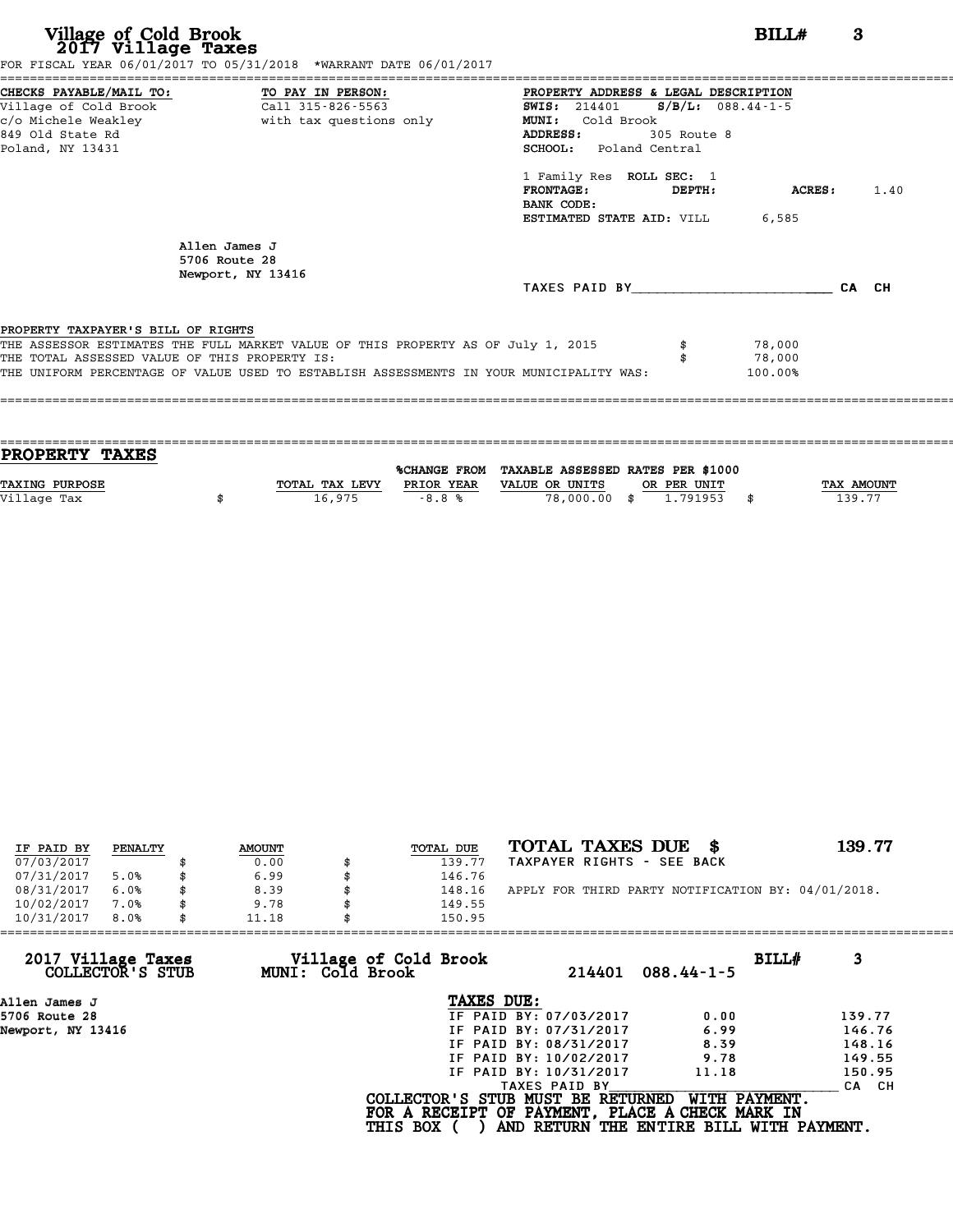| Village of Cold Brook<br>2017 Village Taxes                   | FOR FISCAL YEAR 06/01/2017 TO 05/31/2018 *WARRANT DATE 06/01/2017                                                                                                                                                            |                                                                                                                                                                                                                                                                                               | BILL#<br>4 |
|---------------------------------------------------------------|------------------------------------------------------------------------------------------------------------------------------------------------------------------------------------------------------------------------------|-----------------------------------------------------------------------------------------------------------------------------------------------------------------------------------------------------------------------------------------------------------------------------------------------|------------|
| Village of Cold Brook<br>849 Old State Rd<br>Poland, NY 13431 | CHECKS PAYABLE/MAIL TO: TO PAY IN PERSON:<br>$\overline{c}$ all 315-826-5563                                                                                                                                                 | PROPERTY ADDRESS & LEGAL DESCRIPTION<br>SWIS: 214401 S/B/L: 088.36-1-39<br>Cold Brook<br><b>MUNI:</b><br>424 Route 8<br>ADDRESS:<br><b>SCHOOL:</b> Poland Central<br>1 Family Res ROLL SEC: 1<br>FRONTAGE: 50.00 DEPTH: 230.00 ACRES:<br>BANK CODE:<br><b>ESTIMATED STATE AID:</b> VILL 6,585 |            |
|                                                               | Amacher Albert J<br>Rte 8<br>$PO$ Box 43<br>Cold Brook, NY 13431                                                                                                                                                             | TAXES PAID BY CA CH                                                                                                                                                                                                                                                                           |            |
| PROPERTY TAXPAYER'S BILL OF RIGHTS                            | THE ASSESSOR ESTIMATES THE FULL MARKET VALUE OF THIS PROPERTY AS OF July 1, 2015<br>THE TOTAL ASSESSED VALUE OF THIS PROPERTY IS:<br>THE UNIFORM PERCENTAGE OF VALUE USED TO ESTABLISH ASSESSMENTS IN YOUR MUNICIPALITY WAS: | 56,000<br>56,000<br>100.00%                                                                                                                                                                                                                                                                   |            |

| <b>TAX AMOUNT</b> |
|-------------------|
| 100.35            |
|                   |
|                   |

| IF PAID BY | PENALTY | <b>AMOUNT</b> | TOTAL DUE | TOTAL TAXES DUE \$                                 | 100.35 |
|------------|---------|---------------|-----------|----------------------------------------------------|--------|
| 07/03/2017 |         | 0.00          | 100.35    | TAXPAYER RIGHTS - SEE BACK                         |        |
| 07/31/2017 | 5.0%    | \$<br>5.02    | 105.37    |                                                    |        |
| 08/31/2017 | 6.0%    | \$<br>6.02    | 106.37    | APPLY FOR THIRD PARTY NOTIFICATION BY: 04/01/2018. |        |
| 10/02/2017 | 7.0%    | \$<br>7.02    | 107.37    |                                                    |        |
| 10/31/2017 | 8.0%    | \$<br>8.03    | 108.38    |                                                    |        |

| 8.03 | 108.38          |                                           |                                                                                                                                                               |                                                                                                                                                   |
|------|-----------------|-------------------------------------------|---------------------------------------------------------------------------------------------------------------------------------------------------------------|---------------------------------------------------------------------------------------------------------------------------------------------------|
|      |                 | 214401                                    | $088.36 - 1 - 39$                                                                                                                                             | BILLH<br>4                                                                                                                                        |
|      |                 |                                           |                                                                                                                                                               |                                                                                                                                                   |
|      |                 |                                           | 0.00                                                                                                                                                          | 100.35                                                                                                                                            |
|      |                 |                                           | 5.02                                                                                                                                                          | 105.37                                                                                                                                            |
|      |                 |                                           | 6.02                                                                                                                                                          | 106.37                                                                                                                                            |
|      |                 |                                           | 7.02                                                                                                                                                          | 107.37                                                                                                                                            |
|      |                 |                                           | 8.03                                                                                                                                                          | 108.38                                                                                                                                            |
|      |                 |                                           |                                                                                                                                                               | CA CH                                                                                                                                             |
|      | <b>THIS BOX</b> |                                           |                                                                                                                                                               |                                                                                                                                                   |
|      |                 | Village of Cold Brook<br>MUNI: Cold Brook | TAXES DUE:<br>IF PAID BY: 07/03/2017<br>IF PAID BY: 07/31/2017<br>IF PAID BY: 08/31/2017<br>IF PAID BY: 10/02/2017<br>IF PAID BY: 10/31/2017<br>TAXES PAID BY | COLLECTOR'S STUB MUST BE RETURNED<br>WITH PAYMENT.<br>FOR A RECEIPT OF PAYMENT, PLACE A CHECK MARK IN<br>AND RETURN THE ENTIRE BILL WITH PAYMENT. |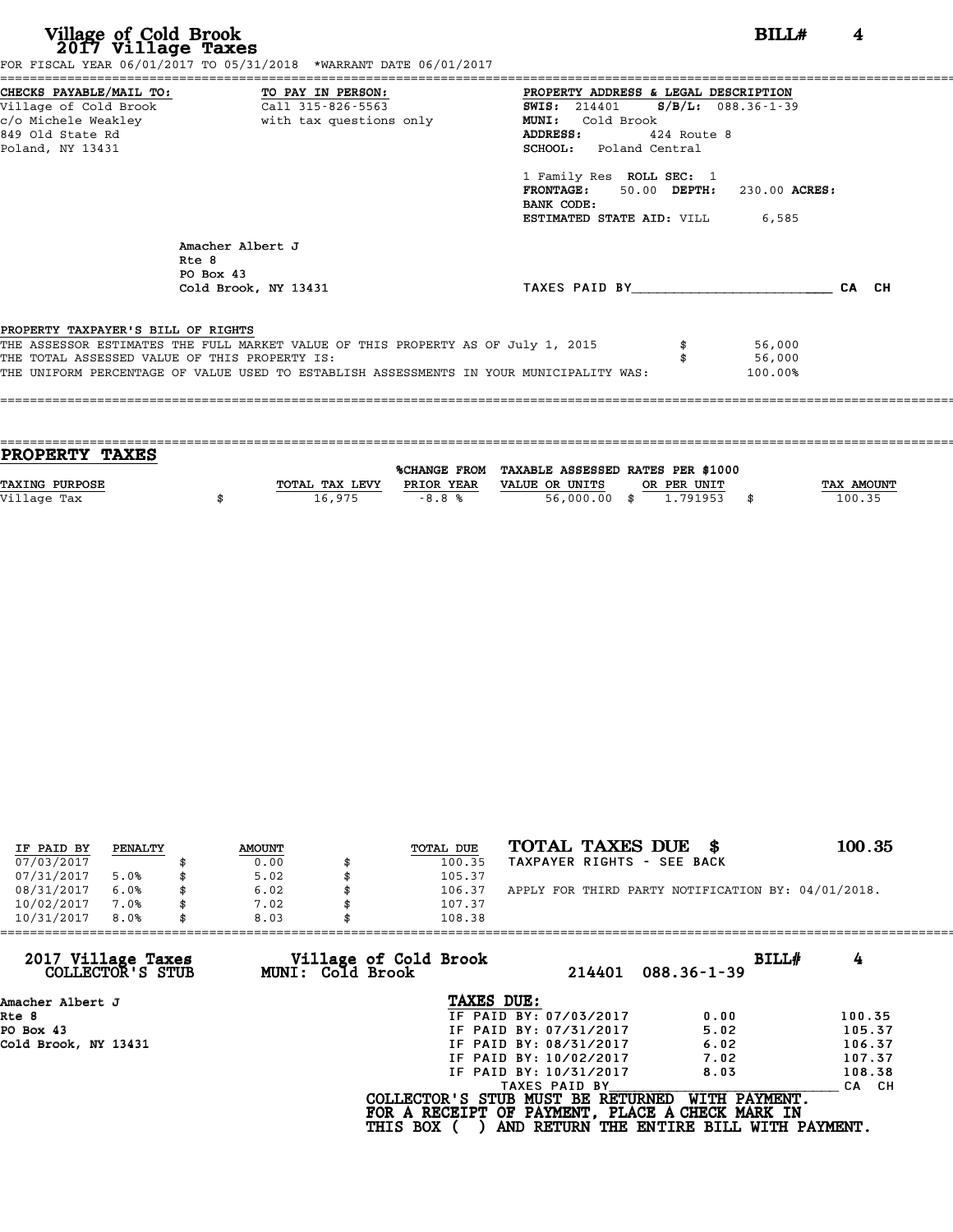|                                                                                                                                                                                                                            | 5                                                                                                                                                |
|----------------------------------------------------------------------------------------------------------------------------------------------------------------------------------------------------------------------------|--------------------------------------------------------------------------------------------------------------------------------------------------|
| PROPERTY ADDRESS & LEGAL DESCRIPTION<br>$S/B/L: 089.29 - 1 - 8.1$<br><b>SWIS:</b> 214401<br><b>MUNI:</b><br>Cold Brook<br><b>ADDRESS:</b><br>Norway St<br>SCHOOL: Poland Central<br>Res vac land ROLL SEC: 1<br>BANK CODE: | .44                                                                                                                                              |
| <b>ESTIMATED STATE AID:</b> VILL 6,585                                                                                                                                                                                     |                                                                                                                                                  |
| THE ASSESSOR ESTIMATES THE FULL MARKET VALUE OF THIS PROPERTY AS OF July 1, 2015<br>6,000<br>6,000<br>THE UNIFORM PERCENTAGE OF VALUE USED TO ESTABLISH ASSESSMENTS IN YOUR MUNICIPALITY WAS:<br>100.00%                   |                                                                                                                                                  |
|                                                                                                                                                                                                                            | BILLH<br>FOR FISCAL YEAR 06/01/2017 TO 05/31/2018 *WARRANT DATE 06/01/2017<br>$FRONTAGE: 120.00$ $DEPTH: 160.00$ $ACRES:$<br>TAXES PAID BY CA CH |

| PROPERTY TAXES        |                |              |                                   |      |            |
|-----------------------|----------------|--------------|-----------------------------------|------|------------|
|                       |                |              | TAXABLE ASSESSED RATES PER \$1000 |      |            |
|                       |                | %CHANGE FROM |                                   |      |            |
| <b>TAXING PURPOSE</b> | TOTAL TAX LEVY | PRIOR YEAR   | VALUE OR UNITS<br>OR PER UNIT     |      | TAX AMOUNT |
| Village Tax           | 16,975         | $-8.8%$      | $6,000.00$ \$<br>1.791953         | - \$ | 10.75      |
|                       |                |              |                                   |      |            |
|                       |                |              |                                   |      |            |

| IF PAID BY | PENALTY | <b>AMOUNT</b> | TOTAL DUE | TOTAL TAXES DUE \$                                 | 10.75 |
|------------|---------|---------------|-----------|----------------------------------------------------|-------|
| 07/03/2017 |         | 0.00          | 10.75     | TAXPAYER RIGHTS - SEE BACK                         |       |
| 07/31/2017 | 5.0%    | 0.54          | 11.29     |                                                    |       |
| 08/31/2017 | 6.0%    | 0.65          | 11.40     | APPLY FOR THIRD PARTY NOTIFICATION BY: 04/01/2018. |       |
| 10/02/2017 | 7.0%    | 0.75          | 11.50     |                                                    |       |
| 10/31/2017 | 8.0%    | 0.86          | 11.61     |                                                    |       |
|            |         |               |           |                                                    |       |

| 10/31/2017<br>8.0%<br>0.86             | 11.61                                                |                        |                                                                                                              |       |
|----------------------------------------|------------------------------------------------------|------------------------|--------------------------------------------------------------------------------------------------------------|-------|
| 2017 Village Taxes<br>COLLECTOR'S STUB | Village of Cold Brook<br>MUNI: Cold Brook            | 214401                 | BILLH<br>$089.29 - 1 - 8.1$                                                                                  | 5     |
| Amacher Albert J                       | TAXES DUE:                                           |                        |                                                                                                              |       |
| 4398 Norway St                         |                                                      | IF PAID BY: 07/03/2017 | 0.00                                                                                                         | 10.75 |
| Cold Brook, NY 13324                   |                                                      | IF PAID BY: 07/31/2017 | 0.54                                                                                                         | 11.29 |
|                                        |                                                      | IF PAID BY: 08/31/2017 | 0.65                                                                                                         | 11.40 |
|                                        |                                                      | IF PAID BY: 10/02/2017 | 0.75                                                                                                         | 11.50 |
|                                        |                                                      | IF PAID BY: 10/31/2017 | 0.86                                                                                                         | 11.61 |
|                                        |                                                      | TAXES PAID BY          |                                                                                                              | CA CH |
|                                        | COLLECTOR'S STUB MUST BE RETURNED<br><b>THIS BOX</b> |                        | WITH PAYMENT.<br>FOR A RECEIPT OF PAYMENT, PLACE A CHECK MARK IN<br>AND RETURN THE ENTIRE BILL WITH PAYMENT. |       |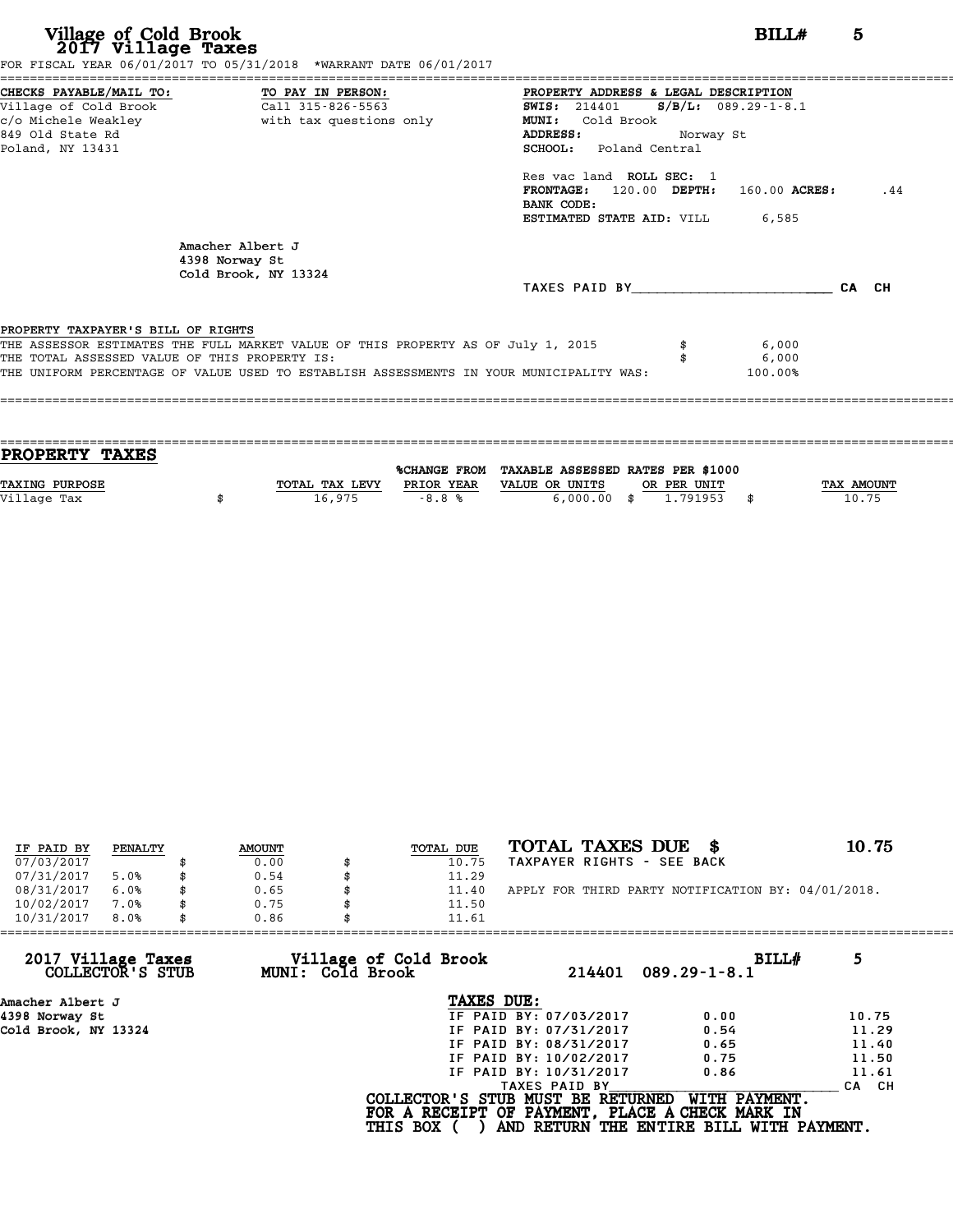| Village of Cold Brook<br>2017 Village Taxes                                                                                                         | FOR FISCAL YEAR 06/01/2017 TO 05/31/2018 *WARRANT DATE 06/01/2017                                                                                                           |                                                                                                                                                                                                                                                                                              | BILLH                       | 6     |
|-----------------------------------------------------------------------------------------------------------------------------------------------------|-----------------------------------------------------------------------------------------------------------------------------------------------------------------------------|----------------------------------------------------------------------------------------------------------------------------------------------------------------------------------------------------------------------------------------------------------------------------------------------|-----------------------------|-------|
| CHECKS PAYABLE/MAIL TO: TO PAY IN PERSON:<br>Village of Cold Brook Call 315-826-5563<br>c/o Michele Weakley<br>849 Old State Rd<br>Poland, NY 13431 | with tax questions only                                                                                                                                                     | PROPERTY ADDRESS & LEGAL DESCRIPTION<br><b>SWIS:</b> 214401 <b>S</b> /B/L: 089.29-1-8.2<br>Cold Brook<br>MUNI:<br>ADDRESS:<br>4398 Norway St<br><b>SCHOOL:</b> Poland Central<br>1 Family Res ROLL SEC: 1<br>FRONTAGE: 289.70 DEPTH:<br>BANK CODE:<br><b>ESTIMATED STATE AID:</b> VILL 6,585 | <b>ACRES:</b>               | .60   |
|                                                                                                                                                     | Amacher Albert J<br>4398 Norway St<br>Cold Brook, NY 13324                                                                                                                  | TAXES PAID BY                                                                                                                                                                                                                                                                                |                             | CA CH |
| PROPERTY TAXPAYER'S BILL OF RIGHTS<br>THE TOTAL ASSESSED VALUE OF THIS PROPERTY IS:                                                                 | THE ASSESSOR ESTIMATES THE FULL MARKET VALUE OF THIS PROPERTY AS OF July 1, 2015<br>THE UNIFORM PERCENTAGE OF VALUE USED TO ESTABLISH ASSESSMENTS IN YOUR MUNICIPALITY WAS: |                                                                                                                                                                                                                                                                                              | 59,000<br>59,000<br>100.00% |       |

| <b>PROPERTY TAXES</b> |                |            |                                                |             |                   |
|-----------------------|----------------|------------|------------------------------------------------|-------------|-------------------|
|                       |                |            |                                                |             |                   |
|                       |                |            | %CHANGE FROM TAXABLE ASSESSED RATES PER \$1000 |             |                   |
| <b>TAXING PURPOSE</b> | TOTAL TAX LEVY | PRIOR YEAR | VALUE OR UNITS                                 | OR PER UNIT | <b>TAX AMOUNT</b> |
| Village Tax           | 16,975         | $-8.8%$    | 59,000.00 \$                                   | 1,791953    | 105.73            |
|                       |                |            |                                                |             |                   |

| IF PAID BY | PENALTY | <b>AMOUNT</b> | TOTAL DUE | TOTAL TAXES DUE \$                                 | 105.73 |
|------------|---------|---------------|-----------|----------------------------------------------------|--------|
| 07/03/2017 |         | 0.00          | 105.73    | TAXPAYER RIGHTS - SEE BACK                         |        |
| 07/31/2017 | 5.0%    | 5.29          | 111.02    |                                                    |        |
| 08/31/2017 | 6.0%    | 6.34          | 112.07    | APPLY FOR THIRD PARTY NOTIFICATION BY: 04/01/2018. |        |
| 10/02/2017 | 7.0%    | 7.40          | 113.13    |                                                    |        |
| 10/31/2017 | 8.0%    | 8.46          | 114.19    |                                                    |        |

| 8.46 | 114.19          |                                           |                                                                                                                                                               |                                                                                                                                  |
|------|-----------------|-------------------------------------------|---------------------------------------------------------------------------------------------------------------------------------------------------------------|----------------------------------------------------------------------------------------------------------------------------------|
|      |                 | 214401                                    | BILLH<br>$089.29 - 1 - 8.2$                                                                                                                                   | 6                                                                                                                                |
|      |                 |                                           |                                                                                                                                                               |                                                                                                                                  |
|      |                 |                                           | 0.00                                                                                                                                                          | 105.73                                                                                                                           |
|      |                 |                                           | 5.29                                                                                                                                                          | 111.02                                                                                                                           |
|      |                 |                                           | 6.34                                                                                                                                                          | 112.07                                                                                                                           |
|      |                 |                                           | 7.40                                                                                                                                                          | 113.13                                                                                                                           |
|      |                 |                                           | 8.46                                                                                                                                                          | 114.19                                                                                                                           |
|      |                 |                                           |                                                                                                                                                               | CA CH                                                                                                                            |
|      | <b>THIS BOX</b> |                                           | WITH PAYMENT.                                                                                                                                                 |                                                                                                                                  |
|      |                 | Village of Cold Brook<br>MUNI: Cold Brook | TAXES DUE:<br>IF PAID BY: 07/03/2017<br>IF PAID BY: 07/31/2017<br>IF PAID BY: 08/31/2017<br>IF PAID BY: 10/02/2017<br>IF PAID BY: 10/31/2017<br>TAXES PAID BY | COLLECTOR'S STUB MUST BE RETURNED<br>FOR A RECEIPT OF PAYMENT, PLACE A CHECK MARK IN<br>AND RETURN THE ENTIRE BILL WITH PAYMENT. |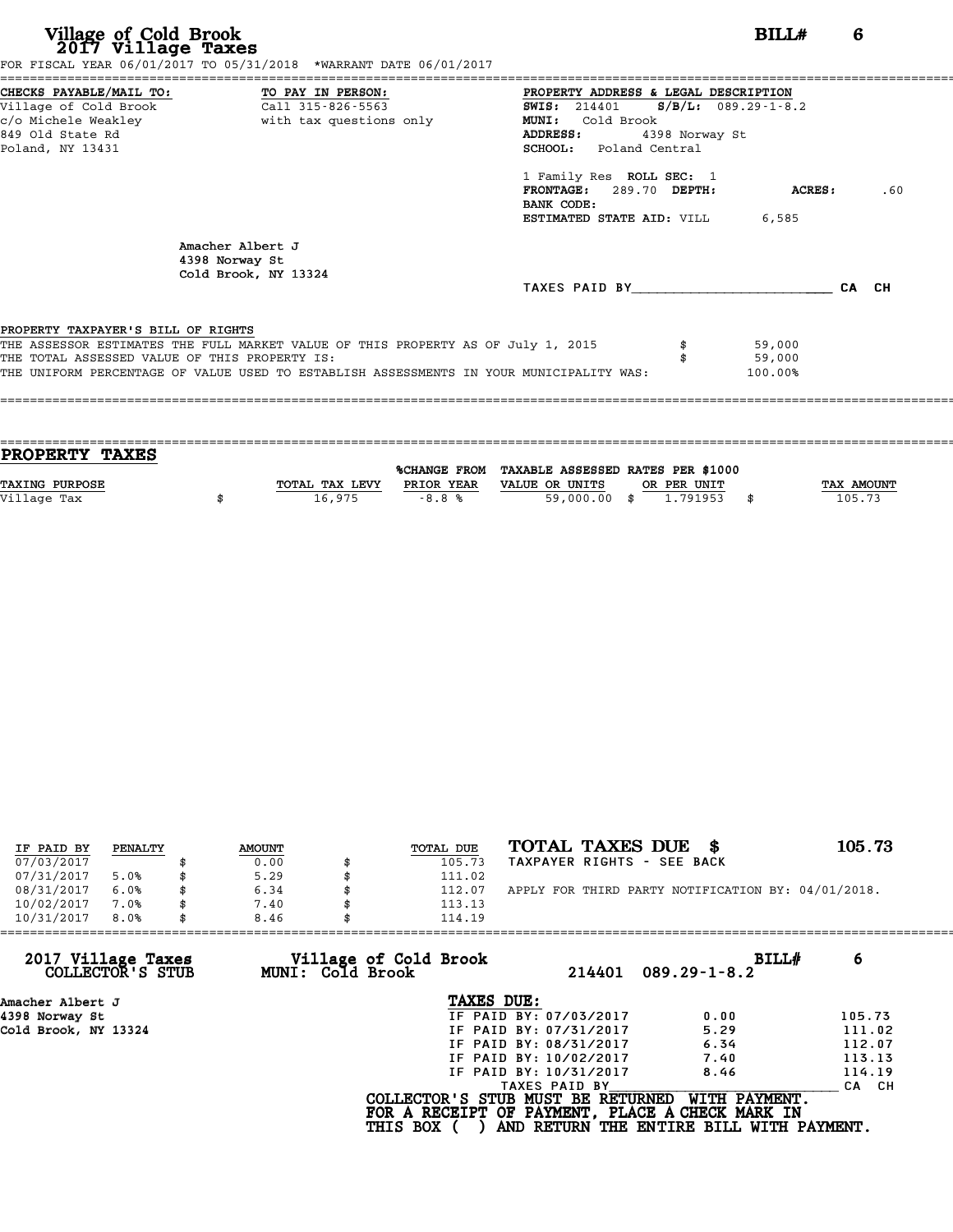| CHECKS PAYABLE/MAIL TO: TO PAY IN PERSON:<br>PROPERTY ADDRESS & LEGAL DESCRIPTION<br>$S/B/L: 088.36-1-40$<br>Call 315-826-5563<br><b>SWIS: 214401</b><br>with tax questions only<br>Cold Brook<br><b>MUNI:</b><br><b>ADDRESS:</b><br>$422$ Route 8<br><b>SCHOOL:</b> Poland Central<br>1 Family Res ROLL SEC: 1<br>.12<br>47.00 DEPTH: 115.00 ACRES:<br><b>FRONTAGE:</b><br>BANK CODE:<br><b>ESTIMATED STATE AID:</b> VILL 6,585<br>Amacher Jerry D<br>422 Main St<br>Cold Brook, NY 13324<br>CA CH<br>TAXES PAID BY<br>PROPERTY TAXPAYER'S BILL OF RIGHTS<br>THE ASSESSOR ESTIMATES THE FULL MARKET VALUE OF THIS PROPERTY AS OF July 1, 2015<br>35,000<br>THE TOTAL ASSESSED VALUE OF THIS PROPERTY IS:<br>35,000<br>THE UNIFORM PERCENTAGE OF VALUE USED TO ESTABLISH ASSESSMENTS IN YOUR MUNICIPALITY WAS:<br>100.00% | Village of Cold Brook<br>2017 Village Taxes                                          | FOR FISCAL YEAR 06/01/2017 TO 05/31/2018 *WARRANT DATE 06/01/2017 | BILL# | 7 |
|---------------------------------------------------------------------------------------------------------------------------------------------------------------------------------------------------------------------------------------------------------------------------------------------------------------------------------------------------------------------------------------------------------------------------------------------------------------------------------------------------------------------------------------------------------------------------------------------------------------------------------------------------------------------------------------------------------------------------------------------------------------------------------------------------------------------------|--------------------------------------------------------------------------------------|-------------------------------------------------------------------|-------|---|
|                                                                                                                                                                                                                                                                                                                                                                                                                                                                                                                                                                                                                                                                                                                                                                                                                           | Village of Cold Brook<br>c/o Michele Weakley<br>849 Old State Rd<br>Poland, NY 13431 |                                                                   |       |   |
|                                                                                                                                                                                                                                                                                                                                                                                                                                                                                                                                                                                                                                                                                                                                                                                                                           |                                                                                      |                                                                   |       |   |
|                                                                                                                                                                                                                                                                                                                                                                                                                                                                                                                                                                                                                                                                                                                                                                                                                           |                                                                                      |                                                                   |       |   |
|                                                                                                                                                                                                                                                                                                                                                                                                                                                                                                                                                                                                                                                                                                                                                                                                                           |                                                                                      |                                                                   |       |   |

| PROPERTY TAXES        |                |            |                                                |             |                   |
|-----------------------|----------------|------------|------------------------------------------------|-------------|-------------------|
|                       |                |            | %CHANGE FROM TAXABLE ASSESSED RATES PER \$1000 |             |                   |
| <b>TAXING PURPOSE</b> | TOTAL TAX LEVY | PRIOR YEAR | VALUE OR UNITS                                 | OR PER UNIT | <b>TAX AMOUNT</b> |
|                       |                |            |                                                |             |                   |
| Village Tax           | 16,975         | $-8.8%$    | 35,000.00 \$                                   | 1.791953    | 62.72             |
|                       |                |            |                                                |             |                   |

| IF PAID BY | PENALTY | <b>AMOUNT</b> | TOTAL DUE | TOTAL TAXES DUE \$                                 | 62.72 |
|------------|---------|---------------|-----------|----------------------------------------------------|-------|
| 07/03/2017 |         | 0.00          | 62.72     | TAXPAYER RIGHTS - SEE BACK                         |       |
| 07/31/2017 | 5.0%    | 3.14          | 65.86     |                                                    |       |
| 08/31/2017 | 6.0%    | 3.76          | 66.48     | APPLY FOR THIRD PARTY NOTIFICATION BY: 04/01/2018. |       |
| 10/02/2017 | 7.0%    | \$<br>4.39    | 67.11     |                                                    |       |
| 10/31/2017 | 8.0%    | 5.02          | 67.74     |                                                    |       |

| 5.02 | 67.74                  |                                                              |                                                                                                                                                   |
|------|------------------------|--------------------------------------------------------------|---------------------------------------------------------------------------------------------------------------------------------------------------|
|      | 214401                 | BILLH<br>$088.36 - 1 - 40$                                   |                                                                                                                                                   |
|      | TAXES DUE:             |                                                              |                                                                                                                                                   |
|      | IF PAID BY: 07/03/2017 | 0.00                                                         | 62.72                                                                                                                                             |
|      | IF PAID BY: 07/31/2017 | 3.14                                                         | 65.86                                                                                                                                             |
|      | IF PAID BY: 08/31/2017 | 3.76                                                         | 66.48                                                                                                                                             |
|      | IF PAID BY: 10/02/2017 | 4.39                                                         | 67.11                                                                                                                                             |
|      | IF PAID BY: 10/31/2017 | 5.02                                                         | 67.74                                                                                                                                             |
|      | TAXES PAID BY          |                                                              | CA CH                                                                                                                                             |
|      |                        |                                                              |                                                                                                                                                   |
|      |                        | Village of Cold Brook<br>MUNI: Cold Brook<br><b>THIS BOX</b> | WITH PAYMENT.<br>COLLECTOR'S STUB MUST BE RETURNED<br>FOR A RECEIPT OF PAYMENT, PLACE A CHECK MARK IN<br>AND RETURN THE ENTIRE BILL WITH PAYMENT. |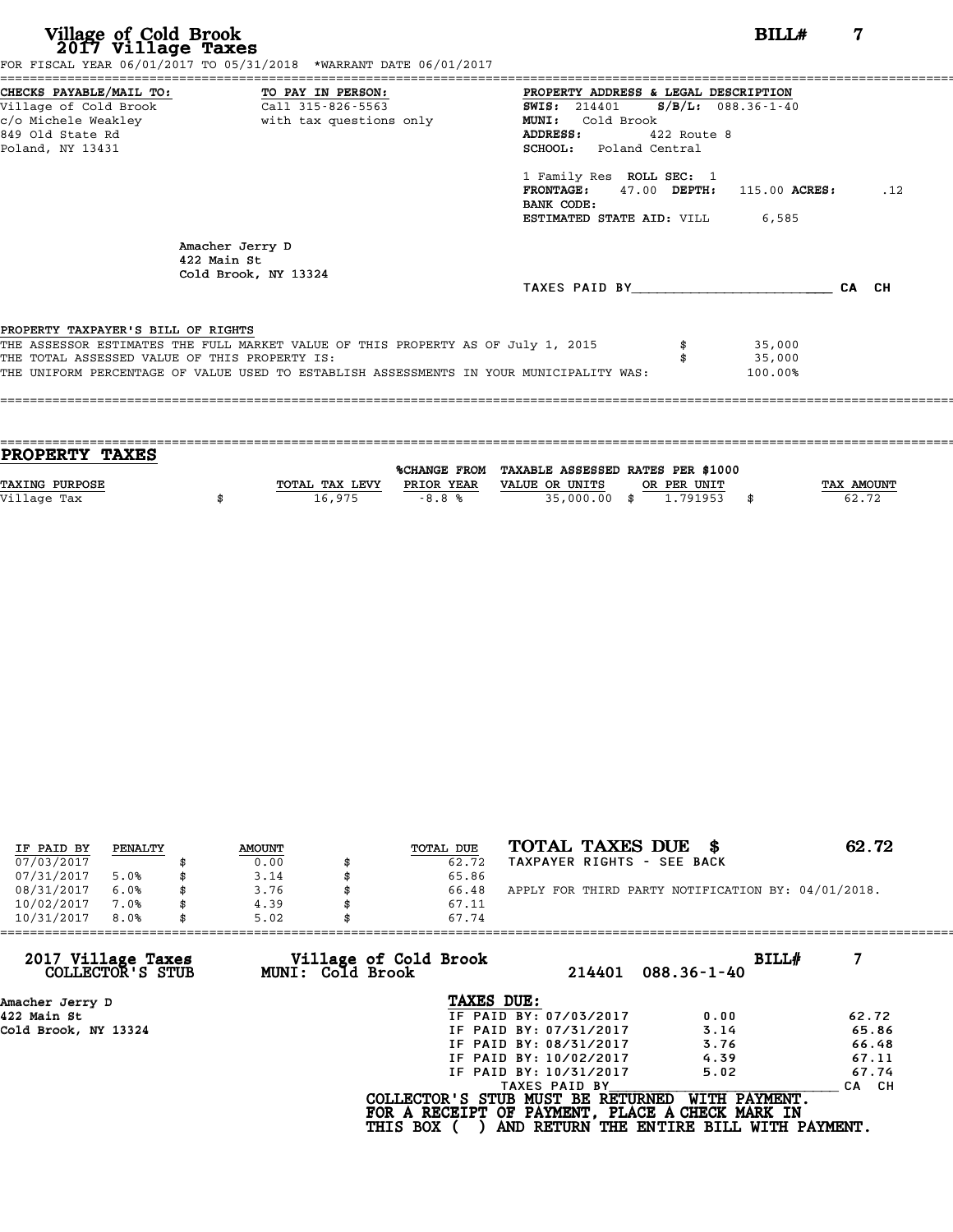| Village of Cold Brook<br>2017 Village Taxes<br>FOR FISCAL YEAR 06/01/2017 TO 05/31/2018 *WARRANT DATE 06/01/2017                                                                                                                                                   | 8<br>BILL#                                                                                                                                                                                                                                                                                                                          |
|--------------------------------------------------------------------------------------------------------------------------------------------------------------------------------------------------------------------------------------------------------------------|-------------------------------------------------------------------------------------------------------------------------------------------------------------------------------------------------------------------------------------------------------------------------------------------------------------------------------------|
| CHECKS PAYABLE/MAIL TO:<br>TO PAY IN PERSON:<br>Village of Cold Brook<br>Call 315-826-5563<br>c/o Michele Weakley<br>with tax questions only<br>849 Old State Rd<br>Poland, NY 13431                                                                               | PROPERTY ADDRESS & LEGAL DESCRIPTION<br>$S/B/L: 088.36 - 1 - 36$<br><b>SWIS: 214401</b><br>Cold Brook<br><b>MUNI:</b><br>ADDRESS:<br>$436$ Route 8<br><b>SCHOOL:</b> Poland Central<br>1 Family Res ROLL SEC: 1<br>112.00 DEPTH: 254.00 ACRES:<br>1.00<br><b>FRONTAGE :</b><br>BANK CODE:<br><b>ESTIMATED STATE AID:</b> VILL 6,585 |
| Amacher Katrina J<br>PO Box 71<br>Poland, NY 13431                                                                                                                                                                                                                 | CA CH<br>TAXES PAID BY                                                                                                                                                                                                                                                                                                              |
| PROPERTY TAXPAYER'S BILL OF RIGHTS<br>THE ASSESSOR ESTIMATES THE FULL MARKET VALUE OF THIS PROPERTY AS OF July 1, 2015<br>THE TOTAL ASSESSED VALUE OF THIS PROPERTY IS:<br>THE UNIFORM PERCENTAGE OF VALUE USED TO ESTABLISH ASSESSMENTS IN YOUR MUNICIPALITY WAS: | 70,000<br>70,000<br>100.00%                                                                                                                                                                                                                                                                                                         |

| PROPERTY TAXES        |                |            |                                                |             |                   |
|-----------------------|----------------|------------|------------------------------------------------|-------------|-------------------|
|                       |                |            | %CHANGE FROM TAXABLE ASSESSED RATES PER \$1000 |             |                   |
| <b>TAXING PURPOSE</b> | TOTAL TAX LEVY | PRIOR YEAR | VALUE OR UNITS                                 | OR PER UNIT | <b>TAX AMOUNT</b> |
|                       |                |            |                                                |             |                   |
| Village Tax           | 16,975         | $-8.8%$    | 70,000.00 \$                                   | 1.791953    | 125.44            |
|                       |                |            |                                                |             |                   |

| IF PAID BY | PENALTY |    | <b>AMOUNT</b> | TOTAL DUE | TOTAL TAXES DUE<br>- SS                            | 125.44 |
|------------|---------|----|---------------|-----------|----------------------------------------------------|--------|
| 07/03/2017 |         |    | 0.00          | 125.44    | TAXPAYER RIGHTS - SEE BACK                         |        |
| 07/31/2017 | 5.0%    |    | 6.27          | 131.71    |                                                    |        |
| 08/31/2017 | 6.0%    |    | 7.53          | 132.97    | APPLY FOR THIRD PARTY NOTIFICATION BY: 04/01/2018. |        |
| 10/02/2017 | 7.0%    | S  | 8.78          | 134.22    |                                                    |        |
| 10/31/2017 | 8.0%    | \$ | 10.04         | 135.48    |                                                    |        |

| 135.48          |                                           |                                                                                                                                                               |                                                                                                                                  |
|-----------------|-------------------------------------------|---------------------------------------------------------------------------------------------------------------------------------------------------------------|----------------------------------------------------------------------------------------------------------------------------------|
|                 | 214401                                    | BILLH<br>$088.36 - 1 - 36$                                                                                                                                    | 8                                                                                                                                |
|                 |                                           |                                                                                                                                                               |                                                                                                                                  |
|                 |                                           | 0.00                                                                                                                                                          | 125.44                                                                                                                           |
|                 |                                           | 6.27                                                                                                                                                          | 131.71                                                                                                                           |
|                 |                                           | 7.53                                                                                                                                                          | 132.97                                                                                                                           |
|                 |                                           | 8.78                                                                                                                                                          | 134.22                                                                                                                           |
|                 |                                           | 10.04                                                                                                                                                         | 135.48                                                                                                                           |
|                 |                                           |                                                                                                                                                               | CA CH                                                                                                                            |
| <b>THIS BOX</b> |                                           | WITH PAYMENT.                                                                                                                                                 |                                                                                                                                  |
|                 | Village of Cold Brook<br>MUNI: Cold Brook | TAXES DUE:<br>IF PAID BY: 07/03/2017<br>IF PAID BY: 07/31/2017<br>IF PAID BY: 08/31/2017<br>IF PAID BY: 10/02/2017<br>IF PAID BY: 10/31/2017<br>TAXES PAID BY | COLLECTOR'S STUB MUST BE RETURNED<br>FOR A RECEIPT OF PAYMENT, PLACE A CHECK MARK IN<br>AND RETURN THE ENTIRE BILL WITH PAYMENT. |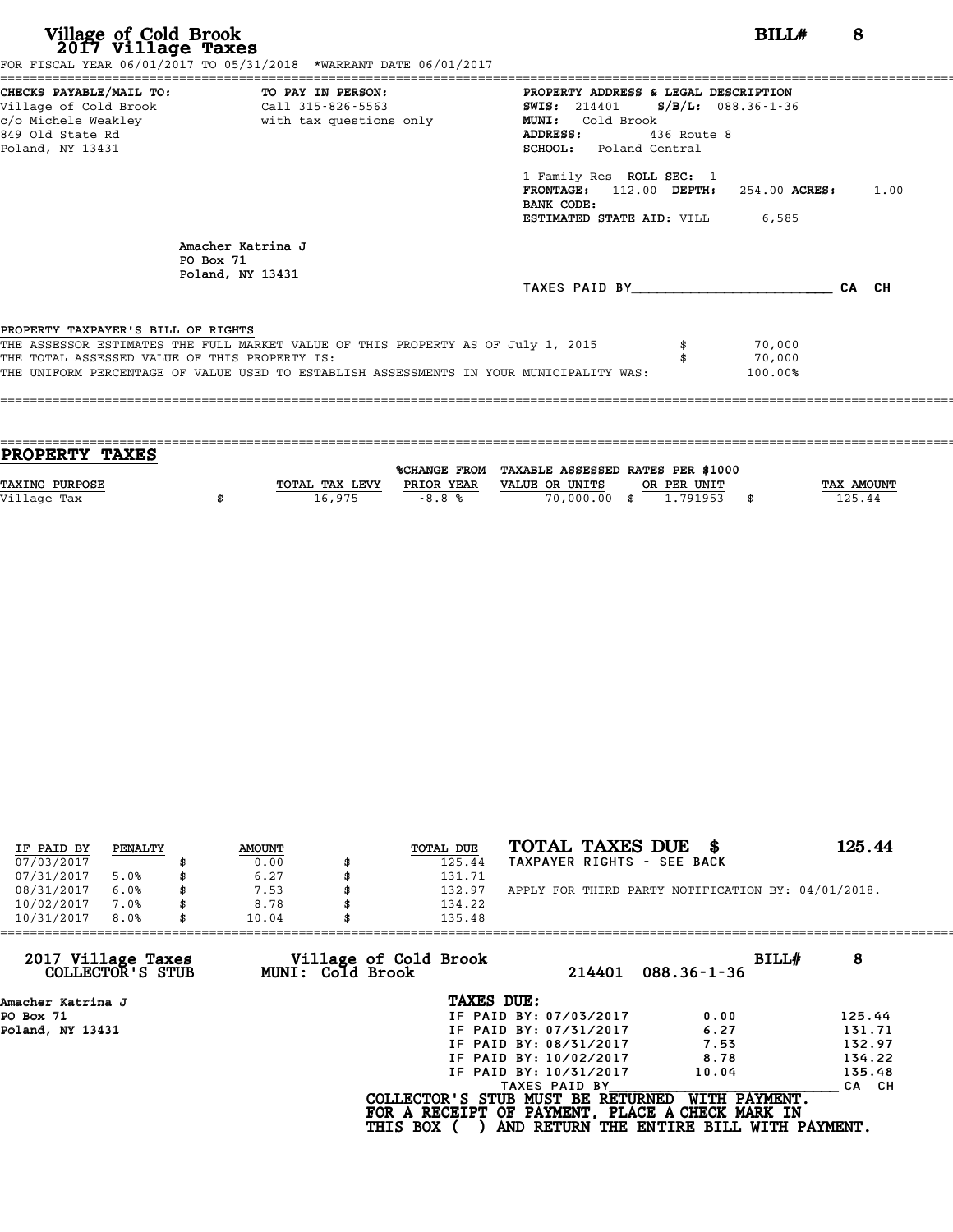| Village of Cold Brook<br>2017 Village Taxes                                            | FOR FISCAL YEAR 06/01/2017 TO 05/31/2018 *WARRANT DATE 06/01/2017                                                                                                           | BILL#                                                                                                                                                                                                                                                                                                            | 9     |
|----------------------------------------------------------------------------------------|-----------------------------------------------------------------------------------------------------------------------------------------------------------------------------|------------------------------------------------------------------------------------------------------------------------------------------------------------------------------------------------------------------------------------------------------------------------------------------------------------------|-------|
| =====================<br>Village of Cold Brook<br>849 Old State Rd<br>Poland, NY 13431 | CHECKS PAYABLE/MAIL TO: TO PAY IN PERSON:<br>$Call$ 315-826-5563                                                                                                            | PROPERTY ADDRESS & LEGAL DESCRIPTION<br>SWIS: $214401$ S/B/L: $084.77 - 1 - 1$<br><b>MUNI:</b><br>Cold Brook<br>ADDRESS:<br>589 Route 8<br><b>SCHOOL:</b> Poland Central<br>1 Family Res ROLL SEC: 1<br><b>FRONTAGE:</b> 99.00 DEPTH: 320.00 ACRES: 1.17<br>BANK CODE:<br><b>ESTIMATED STATE AID:</b> VILL 6,585 |       |
|                                                                                        | Artz Barbara<br>589 St Rt 8<br>Cold Brook, NY 13324                                                                                                                         | TAXES PAID BY TAXES                                                                                                                                                                                                                                                                                              | CA CH |
| PROPERTY TAXPAYER'S BILL OF RIGHTS<br>THE TOTAL ASSESSED VALUE OF THIS PROPERTY IS:    | THE ASSESSOR ESTIMATES THE FULL MARKET VALUE OF THIS PROPERTY AS OF July 1, 2015<br>THE UNIFORM PERCENTAGE OF VALUE USED TO ESTABLISH ASSESSMENTS IN YOUR MUNICIPALITY WAS: | 93,000<br>93,000<br>100.00%                                                                                                                                                                                                                                                                                      |       |

| <b>PROPERTY TAXES</b> |                |            |                                                |             |                   |
|-----------------------|----------------|------------|------------------------------------------------|-------------|-------------------|
|                       |                |            |                                                |             |                   |
|                       |                |            | %CHANGE FROM TAXABLE ASSESSED RATES PER \$1000 |             |                   |
| <b>TAXING PURPOSE</b> | TOTAL TAX LEVY | PRIOR YEAR | VALUE OR UNITS                                 | OR PER UNIT | <b>TAX AMOUNT</b> |
| Village Tax           | 16,975         | $-8.8%$    | 93,000.00 \$                                   | 1.791953    | 166.65            |
|                       |                |            |                                                |             |                   |
|                       |                |            |                                                |             |                   |

| IF PAID BY | PENALTY | <b>AMOUNT</b> | TOTAL DUE | TOTAL TAXES DUE \$                                 | 166.65 |
|------------|---------|---------------|-----------|----------------------------------------------------|--------|
| 07/03/2017 |         | 0.00          | 166.65    | TAXPAYER RIGHTS - SEE BACK                         |        |
| 07/31/2017 | 5.0%    | 8.33          | 174.98    |                                                    |        |
| 08/31/2017 | 6.0%    | 10.00         | 176.65    | APPLY FOR THIRD PARTY NOTIFICATION BY: 04/01/2018. |        |
| 10/02/2017 | 7.0%    | 11.67         | 178.32    |                                                    |        |
| 10/31/2017 | 8.0%    | 13.33         | 179.98    |                                                    |        |

| $084.77 - 1 - 1$ | BILLH<br>9                                                                                                                                                                                                                                                                                    |
|------------------|-----------------------------------------------------------------------------------------------------------------------------------------------------------------------------------------------------------------------------------------------------------------------------------------------|
|                  |                                                                                                                                                                                                                                                                                               |
| 0.00             | 166.65                                                                                                                                                                                                                                                                                        |
| 8.33             | 174.98                                                                                                                                                                                                                                                                                        |
| 10.00            | 176.65                                                                                                                                                                                                                                                                                        |
| 11.67            | 178.32                                                                                                                                                                                                                                                                                        |
| 13.33            | 179.98                                                                                                                                                                                                                                                                                        |
|                  | CA CH                                                                                                                                                                                                                                                                                         |
|                  | WITH PAYMENT.                                                                                                                                                                                                                                                                                 |
|                  | 214401<br>IF PAID BY: 07/03/2017<br>IF PAID BY: 07/31/2017<br>IF PAID BY: 08/31/2017<br>IF PAID BY: 10/02/2017<br>IF PAID BY: 10/31/2017<br>TAXES PAID BY<br>COLLECTOR'S STUB MUST BE RETURNED<br>FOR A RECEIPT OF PAYMENT, PLACE A CHECK MARK IN<br>AND RETURN THE ENTIRE BILL WITH PAYMENT. |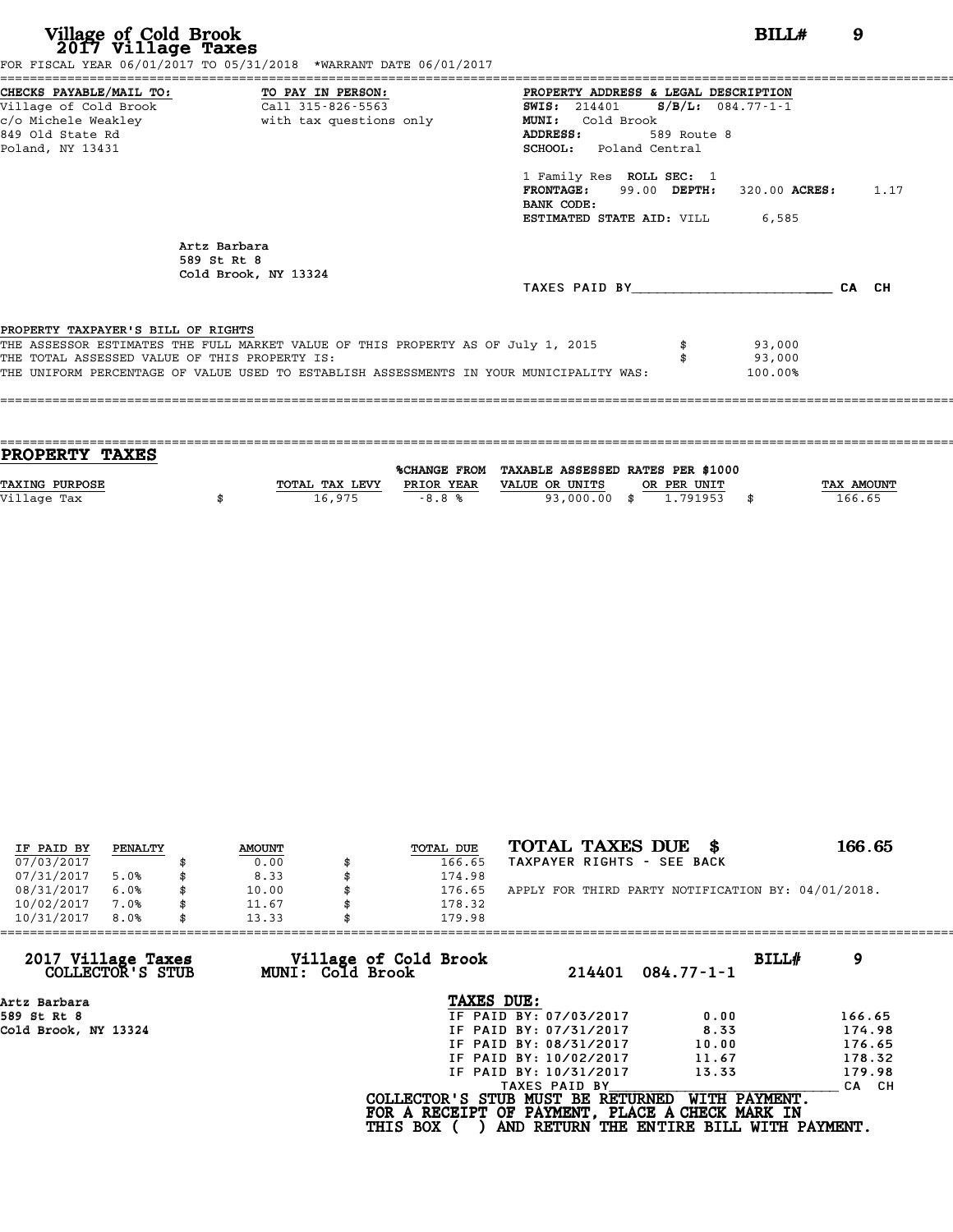| Village of Cold Brook<br>2017 Village Taxes<br>FOR FISCAL YEAR 06/01/2017 TO 05/31/2018 *WARRANT DATE 06/01/2017                                                                                                                                                   | BILL#<br><b>10</b>                                                                                                                                                                                                                                                                                                     |     |
|--------------------------------------------------------------------------------------------------------------------------------------------------------------------------------------------------------------------------------------------------------------------|------------------------------------------------------------------------------------------------------------------------------------------------------------------------------------------------------------------------------------------------------------------------------------------------------------------------|-----|
| CHECKS PAYABLE/MAIL TO: TO PAY IN PERSON:<br>Call 315-826-5563<br>Village of Cold Brook<br>c/o Michele Weakley extending with tax questions only<br>849 Old State Rd<br>Poland, NY 13431                                                                           | PROPERTY ADDRESS & LEGAL DESCRIPTION<br>$S/B/L$ : 089.21-1-9<br><b>SWIS:</b> 214401<br>Cold Brook<br><b>MUNI:</b><br>ADDRESS:<br>495 Main St<br><b>SCHOOL:</b> Poland Central<br>1 Family Res ROLL SEC: 1<br><b>FRONTAGE:</b><br>132.00 DEPTH:<br>65.00 ACRES:<br>BANK CODE:<br><b>ESTIMATED STATE AID:</b> VILL 6,585 | .21 |
| B B V T Inc<br>11 Lemberg Ct 201<br>Monroe, NY 10950                                                                                                                                                                                                               | TAXES PAID BY<br>CA CH                                                                                                                                                                                                                                                                                                 |     |
| PROPERTY TAXPAYER'S BILL OF RIGHTS<br>THE ASSESSOR ESTIMATES THE FULL MARKET VALUE OF THIS PROPERTY AS OF July 1, 2015<br>THE TOTAL ASSESSED VALUE OF THIS PROPERTY IS:<br>THE UNIFORM PERCENTAGE OF VALUE USED TO ESTABLISH ASSESSMENTS IN YOUR MUNICIPALITY WAS: | 72,000<br>72,000<br>100.00%                                                                                                                                                                                                                                                                                            |     |

| <b>PROPERTY TAXES</b> |                |            |                                                |             |                   |
|-----------------------|----------------|------------|------------------------------------------------|-------------|-------------------|
|                       |                |            | %CHANGE FROM TAXABLE ASSESSED RATES PER \$1000 |             |                   |
| <b>TAXING PURPOSE</b> | TOTAL TAX LEVY | PRIOR YEAR | VALUE OR UNITS                                 | OR PER UNIT | <b>TAX AMOUNT</b> |
|                       | 16,975         | $-8.8%$    | 72,000.00 \$                                   | 1.791953    | 129.02            |
| Village Tax           |                |            |                                                |             |                   |
|                       |                |            |                                                |             |                   |

| IF PAID BY | PENALTY | <b>AMOUNT</b> | TOTAL DUE | TOTAL TAXES DUE \$                                 | 129.02 |
|------------|---------|---------------|-----------|----------------------------------------------------|--------|
| 07/03/2017 |         | 0.00          | 129.02    | TAXPAYER RIGHTS - SEE BACK                         |        |
| 07/31/2017 | 5.0%    | 6.45          | 135.47    |                                                    |        |
| 08/31/2017 | 6.0%    | 7.74          | 136.76    | APPLY FOR THIRD PARTY NOTIFICATION BY: 04/01/2018. |        |
| 10/02/2017 | 7.0%    | 9.03          | 138.05    |                                                    |        |
| 10/31/2017 | 8.0%    | 10.32         | 139.34    |                                                    |        |

| 139.34          |                                           |                                                                                                                                                                                                                                                                                                                |
|-----------------|-------------------------------------------|----------------------------------------------------------------------------------------------------------------------------------------------------------------------------------------------------------------------------------------------------------------------------------------------------------------|
|                 | $089.21 - 1 - 9$                          | BILLH<br>10                                                                                                                                                                                                                                                                                                    |
| TAXES DUE:      |                                           |                                                                                                                                                                                                                                                                                                                |
|                 | 0.00                                      | 129.02                                                                                                                                                                                                                                                                                                         |
|                 | 6.45                                      | 135.47                                                                                                                                                                                                                                                                                                         |
|                 | 7.74                                      | 136.76                                                                                                                                                                                                                                                                                                         |
|                 | 9.03                                      | 138.05                                                                                                                                                                                                                                                                                                         |
|                 | 10.32                                     | 139.34                                                                                                                                                                                                                                                                                                         |
|                 |                                           | CA CH                                                                                                                                                                                                                                                                                                          |
| <b>THIS BOX</b> |                                           |                                                                                                                                                                                                                                                                                                                |
|                 | Village of Cold Brook<br>MUNI: Cold Brook | 214401<br>IF PAID BY: 07/03/2017<br>IF PAID BY: 07/31/2017<br>IF PAID BY: 08/31/2017<br>IF PAID BY: 10/02/2017<br>IF PAID BY: 10/31/2017<br>TAXES PAID BY<br>COLLECTOR'S STUB MUST BE RETURNED<br>WITH PAYMENT.<br>FOR A RECEIPT OF PAYMENT, PLACE A CHECK MARK IN<br>AND RETURN THE ENTIRE BILL WITH PAYMENT. |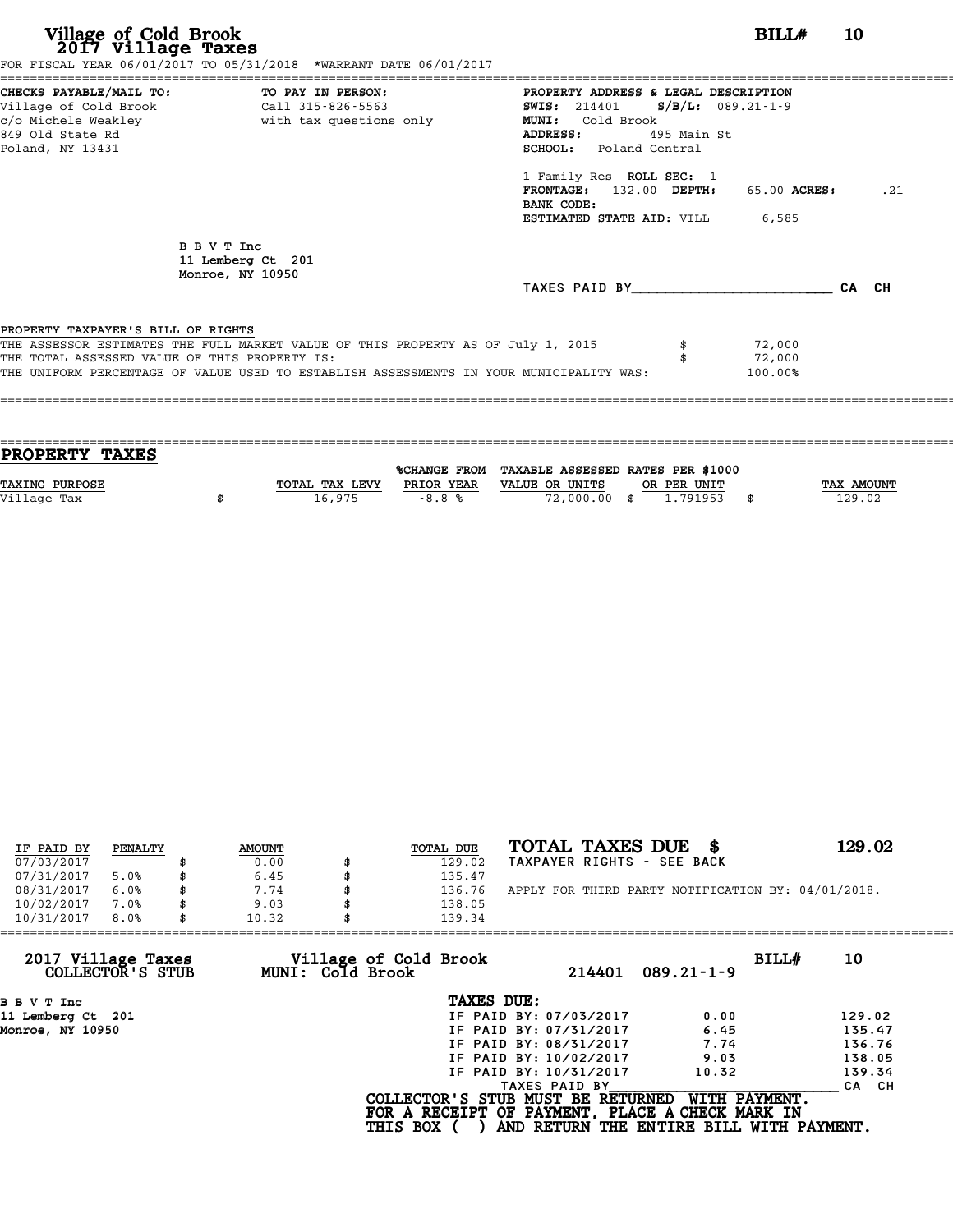| Village of Cold Brook<br>2017 Village Taxes                                         | FOR FISCAL YEAR 06/01/2017 TO 05/31/2018 *WARRANT DATE 06/01/2017                                                                                                           | BILL#                                                                                                                                                                                                                                                                | 11 |       |
|-------------------------------------------------------------------------------------|-----------------------------------------------------------------------------------------------------------------------------------------------------------------------------|----------------------------------------------------------------------------------------------------------------------------------------------------------------------------------------------------------------------------------------------------------------------|----|-------|
| Village of Cold Brook<br>849 Old State Rd<br>Poland, NY 13431                       | CHECKS PAYABLE/MAIL TO: TO PAY IN PERSON:<br>Call 315-826-5563                                                                                                              | PROPERTY ADDRESS & LEGAL DESCRIPTION<br>SWIS: 214401 S/B/L: 088.44-1-18.1<br>Cold Brook<br><b>MUNI:</b><br>ADDRESS:<br>1314 Rose Valley Rd<br><b>SCHOOL:</b> Poland Central<br>1 Family Res ROLL SEC: 1<br>$FRONTAGE: 128.00$ $DEPTH: 140.00$ $ACRES:$<br>BANK CODE: |    | .35   |
|                                                                                     | Baker Dennis<br>1314 Rose Valley Rd<br>Cold Brook, NY 13324                                                                                                                 | <b>ESTIMATED STATE AID: VILL 6,585</b><br>TAXES PAID BY TAXES                                                                                                                                                                                                        |    | CA CH |
| PROPERTY TAXPAYER'S BILL OF RIGHTS<br>THE TOTAL ASSESSED VALUE OF THIS PROPERTY IS: | THE ASSESSOR ESTIMATES THE FULL MARKET VALUE OF THIS PROPERTY AS OF July 1, 2015<br>THE UNIFORM PERCENTAGE OF VALUE USED TO ESTABLISH ASSESSMENTS IN YOUR MUNICIPALITY WAS: | 81,500<br>81,500<br>100.00%                                                                                                                                                                                                                                          |    |       |

| <b>TAX AMOUNT</b> |
|-------------------|
|                   |
|                   |
| 146.04            |

| IF PAID BY | PENALTY | <b>AMOUNT</b> | TOTAL DUE | TOTAL TAXES DUE<br>- SS                            | 146.04 |
|------------|---------|---------------|-----------|----------------------------------------------------|--------|
| 07/03/2017 |         | 0.00          | 146.04    | TAXPAYER RIGHTS - SEE BACK                         |        |
| 07/31/2017 | 5.0%    | 7.30          | 153.34    |                                                    |        |
| 08/31/2017 | 6.0%    | 8.76          | 154.80    | APPLY FOR THIRD PARTY NOTIFICATION BY: 04/01/2018. |        |
| 10/02/2017 | 7.0%    | \$<br>10.22   | 156.26    |                                                    |        |
| 10/31/2017 | 8.0%    | \$<br>11.68   | 157.72    |                                                    |        |

| 10/31/2017<br>8.0%                     | 11.68 |                                           | 157.72                            |                        |                                                                                                              |             |
|----------------------------------------|-------|-------------------------------------------|-----------------------------------|------------------------|--------------------------------------------------------------------------------------------------------------|-------------|
| 2017 Village Taxes<br>COLLECTOR'S STUB |       | Village of Cold Brook<br>MUNI: Cold Brook |                                   | 214401                 | $088.44 - 1 - 18.1$                                                                                          | BILLH<br>11 |
| Baker Dennis                           |       |                                           | TAXES DUE:                        |                        |                                                                                                              |             |
| 1314 Rose Valley Rd                    |       |                                           |                                   | IF PAID BY: 07/03/2017 | 0.00                                                                                                         | 146.04      |
| Cold Brook, NY 13324                   |       |                                           |                                   | IF PAID BY: 07/31/2017 | 7.30                                                                                                         | 153.34      |
|                                        |       |                                           |                                   | IF PAID BY: 08/31/2017 | 8.76                                                                                                         | 154.80      |
|                                        |       |                                           |                                   | IF PAID BY: 10/02/2017 | 10.22                                                                                                        | 156.26      |
|                                        |       |                                           |                                   | IF PAID BY: 10/31/2017 | 11.68                                                                                                        | 157.72      |
|                                        |       |                                           |                                   | TAXES PAID BY          |                                                                                                              | CA CH       |
|                                        |       | <b>THIS BOX</b>                           | COLLECTOR'S STUB MUST BE RETURNED |                        | WITH PAYMENT.<br>FOR A RECEIPT OF PAYMENT, PLACE A CHECK MARK IN<br>AND RETURN THE ENTIRE BILL WITH PAYMENT. |             |
|                                        |       |                                           |                                   |                        |                                                                                                              |             |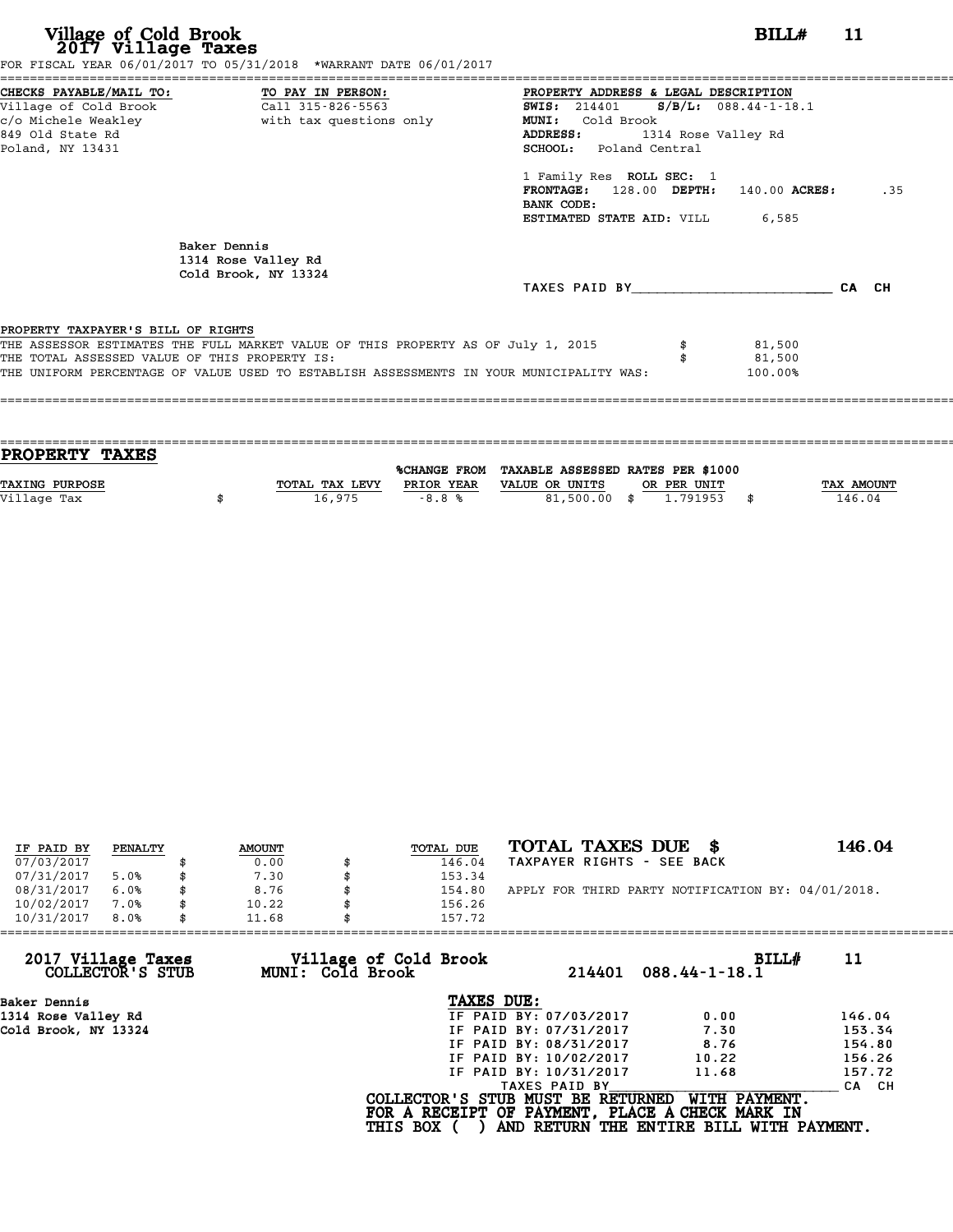| Village of Cold Brook<br>2017 Village Taxes | FOR FISCAL YEAR 06/01/2017 TO 05/31/2018 *WARRANT DATE 06/01/2017                                                                                                                                                            |                                                                                                                                                                                                                                                                                    | BILL#                       | 12    |
|---------------------------------------------|------------------------------------------------------------------------------------------------------------------------------------------------------------------------------------------------------------------------------|------------------------------------------------------------------------------------------------------------------------------------------------------------------------------------------------------------------------------------------------------------------------------------|-----------------------------|-------|
| 849 Old State Rd<br>Poland, NY 13431        | CHECKS PAYABLE/MAIL TO: TO PAY IN PERSON:<br>Village of Cold Brook Call 315-826-5563<br>c/o Michele Weakley                       with tax questions only                                                                    | ======================<br>PROPERTY ADDRESS & LEGAL DESCRIPTION<br><b>SWIS:</b> 214401 <b>S/B/L:</b> 088.36-1-10<br>MUNI: Cold Brook<br>ADDRESS:<br>365 Route 8<br><b>SCHOOL:</b> Poland Central<br>1 Family Res ROLL SEC: 1<br>FRONTAGE: 108.00 DEPTH: 160.00 ACRES:<br>BANK CODE: |                             |       |
|                                             | Baker Matthew<br>Baker Barbara<br>365 Main St<br>Cold Brook, NY 13324                                                                                                                                                        | <b>ESTIMATED STATE AID:</b> VILL 6,585<br>TAXES PAID BY AND AND TAXES PAID BY                                                                                                                                                                                                      |                             | CA CH |
| PROPERTY TAXPAYER'S BILL OF RIGHTS          | THE ASSESSOR ESTIMATES THE FULL MARKET VALUE OF THIS PROPERTY AS OF July 1, 2015<br>THE TOTAL ASSESSED VALUE OF THIS PROPERTY IS:<br>THE UNIFORM PERCENTAGE OF VALUE USED TO ESTABLISH ASSESSMENTS IN YOUR MUNICIPALITY WAS: |                                                                                                                                                                                                                                                                                    | 64,000<br>64,000<br>100.00% |       |

| <b>PROPERTY TAXES</b> |                |            |                                                |             |                   |
|-----------------------|----------------|------------|------------------------------------------------|-------------|-------------------|
|                       |                |            |                                                |             |                   |
|                       |                |            | %CHANGE FROM TAXABLE ASSESSED RATES PER \$1000 |             |                   |
| <b>TAXING PURPOSE</b> | TOTAL TAX LEVY | PRIOR YEAR | VALUE OR UNITS                                 | OR PER UNIT | <b>TAX AMOUNT</b> |
|                       |                |            |                                                |             |                   |
| Village Tax           | 16,975         | $-8.8%$    | 64,000,00 \$                                   | 1.791953    | 114.68            |
|                       |                |            |                                                |             |                   |

| IF PAID BY | PENALTY | <b>AMOUNT</b> | TOTAL DUE    | TOTAL TAXES DUE \$                                 | 114.68 |
|------------|---------|---------------|--------------|----------------------------------------------------|--------|
| 07/03/2017 |         | 0.00          | 114.68       | TAXPAYER RIGHTS - SEE BACK                         |        |
| 07/31/2017 | 5.0%    | \$<br>5.73    | 120.41       |                                                    |        |
| 08/31/2017 | 6.0%    | \$<br>6.88    | 121.56       | APPLY FOR THIRD PARTY NOTIFICATION BY: 04/01/2018. |        |
| 10/02/2017 | 7.0%    | \$<br>8.03    | \$<br>122.71 |                                                    |        |
| 10/31/2017 | 8.0%    | \$<br>9.17    | 123.85       |                                                    |        |

| 9.17             | 123.85                 |                                          |                                                                                                                                  |
|------------------|------------------------|------------------------------------------|----------------------------------------------------------------------------------------------------------------------------------|
| MUNI: Cold Brook | 214401                 | BILLH<br>$088.36 - 1 - 10$               | 12                                                                                                                               |
|                  | TAXES DUE:             |                                          |                                                                                                                                  |
|                  | IF PAID BY: 07/03/2017 | 0.00                                     | 114.68                                                                                                                           |
|                  | IF PAID BY: 07/31/2017 | 5.73                                     | 120.41                                                                                                                           |
|                  | IF PAID BY: 08/31/2017 | 6.88                                     | 121.56                                                                                                                           |
|                  | IF PAID BY: 10/02/2017 | 8.03                                     | 122.71                                                                                                                           |
|                  | IF PAID BY: 10/31/2017 | 9.17                                     | 123.85                                                                                                                           |
|                  | TAXES PAID BY          |                                          | CA CH                                                                                                                            |
|                  |                        | WITH PAYMENT.                            |                                                                                                                                  |
|                  |                        | Village of Cold Brook<br><b>THIS BOX</b> | COLLECTOR'S STUB MUST BE RETURNED<br>FOR A RECEIPT OF PAYMENT, PLACE A CHECK MARK IN<br>AND RETURN THE ENTIRE BILL WITH PAYMENT. |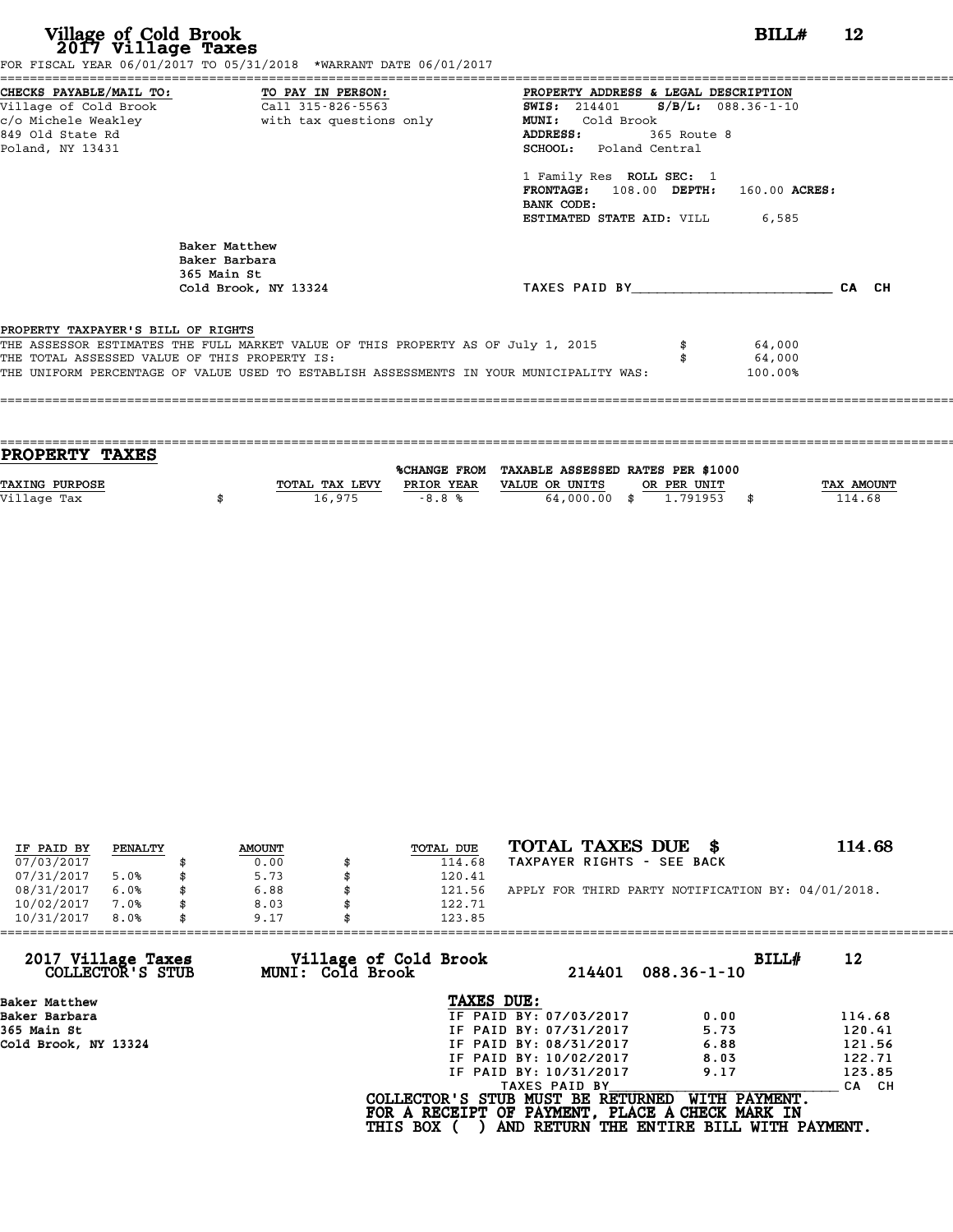| Village of Cold Brook<br>2017 Village Taxes | FOR FISCAL YEAR 06/01/2017 TO 05/31/2018 *WARRANT DATE 06/01/2017                       |                                                                                                                         | BILLH<br>13 |
|---------------------------------------------|-----------------------------------------------------------------------------------------|-------------------------------------------------------------------------------------------------------------------------|-------------|
|                                             | CHECKS PAYABLE/MAIL TO: TO PAY IN PERSON:                                               | PROPERTY ADDRESS & LEGAL DESCRIPTION                                                                                    |             |
| c/o Michele Weakley                         | Village of Cold Brook Call 315-826-5563<br>with tax questions only                      | SWIS: $214401$ S/B/L: 088.44-1-17.2<br>MUNI: Cold Brook                                                                 |             |
| 849 Old State Rd                            |                                                                                         | <b>ADDRESS:</b><br>260 Main St                                                                                          |             |
| Poland, NY 13431                            |                                                                                         | <b>SCHOOL:</b> Poland Central                                                                                           |             |
|                                             |                                                                                         | Mfg housing ROLL SEC: 1<br>FRONTAGE: 20.00 DEPTH: 187.00 ACRES:<br>BANK CODE:<br><b>ESTIMATED STATE AID:</b> VILL 6,585 |             |
|                                             | Bidwell Calvin                                                                          |                                                                                                                         |             |
|                                             | Bidwell Eileen                                                                          |                                                                                                                         |             |
|                                             | 260 Main St<br>Cold Brook, NY 13324                                                     | TAXES PAID BY TAXES PAID BY                                                                                             | CA CH       |
|                                             |                                                                                         |                                                                                                                         |             |
| PROPERTY TAXPAYER'S BILL OF RIGHTS          |                                                                                         |                                                                                                                         |             |
|                                             | THE ASSESSOR ESTIMATES THE FULL MARKET VALUE OF THIS PROPERTY AS OF July 1, 2015        | 44,500                                                                                                                  |             |
|                                             | THE TOTAL ASSESSED VALUE OF THIS PROPERTY IS:                                           | 44,500                                                                                                                  |             |
|                                             | THE UNIFORM PERCENTAGE OF VALUE USED TO ESTABLISH ASSESSMENTS IN YOUR MUNICIPALITY WAS: | 100.00%                                                                                                                 |             |

| PROPERTY TAXES        |                |                     |                                   |             |      |            |
|-----------------------|----------------|---------------------|-----------------------------------|-------------|------|------------|
|                       |                | <b>%CHANGE FROM</b> | TAXABLE ASSESSED RATES PER \$1000 |             |      |            |
| <b>TAXING PURPOSE</b> | TOTAL TAX LEVY | PRIOR YEAR          | VALUE OR UNITS                    | OR PER UNIT |      | TAX AMOUNT |
| Village Tax           | 16,975         | $-8.8%$             | 44,500.00 \$                      | 1.791953    | - \$ | 79.74      |
|                       |                |                     |                                   |             |      |            |

| IF PAID BY | PENALTY | <b>AMOUNT</b> | TOTAL DUE | TOTAL TAXES DUE \$                                 | 79.74 |
|------------|---------|---------------|-----------|----------------------------------------------------|-------|
| 07/03/2017 |         | 0.00          | 79.74     | TAXPAYER RIGHTS - SEE BACK                         |       |
| 07/31/2017 | 5.0%    | \$<br>3.99    | 83.73     |                                                    |       |
| 08/31/2017 | 6.0%    | 4.78          | 84.52     | APPLY FOR THIRD PARTY NOTIFICATION BY: 04/01/2018. |       |
| 10/02/2017 | 7.0%    | \$<br>5.58    | 85.32     |                                                    |       |
| 10/31/2017 | 8.0%    | \$<br>6.38    | 86.12     |                                                    |       |

| 6.38 | 86.12         |                                                              |                                                                                                                                                                                                                                                                    |
|------|---------------|--------------------------------------------------------------|--------------------------------------------------------------------------------------------------------------------------------------------------------------------------------------------------------------------------------------------------------------------|
|      | 214401        | BILLH<br>$088.44 - 1 - 17.2$                                 | 13                                                                                                                                                                                                                                                                 |
|      | TAXES DUE:    |                                                              |                                                                                                                                                                                                                                                                    |
|      |               | 0.00                                                         | 79.74                                                                                                                                                                                                                                                              |
|      |               | 3.99                                                         | 83.73                                                                                                                                                                                                                                                              |
|      |               | 4.78                                                         | 84.52                                                                                                                                                                                                                                                              |
|      |               | 5.58                                                         | 85.32                                                                                                                                                                                                                                                              |
|      |               | 6.38                                                         | 86.12                                                                                                                                                                                                                                                              |
|      | TAXES PAID BY |                                                              | CA CH                                                                                                                                                                                                                                                              |
|      |               | WITH PAYMENT.                                                |                                                                                                                                                                                                                                                                    |
|      |               | Village of Cold Brook<br>MUNI: Cold Brook<br><b>THIS BOX</b> | IF PAID BY: 07/03/2017<br>IF PAID BY: 07/31/2017<br>IF PAID BY: 08/31/2017<br>IF PAID BY: 10/02/2017<br>IF PAID BY: 10/31/2017<br>COLLECTOR'S STUB MUST BE RETURNED<br>FOR A RECEIPT OF PAYMENT, PLACE A CHECK MARK IN<br>AND RETURN THE ENTIRE BILL WITH PAYMENT. |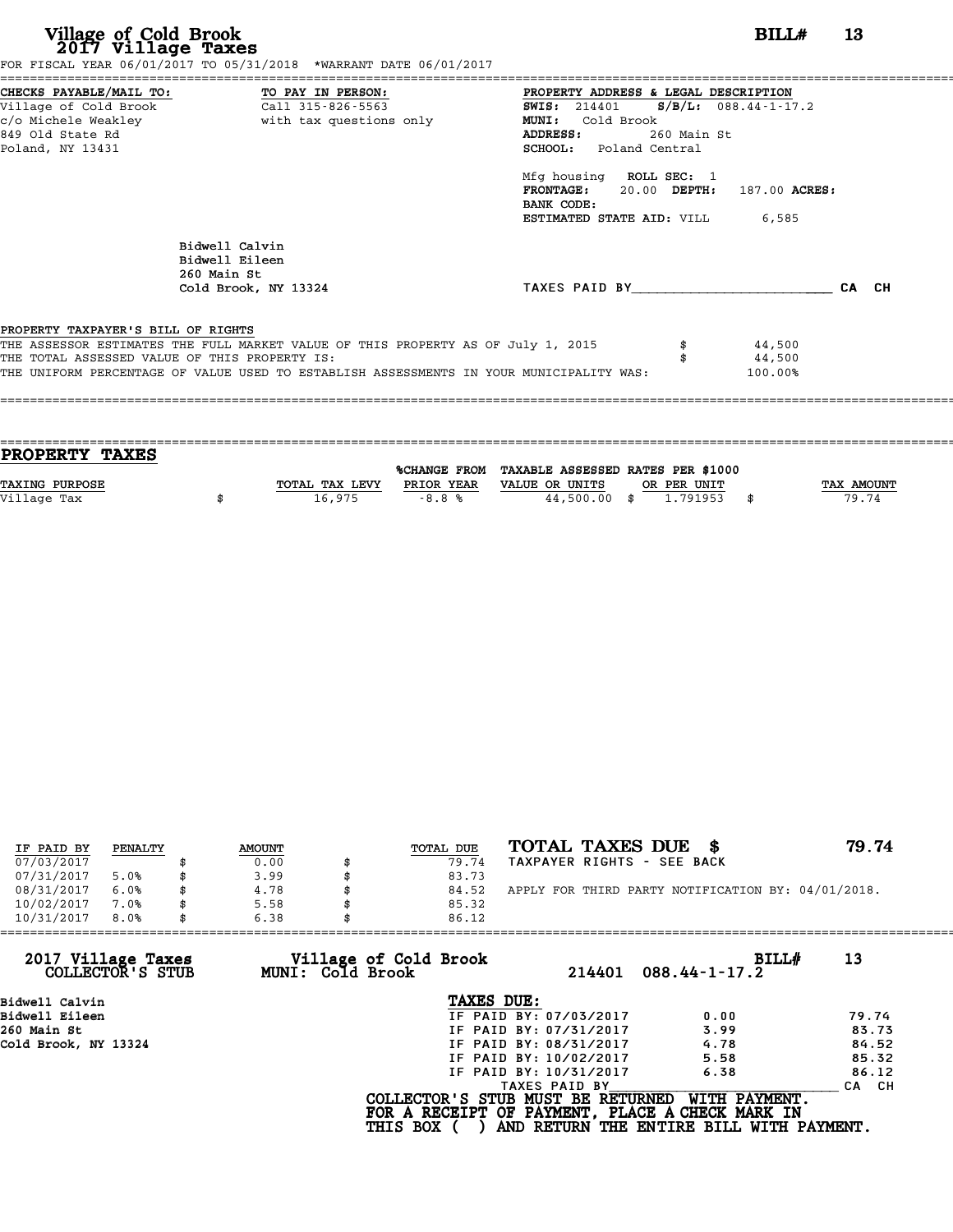| Village of Cold Brook<br>2017 Village Taxes                   | FOR FISCAL YEAR 06/01/2017 TO 05/31/2018 *WARRANT DATE 06/01/2017                                                                                                                                                            |                                                                                                                                                                                                                                                                                                                                                             | $BILLH$ 14 |  |
|---------------------------------------------------------------|------------------------------------------------------------------------------------------------------------------------------------------------------------------------------------------------------------------------------|-------------------------------------------------------------------------------------------------------------------------------------------------------------------------------------------------------------------------------------------------------------------------------------------------------------------------------------------------------------|------------|--|
| Village of Cold Brook<br>849 Old State Rd<br>Poland, NY 13431 | CHECKS PAYABLE/MAIL TO: TO PAY IN PERSON:<br>Call 315-826-5563                                                                                                                                                               | ====================<br><b>PROPERTY ADDRESS &amp; LEGAL DESCRIPTION</b><br>SWIS: 214401 S/B/L: 088.44-1-18<br>SWIS: 214401 S/B/L: 088.44-1-18.2<br>MUNI: Cold Brook<br>256 Route 8<br>ADDRESS:<br><b>SCHOOL:</b> Poland Central<br>Mfg housing ROLL SEC: 1<br>FRONTAGE: 120.00 DEPTH: 187.50 ACRES:<br>BANK CODE:<br><b>ESTIMATED STATE AID:</b> VILL 6,585 |            |  |
|                                                               | Bidwell Calvin<br>Bidwell Eileen<br>256 Main St<br>Cold Brook, NY 13324                                                                                                                                                      | TAXES PAID BY CA CH                                                                                                                                                                                                                                                                                                                                         |            |  |
| PROPERTY TAXPAYER'S BILL OF RIGHTS                            | THE ASSESSOR ESTIMATES THE FULL MARKET VALUE OF THIS PROPERTY AS OF July 1, 2015<br>THE TOTAL ASSESSED VALUE OF THIS PROPERTY IS:<br>THE UNIFORM PERCENTAGE OF VALUE USED TO ESTABLISH ASSESSMENTS IN YOUR MUNICIPALITY WAS: | 35,000<br>35,000<br>100.00%                                                                                                                                                                                                                                                                                                                                 |            |  |

| <b>PROPERTY TAXES</b> |                |            |                                                |             |                   |
|-----------------------|----------------|------------|------------------------------------------------|-------------|-------------------|
|                       |                |            |                                                |             |                   |
|                       |                |            | %CHANGE FROM TAXABLE ASSESSED RATES PER \$1000 |             |                   |
| <b>TAXING PURPOSE</b> | TOTAL TAX LEVY | PRIOR YEAR | VALUE OR UNITS                                 | OR PER UNIT | <b>TAX AMOUNT</b> |
|                       |                |            |                                                |             |                   |
| Village Tax           | 16,975         | $-8.8%$    | 35,000.00 \$                                   | 1.791953    | 62.72             |
|                       |                |            |                                                |             |                   |

| IF PAID BY | PENALTY | <b>AMOUNT</b> | TOTAL DUE | TOTAL TAXES DUE \$                                 | 62.72 |
|------------|---------|---------------|-----------|----------------------------------------------------|-------|
| 07/03/2017 |         | 0.00          | 62.72     | TAXPAYER RIGHTS - SEE BACK                         |       |
| 07/31/2017 | 5.0%    | \$<br>3.14    | 65.86     |                                                    |       |
| 08/31/2017 | 6.0%    | 3.76          | 66.48     | APPLY FOR THIRD PARTY NOTIFICATION BY: 04/01/2018. |       |
| 10/02/2017 | 7.0%    | \$<br>4.39    | 67.11     |                                                    |       |
| 10/31/2017 | 8.0%    | \$<br>5.02    | 67.74     |                                                    |       |

| 10/31/2017<br>8.0%                     | 5.02             | 67.74                                           |                                          |       |
|----------------------------------------|------------------|-------------------------------------------------|------------------------------------------|-------|
| 2017 Village Taxes<br>COLLECTOR'S STUB | MUNI: Cold Brook | Village of Cold Brook<br>214401                 | BILLH<br>$088.44 - 1 - 18.2$             | 14    |
| Bidwell Calvin                         |                  | TAXES DUE:                                      |                                          |       |
| Bidwell Eileen                         |                  | IF PAID BY: 07/03/2017                          | 0.00                                     | 62.72 |
| 256 Main St                            |                  | IF PAID BY: 07/31/2017                          | 3.14                                     | 65.86 |
| Cold Brook, NY 13324                   |                  | IF PAID BY: 08/31/2017                          | 3.76                                     | 66.48 |
|                                        |                  | IF PAID BY: 10/02/2017                          | 4.39                                     | 67.11 |
|                                        |                  | IF PAID BY: 10/31/2017                          | 5.02                                     | 67.74 |
|                                        |                  | TAXES PAID BY                                   |                                          | CA CH |
|                                        |                  | COLLECTOR'S STUB MUST BE RETURNED               | WITH PAYMENT.                            |       |
|                                        |                  | FOR A RECEIPT OF PAYMENT, PLACE A CHECK MARK IN |                                          |       |
|                                        |                  | <b>THIS BOX</b>                                 | AND RETURN THE ENTIRE BILL WITH PAYMENT. |       |
|                                        |                  |                                                 |                                          |       |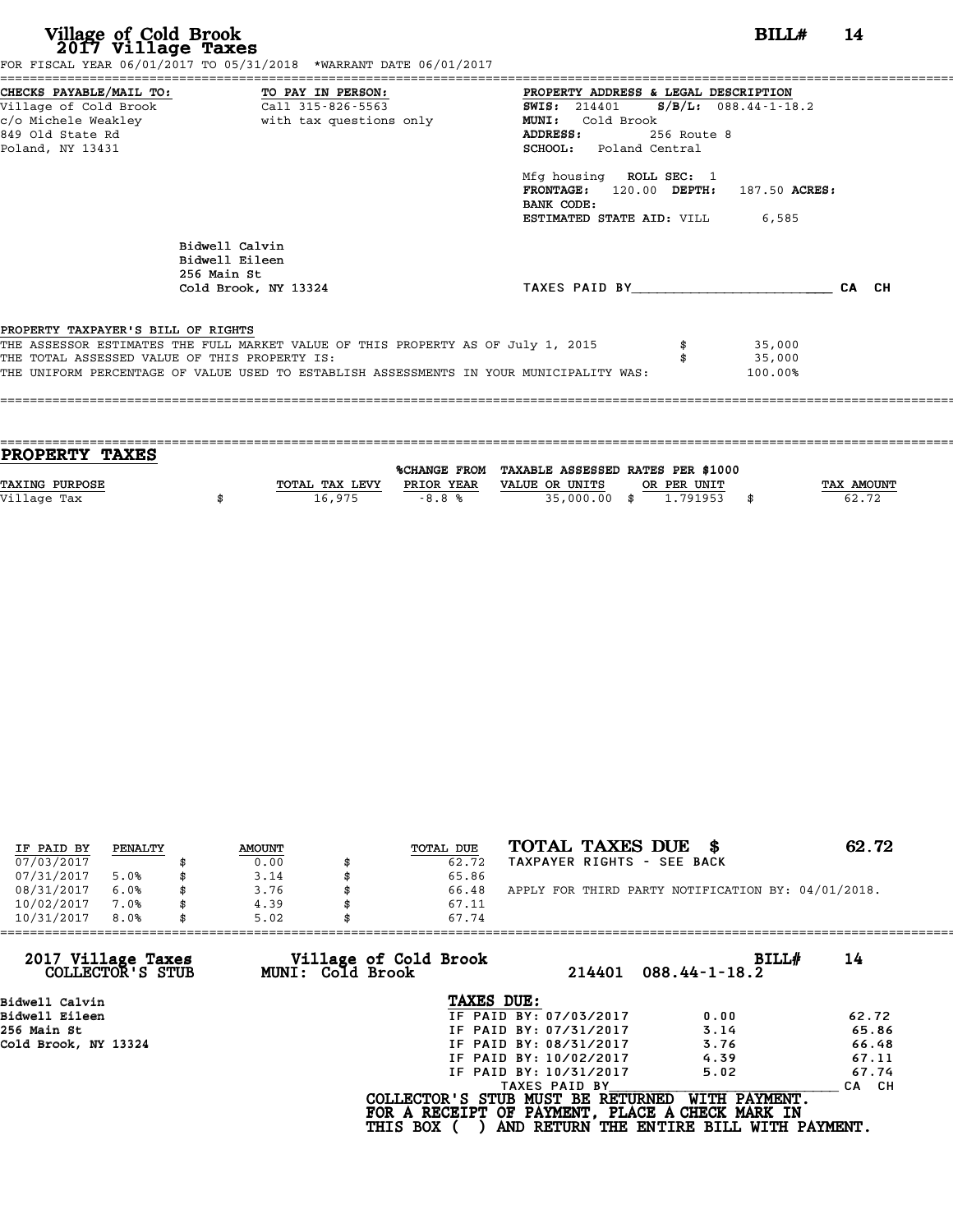| BILL#                                                                                                                                                                                                                                                                                 | 15                                                                                                                                                                                                                                               |
|---------------------------------------------------------------------------------------------------------------------------------------------------------------------------------------------------------------------------------------------------------------------------------------|--------------------------------------------------------------------------------------------------------------------------------------------------------------------------------------------------------------------------------------------------|
| PROPERTY ADDRESS & LEGAL DESCRIPTION<br>$S/B/L: 089.21 - 1 - 28.2$<br><b>SWIS:</b> 214401<br>MUNI:<br>Cold Brook<br>ADDRESS:<br>Norway St<br>SCHOOL: Poland Central<br>Rural res&aq ROLL SEC: 1<br><b>FRONTAGE:</b><br>DEPTH:<br>BANK CODE:<br><b>ESTIMATED STATE AID:</b> VILL 6,585 | ACRES:<br>11.70                                                                                                                                                                                                                                  |
| TAXES PAID BY                                                                                                                                                                                                                                                                         | CA CH                                                                                                                                                                                                                                            |
| 26,000<br>26,000<br>100.00%                                                                                                                                                                                                                                                           |                                                                                                                                                                                                                                                  |
|                                                                                                                                                                                                                                                                                       | FOR FISCAL YEAR 06/01/2017 TO 05/31/2018 *WARRANT DATE 06/01/2017<br>THE ASSESSOR ESTIMATES THE FULL MARKET VALUE OF THIS PROPERTY AS OF July 1, 2015<br>THE UNIFORM PERCENTAGE OF VALUE USED TO ESTABLISH ASSESSMENTS IN YOUR MUNICIPALITY WAS: |

| <b>PROPERTY TAXES</b> |                |            |                                                |             |                   |
|-----------------------|----------------|------------|------------------------------------------------|-------------|-------------------|
|                       |                |            |                                                |             |                   |
|                       |                |            | %CHANGE FROM TAXABLE ASSESSED RATES PER \$1000 |             |                   |
| <b>TAXING PURPOSE</b> | TOTAL TAX LEVY | PRIOR YEAR | VALUE OR UNITS                                 | OR PER UNIT | <b>TAX AMOUNT</b> |
| Village Tax           | 16,975         | $-8.8%$    | 26,000.00 \$                                   | 1.791953    | 46.59             |
|                       |                |            |                                                |             |                   |
|                       |                |            |                                                |             |                   |

| IF PAID BY | PENALTY | <b>AMOUNT</b> | TOTAL DUE | TOTAL TAXES DUE \$                                 | 46.59 |
|------------|---------|---------------|-----------|----------------------------------------------------|-------|
| 07/03/2017 |         | 0.00          | 46.59     | TAXPAYER RIGHTS - SEE BACK                         |       |
| 07/31/2017 | 5.0%    | \$<br>2.33    | 48.92     |                                                    |       |
| 08/31/2017 | 6.0%    | 2.80          | 49.39     | APPLY FOR THIRD PARTY NOTIFICATION BY: 04/01/2018. |       |
| 10/02/2017 | 7.0%    | \$<br>3.26    | 49.85     |                                                    |       |
| 10/31/2017 | 8.0%    | \$<br>3.73    | 50.32     |                                                    |       |

| 3.73 |                        |                                                              |                                                                                                                                           |
|------|------------------------|--------------------------------------------------------------|-------------------------------------------------------------------------------------------------------------------------------------------|
|      | 214401                 | BILLH<br>$089.21 - 1 - 28.2$                                 | 15                                                                                                                                        |
|      | TAXES DUE:             |                                                              |                                                                                                                                           |
|      | IF PAID BY: 07/03/2017 | 0.00                                                         | 46.59                                                                                                                                     |
|      | IF PAID BY: 07/31/2017 | 2.33                                                         | 48.92                                                                                                                                     |
|      | IF PAID BY: 08/31/2017 | 2.80                                                         | 49.39                                                                                                                                     |
|      | IF PAID BY: 10/02/2017 | 3.26                                                         | 49.85                                                                                                                                     |
|      | IF PAID BY: 10/31/2017 | 3.73                                                         | 50.32                                                                                                                                     |
|      | TAXES PAID BY          |                                                              | CA CH                                                                                                                                     |
|      |                        | WITH PAYMENT.                                                |                                                                                                                                           |
|      |                        | Village of Cold Brook<br>MUNI: Cold Brook<br><b>THIS BOX</b> | 50.32<br>COLLECTOR'S STUB MUST BE RETURNED<br>FOR A RECEIPT OF PAYMENT, PLACE A CHECK MARK IN<br>AND RETURN THE ENTIRE BILL WITH PAYMENT. |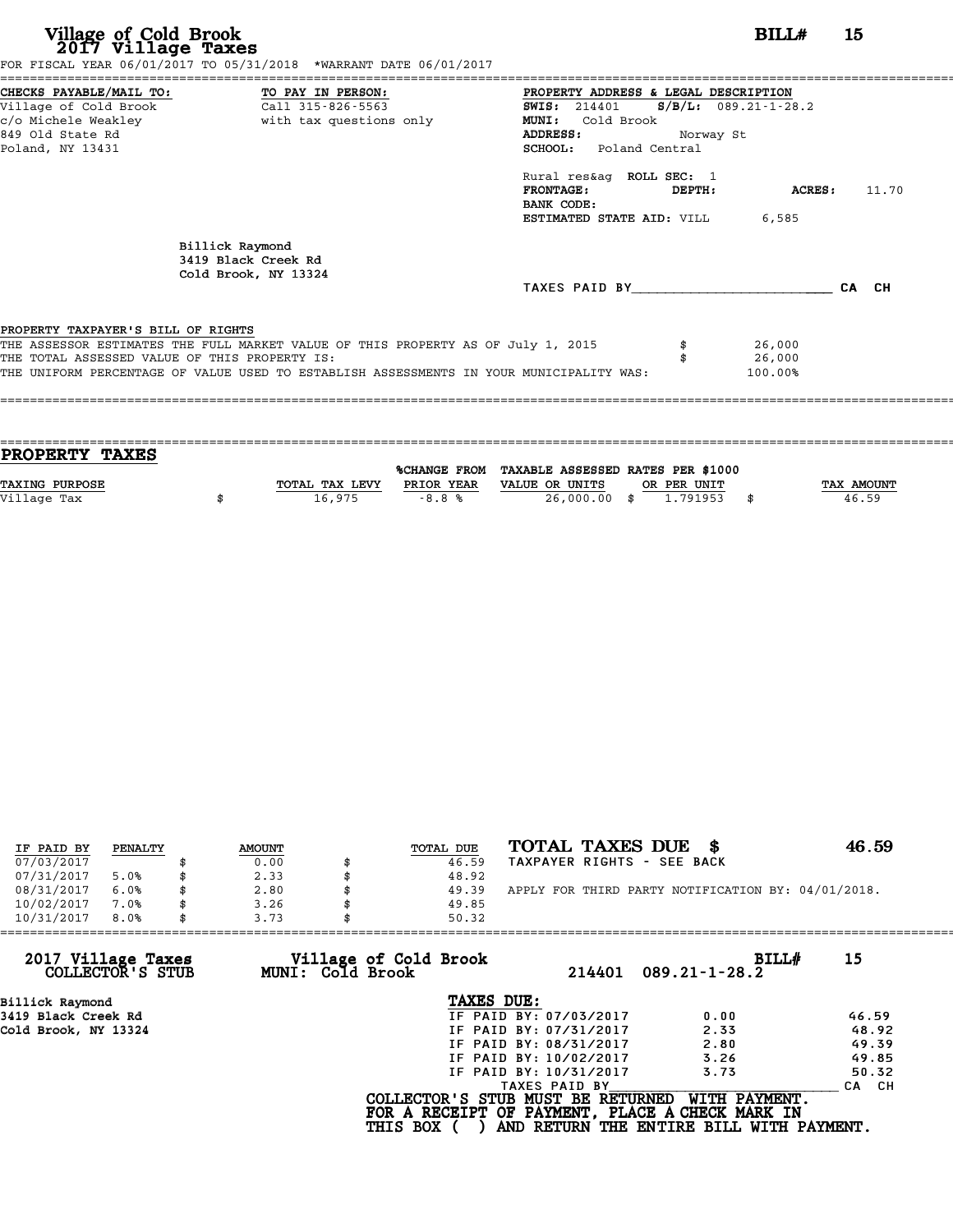# **Village of Cold Brook**<br> **2017 Village Taxes**<br>
SCAL YEAR 06/01/2017 TO 05/31/2018 \*WARRANT DATE 06/01/2017

Village of Cold Brook<br>2017 Village Taxes<br>FOR FISCAL YEAR 06/01/2017 TO 05/31/2018 \*WARRANT DATE 06/01/2017

| CHECKS PAYABLE/MAIL TO:                       | TO PAY IN PERSON:                                                                       | PROPERTY ADDRESS & LEGAL DESCRIPTION |                      |       |      |
|-----------------------------------------------|-----------------------------------------------------------------------------------------|--------------------------------------|----------------------|-------|------|
| Village of Cold Brook                         | Call 315-826-5563                                                                       | SWIS: 214401                         | $S/B/L: 088.36-1-16$ |       |      |
| c/o Michele Weakley                           | with tax questions only                                                                 | Cold Brook<br><b>MUNI:</b>           |                      |       |      |
| 849 Old State Rd                              |                                                                                         | ADDRESS:<br>407 Route 8              |                      |       |      |
| Poland, NY 13431                              |                                                                                         | <b>SCHOOL:</b> Poland Central        |                      |       |      |
|                                               |                                                                                         | 1 Family Res ROLL SEC: 1             |                      |       |      |
|                                               |                                                                                         | <b>FRONTAGE:</b><br>130.00 DEPTH:    | 258.00 ACRES:        |       | 1.20 |
|                                               |                                                                                         | BANK CODE:                           |                      |       |      |
|                                               |                                                                                         | ESTIMATED STATE AID: VILL            | 6,585                |       |      |
|                                               | Blue Everett                                                                            |                                      |                      |       |      |
|                                               | Blue Joyce                                                                              |                                      |                      |       |      |
|                                               | c/o Denise-Joy Blue                                                                     |                                      |                      |       |      |
|                                               | 407 Main St                                                                             | TAXES PAID BY                        |                      | CA CH |      |
|                                               | Cold Brook, NY 13324                                                                    |                                      |                      |       |      |
| PROPERTY TAXPAYER'S BILL OF RIGHTS            |                                                                                         |                                      |                      |       |      |
|                                               | THE ASSESSOR ESTIMATES THE FULL MARKET VALUE OF THIS PROPERTY AS OF July 1, 2015        |                                      | 90,000               |       |      |
| THE TOTAL ASSESSED VALUE OF THIS PROPERTY IS: |                                                                                         |                                      | 90,000               |       |      |
|                                               | THE UNIFORM PERCENTAGE OF VALUE USED TO ESTABLISH ASSESSMENTS IN YOUR MUNICIPALITY WAS: |                                      | 100.00%              |       |      |

==================================================================================================================================== **PROPERTY TAXES** %CHANGE FROM TAXABLE ASSESSED RATES PER \$1000 **PROPERTY TAXES**<br>
TAXING PURPOSE TOTAL TAX LEVY PRIOR YEAR VALUE OR UNITS OR PER UNIT TAX AMOUNT<br>
VALUE OR UNITS OR PER UNIT TAX AMOUNT TAX AMOUNT TAX AMOUNT TAX AMOUNT TAX AMOUNT TAX AMOUNT **TAXING PURPOSE**<br>
TAXING PURPOSE TAX NOUNT TOTAL TAX LEVY PRIOR YEAR VALUE OR UNITS OR PER UNIT<br>
Village Tax (161.28) \$161.28

====================================================================================================================================

| IF PAID BY | PENALTY |    | <b>AMOUNT</b> | TOTAL DUE | TOTAL TAXES DUE \$                                 | 161.28 |
|------------|---------|----|---------------|-----------|----------------------------------------------------|--------|
| 07/03/2017 |         |    | 0.00          | 161.28    | TAXPAYER RIGHTS - SEE BACK                         |        |
| 07/31/2017 | 5.0%    | ß. | 8.06          | 169.34    |                                                    |        |
| 08/31/2017 | 6.0%    | \$ | 9.68          | 170.96    | APPLY FOR THIRD PARTY NOTIFICATION BY: 04/01/2018. |        |
| 10/02/2017 | 7.0%    | \$ | 11.29         | 172.57    |                                                    |        |
| 10/31/2017 | 8.0%    | \$ | 12.90         | 174.18    |                                                    |        |

| 10/31/2017<br>8.0%                     | 12.90            | 174.18                            |                        |                                                 |        |
|----------------------------------------|------------------|-----------------------------------|------------------------|-------------------------------------------------|--------|
| 2017 Village Taxes<br>COLLECTOR'S STUB | MUNI: Cold Brook | Village of Cold Brook             | 214401                 | BILLH<br>$088.36 - 1 - 16$                      | 16     |
| Blue Everett                           |                  | TAXES DUE:                        |                        |                                                 |        |
| Blue Joyce                             |                  |                                   | IF PAID BY: 07/03/2017 | 0.00                                            | 161.28 |
| c/o Denise-Joy Blue                    |                  |                                   | IF PAID BY: 07/31/2017 | 8.06                                            | 169.34 |
| 407 Main St                            |                  |                                   | IF PAID BY: 08/31/2017 | 9.68                                            | 170.96 |
| Cold Brook, NY 13324                   |                  |                                   | IF PAID BY: 10/02/2017 | 11.29                                           | 172.57 |
|                                        |                  |                                   | IF PAID BY: 10/31/2017 | 12.90                                           | 174.18 |
|                                        |                  |                                   | TAXES PAID BY          |                                                 | CA CH  |
|                                        |                  | COLLECTOR'S STUB MUST BE RETURNED |                        | WITH PAYMENT.                                   |        |
|                                        |                  |                                   |                        | FOR A RECEIPT OF PAYMENT, PLACE A CHECK MARK IN |        |
|                                        |                  | <b>THIS BOX</b>                   |                        | AND RETURN THE ENTIRE BILL WITH PAYMENT.        |        |
|                                        |                  |                                   |                        |                                                 |        |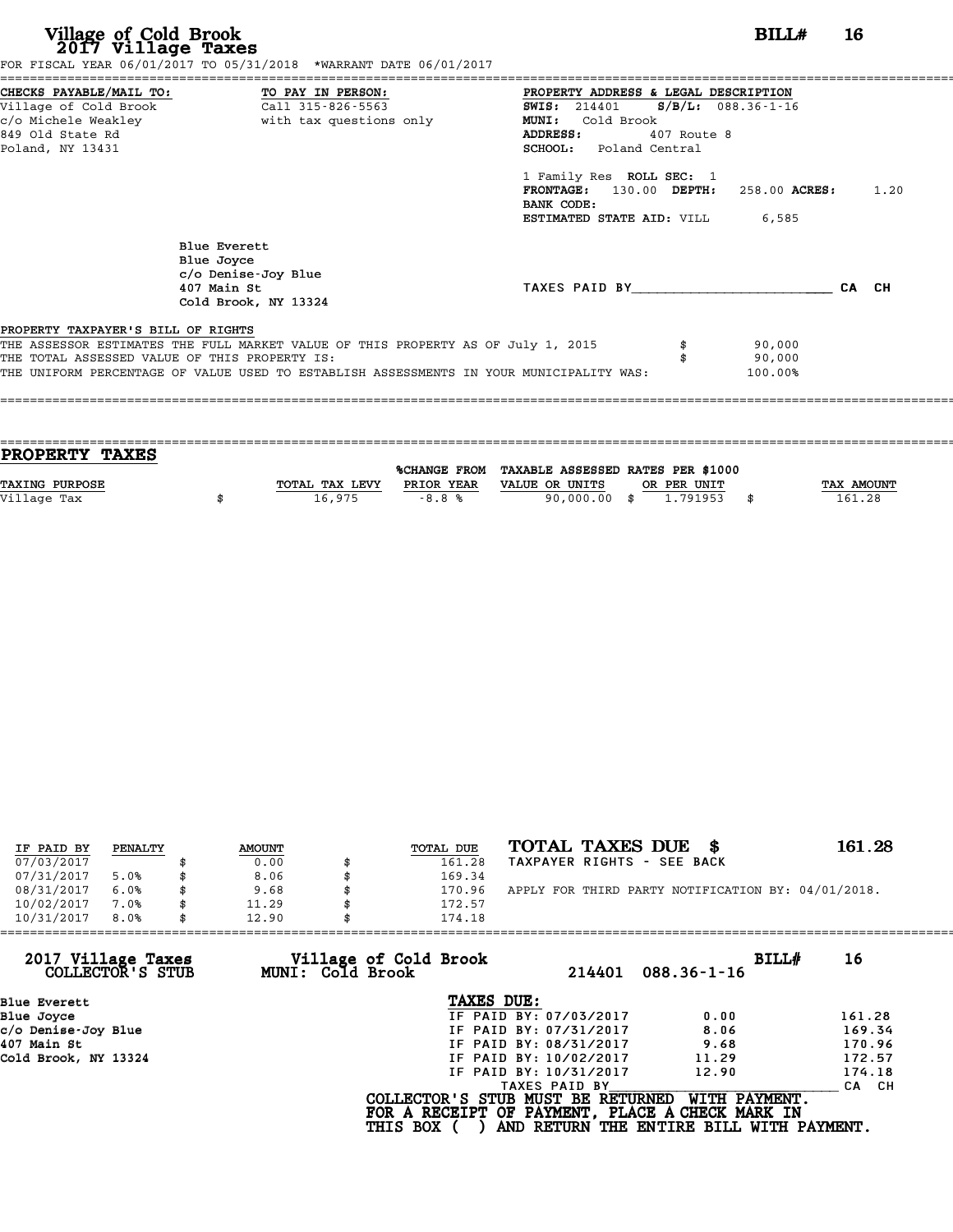| Village of Cold Brook<br>2017 Village Taxes                                          | FOR FISCAL YEAR 06/01/2017 TO 05/31/2018 *WARRANT DATE 06/01/2017                                                                                                                                                            |                                                                                                                                                                                                                | BILLH  | 17    |
|--------------------------------------------------------------------------------------|------------------------------------------------------------------------------------------------------------------------------------------------------------------------------------------------------------------------------|----------------------------------------------------------------------------------------------------------------------------------------------------------------------------------------------------------------|--------|-------|
| Village of Cold Brook<br>c/o Michele Weakley<br>849 Old State Rd<br>Poland, NY 13431 | CHECKS PAYABLE/MAIL TO: TO PAY IN PERSON:<br>Call 315-826-5563<br>with tax questions only                                                                                                                                    | PROPERTY ADDRESS & LEGAL DESCRIPTION<br>SWIS: $214401$ S/B/L: 089.29-1-11.2<br>MUNI: Cold Brook<br>4367 Norway St<br>ADDRESS:<br>SCHOOL: Poland Central<br>1 Family Res ROLL SEC: 1<br>FRONTAGE: 294.00 DEPTH: | ACRES: | 4.30  |
|                                                                                      | Boyce Mark W<br>Boyce Crystal J<br>4367 Norway St<br>Cold Brook, NY 13324                                                                                                                                                    | BANK CODE:<br><b>ESTIMATED STATE AID:</b> VILL 6,585<br>TAXES PAID BY                                                                                                                                          |        | CA CH |
| PROPERTY TAXPAYER'S BILL OF RIGHTS                                                   | THE ASSESSOR ESTIMATES THE FULL MARKET VALUE OF THIS PROPERTY AS OF July 1, 2015<br>THE TOTAL ASSESSED VALUE OF THIS PROPERTY IS:<br>THE UNIFORM PERCENTAGE OF VALUE USED TO ESTABLISH ASSESSMENTS IN YOUR MUNICIPALITY WAS: | 81,500<br>81,500<br>100.00%                                                                                                                                                                                    |        |       |

| IF PAID BY | PENALTY | <b>AMOUNT</b> | TOTAL DUE | TOTAL TAXES DUE \$                                 | 146.04 |
|------------|---------|---------------|-----------|----------------------------------------------------|--------|
| 07/03/2017 |         | 0.00          | 146.04    | TAXPAYER RIGHTS - SEE BACK                         |        |
| 07/31/2017 | 5.0%    | 7.30          | 153.34    |                                                    |        |
| 08/31/2017 | 6.0%    | \$<br>8.76    | 154.80    | APPLY FOR THIRD PARTY NOTIFICATION BY: 04/01/2018. |        |
| 10/02/2017 | 7.0%    | \$<br>10.22   | 156.26    |                                                    |        |
| 10/31/2017 | 8.0%    | \$<br>11.68   | 157.72    |                                                    |        |

| 11.68            |                        |                                                    |                                                                                                                                  |
|------------------|------------------------|----------------------------------------------------|----------------------------------------------------------------------------------------------------------------------------------|
| MUNI: Cold Brook | 214401                 | BILL#<br>$089.29 - 1 - 11.2$                       | 17                                                                                                                               |
|                  | TAXES DUE:             |                                                    |                                                                                                                                  |
|                  | IF PAID BY: 07/03/2017 | 0.00                                               | 146.04                                                                                                                           |
|                  | IF PAID BY: 07/31/2017 | 7.30                                               | 153.34                                                                                                                           |
|                  | IF PAID BY: 08/31/2017 | 8.76                                               | 154.80                                                                                                                           |
|                  | IF PAID BY: 10/02/2017 | 10.22                                              | 156.26                                                                                                                           |
|                  | IF PAID BY: 10/31/2017 | 11.68                                              | 157.72                                                                                                                           |
|                  | TAXES PAID BY          |                                                    | CA CH                                                                                                                            |
|                  |                        | WITH PAYMENT.                                      |                                                                                                                                  |
|                  |                        | 157.72<br>Village of Cold Brook<br><b>THIS BOX</b> | COLLECTOR'S STUB MUST BE RETURNED<br>FOR A RECEIPT OF PAYMENT, PLACE A CHECK MARK IN<br>AND RETURN THE ENTIRE BILL WITH PAYMENT. |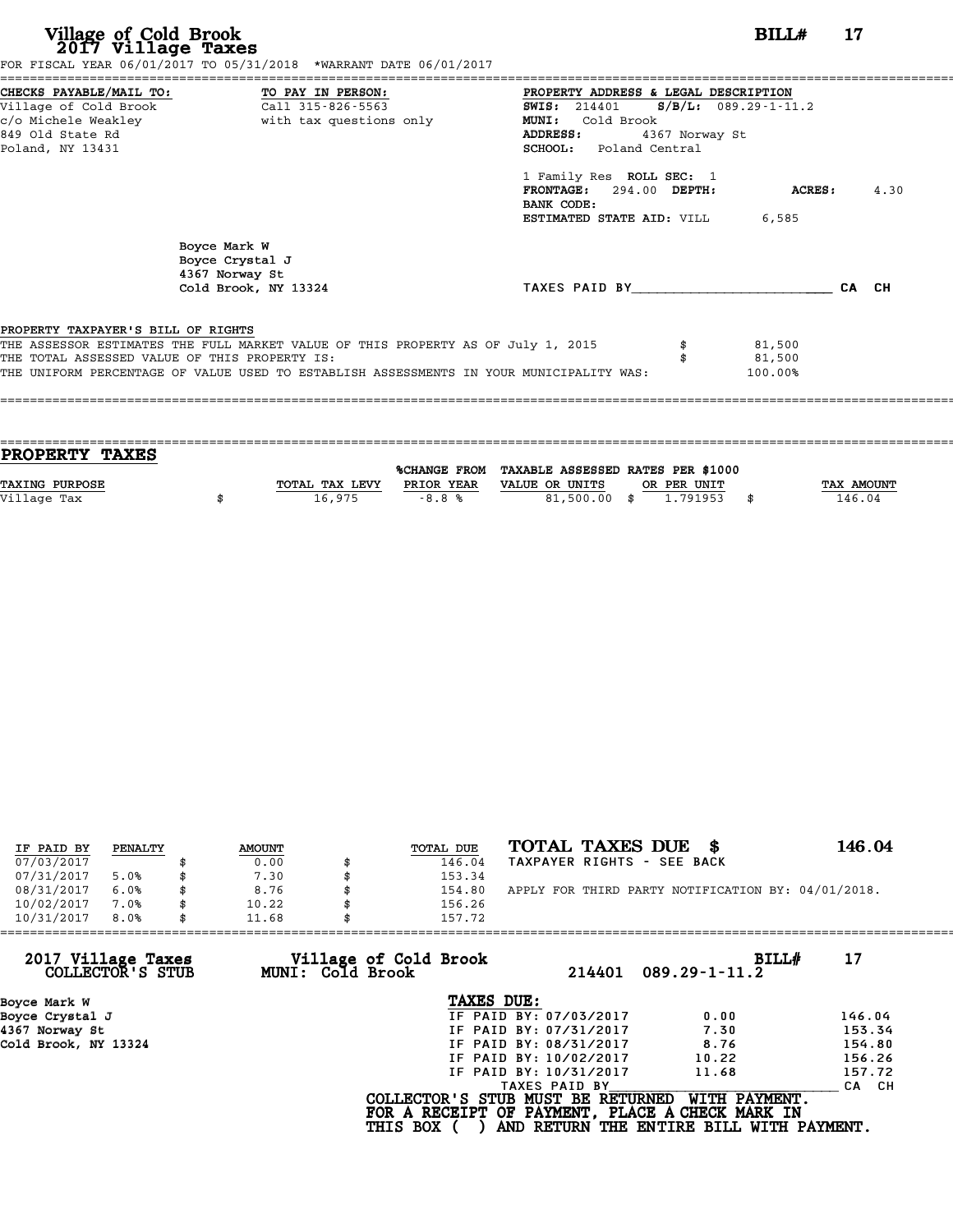| Village of Cold Brook<br>2017 Village Taxes                                         | FOR FISCAL YEAR 06/01/2017 TO 05/31/2018 *WARRANT DATE 06/01/2017                                                                                                           |                                                                                                                                                                                                                                                                                                                                              | $BILLH$ 18                  |     |
|-------------------------------------------------------------------------------------|-----------------------------------------------------------------------------------------------------------------------------------------------------------------------------|----------------------------------------------------------------------------------------------------------------------------------------------------------------------------------------------------------------------------------------------------------------------------------------------------------------------------------------------|-----------------------------|-----|
| Village of Cold Brook<br>849 Old State Rd<br>Poland, NY 13431                       | CHECKS PAYABLE/MAIL TO: TO PAY IN PERSON:<br>Call 315-826-5563                                                                                                              | ====================<br><b>PROPERTY ADDRESS &amp; LEGAL DESCRIPTION</b><br><b>SWIS:</b> 214401 <b>S/B/L:</b> 089.29-1-1<br>Cold Brook<br><b>MUNI:</b><br>ADDRESS:<br>4442 Norway St<br><b>SCHOOL:</b> Poland Central<br>1 Family Res ROLL SEC: 1<br><b>FRONTAGE:</b><br>77.00 DEPTH:<br>BANK CODE:<br><b>ESTIMATED STATE AID:</b> VILL 6,585 | <b>ACRES:</b>               | .15 |
|                                                                                     | Burns Roger<br>Burns Jane<br>4442 Norway St<br>Cold Brook, NY 13324                                                                                                         | TAXES PAID BY CA CH                                                                                                                                                                                                                                                                                                                          |                             |     |
| PROPERTY TAXPAYER'S BILL OF RIGHTS<br>THE TOTAL ASSESSED VALUE OF THIS PROPERTY IS: | THE ASSESSOR ESTIMATES THE FULL MARKET VALUE OF THIS PROPERTY AS OF July 1, 2015<br>THE UNIFORM PERCENTAGE OF VALUE USED TO ESTABLISH ASSESSMENTS IN YOUR MUNICIPALITY WAS: |                                                                                                                                                                                                                                                                                                                                              | 61,500<br>61,500<br>100.00% |     |

| <b>PROPERTY TAXES</b> |                |            |                                                |             |                   |
|-----------------------|----------------|------------|------------------------------------------------|-------------|-------------------|
|                       |                |            |                                                |             |                   |
|                       |                |            | %CHANGE FROM TAXABLE ASSESSED RATES PER \$1000 |             |                   |
| <b>TAXING PURPOSE</b> | TOTAL TAX LEVY | PRIOR YEAR | VALUE OR UNITS                                 | OR PER UNIT | <b>TAX AMOUNT</b> |
| Village Tax           | 16,975         | $-8.8%$    | $61,500.00$ \$                                 | 1.791953    | 110.21            |
|                       |                |            |                                                |             |                   |
|                       |                |            |                                                |             |                   |

| IF PAID BY | PENALTY | <b>AMOUNT</b> | TOTAL DUE | TOTAL TAXES DUE \$                                 | 110.21 |
|------------|---------|---------------|-----------|----------------------------------------------------|--------|
| 07/03/2017 |         | 0.00          | 110.21    | TAXPAYER RIGHTS - SEE BACK                         |        |
| 07/31/2017 | 5.0%    | \$<br>5.51    | 115.72    |                                                    |        |
| 08/31/2017 | 6.0%    | \$<br>6.61    | 116.82    | APPLY FOR THIRD PARTY NOTIFICATION BY: 04/01/2018. |        |
| 10/02/2017 | 7.0%    | \$<br>7.71    | 117.92    |                                                    |        |
| 10/31/2017 | 8.0%    | \$<br>8.82    | 119.03    |                                                    |        |
|            |         |               |           |                                                    |        |

| 8.82 | 119.03          |                                           |                                                                                                                                                               |                                                                                                                                  |
|------|-----------------|-------------------------------------------|---------------------------------------------------------------------------------------------------------------------------------------------------------------|----------------------------------------------------------------------------------------------------------------------------------|
|      |                 | 214401                                    | BILLH<br>$089.29 - 1 - 1$                                                                                                                                     | 18                                                                                                                               |
|      |                 |                                           |                                                                                                                                                               |                                                                                                                                  |
|      |                 |                                           | 0.00                                                                                                                                                          | 110.21                                                                                                                           |
|      |                 |                                           | 5.51                                                                                                                                                          | 115.72                                                                                                                           |
|      |                 |                                           | 6.61                                                                                                                                                          | 116.82                                                                                                                           |
|      |                 |                                           | 7.71                                                                                                                                                          | 117.92                                                                                                                           |
|      |                 |                                           | 8.82                                                                                                                                                          | 119.03                                                                                                                           |
|      |                 |                                           |                                                                                                                                                               | CA CH                                                                                                                            |
|      | <b>THIS BOX</b> |                                           | WITH PAYMENT.                                                                                                                                                 |                                                                                                                                  |
|      |                 | Village of Cold Brook<br>MUNI: Cold Brook | TAXES DUE:<br>IF PAID BY: 07/03/2017<br>IF PAID BY: 07/31/2017<br>IF PAID BY: 08/31/2017<br>IF PAID BY: 10/02/2017<br>IF PAID BY: 10/31/2017<br>TAXES PAID BY | COLLECTOR'S STUB MUST BE RETURNED<br>FOR A RECEIPT OF PAYMENT, PLACE A CHECK MARK IN<br>AND RETURN THE ENTIRE BILL WITH PAYMENT. |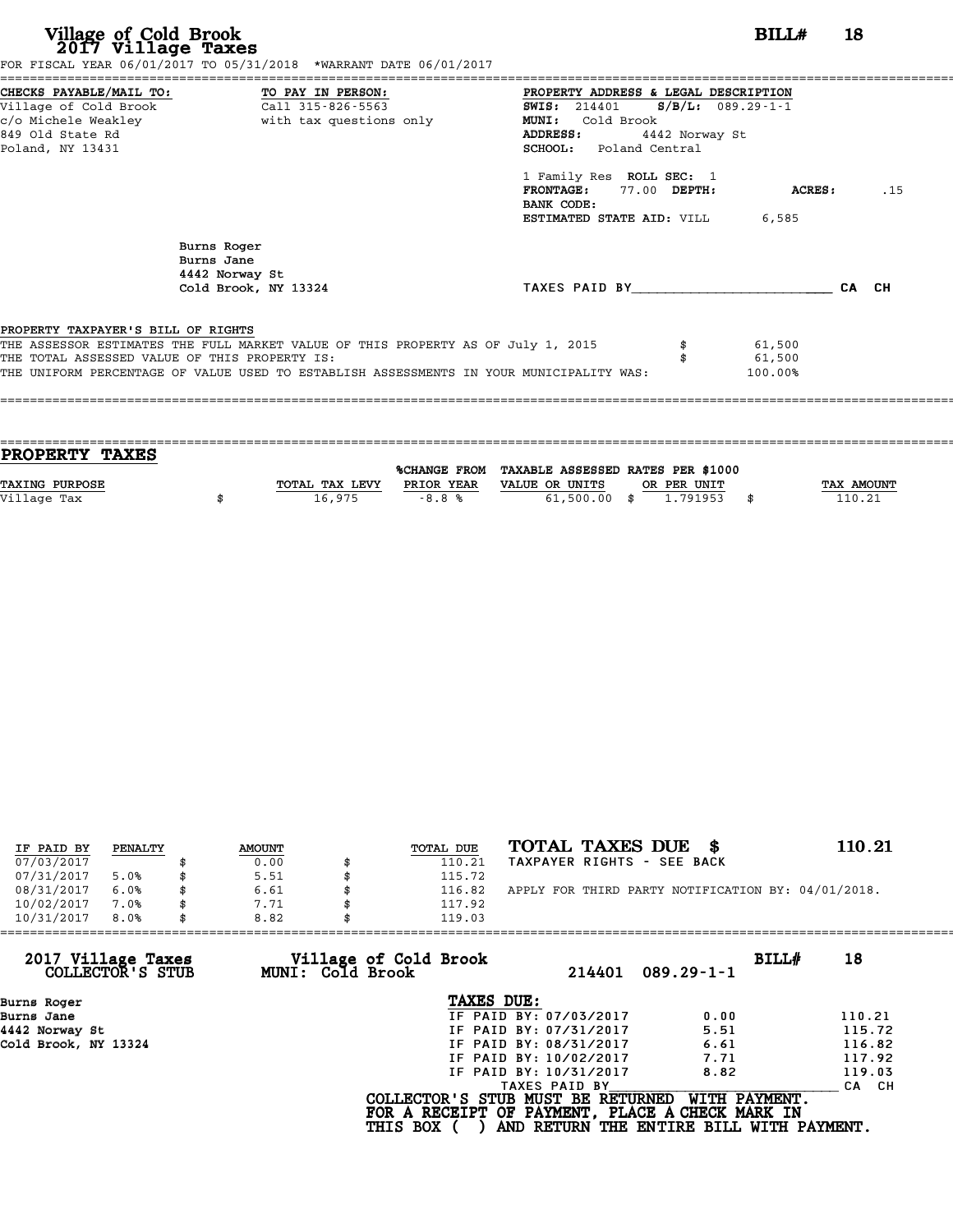| Village of Cold Brook<br>2017 Village Taxes                                                                | FOR FISCAL YEAR 06/01/2017 TO 05/31/2018 *WARRANT DATE 06/01/2017                                                                                                           |                                                                                                                                                                                                                                                                                       | BILL#                       | 19 |      |
|------------------------------------------------------------------------------------------------------------|-----------------------------------------------------------------------------------------------------------------------------------------------------------------------------|---------------------------------------------------------------------------------------------------------------------------------------------------------------------------------------------------------------------------------------------------------------------------------------|-----------------------------|----|------|
| CHECKS PAYABLE/MAIL TO: TO PAY IN PERSON:<br>Village of Cold Brook<br>849 Old State Rd<br>Poland, NY 13431 | Call 315-826-5563                                                                                                                                                           | PROPERTY ADDRESS & LEGAL DESCRIPTION<br>SWIS: 214401 S/B/L: 089.29-1-17.1<br>Cold Brook<br><b>MUNI:</b><br>4429 Norway St<br>ADDRESS:<br>SCHOOL: Poland Central<br>1 Family Res ROLL SEC: 1<br><b>FRONTAGE:</b><br>DEPTH:<br>BANK CODE: 135<br><b>ESTIMATED STATE AID:</b> VILL 6,585 | ACRES :                     |    | 4.09 |
|                                                                                                            | Bush Winifred Lydford<br>20 Military Rd<br>Cold Brook, NY 13324                                                                                                             | TAXES PAID BY CA CH                                                                                                                                                                                                                                                                   |                             |    |      |
| PROPERTY TAXPAYER'S BILL OF RIGHTS<br>THE TOTAL ASSESSED VALUE OF THIS PROPERTY IS:                        | THE ASSESSOR ESTIMATES THE FULL MARKET VALUE OF THIS PROPERTY AS OF July 1, 2015<br>THE UNIFORM PERCENTAGE OF VALUE USED TO ESTABLISH ASSESSMENTS IN YOUR MUNICIPALITY WAS: |                                                                                                                                                                                                                                                                                       | 94,800<br>94,800<br>100.00% |    |      |

| PROPERTY TAXES        |                |              |                                   |              |
|-----------------------|----------------|--------------|-----------------------------------|--------------|
|                       |                |              |                                   |              |
|                       |                | %CHANGE FROM | TAXABLE ASSESSED RATES PER \$1000 |              |
| <b>TAXING PURPOSE</b> | TOTAL TAX LEVY | PRIOR YEAR   | VALUE OR UNITS<br>OR PER UNIT     | TAX AMOUNT   |
| Village Tax           | 16,975         | $-8.8%$      | 94,800.00 \$<br>1.791953          | \$<br>169.88 |
|                       |                |              |                                   |              |

| IF PAID BY | PENALTY |   | <b>AMOUNT</b> | TOTAL DUE | TOTAL TAXES DUE<br>- \$                            | 169.88 |
|------------|---------|---|---------------|-----------|----------------------------------------------------|--------|
| 07/03/2017 |         |   | 0.00          | 169.88    | TAXPAYER RIGHTS - SEE BACK                         |        |
| 07/31/2017 | 5.0%    |   | 8.49          | 178.37    |                                                    |        |
| 08/31/2017 | 6.0%    |   | 10.19         | 180.07    | APPLY FOR THIRD PARTY NOTIFICATION BY: 04/01/2018. |        |
| 10/02/2017 | 7.0%    |   | 11.89         | 181.77    |                                                    |        |
| 10/31/2017 | 8.0%    | S | 13.59         | 183.47    |                                                    |        |

| 183.47                 |                                                              |                                                                                                                                  |
|------------------------|--------------------------------------------------------------|----------------------------------------------------------------------------------------------------------------------------------|
| 214401                 | BILLH<br>$089.29 - 1 - 17.1$                                 | 19                                                                                                                               |
| TAXES DUE:             |                                                              |                                                                                                                                  |
| IF PAID BY: 07/03/2017 | 0.00                                                         | 169.88                                                                                                                           |
| IF PAID BY: 07/31/2017 | 8.49                                                         | 178.37                                                                                                                           |
| IF PAID BY: 08/31/2017 | 10.19                                                        | 180.07                                                                                                                           |
| IF PAID BY: 10/02/2017 | 11.89                                                        | 181.77                                                                                                                           |
| IF PAID BY: 10/31/2017 | 13.59                                                        | 183.47                                                                                                                           |
| TAXES PAID BY          |                                                              | CA CH                                                                                                                            |
|                        | WITH PAYMENT.                                                |                                                                                                                                  |
| 13.59                  | Village of Cold Brook<br>MUNI: Cold Brook<br><b>THIS BOX</b> | COLLECTOR'S STUB MUST BE RETURNED<br>FOR A RECEIPT OF PAYMENT, PLACE A CHECK MARK IN<br>AND RETURN THE ENTIRE BILL WITH PAYMENT. |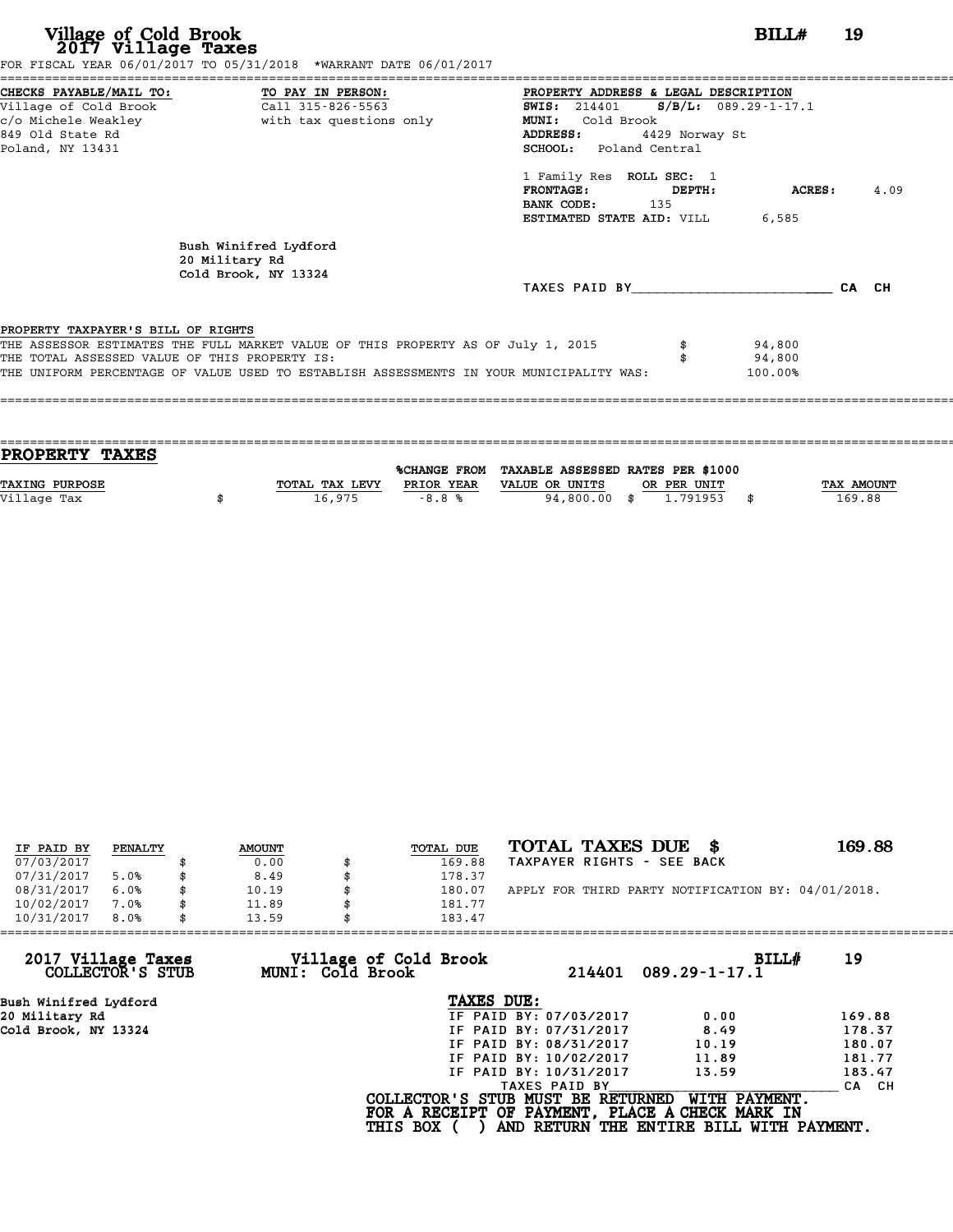| Village of Cold Brook<br>2017 Village Taxes                                         | FOR FISCAL YEAR 06/01/2017 TO 05/31/2018 *WARRANT DATE 06/01/2017                                                                                                           |                                                                                                                                                                                                                                                                                                              | BILL#                       | <b>20</b> |
|-------------------------------------------------------------------------------------|-----------------------------------------------------------------------------------------------------------------------------------------------------------------------------|--------------------------------------------------------------------------------------------------------------------------------------------------------------------------------------------------------------------------------------------------------------------------------------------------------------|-----------------------------|-----------|
| Village of Cold Brook<br>849 Old State Rd<br>Poland, NY 13431                       | CHECKS PAYABLE/MAIL TO: TO PAY IN PERSON:<br>Call 315-826-5563<br>c/o Michele Weakley                       with tax questions only                                         | PROPERTY ADDRESS & LEGAL DESCRIPTION<br>$S/B/L: 084.77 - 1 - 3$<br><b>SWIS:</b> 214401<br><b>MUNI:</b><br>Cold Brook<br>ADDRESS:<br>580 Route 8<br><b>SCHOOL:</b> Poland Central<br>1 Family Res ROLL SEC: 1<br>FRONTAGE: 62.00 DEPTH: 150.00 ACRES:<br>BANK CODE:<br><b>ESTIMATED STATE AID:</b> VILL 6,585 |                             |           |
|                                                                                     | Butera Dorothy<br>580 Main St<br>Cold Brook, NY 13324                                                                                                                       | TAXES PAID BY                                                                                                                                                                                                                                                                                                |                             | CA CH     |
| PROPERTY TAXPAYER'S BILL OF RIGHTS<br>THE TOTAL ASSESSED VALUE OF THIS PROPERTY IS: | THE ASSESSOR ESTIMATES THE FULL MARKET VALUE OF THIS PROPERTY AS OF July 1, 2015<br>THE UNIFORM PERCENTAGE OF VALUE USED TO ESTABLISH ASSESSMENTS IN YOUR MUNICIPALITY WAS: |                                                                                                                                                                                                                                                                                                              | 88,000<br>88,000<br>100.00% |           |

| <b>PROPERTY TAXES</b> |                |                     |                                   |             |            |
|-----------------------|----------------|---------------------|-----------------------------------|-------------|------------|
|                       |                | <b>%CHANGE FROM</b> | TAXABLE ASSESSED RATES PER \$1000 |             |            |
|                       |                |                     |                                   |             |            |
| <b>TAXING PURPOSE</b> | TOTAL TAX LEVY | PRIOR YEAR          | VALUE OR UNITS                    | OR PER UNIT | TAX AMOUNT |
| Village Tax           | 16,975         | $-8.8%$             | 88,000.00 \$                      | 1.791953    | 157.69     |
|                       |                |                     |                                   |             |            |

| IF PAID BY | PENALTY | <b>AMOUNT</b> | <b>TOTAL DUE</b> | TOTAL TAXES DUE \$                                 | 157.69 |
|------------|---------|---------------|------------------|----------------------------------------------------|--------|
| 07/03/2017 |         | 0.00          | 157.69           | TAXPAYER RIGHTS - SEE BACK                         |        |
| 07/31/2017 | 5.0%    | 7.88          | 165.57           |                                                    |        |
| 08/31/2017 | 6.0%    | \$<br>9.46    | 167.15           | APPLY FOR THIRD PARTY NOTIFICATION BY: 04/01/2018. |        |
| 10/02/2017 | 7.0%    | \$<br>11.04   | 168.73           |                                                    |        |
| 10/31/2017 | 8.0%    | \$<br>12.62   | 170.31           |                                                    |        |

| 10/31/2017<br>8.0%<br>12.62            | 170.31                                    |                                                                                      |                                                           |        |
|----------------------------------------|-------------------------------------------|--------------------------------------------------------------------------------------|-----------------------------------------------------------|--------|
| 2017 Village Taxes<br>COLLECTOR'S STUB | Village of Cold Brook<br>MUNI: Cold Brook | 214401                                                                               | BILL#<br>$084.77 - 1 - 3$                                 | 20     |
| Butera Dorothy                         |                                           | TAXES DUE:                                                                           |                                                           |        |
| 580 Main St                            |                                           | IF PAID BY: 07/03/2017                                                               | 0.00                                                      | 157.69 |
| Cold Brook, NY 13324                   |                                           | IF PAID BY: 07/31/2017                                                               | 7.88                                                      | 165.57 |
|                                        |                                           | IF PAID BY: 08/31/2017                                                               | 9.46                                                      | 167.15 |
|                                        |                                           | IF PAID BY: 10/02/2017                                                               | 11.04                                                     | 168.73 |
|                                        |                                           | IF PAID BY: 10/31/2017                                                               | 12.62                                                     | 170.31 |
|                                        |                                           | TAXES PAID BY                                                                        |                                                           | CA CH  |
|                                        | <b>THIS BOX</b>                           | COLLECTOR'S STUB MUST BE RETURNED<br>FOR A RECEIPT OF PAYMENT, PLACE A CHECK MARK IN | WITH PAYMENT.<br>AND RETURN THE ENTIRE BILL WITH PAYMENT. |        |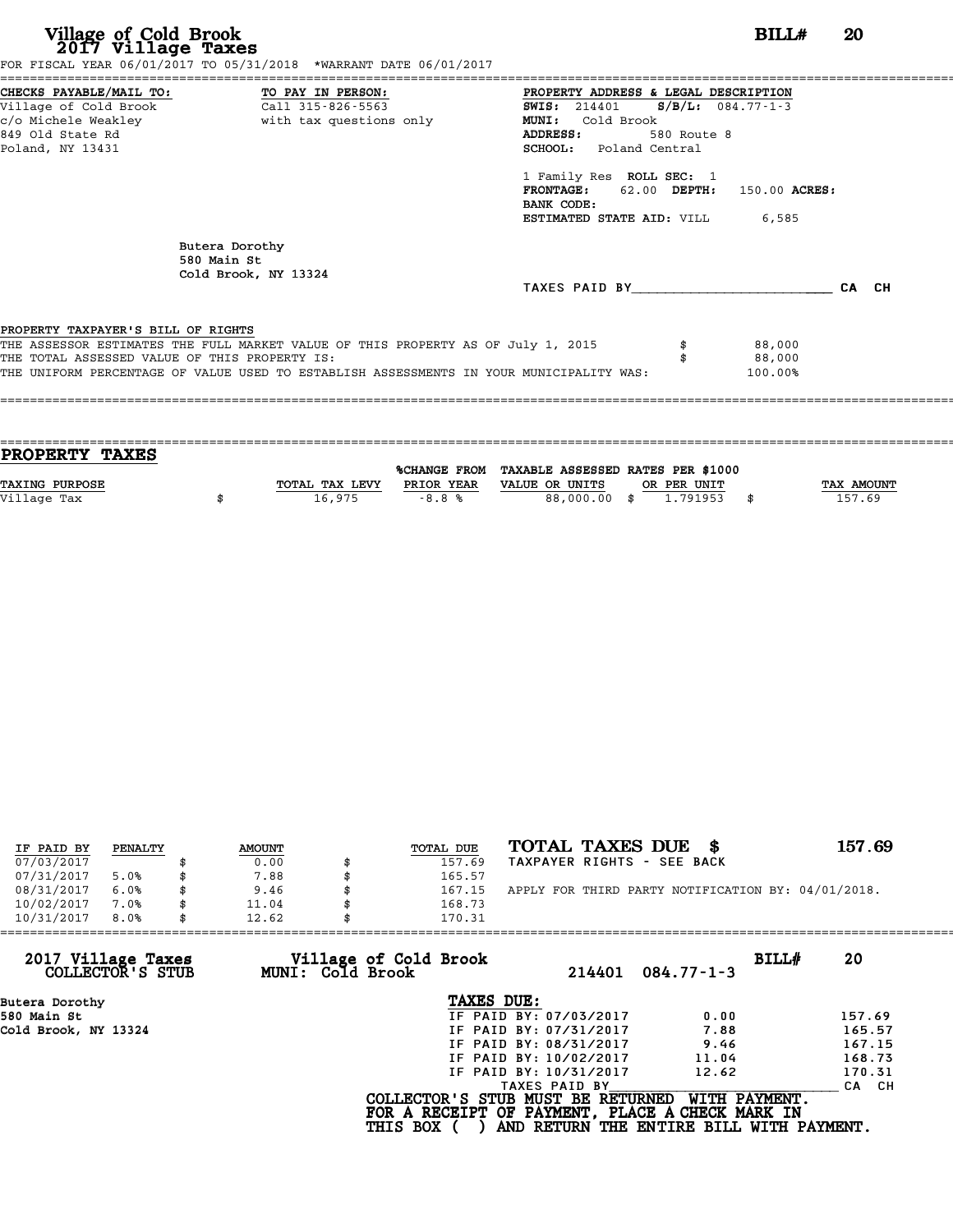| Village of Cold Brook<br>2017 Village Taxes                   | FOR FISCAL YEAR 06/01/2017 TO 05/31/2018 *WARRANT DATE 06/01/2017                                                                                                                                                            |                                                                                                                                                                                                                                                                                                   | BILLH                       | -21   |      |
|---------------------------------------------------------------|------------------------------------------------------------------------------------------------------------------------------------------------------------------------------------------------------------------------------|---------------------------------------------------------------------------------------------------------------------------------------------------------------------------------------------------------------------------------------------------------------------------------------------------|-----------------------------|-------|------|
| Village of Cold Brook<br>849 Old State Rd<br>Poland, NY 13431 | CHECKS PAYABLE/MAIL TO: TO PAY IN PERSON:<br>Call 315-826-5563                                                                                                                                                               | PROPERTY ADDRESS & LEGAL DESCRIPTION<br><b>SWIS:</b> 214401 <b>S/B/L:</b> 088.36-1-11<br><b>MUNI:</b><br>Cold Brook<br>ADDRESS:<br>371 Route 8<br><b>SCHOOL:</b> Poland Central<br>1 Family Res ROLL SEC: 1<br><b>FRONTAGE:</b><br>DEPTH:<br>BANK CODE:<br><b>ESTIMATED STATE AID: VILL 6,585</b> | ACRES :                     |       | 3.40 |
|                                                               | Caldwell Lawrence<br>c/o Lorraine Caldwell<br>8334 State Route 274<br>Holland Patent, NY 13354                                                                                                                               | TAXES PAID BY TAXES PAID BY                                                                                                                                                                                                                                                                       |                             | CA CH |      |
| PROPERTY TAXPAYER'S BILL OF RIGHTS                            | THE ASSESSOR ESTIMATES THE FULL MARKET VALUE OF THIS PROPERTY AS OF July 1, 2015<br>THE TOTAL ASSESSED VALUE OF THIS PROPERTY IS:<br>THE UNIFORM PERCENTAGE OF VALUE USED TO ESTABLISH ASSESSMENTS IN YOUR MUNICIPALITY WAS: |                                                                                                                                                                                                                                                                                                   | 58,100<br>58,100<br>100.00% |       |      |

| PROPERTY TAXES        |                |            |                                                |             |                   |
|-----------------------|----------------|------------|------------------------------------------------|-------------|-------------------|
|                       |                |            | %CHANGE FROM TAXABLE ASSESSED RATES PER \$1000 |             |                   |
| <b>TAXING PURPOSE</b> | TOTAL TAX LEVY | PRIOR YEAR | VALUE OR UNITS                                 | OR PER UNIT | <b>TAX AMOUNT</b> |
| Village Tax           | 16,975         | $-8.8%$    | 58,100.00 \$                                   | 1.791953    | 104.11            |
|                       |                |            |                                                |             |                   |

| IF PAID BY | PENALTY | <b>AMOUNT</b> | TOTAL DUE | TOTAL TAXES DUE \$                                 | 104.11 |
|------------|---------|---------------|-----------|----------------------------------------------------|--------|
| 07/03/2017 |         | 0.00          | 104.11    | TAXPAYER RIGHTS - SEE BACK                         |        |
| 07/31/2017 | 5.0%    | 5.21          | 109.32    |                                                    |        |
| 08/31/2017 | 6.0%    | \$<br>6.25    | 110.36    | APPLY FOR THIRD PARTY NOTIFICATION BY: 04/01/2018. |        |
| 10/02/2017 | 7.0%    | 7.29          | 111.40    |                                                    |        |
| 10/31/2017 | 8.0%    | \$<br>8.33    | 112.44    |                                                    |        |

| 112.44          |                                           |                                                                                                                                              |                                                                                                                                  |
|-----------------|-------------------------------------------|----------------------------------------------------------------------------------------------------------------------------------------------|----------------------------------------------------------------------------------------------------------------------------------|
|                 | 214401                                    | BILLH<br>$088.36 - 1 - 11$                                                                                                                   | 21                                                                                                                               |
|                 |                                           |                                                                                                                                              |                                                                                                                                  |
|                 |                                           | 0.00                                                                                                                                         | 104.11                                                                                                                           |
|                 |                                           | 5.21                                                                                                                                         | 109.32                                                                                                                           |
|                 |                                           | 6.25                                                                                                                                         | 110.36                                                                                                                           |
|                 |                                           | 7.29                                                                                                                                         | 111.40                                                                                                                           |
|                 |                                           | 8.33                                                                                                                                         | 112.44                                                                                                                           |
|                 | TAXES PAID BY                             |                                                                                                                                              | CA CH                                                                                                                            |
| <b>THIS BOX</b> |                                           | WITH PAYMENT.                                                                                                                                |                                                                                                                                  |
|                 | Village of Cold Brook<br>MUNI: Cold Brook | TAXES DUE:<br>IF PAID BY: 07/03/2017<br>IF PAID BY: 07/31/2017<br>IF PAID BY: 08/31/2017<br>IF PAID BY: 10/02/2017<br>IF PAID BY: 10/31/2017 | COLLECTOR'S STUB MUST BE RETURNED<br>FOR A RECEIPT OF PAYMENT, PLACE A CHECK MARK IN<br>AND RETURN THE ENTIRE BILL WITH PAYMENT. |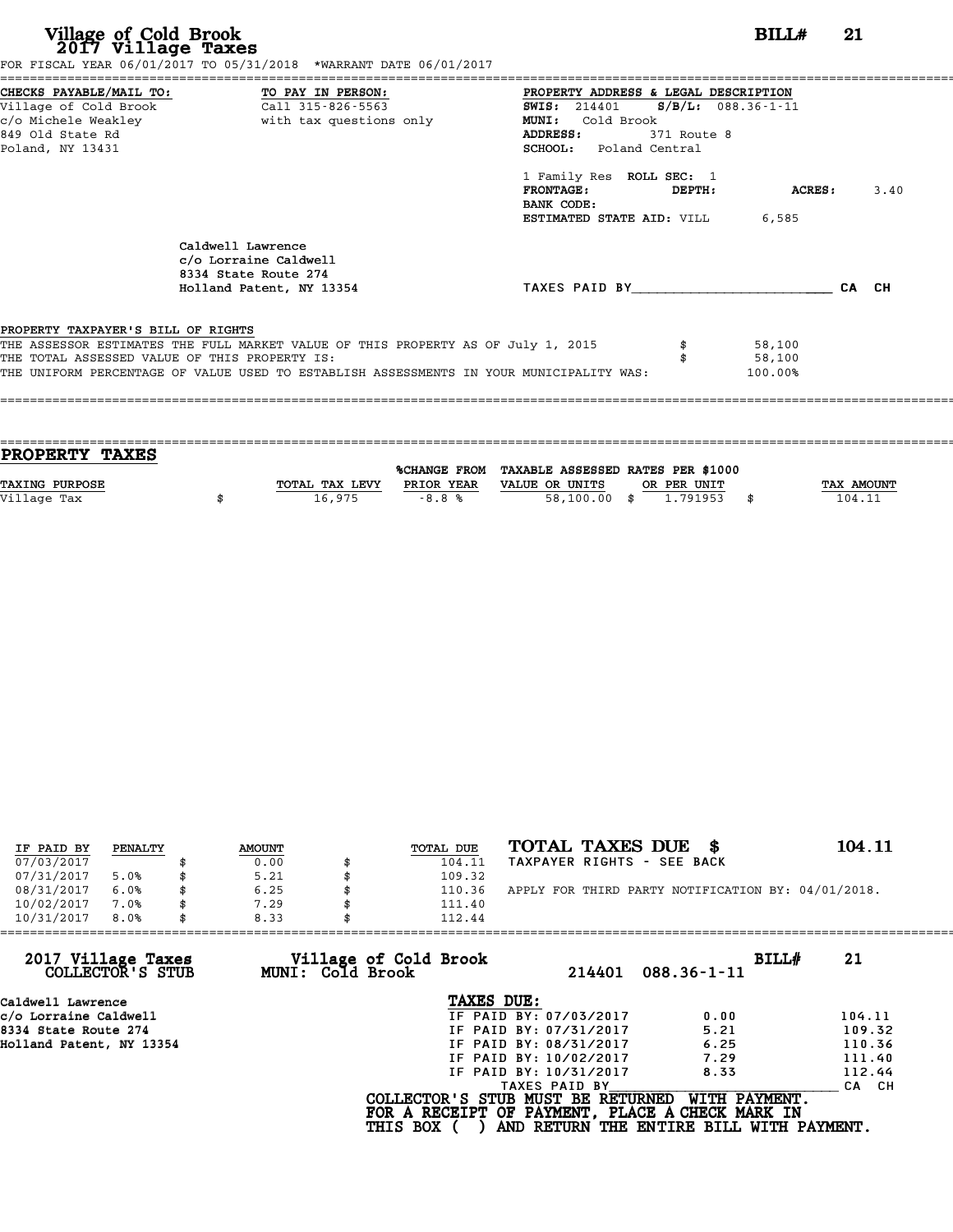| Village of Cold Brook<br>2017 Village Taxes                                                           | FOR FISCAL YEAR 06/01/2017 TO 05/31/2018 *WARRANT DATE 06/01/2017                                                                                                           | BILLH                                                                                                                                                                                                                                                                                                 | 22 |     |
|-------------------------------------------------------------------------------------------------------|-----------------------------------------------------------------------------------------------------------------------------------------------------------------------------|-------------------------------------------------------------------------------------------------------------------------------------------------------------------------------------------------------------------------------------------------------------------------------------------------------|----|-----|
| ------------------------------------<br>Village of Cold Brook<br>849 Old State Rd<br>Poland, NY 13431 | CHECKS PAYABLE/MAIL TO: TO PAY IN PERSON:<br>Call 315-826-5563                                                                                                              | PROPERTY ADDRESS & LEGAL DESCRIPTION<br>SWIS: $214401$ S/B/L: $088.36 - 1 - 12$<br>Cold Brook<br><b>MUNI:</b><br>ADDRESS:<br>373 Route 8<br><b>SCHOOL:</b> Poland Central<br>1 Family Res ROLL SEC: 1<br>FRONTAGE: 66.00 DEPTH: 123.70 ACRES:<br>BANK CODE:<br><b>ESTIMATED STATE AID:</b> VILL 6,585 |    | .17 |
|                                                                                                       | Caldwell Lorraine<br>8334 State Route 274<br>Holland Patent, NY 13354                                                                                                       | TAXES PAID BY CA CH                                                                                                                                                                                                                                                                                   |    |     |
| PROPERTY TAXPAYER'S BILL OF RIGHTS<br>THE TOTAL ASSESSED VALUE OF THIS PROPERTY IS:                   | THE ASSESSOR ESTIMATES THE FULL MARKET VALUE OF THIS PROPERTY AS OF July 1, 2015<br>THE UNIFORM PERCENTAGE OF VALUE USED TO ESTABLISH ASSESSMENTS IN YOUR MUNICIPALITY WAS: | 19,300<br>19,300<br>100.00%                                                                                                                                                                                                                                                                           |    |     |

| TAX AMOUNT |
|------------|
| 34.58      |
|            |
|            |

| IF PAID BY | PENALTY | <b>AMOUNT</b> | TOTAL DUE | TOTAL TAXES DUE \$                                 | 34.58 |
|------------|---------|---------------|-----------|----------------------------------------------------|-------|
| 07/03/2017 |         | 0.00          | 34.58     | TAXPAYER RIGHTS - SEE BACK                         |       |
| 07/31/2017 | 5.0%    | 1.73          | 36.31     |                                                    |       |
| 08/31/2017 | 6.0%    | 2.07          | 36.65     | APPLY FOR THIRD PARTY NOTIFICATION BY: 04/01/2018. |       |
| 10/02/2017 | 7.0%    | 2.42          | 37.00     |                                                    |       |
| 10/31/2017 | 8.0%    | 2.77          | 37.35     |                                                    |       |

| 2.77 | 37.35         |                                                              |                                                                                                                                                                                                                                                                                               |
|------|---------------|--------------------------------------------------------------|-----------------------------------------------------------------------------------------------------------------------------------------------------------------------------------------------------------------------------------------------------------------------------------------------|
|      |               | BILLH<br>$088.36 - 1 - 12$                                   | 22                                                                                                                                                                                                                                                                                            |
|      | TAXES DUE:    |                                                              |                                                                                                                                                                                                                                                                                               |
|      |               | 0.00                                                         | 34.58                                                                                                                                                                                                                                                                                         |
|      |               | 1.73                                                         | 36.31                                                                                                                                                                                                                                                                                         |
|      |               | 2.07                                                         | 36.65                                                                                                                                                                                                                                                                                         |
|      |               | 2.42                                                         | 37.00                                                                                                                                                                                                                                                                                         |
|      |               | 2.77                                                         | 37.35                                                                                                                                                                                                                                                                                         |
|      | TAXES PAID BY |                                                              | CA CH                                                                                                                                                                                                                                                                                         |
|      |               |                                                              |                                                                                                                                                                                                                                                                                               |
|      |               | Village of Cold Brook<br>MUNI: Cold Brook<br><b>THIS BOX</b> | 214401<br>IF PAID BY: 07/03/2017<br>IF PAID BY: 07/31/2017<br>IF PAID BY: 08/31/2017<br>IF PAID BY: 10/02/2017<br>IF PAID BY: 10/31/2017<br>WITH PAYMENT.<br>COLLECTOR'S STUB MUST BE RETURNED<br>FOR A RECEIPT OF PAYMENT, PLACE A CHECK MARK IN<br>AND RETURN THE ENTIRE BILL WITH PAYMENT. |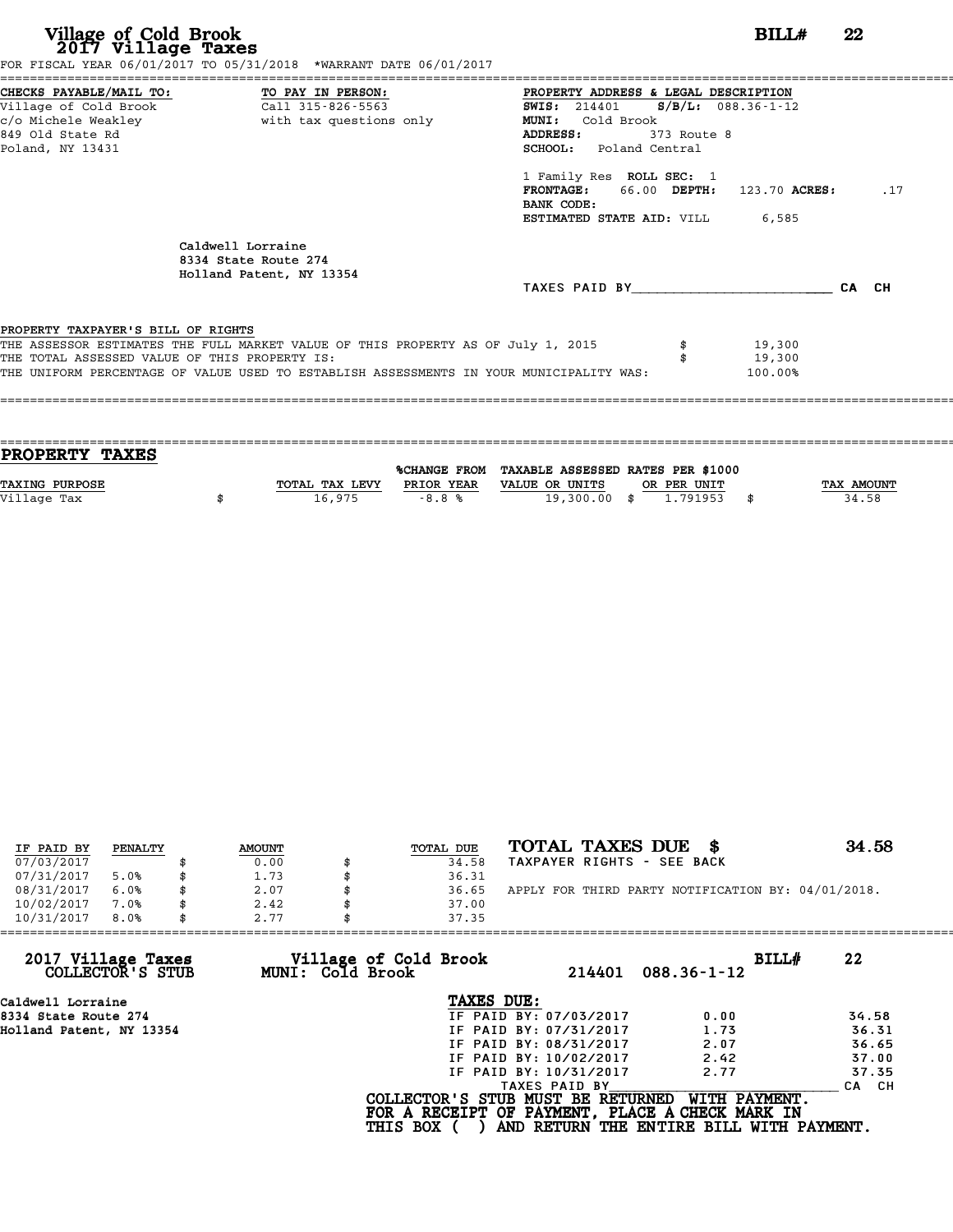| Village of Cold Brook<br>2017 Village Taxes                                                                     | FOR FISCAL YEAR 06/01/2017 TO 05/31/2018 *WARRANT DATE 06/01/2017                       | BILL#                                                                                                                                                        | 23    |
|-----------------------------------------------------------------------------------------------------------------|-----------------------------------------------------------------------------------------|--------------------------------------------------------------------------------------------------------------------------------------------------------------|-------|
| CHECKS PAYABLE/MAIL TO:<br>Village of Cold Brook<br>c/o Michele Weakley<br>849 Old State Rd<br>Poland, NY 13431 | TO PAY IN PERSON:<br>Call 315-826-5563<br>with tax questions only                       | PROPERTY ADDRESS & LEGAL DESCRIPTION<br>$S/B/L: 088.36-1-25$<br><b>SWIS:</b> 214401<br>MUNI: Cold Brook<br>ADDRESS:<br>441 Route 8<br>SCHOOL: Poland Central |       |
|                                                                                                                 |                                                                                         | 2 Family Res ROLL SEC: 1<br>FRONTAGE: 95.00 DEPTH:<br>395.00 ACRES:<br>BANK CODE:<br>ESTIMATED STATE AID: VILL<br>6,585                                      | .68   |
|                                                                                                                 | Carcone Phillip<br>Carcone Sheila<br>441 Main St                                        |                                                                                                                                                              |       |
|                                                                                                                 | Cold Brook, NY 13324                                                                    | TAXES PAID BY TAXES PAID BY                                                                                                                                  | CA CH |
| PROPERTY TAXPAYER'S BILL OF RIGHTS                                                                              |                                                                                         |                                                                                                                                                              |       |
|                                                                                                                 | THE ASSESSOR ESTIMATES THE FULL MARKET VALUE OF THIS PROPERTY AS OF July 1, 2015        | 99,300                                                                                                                                                       |       |
| THE TOTAL ASSESSED VALUE OF THIS PROPERTY IS:                                                                   |                                                                                         | 99,300                                                                                                                                                       |       |
|                                                                                                                 | THE UNIFORM PERCENTAGE OF VALUE USED TO ESTABLISH ASSESSMENTS IN YOUR MUNICIPALITY WAS: | 100.00%                                                                                                                                                      |       |

| <b>PROPERTY TAXES</b> |                |            |                                                |             |                   |
|-----------------------|----------------|------------|------------------------------------------------|-------------|-------------------|
|                       |                |            | %CHANGE FROM TAXABLE ASSESSED RATES PER \$1000 |             |                   |
|                       |                |            |                                                |             |                   |
| <b>TAXING PURPOSE</b> | TOTAL TAX LEVY | PRIOR YEAR | VALUE OR UNITS                                 | OR PER UNIT | <b>TAX AMOUNT</b> |
| Village Tax           | 16,975         | $-8.8%$    | 99,300.00 \$                                   | 1.791953    | 177.94            |
|                       |                |            |                                                |             |                   |
|                       |                |            |                                                |             |                   |

| IF PAID BY | PENALTY | <b>AMOUNT</b> | <b>TOTAL DUE</b> | TOTAL TAXES DUE \$                                 | 177.94 |
|------------|---------|---------------|------------------|----------------------------------------------------|--------|
| 07/03/2017 |         | 0.00          | 177.94           | TAXPAYER RIGHTS - SEE BACK                         |        |
| 07/31/2017 | 5.0%    | \$<br>8.90    | 186.84           |                                                    |        |
| 08/31/2017 | 6.0%    | \$<br>10.68   | 188.62           | APPLY FOR THIRD PARTY NOTIFICATION BY: 04/01/2018. |        |
| 10/02/2017 | 7.0%    | \$<br>12.46   | 190.40           |                                                    |        |
| 10/31/2017 | 8.0%    | \$<br>14.24   | 192.18           |                                                    |        |

| 14.24 |                        |                                                              |                                                                                                                                            |
|-------|------------------------|--------------------------------------------------------------|--------------------------------------------------------------------------------------------------------------------------------------------|
|       | 214401                 | BILLH<br>$088.36 - 1 - 25$                                   | 23                                                                                                                                         |
|       | TAXES DUE:             |                                                              |                                                                                                                                            |
|       | IF PAID BY: 07/03/2017 | 0.00                                                         | 177.94                                                                                                                                     |
|       | IF PAID BY: 07/31/2017 | 8.90                                                         | 186.84                                                                                                                                     |
|       | IF PAID BY: 08/31/2017 | 10.68                                                        | 188.62                                                                                                                                     |
|       | IF PAID BY: 10/02/2017 | 12.46                                                        | 190.40                                                                                                                                     |
|       | IF PAID BY: 10/31/2017 | 14.24                                                        | 192.18                                                                                                                                     |
|       | TAXES PAID BY          |                                                              | CA CH                                                                                                                                      |
|       |                        | WITH PAYMENT.                                                |                                                                                                                                            |
|       |                        | Village of Cold Brook<br>MUNI: Cold Brook<br><b>THIS BOX</b> | 192.18<br>COLLECTOR'S STUB MUST BE RETURNED<br>FOR A RECEIPT OF PAYMENT, PLACE A CHECK MARK IN<br>AND RETURN THE ENTIRE BILL WITH PAYMENT. |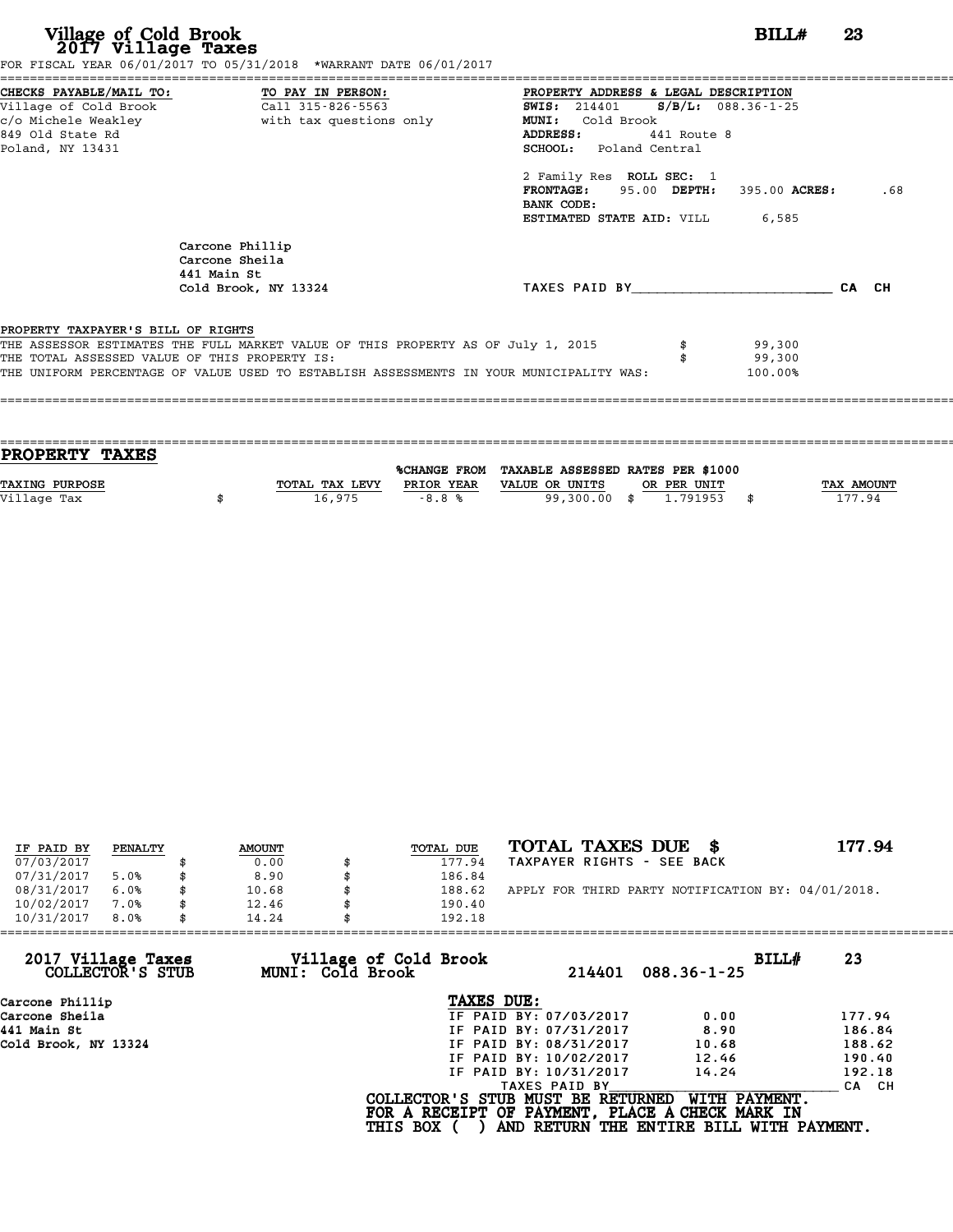| Village of Cold Brook<br>2017 Village Taxes                                              | FOR FISCAL YEAR 06/01/2017 TO 05/31/2018 *WARRANT DATE 06/01/2017                                                                                                           |                                                                                                                                                                                                                                                                           | BILLH                                    | 24   |
|------------------------------------------------------------------------------------------|-----------------------------------------------------------------------------------------------------------------------------------------------------------------------------|---------------------------------------------------------------------------------------------------------------------------------------------------------------------------------------------------------------------------------------------------------------------------|------------------------------------------|------|
| CHECKS PAYABLE/MAIL TO:<br>Village of Cold Brook<br>849 Old State Rd<br>Poland, NY 13431 | TO PAY IN PERSON:<br>Call 315-826-5563<br>c/o Michele Weakley The South tax questions only                                                                                  | PROPERTY ADDRESS & LEGAL DESCRIPTION<br><b>SWIS: 214401</b><br>Cold Brook<br>MUNI:<br><b>ADDRESS:</b><br>Route 8<br><b>SCHOOL:</b> Poland Central<br>Res vac land ROLL SEC: 1<br><b>FRONTAGE:</b><br>60.00 DEPTH:<br>BANK CODE:<br><b>ESTIMATED STATE AID:</b> VILL 6,585 | $S/B/L$ : 088.44-1-10.1<br>295.00 ACRES: | 2.20 |
|                                                                                          | Carnright Francis<br>1202 McKinley Ave<br>Ajo, AZ 85321                                                                                                                     | TAXES PAID BY CA CH                                                                                                                                                                                                                                                       |                                          |      |
| PROPERTY TAXPAYER'S BILL OF RIGHTS<br>THE TOTAL ASSESSED VALUE OF THIS PROPERTY IS:      | THE ASSESSOR ESTIMATES THE FULL MARKET VALUE OF THIS PROPERTY AS OF July 1, 2015<br>THE UNIFORM PERCENTAGE OF VALUE USED TO ESTABLISH ASSESSMENTS IN YOUR MUNICIPALITY WAS: |                                                                                                                                                                                                                                                                           | 1,700<br>1,700<br>100.00%                |      |

| <b>PROPERTY TAXES</b> |                |            |                                                |             |                   |
|-----------------------|----------------|------------|------------------------------------------------|-------------|-------------------|
|                       |                |            | %CHANGE FROM TAXABLE ASSESSED RATES PER \$1000 |             |                   |
|                       |                |            |                                                |             |                   |
| <b>TAXING PURPOSE</b> | TOTAL TAX LEVY | PRIOR YEAR | VALUE OR UNITS                                 | OR PER UNIT | <b>TAX AMOUNT</b> |
| Village Tax           | 16,975         | $-8.8%$    | $1,700.00$ \$                                  | 1.791953    | 3.05              |
|                       |                |            |                                                |             |                   |
|                       |                |            |                                                |             |                   |

| IF PAID BY | PENALTY | <b>AMOUNT</b> | TOTAL DUE | TOTAL TAXES DUE                                    | 3.05 |
|------------|---------|---------------|-----------|----------------------------------------------------|------|
| 07/03/2017 |         | 0.00          | 3.05      | TAXPAYER RIGHTS - SEE BACK                         |      |
| 07/31/2017 | 5.0%    | 0.15          | 3.20      |                                                    |      |
| 08/31/2017 | 6.0%    | 0.18          | 3.23      | APPLY FOR THIRD PARTY NOTIFICATION BY: 04/01/2018. |      |
| 10/02/2017 | 7.0%    | 0.21          | 3.26      |                                                    |      |
| 10/31/2017 | 8.0%    | 0.24          | 3.29      |                                                    |      |

| 214401                 | BILLH<br>$088.44 - 1 - 10.1$                                 | 24                                                                                                                                               |
|------------------------|--------------------------------------------------------------|--------------------------------------------------------------------------------------------------------------------------------------------------|
| TAXES DUE:             |                                                              |                                                                                                                                                  |
| IF PAID BY: 07/03/2017 | 0.00                                                         | 3.05                                                                                                                                             |
| IF PAID BY: 07/31/2017 | 0.15                                                         | 3.20                                                                                                                                             |
| IF PAID BY: 08/31/2017 | 0.18                                                         | 3.23                                                                                                                                             |
| IF PAID BY: 10/02/2017 | 0.21                                                         | 3.26                                                                                                                                             |
| IF PAID BY: 10/31/2017 | 0.24                                                         | 3.29                                                                                                                                             |
| TAXES PAID BY          |                                                              | CA CH                                                                                                                                            |
|                        | WITH PAYMENT.                                                |                                                                                                                                                  |
|                        | Village of Cold Brook<br>MUNI: Cold Brook<br><b>THIS BOX</b> | 0.24<br>3.29<br>COLLECTOR'S STUB MUST BE RETURNED<br>FOR A RECEIPT OF PAYMENT, PLACE A CHECK MARK IN<br>AND RETURN THE ENTIRE BILL WITH PAYMENT. |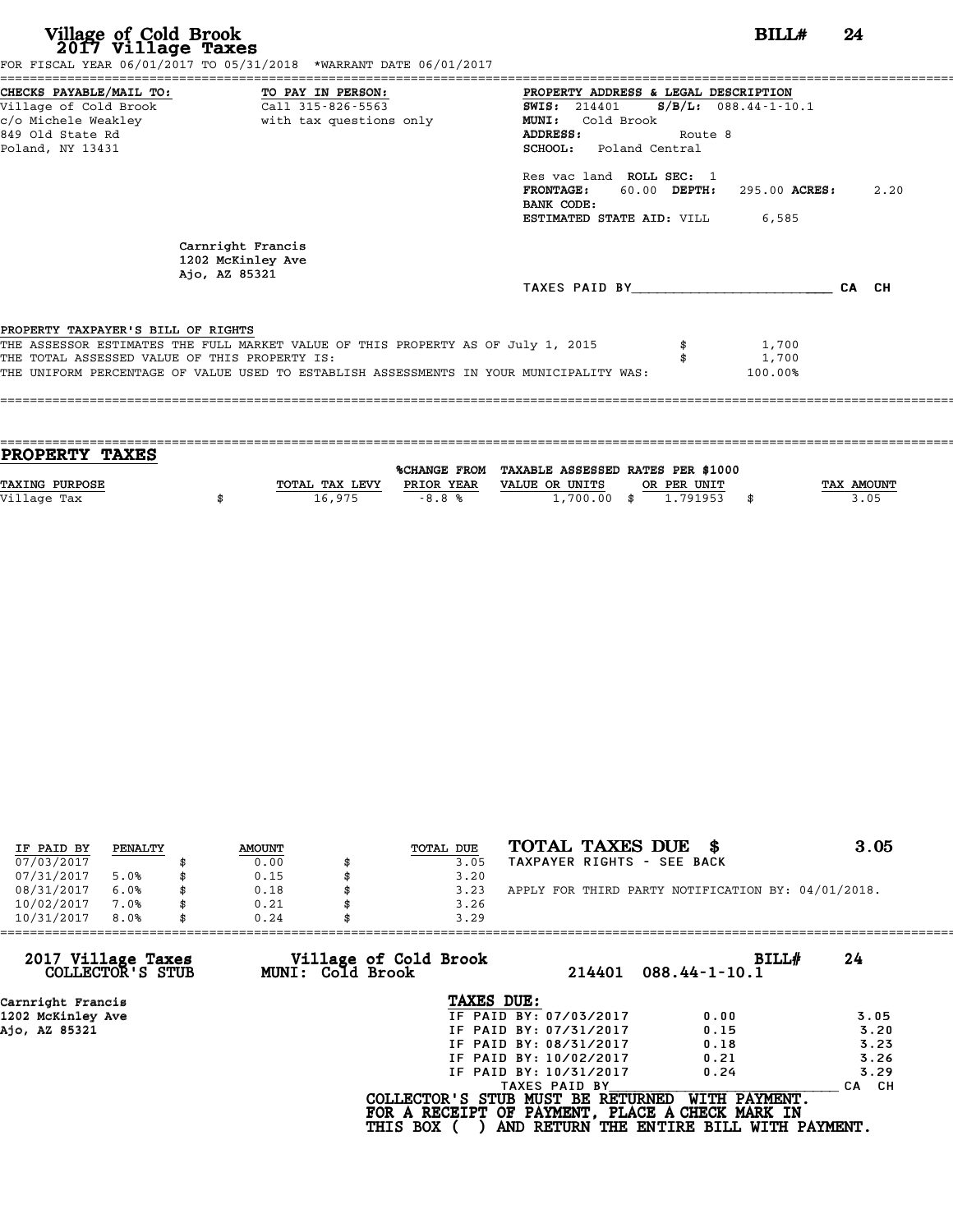**Village of Cold Brook**<br> **2017 Village Taxes**<br>
FOR FISCAL YEAR 06/01/2017 TO 05/31/2018 \*WARRANT DATE 06/01/2017<br> **POR FISCAL YEAR 06/01/2017** TO 05/31/2018 \*WARRANT DATE 06/01/2017

|                                               | CHECKS PAYABLE/MAIL TO: TO PAY IN PERSON:                                        | PROPERTY ADDRESS & LEGAL DESCRIPTION   |              |                         |  |
|-----------------------------------------------|----------------------------------------------------------------------------------|----------------------------------------|--------------|-------------------------|--|
| Village of Cold Brook                         | Call 315-826-5563                                                                | SWIS: 214401                           |              | $S/B/L$ : 088.44-1-10.3 |  |
| c/o Michele Weakley                           | with tax questions only                                                          | Cold Brook<br><b>MUNI:</b>             |              |                         |  |
| 849 Old State Rd                              |                                                                                  | ADDRESS:                               | Route 8      |                         |  |
| Poland, NY 13431                              |                                                                                  | <b>SCHOOL:</b> Poland Central          |              |                         |  |
|                                               |                                                                                  | Res vac land ROLL SEC: 1               |              |                         |  |
|                                               |                                                                                  | <b>FRONTAGE:</b>                       | 60.00 DEPTH: | 300.00 ACRES:           |  |
|                                               |                                                                                  | BANK CODE:                             |              |                         |  |
|                                               |                                                                                  | <b>ESTIMATED STATE AID:</b> VILL 6,585 |              |                         |  |
|                                               | Carnright Francis G<br>Carnright Diane B<br>1201 Mckinley Ave                    |                                        |              |                         |  |
|                                               | Ajo, AZ 85321                                                                    | TAXES PAID BY                          |              |                         |  |
|                                               |                                                                                  |                                        |              |                         |  |
|                                               |                                                                                  |                                        |              |                         |  |
| PROPERTY TAXPAYER'S BILL OF RIGHTS            |                                                                                  |                                        |              |                         |  |
| THE TOTAL ASSESSED VALUE OF THIS PROPERTY IS: | THE ASSESSOR ESTIMATES THE FULL MARKET VALUE OF THIS PROPERTY AS OF July 1, 2015 |                                        |              | 200<br>200              |  |

| <b>PROPERTY TAXES</b> |                |            |                                                |             |            |
|-----------------------|----------------|------------|------------------------------------------------|-------------|------------|
|                       |                |            |                                                |             |            |
|                       |                |            | %CHANGE FROM TAXABLE ASSESSED RATES PER \$1000 |             |            |
| <b>TAXING PURPOSE</b> | TOTAL TAX LEVY | PRIOR YEAR | VALUE OR UNITS                                 | OR PER UNIT | TAX AMOUNT |
| Village Tax           | 16,975         | $-8.8%$    | 200.00                                         | 1,791953    | \$<br>0.36 |
|                       |                |            |                                                |             |            |
|                       |                |            |                                                |             |            |

| IF PAID BY | PENALTY | <b>AMOUNT</b> | TOTAL DUE | TOTAL TAXES DUE \$                                 | . 36 |
|------------|---------|---------------|-----------|----------------------------------------------------|------|
| 07/03/2017 |         | 0.00          | 0.36      | TAXPAYER RIGHTS - SEE BACK                         |      |
| 07/31/2017 | 5.0%    | 0.02          | 0.38      |                                                    |      |
| 08/31/2017 | 6.0%    | \$<br>0.02    | 0.38      | APPLY FOR THIRD PARTY NOTIFICATION BY: 04/01/2018. |      |
| 10/02/2017 | 7.0%    | \$<br>0.03    | 0.39      |                                                    |      |
| 10/31/2017 | 8.0%    | 0.03          | 0.39      |                                                    |      |

| 214401                 | BILLH<br>$088.44 - 1 - 10.3$                                 | 25                                                                                                                                               |
|------------------------|--------------------------------------------------------------|--------------------------------------------------------------------------------------------------------------------------------------------------|
| TAXES DUE:             |                                                              |                                                                                                                                                  |
| IF PAID BY: 07/03/2017 | 0.00                                                         | .36                                                                                                                                              |
| IF PAID BY: 07/31/2017 | 0.02                                                         | 0.38                                                                                                                                             |
| IF PAID BY: 08/31/2017 | 0.02                                                         | 0.38                                                                                                                                             |
| IF PAID BY: 10/02/2017 | 0.03                                                         | 0.39                                                                                                                                             |
| IF PAID BY: 10/31/2017 | 0.03                                                         | 0.39                                                                                                                                             |
| TAXES PAID BY          |                                                              | CA CH                                                                                                                                            |
|                        | WITH PAYMENT.                                                |                                                                                                                                                  |
|                        | Village of Cold Brook<br>MUNI: Cold Brook<br><b>THIS BOX</b> | 0.03<br>0.39<br>COLLECTOR'S STUB MUST BE RETURNED<br>FOR A RECEIPT OF PAYMENT, PLACE A CHECK MARK IN<br>AND RETURN THE ENTIRE BILL WITH PAYMENT. |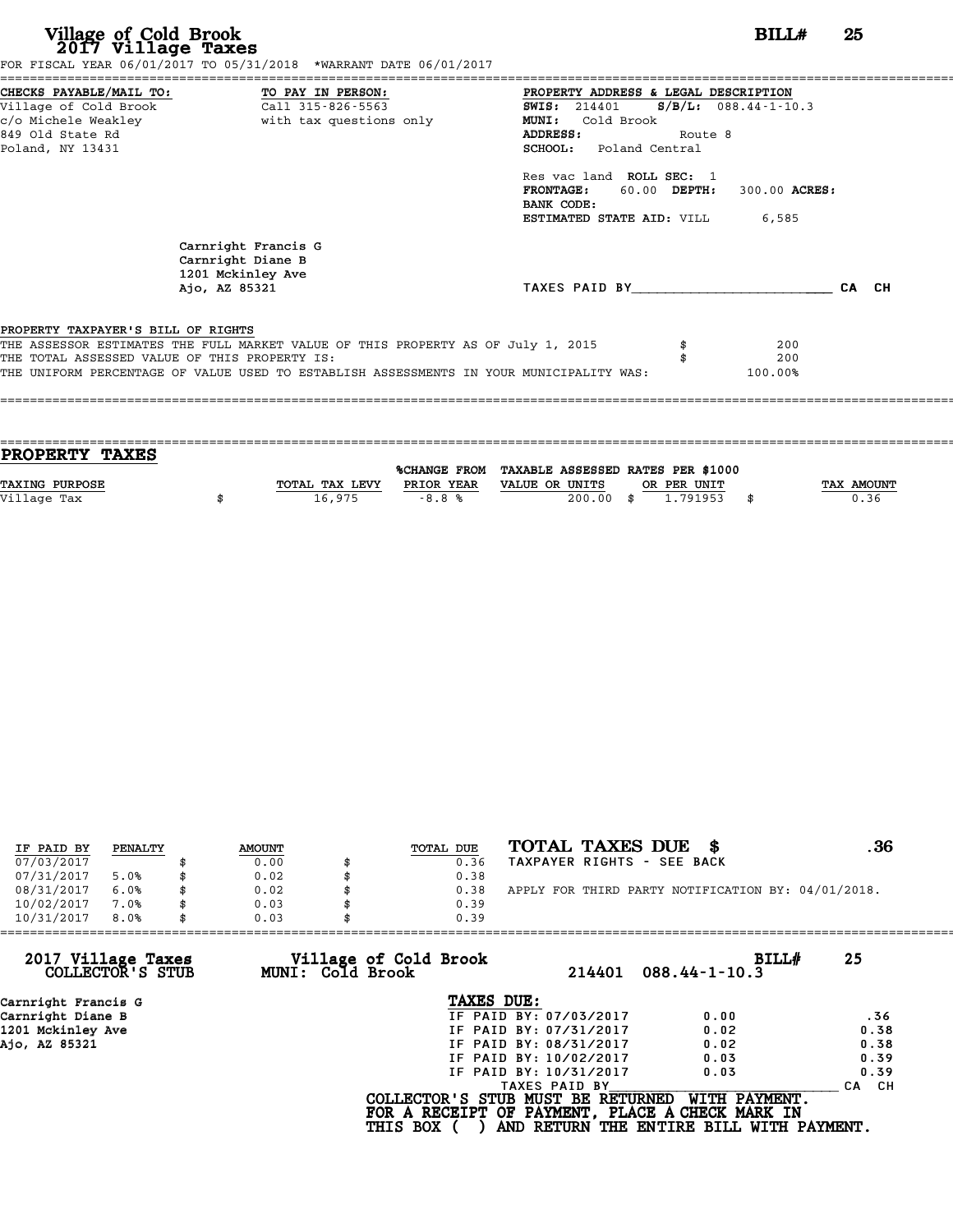| Village of Cold Brook<br>2017 Village Taxes                                         | FOR FISCAL YEAR 06/01/2017 TO 05/31/2018 *WARRANT DATE 06/01/2017                                                                                                           |                                                                                                                                                                                                                                                                                    | BILL#                       | 26  |
|-------------------------------------------------------------------------------------|-----------------------------------------------------------------------------------------------------------------------------------------------------------------------------|------------------------------------------------------------------------------------------------------------------------------------------------------------------------------------------------------------------------------------------------------------------------------------|-----------------------------|-----|
| Village of Cold Brook<br>849 Old State Rd<br>Poland, NY 13431                       | CHECKS PAYABLE/MAIL TO: TO PAY IN PERSON:<br>Call 315-826-5563                                                                                                              | PROPERTY ADDRESS & LEGAL DESCRIPTION<br>SWIS: 214401 S/B/L: 089.29-1-20<br><b>MUNI:</b><br>Cold Brook<br>ADDRESS:<br>4437 Norway St<br>SCHOOL: Poland Central<br>1 Family Res ROLL SEC: 1<br>FRONTAGE: 85.00 DEPTH: 369.00 ACRES:<br>BANK CODE:<br>ESTIMATED STATE AID: VILL 6,585 |                             | .72 |
|                                                                                     | Carnright Gene<br>4437 Norway St<br>Cold Brook, NY 13324                                                                                                                    | TAXES PAID BY CA CH                                                                                                                                                                                                                                                                |                             |     |
| PROPERTY TAXPAYER'S BILL OF RIGHTS<br>THE TOTAL ASSESSED VALUE OF THIS PROPERTY IS: | THE ASSESSOR ESTIMATES THE FULL MARKET VALUE OF THIS PROPERTY AS OF July 1, 2015<br>THE UNIFORM PERCENTAGE OF VALUE USED TO ESTABLISH ASSESSMENTS IN YOUR MUNICIPALITY WAS: |                                                                                                                                                                                                                                                                                    | 83,500<br>83,500<br>100.00% |     |

| TAX AMOUNT |
|------------|
|            |
|            |
|            |

| IF PAID BY | PENALTY | <b>AMOUNT</b> | TOTAL DUE | TOTAL TAXES DUE<br>- 8                             | 149.63 |
|------------|---------|---------------|-----------|----------------------------------------------------|--------|
| 07/03/2017 |         | 0.00          | 149.63    | TAXPAYER RIGHTS - SEE BACK                         |        |
| 07/31/2017 | 5.0%    | 7.48          | 157.11    |                                                    |        |
| 08/31/2017 | 6.0%    | 8.98          | 158.61    | APPLY FOR THIRD PARTY NOTIFICATION BY: 04/01/2018. |        |
| 10/02/2017 | 7.0%    | 10.47         | 160.10    |                                                    |        |
| 10/31/2017 | 8.0%    | 11.97         | 161.60    |                                                    |        |

| 161.60                                    |                             |                                                                                                                                                                                                                                                                                                   |
|-------------------------------------------|-----------------------------|---------------------------------------------------------------------------------------------------------------------------------------------------------------------------------------------------------------------------------------------------------------------------------------------------|
| Village of Cold Brook<br>MUNI: Cold Brook | 214401<br>$089.29 - 1 - 20$ | BILLH<br>26                                                                                                                                                                                                                                                                                       |
|                                           |                             |                                                                                                                                                                                                                                                                                                   |
|                                           | 0.00                        | 149.63                                                                                                                                                                                                                                                                                            |
|                                           | 7.48                        | 157.11                                                                                                                                                                                                                                                                                            |
|                                           | 8.98                        | 158.61                                                                                                                                                                                                                                                                                            |
|                                           | 10.47                       | 160.10                                                                                                                                                                                                                                                                                            |
|                                           | 11.97                       | 161.60                                                                                                                                                                                                                                                                                            |
|                                           | TAXES PAID BY               | CA CH                                                                                                                                                                                                                                                                                             |
| <b>THIS BOX</b>                           |                             |                                                                                                                                                                                                                                                                                                   |
|                                           |                             | TAXES DUE:<br>IF PAID BY: 07/03/2017<br>IF PAID BY: 07/31/2017<br>IF PAID BY: 08/31/2017<br>IF PAID BY: 10/02/2017<br>IF PAID BY: 10/31/2017<br>WITH PAYMENT.<br>COLLECTOR'S STUB MUST BE RETURNED<br>FOR A RECEIPT OF PAYMENT, PLACE A CHECK MARK IN<br>AND RETURN THE ENTIRE BILL WITH PAYMENT. |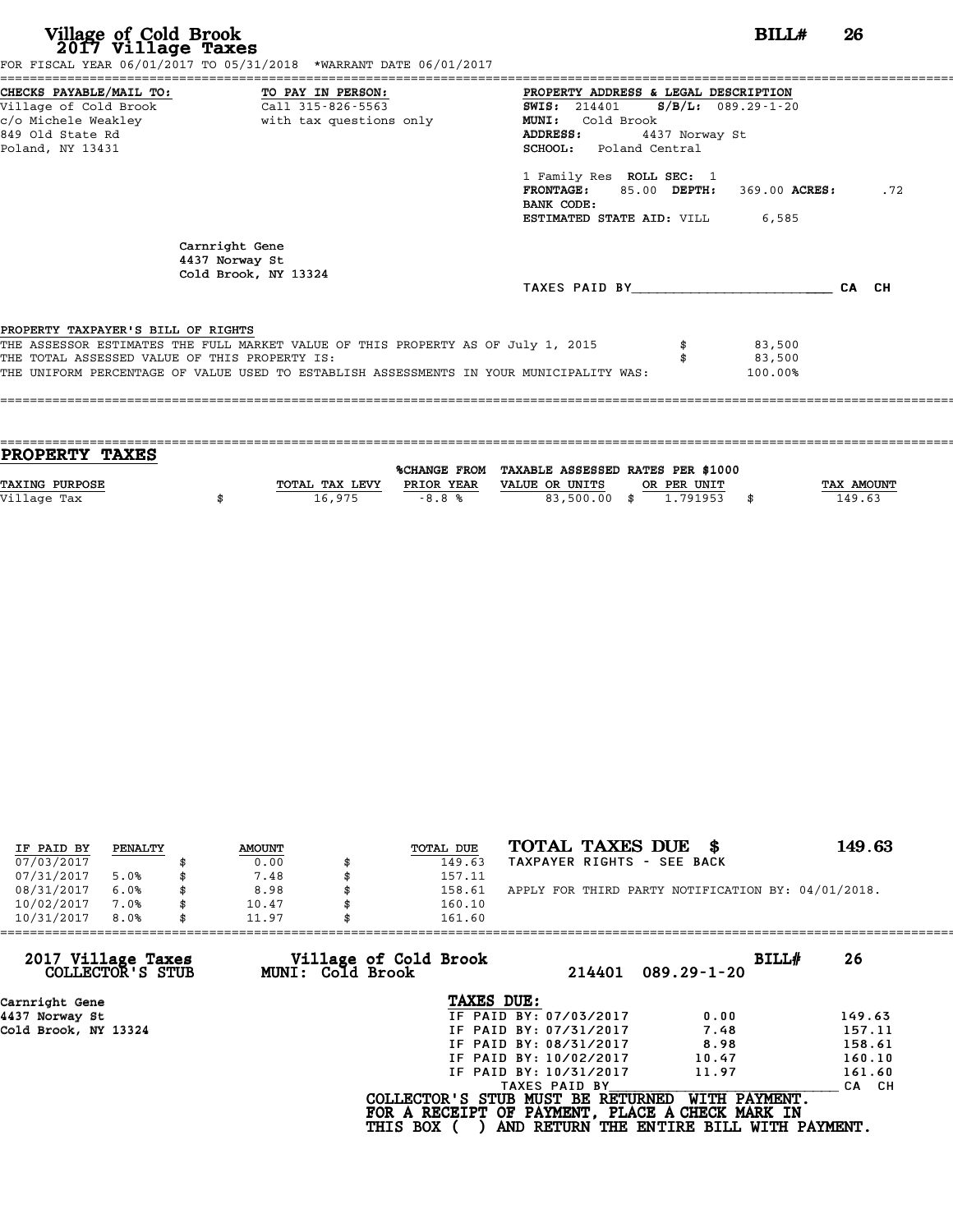| Village of Cold Brook<br>2017 Village Taxes   | FOR FISCAL YEAR 06/01/2017 TO 05/31/2018 *WARRANT DATE 06/01/2017                       | BILL#                                         | 27    |
|-----------------------------------------------|-----------------------------------------------------------------------------------------|-----------------------------------------------|-------|
|                                               |                                                                                         | PROPERTY ADDRESS & LEGAL DESCRIPTION          |       |
|                                               |                                                                                         | <b>SWIS:</b> 214401 <b>S/B/L:</b> 089.21-1-33 |       |
|                                               |                                                                                         | <b>MUNI:</b><br>Cold Brook                    |       |
| 849 Old State Rd                              |                                                                                         | Route 8<br><b>ADDRESS:</b>                    |       |
| Poland, NY 13431                              |                                                                                         | <b>SCHOOL:</b> Poland Central                 |       |
|                                               |                                                                                         | Vac w/imprv ROLL SEC: 1                       |       |
|                                               |                                                                                         | FRONTAGE: 88.00 DEPTH:<br>78.21 ACRES:        |       |
|                                               |                                                                                         | BANK CODE:                                    |       |
|                                               |                                                                                         | <b>ESTIMATED STATE AID:</b> VILL 6,585        |       |
|                                               | Carnright Gene R Sr.<br>4437 Norway St<br>Cold Brook, NY 13324                          |                                               |       |
|                                               |                                                                                         | TAXES PAID BY                                 | CA CH |
| PROPERTY TAXPAYER'S BILL OF RIGHTS            |                                                                                         |                                               |       |
|                                               | THE ASSESSOR ESTIMATES THE FULL MARKET VALUE OF THIS PROPERTY AS OF July 1, 2015        | 1,700                                         |       |
| THE TOTAL ASSESSED VALUE OF THIS PROPERTY IS: |                                                                                         | 1,700                                         |       |
|                                               | THE UNIFORM PERCENTAGE OF VALUE USED TO ESTABLISH ASSESSMENTS IN YOUR MUNICIPALITY WAS: | 100.00%                                       |       |
|                                               |                                                                                         |                                               |       |
|                                               |                                                                                         |                                               |       |

| PROPERTY TAXES        |                |            |                                                |             |                   |
|-----------------------|----------------|------------|------------------------------------------------|-------------|-------------------|
|                       |                |            | %CHANGE FROM TAXABLE ASSESSED RATES PER \$1000 |             |                   |
| <b>TAXING PURPOSE</b> | TOTAL TAX LEVY | PRIOR YEAR | VALUE OR UNITS                                 | OR PER UNIT | <b>TAX AMOUNT</b> |
| Village Tax           | 16,975         | $-8.8%$    | $1,700.00$ \$                                  | 1.791953    | 3.05              |
|                       |                |            |                                                |             |                   |

| IF PAID BY | PENALTY | <b>AMOUNT</b> | TOTAL DUE | TOTAL TAXES DUE \$                                 | 3.05 |
|------------|---------|---------------|-----------|----------------------------------------------------|------|
| 07/03/2017 |         | 0.00          | 3.05      | TAXPAYER RIGHTS - SEE BACK                         |      |
| 07/31/2017 | 5.0%    | 0.15          | 3.20      |                                                    |      |
| 08/31/2017 | 6.0%    | 0.18          | 3.23      | APPLY FOR THIRD PARTY NOTIFICATION BY: 04/01/2018. |      |
| 10/02/2017 | 7.0%    | 0.21          | 3.26      |                                                    |      |
| 10/31/2017 | 8.0%    | 0.24          | 3.29      |                                                    |      |

| 10/31/2017<br>8.0%<br>0.24             |                                           | 3.29                                                                                 |        |                                                           |             |       |
|----------------------------------------|-------------------------------------------|--------------------------------------------------------------------------------------|--------|-----------------------------------------------------------|-------------|-------|
| 2017 Village Taxes<br>COLLECTOR'S STUB | Village of Cold Brook<br>MUNI: Cold Brook |                                                                                      | 214401 | $089.21 - 1 - 33$                                         | BILL#<br>27 |       |
| Carnright Gene R Sr.                   |                                           | TAXES DUE:                                                                           |        |                                                           |             |       |
| 4437 Norway St                         |                                           | IF PAID BY: 07/03/2017                                                               |        | 0.00                                                      |             | 3.05  |
| Cold Brook, NY 13324                   |                                           | IF PAID BY: 07/31/2017                                                               |        | 0.15                                                      |             | 3.20  |
|                                        |                                           | IF PAID BY: 08/31/2017                                                               |        | 0.18                                                      |             | 3.23  |
|                                        |                                           | IF PAID BY: 10/02/2017                                                               |        | 0.21                                                      |             | 3.26  |
|                                        |                                           | IF PAID BY: 10/31/2017                                                               |        | 0.24                                                      |             | 3.29  |
|                                        |                                           | TAXES PAID BY                                                                        |        |                                                           |             | CA CH |
|                                        | <b>THIS BOX</b>                           | COLLECTOR'S STUB MUST BE RETURNED<br>FOR A RECEIPT OF PAYMENT, PLACE A CHECK MARK IN |        | WITH PAYMENT.<br>AND RETURN THE ENTIRE BILL WITH PAYMENT. |             |       |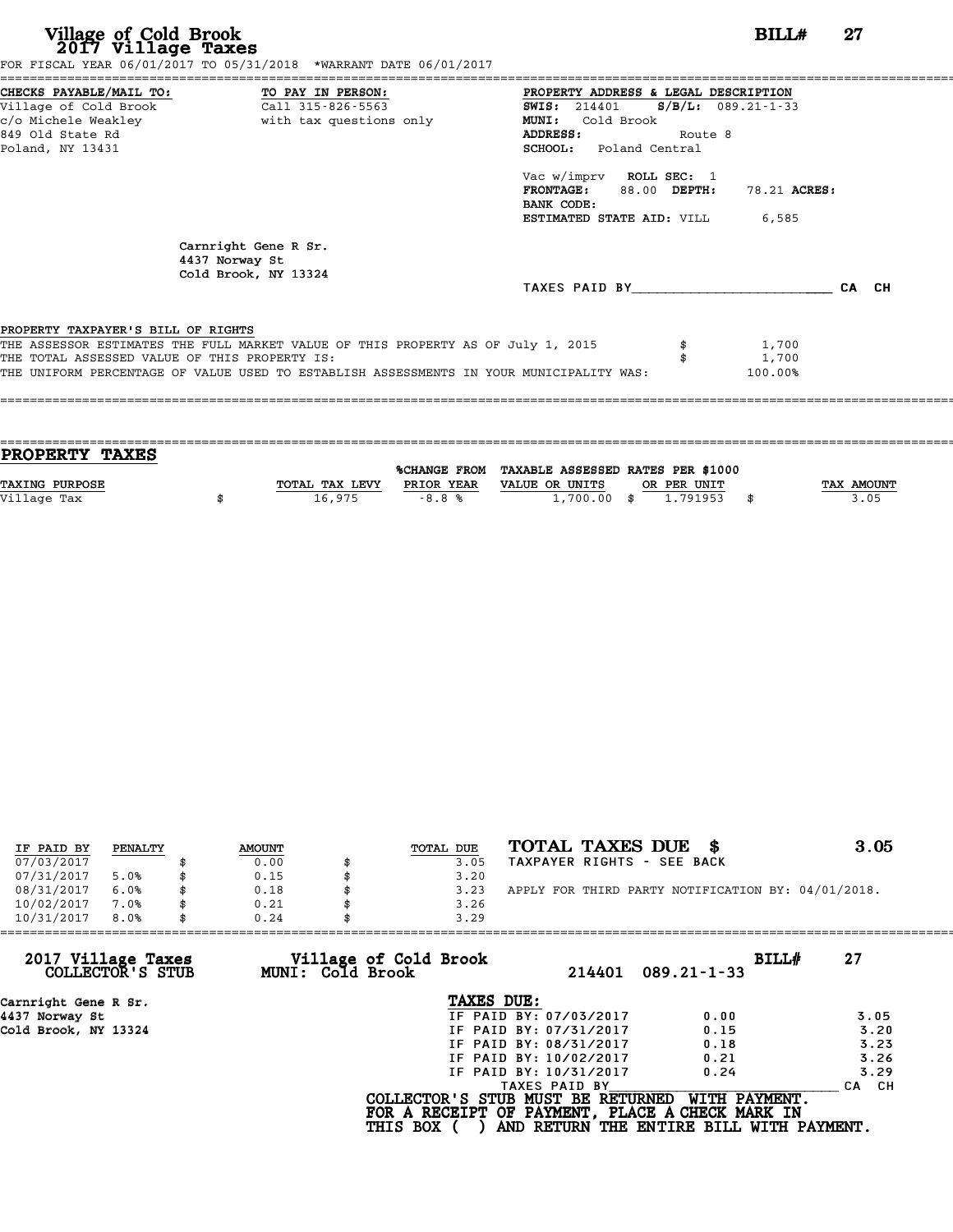| Village of Cold Brook<br>2017 Village Taxes                                          | FOR FISCAL YEAR 06/01/2017 TO 05/31/2018 *WARRANT DATE 06/01/2017                                                                                                                                                            | BILL#                                                                                                                                                                                                                                                                                                                    | 28    |
|--------------------------------------------------------------------------------------|------------------------------------------------------------------------------------------------------------------------------------------------------------------------------------------------------------------------------|--------------------------------------------------------------------------------------------------------------------------------------------------------------------------------------------------------------------------------------------------------------------------------------------------------------------------|-------|
| Village of Cold Brook<br>c/o Michele Weakley<br>849 Old State Rd<br>Poland, NY 13431 | CHECKS PAYABLE/MAIL TO: TO PAY IN PERSON:<br>Call 315-826-5563<br>with tax questions only                                                                                                                                    | PROPERTY ADDRESS & LEGAL DESCRIPTION<br><b>SWIS:</b> 214401 <b>S/B/L:</b> 089.29-1-16<br>Cold Brook<br><b>MUNI:</b><br>ADDRESS:<br>4411 Norway St<br><b>SCHOOL:</b> Poland Central<br>1 Family Res ROLL SEC: 1<br>$40.00$ DEPTH:<br><b>FRONTAGE:</b><br>93.00 ACRES:<br>BANK CODE:<br>ESTIMATED STATE AID: VILL<br>6,585 |       |
|                                                                                      | Carnright Harold R<br>Carnright Beverly A<br>4411 Norway St<br>Cold Brook, NY 13324                                                                                                                                          | TAXES PAID BY                                                                                                                                                                                                                                                                                                            | CA CH |
| PROPERTY TAXPAYER'S BILL OF RIGHTS                                                   | THE ASSESSOR ESTIMATES THE FULL MARKET VALUE OF THIS PROPERTY AS OF July 1, 2015<br>THE TOTAL ASSESSED VALUE OF THIS PROPERTY IS:<br>THE UNIFORM PERCENTAGE OF VALUE USED TO ESTABLISH ASSESSMENTS IN YOUR MUNICIPALITY WAS: | 28,000<br>28,000<br>100.00%                                                                                                                                                                                                                                                                                              |       |

|        |                                         | <b>TAX AMOUNT</b>                                                                                           |
|--------|-----------------------------------------|-------------------------------------------------------------------------------------------------------------|
| 16,975 |                                         | 50.17                                                                                                       |
|        |                                         |                                                                                                             |
|        | TOTAL TAX LEVY<br>PRIOR YEAR<br>$-8.8%$ | %CHANGE FROM TAXABLE ASSESSED RATES PER \$1000<br>VALUE OR UNITS<br>OR PER UNIT<br>28,000.00 \$<br>1.791953 |

| IF PAID BY | PENALTY | <b>AMOUNT</b> | TOTAL DUE | TOTAL TAXES DUE \$                                 | 50.17 |
|------------|---------|---------------|-----------|----------------------------------------------------|-------|
| 07/03/2017 |         | 0.00          | 50.17     | TAXPAYER RIGHTS - SEE BACK                         |       |
| 07/31/2017 | 5.0%    | 2.51          | 52.68     |                                                    |       |
| 08/31/2017 | 6.0%    | \$<br>3.01    | 53.18     | APPLY FOR THIRD PARTY NOTIFICATION BY: 04/01/2018. |       |
| 10/02/2017 | 7.0%    | \$<br>3.51    | 53.68     |                                                    |       |
| 10/31/2017 | 8.0%    | \$<br>4.01    | 54.18     |                                                    |       |

| 4.01 | 54.18                  |                                                              |                                                                                                                                  |
|------|------------------------|--------------------------------------------------------------|----------------------------------------------------------------------------------------------------------------------------------|
|      | 214401                 | BILLH<br>$089.29 - 1 - 16$                                   | 28                                                                                                                               |
|      | TAXES DUE:             |                                                              |                                                                                                                                  |
|      | IF PAID BY: 07/03/2017 | 0.00                                                         | 50.17                                                                                                                            |
|      | IF PAID BY: 07/31/2017 | 2.51                                                         | 52.68                                                                                                                            |
|      | IF PAID BY: 08/31/2017 | 3.01                                                         | 53.18                                                                                                                            |
|      | IF PAID BY: 10/02/2017 | 3.51                                                         | 53.68                                                                                                                            |
|      | IF PAID BY: 10/31/2017 | 4.01                                                         | 54.18                                                                                                                            |
|      | TAXES PAID BY          |                                                              | CA CH                                                                                                                            |
|      |                        | WITH PAYMENT.                                                |                                                                                                                                  |
|      |                        | Village of Cold Brook<br>MUNI: Cold Brook<br><b>THIS BOX</b> | COLLECTOR'S STUB MUST BE RETURNED<br>FOR A RECEIPT OF PAYMENT, PLACE A CHECK MARK IN<br>AND RETURN THE ENTIRE BILL WITH PAYMENT. |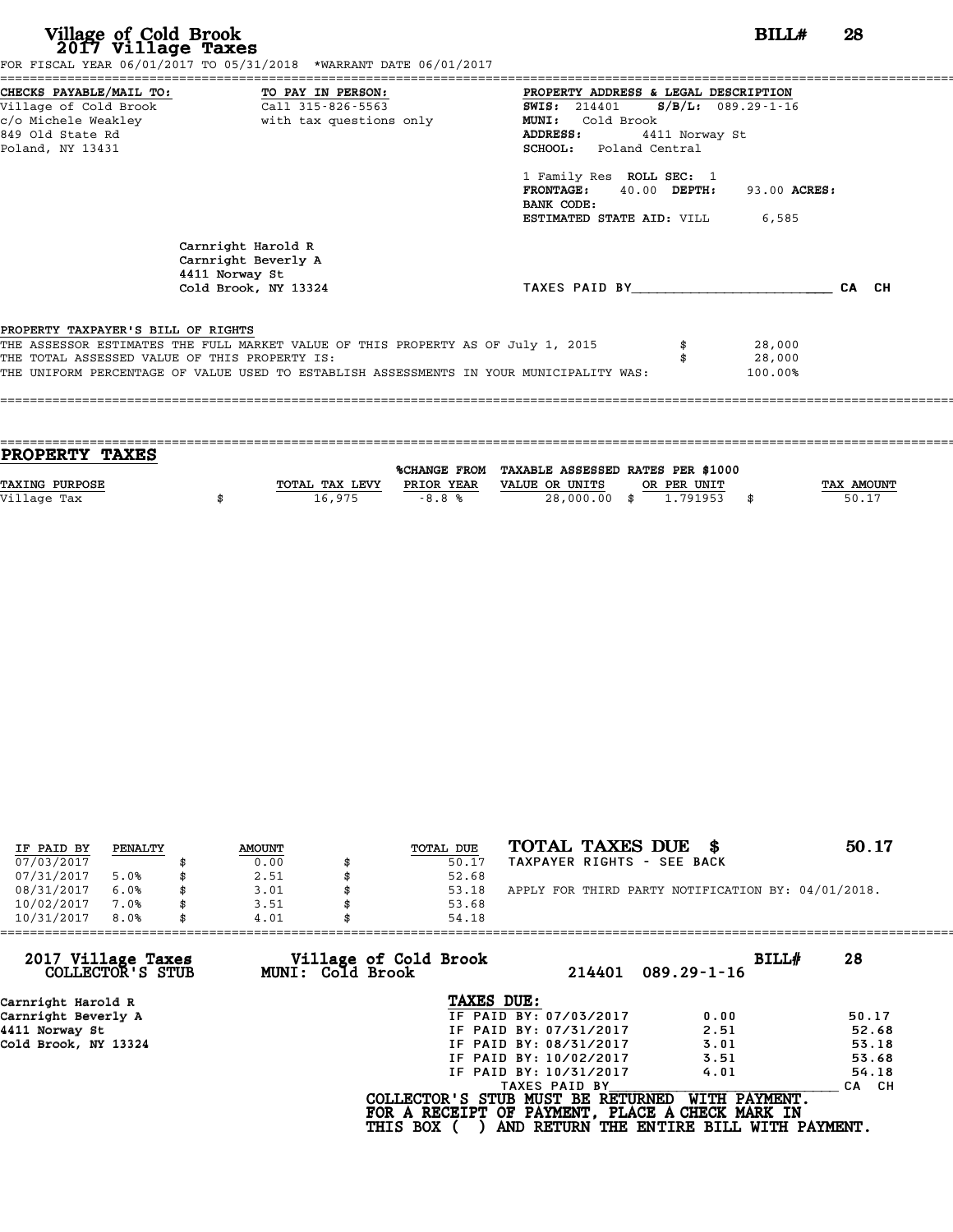| Village of Cold Brook<br>2017 Village Taxes                                                                | FOR FISCAL YEAR 06/01/2017 TO 05/31/2018 *WARRANT DATE 06/01/2017                                                                                                           |                                                                                                                                                                                                                                                                                | BILL#                          | 29    |
|------------------------------------------------------------------------------------------------------------|-----------------------------------------------------------------------------------------------------------------------------------------------------------------------------|--------------------------------------------------------------------------------------------------------------------------------------------------------------------------------------------------------------------------------------------------------------------------------|--------------------------------|-------|
| CHECKS PAYABLE/MAIL TO: TO PAY IN PERSON:<br>Village of Cold Brook<br>849 Old State Rd<br>Poland, NY 13431 | Call 315-826-5563                                                                                                                                                           | PROPERTY ADDRESS & LEGAL DESCRIPTION<br><b>SWIS:</b> 214401<br>Cold Brook<br><b>MUNI:</b><br><b>ADDRESS:</b><br>Military Rd<br><b>SCHOOL:</b> Poland Central<br>Vac farmland ROLL SEC: 1<br><b>FRONTAGE:</b><br>DEPTH:<br>BANK CODE:<br><b>ESTIMATED STATE AID:</b> VILL 6,585 | $S/B/L: 089.21-1-12$<br>ACRES: | 14.60 |
|                                                                                                            | Chessen Kevin<br>Chessen Christine<br>3445 Washington St<br>San Fransisco, CA 94118                                                                                         | TAXES PAID BY CA CH                                                                                                                                                                                                                                                            |                                |       |
| PROPERTY TAXPAYER'S BILL OF RIGHTS<br>THE TOTAL ASSESSED VALUE OF THIS PROPERTY IS:                        | THE ASSESSOR ESTIMATES THE FULL MARKET VALUE OF THIS PROPERTY AS OF July 1, 2015<br>THE UNIFORM PERCENTAGE OF VALUE USED TO ESTABLISH ASSESSMENTS IN YOUR MUNICIPALITY WAS: |                                                                                                                                                                                                                                                                                | 14,600<br>14,600<br>100.00%    |       |

| <b>PROPERTY TAXES</b> |                |            |                                                |             |            |
|-----------------------|----------------|------------|------------------------------------------------|-------------|------------|
|                       |                |            |                                                |             |            |
|                       |                |            | %CHANGE FROM TAXABLE ASSESSED RATES PER \$1000 |             |            |
| <b>TAXING PURPOSE</b> | TOTAL TAX LEVY | PRIOR YEAR | VALUE OR UNITS                                 | OR PER UNIT | TAX AMOUNT |
| Village Tax           | 16,975         | $-8.8%$    | $14,600.00$ \$                                 | 1,791953    | 26.16      |
|                       |                |            |                                                |             |            |
|                       |                |            |                                                |             |            |

| IF PAID BY | PENALTY | <b>AMOUNT</b> | TOTAL DUE | TOTAL TAXES DUE \$                                 | 26.16 |
|------------|---------|---------------|-----------|----------------------------------------------------|-------|
| 07/03/2017 |         | 0.00          | 26.16     | TAXPAYER RIGHTS - SEE BACK                         |       |
| 07/31/2017 | 5.0%    | \$<br>1.31    | 27.47     |                                                    |       |
| 08/31/2017 | 6.0%    | \$<br>1.57    | 27.73     | APPLY FOR THIRD PARTY NOTIFICATION BY: 04/01/2018. |       |
| 10/02/2017 | 7.0%    | \$<br>1.83    | 27.99     |                                                    |       |
| 10/31/2017 | 8.0%    | \$<br>2.09    | 28.25     |                                                    |       |

| 10/31/2017<br>8.0%                     | 2.09             | 28.25                                                                                |                                          |       |
|----------------------------------------|------------------|--------------------------------------------------------------------------------------|------------------------------------------|-------|
| 2017 Village Taxes<br>COLLECTOR'S STUB | MUNI: Cold Brook | Village of Cold Brook<br>214401                                                      | BILLH<br>$089.21 - 1 - 12$               | 29    |
| Chessen Kevin                          |                  | TAXES DUE:                                                                           |                                          |       |
| Chessen Christine                      |                  | IF PAID BY: 07/03/2017                                                               | 0.00                                     | 26.16 |
| 3445 Washington St                     |                  | IF PAID BY: 07/31/2017                                                               | 1.31                                     | 27.47 |
| San Fransisco, CA 94118                |                  | IF PAID BY: 08/31/2017                                                               | 1.57                                     | 27.73 |
|                                        |                  | IF PAID BY: 10/02/2017                                                               | 1.83                                     | 27.99 |
|                                        |                  | IF PAID BY: 10/31/2017                                                               | 2.09                                     | 28.25 |
|                                        |                  | TAXES PAID BY                                                                        |                                          | CA CH |
|                                        |                  | COLLECTOR'S STUB MUST BE RETURNED<br>FOR A RECEIPT OF PAYMENT, PLACE A CHECK MARK IN | WITH PAYMENT.                            |       |
|                                        |                  | <b>THIS BOX</b>                                                                      | AND RETURN THE ENTIRE BILL WITH PAYMENT. |       |
|                                        |                  |                                                                                      |                                          |       |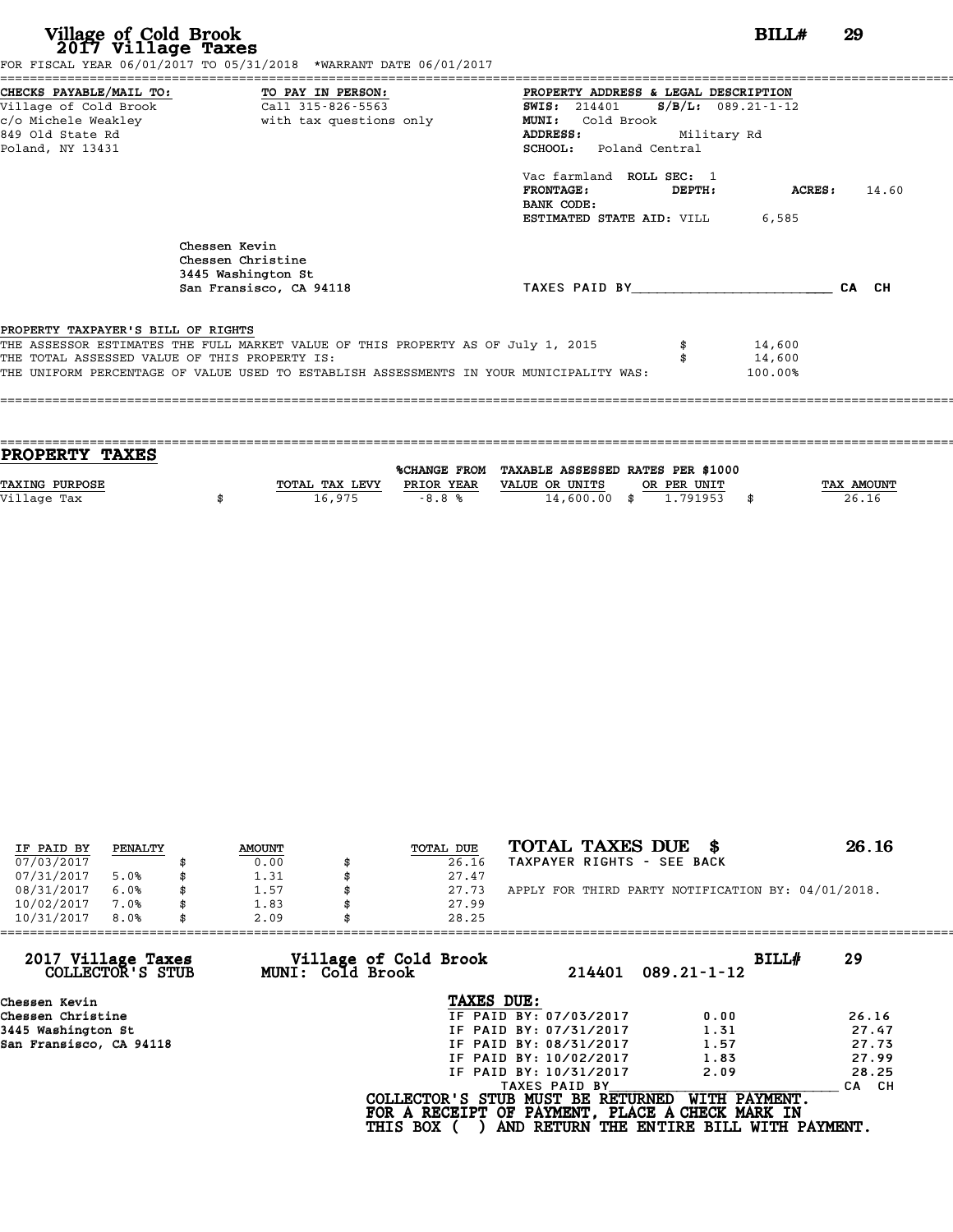| Village of Cold Brook<br>2017 Village Taxes                                         | FOR FISCAL YEAR 06/01/2017 TO 05/31/2018 *WARRANT DATE 06/01/2017                                                                                                                                                                    | BILL#                                                                                                                                                                                                                                                                                                 |         | 30    |      |
|-------------------------------------------------------------------------------------|--------------------------------------------------------------------------------------------------------------------------------------------------------------------------------------------------------------------------------------|-------------------------------------------------------------------------------------------------------------------------------------------------------------------------------------------------------------------------------------------------------------------------------------------------------|---------|-------|------|
| 849 Old State Rd<br>Poland, NY 13431                                                | c/o Michele Weakley <b>buying the set of the set of the set of the set of the set of the set of the set of the set of the set of the set of the set of the set of the set of the set of the set of the set of the set of the set</b> | PROPERTY ADDRESS & LEGAL DESCRIPTION<br>$S/B/L: 088.44-1-24$<br><b>SWIS:</b> 214401<br><b>MUNI:</b><br>Cold Brook<br>Cold Brook<br><b>ADDRESS:</b><br><b>SCHOOL:</b> Poland Central<br>Res vac land ROLL SEC: 1<br><b>FRONTAGE:</b><br>DEPTH:<br>BANK CODE:<br><b>ESTIMATED STATE AID:</b> VILL 6,585 | ACRES : |       | 3.70 |
|                                                                                     | CL Farmland Holdings LLC<br>Chessen Revocable Trust Kevin<br>3445 Washington St<br>San Francisco, NY 94118                                                                                                                           | TAXES PAID BY TAXES                                                                                                                                                                                                                                                                                   |         | CA CH |      |
| PROPERTY TAXPAYER'S BILL OF RIGHTS<br>THE TOTAL ASSESSED VALUE OF THIS PROPERTY IS: | THE ASSESSOR ESTIMATES THE FULL MARKET VALUE OF THIS PROPERTY AS OF July 1, 2015<br>THE UNIFORM PERCENTAGE OF VALUE USED TO ESTABLISH ASSESSMENTS IN YOUR MUNICIPALITY WAS:                                                          | 12,800<br>12,800<br>100.00%                                                                                                                                                                                                                                                                           |         |       |      |

| <b>TAX AMOUNT</b> |
|-------------------|
| 22.94             |
|                   |
|                   |

| IF PAID BY | PENALTY | <b>AMOUNT</b> | <b>TOTAL DUE</b> | TOTAL TAXES DUE                                    | 22.94 |
|------------|---------|---------------|------------------|----------------------------------------------------|-------|
| 07/03/2017 |         | 0.00          | 22.94            | TAXPAYER RIGHTS - SEE BACK                         |       |
| 07/31/2017 | 5.0%    | 1.15          | 24.09            |                                                    |       |
| 08/31/2017 | 6.0%    | 1.38          | 24.32            | APPLY FOR THIRD PARTY NOTIFICATION BY: 04/01/2018. |       |
| 10/02/2017 | 7.0%    | 1.61          | 24.55            |                                                    |       |
| 10/31/2017 | 8.0%    | 1.84          | 24.78            |                                                    |       |

| 1.84 | 24.78           |                                           |                                                                                                                                                               |                                                                                                                                                            |
|------|-----------------|-------------------------------------------|---------------------------------------------------------------------------------------------------------------------------------------------------------------|------------------------------------------------------------------------------------------------------------------------------------------------------------|
|      |                 | 214401                                    | $088.44 - 1 - 24$                                                                                                                                             | 30                                                                                                                                                         |
|      |                 |                                           |                                                                                                                                                               |                                                                                                                                                            |
|      |                 |                                           | 0.00                                                                                                                                                          | 22.94                                                                                                                                                      |
|      |                 |                                           | 1.15                                                                                                                                                          | 24.09                                                                                                                                                      |
|      |                 |                                           | 1.38                                                                                                                                                          | 24.32                                                                                                                                                      |
|      |                 |                                           | 1.61                                                                                                                                                          | 24.55                                                                                                                                                      |
|      |                 |                                           | 1.84                                                                                                                                                          | 24.78                                                                                                                                                      |
|      |                 |                                           |                                                                                                                                                               | CA CH                                                                                                                                                      |
|      | <b>THIS BOX</b> |                                           |                                                                                                                                                               |                                                                                                                                                            |
|      |                 | Village of Cold Brook<br>MUNI: Cold Brook | TAXES DUE:<br>IF PAID BY: 07/03/2017<br>IF PAID BY: 07/31/2017<br>IF PAID BY: 08/31/2017<br>IF PAID BY: 10/02/2017<br>IF PAID BY: 10/31/2017<br>TAXES PAID BY | BILLH<br>WITH PAYMENT.<br>COLLECTOR'S STUB MUST BE RETURNED<br>FOR A RECEIPT OF PAYMENT, PLACE A CHECK MARK IN<br>AND RETURN THE ENTIRE BILL WITH PAYMENT. |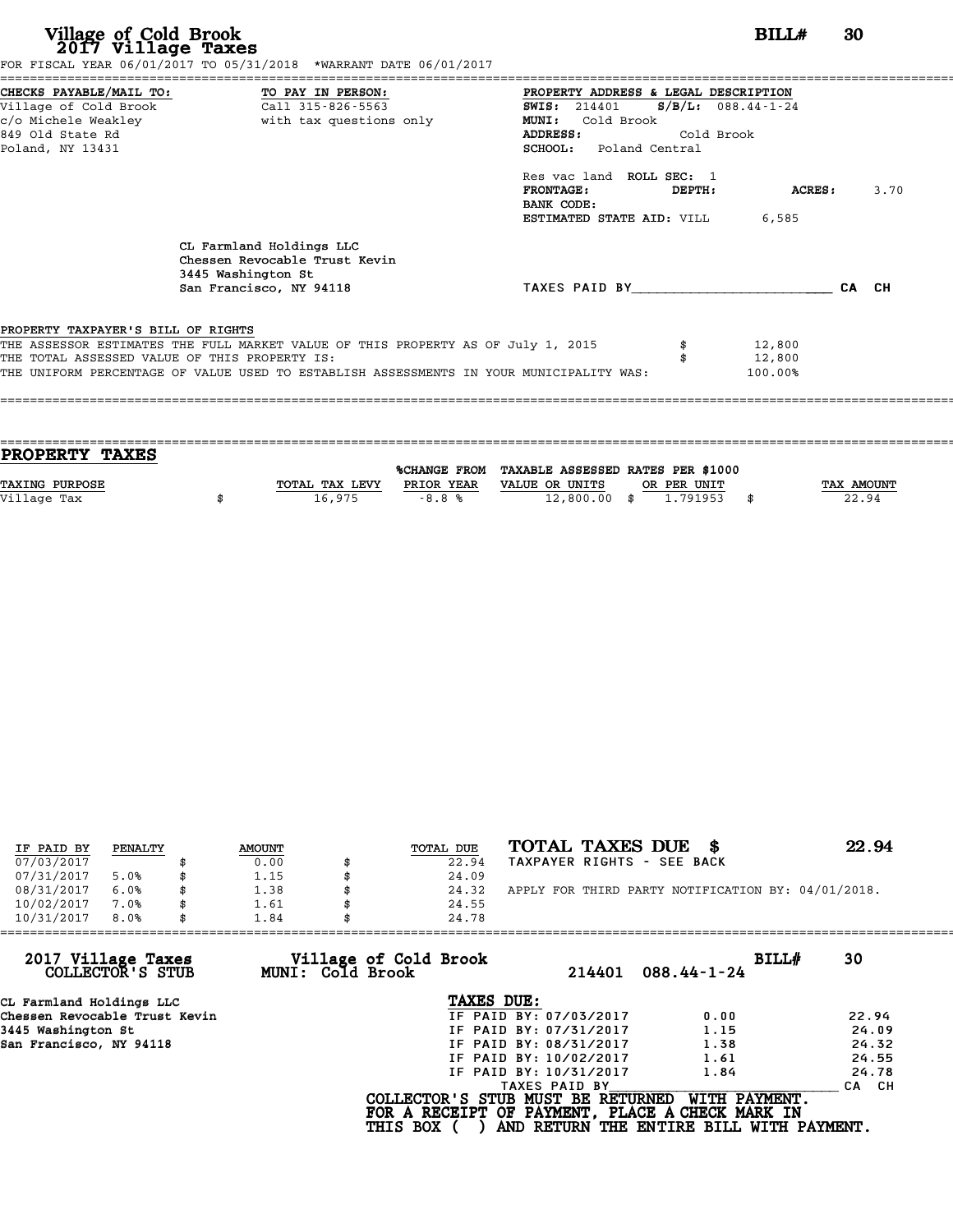| Village of Cold Brook<br>2017 Village Taxes                                |                                                                                                                                                                | BILLH                                                                                                                                                                                                                                                                       | -31                                                                                                                                                                                                                                                    |
|----------------------------------------------------------------------------|----------------------------------------------------------------------------------------------------------------------------------------------------------------|-----------------------------------------------------------------------------------------------------------------------------------------------------------------------------------------------------------------------------------------------------------------------------|--------------------------------------------------------------------------------------------------------------------------------------------------------------------------------------------------------------------------------------------------------|
| TO PAY IN PERSON:<br>Call 315-826-5563                                     | <b>SWIS:</b> 214401<br>MUNI: Cold Brook<br><b>ADDRESS:</b>                                                                                                     |                                                                                                                                                                                                                                                                             |                                                                                                                                                                                                                                                        |
|                                                                            | BANK CODE:                                                                                                                                                     |                                                                                                                                                                                                                                                                             |                                                                                                                                                                                                                                                        |
| Claflin Steven L<br>Claflin Pauline P<br>PO Box 94<br>Cold Brook, NY 13324 |                                                                                                                                                                |                                                                                                                                                                                                                                                                             |                                                                                                                                                                                                                                                        |
|                                                                            |                                                                                                                                                                | 83,300<br>83,300<br>100.00%                                                                                                                                                                                                                                                 |                                                                                                                                                                                                                                                        |
|                                                                            |                                                                                                                                                                |                                                                                                                                                                                                                                                                             |                                                                                                                                                                                                                                                        |
|                                                                            | CHECKS PAYABLE/MAIL TO:<br>Village of Cold Brook<br>c/o Michele Weakley<br>PROPERTY TAXPAYER'S BILL OF RIGHTS<br>THE TOTAL ASSESSED VALUE OF THIS PROPERTY IS: | FOR FISCAL YEAR 06/01/2017 TO 05/31/2018 *WARRANT DATE 06/01/2017<br>with tax questions only<br>THE ASSESSOR ESTIMATES THE FULL MARKET VALUE OF THIS PROPERTY AS OF July 1, 2015<br>THE UNIFORM PERCENTAGE OF VALUE USED TO ESTABLISH ASSESSMENTS IN YOUR MUNICIPALITY WAS: | PROPERTY ADDRESS & LEGAL DESCRIPTION<br>$S/B/L: 089.21 - 1 - 34$<br>458 Route 8<br>SCHOOL: Poland Central<br>1 Family Res ROLL SEC: 1<br>FRONTAGE: 111.00 DEPTH: 132.00 ACRES:<br><b>ESTIMATED STATE AID:</b> VILL 6,585<br>TAXES PAID BY <b>CA</b> CH |

| <b>PROPERTY TAXES</b> |                |            |                                                |             |            |
|-----------------------|----------------|------------|------------------------------------------------|-------------|------------|
|                       |                |            | %CHANGE FROM TAXABLE ASSESSED RATES PER \$1000 |             |            |
| <b>TAXING PURPOSE</b> | TOTAL TAX LEVY | PRIOR YEAR | VALUE OR UNITS                                 | OR PER UNIT | TAX AMOUNT |
| Village Tax           | 16,975         | $-8.8%$    | 83,300.00                                      | 1.791953    | 149.27     |

| IF PAID BY | PENALTY | <b>AMOUNT</b> | TOTAL DUE | TOTAL TAXES DUE<br>- 86                            | 149.27 |
|------------|---------|---------------|-----------|----------------------------------------------------|--------|
| 07/03/2017 |         | 0.00          | 149.27    | TAXPAYER RIGHTS - SEE BACK                         |        |
| 07/31/2017 | 5.0%    | 7.46          | 156.73    |                                                    |        |
| 08/31/2017 | 6.0%    | 8.96          | 158.23    | APPLY FOR THIRD PARTY NOTIFICATION BY: 04/01/2018. |        |
| 10/02/2017 | 7.0%    | 10.45         | 159.72    |                                                    |        |
| 10/31/2017 | 8.0%    | 11.94         | 161.21    |                                                    |        |

| 161.21          |                                           |                                                                                                                                                                                                    |                                                                                                                                   |
|-----------------|-------------------------------------------|----------------------------------------------------------------------------------------------------------------------------------------------------------------------------------------------------|-----------------------------------------------------------------------------------------------------------------------------------|
|                 | 214401                                    | BILLH                                                                                                                                                                                              | 31                                                                                                                                |
|                 |                                           |                                                                                                                                                                                                    |                                                                                                                                   |
|                 |                                           | 0.00                                                                                                                                                                                               | 149.27                                                                                                                            |
|                 |                                           | 7.46                                                                                                                                                                                               | 156.73                                                                                                                            |
|                 |                                           | 8.96                                                                                                                                                                                               | 158.23                                                                                                                            |
|                 |                                           | 10.45                                                                                                                                                                                              | 159.72                                                                                                                            |
|                 |                                           | 11.94                                                                                                                                                                                              | 161.21                                                                                                                            |
|                 |                                           |                                                                                                                                                                                                    | CA CH                                                                                                                             |
| <b>THIS BOX</b> |                                           |                                                                                                                                                                                                    |                                                                                                                                   |
|                 | Village of Cold Brook<br>MUNI: Cold Brook | TAXES DUE:<br>IF PAID BY: 07/03/2017<br>IF PAID BY: 07/31/2017<br>IF PAID BY: 08/31/2017<br>IF PAID BY: 10/02/2017<br>IF PAID BY: 10/31/2017<br>TAXES PAID BY<br>COLLECTOR'S STUB MUST BE RETURNED | $089.21 - 1 - 34$<br>WITH PAYMENT.<br>FOR A RECEIPT OF PAYMENT, PLACE A CHECK MARK IN<br>AND RETURN THE ENTIRE BILL WITH PAYMENT. |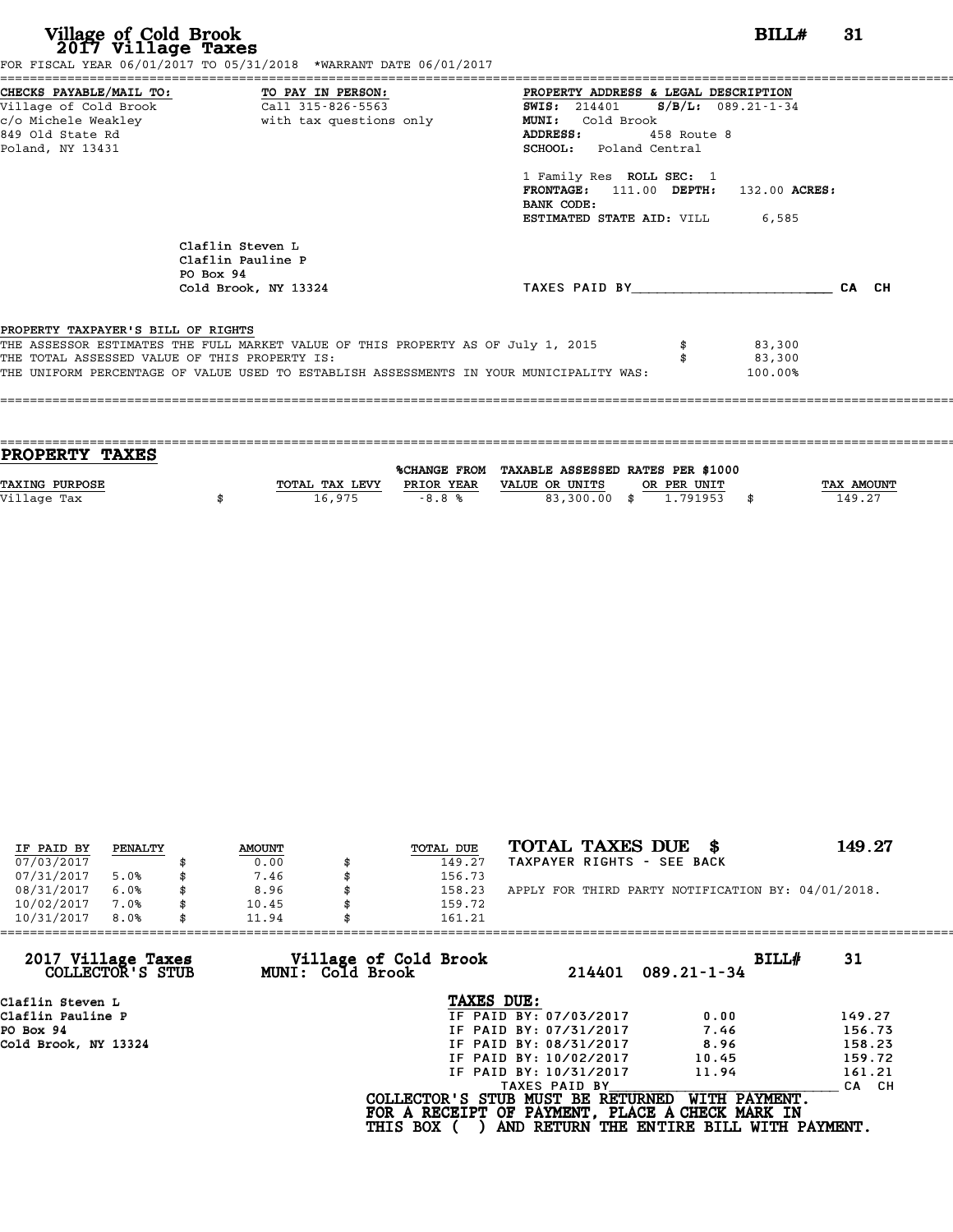**Village of Cold Brook**<br> **2017 Village Taxes**<br>
FOR FISCAL YEAR 06/01/2017 TO 05/31/2018 \*WARRANT DATE 06/01/2017<br> **POR FISCAL YEAR 06/01/2017** TO 05/31/2018 \*WARRANT DATE 06/01/2017

|                                               | FOR FISCAL YEAR 06/01/2017 TO 05/31/2018 *WARRANT DATE 06/01/2017                |                                               |                |              |       |     |
|-----------------------------------------------|----------------------------------------------------------------------------------|-----------------------------------------------|----------------|--------------|-------|-----|
| CHECKS PAYABLE/MAIL TO: TO PAY IN PERSON:     |                                                                                  | PROPERTY ADDRESS & LEGAL DESCRIPTION          |                |              |       |     |
|                                               |                                                                                  | <b>SWIS:</b> 214401 <b>S/B/L:</b> 089.29-1-15 |                |              |       |     |
|                                               |                                                                                  | MUNI: Cold Brook                              |                |              |       |     |
| 849 Old State Rd                              |                                                                                  | ADDRESS:                                      | 4409 Norway St |              |       |     |
| Poland, NY 13431                              |                                                                                  | <b>SCHOOL:</b> Poland Central                 |                |              |       |     |
|                                               |                                                                                  | 1 Family Res ROLL SEC: 1                      |                |              |       |     |
|                                               |                                                                                  | FRONTAGE: 62.00 DEPTH:                        |                | 87.00 ACRES: |       | .12 |
|                                               |                                                                                  | BANK CODE:                                    |                |              |       |     |
|                                               |                                                                                  | <b>ESTIMATED STATE AID:</b> VILL 6,585        |                |              |       |     |
|                                               | Clark Beverly<br>4409 Norway St<br>Cold Brook, NY 13324                          |                                               |                |              |       |     |
|                                               |                                                                                  | TAXES PAID BY                                 |                |              | CA CH |     |
|                                               |                                                                                  |                                               |                |              |       |     |
|                                               |                                                                                  |                                               |                |              |       |     |
|                                               |                                                                                  |                                               |                |              |       |     |
| PROPERTY TAXPAYER'S BILL OF RIGHTS            | THE ASSESSOR ESTIMATES THE FULL MARKET VALUE OF THIS PROPERTY AS OF July 1, 2015 |                                               |                | 14,300       |       |     |
| THE TOTAL ASSESSED VALUE OF THIS PROPERTY IS: |                                                                                  |                                               |                | 14,300       |       |     |

| <b>PROPERTY TAXES</b> |                |            |                                                |             |            |
|-----------------------|----------------|------------|------------------------------------------------|-------------|------------|
|                       |                |            | %CHANGE FROM TAXABLE ASSESSED RATES PER \$1000 |             |            |
| <b>TAXING PURPOSE</b> | TOTAL TAX LEVY | PRIOR YEAR | VALUE OR UNITS                                 | OR PER UNIT | TAX AMOUNT |
| Village Tax           | 16,975         | $-8.8%$    | $14,300.00$ \$                                 | 1.791953    | 25.62      |
|                       |                |            |                                                |             |            |

| IF PAID BY | PENALTY | <b>AMOUNT</b> | TOTAL DUE | TOTAL TAXES DUE \$                                 | 25.62 |
|------------|---------|---------------|-----------|----------------------------------------------------|-------|
| 07/03/2017 |         | 0.00          | 25.62     | TAXPAYER RIGHTS - SEE BACK                         |       |
| 07/31/2017 | 5.0%    | 1.28          | 26.90     |                                                    |       |
| 08/31/2017 | 6.0%    | 1.54          | 27.16     | APPLY FOR THIRD PARTY NOTIFICATION BY: 04/01/2018. |       |
| 10/02/2017 | 7.0%    | \$<br>1.79    | 27.41     |                                                    |       |
| 10/31/2017 | 8.0%    | 2.05          | 27.67     |                                                    |       |

| 10/31/2017                             | 8.0% | 2.05 |                  | 27.67                             |                        |                                                                  |             |       |
|----------------------------------------|------|------|------------------|-----------------------------------|------------------------|------------------------------------------------------------------|-------------|-------|
| 2017 Village Taxes<br>COLLECTOR'S STUB |      |      | MUNI: Cold Brook | Village of Cold Brook             | 214401                 | $089.29 - 1 - 15$                                                | BILL#<br>32 |       |
| Clark Beverly                          |      |      |                  | TAXES DUE:                        |                        |                                                                  |             |       |
| 4409 Norway St                         |      |      |                  |                                   | IF PAID BY: 07/03/2017 | 0.00                                                             |             | 25.62 |
| Cold Brook, NY 13324                   |      |      |                  |                                   | IF PAID BY: 07/31/2017 | 1.28                                                             |             | 26.90 |
|                                        |      |      |                  |                                   | IF PAID BY: 08/31/2017 | 1.54                                                             |             | 27.16 |
|                                        |      |      |                  |                                   | IF PAID BY: 10/02/2017 | 1.79                                                             |             | 27.41 |
|                                        |      |      |                  |                                   | IF PAID BY: 10/31/2017 | 2.05                                                             |             | 27.67 |
|                                        |      |      |                  |                                   | TAXES PAID BY          |                                                                  |             | CA CH |
|                                        |      |      |                  | COLLECTOR'S STUB MUST BE RETURNED |                        | WITH PAYMENT.<br>FOR A RECEIPT OF PAYMENT, PLACE A CHECK MARK IN |             |       |
|                                        |      |      |                  | <b>THIS BOX</b>                   |                        | AND RETURN THE ENTIRE BILL WITH PAYMENT.                         |             |       |
|                                        |      |      |                  |                                   |                        |                                                                  |             |       |
|                                        |      |      |                  |                                   |                        |                                                                  |             |       |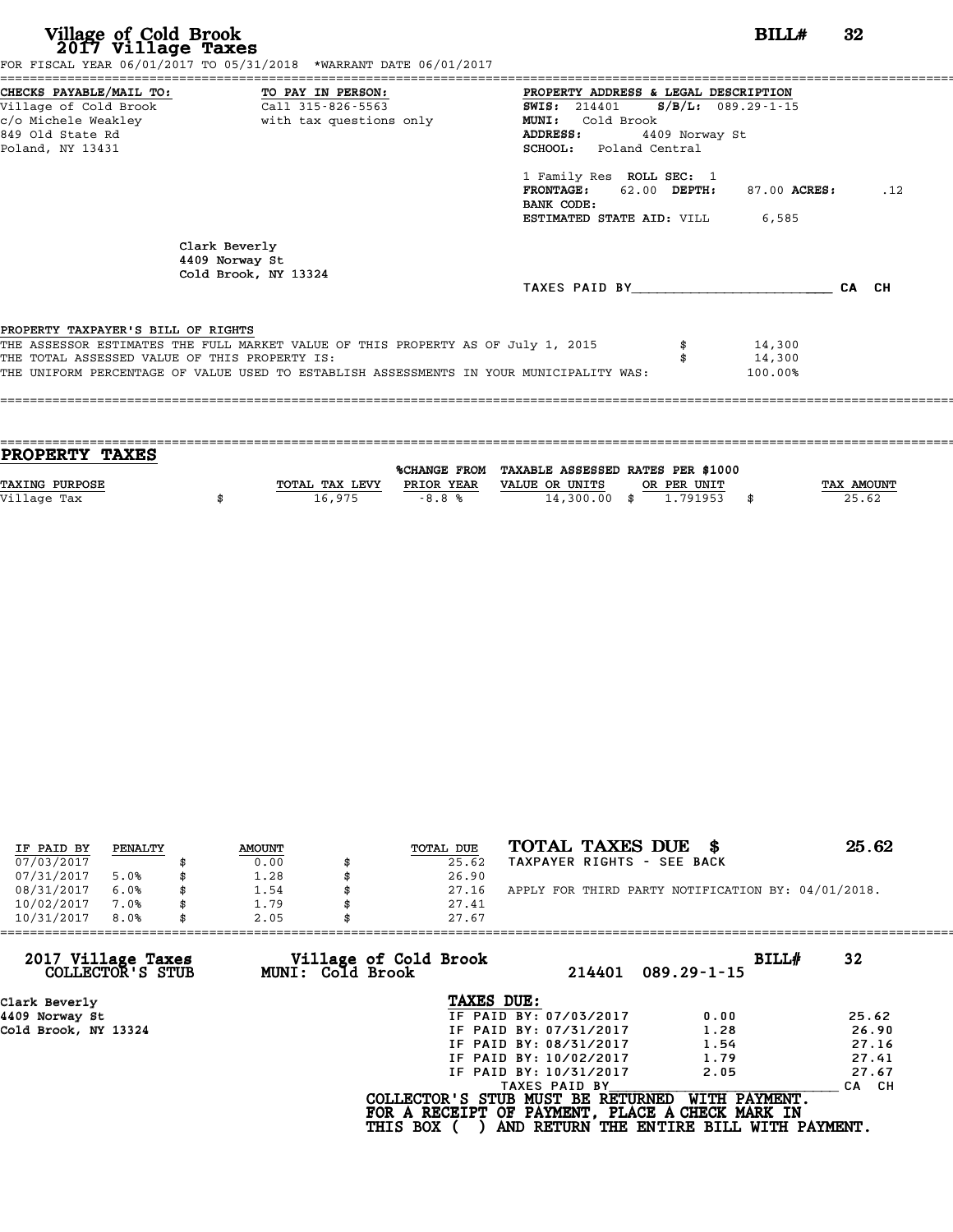| Village of Cold Brook<br>2017 Village Taxes                                                                     | FOR FISCAL YEAR 06/01/2017 TO 05/31/2018 *WARRANT DATE 06/01/2017                       |                                                                                                                                        |                                     | BILL#                 | 33    |     |
|-----------------------------------------------------------------------------------------------------------------|-----------------------------------------------------------------------------------------|----------------------------------------------------------------------------------------------------------------------------------------|-------------------------------------|-----------------------|-------|-----|
| CHECKS PAYABLE/MAIL TO:<br>Village of Cold Brook<br>c/o Michele Weakley<br>849 Old State Rd<br>Poland, NY 13431 | TO PAY IN PERSON:<br>Call 315-826-5563<br>with tax questions only                       | PROPERTY ADDRESS & LEGAL DESCRIPTION<br><b>SWIS: 214401</b><br>Cold Brook<br><b>MUNI:</b><br>ADDRESS:<br><b>SCHOOL:</b> Poland Central | $S/B/L: 088.36 - 1 - 47$<br>Route 8 |                       |       |     |
|                                                                                                                 |                                                                                         | Vacant rural ROLL SEC: 1<br><b>FRONTAGE:</b><br>BANK CODE:<br>ESTIMATED STATE AID: VILL                                                | 75.00 DEPTH:                        | 99.00 ACRES:<br>6,585 |       | .14 |
| PO Box 481                                                                                                      | Clark William<br>Poland, NY 13431                                                       |                                                                                                                                        |                                     |                       |       |     |
|                                                                                                                 |                                                                                         | TAXES PAID BY TAXES                                                                                                                    |                                     |                       | CA CH |     |
| PROPERTY TAXPAYER'S BILL OF RIGHTS                                                                              |                                                                                         |                                                                                                                                        |                                     |                       |       |     |
|                                                                                                                 | THE ASSESSOR ESTIMATES THE FULL MARKET VALUE OF THIS PROPERTY AS OF July 1, 2015        |                                                                                                                                        |                                     | 200                   |       |     |
| THE TOTAL ASSESSED VALUE OF THIS PROPERTY IS:                                                                   |                                                                                         |                                                                                                                                        |                                     | 200                   |       |     |
|                                                                                                                 | THE UNIFORM PERCENTAGE OF VALUE USED TO ESTABLISH ASSESSMENTS IN YOUR MUNICIPALITY WAS: |                                                                                                                                        |                                     | 100.00%               |       |     |

| PROPERTY TAXES        |                |            |                                                |      |             |                   |
|-----------------------|----------------|------------|------------------------------------------------|------|-------------|-------------------|
|                       |                |            |                                                |      |             |                   |
|                       |                |            | %CHANGE FROM TAXABLE ASSESSED RATES PER \$1000 |      |             |                   |
| <b>TAXING PURPOSE</b> | TOTAL TAX LEVY | PRIOR YEAR | VALUE OR UNITS                                 |      | OR PER UNIT | <b>TAX AMOUNT</b> |
|                       | 16,975         | $-8.8%$    | 200.00                                         | - \$ | 1.791953    | 0.36              |
| Village Tax           |                |            |                                                |      |             |                   |
|                       |                |            |                                                |      |             |                   |

| IF PAID BY | PENALTY | <b>AMOUNT</b> | TOTAL DUE | TOTAL TAXES DUE \$                                 | . 36 |
|------------|---------|---------------|-----------|----------------------------------------------------|------|
| 07/03/2017 |         | 0.00          | 0.36      | TAXPAYER RIGHTS - SEE BACK                         |      |
| 07/31/2017 | 5.0%    | 0.02          | 0.38      |                                                    |      |
| 08/31/2017 | 6.0%    | 0.02          | 0.38      | APPLY FOR THIRD PARTY NOTIFICATION BY: 04/01/2018. |      |
| 10/02/2017 | 7.0%    | 0.03          | 0.39      |                                                    |      |
| 10/31/2017 | 8.0%    | 0.03          | 0.39      |                                                    |      |

| 10/31/2017<br>8.0%                     | 0.03             | 0.39                                                 |                        |                                                                                                              |                  |
|----------------------------------------|------------------|------------------------------------------------------|------------------------|--------------------------------------------------------------------------------------------------------------|------------------|
| 2017 Village Taxes<br>COLLECTOR'S STUB | MUNI: Cold Brook | Village of Cold Brook                                | 214401                 | BILLH<br>$088.36 - 1 - 47$                                                                                   | 33               |
| Clark William                          |                  | TAXES DUE:                                           |                        |                                                                                                              |                  |
| PO Box 481                             |                  |                                                      | IF PAID BY: 07/03/2017 | 0.00                                                                                                         | .36              |
| Poland, NY 13431                       |                  |                                                      | IF PAID BY: 07/31/2017 | 0.02                                                                                                         | 0.38             |
|                                        |                  |                                                      | IF PAID BY: 08/31/2017 | 0.02                                                                                                         | 0.38             |
|                                        |                  |                                                      | IF PAID BY: 10/02/2017 | 0.03                                                                                                         | 0.39             |
|                                        |                  |                                                      | IF PAID BY: 10/31/2017 | 0.03                                                                                                         | 0.39             |
|                                        |                  |                                                      | TAXES PAID BY          |                                                                                                              | CH.<br><b>CA</b> |
|                                        |                  | COLLECTOR'S STUB MUST BE RETURNED<br><b>THIS BOX</b> |                        | WITH PAYMENT.<br>FOR A RECEIPT OF PAYMENT, PLACE A CHECK MARK IN<br>AND RETURN THE ENTIRE BILL WITH PAYMENT. |                  |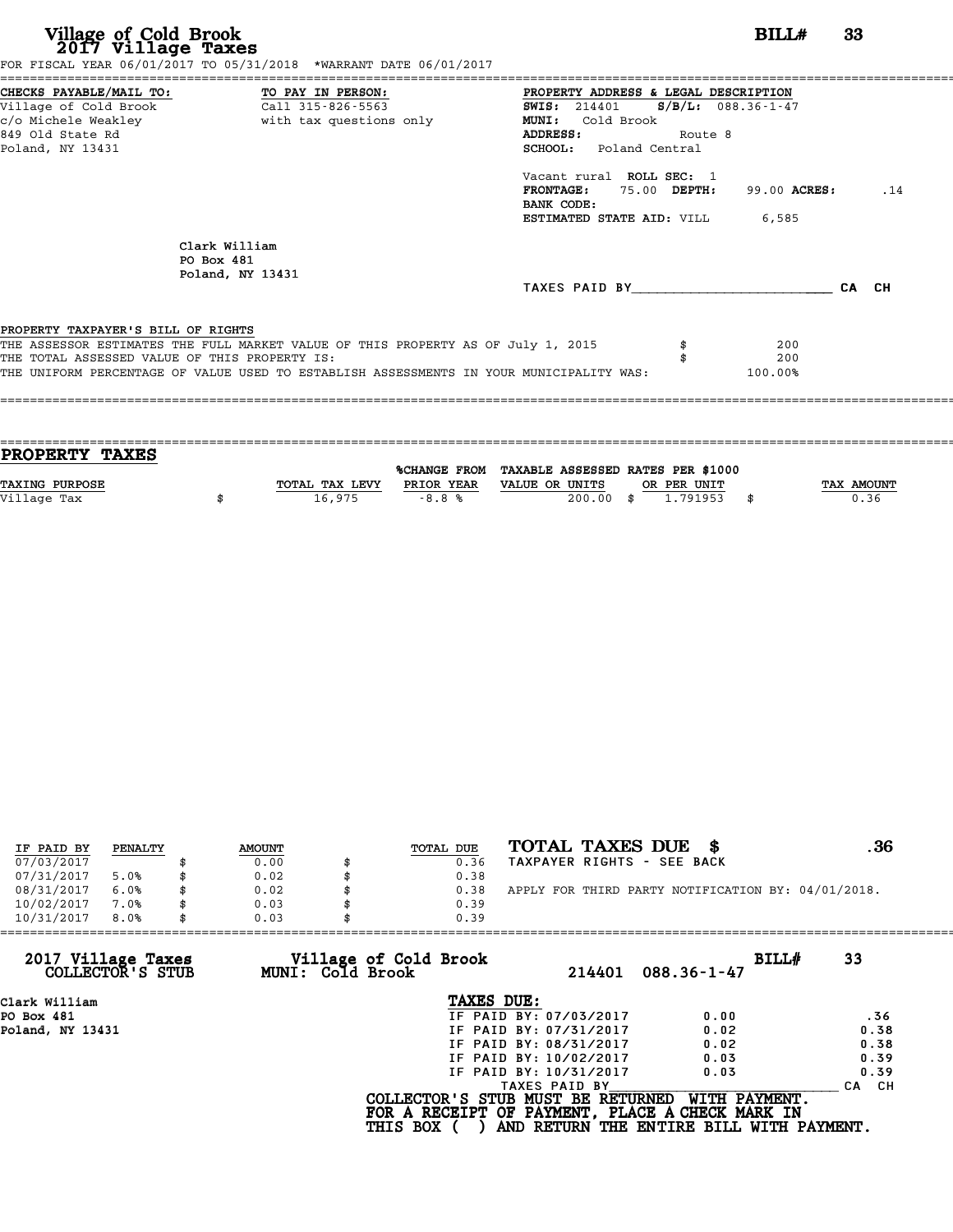| Village of Cold Brook<br>2017 Village Taxes<br>FOR FISCAL YEAR 06/01/2017 TO 05/31/2018 *WARRANT DATE 06/01/2017                                                                                                                                                   | BILLH<br>34                                                                                                                                                                                                                                                                                                            |
|--------------------------------------------------------------------------------------------------------------------------------------------------------------------------------------------------------------------------------------------------------------------|------------------------------------------------------------------------------------------------------------------------------------------------------------------------------------------------------------------------------------------------------------------------------------------------------------------------|
| CHECKS PAYABLE/MAIL TO: TO PAY IN PERSON:<br>Village of Cold Brook<br>Call 315-826-5563<br>c/o Michele Weakley                       with tax questions only<br>849 Old State Rd<br>Poland, NY 13431                                                               | PROPERTY ADDRESS & LEGAL DESCRIPTION<br>SWIS: 214401 S/B/L: 088.36-1-48<br>Cold Brook<br><b>MUNI:</b><br><b>ADDRESS:</b><br>336 Route 8<br><b>SCHOOL:</b> Poland Central<br>1 Family Res ROLL SEC: 1<br>$\texttt{FRONTAGE:}$ 80.00 DEPTH: 211.00 ACRES:<br>.34<br>BANK CODE:<br><b>ESTIMATED STATE AID:</b> VILL 6,585 |
| Clark William<br>PO Box 481<br>Poland, NY 13431                                                                                                                                                                                                                    | TAXES PAID BY CA CH                                                                                                                                                                                                                                                                                                    |
| PROPERTY TAXPAYER'S BILL OF RIGHTS<br>THE ASSESSOR ESTIMATES THE FULL MARKET VALUE OF THIS PROPERTY AS OF July 1, 2015<br>THE TOTAL ASSESSED VALUE OF THIS PROPERTY IS:<br>THE UNIFORM PERCENTAGE OF VALUE USED TO ESTABLISH ASSESSMENTS IN YOUR MUNICIPALITY WAS: | 35,000<br>35,000<br>100.00%                                                                                                                                                                                                                                                                                            |

| <b>PROPERTY TAXES</b> |                |            |                                                |             |                   |
|-----------------------|----------------|------------|------------------------------------------------|-------------|-------------------|
|                       |                |            |                                                |             |                   |
|                       |                |            | %CHANGE FROM TAXABLE ASSESSED RATES PER \$1000 |             |                   |
| <b>TAXING PURPOSE</b> | TOTAL TAX LEVY | PRIOR YEAR | VALUE OR UNITS                                 | OR PER UNIT | <b>TAX AMOUNT</b> |
|                       |                |            |                                                |             |                   |
| Village Tax           | 16,975         | $-8.8%$    | 35,000.00 \$                                   | 1.791953    | 62.72             |
|                       |                |            |                                                |             |                   |

| TOTAL TAXES DUE \$<br>62.72<br>TOTAL DUE                                                  |  |
|-------------------------------------------------------------------------------------------|--|
| <b>AMOUNT</b><br>PENALTY<br>IF PAID BY                                                    |  |
| 07/03/2017<br>TAXPAYER RIGHTS - SEE BACK<br>62.72<br>0.00                                 |  |
| 07/31/2017<br>65.86<br>5.0%<br>3.14                                                       |  |
| 08/31/2017<br>APPLY FOR THIRD PARTY NOTIFICATION BY: 04/01/2018.<br>6.0%<br>3.76<br>66.48 |  |
| 10/02/2017<br>7.0%<br>4.39<br>67.11<br>\$                                                 |  |
| 10/31/2017<br>8.0%<br>5.02<br>67.74                                                       |  |

| 10/31/2017<br>8.0%                     | 5.02             | 67.74                                                                                                   |                                                           |                  |
|----------------------------------------|------------------|---------------------------------------------------------------------------------------------------------|-----------------------------------------------------------|------------------|
| 2017 Village Taxes<br>COLLECTOR'S STUB | MUNI: Cold Brook | Village of Cold Brook<br>214401                                                                         | BILLH<br>$088.36 - 1 - 48$                                | 34               |
| Clark William                          |                  | TAXES DUE:                                                                                              |                                                           |                  |
| PO Box 481                             |                  | IF PAID BY: 07/03/2017                                                                                  | 0.00                                                      | 62.72            |
| Poland, NY 13431                       |                  | IF PAID BY: 07/31/2017                                                                                  | 3.14                                                      | 65.86            |
|                                        |                  | IF PAID BY: 08/31/2017                                                                                  | 3.76                                                      | 66.48            |
|                                        |                  | IF PAID BY: 10/02/2017                                                                                  | 4.39                                                      | 67.11            |
|                                        |                  | IF PAID BY: 10/31/2017                                                                                  | 5.02                                                      | 67.74            |
|                                        |                  | TAXES PAID BY                                                                                           |                                                           | <b>CA</b><br>CH. |
|                                        |                  | COLLECTOR'S STUB MUST BE RETURNED<br>FOR A RECEIPT OF PAYMENT, PLACE A CHECK MARK IN<br><b>THIS BOX</b> | WITH PAYMENT.<br>AND RETURN THE ENTIRE BILL WITH PAYMENT. |                  |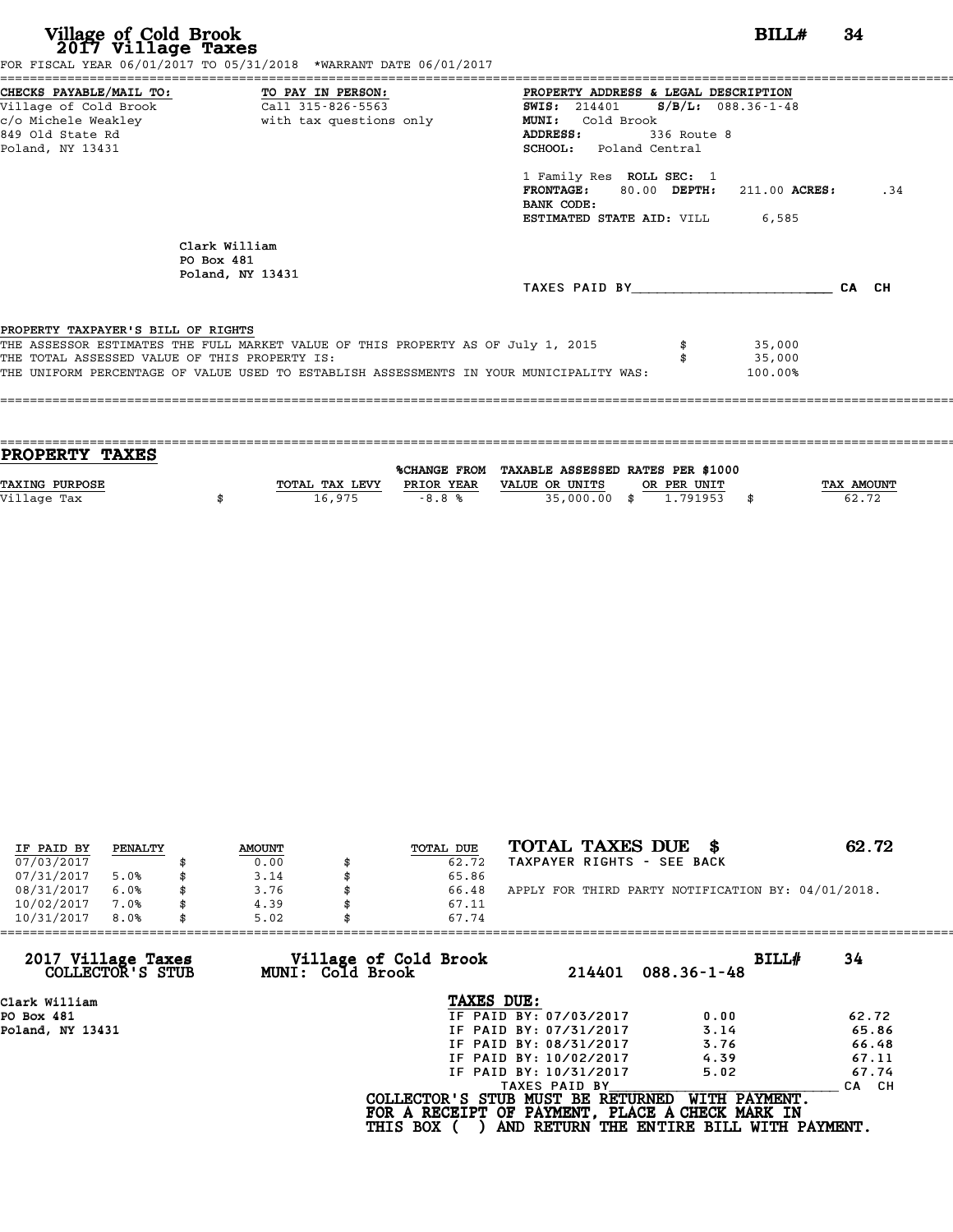| Village of Cold Brook<br>2017 Village Taxes<br>FOR FISCAL YEAR 06/01/2017 TO 05/31/2018 *WARRANT DATE 06/01/2017                                                                                                                                                   | -35<br>BILLH<br>:========================                                                                                                                                                                                                                                                      |       |
|--------------------------------------------------------------------------------------------------------------------------------------------------------------------------------------------------------------------------------------------------------------------|------------------------------------------------------------------------------------------------------------------------------------------------------------------------------------------------------------------------------------------------------------------------------------------------|-------|
| CHECKS PAYABLE/MAIL TO: TO PAY IN PERSON:<br>Village of Cold Brook<br>Call 315-826-5563<br>c/o Michele Weakley<br>with tax questions only<br>849 Old State Rd<br>Poland, NY 13431                                                                                  | PROPERTY ADDRESS & LEGAL DESCRIPTION<br>SWIS: $214401$ S/B/L: 088.44-1-10.2<br>MUNI: Cold Brook<br><b>ADDRESS:</b><br>Route 8<br>SCHOOL: Poland Central<br>Res vac land ROLL SEC: 1<br>60.00 DEPTH: 295.00 ACRES:<br><b>FRONTAGE :</b><br>BANK CODE:<br><b>ESTIMATED STATE AID:</b> VILL 6,585 |       |
| Clark William<br>PO Box 481<br>Poland, NY 13431                                                                                                                                                                                                                    | TAXES PAID BY TAXES PAID BY                                                                                                                                                                                                                                                                    | CA CH |
| PROPERTY TAXPAYER'S BILL OF RIGHTS<br>THE ASSESSOR ESTIMATES THE FULL MARKET VALUE OF THIS PROPERTY AS OF July 1, 2015<br>THE TOTAL ASSESSED VALUE OF THIS PROPERTY IS:<br>THE UNIFORM PERCENTAGE OF VALUE USED TO ESTABLISH ASSESSMENTS IN YOUR MUNICIPALITY WAS: | 200<br>200<br>100.00%                                                                                                                                                                                                                                                                          |       |

| <b>PROPERTY TAXES</b> |                |            |                                                |             |                   |
|-----------------------|----------------|------------|------------------------------------------------|-------------|-------------------|
|                       |                |            |                                                |             |                   |
|                       |                |            | %CHANGE FROM TAXABLE ASSESSED RATES PER \$1000 |             |                   |
| <b>TAXING PURPOSE</b> | TOTAL TAX LEVY | PRIOR YEAR | VALUE OR UNITS                                 | OR PER UNIT | <b>TAX AMOUNT</b> |
|                       |                |            |                                                |             |                   |
| Village Tax           | 16,975         | $-8.8%$    | $200.00$ \$                                    | 1.791953    | 0.36              |
|                       |                |            |                                                |             |                   |

| IF PAID BY | PENALTY | <b>AMOUNT</b> | TOTAL DUE | TOTAL TAXES DUE \$                                 | . 36 |
|------------|---------|---------------|-----------|----------------------------------------------------|------|
| 07/03/2017 |         | 0.00          | 0.36      | TAXPAYER RIGHTS - SEE BACK                         |      |
| 07/31/2017 | 5.0%    | 0.02          | 0.38      |                                                    |      |
| 08/31/2017 | 6.0%    | 0.02          | 0.38      | APPLY FOR THIRD PARTY NOTIFICATION BY: 04/01/2018. |      |
| 10/02/2017 | 7.0%    | 0.03          | 0.39      |                                                    |      |
| 10/31/2017 | 8.0%    | 0.03          | 0.39      |                                                    |      |

| 10/31/2017<br>8.0%                     | 0.03             | 0.39                              |                        |                                                 |            |
|----------------------------------------|------------------|-----------------------------------|------------------------|-------------------------------------------------|------------|
| 2017 Village Taxes<br>COLLECTOR'S STUB | MUNI: Cold Brook | Village of Cold Brook             | 214401                 | BILLH<br>$088.44 - 1 - 10.2$                    | 35         |
| Clark William                          |                  | TAXES DUE:                        |                        |                                                 |            |
| PO Box 481                             |                  |                                   | IF PAID BY: 07/03/2017 | 0.00                                            | .36        |
| Poland, NY 13431                       |                  |                                   | IF PAID BY: 07/31/2017 | 0.02                                            | 0.38       |
|                                        |                  |                                   | IF PAID BY: 08/31/2017 | 0.02                                            | 0.38       |
|                                        |                  |                                   | IF PAID BY: 10/02/2017 | 0.03                                            | 0.39       |
|                                        |                  |                                   | IF PAID BY: 10/31/2017 | 0.03                                            | 0.39       |
|                                        |                  |                                   | TAXES PAID BY          |                                                 | CH.<br>CA. |
|                                        |                  | COLLECTOR'S STUB MUST BE RETURNED |                        | WITH PAYMENT.                                   |            |
|                                        |                  |                                   |                        | FOR A RECEIPT OF PAYMENT, PLACE A CHECK MARK IN |            |
|                                        |                  | <b>THIS BOX</b>                   |                        | AND RETURN THE ENTIRE BILL WITH PAYMENT.        |            |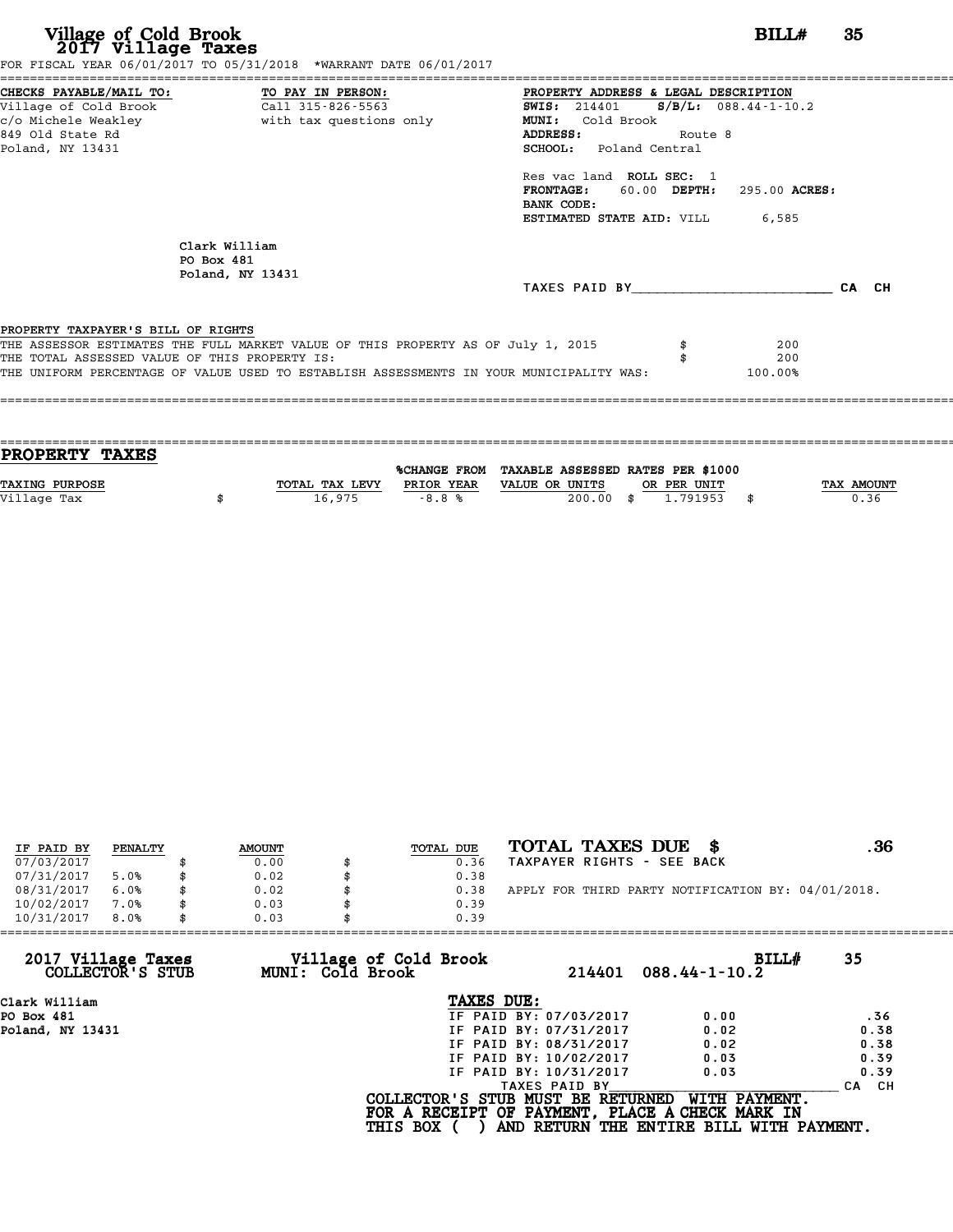| Village of Cold Brook<br>2017 Village Taxes                                         | FOR FISCAL YEAR 06/01/2017 TO 05/31/2018 *WARRANT DATE 06/01/2017                                                                                                                    |                                                                                                                                                                                                                                                                                                                | BILL# | 36  |
|-------------------------------------------------------------------------------------|--------------------------------------------------------------------------------------------------------------------------------------------------------------------------------------|----------------------------------------------------------------------------------------------------------------------------------------------------------------------------------------------------------------------------------------------------------------------------------------------------------------|-------|-----|
| 849 Old State Rd<br>Poland, NY 13431                                                | CHECKS PAYABLE/MAIL TO: TO PAY IN PERSON:<br>Village of Cold Brook (Call 315-826-5563)<br>c/o Michele Weakley <b>buying the set of the set of the Second</b> vith tax questions only | PROPERTY ADDRESS & LEGAL DESCRIPTION<br><b>SWIS:</b> 214401 <b>S/B/L:</b> 088.36-1-5<br><b>MUNI:</b><br>Cold Brook<br><b>ADDRESS:</b><br>Route 8<br><b>SCHOOL:</b> Poland Central<br>1 Family Res ROLL SEC: 1<br>FRONTAGE: 125.00 DEPTH: 187.00 ACRES:<br>BANK CODE:<br><b>ESTIMATED STATE AID:</b> VILL 6,585 |       | .53 |
|                                                                                     | Cooper Sandra<br>Attn: Donna Schleicher Estate<br>1000 Walker St 152<br>Holly Hill, FL 32117-2518                                                                                    | TAXES PAID BY CA CH                                                                                                                                                                                                                                                                                            |       |     |
| PROPERTY TAXPAYER'S BILL OF RIGHTS<br>THE TOTAL ASSESSED VALUE OF THIS PROPERTY IS: | THE ASSESSOR ESTIMATES THE FULL MARKET VALUE OF THIS PROPERTY AS OF July 1, 2015<br>THE UNIFORM PERCENTAGE OF VALUE USED TO ESTABLISH ASSESSMENTS IN YOUR MUNICIPALITY WAS:          | 53,000<br>53,000<br>100.00%                                                                                                                                                                                                                                                                                    |       |     |

| <b>PROPERTY TAXES</b> |                |            |                                                |             |            |
|-----------------------|----------------|------------|------------------------------------------------|-------------|------------|
|                       |                |            |                                                |             |            |
|                       |                |            | %CHANGE FROM TAXABLE ASSESSED RATES PER \$1000 |             |            |
| <b>TAXING PURPOSE</b> | TOTAL TAX LEVY | PRIOR YEAR | VALUE OR UNITS                                 | OR PER UNIT | TAX AMOUNT |
| Village Tax           | 16,975         | $-8.8%$    | 53,000.00 \$                                   | 1,791953    | 94.97      |
|                       |                |            |                                                |             |            |

| IF PAID BY | PENALTY | <b>AMOUNT</b> | TOTAL DUE | TOTAL TAXES DUE \$                                 | 94.97 |
|------------|---------|---------------|-----------|----------------------------------------------------|-------|
| 07/03/2017 |         | 0.00          | 94.97     | TAXPAYER RIGHTS - SEE BACK                         |       |
| 07/31/2017 | 5.0%    | \$<br>4.75    | 99.72     |                                                    |       |
| 08/31/2017 | 6.0%    | \$<br>5.70    | 100.67    | APPLY FOR THIRD PARTY NOTIFICATION BY: 04/01/2018. |       |
| 10/02/2017 | 7.0%    | \$<br>6.65    | 101.62    |                                                    |       |
| 10/31/2017 | 8.0%    | \$<br>7.60    | 102.57    |                                                    |       |

|                 | 214401                   | BILL#<br>$088.36 - 1 - 5$                                                                         | 36                                                                                                                                                                                                             |
|-----------------|--------------------------|---------------------------------------------------------------------------------------------------|----------------------------------------------------------------------------------------------------------------------------------------------------------------------------------------------------------------|
|                 |                          |                                                                                                   |                                                                                                                                                                                                                |
|                 |                          | 0.00                                                                                              | 94.97                                                                                                                                                                                                          |
|                 |                          | 4.75                                                                                              | 99.72                                                                                                                                                                                                          |
|                 |                          | 5.70                                                                                              | 100.67                                                                                                                                                                                                         |
|                 |                          | 6.65                                                                                              | 101.62                                                                                                                                                                                                         |
|                 |                          | 7.60                                                                                              | 102.57                                                                                                                                                                                                         |
|                 | TAXES PAID BY            |                                                                                                   | CA CH                                                                                                                                                                                                          |
| <b>THIS BOX</b> |                          | WITH PAYMENT.                                                                                     |                                                                                                                                                                                                                |
|                 | 7.60<br>MUNI: Cold Brook | 102.57<br>Village of Cold Brook<br>TAXES DUE:<br>IF PAID BY: 10/02/2017<br>IF PAID BY: 10/31/2017 | IF PAID BY: 07/03/2017<br>IF PAID BY: 07/31/2017<br>IF PAID BY: 08/31/2017<br>COLLECTOR'S STUB MUST BE RETURNED<br>FOR A RECEIPT OF PAYMENT, PLACE A CHECK MARK IN<br>AND RETURN THE ENTIRE BILL WITH PAYMENT. |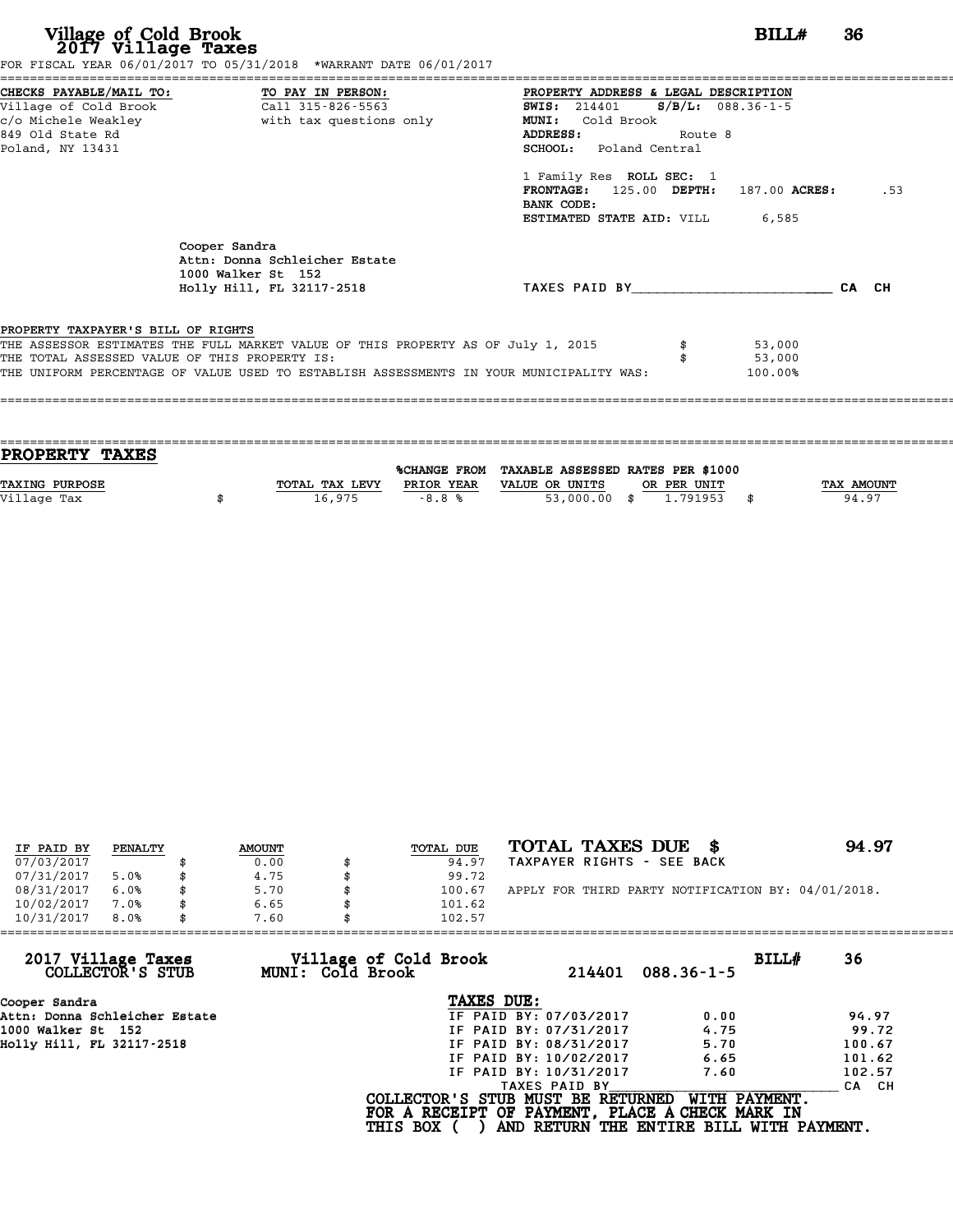| Village of Cold Brook<br>2017 Village Taxes                                                                                       | FOR FISCAL YEAR 06/01/2017 TO 05/31/2018 *WARRANT DATE 06/01/2017                                                                                                           |                                                                                                                                                                                                                                                                                                  | BILL#                       | 36    |
|-----------------------------------------------------------------------------------------------------------------------------------|-----------------------------------------------------------------------------------------------------------------------------------------------------------------------------|--------------------------------------------------------------------------------------------------------------------------------------------------------------------------------------------------------------------------------------------------------------------------------------------------|-----------------------------|-------|
| CHECKS PAYABLE/MAIL TO: TO PAY IN PERSON:<br>Village of Cold Brook<br>c/o Michele Weakley<br>849 Old State Rd<br>Poland, NY 13431 | Call 315-826-5563<br>with tax questions only                                                                                                                                | PROPERTY ADDRESS & LEGAL DESCRIPTION<br><b>SWIS:</b> 214401 <b>S/B/L:</b> 088.36-1-5<br>Cold Brook<br>MUNI:<br>ADDRESS:<br>Route 8<br><b>SCHOOL:</b> Poland Central<br>1 Family Res ROLL SEC: 1<br>FRONTAGE: 125.00 DEPTH: 187.00 ACRES:<br>BANK CODE:<br><b>ESTIMATED STATE AID:</b> VILL 6,585 |                             | .53   |
|                                                                                                                                   | Whitaker Duane<br>337 Main St<br>Cold Brook, NY 13324                                                                                                                       | TAXES PAID BY                                                                                                                                                                                                                                                                                    |                             | CA CH |
| PROPERTY TAXPAYER'S BILL OF RIGHTS<br>THE TOTAL ASSESSED VALUE OF THIS PROPERTY IS:                                               | THE ASSESSOR ESTIMATES THE FULL MARKET VALUE OF THIS PROPERTY AS OF July 1, 2015<br>THE UNIFORM PERCENTAGE OF VALUE USED TO ESTABLISH ASSESSMENTS IN YOUR MUNICIPALITY WAS: |                                                                                                                                                                                                                                                                                                  | 53,000<br>53,000<br>100.00% |       |

| PROPERTY TAXES |                |            |                                                |             |                   |
|----------------|----------------|------------|------------------------------------------------|-------------|-------------------|
|                |                |            | %CHANGE FROM TAXABLE ASSESSED RATES PER \$1000 |             |                   |
| TAXING PURPOSE | TOTAL TAX LEVY | PRIOR YEAR | VALUE OR UNITS                                 | OR PER UNIT | <b>TAX AMOUNT</b> |
| Village Tax    | 16,975         | $-8.8%$    | 53,000.00 \$                                   | 1.791953    | 94.97             |
|                |                |            |                                                |             |                   |
|                |                |            |                                                |             |                   |

| IF PAID BY | PENALTY | <b>AMOUNT</b> | TOTAL DUE | TOTAL TAXES DUE \$                                 | 94.97 |
|------------|---------|---------------|-----------|----------------------------------------------------|-------|
| 07/03/2017 |         | 0.00          | 94.97     | TAXPAYER RIGHTS - SEE BACK                         |       |
| 07/31/2017 | 5.0%    | 4.75          | 99.72     |                                                    |       |
| 08/31/2017 | 6.0%    | 5.70          | 100.67    | APPLY FOR THIRD PARTY NOTIFICATION BY: 04/01/2018. |       |
| 10/02/2017 | 7.0%    | 6.65          | 101.62    |                                                    |       |
| 10/31/2017 | 8.0%    | 7.60          | 102.57    |                                                    |       |

| 10/31/2017<br>8.0%<br>7.60             | 102.57                                    |                                                                                                                                                   |             |
|----------------------------------------|-------------------------------------------|---------------------------------------------------------------------------------------------------------------------------------------------------|-------------|
| 2017 Village Taxes<br>COLLECTOR'S STUB | Village of Cold Brook<br>MUNI: Cold Brook | 214401<br>$088.36 - 1 - 5$                                                                                                                        | BILL#<br>36 |
| Whitaker Duane                         |                                           | TAXES DUE:                                                                                                                                        |             |
| 337 Main St                            |                                           | IF PAID BY: 07/03/2017<br>0.00                                                                                                                    | 94.97       |
| Cold Brook, NY 13324                   |                                           | IF PAID BY: 07/31/2017<br>4.75                                                                                                                    | 99.72       |
|                                        |                                           | 5.70<br>IF PAID BY: 08/31/2017                                                                                                                    | 100.67      |
|                                        |                                           | IF PAID BY: 10/02/2017<br>6.65                                                                                                                    | 101.62      |
|                                        |                                           | IF PAID BY: 10/31/2017<br>7.60                                                                                                                    | 102.57      |
|                                        |                                           | TAXES PAID BY                                                                                                                                     | CA CH       |
|                                        | <b>THIS BOX</b>                           | WITH PAYMENT.<br>COLLECTOR'S STUB MUST BE RETURNED<br>FOR A RECEIPT OF PAYMENT, PLACE A CHECK MARK IN<br>AND RETURN THE ENTIRE BILL WITH PAYMENT. |             |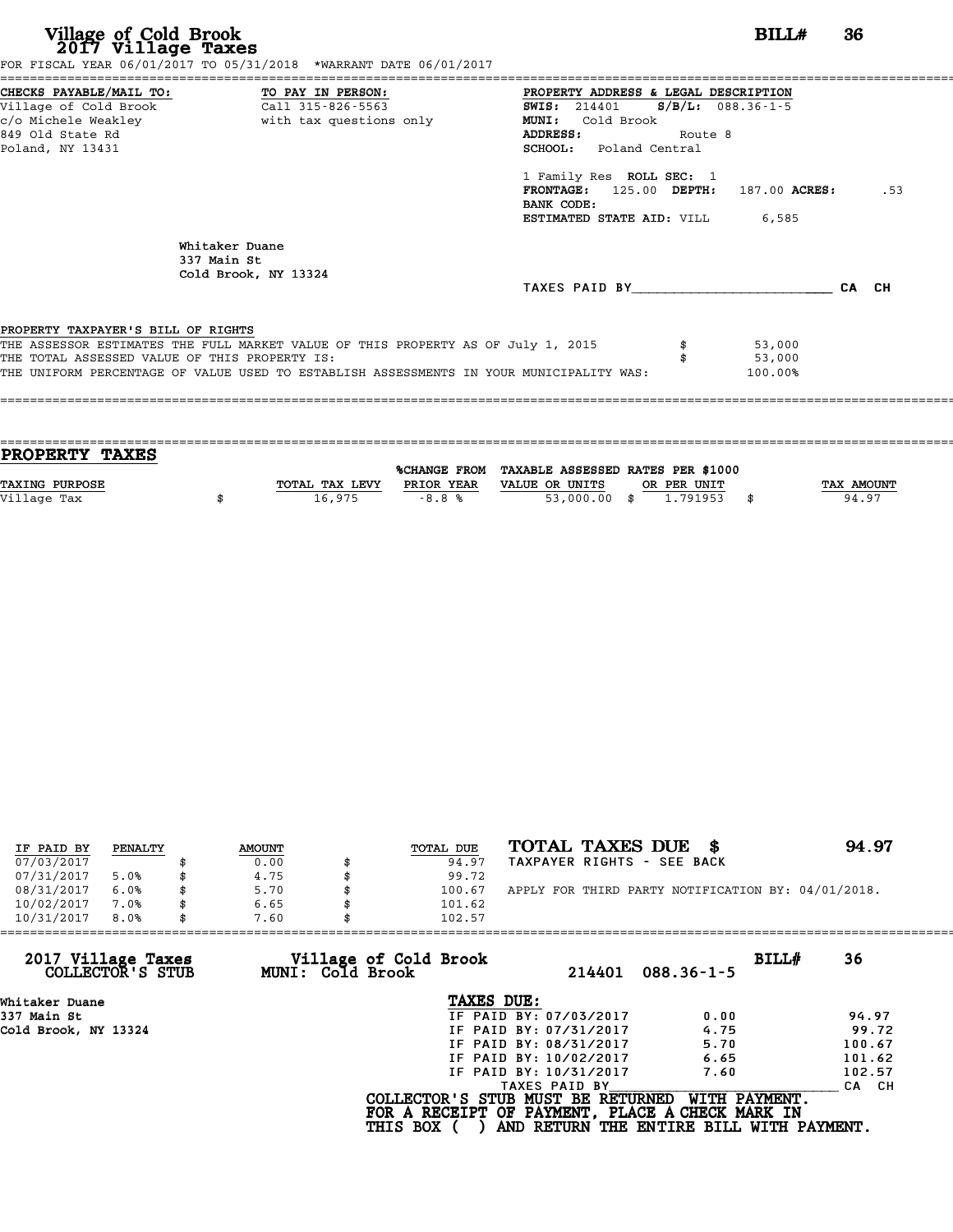| Village of Cold Brook<br>2017 Village Taxes                                                                     | FOR FISCAL YEAR 06/01/2017 TO 05/31/2018 *WARRANT DATE 06/01/2017                                                                                                           | BILL#                                                                                                                                                                                           | 37             |
|-----------------------------------------------------------------------------------------------------------------|-----------------------------------------------------------------------------------------------------------------------------------------------------------------------------|-------------------------------------------------------------------------------------------------------------------------------------------------------------------------------------------------|----------------|
| CHECKS PAYABLE/MAIL TO:<br>Village of Cold Brook<br>c/o Michele Weakley<br>849 Old State Rd<br>Poland, NY 13431 | TO PAY IN PERSON:<br>Call 315-826-5563<br>with tax questions only                                                                                                           | PROPERTY ADDRESS & LEGAL DESCRIPTION<br>$S/B/L$ : 089.21-1-15<br><b>SWIS: 214401</b><br>Cold Brook<br>MUNI:<br>ADDRESS:<br>567 Route 8<br>SCHOOL:<br>Poland Central<br>1 Family Res ROLL SEC: 1 |                |
|                                                                                                                 |                                                                                                                                                                             | <b>FRONTAGE:</b><br>DEPTH:<br>BANK CODE:<br>ESTIMATED STATE AID: VILL<br>6,585                                                                                                                  | ACRES:<br>1.00 |
|                                                                                                                 | Dagenkolb David<br>567 Main St<br>Cold Brook, NY 13324                                                                                                                      | TAXES PAID BY                                                                                                                                                                                   | CA CH          |
| PROPERTY TAXPAYER'S BILL OF RIGHTS<br>THE TOTAL ASSESSED VALUE OF THIS PROPERTY IS:                             | THE ASSESSOR ESTIMATES THE FULL MARKET VALUE OF THIS PROPERTY AS OF July 1, 2015<br>THE UNIFORM PERCENTAGE OF VALUE USED TO ESTABLISH ASSESSMENTS IN YOUR MUNICIPALITY WAS: | 85,600<br>85,600<br>100.00%                                                                                                                                                                     |                |
| <b>EXEMPTION</b><br>VALUE<br>VETFUND CT<br>700                                                                  | TAX PURPOSE<br>FULL VALUE<br>EXEMPTION<br>700<br>VILLAGE                                                                                                                    | VALUE<br>TAX PURPOSE                                                                                                                                                                            | FULL VALUE     |
|                                                                                                                 |                                                                                                                                                                             |                                                                                                                                                                                                 |                |

| IF PAID BY | PENALTY | <b>AMOUNT</b> | TOTAL DUE | TOTAL TAXES DUE<br>- SS                            | 152.14 |
|------------|---------|---------------|-----------|----------------------------------------------------|--------|
| 07/03/2017 |         | 0.00          | 152.14    | TAXPAYER RIGHTS - SEE BACK                         |        |
| 07/31/2017 | 5.0%    | 7.61          | 159.75    |                                                    |        |
| 08/31/2017 | 6.0%    | 9.13          | 161.27    | APPLY FOR THIRD PARTY NOTIFICATION BY: 04/01/2018. |        |
| 10/02/2017 | 7.0%    | 10.65         | 162.79    |                                                    |        |
| 10/31/2017 | 8.0%    | 12.17         | 164.31    |                                                    |        |

| 10/31/2017<br>8.0%                     | 12.17                                     | 164.31                                                                               |                                                           |        |
|----------------------------------------|-------------------------------------------|--------------------------------------------------------------------------------------|-----------------------------------------------------------|--------|
| 2017 Village Taxes<br>COLLECTOR'S STUB | Village of Cold Brook<br>MUNI: Cold Brook | 214401                                                                               | BILL#<br>$089.21 - 1 - 15$                                | 37     |
| Dagenkolb David                        |                                           | TAXES DUE:                                                                           |                                                           |        |
| 567 Main St                            |                                           | IF PAID BY: 07/03/2017                                                               | 0.00                                                      | 152.14 |
| Cold Brook, NY 13324                   |                                           | IF PAID BY: 07/31/2017                                                               | 7.61                                                      | 159.75 |
|                                        |                                           | IF PAID BY: 08/31/2017                                                               | 9.13                                                      | 161.27 |
|                                        |                                           | IF PAID BY: 10/02/2017                                                               | 10.65                                                     | 162.79 |
|                                        |                                           | IF PAID BY: 10/31/2017                                                               | 12.17                                                     | 164.31 |
|                                        |                                           | TAXES PAID BY                                                                        |                                                           | CA CH  |
|                                        | <b>THIS BOX</b>                           | COLLECTOR'S STUB MUST BE RETURNED<br>FOR A RECEIPT OF PAYMENT, PLACE A CHECK MARK IN | WITH PAYMENT.<br>AND RETURN THE ENTIRE BILL WITH PAYMENT. |        |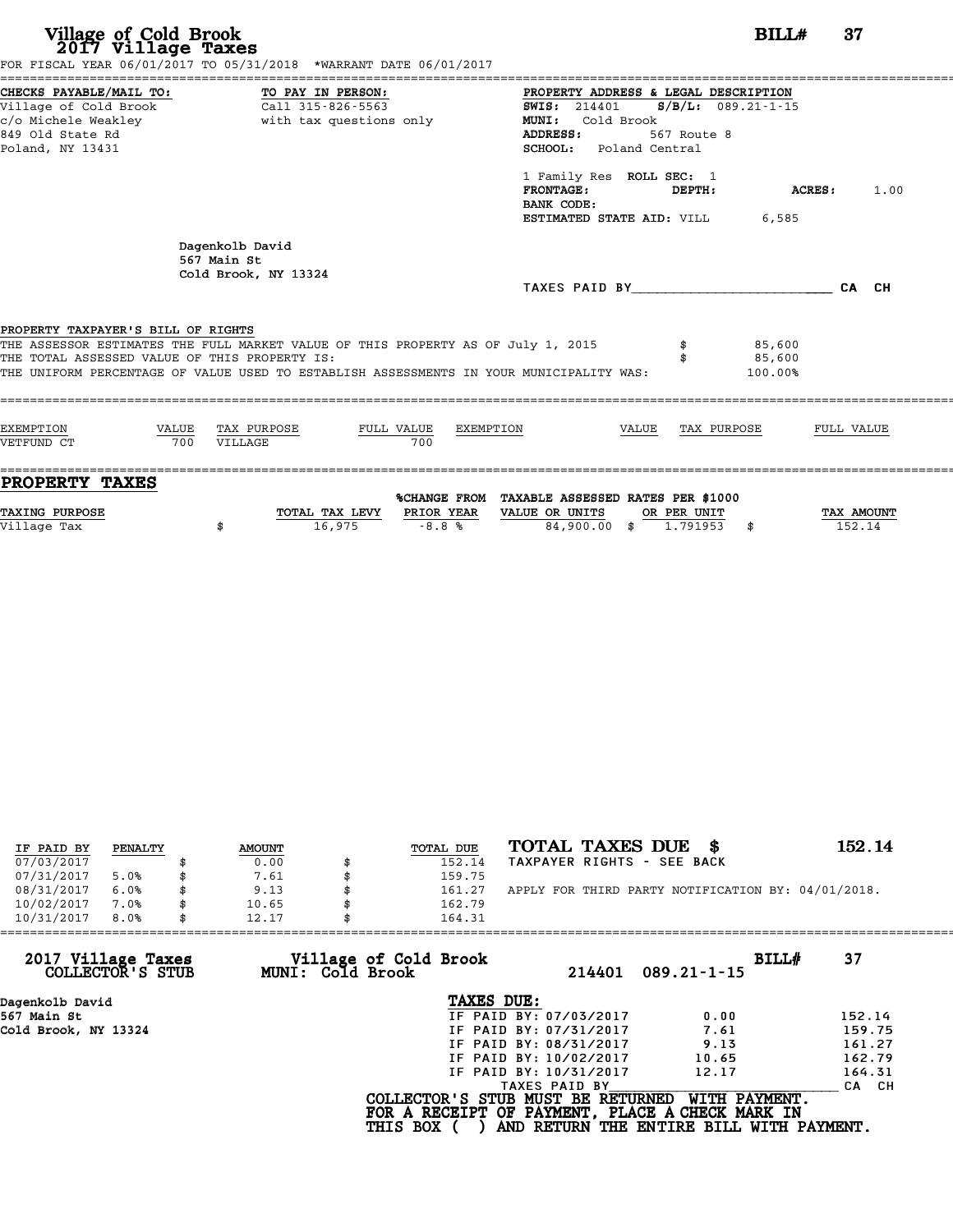# **Village of Cold Brook**<br> **2017 Village Taxes**<br>
SCAL YEAR 06/01/2017 TO 05/31/2018 \*WARRANT DATE 06/01/2017

FOR FISCAL YEAR 06/01/2017 TO 05/31/2018 \*WARRANT DATE 06/01/2017

======================================================================================================================================== CHECKS PAYABLE/MAIL TO: TO PAY IN PERSON: PROPERTY ADDRESS & LEGAL DESCRIPTION Village of Cold Brook Call 315-826-5563 SWIS: <sup>214401</sup> S/B/L: 088.36-1-6 CHECKS PAYABLE/MAIL TO: TO PAY IN PERSON: PROPERTY ADDRESS & LE<br>
Village of Cold Brook Call 315-826-5563 SWIS: 214401 S/B<br>
c/o Michele Weakley with tax questions only MUNI: Cold Brook<br>
849 Old State Pd Village of Cold Brook (Call 315-826-5563) (AUSS: 214401 (S/B/L: 088.3<br>
C/O Michele Weakley (Michele Weakley (Michele Weakley (Suite 8) (MICHELE Weakley (Suite 8) (Suite 8)<br>
Roland NY 13431 (SCHOOL: Poland Central Poland, NY 13431 SCHOOL: Poland Central ADDRESS: Route 8<br>SCHOOL: Poland Central<br>Res vac land ROLL SEC: 1<br>FRONTAGE: DEPTH: ACRES: 3.63 Res vac land ROLL SEC: 1<br>FRONTAGE: DEPTH:<br>BANK CODE: ESTIMATED STATE AID: VILL 6,585 Dagenkolb David J<br>567 Main St Dagenkolb Davi<br>567 Main St<br>Cold Brook NY 567 Main St<br>Cold Brook, NY 13324 TAXES PAID BY\_\_\_\_\_\_\_\_\_\_\_\_\_\_\_\_\_\_\_\_\_\_\_\_ CA CH PROPERTY TAXPAYER'S BILL OF RIGHTS **PROPERTY TAXPAYER'S BILL OF RIGHTS**<br>THE ASSESSOR ESTIMATES THE FULL MARKET VALUE OF THIS PROPERTY AS OF July 1, 2015 \$ 12,600<br>THE TOTAL ASSESSED VALUE OF THIS PROPERTY IS. **PROPERTY TAXPAYER'S BILL OF RIGHTS<br>THE ASSESSOR ESTIMATES THE FULL MARKET VALUE OF THIS PROPERTY AS OF July 1, 2015 \$\$\$\$\$\$\$\$\$\$\$\$\$\$\$\$\$\$\$\$\$\$\$\$\$\$\$\$\$<br>THE TOTAL ASSESSED VALUE OF THIS PROPERTY IS:<br>THE INIEOPM PERCENTAGE OF VAL** THE ASSESSOR ESTIMATES THE FULL MARKET VALUE OF THIS PROPERTY AS OF July 1, 2015  $$$  \$ 12,600<br>THE TOTAL ASSESSED VALUE OF THIS PROPERTY IS: \$ \$ 12,600<br>THE UNIFORM PERCENTAGE OF VALUE USED TO ESTABLISH ASSESSMENTS IN YOUR M ====================================================================================================================================

| <b>PROPERTY TAXES</b> |                |            |                                                |             |            |
|-----------------------|----------------|------------|------------------------------------------------|-------------|------------|
|                       |                |            |                                                |             |            |
|                       |                |            | %CHANGE FROM TAXABLE ASSESSED RATES PER \$1000 |             |            |
| <b>TAXING PURPOSE</b> | TOTAL TAX LEVY | PRIOR YEAR | VALUE OR UNITS                                 | OR PER UNIT | TAX AMOUNT |
| Village Tax           | 16,975         | $-8.8%$    | $12,600.00$ \$                                 | 1.791953    | 22.58      |
|                       |                |            |                                                |             |            |

| IF PAID BY | PENALTY | <b>AMOUNT</b> | TOTAL DUE | TOTAL TAXES DUE \$                                 | 22.58 |
|------------|---------|---------------|-----------|----------------------------------------------------|-------|
| 07/03/2017 |         | 0.00          | 22.58     | TAXPAYER RIGHTS - SEE BACK                         |       |
| 07/31/2017 | 5.0%    | \$<br>1.13    | 23.71     |                                                    |       |
| 08/31/2017 | 6.0%    | 1.35          | 23.93     | APPLY FOR THIRD PARTY NOTIFICATION BY: 04/01/2018. |       |
| 10/02/2017 | 7.0%    | \$<br>1.58    | 24.16     |                                                    |       |
| 10/31/2017 | 8.0%    | \$<br>1.81    | 24.39     |                                                    |       |

| 1.81 | 24.39                  |                                                                                        |                                                                                                                                  |
|------|------------------------|----------------------------------------------------------------------------------------|----------------------------------------------------------------------------------------------------------------------------------|
|      | 214401                 | BILLH<br>$088.36 - 1 - 6$                                                              | 38                                                                                                                               |
|      | TAXES DUE:             |                                                                                        |                                                                                                                                  |
|      | IF PAID BY: 07/03/2017 | 0.00                                                                                   | 22.58                                                                                                                            |
|      | IF PAID BY: 07/31/2017 | 1.13                                                                                   | 23.71                                                                                                                            |
|      |                        | 1.35                                                                                   | 23.93                                                                                                                            |
|      | IF PAID BY: 10/02/2017 | 1.58                                                                                   | 24.16                                                                                                                            |
|      | IF PAID BY: 10/31/2017 | 1.81                                                                                   | 24.39                                                                                                                            |
|      | TAXES PAID BY          |                                                                                        | CA CH                                                                                                                            |
|      |                        | WITH PAYMENT.                                                                          |                                                                                                                                  |
|      |                        | Village of Cold Brook<br>MUNI: Cold Brook<br>IF PAID BY: 08/31/2017<br><b>THIS BOX</b> | COLLECTOR'S STUB MUST BE RETURNED<br>FOR A RECEIPT OF PAYMENT, PLACE A CHECK MARK IN<br>AND RETURN THE ENTIRE BILL WITH PAYMENT. |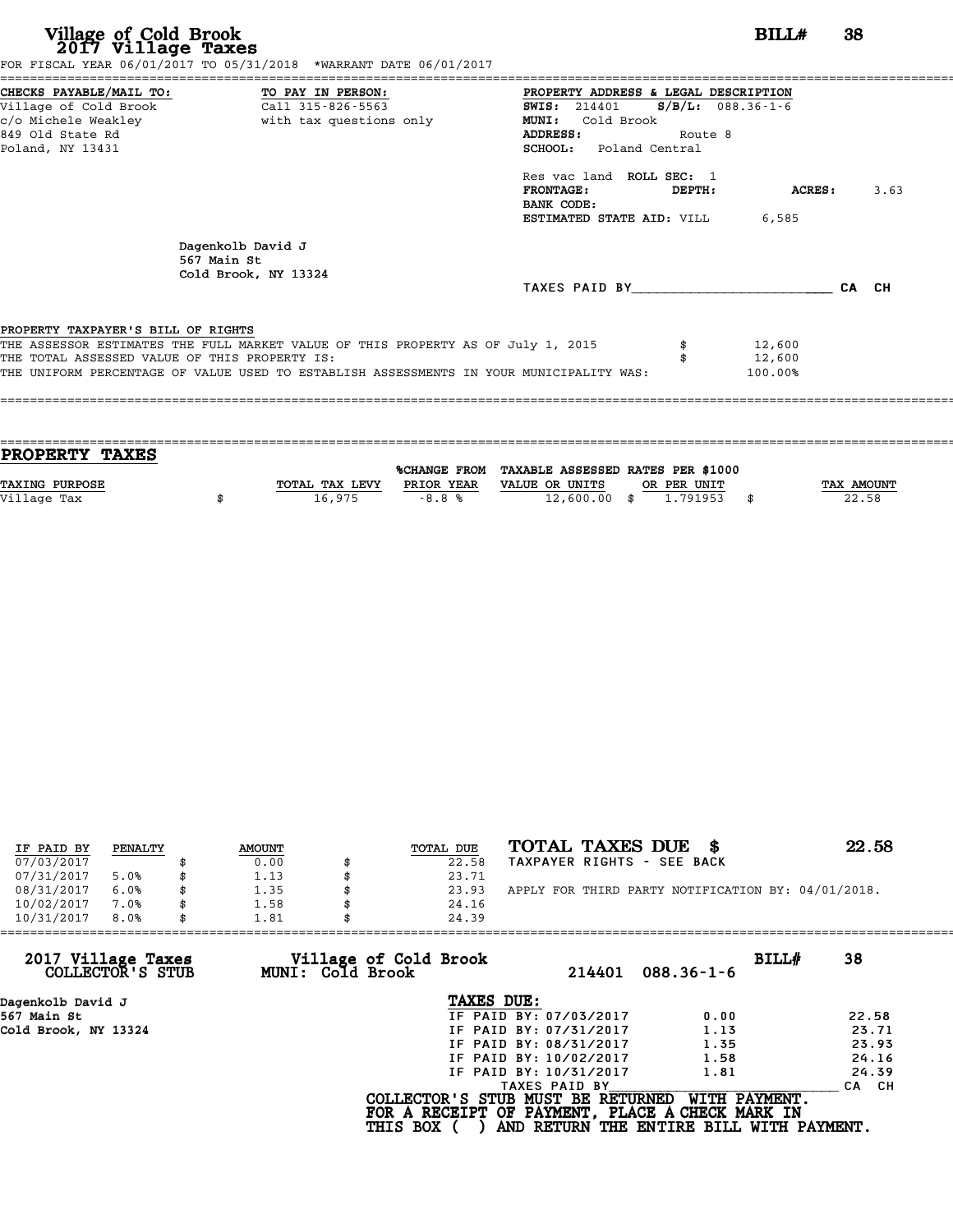FOR FISCAL YEAR 06/01/2017 TO 05/31/2018 \*WARRANT DATE 06/01/2017

======================================================================================================================================== CHECKS PAYABLE/MAIL TO: TO PAY IN PERSON: PROPERTY ADDRESS & LEGAL DESCRIPTION Village of Cold Brook Call 315-826-5563 SWIS: <sup>214401</sup> S/B/L: 088.36-1-21 CHECKS PAYABLE/MAIL TO: TO PAY IN PERSON: PROPERTY ADDRESS & LE<br>
Village of Cold Brook Call 315-826-5563 SWIS: 214401 S/B<br>
c/o Michele Weakley with tax questions only MUNI: Cold Brook<br>
849 Old State Pd CHECKS PAYABLE/MAIL TO: TO PAY IN PERSON: PROPERTY ADDRESS & LEGAL DESCRIPTION<br>
Village of Cold Brook Call 315-826-5563 SWIS: 214401 S/B/L: 088.36-1-21<br>
c/o Michele Weakley with tax questions only MUNI: Cold Brook<br>
Poland, c/o Michele Weakley (2) with tax questions only (2) MUNI: Cold Brook<br>
Poland, NY 13431 SCHOOL: Poland Central<br>
Poland, NY 13431 SCHOOL: Poland Central<br>1 Family Res ROLL SEC: 1<br>FRONTAGE: 53.60 DEPTH. FRONTAGE: 53.60 DEPTH: 370.90 ACRES: .45<br>BANK CODE:<br>ESTIMATED STATE AID: VILL 6,585 1 Family Res<br>**FRONTAGE:<br>BANK CODE:**<br>FSTIMATED STA Dagenkolb David J<br>567 Main St Dagenkolb Davi<br>567 Main St<br>Cold Brook NY 567 Main St<br>Cold Brook, NY 13324 TAXES PAID BY\_\_\_\_\_\_\_\_\_\_\_\_\_\_\_\_\_\_\_\_\_\_\_\_ CA CH PROPERTY TAXPAYER'S BILL OF RIGHTS **PROPERTY TAXPAYER'S BILL OF RIGHTS**<br>THE ASSESSOR ESTIMATES THE FULL MARKET VALUE OF THIS PROPERTY AS OF July 1, 2015 \$ 62,000<br>THE TOTAL ASSESSED VALUE OF THIS PROPERTY IS. **PROPERTY TAXPAYER'S BILL OF RIGHTS<br>THE ASSESSOR ESTIMATES THE FULL MARKET VALUE OF THIS PROPERTY AS OF July 1, 2015 \$\$\$\$\$\$\$\$\$\$\$\$\$\$\$\$\$\$\$\$\$\$\$\$\$\$\$\$\$<br>THE TOTAL ASSESSED VALUE OF THIS PROPERTY IS:<br>THE INIEOPM PERCENTAGE OF VAL** THE ASSESSOR ESTIMATES THE FULL MARKET VALUE OF THIS PROPERTY AS OF July 1, 2015 \$\$\$\$\$\$\$\$\$\$\$\$\$\$\$\$\$\$<br>THE TOTAL ASSESSED VALUE OF THIS PROPERTY IS:<br>THE UNIFORM PERCENTAGE OF VALUE USED TO ESTABLISH ASSESSMENTS IN YOUR MUNICI ====================================================================================================================================

==================================================================================================================================== **PROPERTY TAXES** %CHANGE FROM TAXABLE ASSESSED RATES PER \$1000 **PROPERTY TAXES**<br>
TAXING PURPOSE TOTAL TAX LEVY PRIOR YEAR VALUE OR UNITS OR PER UNIT TAX AMOUNT<br>
VALUE OR UNITS OR PER UNIT TAX AMOUNT TAX AMOUNT TAX AMOUNT TAX AMOUNT PRIOR YEAR VALUE OR UNITS OR PER UNIT **TAXING PURPOSE**<br>
TAXING PURPOSE TAX NOUNT TOTAL TAX LEVY PRIOR YEAR VALUE OR UNITS OR PER UNIT TAX AMOUNT<br>
Village Tax (2,000.00 \$ 1.791953 \$ 111.10

| IF PAID BY | PENALTY | <b>AMOUNT</b> | <b>TOTAL DUE</b> | TOTAL TAXES DUE \$                                 | 111.10 |
|------------|---------|---------------|------------------|----------------------------------------------------|--------|
| 07/03/2017 |         | 0.00          | 111.10           | TAXPAYER RIGHTS - SEE BACK                         |        |
| 07/31/2017 | 5.0%    | \$<br>5.56    | 116.66           |                                                    |        |
| 08/31/2017 | 6.0%    | 6.67          | 117.77           | APPLY FOR THIRD PARTY NOTIFICATION BY: 04/01/2018. |        |
| 10/02/2017 | 7.0%    | \$<br>7.78    | 118.88           |                                                    |        |
| 10/31/2017 | 8.0%    | \$<br>8.89    | 119.99           |                                                    |        |

| 8.89 | 119.99                 |                                                              |                                                                                                                                  |
|------|------------------------|--------------------------------------------------------------|----------------------------------------------------------------------------------------------------------------------------------|
|      | 214401                 | BILL#<br>$088.36 - 1 - 21$                                   | 39                                                                                                                               |
|      | TAXES DUE:             |                                                              |                                                                                                                                  |
|      | IF PAID BY: 07/03/2017 | 0.00                                                         | 111.10                                                                                                                           |
|      | IF PAID BY: 07/31/2017 | 5.56                                                         | 116.66                                                                                                                           |
|      | IF PAID BY: 08/31/2017 | 6.67                                                         | 117.77                                                                                                                           |
|      | IF PAID BY: 10/02/2017 | 7.78                                                         | 118.88                                                                                                                           |
|      | IF PAID BY: 10/31/2017 | 8.89                                                         | 119.99                                                                                                                           |
|      | TAXES PAID BY          |                                                              | CA CH                                                                                                                            |
|      |                        | WITH PAYMENT.                                                |                                                                                                                                  |
|      |                        | Village of Cold Brook<br>MUNI: Cold Brook<br><b>THIS BOX</b> | COLLECTOR'S STUB MUST BE RETURNED<br>FOR A RECEIPT OF PAYMENT, PLACE A CHECK MARK IN<br>AND RETURN THE ENTIRE BILL WITH PAYMENT. |

# **Village of Cold Brook**<br> **2017 Village Taxes**<br>
SCAL YEAR 06/01/2017 TO 05/31/2018 \*WARRANT DATE 06/01/2017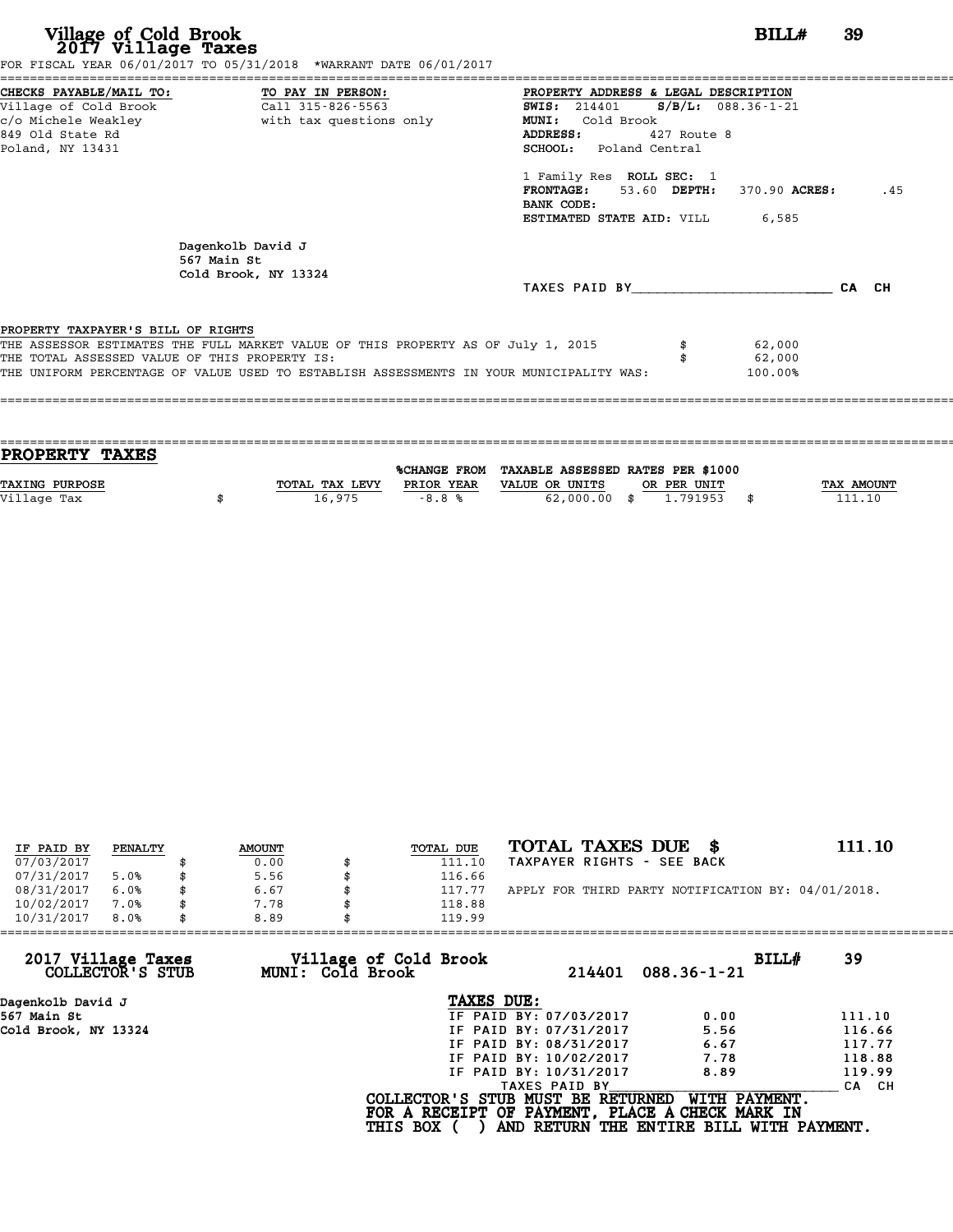| Village of Cold Brook<br>2017 Village Taxes                                                                                       | FOR FISCAL YEAR 06/01/2017 TO 05/31/2018 *WARRANT DATE 06/01/2017                                                                                                           |                                                                                                                                                                                                                                       | BILL#                                     | 40    |
|-----------------------------------------------------------------------------------------------------------------------------------|-----------------------------------------------------------------------------------------------------------------------------------------------------------------------------|---------------------------------------------------------------------------------------------------------------------------------------------------------------------------------------------------------------------------------------|-------------------------------------------|-------|
| CHECKS PAYABLE/MAIL TO: TO PAY IN PERSON:<br>Village of Cold Brook<br>c/o Michele Weakley<br>849 Old State Rd<br>Poland, NY 13431 | Call 315-826-5563<br>with tax questions only                                                                                                                                | PROPERTY ADDRESS & LEGAL DESCRIPTION<br><b>SWIS:</b> 214401<br><b>MUNI:</b><br>Cold Brook<br>ADDRESS:<br>567 Route 8<br><b>SCHOOL:</b> Poland Central<br>Rural vac>10 ROLL SEC: 1<br>741.10 DEPTH:<br><b>FRONTAGE :</b><br>BANK CODE: | $S/B/L: 088.36 - 1 - 44$<br><b>ACRES:</b> | 20.90 |
|                                                                                                                                   | Dagenkolb David J<br>567 Main St<br>Cold Brook, NY 13324                                                                                                                    | <b>ESTIMATED STATE AID:</b> VILL 6,585<br>TAXES PAID BY CA CH                                                                                                                                                                         |                                           |       |
| PROPERTY TAXPAYER'S BILL OF RIGHTS<br>THE TOTAL ASSESSED VALUE OF THIS PROPERTY IS:                                               | THE ASSESSOR ESTIMATES THE FULL MARKET VALUE OF THIS PROPERTY AS OF July 1, 2015<br>THE UNIFORM PERCENTAGE OF VALUE USED TO ESTABLISH ASSESSMENTS IN YOUR MUNICIPALITY WAS: |                                                                                                                                                                                                                                       | 37,000<br>37,000<br>100.00%               |       |

| <b>PROPERTY TAXES</b> |                |            |                                                |             |            |
|-----------------------|----------------|------------|------------------------------------------------|-------------|------------|
|                       |                |            |                                                |             |            |
|                       |                |            | %CHANGE FROM TAXABLE ASSESSED RATES PER \$1000 |             |            |
| <b>TAXING PURPOSE</b> | TOTAL TAX LEVY | PRIOR YEAR | VALUE OR UNITS                                 | OR PER UNIT | TAX AMOUNT |
|                       |                |            |                                                |             |            |
| Village Tax           | 16,975         | $-8.8%$    | 37,000,00 \$                                   | 1,791953    | 66.30      |
|                       |                |            |                                                |             |            |

| IF PAID BY | PENALTY | <b>AMOUNT</b> | TOTAL DUE | TOTAL TAXES DUE \$                                 | 66.30 |
|------------|---------|---------------|-----------|----------------------------------------------------|-------|
| 07/03/2017 |         | 0.00          | 66.30     | TAXPAYER RIGHTS - SEE BACK                         |       |
| 07/31/2017 | 5.0%    | 3.32          | 69.62     |                                                    |       |
| 08/31/2017 | 6.0%    | \$<br>3.98    | 70.28     | APPLY FOR THIRD PARTY NOTIFICATION BY: 04/01/2018. |       |
| 10/02/2017 | 7.0%    | \$<br>4.64    | 70.94     |                                                    |       |
| 10/31/2017 | 8.0%    | \$<br>5.30    | 71.60     |                                                    |       |

| 71.60           |                                           |                                                                                                                                                               |                                                                                                                                  |
|-----------------|-------------------------------------------|---------------------------------------------------------------------------------------------------------------------------------------------------------------|----------------------------------------------------------------------------------------------------------------------------------|
|                 | 214401                                    | BILLH<br>$088.36 - 1 - 44$                                                                                                                                    | 40                                                                                                                               |
|                 |                                           |                                                                                                                                                               |                                                                                                                                  |
|                 |                                           | 0.00                                                                                                                                                          | 66.30                                                                                                                            |
|                 |                                           | 3.32                                                                                                                                                          | 69.62                                                                                                                            |
|                 |                                           | 3.98                                                                                                                                                          | 70.28                                                                                                                            |
|                 |                                           | 4.64                                                                                                                                                          | 70.94                                                                                                                            |
|                 |                                           | 5.30                                                                                                                                                          | 71.60                                                                                                                            |
|                 |                                           |                                                                                                                                                               | CA CH                                                                                                                            |
| <b>THIS BOX</b> |                                           | WITH PAYMENT.                                                                                                                                                 |                                                                                                                                  |
| 5.30            | Village of Cold Brook<br>MUNI: Cold Brook | TAXES DUE:<br>IF PAID BY: 07/03/2017<br>IF PAID BY: 07/31/2017<br>IF PAID BY: 08/31/2017<br>IF PAID BY: 10/02/2017<br>IF PAID BY: 10/31/2017<br>TAXES PAID BY | COLLECTOR'S STUB MUST BE RETURNED<br>FOR A RECEIPT OF PAYMENT, PLACE A CHECK MARK IN<br>AND RETURN THE ENTIRE BILL WITH PAYMENT. |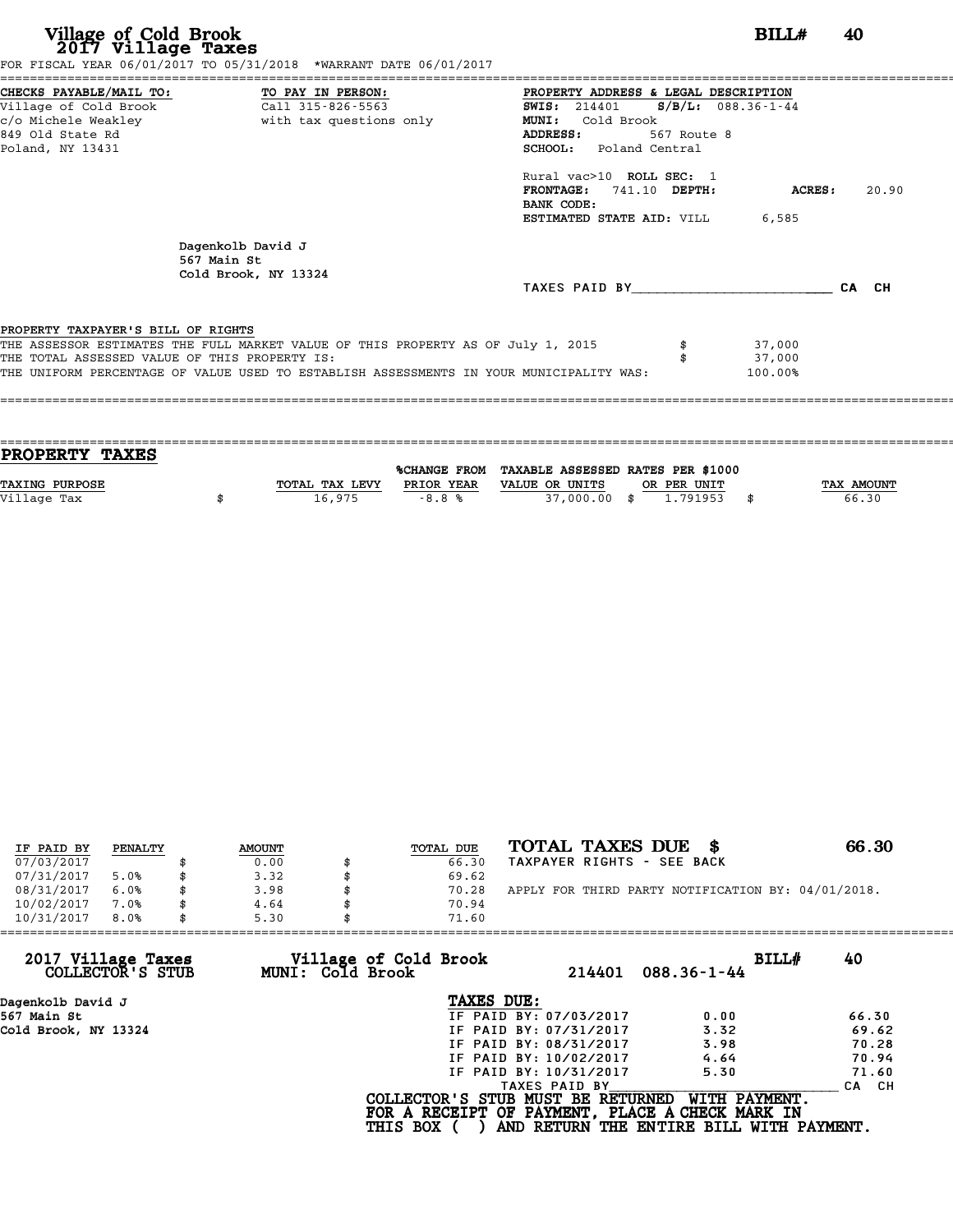| Village of Cold Brook<br>2017 Village Taxes                                                                     | FOR FISCAL YEAR 06/01/2017 TO 05/31/2018 *WARRANT DATE 06/01/2017                                                                                                           | BILL#                                                                                                                                                                                                                                                                                           | 41    |  |
|-----------------------------------------------------------------------------------------------------------------|-----------------------------------------------------------------------------------------------------------------------------------------------------------------------------|-------------------------------------------------------------------------------------------------------------------------------------------------------------------------------------------------------------------------------------------------------------------------------------------------|-------|--|
| CHECKS PAYABLE/MAIL TO:<br>Village of Cold Brook<br>c/o Michele Weakley<br>849 Old State Rd<br>Poland, NY 13431 | TO PAY IN PERSON:<br>Call 315-826-5563<br>with tax questions only                                                                                                           | PROPERTY ADDRESS & LEGAL DESCRIPTION<br>$S/B/L: 088.36-1-45$<br><b>SWIS:</b> 214401<br>Cold Brook<br>MUNI:<br>ADDRESS:<br>Route 8<br><b>SCHOOL:</b> Poland Central<br>Res vac land ROLL SEC: 1<br>FRONTAGE: 230.00 DEPTH: 166.00 ACRES:<br>BANK CODE:<br><b>ESTIMATED STATE AID:</b> VILL 6,585 |       |  |
|                                                                                                                 | Dagenkolb David J<br>567 Main St<br>Cold Brook, NY 13324                                                                                                                    | TAXES PAID BY                                                                                                                                                                                                                                                                                   | CA CH |  |
| PROPERTY TAXPAYER'S BILL OF RIGHTS<br>THE TOTAL ASSESSED VALUE OF THIS PROPERTY IS:                             | THE ASSESSOR ESTIMATES THE FULL MARKET VALUE OF THIS PROPERTY AS OF July 1, 2015<br>THE UNIFORM PERCENTAGE OF VALUE USED TO ESTABLISH ASSESSMENTS IN YOUR MUNICIPALITY WAS: | 4,700<br>4,700<br>100.00%                                                                                                                                                                                                                                                                       |       |  |
|                                                                                                                 |                                                                                                                                                                             |                                                                                                                                                                                                                                                                                                 |       |  |

| <b>TAX AMOUNT</b> |
|-------------------|
|                   |
|                   |
|                   |

|            | PENALTY |               | TOTAL DUE | TOTAL TAXES DUE \$                                 | 8.42 |
|------------|---------|---------------|-----------|----------------------------------------------------|------|
| IF PAID BY |         | <b>AMOUNT</b> |           |                                                    |      |
| 07/03/2017 |         | 0.00          | 8.42      | TAXPAYER RIGHTS - SEE BACK                         |      |
| 07/31/2017 | 5.0%    | \$<br>0.42    | 8.84      |                                                    |      |
| 08/31/2017 | 6.0%    | 0.51          | 8.93      | APPLY FOR THIRD PARTY NOTIFICATION BY: 04/01/2018. |      |
| 10/02/2017 | 7.0%    | \$<br>0.59    | 9.01      |                                                    |      |
| 10/31/2017 | 8.0%    | \$<br>0.67    | 9.09      |                                                    |      |

| 10/31/2017<br>8.0%                     | 0.67                                      | 9.09                                                                                 |                                                           |                  |
|----------------------------------------|-------------------------------------------|--------------------------------------------------------------------------------------|-----------------------------------------------------------|------------------|
| 2017 Village Taxes<br>COLLECTOR'S STUB | Village of Cold Brook<br>MUNI: Cold Brook | 214401                                                                               | BILLH<br>$088.36 - 1 - 45$                                | 41               |
| Dagenkolb David J                      |                                           | TAXES DUE:                                                                           |                                                           |                  |
| 567 Main St                            |                                           | IF PAID BY: 07/03/2017                                                               | 0.00                                                      | 8.42             |
| Cold Brook, NY 13324                   |                                           | IF PAID BY: 07/31/2017                                                               | 0.42                                                      | 8.84             |
|                                        |                                           | IF PAID BY: 08/31/2017                                                               | 0.51                                                      | 8.93             |
|                                        |                                           | IF PAID BY: 10/02/2017                                                               | 0.59                                                      | 9.01             |
|                                        |                                           | IF PAID BY: 10/31/2017                                                               | 0.67                                                      | 9.09             |
|                                        |                                           | TAXES PAID BY                                                                        |                                                           | CH.<br><b>CA</b> |
|                                        | <b>THIS BOX</b>                           | COLLECTOR'S STUB MUST BE RETURNED<br>FOR A RECEIPT OF PAYMENT, PLACE A CHECK MARK IN | WITH PAYMENT.<br>AND RETURN THE ENTIRE BILL WITH PAYMENT. |                  |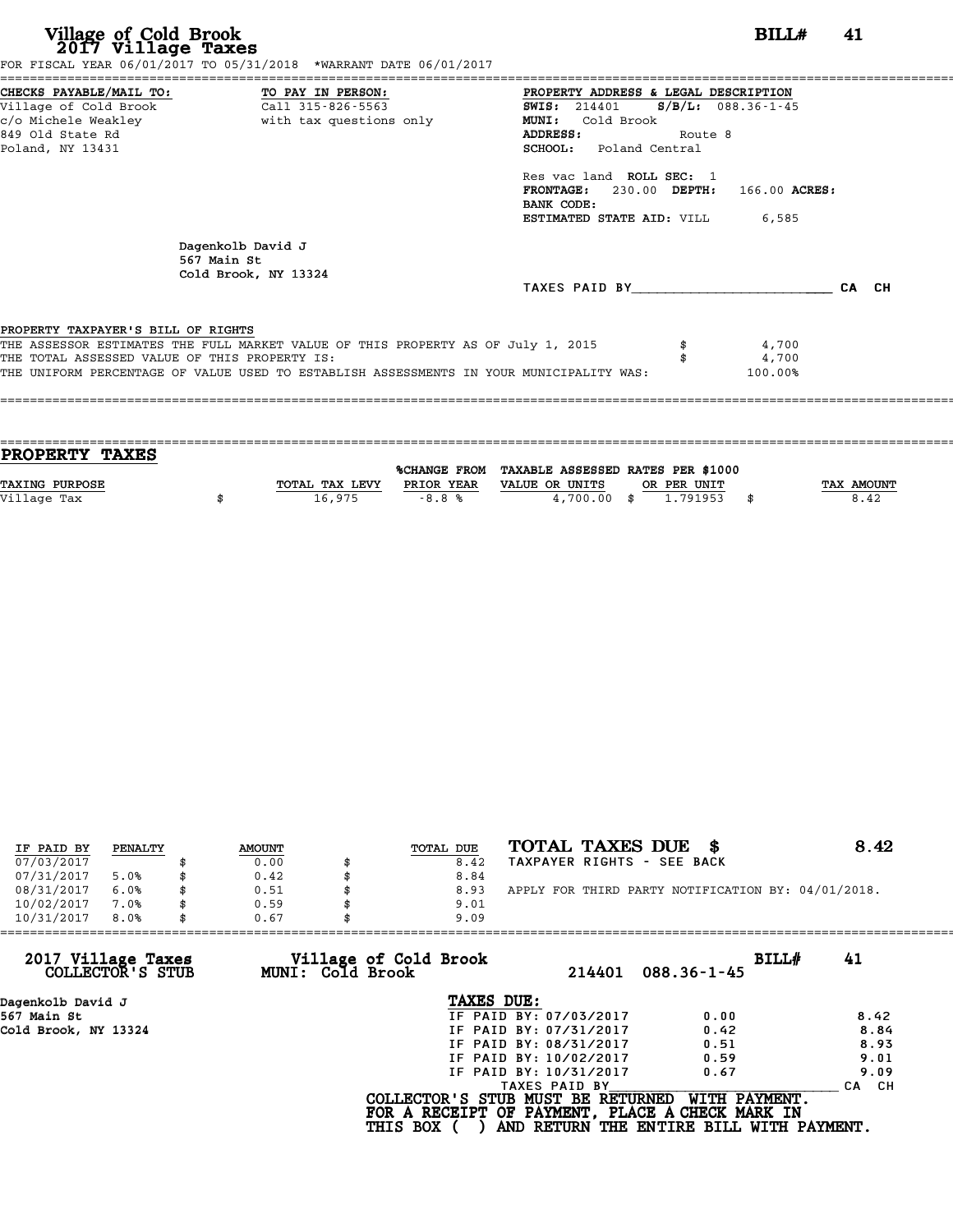| Village of Cold Brook<br>2017 Village Taxes   | FOR FISCAL YEAR 06/01/2017 TO 05/31/2018 *WARRANT DATE 06/01/2017                       |                                               | BILL#   | 42    |  |
|-----------------------------------------------|-----------------------------------------------------------------------------------------|-----------------------------------------------|---------|-------|--|
| CHECKS PAYABLE/MAIL TO: TO PAY IN PERSON:     |                                                                                         | PROPERTY ADDRESS & LEGAL DESCRIPTION          |         |       |  |
| Village of Cold Brook                         | Call 315-826-5563                                                                       | <b>SWIS:</b> 214401 <b>S/B/L:</b> 088.36-1-32 |         |       |  |
| c/o Michele Weakley                           | with tax questions only                                                                 | MUNI: Cold Brook                              |         |       |  |
| 849 Old State Rd                              |                                                                                         | 450 Route 8<br>ADDRESS:                       |         |       |  |
| Poland, NY 13431                              |                                                                                         | <b>SCHOOL:</b> Poland Central                 |         |       |  |
|                                               |                                                                                         | 2 Family Res ROLL SEC: 1                      |         |       |  |
|                                               |                                                                                         | $FRONTAGE: 55.00$ $DEPTH: 108.00$ $ACRES:$    |         | .14   |  |
|                                               |                                                                                         | BANK CODE:                                    |         |       |  |
|                                               |                                                                                         | <b>ESTIMATED STATE AID:</b> VILL 6,585        |         |       |  |
|                                               | Delucia Jeffery                                                                         |                                               |         |       |  |
| PO Box 41                                     |                                                                                         |                                               |         |       |  |
|                                               | Cold Brook, NY 13324                                                                    |                                               |         |       |  |
|                                               |                                                                                         | TAXES PAID BY TAXES PAID BY                   |         | CA CH |  |
| PROPERTY TAXPAYER'S BILL OF RIGHTS            |                                                                                         |                                               |         |       |  |
|                                               | THE ASSESSOR ESTIMATES THE FULL MARKET VALUE OF THIS PROPERTY AS OF July 1, 2015        |                                               | 99,700  |       |  |
| THE TOTAL ASSESSED VALUE OF THIS PROPERTY IS: |                                                                                         |                                               | 99,700  |       |  |
|                                               | THE UNIFORM PERCENTAGE OF VALUE USED TO ESTABLISH ASSESSMENTS IN YOUR MUNICIPALITY WAS: |                                               | 100.00% |       |  |

| <b>TAX AMOUNT</b> |
|-------------------|
| 178.66            |
|                   |
|                   |

| IF PAID BY | PENALTY | <b>AMOUNT</b> | TOTAL DUE | TOTAL TAXES DUE \$                                 | 178.66 |
|------------|---------|---------------|-----------|----------------------------------------------------|--------|
| 07/03/2017 |         | 0.00          | 178.66    | TAXPAYER RIGHTS - SEE BACK                         |        |
| 07/31/2017 | 5.0%    | 8.93          | 187.59    |                                                    |        |
| 08/31/2017 | 6.0%    | 10.72         | 189.38    | APPLY FOR THIRD PARTY NOTIFICATION BY: 04/01/2018. |        |
| 10/02/2017 | 7.0%    | 12.51         | 191.17    |                                                    |        |
| 10/31/2017 | 8.0%    | 14.29         | 192.95    |                                                    |        |

| 14.29 | 192.95                 |                                                              |                                                                                                                                  |
|-------|------------------------|--------------------------------------------------------------|----------------------------------------------------------------------------------------------------------------------------------|
|       | 214401                 | BILLH<br>$088.36 - 1 - 32$                                   | 42                                                                                                                               |
|       | TAXES DUE:             |                                                              |                                                                                                                                  |
|       | IF PAID BY: 07/03/2017 | 0.00                                                         | 178.66                                                                                                                           |
|       | IF PAID BY: 07/31/2017 | 8.93                                                         | 187.59                                                                                                                           |
|       | IF PAID BY: 08/31/2017 | 10.72                                                        | 189.38                                                                                                                           |
|       | IF PAID BY: 10/02/2017 | 12.51                                                        | 191.17                                                                                                                           |
|       | IF PAID BY: 10/31/2017 | 14.29                                                        | 192.95                                                                                                                           |
|       | TAXES PAID BY          |                                                              | CA CH                                                                                                                            |
|       |                        | WITH PAYMENT.                                                |                                                                                                                                  |
|       |                        | Village of Cold Brook<br>MUNI: Cold Brook<br><b>THIS BOX</b> | COLLECTOR'S STUB MUST BE RETURNED<br>FOR A RECEIPT OF PAYMENT, PLACE A CHECK MARK IN<br>AND RETURN THE ENTIRE BILL WITH PAYMENT. |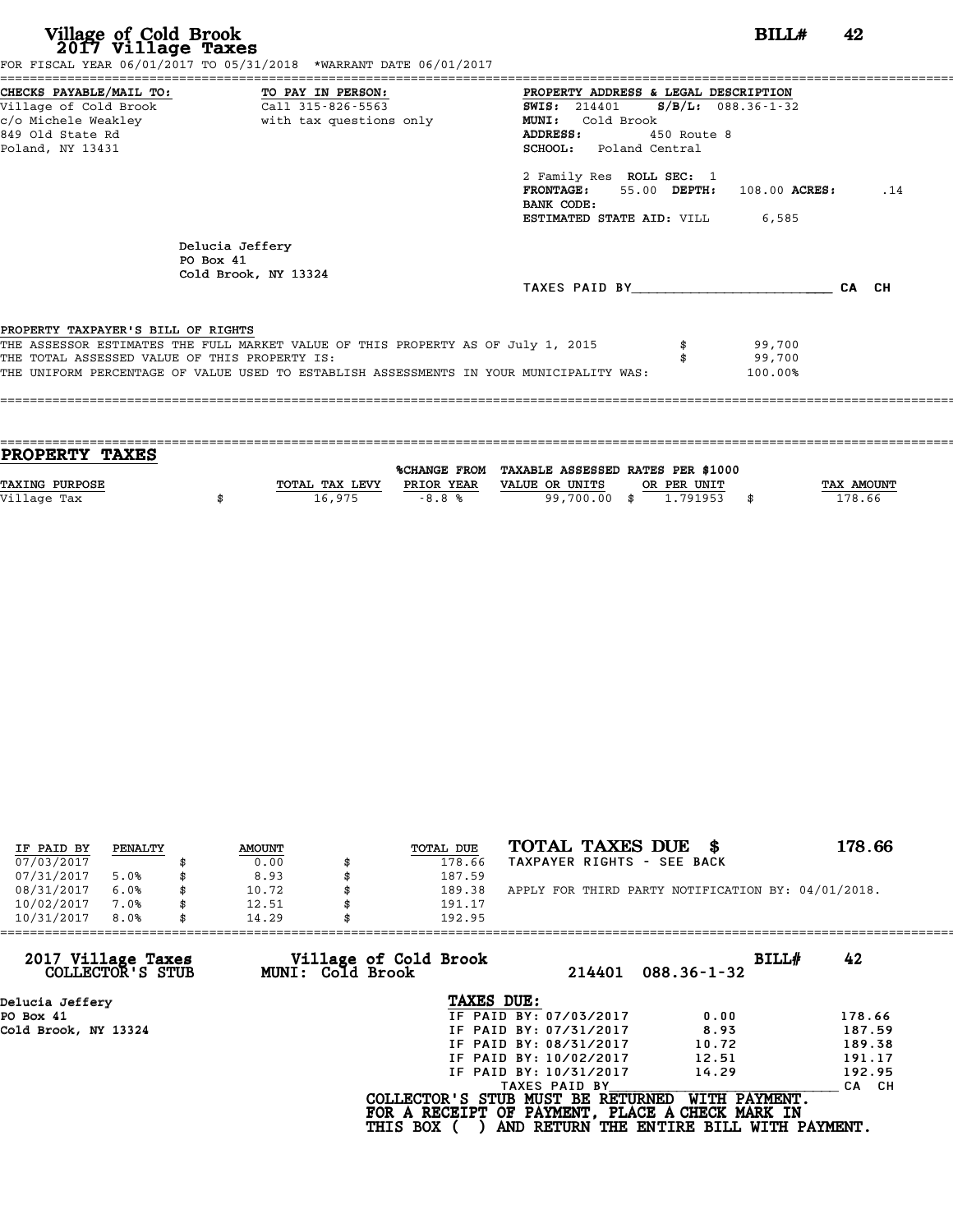| Village of Cold Brook<br>2017 Village Taxes                                         | FOR FISCAL YEAR 06/01/2017 TO 05/31/2018 *WARRANT DATE 06/01/2017                                                                                                           | BILL#                                                                                                                                                                                                                                                                                             | 43            |       |
|-------------------------------------------------------------------------------------|-----------------------------------------------------------------------------------------------------------------------------------------------------------------------------|---------------------------------------------------------------------------------------------------------------------------------------------------------------------------------------------------------------------------------------------------------------------------------------------------|---------------|-------|
| 849 Old State Rd<br>Poland, NY 13431                                                | CHECKS PAYABLE/MAIL TO: TO PAY IN PERSON:<br>Village of Cold Brook (Call 315-826-5563)                                                                                      | PROPERTY ADDRESS & LEGAL DESCRIPTION<br><b>SWIS:</b> 214401 <b>S/B/L:</b> 089.21-1-35<br><b>MUNI:</b><br>Cold Brook<br>4446 Norway St<br>ADDRESS:<br><b>SCHOOL:</b> Poland Central<br>1 Family Res ROLL SEC: 1<br>FRONTAGE: 150.00 DEPTH:<br>BANK CODE:<br><b>ESTIMATED STATE AID:</b> VILL 6,585 | <b>ACRES:</b> | .12   |
|                                                                                     | DiGioccio David J<br>232 Park Ave<br>Medina, NY 14103                                                                                                                       | TAXES PAID BY TAXES                                                                                                                                                                                                                                                                               |               | CA CH |
| PROPERTY TAXPAYER'S BILL OF RIGHTS<br>THE TOTAL ASSESSED VALUE OF THIS PROPERTY IS: | THE ASSESSOR ESTIMATES THE FULL MARKET VALUE OF THIS PROPERTY AS OF July 1, 2015<br>THE UNIFORM PERCENTAGE OF VALUE USED TO ESTABLISH ASSESSMENTS IN YOUR MUNICIPALITY WAS: | 104,000<br>104,000<br>100.00%                                                                                                                                                                                                                                                                     |               |       |

| PROPERTY TAXES        |                |              |                                   |             |      |            |
|-----------------------|----------------|--------------|-----------------------------------|-------------|------|------------|
|                       |                |              |                                   |             |      |            |
|                       |                | %CHANGE FROM | TAXABLE ASSESSED RATES PER \$1000 |             |      |            |
| <b>TAXING PURPOSE</b> | TOTAL TAX LEVY | PRIOR YEAR   | VALUE OR UNITS                    | OR PER UNIT |      | TAX AMOUNT |
| Village Tax           | 16,975         | $-8.8%$      | $104,000.00$ \$                   | 1.791953    | - \$ | 186.36     |
|                       |                |              |                                   |             |      |            |

| IF PAID BY | PENALTY | <b>AMOUNT</b> | TOTAL DUE | TOTAL TAXES DUE \$                                 | 186.36 |
|------------|---------|---------------|-----------|----------------------------------------------------|--------|
| 07/03/2017 |         | 0.00          | 186.36    | TAXPAYER RIGHTS - SEE BACK                         |        |
| 07/31/2017 | 5.0%    | \$<br>9.32    | 195.68    |                                                    |        |
| 08/31/2017 | 6.0%    | 11.18         | 197.54    | APPLY FOR THIRD PARTY NOTIFICATION BY: 04/01/2018. |        |
| 10/02/2017 | 7.0%    | \$<br>13.05   | 199.41    |                                                    |        |
| 10/31/2017 | 8.0%    | \$<br>14.91   | 201.27    |                                                    |        |

| 201.27          |                                           |                                                                                                                                                               |                                                                                                                                                       |
|-----------------|-------------------------------------------|---------------------------------------------------------------------------------------------------------------------------------------------------------------|-------------------------------------------------------------------------------------------------------------------------------------------------------|
|                 | 214401                                    | BILLH                                                                                                                                                         | 43                                                                                                                                                    |
|                 |                                           |                                                                                                                                                               |                                                                                                                                                       |
|                 |                                           | 0.00                                                                                                                                                          | 186.36                                                                                                                                                |
|                 |                                           | 9.32                                                                                                                                                          | 195.68                                                                                                                                                |
|                 |                                           | 11.18                                                                                                                                                         | 197.54                                                                                                                                                |
|                 |                                           | 13.05                                                                                                                                                         | 199.41                                                                                                                                                |
|                 |                                           | 14.91                                                                                                                                                         | 201.27                                                                                                                                                |
|                 |                                           |                                                                                                                                                               | CA CH                                                                                                                                                 |
| <b>THIS BOX</b> |                                           | WITH PAYMENT.                                                                                                                                                 |                                                                                                                                                       |
|                 | Village of Cold Brook<br>MUNI: Cold Brook | TAXES DUE:<br>IF PAID BY: 07/03/2017<br>IF PAID BY: 07/31/2017<br>IF PAID BY: 08/31/2017<br>IF PAID BY: 10/02/2017<br>IF PAID BY: 10/31/2017<br>TAXES PAID BY | $089.21 - 1 - 35$<br>COLLECTOR'S STUB MUST BE RETURNED<br>FOR A RECEIPT OF PAYMENT, PLACE A CHECK MARK IN<br>AND RETURN THE ENTIRE BILL WITH PAYMENT. |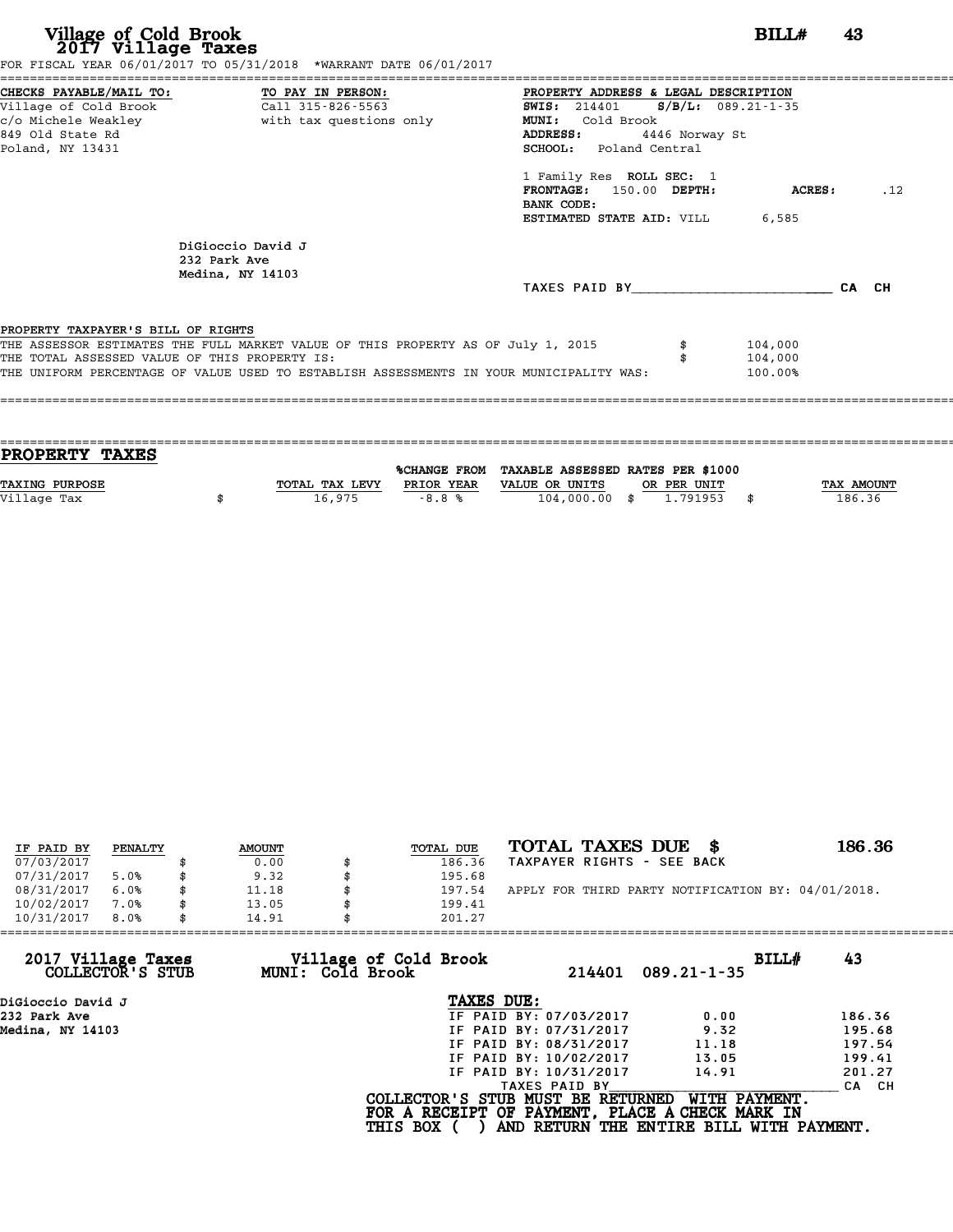| Village of Cold Brook<br>2017 Village Taxes<br>FOR FISCAL YEAR 06/01/2017 TO 05/31/2018 *WARRANT DATE 06/01/2017                                                                                                                                                   |                   | BILL#                                                                                                                                                                                                                                                                                           | 44  |
|--------------------------------------------------------------------------------------------------------------------------------------------------------------------------------------------------------------------------------------------------------------------|-------------------|-------------------------------------------------------------------------------------------------------------------------------------------------------------------------------------------------------------------------------------------------------------------------------------------------|-----|
| CHECKS PAYABLE/MAIL TO: TO PAY IN PERSON:<br>Village of Cold Brook<br>849 Old State Rd<br>Poland, NY 13431                                                                                                                                                         | Call 315-826-5563 | PROPERTY ADDRESS & LEGAL DESCRIPTION<br>SWIS: 214401 S/B/L: 089.29-1-5<br>Cold Brook<br>MUNI:<br>ADDRESS:<br>4422 Norway St<br><b>SCHOOL:</b> Poland Central<br>1 Family Res ROLL SEC: 1<br>$FRONTAGE: 154.40$ $DEPTH: 251.00$ $ACRES:$<br>BANK CODE:<br><b>ESTIMATED STATE AID:</b> VILL 6,585 | .89 |
| Downs Peter A<br>4422 Norway St<br>Cold Brook, NY 13324                                                                                                                                                                                                            |                   | TAXES PAID BY CA CH                                                                                                                                                                                                                                                                             |     |
| PROPERTY TAXPAYER'S BILL OF RIGHTS<br>THE ASSESSOR ESTIMATES THE FULL MARKET VALUE OF THIS PROPERTY AS OF July 1, 2015<br>THE TOTAL ASSESSED VALUE OF THIS PROPERTY IS:<br>THE UNIFORM PERCENTAGE OF VALUE USED TO ESTABLISH ASSESSMENTS IN YOUR MUNICIPALITY WAS: |                   | 124,000<br>124,000<br>100.00%                                                                                                                                                                                                                                                                   |     |

| <b>PROPERTY TAXES</b> |                |            |                                                |             |                   |
|-----------------------|----------------|------------|------------------------------------------------|-------------|-------------------|
|                       |                |            | %CHANGE FROM TAXABLE ASSESSED RATES PER \$1000 |             |                   |
| <b>TAXING PURPOSE</b> | TOTAL TAX LEVY | PRIOR YEAR | VALUE OR UNITS                                 | OR PER UNIT | <b>TAX AMOUNT</b> |
| Village Tax           | 16,975         | $-8.8%$    | 124,000.00 \$                                  | 1.791953    | 222.20            |
|                       |                |            |                                                |             |                   |

| IF PAID BY | PENALTY | <b>AMOUNT</b> | TOTAL DUE | TOTAL TAXES DUE \$                                 | 222.20 |
|------------|---------|---------------|-----------|----------------------------------------------------|--------|
| 07/03/2017 |         | 0.00          | 222.20    | TAXPAYER RIGHTS - SEE BACK                         |        |
| 07/31/2017 | 5.0%    | 11.11         | 233.31    |                                                    |        |
| 08/31/2017 | 6.0%    | 13.33         | 235.53    | APPLY FOR THIRD PARTY NOTIFICATION BY: 04/01/2018. |        |
| 10/02/2017 | 7.0%    | 15.55         | 237.75    |                                                    |        |
| 10/31/2017 | 8.0%    | 17.78         | 239.98    |                                                    |        |

| Village of Cold Brook<br>BILLH<br>44<br>214401<br>$089.29 - 1 - 5$                                                                                |
|---------------------------------------------------------------------------------------------------------------------------------------------------|
| TAXES DUE:                                                                                                                                        |
| IF PAID BY: 07/03/2017<br>222.20<br>0.00                                                                                                          |
| 233.31<br>IF PAID BY: 07/31/2017<br>11.11                                                                                                         |
| 235.53<br>IF PAID BY: 08/31/2017<br>13.33                                                                                                         |
| 237.75<br>15.55<br>IF PAID BY: 10/02/2017                                                                                                         |
| 239.98<br>IF PAID BY: 10/31/2017<br>17.78                                                                                                         |
| TAXES PAID BY<br>CA CH                                                                                                                            |
| COLLECTOR'S STUB MUST BE RETURNED<br>WITH PAYMENT.<br>FOR A RECEIPT OF PAYMENT, PLACE A CHECK MARK IN<br>AND RETURN THE ENTIRE BILL WITH PAYMENT. |
|                                                                                                                                                   |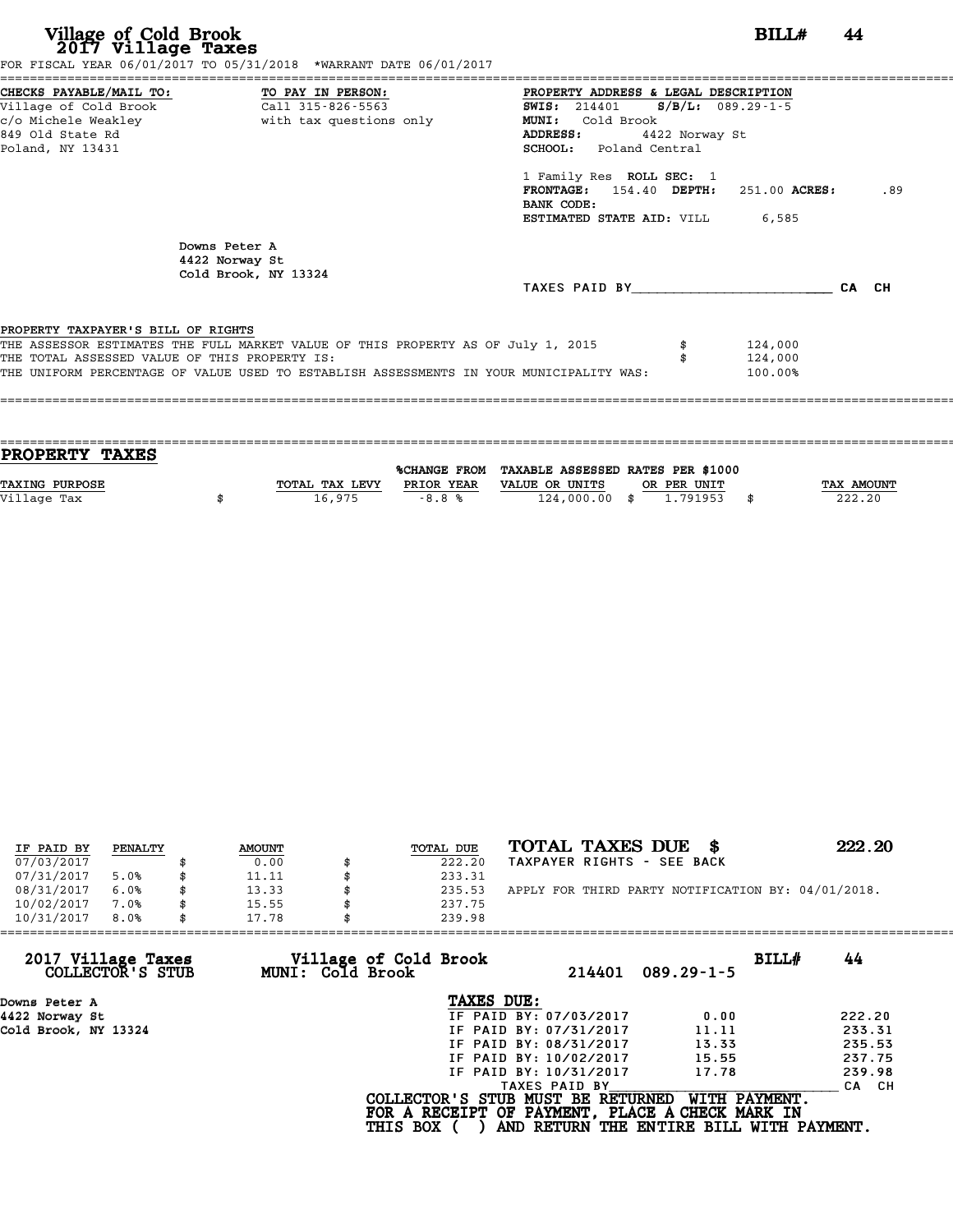| Village of Cold Brook<br>2017 Village Taxes                                                                                  | FOR FISCAL YEAR 06/01/2017 TO 05/31/2018 *WARRANT DATE 06/01/2017                                                                                                           |                                                                                                                                                                                                                                                                                                           | BILL#                       | 45  |
|------------------------------------------------------------------------------------------------------------------------------|-----------------------------------------------------------------------------------------------------------------------------------------------------------------------------|-----------------------------------------------------------------------------------------------------------------------------------------------------------------------------------------------------------------------------------------------------------------------------------------------------------|-----------------------------|-----|
| CHECKS PAYABLE/MAIL TO: TO PAY IN PERSON:<br>Village of Cold Brook Call 315-826-5563<br>849 Old State Rd<br>Poland, NY 13431 |                                                                                                                                                                             | PROPERTY ADDRESS & LEGAL DESCRIPTION<br>$S/B/L$ : 088.44-1-7<br><b>SWIS:</b> 214401<br><b>MUNI:</b><br>Cold Brook<br><b>ADDRESS:</b><br>311 Route 8<br>SCHOOL: Poland Central<br>1 Family Res ROLL SEC: 1<br>FRONTAGE: 40.00 DEPTH: 151.00 ACRES:<br>BANK CODE:<br><b>ESTIMATED STATE AID: VILL 6,585</b> |                             | .14 |
|                                                                                                                              | Farley Ricky Allen<br>1871 Jordanville Rd<br>Jordanville, NY 13361                                                                                                          | TAXES PAID BY CA CH                                                                                                                                                                                                                                                                                       |                             |     |
| PROPERTY TAXPAYER'S BILL OF RIGHTS<br>THE TOTAL ASSESSED VALUE OF THIS PROPERTY IS:                                          | THE ASSESSOR ESTIMATES THE FULL MARKET VALUE OF THIS PROPERTY AS OF July 1, 2015<br>THE UNIFORM PERCENTAGE OF VALUE USED TO ESTABLISH ASSESSMENTS IN YOUR MUNICIPALITY WAS: |                                                                                                                                                                                                                                                                                                           | 50,000<br>50,000<br>100.00% |     |

| <b>PROPERTY TAXES</b> |                |            |                                                |             |            |
|-----------------------|----------------|------------|------------------------------------------------|-------------|------------|
|                       |                |            |                                                |             |            |
|                       |                |            | %CHANGE FROM TAXABLE ASSESSED RATES PER \$1000 |             |            |
| <b>TAXING PURPOSE</b> | TOTAL TAX LEVY | PRIOR YEAR | VALUE OR UNITS                                 | OR PER UNIT | TAX AMOUNT |
| Village Tax           |                |            |                                                | 1,791953    | 89.60      |
|                       |                |            |                                                |             |            |
| 16,975<br>$-8.8%$     |                |            | $50,000.00$ \$                                 |             |            |

| IF PAID BY | PENALTY | <b>AMOUNT</b> | TOTAL DUE | TOTAL TAXES DUE \$                                 | 89.60 |
|------------|---------|---------------|-----------|----------------------------------------------------|-------|
| 07/03/2017 |         | 0.00          | 89.60     | TAXPAYER RIGHTS - SEE BACK                         |       |
| 07/31/2017 | 5.0%    | 4.48          | 94.08     |                                                    |       |
| 08/31/2017 | 6.0%    | 5.38          | 94.98     | APPLY FOR THIRD PARTY NOTIFICATION BY: 04/01/2018. |       |
| 10/02/2017 | 7.0%    | 6.27          | 95.87     |                                                    |       |
| 10/31/2017 | 8.0%    | 7.17          | 96.77     |                                                    |       |

| 10/31/2017<br>8.0%<br>7.17             |                                           | 96.77                                                                                |                                                           |       |
|----------------------------------------|-------------------------------------------|--------------------------------------------------------------------------------------|-----------------------------------------------------------|-------|
| 2017 Village Taxes<br>COLLECTOR'S STUB | Village of Cold Brook<br>MUNI: Cold Brook | 214401                                                                               | BILLH<br>$088.44 - 1 - 7$                                 | 45    |
| Farley Ricky Allen                     |                                           | TAXES DUE:                                                                           |                                                           |       |
| 1871 Jordanville Rd                    |                                           | IF PAID BY: 07/03/2017                                                               | 0.00                                                      | 89.60 |
| Jordanville, NY 13361                  |                                           | IF PAID BY: 07/31/2017                                                               | 4.48                                                      | 94.08 |
|                                        |                                           | IF PAID BY: 08/31/2017                                                               | 5.38                                                      | 94.98 |
|                                        |                                           | IF PAID BY: 10/02/2017                                                               | 6.27                                                      | 95.87 |
|                                        |                                           | IF PAID BY: 10/31/2017                                                               | 7.17                                                      | 96.77 |
|                                        |                                           | TAXES PAID BY                                                                        |                                                           | CA CH |
|                                        | <b>THIS BOX</b>                           | COLLECTOR'S STUB MUST BE RETURNED<br>FOR A RECEIPT OF PAYMENT, PLACE A CHECK MARK IN | WITH PAYMENT.<br>AND RETURN THE ENTIRE BILL WITH PAYMENT. |       |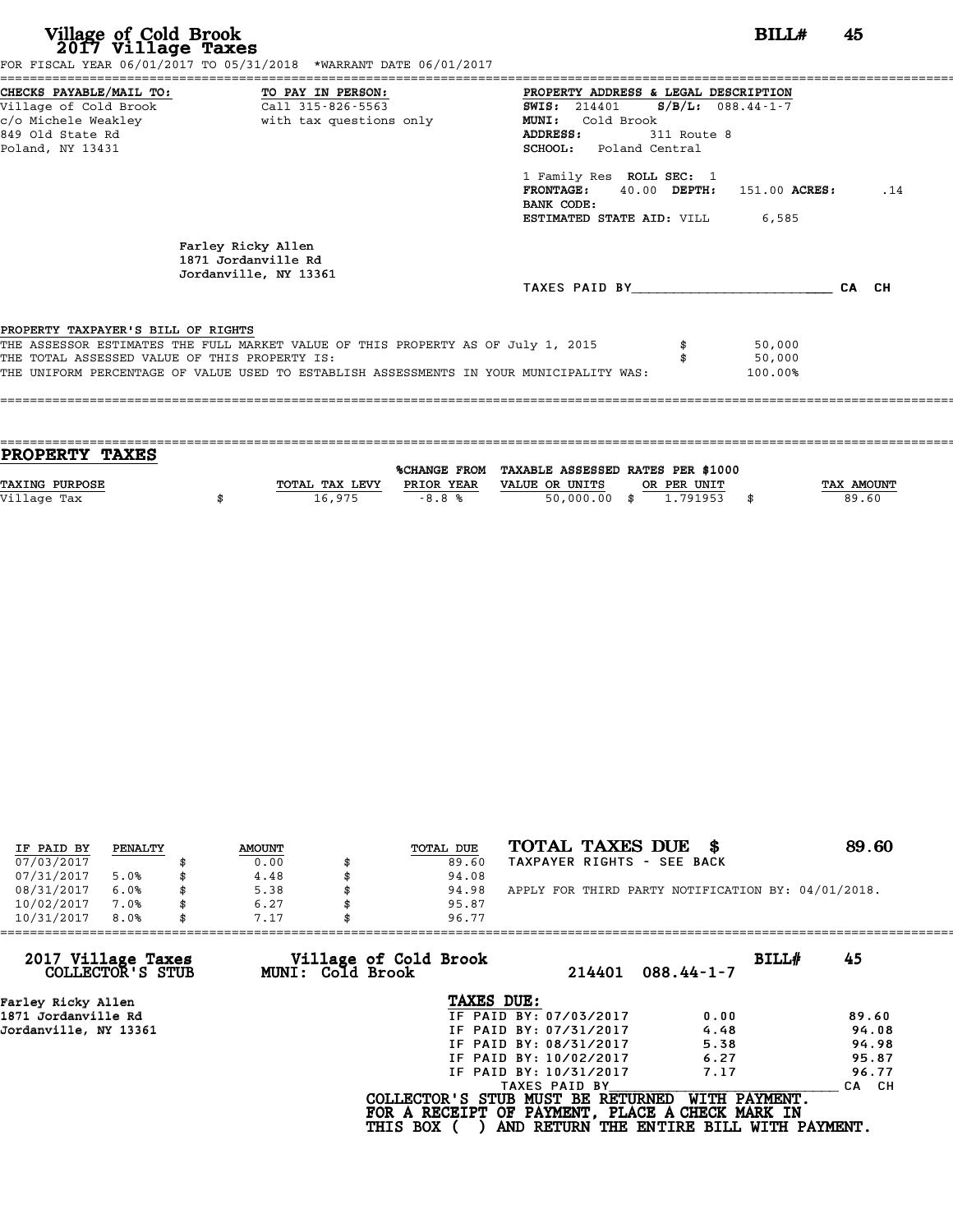| Village of Cold Brook<br>2017 Village Taxes<br>FOR FISCAL YEAR 06/01/2017 TO 05/31/2018 *WARRANT DATE 06/01/2017                                                                                                                                                   | BILL#<br>46                                                                                                                                                                                                                                                                                                   |
|--------------------------------------------------------------------------------------------------------------------------------------------------------------------------------------------------------------------------------------------------------------------|---------------------------------------------------------------------------------------------------------------------------------------------------------------------------------------------------------------------------------------------------------------------------------------------------------------|
| CHECKS PAYABLE/MAIL TO: TO PAY IN PERSON:<br>Village of Cold Brook<br>Call 315-826-5563<br>c/o Michele Weakley<br>with tax questions only<br>849 Old State Rd<br>Poland, NY 13431                                                                                  | PROPERTY ADDRESS & LEGAL DESCRIPTION<br><b>SWIS:</b> 214401<br>$S/B/L: 089.21-1-5$<br>Cold Brook<br><b>MUNI:</b><br>ADDRESS:<br>475 Route 8<br>SCHOOL: Poland Central<br>Govt bldgs ROLL SEC: 1<br><b>FRONTAGE:</b><br>125.00 DEPTH:<br>209.22 ACRES:<br>BANK CODE:<br><b>ESTIMATED STATE AID:</b> VILL 6,585 |
| Fdi Postal Properties II<br>Inc<br>P O Box 659<br>Mount Airy, MD 21771                                                                                                                                                                                             | TAXES PAID BY<br>CA CH                                                                                                                                                                                                                                                                                        |
| PROPERTY TAXPAYER'S BILL OF RIGHTS<br>THE ASSESSOR ESTIMATES THE FULL MARKET VALUE OF THIS PROPERTY AS OF July 1, 2015<br>THE TOTAL ASSESSED VALUE OF THIS PROPERTY IS:<br>THE UNIFORM PERCENTAGE OF VALUE USED TO ESTABLISH ASSESSMENTS IN YOUR MUNICIPALITY WAS: | 200,000<br>200,000<br>100.00%                                                                                                                                                                                                                                                                                 |

| PROPERTY TAXES        |                |            |                                                |             |                   |
|-----------------------|----------------|------------|------------------------------------------------|-------------|-------------------|
|                       |                |            | %CHANGE FROM TAXABLE ASSESSED RATES PER \$1000 |             |                   |
|                       |                |            |                                                |             |                   |
| <b>TAXING PURPOSE</b> | TOTAL TAX LEVY | PRIOR YEAR | VALUE OR UNITS                                 | OR PER UNIT | <b>TAX AMOUNT</b> |
| Village Tax           | 16,975         | $-8.8%$    | 200,000.00 \$                                  | 1,791953    | 358.39            |
|                       |                |            |                                                |             |                   |

====================================================================================================================================

| IF PAID BY | PENALTY | <b>AMOUNT</b> | TOTAL DUE | TOTAL TAXES DUE<br>- 86                            | 358.39 |
|------------|---------|---------------|-----------|----------------------------------------------------|--------|
| 07/03/2017 |         | 0.00          | 358.39    | TAXPAYER RIGHTS - SEE BACK                         |        |
| 07/31/2017 | 5.0%    | 17.92         | 376.31    |                                                    |        |
| 08/31/2017 | 6.0%    | 21.50         | 379.89    | APPLY FOR THIRD PARTY NOTIFICATION BY: 04/01/2018. |        |
| 10/02/2017 | 7.0%    | 25.09         | 383.48    |                                                    |        |
| 10/31/2017 | 8.0%    | 28.67         | 387.06    |                                                    |        |

| 28.67                                  | 387.06 |                                                              |                                                                                                                                                               |                                                                                                                                                   |
|----------------------------------------|--------|--------------------------------------------------------------|---------------------------------------------------------------------------------------------------------------------------------------------------------------|---------------------------------------------------------------------------------------------------------------------------------------------------|
| 2017 Village Taxes<br>COLLECTOR'S STUB |        | 214401                                                       | $089.21 - 1 - 5$                                                                                                                                              | BILLH<br>46                                                                                                                                       |
| Fdi Postal Properties II               |        |                                                              |                                                                                                                                                               |                                                                                                                                                   |
|                                        |        |                                                              | 0.00                                                                                                                                                          | 358.39                                                                                                                                            |
|                                        |        |                                                              | 17.92                                                                                                                                                         | 376.31                                                                                                                                            |
|                                        |        |                                                              | 21.50                                                                                                                                                         | 379.89                                                                                                                                            |
|                                        |        |                                                              | 25.09                                                                                                                                                         | 383.48                                                                                                                                            |
|                                        |        |                                                              | 28.67                                                                                                                                                         | 387.06                                                                                                                                            |
|                                        |        |                                                              |                                                                                                                                                               | CA CH                                                                                                                                             |
|                                        |        |                                                              |                                                                                                                                                               |                                                                                                                                                   |
|                                        |        | Village of Cold Brook<br>MUNI: Cold Brook<br><b>THIS BOX</b> | TAXES DUE:<br>IF PAID BY: 07/03/2017<br>IF PAID BY: 07/31/2017<br>IF PAID BY: 08/31/2017<br>IF PAID BY: 10/02/2017<br>IF PAID BY: 10/31/2017<br>TAXES PAID BY | COLLECTOR'S STUB MUST BE RETURNED<br>WITH PAYMENT.<br>FOR A RECEIPT OF PAYMENT, PLACE A CHECK MARK IN<br>AND RETURN THE ENTIRE BILL WITH PAYMENT. |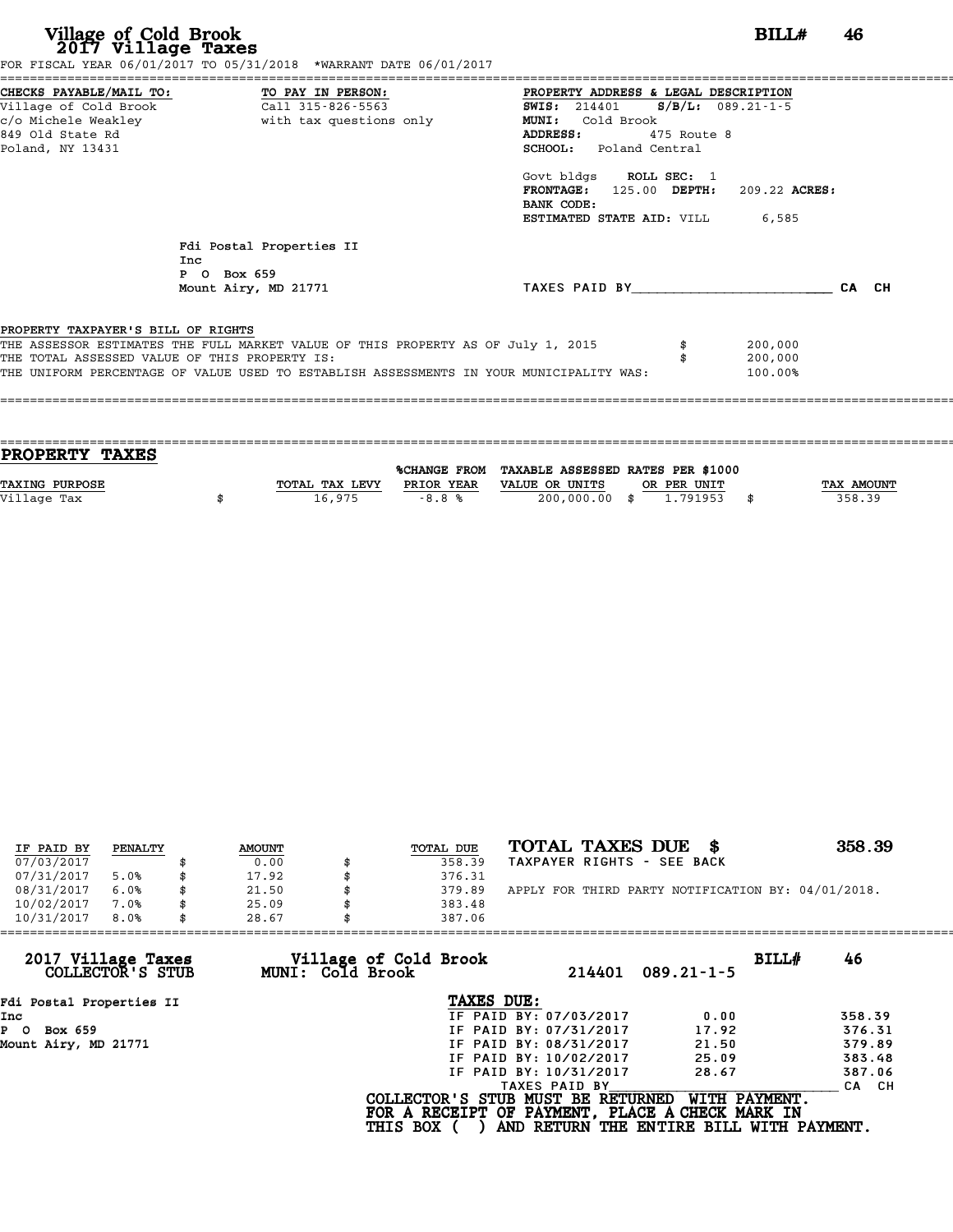| Village of Cold Brook<br>2017 Village Taxes                                                                                       | FOR FISCAL YEAR 06/01/2017 TO 05/31/2018 *WARRANT DATE 06/01/2017                                                                                                           |                                                                                                                                                                  | BILL#                       | 47    |
|-----------------------------------------------------------------------------------------------------------------------------------|-----------------------------------------------------------------------------------------------------------------------------------------------------------------------------|------------------------------------------------------------------------------------------------------------------------------------------------------------------|-----------------------------|-------|
| CHECKS PAYABLE/MAIL TO: TO PAY IN PERSON:<br>Village of Cold Brook<br>c/o Michele Weakley<br>849 Old State Rd<br>Poland, NY 13431 | Call 315-826-5563<br>with tax questions only                                                                                                                                | PROPERTY ADDRESS & LEGAL DESCRIPTION<br>SWIS: 214401 S/B/L: 089.29-1-6<br>MUNI: Cold Brook<br><b>ADDRESS:</b><br>4418 Norway St<br><b>SCHOOL:</b> Poland Central |                             |       |
|                                                                                                                                   |                                                                                                                                                                             | 1 Family Res ROLL SEC: 1<br>$FRONTAGE: 28.00$ $DEPTH: 262.00$ $ACRES:$<br>BANK CODE:<br><b>ESTIMATED STATE AID:</b> VILL 6,585                                   |                             | .48   |
|                                                                                                                                   | Flike Michele L<br>4418 Norway St<br>Cold Brook, NY 13324                                                                                                                   |                                                                                                                                                                  |                             | CA CH |
| PROPERTY TAXPAYER'S BILL OF RIGHTS<br>THE TOTAL ASSESSED VALUE OF THIS PROPERTY IS:                                               | THE ASSESSOR ESTIMATES THE FULL MARKET VALUE OF THIS PROPERTY AS OF July 1, 2015<br>THE UNIFORM PERCENTAGE OF VALUE USED TO ESTABLISH ASSESSMENTS IN YOUR MUNICIPALITY WAS: |                                                                                                                                                                  | 43,000<br>43,000<br>100.00% |       |

| <b>PROPERTY TAXES</b> |                |            |                                                |             |            |
|-----------------------|----------------|------------|------------------------------------------------|-------------|------------|
|                       |                |            |                                                |             |            |
|                       |                |            | %CHANGE FROM TAXABLE ASSESSED RATES PER \$1000 |             |            |
| <b>TAXING PURPOSE</b> | TOTAL TAX LEVY | PRIOR YEAR | VALUE OR UNITS                                 | OR PER UNIT | TAX AMOUNT |
| Village Tax           | 16,975         | $-8.8%$    | 43,000,00 \$                                   | 1,791953    | 77.05      |
|                       |                |            |                                                |             |            |
|                       |                |            |                                                |             |            |

| IF PAID BY | PENALTY | <b>AMOUNT</b> | TOTAL DUE | TOTAL TAXES DUE \$                                 | 77.05 |
|------------|---------|---------------|-----------|----------------------------------------------------|-------|
| 07/03/2017 |         | 0.00          | 77.05     | TAXPAYER RIGHTS - SEE BACK                         |       |
| 07/31/2017 | 5.0%    | 3.85          | 80.90     |                                                    |       |
| 08/31/2017 | 6.0%    | 4.62          | 81.67     | APPLY FOR THIRD PARTY NOTIFICATION BY: 04/01/2018. |       |
| 10/02/2017 | 7.0%    | 5.39          | 82.44     |                                                    |       |
| 10/31/2017 | 8.0%    | 6.16          | 83.21     |                                                    |       |
|            |         |               |           |                                                    |       |

| 10/31/2017<br>8.0%                     | 6.16             | 83.21                                                                                                   |                        |                                                           |             |  |
|----------------------------------------|------------------|---------------------------------------------------------------------------------------------------------|------------------------|-----------------------------------------------------------|-------------|--|
| 2017 Village Taxes<br>COLLECTOR'S STUB | MUNI: Cold Brook | Village of Cold Brook                                                                                   | 214401                 | $089.29 - 1 - 6$                                          | 47<br>BILL# |  |
| Flike Michele L                        |                  | TAXES DUE:                                                                                              |                        |                                                           |             |  |
| 4418 Norway St                         |                  |                                                                                                         | IF PAID BY: 07/03/2017 | 0.00                                                      | 77.05       |  |
| Cold Brook, NY 13324                   |                  |                                                                                                         | IF PAID BY: 07/31/2017 | 3.85                                                      | 80.90       |  |
|                                        |                  |                                                                                                         | IF PAID BY: 08/31/2017 | 4.62                                                      | 81.67       |  |
|                                        |                  |                                                                                                         | IF PAID BY: 10/02/2017 | 5.39                                                      | 82.44       |  |
|                                        |                  |                                                                                                         | IF PAID BY: 10/31/2017 | 6.16                                                      | 83.21       |  |
|                                        |                  |                                                                                                         | TAXES PAID BY          |                                                           | CA CH       |  |
|                                        |                  | COLLECTOR'S STUB MUST BE RETURNED<br>FOR A RECEIPT OF PAYMENT, PLACE A CHECK MARK IN<br><b>THIS BOX</b> |                        | WITH PAYMENT.<br>AND RETURN THE ENTIRE BILL WITH PAYMENT. |             |  |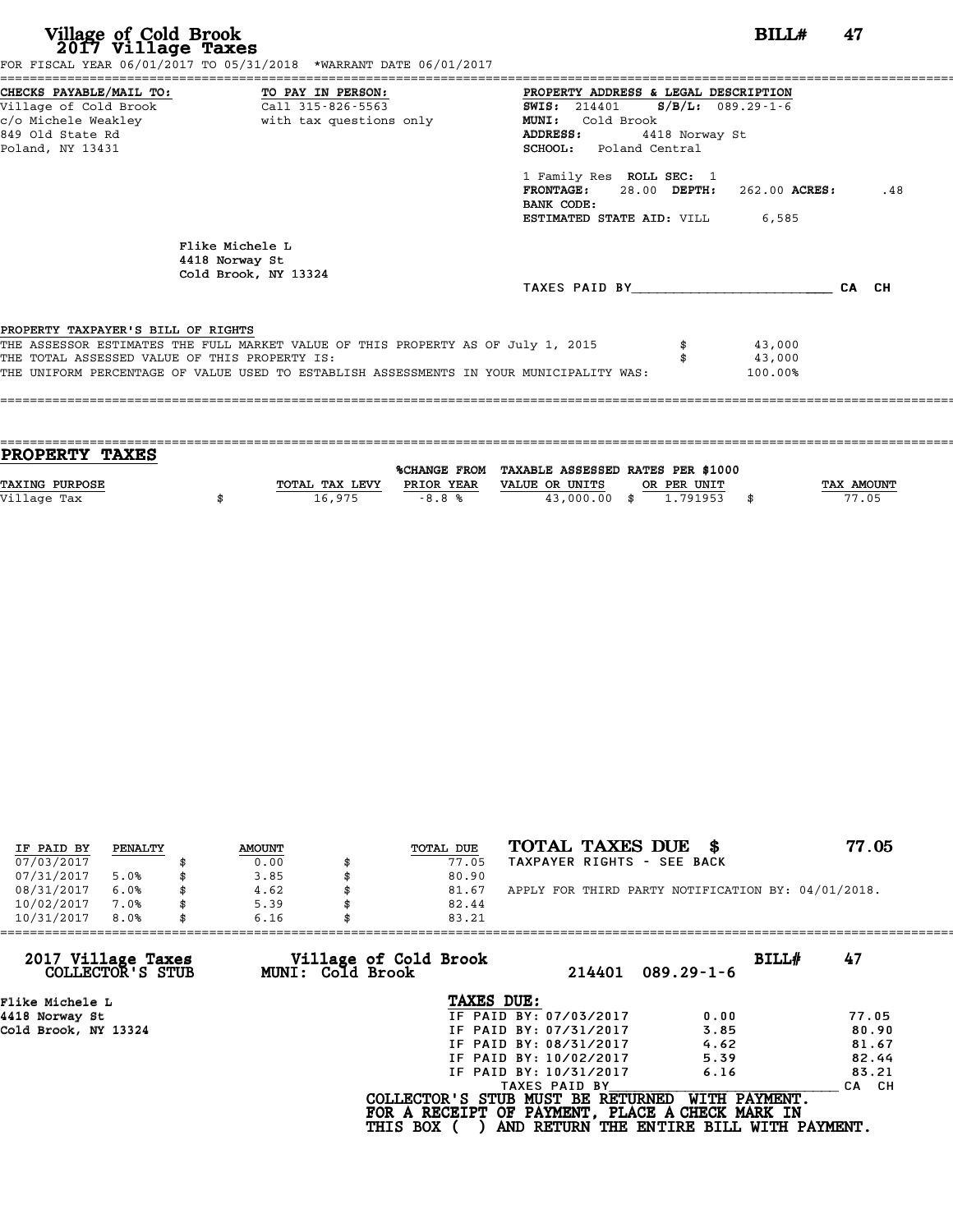| Village of Cold Brook<br>2017 Village Taxes   | FOR FISCAL YEAR 06/01/2017 TO 05/31/2018 *WARRANT DATE 06/01/2017                |                                                                                         | BILL#                   | 48    |      |
|-----------------------------------------------|----------------------------------------------------------------------------------|-----------------------------------------------------------------------------------------|-------------------------|-------|------|
| CHECKS PAYABLE/MAIL TO:                       | TO PAY IN PERSON:                                                                | PROPERTY ADDRESS & LEGAL DESCRIPTION                                                    |                         |       |      |
| Village of Cold Brook                         | Call 315-826-5563                                                                | <b>SWIS:</b> 214401                                                                     | $S/B/L: 089.29 - 1 - 7$ |       |      |
| c/o Michele Weakley                           | with tax questions only                                                          | MUNI: Cold Brook                                                                        |                         |       |      |
| 849 Old State Rd                              |                                                                                  | ADDRESS:<br>4414 Norway St                                                              |                         |       |      |
| Poland, NY 13431                              |                                                                                  | <b>SCHOOL:</b> Poland Central                                                           |                         |       |      |
|                                               |                                                                                  | 1 Family Res ROLL SEC: 1                                                                |                         |       |      |
|                                               |                                                                                  | <b>FRONTAGE:</b><br>DEPTH:                                                              | ACRES:                  |       | 1.50 |
|                                               |                                                                                  | BANK CODE:                                                                              |                         |       |      |
|                                               |                                                                                  | ESTIMATED STATE AID: VILL                                                               | 6,585                   |       |      |
|                                               | Foley Anna E                                                                     |                                                                                         |                         |       |      |
| PO Box 272                                    |                                                                                  |                                                                                         |                         |       |      |
|                                               | Waterville, NY 13480                                                             |                                                                                         |                         |       |      |
|                                               |                                                                                  | TAXES PAID BY                                                                           |                         | CA CH |      |
| PROPERTY TAXPAYER'S BILL OF RIGHTS            |                                                                                  |                                                                                         |                         |       |      |
|                                               | THE ASSESSOR ESTIMATES THE FULL MARKET VALUE OF THIS PROPERTY AS OF July 1, 2015 |                                                                                         | 68,000                  |       |      |
| THE TOTAL ASSESSED VALUE OF THIS PROPERTY IS: |                                                                                  |                                                                                         | 68,000                  |       |      |
|                                               |                                                                                  | THE UNIFORM PERCENTAGE OF VALUE USED TO ESTABLISH ASSESSMENTS IN YOUR MUNICIPALITY WAS: | 100.00%                 |       |      |

| <b>PROPERTY TAXES</b>                                                                                       |  |
|-------------------------------------------------------------------------------------------------------------|--|
| %CHANGE FROM TAXABLE ASSESSED RATES PER \$1000                                                              |  |
|                                                                                                             |  |
| <b>TAX AMOUNT</b><br><b>TAXING PURPOSE</b><br>TOTAL TAX LEVY<br>PRIOR YEAR<br>VALUE OR UNITS<br>OR PER UNIT |  |
| 121.85<br>Village Tax<br>16,975<br>68,000.00 \$<br>1.791953<br>$-8.8%$                                      |  |
|                                                                                                             |  |

| IF PAID BY | PENALTY | <b>AMOUNT</b> | TOTAL DUE | TOTAL TAXES DUE \$                                 | 121.85 |
|------------|---------|---------------|-----------|----------------------------------------------------|--------|
| 07/03/2017 |         | 0.00          | 121.85    | TAXPAYER RIGHTS - SEE BACK                         |        |
| 07/31/2017 | 5.0%    | 6.09          | 127.94    |                                                    |        |
| 08/31/2017 | 6.0%    | 7.31          | 129.16    | APPLY FOR THIRD PARTY NOTIFICATION BY: 04/01/2018. |        |
| 10/02/2017 | 7.0%    | 8.53          | 130.38    |                                                    |        |
| 10/31/2017 | 8.0%    | 9.75          | 131.60    |                                                    |        |

| 10/31/2017<br>8.0%                     | 9.75 |                  | 131.60                                                                                                  |                        |                                                           |       |        |
|----------------------------------------|------|------------------|---------------------------------------------------------------------------------------------------------|------------------------|-----------------------------------------------------------|-------|--------|
| 2017 Village Taxes<br>COLLECTOR'S STUB |      | MUNI: Cold Brook | Village of Cold Brook                                                                                   | 214401                 | $089.29 - 1 - 7$                                          | BILLH | 48     |
| Foley Anna E                           |      |                  | TAXES DUE:                                                                                              |                        |                                                           |       |        |
| PO Box 272                             |      |                  |                                                                                                         | IF PAID BY: 07/03/2017 | 0.00                                                      |       | 121.85 |
| Waterville, NY 13480                   |      |                  |                                                                                                         | IF PAID BY: 07/31/2017 | 6.09                                                      |       | 127.94 |
|                                        |      |                  |                                                                                                         | IF PAID BY: 08/31/2017 | 7.31                                                      |       | 129.16 |
|                                        |      |                  |                                                                                                         | IF PAID BY: 10/02/2017 | 8.53                                                      |       | 130.38 |
|                                        |      |                  |                                                                                                         | IF PAID BY: 10/31/2017 | 9.75                                                      |       | 131.60 |
|                                        |      |                  |                                                                                                         | TAXES PAID BY          |                                                           |       | CA CH  |
|                                        |      |                  | COLLECTOR'S STUB MUST BE RETURNED<br>FOR A RECEIPT OF PAYMENT, PLACE A CHECK MARK IN<br><b>THIS BOX</b> |                        | WITH PAYMENT.<br>AND RETURN THE ENTIRE BILL WITH PAYMENT. |       |        |
|                                        |      |                  |                                                                                                         |                        |                                                           |       |        |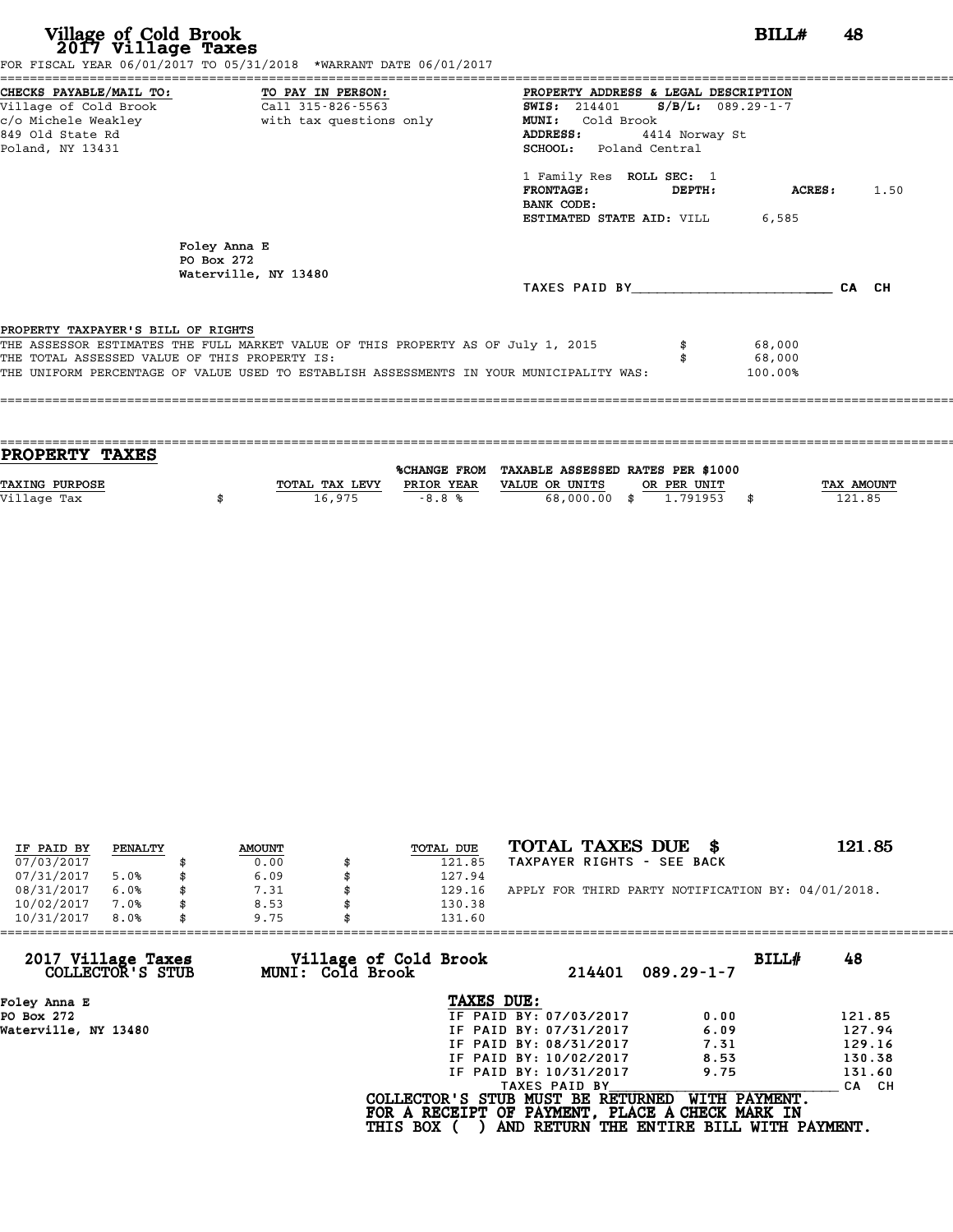| Village of Cold Brook<br>2017 Village Taxes<br>====================================  | FOR FISCAL YEAR 06/01/2017 TO 05/31/2018 *WARRANT DATE 06/01/2017                                                                                                           | BILL#                                                                                                                                                                                                                                                                                             | 49    |
|--------------------------------------------------------------------------------------|-----------------------------------------------------------------------------------------------------------------------------------------------------------------------------|---------------------------------------------------------------------------------------------------------------------------------------------------------------------------------------------------------------------------------------------------------------------------------------------------|-------|
| Village of Cold Brook<br>c/o Michele Weakley<br>849 Old State Rd<br>Poland, NY 13431 | CHECKS PAYABLE/MAIL TO: TO PAY IN PERSON:<br>Call 315-826-5563<br>with tax questions only                                                                                   | PROPERTY ADDRESS & LEGAL DESCRIPTION<br>$S/B/L: 088.36-1-34$<br><b>SWIS:</b> 214401<br>MUNI: Cold Brook<br>ADDRESS:<br>Route 8<br><b>SCHOOL:</b> Poland Central<br>Vac w/imprv ROLL SEC: 1<br>FRONTAGE: 77.00 DEPTH: 212.00 ACRES:<br>BANK CODE:<br>135<br><b>ESTIMATED STATE AID:</b> VILL 6,585 |       |
|                                                                                      | Gee David<br>440 Main St<br>Cold Brook, NY 13324                                                                                                                            | TAXES PAID BY                                                                                                                                                                                                                                                                                     | CA CH |
| PROPERTY TAXPAYER'S BILL OF RIGHTS<br>THE TOTAL ASSESSED VALUE OF THIS PROPERTY IS:  | THE ASSESSOR ESTIMATES THE FULL MARKET VALUE OF THIS PROPERTY AS OF July 1, 2015<br>THE UNIFORM PERCENTAGE OF VALUE USED TO ESTABLISH ASSESSMENTS IN YOUR MUNICIPALITY WAS: | 6,500<br>6,500<br>100.00%                                                                                                                                                                                                                                                                         |       |

| <b>PROPERTY TAXES</b> |                |            |                                                |             |                   |
|-----------------------|----------------|------------|------------------------------------------------|-------------|-------------------|
|                       |                |            |                                                |             |                   |
|                       |                |            | %CHANGE FROM TAXABLE ASSESSED RATES PER \$1000 |             |                   |
| <b>TAXING PURPOSE</b> | TOTAL TAX LEVY | PRIOR YEAR | VALUE OR UNITS                                 | OR PER UNIT | <b>TAX AMOUNT</b> |
| Village Tax           | 16,975         | $-8.8%$    | $6,500.00$ \$                                  | 1.791953    | 11.65             |
|                       |                |            |                                                |             |                   |

| IF PAID BY | PENALTY | <b>AMOUNT</b> | TOTAL DUE | TOTAL TAXES DUE \$                                 | 11.65 |
|------------|---------|---------------|-----------|----------------------------------------------------|-------|
| 07/03/2017 |         | 0.00          | 11.65     | TAXPAYER RIGHTS - SEE BACK                         |       |
| 07/31/2017 | 5.0%    | 0.58          | 12.23     |                                                    |       |
|            |         |               |           |                                                    |       |
| 08/31/2017 | 6.0%    | 0.70          | 12.35     | APPLY FOR THIRD PARTY NOTIFICATION BY: 04/01/2018. |       |
| 10/02/2017 | 7.0%    | 0.82          | 12.47     |                                                    |       |
| 10/31/2017 | 8.0%    | 0.93          | 12.58     |                                                    |       |

| 0.93 |               |                                                              |                                                                                                                                                                                                                                                                             |
|------|---------------|--------------------------------------------------------------|-----------------------------------------------------------------------------------------------------------------------------------------------------------------------------------------------------------------------------------------------------------------------------|
|      | 214401        | BILLH<br>$088.36 - 1 - 34$                                   | 49                                                                                                                                                                                                                                                                          |
|      | TAXES DUE:    |                                                              |                                                                                                                                                                                                                                                                             |
|      |               | 0.00                                                         | 11.65                                                                                                                                                                                                                                                                       |
|      |               | 0.58                                                         | 12.23                                                                                                                                                                                                                                                                       |
|      |               | 0.70                                                         | 12.35                                                                                                                                                                                                                                                                       |
|      |               | 0.82                                                         | 12.47                                                                                                                                                                                                                                                                       |
|      |               | 0.93                                                         | 12.58                                                                                                                                                                                                                                                                       |
|      | TAXES PAID BY |                                                              | CA CH                                                                                                                                                                                                                                                                       |
|      |               | WITH PAYMENT.                                                |                                                                                                                                                                                                                                                                             |
|      |               | Village of Cold Brook<br>MUNI: Cold Brook<br><b>THIS BOX</b> | 12.58<br>IF PAID BY: 07/03/2017<br>IF PAID BY: 07/31/2017<br>IF PAID BY: 08/31/2017<br>IF PAID BY: 10/02/2017<br>IF PAID BY: 10/31/2017<br>COLLECTOR'S STUB MUST BE RETURNED<br>FOR A RECEIPT OF PAYMENT, PLACE A CHECK MARK IN<br>AND RETURN THE ENTIRE BILL WITH PAYMENT. |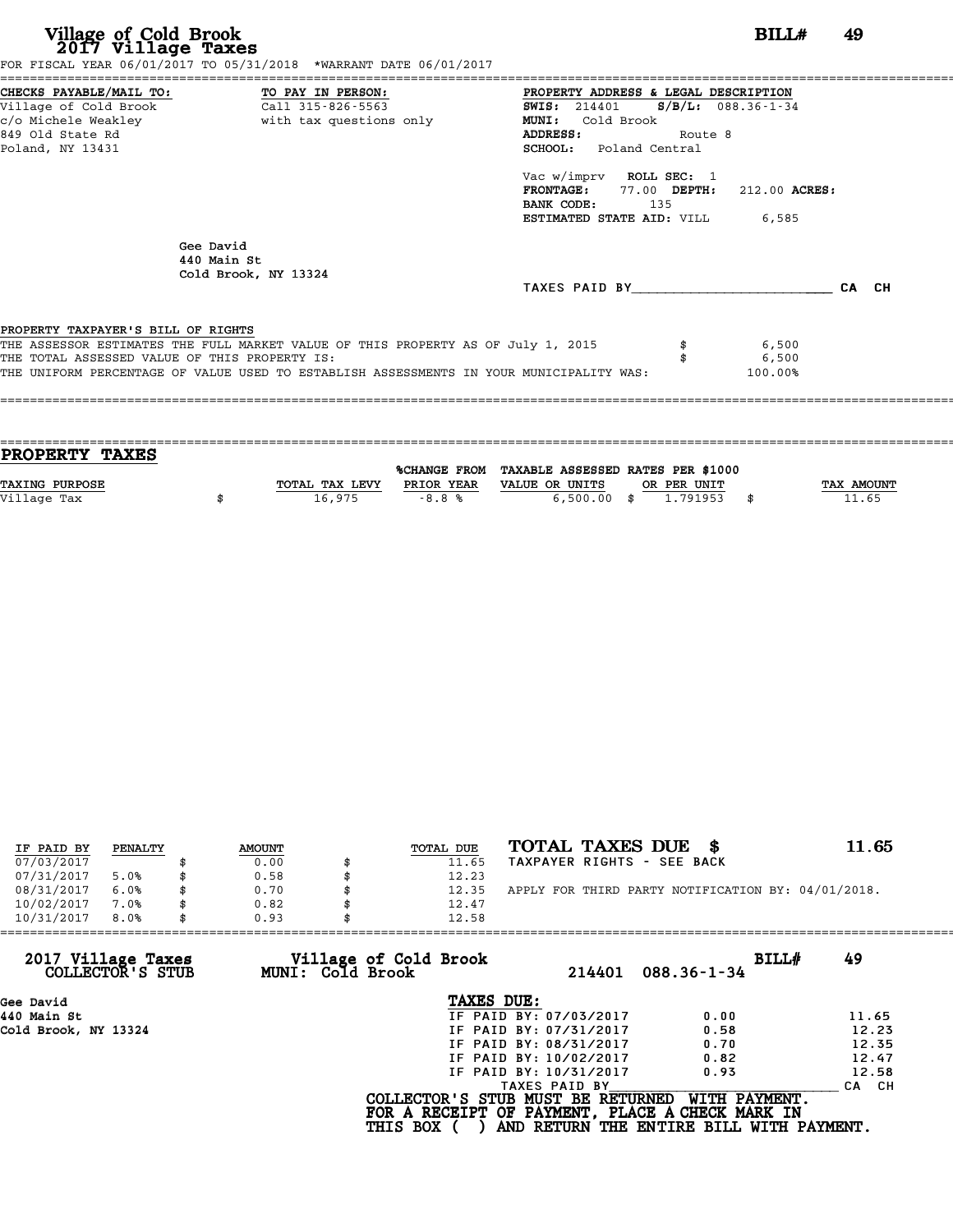| Village of Cold Brook<br>2017 Village Taxes                                         | FOR FISCAL YEAR 06/01/2017 TO 05/31/2018 *WARRANT DATE 06/01/2017                                                                                                           | BILL#                                                                                                                                                                                                                                                                                                             | 50    |
|-------------------------------------------------------------------------------------|-----------------------------------------------------------------------------------------------------------------------------------------------------------------------------|-------------------------------------------------------------------------------------------------------------------------------------------------------------------------------------------------------------------------------------------------------------------------------------------------------------------|-------|
| 849 Old State Rd<br>Poland, NY 13431                                                | c/o Michele Weakley <b>buying the set of the set of the set of the set of the set of the set of the set of the s</b>                                                        | PROPERTY ADDRESS & LEGAL DESCRIPTION<br>SWIS: 214401 S/B/L: 088.36-1-35<br><b>MUNI:</b><br>Cold Brook<br><b>ADDRESS:</b><br>440 Route 8<br><b>SCHOOL:</b> Poland Central<br>2 Family Res ROLL SEC: 1<br>$FRONTAGE: 53.50$ $DEPTH: 225.00$ $ACRES:$<br>BANK CODE:<br>135<br><b>ESTIMATED STATE AID:</b> VILL 6.585 | .30   |
|                                                                                     | Gee David<br>440 Main St<br>Cold Brook, NY 13324                                                                                                                            | TAXES PAID BY TAXES                                                                                                                                                                                                                                                                                               | CA CH |
| PROPERTY TAXPAYER'S BILL OF RIGHTS<br>THE TOTAL ASSESSED VALUE OF THIS PROPERTY IS: | THE ASSESSOR ESTIMATES THE FULL MARKET VALUE OF THIS PROPERTY AS OF July 1, 2015<br>THE UNIFORM PERCENTAGE OF VALUE USED TO ESTABLISH ASSESSMENTS IN YOUR MUNICIPALITY WAS: | 100,500<br>100,500<br>100.00%                                                                                                                                                                                                                                                                                     |       |

| TAX AMOUNT |
|------------|
| 180.09     |
|            |
|            |

| IF PAID BY | PENALTY | <b>AMOUNT</b> | TOTAL DUE | TOTAL TAXES DUE \$                                 | 180.09 |
|------------|---------|---------------|-----------|----------------------------------------------------|--------|
| 07/03/2017 |         | 0.00          | 180.09    | TAXPAYER RIGHTS - SEE BACK                         |        |
| 07/31/2017 | 5.0%    | 9.00          | 189.09    |                                                    |        |
| 08/31/2017 | 6.0%    | 10.81         | 190.90    | APPLY FOR THIRD PARTY NOTIFICATION BY: 04/01/2018. |        |
| 10/02/2017 | 7.0%    | 12.61         | 192.70    |                                                    |        |
| 10/31/2017 | 8.0%    | 14.41         | 194.50    |                                                    |        |

| 10/31/2017<br>8.0%                     | 14.41                                     | 194.50                                                                               |                                          |        |
|----------------------------------------|-------------------------------------------|--------------------------------------------------------------------------------------|------------------------------------------|--------|
| 2017 Village Taxes<br>COLLECTOR'S STUB | Village of Cold Brook<br>MUNI: Cold Brook | 214401                                                                               | BILL#<br>$088.36 - 1 - 35$               | 50     |
| Gee David                              |                                           | TAXES DUE:                                                                           |                                          |        |
| 440 Main St                            |                                           | IF PAID BY: 07/03/2017                                                               | 0.00                                     | 180.09 |
| Cold Brook, NY 13324                   |                                           | IF PAID BY: 07/31/2017                                                               | 9.00                                     | 189.09 |
|                                        |                                           | IF PAID BY: 08/31/2017                                                               | 10.81                                    | 190.90 |
|                                        |                                           | IF PAID BY: 10/02/2017                                                               | 12.61                                    | 192.70 |
|                                        |                                           | IF PAID BY: 10/31/2017                                                               | 14.41                                    | 194.50 |
|                                        |                                           | TAXES PAID BY                                                                        |                                          | CA CH  |
|                                        |                                           | COLLECTOR'S STUB MUST BE RETURNED<br>FOR A RECEIPT OF PAYMENT, PLACE A CHECK MARK IN | WITH PAYMENT.                            |        |
|                                        | <b>THIS BOX</b>                           |                                                                                      | AND RETURN THE ENTIRE BILL WITH PAYMENT. |        |
|                                        |                                           |                                                                                      |                                          |        |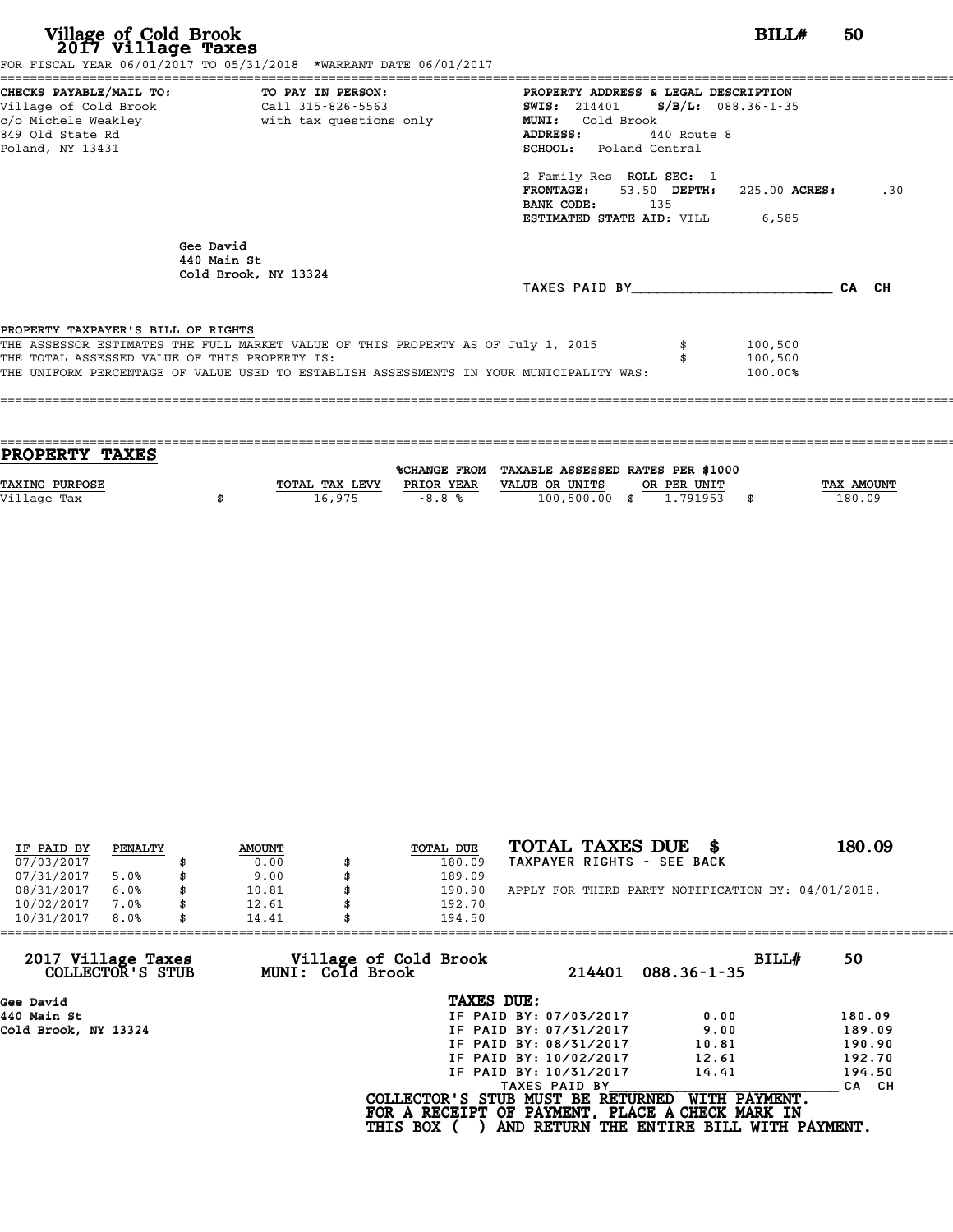| Village of Cold Brook<br>2017 Village Taxes                                                                                       | FOR FISCAL YEAR 06/01/2017 TO 05/31/2018 *WARRANT DATE 06/01/2017                                                                                                           |                                                                                                                                                                                                                                                               | BILL#                                   | 51    |
|-----------------------------------------------------------------------------------------------------------------------------------|-----------------------------------------------------------------------------------------------------------------------------------------------------------------------------|---------------------------------------------------------------------------------------------------------------------------------------------------------------------------------------------------------------------------------------------------------------|-----------------------------------------|-------|
| CHECKS PAYABLE/MAIL TO: TO PAY IN PERSON:<br>Village of Cold Brook<br>c/o Michele Weakley<br>849 Old State Rd<br>Poland, NY 13431 | Call 315-826-5563<br>with tax questions only                                                                                                                                | PROPERTY ADDRESS & LEGAL DESCRIPTION<br><b>SWIS:</b> 214401<br>MUNI:<br>Cold Brook<br>ADDRESS:<br>287 Main St<br><b>SCHOOL:</b> Poland Central<br>1 Family Res ROLL SEC: 1<br>FRONTAGE: 120.00 DEPTH:<br>BANK CODE:<br><b>ESTIMATED STATE AID:</b> VILL 6,585 | $S/B/L$ : 088.44-1-3<br>$100.00$ ACRES: |       |
|                                                                                                                                   | Goggin Allan J<br>Goggin Barbara<br>287 Main St<br>Cold Brook, NY 13324                                                                                                     | TAXES PAID BY TAXES                                                                                                                                                                                                                                           |                                         | CA CH |
| PROPERTY TAXPAYER'S BILL OF RIGHTS<br>THE TOTAL ASSESSED VALUE OF THIS PROPERTY IS:                                               | THE ASSESSOR ESTIMATES THE FULL MARKET VALUE OF THIS PROPERTY AS OF July 1, 2015<br>THE UNIFORM PERCENTAGE OF VALUE USED TO ESTABLISH ASSESSMENTS IN YOUR MUNICIPALITY WAS: |                                                                                                                                                                                                                                                               | 72,000<br>72,000<br>100.00%             |       |

| PROPERTY TAXES        |                |              |                                   |             |            |
|-----------------------|----------------|--------------|-----------------------------------|-------------|------------|
|                       |                |              |                                   |             |            |
|                       |                | %CHANGE FROM | TAXABLE ASSESSED RATES PER \$1000 |             |            |
| <b>TAXING PURPOSE</b> | TOTAL TAX LEVY | PRIOR YEAR   | VALUE OR UNITS                    | OR PER UNIT | TAX AMOUNT |
| Village Tax           |                |              |                                   | 1.791953    | \$         |
|                       |                |              |                                   |             |            |
|                       | 16,975         | $-8.8%$      | 72,000.00 \$                      |             | 129.02     |

| IF PAID BY | PENALTY | <b>AMOUNT</b> | <b>TOTAL DUE</b> | TOTAL TAXES DUE \$                                 | 129.02 |
|------------|---------|---------------|------------------|----------------------------------------------------|--------|
| 07/03/2017 |         | 0.00          | 129.02           | TAXPAYER RIGHTS - SEE BACK                         |        |
| 07/31/2017 | 5.0%    | \$<br>6.45    | 135.47           |                                                    |        |
| 08/31/2017 | 6.0%    | \$<br>7.74    | 136.76           | APPLY FOR THIRD PARTY NOTIFICATION BY: 04/01/2018. |        |
| 10/02/2017 | 7.0%    | \$<br>9.03    | 138.05           |                                                    |        |
| 10/31/2017 | 8.0%    | \$<br>10.32   | 139.34           |                                                    |        |

| 10/31/2017                             | 8.0% | 10.32 |                  | 139.34                                                                                                  |                        |                                                           |       |        |
|----------------------------------------|------|-------|------------------|---------------------------------------------------------------------------------------------------------|------------------------|-----------------------------------------------------------|-------|--------|
| 2017 Village Taxes<br>COLLECTOR'S STUB |      |       | MUNI: Cold Brook | Village of Cold Brook                                                                                   | 214401                 | $088.44 - 1 - 3$                                          | BILL# | 51     |
| Goggin Allan J                         |      |       |                  | TAXES DUE:                                                                                              |                        |                                                           |       |        |
| Goggin Barbara                         |      |       |                  |                                                                                                         | IF PAID BY: 07/03/2017 | 0.00                                                      |       | 129.02 |
| 287 Main St                            |      |       |                  |                                                                                                         | IF PAID BY: 07/31/2017 | 6.45                                                      |       | 135.47 |
| Cold Brook, NY 13324                   |      |       |                  |                                                                                                         | IF PAID BY: 08/31/2017 | 7.74                                                      |       | 136.76 |
|                                        |      |       |                  |                                                                                                         | IF PAID BY: 10/02/2017 | 9.03                                                      |       | 138.05 |
|                                        |      |       |                  |                                                                                                         | IF PAID BY: 10/31/2017 | 10.32                                                     |       | 139.34 |
|                                        |      |       |                  |                                                                                                         | TAXES PAID BY          |                                                           |       | CA CH  |
|                                        |      |       |                  | COLLECTOR'S STUB MUST BE RETURNED<br>FOR A RECEIPT OF PAYMENT, PLACE A CHECK MARK IN<br><b>THIS BOX</b> |                        | WITH PAYMENT.<br>AND RETURN THE ENTIRE BILL WITH PAYMENT. |       |        |
|                                        |      |       |                  |                                                                                                         |                        |                                                           |       |        |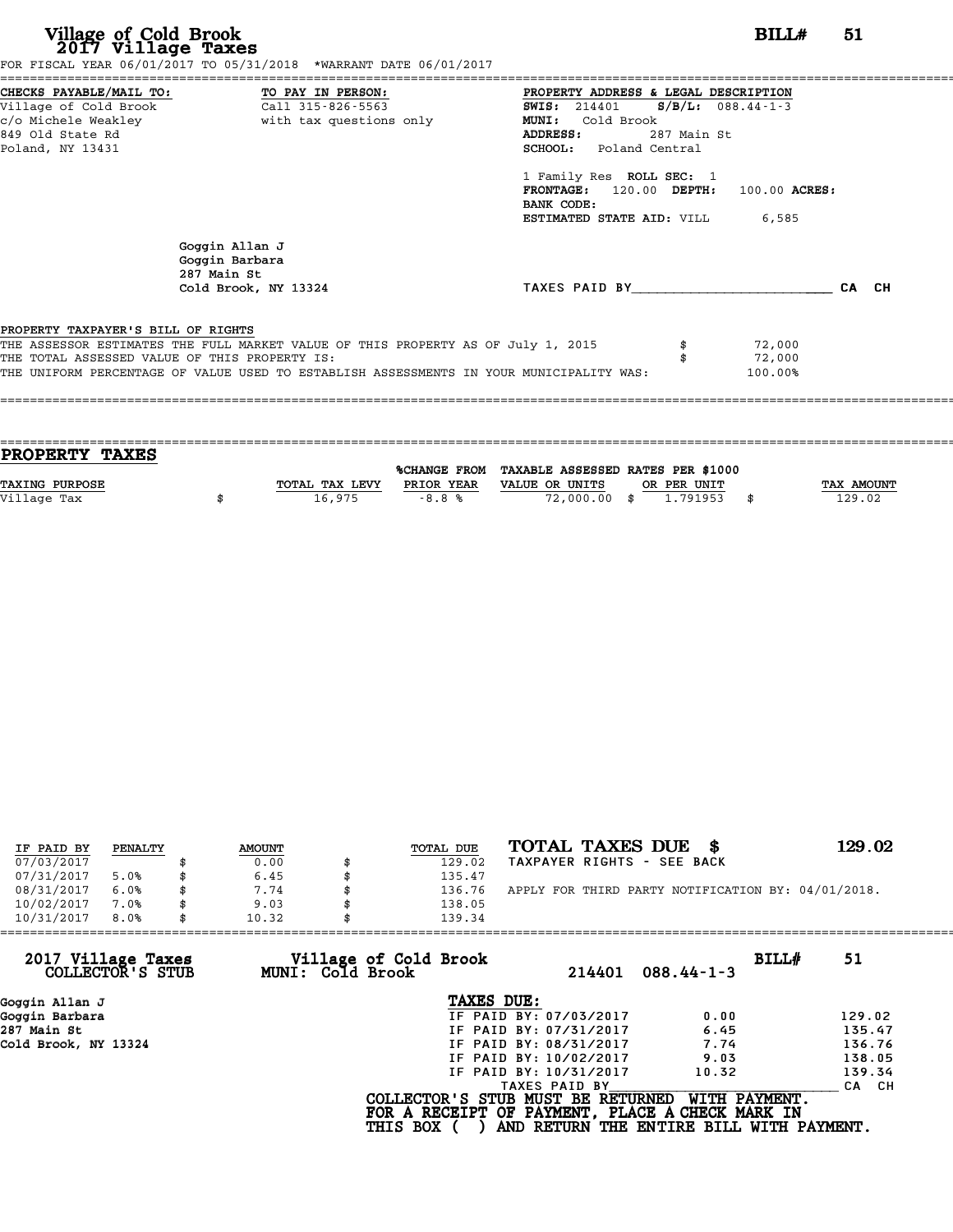| Village of Cold Brook<br>2017 Village Taxes                                         | FOR FISCAL YEAR 06/01/2017 TO 05/31/2018 *WARRANT DATE 06/01/2017                                                                                                           |                                                                                                                                                                                                                                                                                            | BILLH                       | 52    |
|-------------------------------------------------------------------------------------|-----------------------------------------------------------------------------------------------------------------------------------------------------------------------------|--------------------------------------------------------------------------------------------------------------------------------------------------------------------------------------------------------------------------------------------------------------------------------------------|-----------------------------|-------|
| 849 Old State Rd<br>Poland, NY 13431                                                | CHECKS PAYABLE/MAIL TO: TO PAY IN PERSON:<br>Village of Cold Brook Call 315-826-5563                                                                                        | PROPERTY ADDRESS & LEGAL DESCRIPTION<br>SWIS: $214401$ S/B/L: 088.44-1-15.2<br>MUNI:<br>Cold Brook<br>287 Main St<br>ADDRESS:<br><b>SCHOOL:</b> Poland Central<br>Vac w/imprv ROLL SEC: 1<br>FRONTAGE: 125.00 DEPTH: 100.00 ACRES:<br>BANK CODE:<br><b>ESTIMATED STATE AID:</b> VILL 6,585 |                             |       |
|                                                                                     | Goggin Allan J<br>Goggin Barbara<br>287 Main St<br>Cold Brook, NY 13324                                                                                                     | TAXES PAID BY                                                                                                                                                                                                                                                                              |                             | CA CH |
| PROPERTY TAXPAYER'S BILL OF RIGHTS<br>THE TOTAL ASSESSED VALUE OF THIS PROPERTY IS: | THE ASSESSOR ESTIMATES THE FULL MARKET VALUE OF THIS PROPERTY AS OF July 1, 2015<br>THE UNIFORM PERCENTAGE OF VALUE USED TO ESTABLISH ASSESSMENTS IN YOUR MUNICIPALITY WAS: |                                                                                                                                                                                                                                                                                            | 13,000<br>13,000<br>100.00% |       |

| <b>PROPERTY TAXES</b> |                |            |                                                |             |            |
|-----------------------|----------------|------------|------------------------------------------------|-------------|------------|
|                       |                |            |                                                |             |            |
|                       |                |            | %CHANGE FROM TAXABLE ASSESSED RATES PER \$1000 |             |            |
| <b>TAXING PURPOSE</b> | TOTAL TAX LEVY | PRIOR YEAR | VALUE OR UNITS                                 | OR PER UNIT | TAX AMOUNT |
| Village Tax           | 16,975         | $-8.8%$    | $13,000.00$ \$                                 | 1.791953    | 23.30      |
|                       |                |            |                                                |             |            |

| IF PAID BY | PENALTY | <b>AMOUNT</b> | TOTAL DUE | TOTAL TAXES DUE \$                                 | 23.30 |
|------------|---------|---------------|-----------|----------------------------------------------------|-------|
| 07/03/2017 |         | 0.00          | 23.30     | TAXPAYER RIGHTS - SEE BACK                         |       |
| 07/31/2017 | 5.0%    | \$<br>1.17    | 24.47     |                                                    |       |
| 08/31/2017 | 6.0%    | \$<br>1.40    | 24.70     | APPLY FOR THIRD PARTY NOTIFICATION BY: 04/01/2018. |       |
| 10/02/2017 | 7.0%    | \$<br>1.63    | 24.93     |                                                    |       |
| 10/31/2017 | 8.0%    | \$<br>1.86    | 25.16     |                                                    |       |

| 10/31/2017<br>8.0%                     | 1.86                                      | 25.16                                                                                                   |                                                           |       |
|----------------------------------------|-------------------------------------------|---------------------------------------------------------------------------------------------------------|-----------------------------------------------------------|-------|
| 2017 Village Taxes<br>COLLECTOR'S STUB | Village of Cold Brook<br>MUNI: Cold Brook | 214401                                                                                                  | BILL#<br>$088.44 - 1 - 15.2$                              | 52    |
| Goggin Allan J                         |                                           | TAXES DUE:                                                                                              |                                                           |       |
| Goggin Barbara                         |                                           | IF PAID BY: 07/03/2017                                                                                  | 0.00                                                      | 23.30 |
| 287 Main St                            |                                           | IF PAID BY: 07/31/2017                                                                                  | 1.17                                                      | 24.47 |
| Cold Brook, NY 13324                   |                                           | IF PAID BY: 08/31/2017                                                                                  | 1.40                                                      | 24.70 |
|                                        |                                           | IF PAID BY: 10/02/2017                                                                                  | 1.63                                                      | 24.93 |
|                                        |                                           | IF PAID BY: 10/31/2017                                                                                  | 1.86                                                      | 25.16 |
|                                        |                                           | TAXES PAID BY                                                                                           |                                                           | CA CH |
|                                        |                                           | COLLECTOR'S STUB MUST BE RETURNED<br>FOR A RECEIPT OF PAYMENT, PLACE A CHECK MARK IN<br><b>THIS BOX</b> | WITH PAYMENT.<br>AND RETURN THE ENTIRE BILL WITH PAYMENT. |       |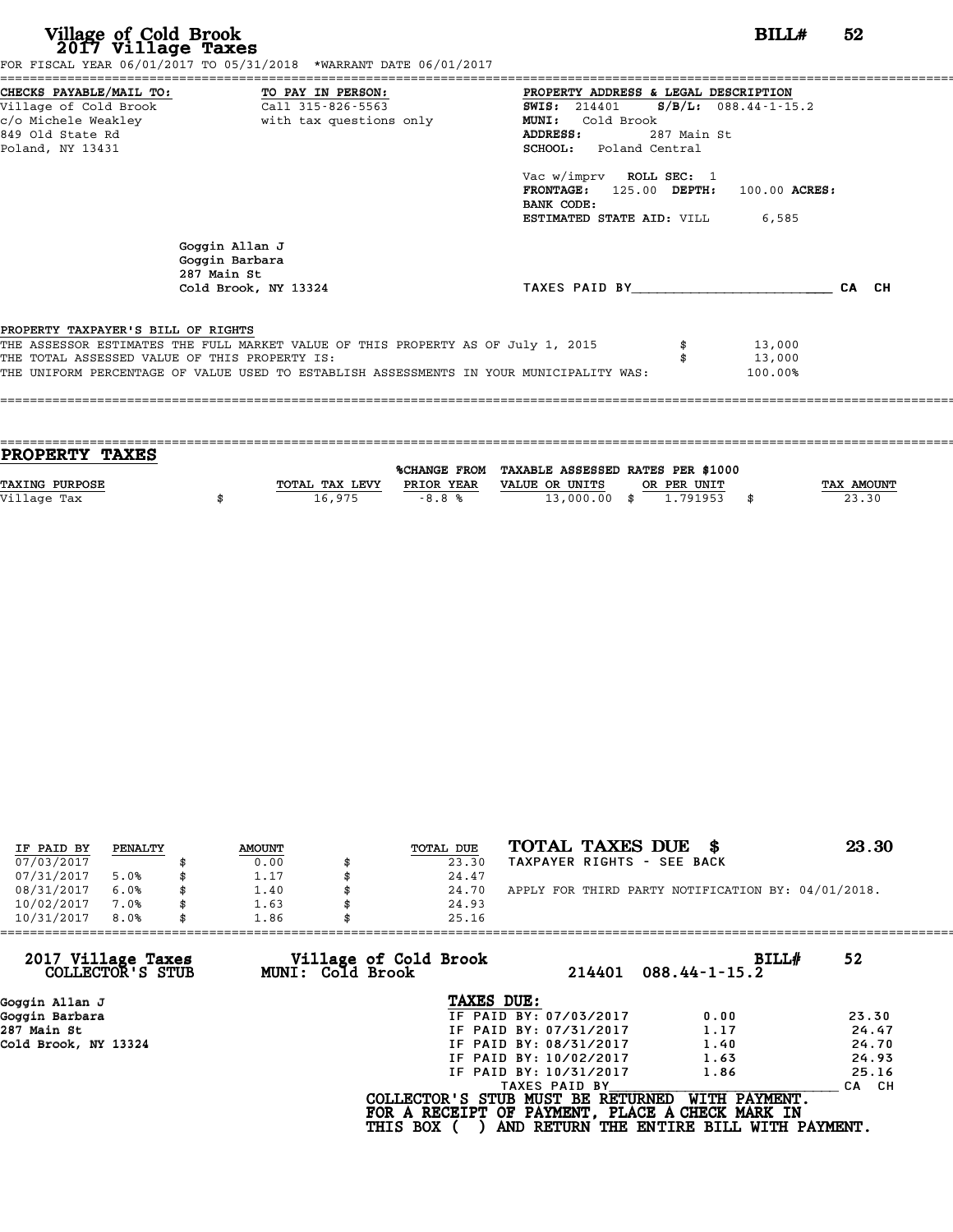| Village of Cold Brook<br>2017 Village Taxes | FOR FISCAL YEAR 06/01/2017 TO 05/31/2018 *WARRANT DATE 06/01/2017                       | BILL#                                                | 53    |
|---------------------------------------------|-----------------------------------------------------------------------------------------|------------------------------------------------------|-------|
|                                             | CHECKS PAYABLE/MAIL TO: TO PAY IN PERSON:                                               | PROPERTY ADDRESS & LEGAL DESCRIPTION                 |       |
| Village of Cold Brook                       | Call 315-826-5563                                                                       | $S/B/L: 088.44-1-22$<br><b>SWIS:</b> 214401          |       |
| c/o Michele Weakley                         | with tax questions only                                                                 | MUNI: Cold Brook                                     |       |
| 849 Old State Rd<br>Poland, NY 13431        |                                                                                         | ADDRESS:<br>Main St<br><b>SCHOOL:</b> Poland Central |       |
|                                             |                                                                                         |                                                      |       |
|                                             |                                                                                         | Abandoned ag ROLL SEC: 1                             |       |
|                                             |                                                                                         | FRONTAGE: 131.00 DEPTH:<br>50.00 ACRES:              |       |
|                                             |                                                                                         | BANK CODE:                                           |       |
|                                             |                                                                                         | ESTIMATED STATE AID: VILL<br>6,585                   |       |
|                                             | Goggin Allan J<br>Goggin Barbara<br>287 Main St                                         |                                                      |       |
|                                             | Cold Brook, NY 13324                                                                    | TAXES PAID BY                                        | CA CH |
|                                             |                                                                                         |                                                      |       |
| PROPERTY TAXPAYER'S BILL OF RIGHTS          |                                                                                         |                                                      |       |
|                                             | THE ASSESSOR ESTIMATES THE FULL MARKET VALUE OF THIS PROPERTY AS OF July 1, 2015        | 800                                                  |       |
|                                             | THE TOTAL ASSESSED VALUE OF THIS PROPERTY IS:                                           | 800                                                  |       |
|                                             | THE UNIFORM PERCENTAGE OF VALUE USED TO ESTABLISH ASSESSMENTS IN YOUR MUNICIPALITY WAS: | 100.00%                                              |       |

| <b>TAX AMOUNT</b> |
|-------------------|
|                   |
|                   |
|                   |
|                   |

| IF PAID BY | PENALTY | <b>AMOUNT</b> | TOTAL DUE | TOTAL TAXES DUE \$                                 | 1.43 |
|------------|---------|---------------|-----------|----------------------------------------------------|------|
| 07/03/2017 |         | 0.00          | 1.43      | TAXPAYER RIGHTS - SEE BACK                         |      |
| 07/31/2017 | 5.0%    | 0.07          | 1.50      |                                                    |      |
| 08/31/2017 | 6.0%    | 0.09          | 1.52      | APPLY FOR THIRD PARTY NOTIFICATION BY: 04/01/2018. |      |
| 10/02/2017 | 7.0%    | \$<br>0.10    | 1.53      |                                                    |      |
| 10/31/2017 | 8.0%    | \$<br>0.11    | 1.54      |                                                    |      |

| 10/31/2017<br>8.0%                     | 0.11                                      | 1.54                                                                                                    |                                                                  |                  |
|----------------------------------------|-------------------------------------------|---------------------------------------------------------------------------------------------------------|------------------------------------------------------------------|------------------|
| 2017 Village Taxes<br>COLLECTOR'S STUB | Village of Cold Brook<br>MUNI: Cold Brook | 214401                                                                                                  | BILL#<br>$088.44 - 1 - 22$                                       | 53               |
| Goggin Allan J                         |                                           | TAXES DUE:                                                                                              |                                                                  |                  |
| Goggin Barbara                         |                                           | IF PAID BY: 07/03/2017                                                                                  | 0.00                                                             | 1.43             |
| 287 Main St                            |                                           | IF PAID BY: 07/31/2017                                                                                  | 0.07                                                             | 1.50             |
| Cold Brook, NY 13324                   |                                           | IF PAID BY: 08/31/2017                                                                                  | 0.09                                                             | 1.52             |
|                                        |                                           | IF PAID BY: 10/02/2017                                                                                  | 0.10                                                             | 1.53             |
|                                        |                                           | IF PAID BY: 10/31/2017                                                                                  | 0.11                                                             | 1.54             |
|                                        |                                           | TAXES PAID BY                                                                                           |                                                                  | CH.<br><b>CA</b> |
|                                        |                                           | COLLECTOR'S STUB MUST BE RETURNED<br>FOR A RECEIPT OF PAYMENT, PLACE A CHECK MARK IN<br><b>THIS BOX</b> | <b>WITH PAYMENT.</b><br>AND RETURN THE ENTIRE BILL WITH PAYMENT. |                  |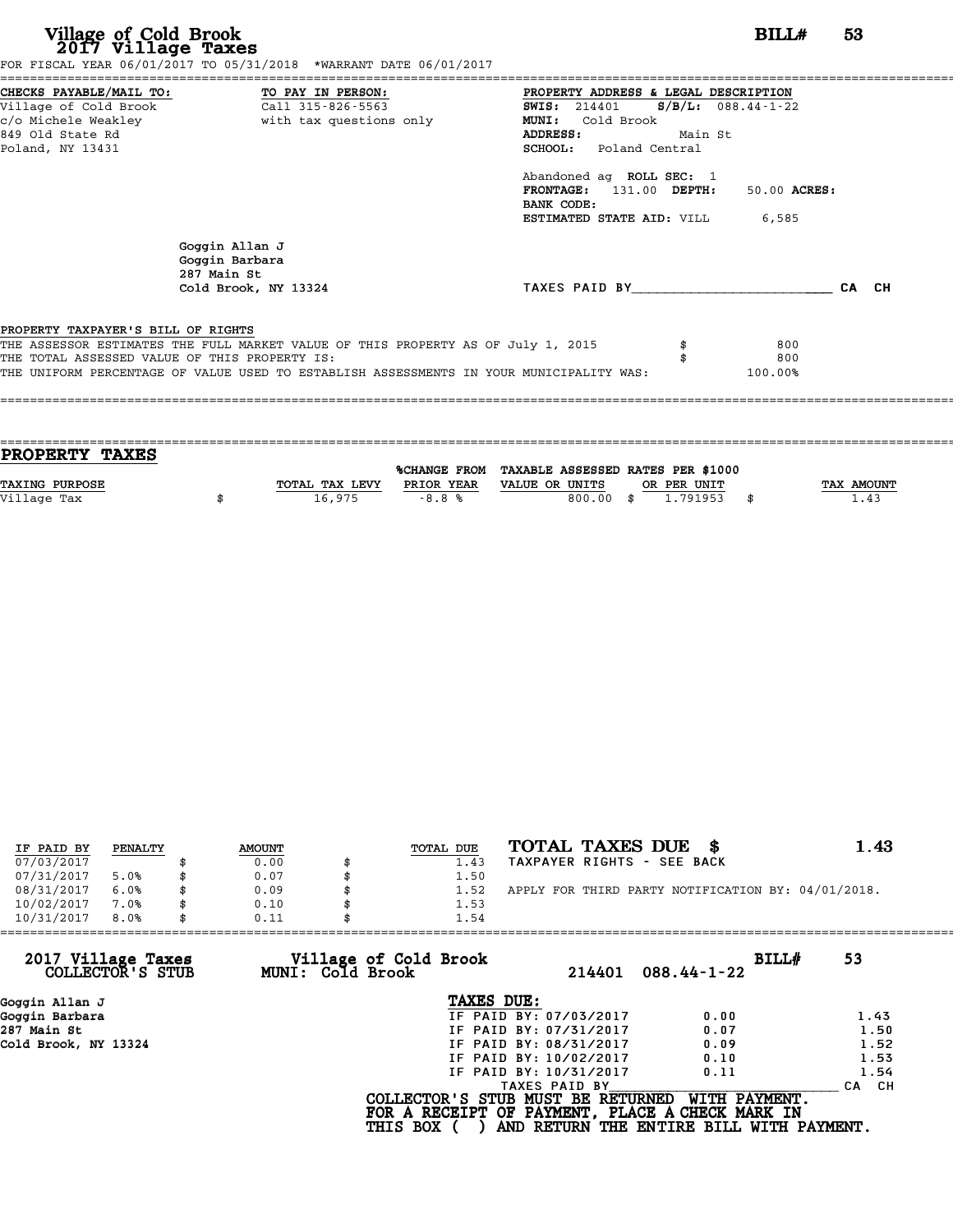| Village of Cold Brook<br>2017 Village Taxes                                                                     | FOR FISCAL YEAR 06/01/2017 TO 05/31/2018 *WARRANT DATE 06/01/2017                       |                                                                                                                                 |                                     | BILL#           | 54    |      |
|-----------------------------------------------------------------------------------------------------------------|-----------------------------------------------------------------------------------------|---------------------------------------------------------------------------------------------------------------------------------|-------------------------------------|-----------------|-------|------|
| CHECKS PAYABLE/MAIL TO:<br>Village of Cold Brook<br>c/o Michele Weakley<br>849 Old State Rd<br>Poland, NY 13431 | TO PAY IN PERSON:<br>Call 315-826-5563<br>with tax questions only                       | PROPERTY ADDRESS & LEGAL DESCRIPTION<br><b>SWIS:</b> 214401<br>Cold Brook<br><b>MUNI:</b><br>ADDRESS:<br>SCHOOL: Poland Central | $S/B/L: 088.44-1-13$<br>300 Main St |                 |       |      |
|                                                                                                                 |                                                                                         | Res vac land ROLL SEC: 1<br><b>FRONTAGE:</b><br>BANK CODE:<br>ESTIMATED STATE AID: VILL                                         | DEPTH:                              | ACRES:<br>6,585 |       | 1.20 |
|                                                                                                                 | Goggin Barbara<br>287 Main St<br>Cold Brook, NY 13324                                   | TAXES PAID BY TAXES                                                                                                             |                                     |                 | CA CH |      |
|                                                                                                                 |                                                                                         |                                                                                                                                 |                                     |                 |       |      |
| PROPERTY TAXPAYER'S BILL OF RIGHTS                                                                              |                                                                                         |                                                                                                                                 |                                     |                 |       |      |
|                                                                                                                 | THE ASSESSOR ESTIMATES THE FULL MARKET VALUE OF THIS PROPERTY AS OF July 1, 2015        |                                                                                                                                 |                                     | 4,200           |       |      |
| THE TOTAL ASSESSED VALUE OF THIS PROPERTY IS:                                                                   |                                                                                         |                                                                                                                                 |                                     | 4,200           |       |      |
|                                                                                                                 | THE UNIFORM PERCENTAGE OF VALUE USED TO ESTABLISH ASSESSMENTS IN YOUR MUNICIPALITY WAS: |                                                                                                                                 |                                     | 100.00%         |       |      |

| PROPERTY TAXES |                |            |                                                |             |                   |
|----------------|----------------|------------|------------------------------------------------|-------------|-------------------|
|                |                |            | %CHANGE FROM TAXABLE ASSESSED RATES PER \$1000 |             |                   |
| TAXING PURPOSE | TOTAL TAX LEVY | PRIOR YEAR | VALUE OR UNITS                                 | OR PER UNIT | <b>TAX AMOUNT</b> |
| Village Tax    | 16,975         | $-8.8%$    | $4,200.00$ \$                                  | 1.791953    | 7.53              |
|                |                |            |                                                |             |                   |
|                |                |            |                                                |             |                   |

| IF PAID BY | PENALTY | <b>AMOUNT</b> | TOTAL DUE | TOTAL TAXES DUE \$                                 | 7.53 |
|------------|---------|---------------|-----------|----------------------------------------------------|------|
| 07/03/2017 |         | 0.00          | 7.53      | TAXPAYER RIGHTS - SEE BACK                         |      |
| 07/31/2017 | 5.0%    | 0.38          | 7.91      |                                                    |      |
| 08/31/2017 | 6.0%    | 0.45          | 7.98      | APPLY FOR THIRD PARTY NOTIFICATION BY: 04/01/2018. |      |
| 10/02/2017 | 7.0%    | 0.53          | 8.06      |                                                    |      |
| 10/31/2017 | 8.0%    | 0.60          | 8.13      |                                                    |      |

| 10/31/2017<br>8.0%                     | 0.60             | 8.13                                                                                                    |               |                                                           |       |
|----------------------------------------|------------------|---------------------------------------------------------------------------------------------------------|---------------|-----------------------------------------------------------|-------|
| 2017 Village Taxes<br>COLLECTOR'S STUB | MUNI: Cold Brook | Village of Cold Brook                                                                                   | 214401        | BILL#<br>$088.44 - 1 - 13$                                | 54    |
| Goggin Barbara                         |                  | TAXES DUE:                                                                                              |               |                                                           |       |
| 287 Main St                            |                  | IF PAID BY: 07/03/2017                                                                                  |               | 0.00                                                      | 7.53  |
| Cold Brook, NY 13324                   |                  | IF PAID BY: 07/31/2017                                                                                  |               | 0.38                                                      | 7.91  |
|                                        |                  | IF PAID BY: 08/31/2017                                                                                  |               | 0.45                                                      | 7.98  |
|                                        |                  | IF PAID BY: 10/02/2017                                                                                  |               | 0.53                                                      | 8.06  |
|                                        |                  | IF PAID BY: 10/31/2017                                                                                  |               | 0.60                                                      | 8.13  |
|                                        |                  |                                                                                                         | TAXES PAID BY |                                                           | CA CH |
|                                        |                  | COLLECTOR'S STUB MUST BE RETURNED<br>FOR A RECEIPT OF PAYMENT, PLACE A CHECK MARK IN<br><b>THIS BOX</b> |               | WITH PAYMENT.<br>AND RETURN THE ENTIRE BILL WITH PAYMENT. |       |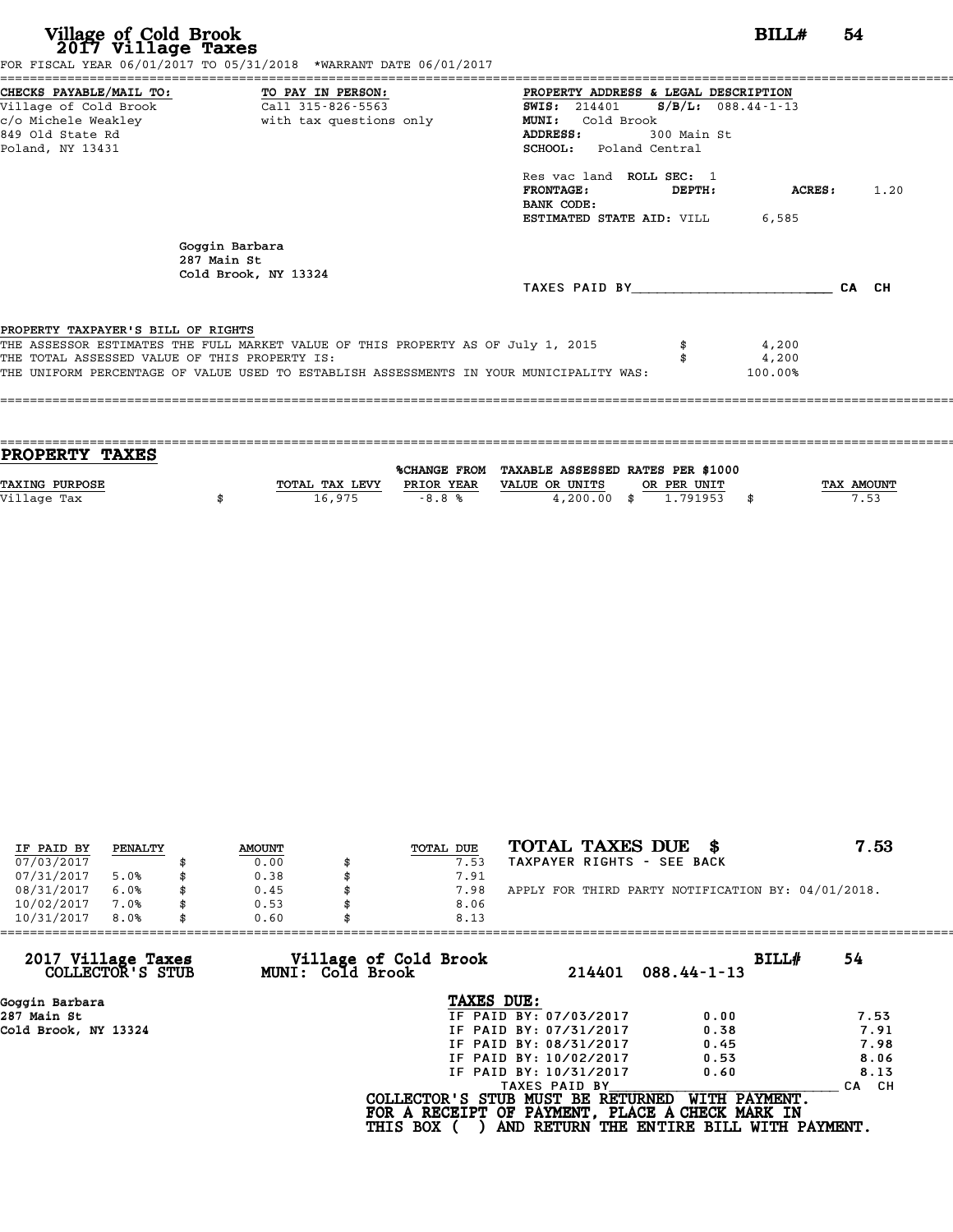| Village of Cold Brook<br>2017 Village Taxes<br>FOR FISCAL YEAR 06/01/2017 TO 05/31/2018 *WARRANT DATE 06/01/2017                                                                                                                                                             |                     |                                                                                                                                                                                                                                          | BILL#                         | 55 |  |
|------------------------------------------------------------------------------------------------------------------------------------------------------------------------------------------------------------------------------------------------------------------------------|---------------------|------------------------------------------------------------------------------------------------------------------------------------------------------------------------------------------------------------------------------------------|-------------------------------|----|--|
| ======================================<br>CHECKS PAYABLE/MAIL TO: TO PAY IN PERSON:<br>Village of Cold Brook<br>c/o Michele Weakley <b>buying the set of the set of the set of the set of the set of the set of the set of the s</b><br>849 Old State Rd<br>Poland, NY 13431 | $Call$ 315-826-5563 | PROPERTY ADDRESS & LEGAL DESCRIPTION<br>SWIS: 214401 S/B/L: 088.44-1-15.1<br>Cold Brook<br><b>MUNI:</b><br>286 Main St<br><b>ADDRESS:</b><br><b>SCHOOL:</b> Poland Central<br>2 Family Res ROLL SEC: 1<br>FRONTAGE: DEPTH:<br>BANK CODE: | <b>ACRES:</b> 1.30            |    |  |
| Goggin Barbara<br>287 Main St<br>Cold Brook, NY 13324                                                                                                                                                                                                                        |                     | <b>ESTIMATED STATE AID:</b> VILL 6.585<br>TAXES PAID BY CA CH                                                                                                                                                                            |                               |    |  |
| PROPERTY TAXPAYER'S BILL OF RIGHTS<br>THE ASSESSOR ESTIMATES THE FULL MARKET VALUE OF THIS PROPERTY AS OF July 1, 2015<br>THE TOTAL ASSESSED VALUE OF THIS PROPERTY IS:<br>THE UNIFORM PERCENTAGE OF VALUE USED TO ESTABLISH ASSESSMENTS IN YOUR MUNICIPALITY WAS:           |                     |                                                                                                                                                                                                                                          | 146,000<br>146,000<br>100.00% |    |  |

| <b>PROPERTY TAXES</b> |                |            |                                                |             |                   |
|-----------------------|----------------|------------|------------------------------------------------|-------------|-------------------|
|                       |                |            |                                                |             |                   |
|                       |                |            | %CHANGE FROM TAXABLE ASSESSED RATES PER \$1000 |             |                   |
| TAXING PURPOSE        | TOTAL TAX LEVY | PRIOR YEAR | VALUE OR UNITS                                 | OR PER UNIT | <b>TAX AMOUNT</b> |
|                       |                |            |                                                |             |                   |
| Village Tax           | 16,975         | $-8.8%$    | 146,000.00 \$                                  | 1.791953    | 261.63            |
|                       |                |            |                                                |             |                   |

| IF PAID BY | PENALTY | <b>AMOUNT</b> | TOTAL DUE | TOTAL TAXES DUE \$                                 | 261.63 |
|------------|---------|---------------|-----------|----------------------------------------------------|--------|
| 07/03/2017 |         | 0.00          | 261.63    | TAXPAYER RIGHTS - SEE BACK                         |        |
| 07/31/2017 | 5.0%    | 13.08         | 274.71    |                                                    |        |
| 08/31/2017 | 6.0%    | 15.70         | 277.33    | APPLY FOR THIRD PARTY NOTIFICATION BY: 04/01/2018. |        |
| 10/02/2017 | 7.0%    | 18.31         | 279.94    |                                                    |        |
| 10/31/2017 | 8.0%    | 20.93         | 282.56    |                                                    |        |

| 20.93            |                        |                                          |                                                                                                                                            |
|------------------|------------------------|------------------------------------------|--------------------------------------------------------------------------------------------------------------------------------------------|
| MUNI: Cold Brook | 214401                 | BILL#<br>$088.44 - 1 - 15.1$             | 55                                                                                                                                         |
|                  | TAXES DUE:             |                                          |                                                                                                                                            |
|                  | IF PAID BY: 07/03/2017 | 0.00                                     | 261.63                                                                                                                                     |
|                  | IF PAID BY: 07/31/2017 | 13.08                                    | 274.71                                                                                                                                     |
|                  | IF PAID BY: 08/31/2017 | 15.70                                    | 277.33                                                                                                                                     |
|                  | IF PAID BY: 10/02/2017 | 18.31                                    | 279.94                                                                                                                                     |
|                  | IF PAID BY: 10/31/2017 | 20.93                                    | 282.56                                                                                                                                     |
|                  | TAXES PAID BY          |                                          | CA CH                                                                                                                                      |
|                  |                        | WITH PAYMENT.                            |                                                                                                                                            |
|                  |                        | Village of Cold Brook<br><b>THIS BOX</b> | 282.56<br>COLLECTOR'S STUB MUST BE RETURNED<br>FOR A RECEIPT OF PAYMENT, PLACE A CHECK MARK IN<br>AND RETURN THE ENTIRE BILL WITH PAYMENT. |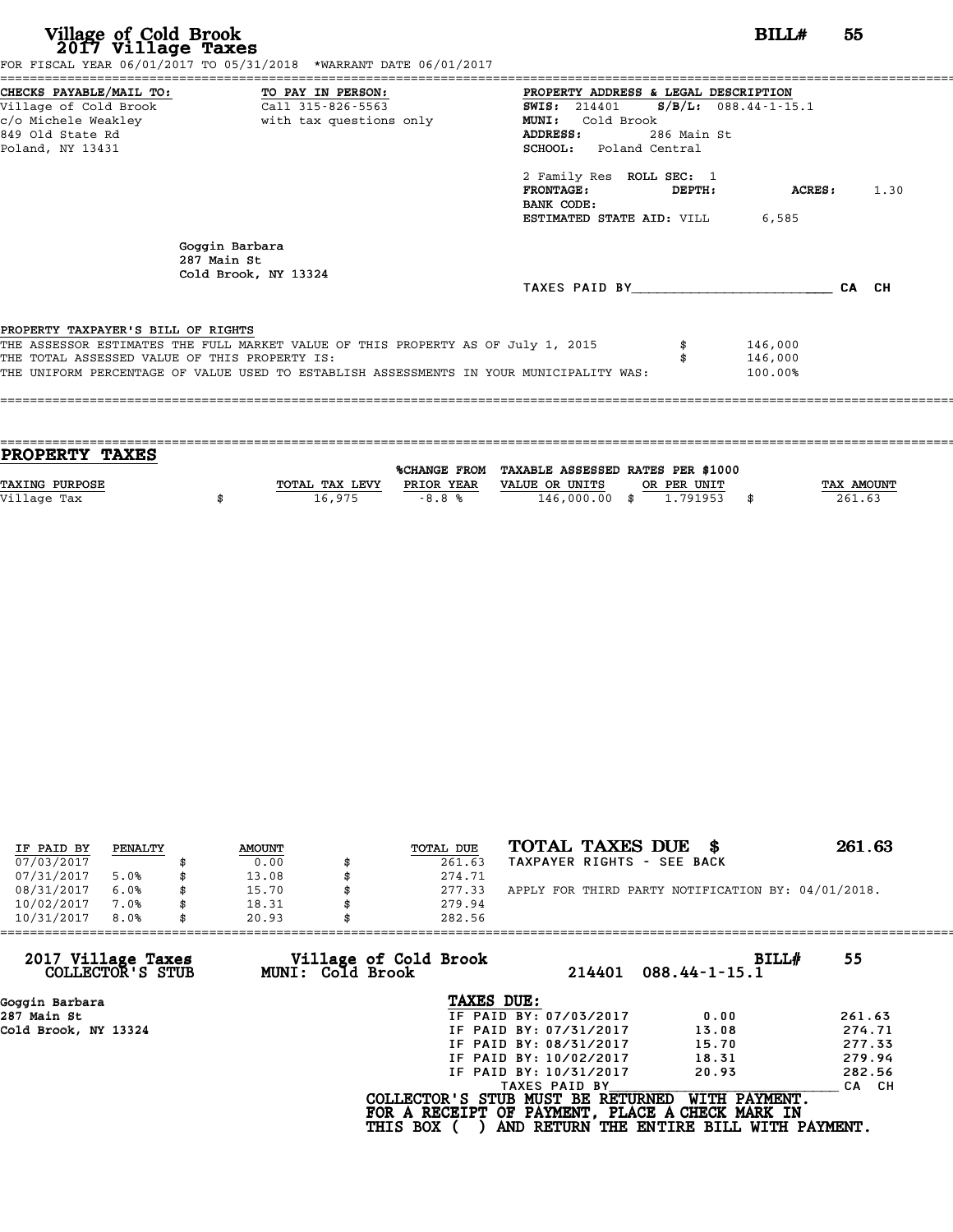| Village of Cold Brook<br>2017 Village Taxes<br>FOR FISCAL YEAR 06/01/2017 TO 05/31/2018 *WARRANT DATE 06/01/2017                                                                                                                                                   |                                              |                                                                                                                                                                                                                                         |                                              | BILL#                       | 56    |      |
|--------------------------------------------------------------------------------------------------------------------------------------------------------------------------------------------------------------------------------------------------------------------|----------------------------------------------|-----------------------------------------------------------------------------------------------------------------------------------------------------------------------------------------------------------------------------------------|----------------------------------------------|-----------------------------|-------|------|
| CHECKS PAYABLE/MAIL TO: TO PAY IN PERSON:<br>Village of Cold Brook<br>c/o Michele Weakley<br>849 Old State Rd<br>Poland, NY 13431                                                                                                                                  | Call 315-826-5563<br>with tax questions only | PROPERTY ADDRESS & LEGAL DESCRIPTION<br><b>SWIS: 214401</b><br>MUNI:<br>Cold Brook<br>ADDRESS:<br>SCHOOL: Poland Central<br>1 Family Res ROLL SEC: 1<br><b>FRONTAGE:</b><br>BANK CODE:<br>087<br><b>ESTIMATED STATE AID:</b> VILL 6,585 | $S/B/L: 088.28-1-1$<br>Military Rd<br>DEPTH: | ACRES:                      |       | 1.00 |
| Goggin Michael<br>Military Rd<br>Cold Brook, NY 13324                                                                                                                                                                                                              |                                              | TAXES PAID BY                                                                                                                                                                                                                           |                                              |                             | CA CH |      |
| PROPERTY TAXPAYER'S BILL OF RIGHTS<br>THE ASSESSOR ESTIMATES THE FULL MARKET VALUE OF THIS PROPERTY AS OF July 1, 2015<br>THE TOTAL ASSESSED VALUE OF THIS PROPERTY IS:<br>THE UNIFORM PERCENTAGE OF VALUE USED TO ESTABLISH ASSESSMENTS IN YOUR MUNICIPALITY WAS: |                                              |                                                                                                                                                                                                                                         |                                              | 72,000<br>72,000<br>100.00% |       |      |

| <b>PROPERTY TAXES</b> |                |            |                                                |             |                   |
|-----------------------|----------------|------------|------------------------------------------------|-------------|-------------------|
|                       |                |            | %CHANGE FROM TAXABLE ASSESSED RATES PER \$1000 |             |                   |
| <b>TAXING PURPOSE</b> | TOTAL TAX LEVY | PRIOR YEAR | VALUE OR UNITS                                 | OR PER UNIT | <b>TAX AMOUNT</b> |
|                       | 16,975         | $-8.8%$    | 72,000.00 \$                                   | 1.791953    | 129.02            |
| Village Tax           |                |            |                                                |             |                   |
|                       |                |            |                                                |             |                   |

| IF PAID BY | PENALTY | <b>AMOUNT</b> | TOTAL DUE | TOTAL TAXES DUE<br>- 8                             | 129.02 |
|------------|---------|---------------|-----------|----------------------------------------------------|--------|
| 07/03/2017 |         | 0.00          | 129.02    | TAXPAYER RIGHTS - SEE BACK                         |        |
| 07/31/2017 | 5.0%    | 6.45          | 135.47    |                                                    |        |
| 08/31/2017 | 6.0%    | 7.74          | 136.76    | APPLY FOR THIRD PARTY NOTIFICATION BY: 04/01/2018. |        |
| 10/02/2017 | 7.0%    | 9.03          | 138.05    |                                                    |        |
| 10/31/2017 | 8.0%    | 10.32         | 139.34    |                                                    |        |

| 10/31/2017<br>8.0%                     | 10.32            | 139.34                                          |                        |                                          |       |        |
|----------------------------------------|------------------|-------------------------------------------------|------------------------|------------------------------------------|-------|--------|
| 2017 Village Taxes<br>COLLECTOR'S STUB | MUNI: Cold Brook | Village of Cold Brook                           | 214401                 | $088.28 - 1 - 1$                         | BILL# | 56     |
| Goggin Michael                         |                  | TAXES DUE:                                      |                        |                                          |       |        |
| Military Rd                            |                  |                                                 | IF PAID BY: 07/03/2017 | 0.00                                     |       | 129.02 |
| Cold Brook, NY 13324                   |                  |                                                 | IF PAID BY: 07/31/2017 | 6.45                                     |       | 135.47 |
|                                        |                  |                                                 | IF PAID BY: 08/31/2017 | 7.74                                     |       | 136.76 |
|                                        |                  |                                                 | IF PAID BY: 10/02/2017 | 9.03                                     |       | 138.05 |
|                                        |                  |                                                 | IF PAID BY: 10/31/2017 | 10.32                                    |       | 139.34 |
|                                        |                  |                                                 | TAXES PAID BY          |                                          |       | CA CH  |
|                                        |                  | COLLECTOR'S STUB MUST BE RETURNED               |                        | WITH PAYMENT.                            |       |        |
|                                        |                  | FOR A RECEIPT OF PAYMENT, PLACE A CHECK MARK IN |                        |                                          |       |        |
|                                        |                  | <b>THIS BOX</b>                                 |                        | AND RETURN THE ENTIRE BILL WITH PAYMENT. |       |        |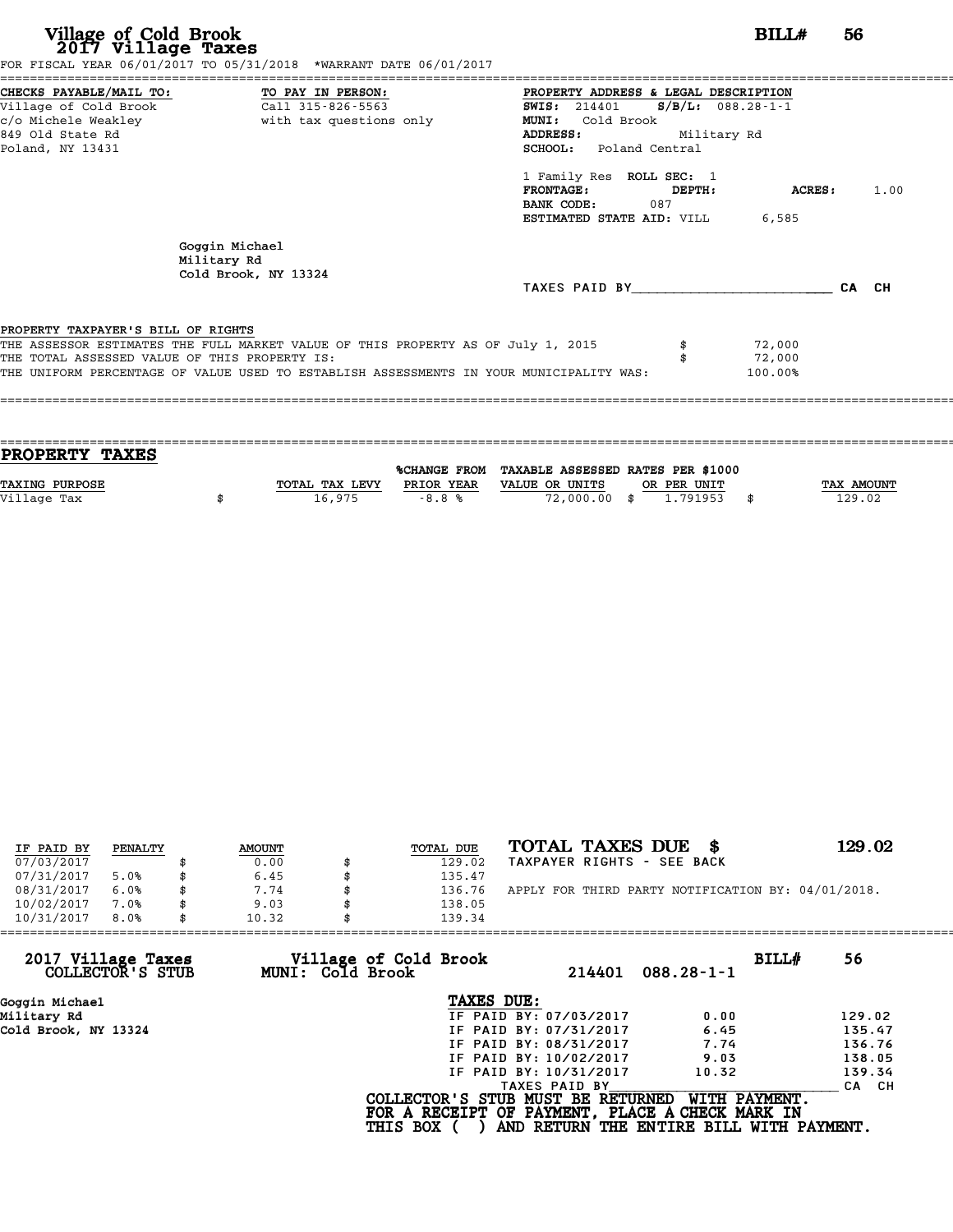| Village of Cold Brook<br>2017 Village Taxes                                          | FOR FISCAL YEAR 06/01/2017 TO 05/31/2018 *WARRANT DATE 06/01/2017                                                                                                                                                            |                                                                                                                                                                                                                                                  | BILLH                     | 57    |
|--------------------------------------------------------------------------------------|------------------------------------------------------------------------------------------------------------------------------------------------------------------------------------------------------------------------------|--------------------------------------------------------------------------------------------------------------------------------------------------------------------------------------------------------------------------------------------------|---------------------------|-------|
| Village of Cold Brook<br>c/o Michele Weakley<br>849 Old State Rd<br>Poland, NY 13431 | CHECKS PAYABLE/MAIL TO: TO PAY IN PERSON:<br>Call 315-826-5563<br>with tax questions only                                                                                                                                    | PROPERTY ADDRESS & LEGAL DESCRIPTION<br>SWIS: 214401 S/B/L: 089.21-1-24<br>MUNI: Cold Brook<br>ADDRESS:<br>SCHOOL: Poland Central<br>Rural vac<10 ROLL SEC: 1<br>FRONTAGE: 177.00 DEPTH:<br>BANK CODE:<br><b>ESTIMATED STATE AID:</b> VILL 6,585 | Route 8<br>97.00 ACRES:   |       |
|                                                                                      | Gokey Bruce<br>Gokey Margaret<br>5177 Millitary Rd<br>Poland, NY 13431                                                                                                                                                       | TAXES PAID BY And TAXES PAID BY                                                                                                                                                                                                                  |                           | CA CH |
| PROPERTY TAXPAYER'S BILL OF RIGHTS                                                   | THE ASSESSOR ESTIMATES THE FULL MARKET VALUE OF THIS PROPERTY AS OF July 1, 2015<br>THE TOTAL ASSESSED VALUE OF THIS PROPERTY IS:<br>THE UNIFORM PERCENTAGE OF VALUE USED TO ESTABLISH ASSESSMENTS IN YOUR MUNICIPALITY WAS: |                                                                                                                                                                                                                                                  | 2,100<br>2,100<br>100.00% |       |

| <b>PROPERTY TAXES</b> |                |            |                                                |             |                   |
|-----------------------|----------------|------------|------------------------------------------------|-------------|-------------------|
|                       |                |            | %CHANGE FROM TAXABLE ASSESSED RATES PER \$1000 |             |                   |
| <b>TAXING PURPOSE</b> | TOTAL TAX LEVY | PRIOR YEAR | VALUE OR UNITS                                 | OR PER UNIT | <b>TAX AMOUNT</b> |
|                       |                |            |                                                |             |                   |
| Village Tax           | 16,975         | $-8.8%$    | $2,100.00$ \$                                  | 1.791953    | 3.76              |
|                       |                |            |                                                |             |                   |

| IF PAID BY | PENALTY | <b>AMOUNT</b> | TOTAL DUE | TOTAL TAXES DUE \$                                 | 3.76 |
|------------|---------|---------------|-----------|----------------------------------------------------|------|
| 07/03/2017 |         | 0.00          | 3.76      | TAXPAYER RIGHTS - SEE BACK                         |      |
| 07/31/2017 | 5.0%    | 0.19          | 3.95      |                                                    |      |
| 08/31/2017 | 6.0%    | \$<br>0.23    | 3.99      | APPLY FOR THIRD PARTY NOTIFICATION BY: 04/01/2018. |      |
| 10/02/2017 | 7.0%    | 0.26          | 4.02      |                                                    |      |
| 10/31/2017 | 8.0%    | \$<br>0.30    | 4.06      |                                                    |      |

| 10/31/2017                             | 8.0% | 0.30 |                  | 4.06                                            |                        |                                          |       |            |
|----------------------------------------|------|------|------------------|-------------------------------------------------|------------------------|------------------------------------------|-------|------------|
| 2017 Village Taxes<br>COLLECTOR'S STUB |      |      | MUNI: Cold Brook | Village of Cold Brook                           | 214401                 | $089.21 - 1 - 24$                        | BILL# | 57         |
| Gokey Bruce                            |      |      |                  | TAXES DUE:                                      |                        |                                          |       |            |
| Gokey Margaret                         |      |      |                  |                                                 | IF PAID BY: 07/03/2017 | 0.00                                     |       | 3.76       |
| 5177 Millitary Rd                      |      |      |                  |                                                 | IF PAID BY: 07/31/2017 | 0.19                                     |       | 3.95       |
| Poland, NY 13431                       |      |      |                  |                                                 | IF PAID BY: 08/31/2017 | 0.23                                     |       | 3.99       |
|                                        |      |      |                  |                                                 | IF PAID BY: 10/02/2017 | 0.26                                     |       | 4.02       |
|                                        |      |      |                  |                                                 | IF PAID BY: 10/31/2017 | 0.30                                     |       | 4.06       |
|                                        |      |      |                  |                                                 | TAXES PAID BY          |                                          |       | CH.<br>CA. |
|                                        |      |      |                  | COLLECTOR'S STUB MUST BE RETURNED               |                        | WITH PAYMENT.                            |       |            |
|                                        |      |      |                  | FOR A RECEIPT OF PAYMENT, PLACE A CHECK MARK IN |                        |                                          |       |            |
|                                        |      |      |                  | <b>THIS BOX</b>                                 |                        | AND RETURN THE ENTIRE BILL WITH PAYMENT. |       |            |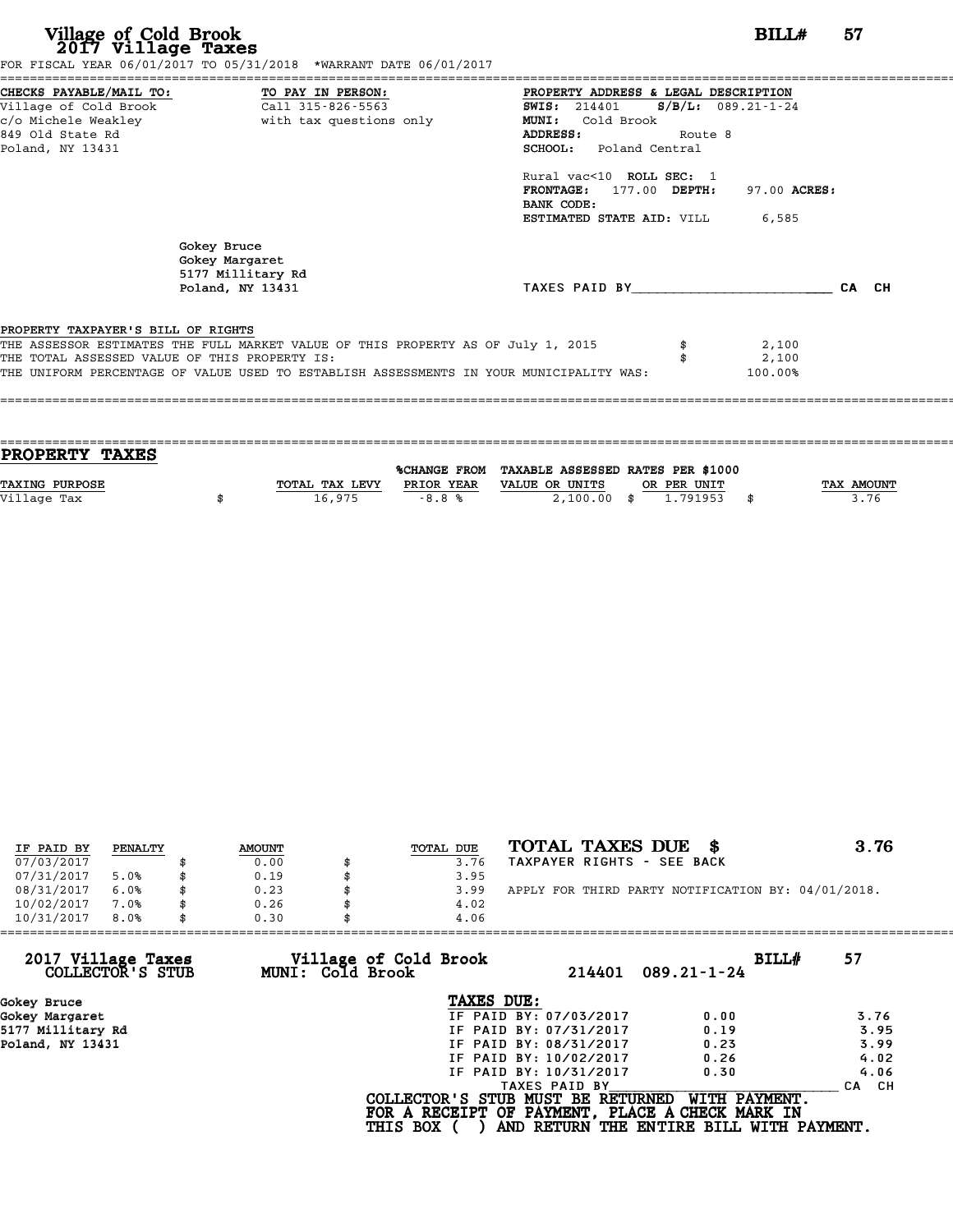| Village of Cold Brook<br>2017 Village Taxes                                                                | FOR FISCAL YEAR 06/01/2017 TO 05/31/2018 *WARRANT DATE 06/01/2017                                                                                                           |                                                                                                                                                                                                                                                                                                                     | BILLH                       | 58 |
|------------------------------------------------------------------------------------------------------------|-----------------------------------------------------------------------------------------------------------------------------------------------------------------------------|---------------------------------------------------------------------------------------------------------------------------------------------------------------------------------------------------------------------------------------------------------------------------------------------------------------------|-----------------------------|----|
| CHECKS PAYABLE/MAIL TO: TO PAY IN PERSON:<br>Village of Cold Brook<br>849 Old State Rd<br>Poland, NY 13431 | Call 315-826-5563                                                                                                                                                           | PROPERTY ADDRESS & LEGAL DESCRIPTION<br><b>SWIS:</b> 214401 <b>S/B/L:</b> 089.21-1-30<br>Cold Brook<br><b>MUNI:</b><br><b>ADDRESS:</b><br>484 Route 8<br><b>SCHOOL:</b> Poland Central<br>1 Family Res ROLL SEC: 1<br>FRONTAGE: 103.00 DEPTH: 100.00 ACRES:<br>BANK CODE:<br><b>ESTIMATED STATE AID:</b> VILL 6,585 |                             |    |
| 484 Main St                                                                                                | Gonyea Gloria J<br>Cold Brook, NY 13324                                                                                                                                     | TAXES PAID BY CA CH                                                                                                                                                                                                                                                                                                 |                             |    |
| PROPERTY TAXPAYER'S BILL OF RIGHTS<br>THE TOTAL ASSESSED VALUE OF THIS PROPERTY IS:                        | THE ASSESSOR ESTIMATES THE FULL MARKET VALUE OF THIS PROPERTY AS OF July 1, 2015<br>THE UNIFORM PERCENTAGE OF VALUE USED TO ESTABLISH ASSESSMENTS IN YOUR MUNICIPALITY WAS: |                                                                                                                                                                                                                                                                                                                     | 49,000<br>49,000<br>100.00% |    |

| <b>PROPERTY TAXES</b> |                |            |                                                |             |                   |
|-----------------------|----------------|------------|------------------------------------------------|-------------|-------------------|
|                       |                |            |                                                |             |                   |
|                       |                |            | %CHANGE FROM TAXABLE ASSESSED RATES PER \$1000 |             |                   |
| <b>TAXING PURPOSE</b> | TOTAL TAX LEVY | PRIOR YEAR | VALUE OR UNITS                                 | OR PER UNIT | <b>TAX AMOUNT</b> |
| Village Tax           | 16,975         | $-8.8%$    | 49,000.00 \$                                   | 1.791953    | 87.81             |
|                       |                |            |                                                |             |                   |

| IF PAID BY | PENALTY |   | <b>AMOUNT</b> | <b>TOTAL DUE</b> | TOTAL TAXES DUE \$                                 | 87.81 |
|------------|---------|---|---------------|------------------|----------------------------------------------------|-------|
| 07/03/2017 |         |   | 0.00          | 87.81            | TAXPAYER RIGHTS - SEE BACK                         |       |
| 07/31/2017 | 5.0%    |   | 4.39          | 92.20            |                                                    |       |
| 08/31/2017 | 6.0%    | S | 5.27          | 93.08            | APPLY FOR THIRD PARTY NOTIFICATION BY: 04/01/2018. |       |
| 10/02/2017 | 7.0%    |   | 6.15          | 93.96            |                                                    |       |
| 10/31/2017 | 8.0%    |   | 7.02          | 94.83            |                                                    |       |
|            |         |   |               |                  |                                                    |       |

| 10/31/2017<br>8.0%                     | 7.02             | 94.83                                                |               |                                                                                                              |       |
|----------------------------------------|------------------|------------------------------------------------------|---------------|--------------------------------------------------------------------------------------------------------------|-------|
| 2017 Village Taxes<br>COLLECTOR'S STUB | MUNI: Cold Brook | Village of Cold Brook                                | 214401        | BILL#<br>$089.21 - 1 - 30$                                                                                   | 58    |
| Gonyea Gloria J                        |                  | TAXES DUE:                                           |               |                                                                                                              |       |
| 484 Main St                            |                  | IF PAID BY: 07/03/2017                               |               | 0.00                                                                                                         | 87.81 |
| Cold Brook, NY 13324                   |                  | IF PAID BY: 07/31/2017                               |               | 4.39                                                                                                         | 92.20 |
|                                        |                  | IF PAID BY: 08/31/2017                               |               | 5.27                                                                                                         | 93.08 |
|                                        |                  | IF PAID BY: 10/02/2017                               |               | 6.15                                                                                                         | 93.96 |
|                                        |                  | IF PAID BY: 10/31/2017                               |               | 7.02                                                                                                         | 94.83 |
|                                        |                  |                                                      | TAXES PAID BY |                                                                                                              | CA CH |
|                                        |                  | COLLECTOR'S STUB MUST BE RETURNED<br><b>THIS BOX</b> |               | WITH PAYMENT.<br>FOR A RECEIPT OF PAYMENT, PLACE A CHECK MARK IN<br>AND RETURN THE ENTIRE BILL WITH PAYMENT. |       |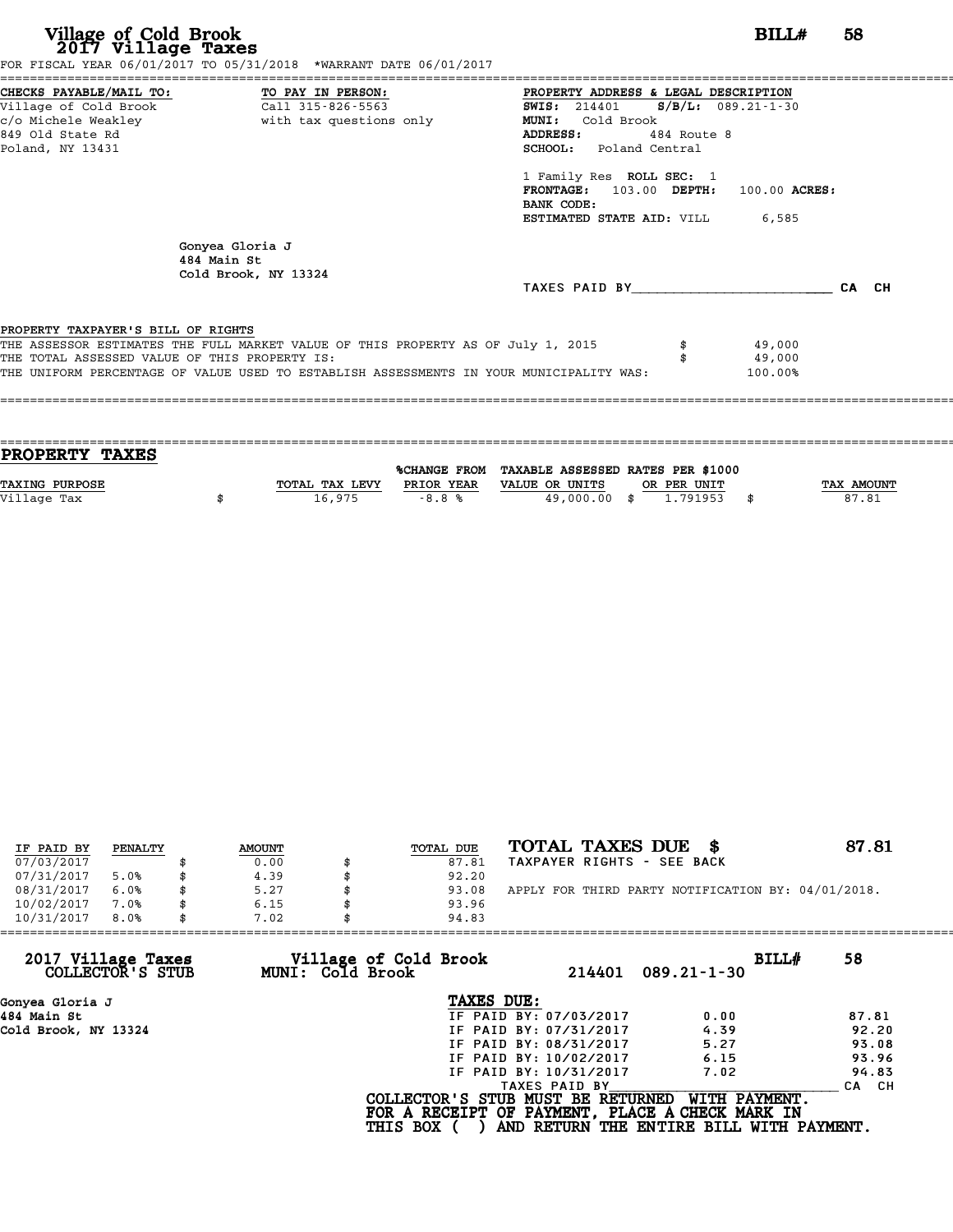| Village of Cold Brook<br>2017 Village Taxes                                                                | FOR FISCAL YEAR 06/01/2017 TO 05/31/2018 *WARRANT DATE 06/01/2017                                                                                                           |                                                                                                                                                                                                                                                                                                       | BILL#                       | 59  |
|------------------------------------------------------------------------------------------------------------|-----------------------------------------------------------------------------------------------------------------------------------------------------------------------------|-------------------------------------------------------------------------------------------------------------------------------------------------------------------------------------------------------------------------------------------------------------------------------------------------------|-----------------------------|-----|
| CHECKS PAYABLE/MAIL TO: TO PAY IN PERSON:<br>Village of Cold Brook<br>849 Old State Rd<br>Poland, NY 13431 | Call 315-826-5563<br>c/o Michele Weakley                       with tax questions only                                                                                      | PROPERTY ADDRESS & LEGAL DESCRIPTION<br>SWIS: $214401$ S/B/L: $084.77 - 1 - 4$<br>Cold Brook<br><b>MUNI:</b><br>ADDRESS:<br>576 Route 8<br><b>SCHOOL:</b> Poland Central<br>1 Family Res ROLL SEC: 1<br>FRONTAGE: 185.00 DEPTH: 175.00 ACRES:<br>BANK CODE:<br><b>ESTIMATED STATE AID:</b> VILL 6,585 |                             | .50 |
|                                                                                                            | Greco Susan S<br>576 Route 8<br>PO Box 153<br>Cold Brook, NY 13324                                                                                                          | TAXES PAID BY CA CH                                                                                                                                                                                                                                                                                   |                             |     |
| PROPERTY TAXPAYER'S BILL OF RIGHTS<br>THE TOTAL ASSESSED VALUE OF THIS PROPERTY IS:                        | THE ASSESSOR ESTIMATES THE FULL MARKET VALUE OF THIS PROPERTY AS OF July 1, 2015<br>THE UNIFORM PERCENTAGE OF VALUE USED TO ESTABLISH ASSESSMENTS IN YOUR MUNICIPALITY WAS: |                                                                                                                                                                                                                                                                                                       | 75,000<br>75,000<br>100.00% |     |

| <b>TAX AMOUNT</b> |
|-------------------|
| 134.40            |
|                   |
|                   |

| IF PAID BY | PENALTY | <b>AMOUNT</b> | <b>TOTAL DUE</b> | TOTAL TAXES DUE \$                                 | 134.40 |
|------------|---------|---------------|------------------|----------------------------------------------------|--------|
| 07/03/2017 |         | 0.00          | 134.40           | TAXPAYER RIGHTS - SEE BACK                         |        |
| 07/31/2017 | 5.0%    | 6.72          | 141.12           |                                                    |        |
| 08/31/2017 | 6.0%    | \$<br>8.06    | 142.46           | APPLY FOR THIRD PARTY NOTIFICATION BY: 04/01/2018. |        |
| 10/02/2017 | 7.0%    | \$<br>9.41    | 143.81           |                                                    |        |
| 10/31/2017 | 8.0%    | \$<br>10.75   | 145.15           |                                                    |        |

| 145.15                                    |                            |                                                                                                                                                                                                                                                                                                   |
|-------------------------------------------|----------------------------|---------------------------------------------------------------------------------------------------------------------------------------------------------------------------------------------------------------------------------------------------------------------------------------------------|
| Village of Cold Brook<br>MUNI: Cold Brook | 214401<br>$084.77 - 1 - 4$ | BILL#<br>59                                                                                                                                                                                                                                                                                       |
|                                           |                            |                                                                                                                                                                                                                                                                                                   |
|                                           | 0.00                       | 134.40                                                                                                                                                                                                                                                                                            |
|                                           | 6.72                       | 141.12                                                                                                                                                                                                                                                                                            |
|                                           | 8.06                       | 142.46                                                                                                                                                                                                                                                                                            |
|                                           | 9.41                       | 143.81                                                                                                                                                                                                                                                                                            |
|                                           | 10.75                      | 145.15                                                                                                                                                                                                                                                                                            |
|                                           |                            | CA CH                                                                                                                                                                                                                                                                                             |
| <b>THIS BOX</b>                           |                            | WITH PAYMENT.                                                                                                                                                                                                                                                                                     |
|                                           |                            | TAXES DUE:<br>IF PAID BY: 07/03/2017<br>IF PAID BY: 07/31/2017<br>IF PAID BY: 08/31/2017<br>IF PAID BY: 10/02/2017<br>IF PAID BY: 10/31/2017<br>TAXES PAID BY<br>COLLECTOR'S STUB MUST BE RETURNED<br>FOR A RECEIPT OF PAYMENT, PLACE A CHECK MARK IN<br>AND RETURN THE ENTIRE BILL WITH PAYMENT. |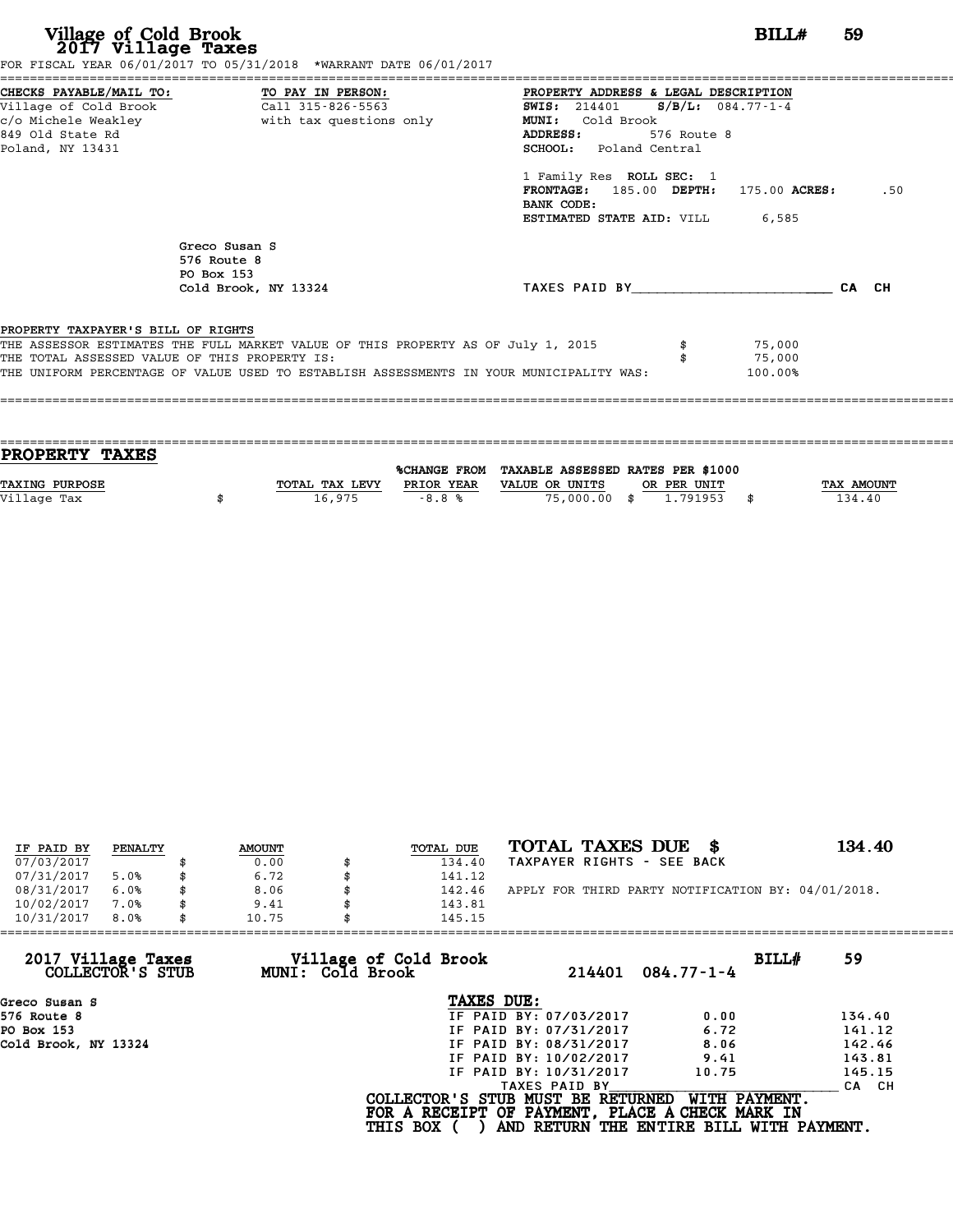| Village of Cold Brook<br>2017 Village Taxes                                         | FOR FISCAL YEAR 06/01/2017 TO 05/31/2018 *WARRANT DATE 06/01/2017                                                                                                           | BILLH                                                                                                                                                                                                                                            | -60  |
|-------------------------------------------------------------------------------------|-----------------------------------------------------------------------------------------------------------------------------------------------------------------------------|--------------------------------------------------------------------------------------------------------------------------------------------------------------------------------------------------------------------------------------------------|------|
| Village of Cold Brook<br>849 Old State Rd<br>Poland, NY 13431                       | CHECKS PAYABLE/MAIL TO: TO PAY IN PERSON: PROPERTY ADDRESS & LEGAL DESCRIPTION<br>Call 315-826-5563                                                                         | SWIS: 214401 S/B/L: 088.36-1-43<br><b>MUNI:</b><br>Cold Brook<br>ADDRESS: 394 Route 8<br><b>SCHOOL:</b> Poland Central<br>1 Family Res ROLL SEC: 1<br>$FRONTAGE:$ $DEPTH:$<br>ACRES:<br>BANK CODE: 023<br><b>ESTIMATED STATE AID:</b> VILL 6,585 | 5.90 |
|                                                                                     | Hampel Robert W<br>Hampel Nancy E<br>394 Main St<br>Cold Brook, NY 13324                                                                                                    | TAXES PAID BY CA CH                                                                                                                                                                                                                              |      |
| PROPERTY TAXPAYER'S BILL OF RIGHTS<br>THE TOTAL ASSESSED VALUE OF THIS PROPERTY IS: | THE ASSESSOR ESTIMATES THE FULL MARKET VALUE OF THIS PROPERTY AS OF July 1, 2015<br>THE UNIFORM PERCENTAGE OF VALUE USED TO ESTABLISH ASSESSMENTS IN YOUR MUNICIPALITY WAS: | 92,500<br>92,500<br>100.00%                                                                                                                                                                                                                      |      |

| <b>PROPERTY TAXES</b> |                |            |                                                |             |                   |
|-----------------------|----------------|------------|------------------------------------------------|-------------|-------------------|
|                       |                |            |                                                |             |                   |
|                       |                |            | %CHANGE FROM TAXABLE ASSESSED RATES PER \$1000 |             |                   |
| <b>TAXING PURPOSE</b> | TOTAL TAX LEVY | PRIOR YEAR | VALUE OR UNITS                                 | OR PER UNIT | <b>TAX AMOUNT</b> |
| Village Tax           | 16,975         | $-8.8%$    | 92,500.00 \$                                   | 1.791953    | 165.76            |
|                       |                |            |                                                |             |                   |
|                       |                |            |                                                |             |                   |

| IF PAID BY | PENALTY | <b>AMOUNT</b> | <b>TOTAL DUE</b> | TOTAL TAXES DUE \$                                 | 165.76 |
|------------|---------|---------------|------------------|----------------------------------------------------|--------|
| 07/03/2017 |         | 0.00          | 165.76           | TAXPAYER RIGHTS - SEE BACK                         |        |
| 07/31/2017 | 5.0%    | 8.29          | 174.05           |                                                    |        |
| 08/31/2017 | 6.0%    | 9.95          | 175.71           | APPLY FOR THIRD PARTY NOTIFICATION BY: 04/01/2018. |        |
| 10/02/2017 | 7.0%    | 11.60         | 177.36           |                                                    |        |
| 10/31/2017 | 8.0%    | 13.26         | 179.02           |                                                    |        |

| 179.02          |                                           |                                                                                                                                                                                                                                                                                                   |
|-----------------|-------------------------------------------|---------------------------------------------------------------------------------------------------------------------------------------------------------------------------------------------------------------------------------------------------------------------------------------------------|
|                 | 214401<br>$088.36 - 1 - 43$               | BILLH<br>60                                                                                                                                                                                                                                                                                       |
|                 |                                           |                                                                                                                                                                                                                                                                                                   |
|                 | 0.00                                      | 165.76                                                                                                                                                                                                                                                                                            |
|                 | 8.29                                      | 174.05                                                                                                                                                                                                                                                                                            |
|                 | 9.95                                      | 175.71                                                                                                                                                                                                                                                                                            |
|                 | 11.60                                     | 177.36                                                                                                                                                                                                                                                                                            |
|                 | 13.26                                     | 179.02                                                                                                                                                                                                                                                                                            |
|                 |                                           | CA CH                                                                                                                                                                                                                                                                                             |
| <b>THIS BOX</b> |                                           | WITH PAYMENT.                                                                                                                                                                                                                                                                                     |
|                 | Village of Cold Brook<br>MUNI: Cold Brook | TAXES DUE:<br>IF PAID BY: 07/03/2017<br>IF PAID BY: 07/31/2017<br>IF PAID BY: 08/31/2017<br>IF PAID BY: 10/02/2017<br>IF PAID BY: 10/31/2017<br>TAXES PAID BY<br>COLLECTOR'S STUB MUST BE RETURNED<br>FOR A RECEIPT OF PAYMENT, PLACE A CHECK MARK IN<br>AND RETURN THE ENTIRE BILL WITH PAYMENT. |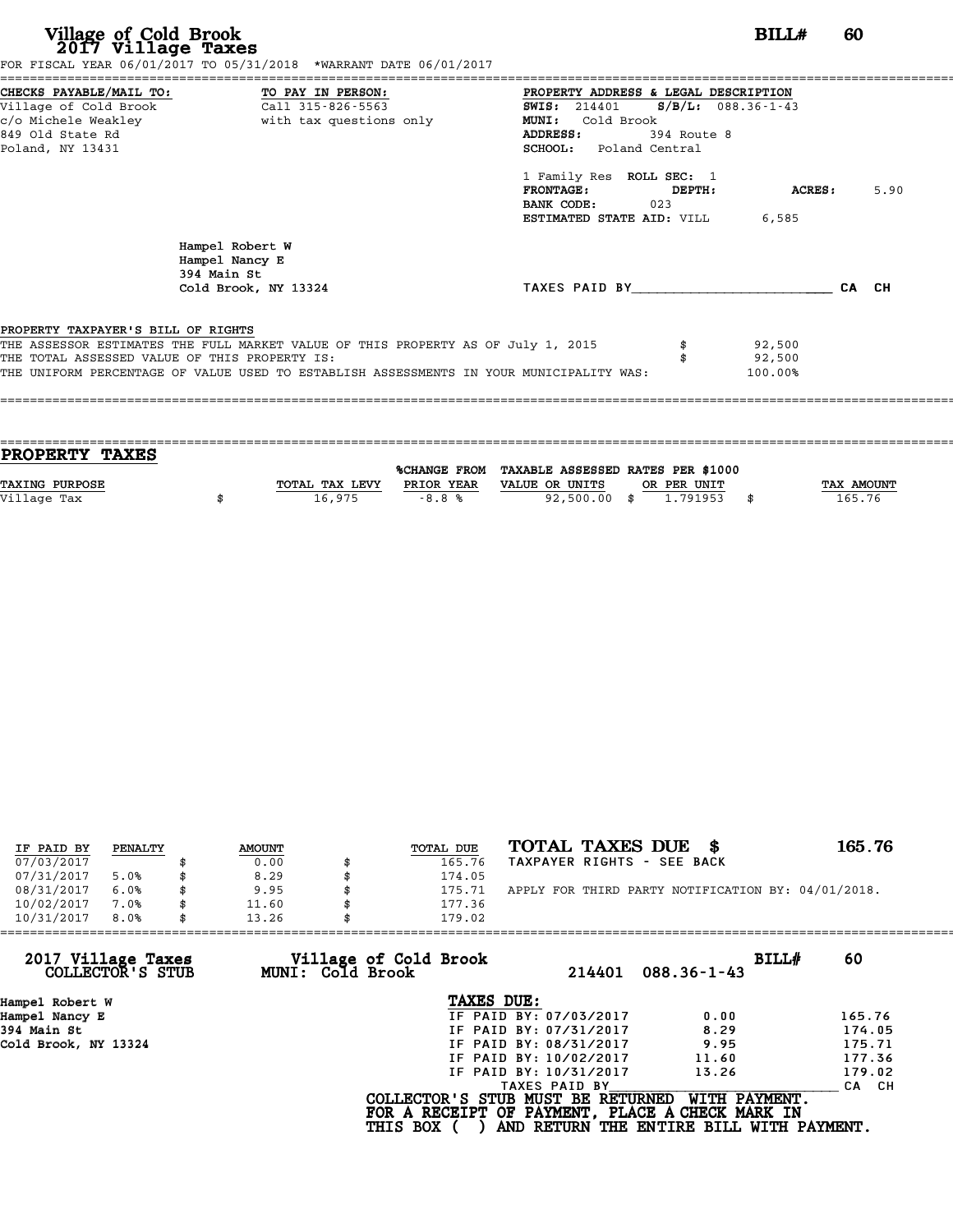| Village of Cold Brook<br>2017 Village Taxes                                                                                       | FOR FISCAL YEAR 06/01/2017 TO 05/31/2018 *WARRANT DATE 06/01/2017                                                                                                           |                                                                                                                                                                                                                                                                              | BILLH                       | 61    |
|-----------------------------------------------------------------------------------------------------------------------------------|-----------------------------------------------------------------------------------------------------------------------------------------------------------------------------|------------------------------------------------------------------------------------------------------------------------------------------------------------------------------------------------------------------------------------------------------------------------------|-----------------------------|-------|
| CHECKS PAYABLE/MAIL TO: TO PAY IN PERSON:<br>Village of Cold Brook<br>c/o Michele Weakley<br>849 Old State Rd<br>Poland, NY 13431 | Call 315-826-5563<br>with tax questions only                                                                                                                                | PROPERTY ADDRESS & LEGAL DESCRIPTION<br>SWIS: 214401 S/B/L: 088.36-1-17<br>Cold Brook<br>MUNI:<br>ADDRESS:<br>413 Route 8<br><b>SCHOOL:</b> Poland Central<br>1 Family Res ROLL SEC: 1<br><b>FRONTAGE:</b><br>DEPTH:<br>BANK CODE:<br><b>ESTIMATED STATE AID:</b> VILL 6,585 | ACRES:                      | .39   |
|                                                                                                                                   | Heneka Jill<br>413 Main St<br>Cold Brook, NY 13324                                                                                                                          | TAXES PAID BY                                                                                                                                                                                                                                                                |                             | CA CH |
| PROPERTY TAXPAYER'S BILL OF RIGHTS<br>THE TOTAL ASSESSED VALUE OF THIS PROPERTY IS:                                               | THE ASSESSOR ESTIMATES THE FULL MARKET VALUE OF THIS PROPERTY AS OF July 1, 2015<br>THE UNIFORM PERCENTAGE OF VALUE USED TO ESTABLISH ASSESSMENTS IN YOUR MUNICIPALITY WAS: |                                                                                                                                                                                                                                                                              | 98,000<br>98,000<br>100.00% |       |

| <b>TAX AMOUNT</b> |
|-------------------|
| 175.61            |
|                   |
|                   |

| IF PAID BY | PENALTY | <b>AMOUNT</b> | TOTAL DUE | TOTAL TAXES DUE \$                                 | 175.61 |
|------------|---------|---------------|-----------|----------------------------------------------------|--------|
| 07/03/2017 |         | 0.00          | 175.61    | TAXPAYER RIGHTS - SEE BACK                         |        |
| 07/31/2017 | 5.0%    | 8.78          | 184.39    |                                                    |        |
| 08/31/2017 | 6.0%    | 10.54         | 186.15    | APPLY FOR THIRD PARTY NOTIFICATION BY: 04/01/2018. |        |
| 10/02/2017 | 7.0%    | 12.29         | 187.90    |                                                    |        |
| 10/31/2017 | 8.0%    | 14.05         | 189.66    |                                                    |        |

| 14.05 |                        |                                                              |                                                                                                                                            |
|-------|------------------------|--------------------------------------------------------------|--------------------------------------------------------------------------------------------------------------------------------------------|
|       | 214401                 | BILLH<br>$088.36 - 1 - 17$                                   | 61                                                                                                                                         |
|       | TAXES DUE:             |                                                              |                                                                                                                                            |
|       | IF PAID BY: 07/03/2017 | 0.00                                                         | 175.61                                                                                                                                     |
|       | IF PAID BY: 07/31/2017 | 8.78                                                         | 184.39                                                                                                                                     |
|       | IF PAID BY: 08/31/2017 | 10.54                                                        | 186.15                                                                                                                                     |
|       | IF PAID BY: 10/02/2017 | 12.29                                                        | 187.90                                                                                                                                     |
|       | IF PAID BY: 10/31/2017 | 14.05                                                        | 189.66                                                                                                                                     |
|       | TAXES PAID BY          |                                                              | CA CH                                                                                                                                      |
|       |                        | WITH PAYMENT.                                                |                                                                                                                                            |
|       |                        | Village of Cold Brook<br>MUNI: Cold Brook<br><b>THIS BOX</b> | 189.66<br>COLLECTOR'S STUB MUST BE RETURNED<br>FOR A RECEIPT OF PAYMENT, PLACE A CHECK MARK IN<br>AND RETURN THE ENTIRE BILL WITH PAYMENT. |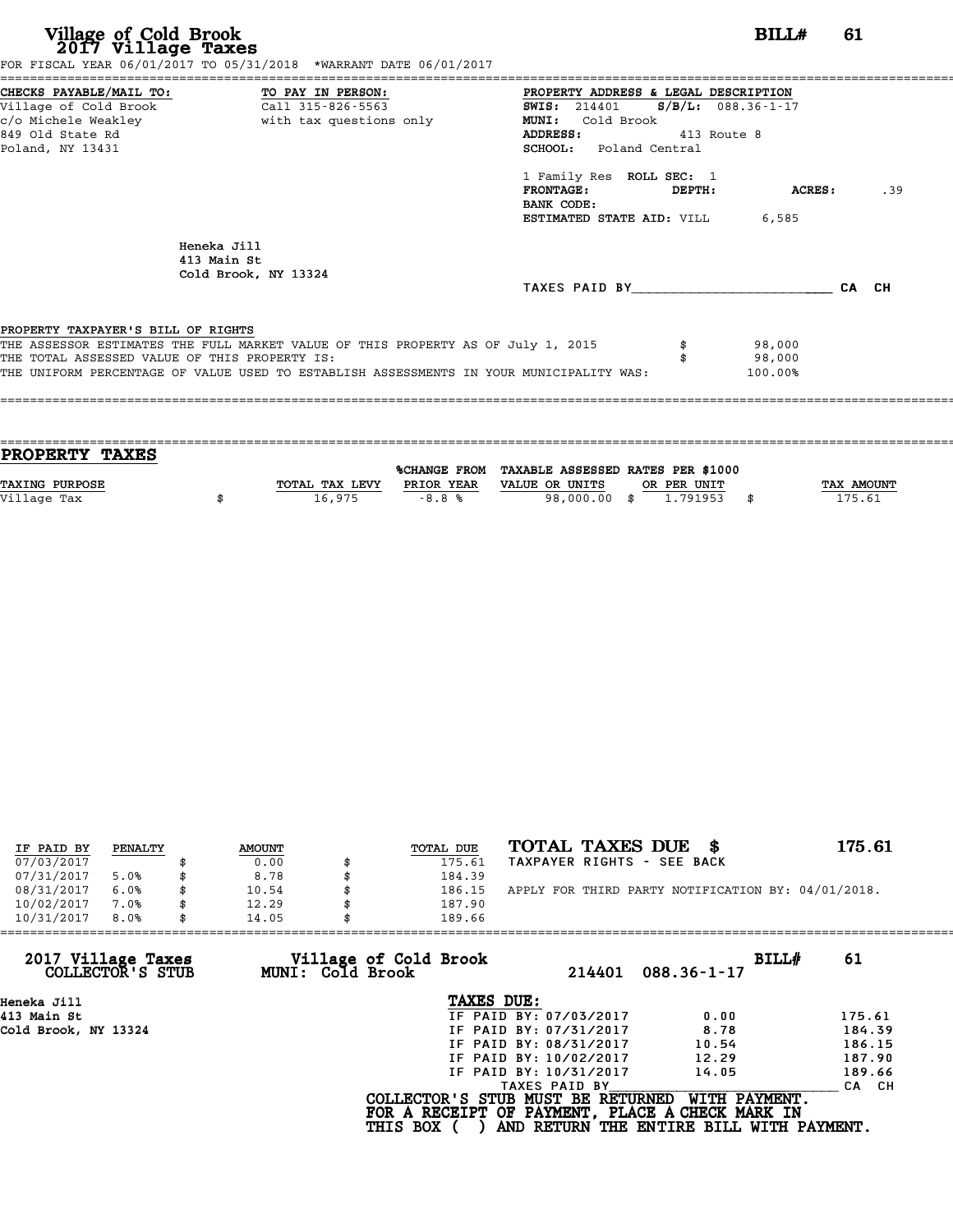**Village of Cold Brook**<br> **2017 Village Taxes**<br>
FOR FISCAL YEAR 06/01/2017 TO 05/31/2018 \*WARRANT DATE 06/01/2017<br> **POR FISCAL YEAR 06/01/2017** TO 05/31/2018 \*WARRANT DATE 06/01/2017

|                                               | FOR FISCAL YEAR 06/01/2017 TO 05/31/2018 *WARRANT DATE 06/01/2017                       |                                              |         |       |
|-----------------------------------------------|-----------------------------------------------------------------------------------------|----------------------------------------------|---------|-------|
|                                               | CHECKS PAYABLE/MAIL TO: TO PAY IN PERSON:                                               | PROPERTY ADDRESS & LEGAL DESCRIPTION         |         |       |
|                                               |                                                                                         | <b>SWIS:</b> 214401 <b>S/B/L:</b> 089.29-1-3 |         |       |
|                                               |                                                                                         | <b>MUNI:</b><br>Cold Brook                   |         |       |
| 849 Old State Rd                              |                                                                                         | ADDRESS:<br>4432 Norway St                   |         |       |
| Poland, NY 13431                              |                                                                                         | <b>SCHOOL:</b> Poland Central                |         |       |
|                                               |                                                                                         | 1 Family Res ROLL SEC: 1                     |         |       |
|                                               |                                                                                         | FRONTAGE: 55.00 DEPTH: 179.00 ACRES:         |         |       |
|                                               |                                                                                         | BANK CODE:                                   |         |       |
|                                               |                                                                                         | <b>ESTIMATED STATE AID:</b> VILL 6,585       |         |       |
|                                               | Hiney James<br>4432 Norway St<br>Cold Brook, NY 13324                                   |                                              |         |       |
|                                               |                                                                                         | TAXES PAID BY                                |         | CA CH |
| PROPERTY TAXPAYER'S BILL OF RIGHTS            |                                                                                         |                                              |         |       |
|                                               | THE ASSESSOR ESTIMATES THE FULL MARKET VALUE OF THIS PROPERTY AS OF July 1, 2015        |                                              | 73,000  |       |
| THE TOTAL ASSESSED VALUE OF THIS PROPERTY IS: |                                                                                         |                                              | 73,000  |       |
|                                               | THE UNIFORM PERCENTAGE OF VALUE USED TO ESTABLISH ASSESSMENTS IN YOUR MUNICIPALITY WAS: |                                              | 100.00% |       |
|                                               |                                                                                         |                                              |         |       |
|                                               |                                                                                         |                                              |         |       |

| <b>PROPERTY TAXES</b> |                |                     |                                   |             |            |
|-----------------------|----------------|---------------------|-----------------------------------|-------------|------------|
|                       |                |                     |                                   |             |            |
|                       |                | <b>%CHANGE FROM</b> | TAXABLE ASSESSED RATES PER \$1000 |             |            |
| <b>TAXING PURPOSE</b> | TOTAL TAX LEVY | PRIOR YEAR          | VALUE OR UNITS                    | OR PER UNIT | TAX AMOUNT |
| Village Tax           | 16,975         | $-8.8%$             | 73,000.00 \$                      | 1.791953    | 130.81     |
|                       |                |                     |                                   |             |            |

| IF PAID BY | PENALTY |   | <b>AMOUNT</b> | TOTAL DUE | TOTAL TAXES DUE<br>- 8                             | 130.81 |
|------------|---------|---|---------------|-----------|----------------------------------------------------|--------|
| 07/03/2017 |         |   | 0.00          | 130.81    | TAXPAYER RIGHTS - SEE BACK                         |        |
| 07/31/2017 | 5.0%    |   | 6.54          | 137.35    |                                                    |        |
| 08/31/2017 | 6.0%    | S | 7.85          | 138.66    | APPLY FOR THIRD PARTY NOTIFICATION BY: 04/01/2018. |        |
| 10/02/2017 | 7.0%    |   | 9.16          | 139.97    |                                                    |        |
| 10/31/2017 | 8.0%    |   | 10.46         | 141.27    |                                                    |        |

|               | BILLH<br>$089.29 - 1 - 3$                                    | 62                                                                                                                                                                                                                                                                                              |
|---------------|--------------------------------------------------------------|-------------------------------------------------------------------------------------------------------------------------------------------------------------------------------------------------------------------------------------------------------------------------------------------------|
| TAXES DUE:    |                                                              |                                                                                                                                                                                                                                                                                                 |
|               | 0.00                                                         | 130.81                                                                                                                                                                                                                                                                                          |
|               | 6.54                                                         | 137.35                                                                                                                                                                                                                                                                                          |
|               | 7.85                                                         | 138.66                                                                                                                                                                                                                                                                                          |
|               | 9.16                                                         | 139.97                                                                                                                                                                                                                                                                                          |
|               | 10.46                                                        | 141.27                                                                                                                                                                                                                                                                                          |
| TAXES PAID BY |                                                              | CA CH                                                                                                                                                                                                                                                                                           |
|               | WITH PAYMENT.                                                |                                                                                                                                                                                                                                                                                                 |
|               | Village of Cold Brook<br>MUNI: Cold Brook<br><b>THIS BOX</b> | 10.46<br>141.27<br>214401<br>IF PAID BY: 07/03/2017<br>IF PAID BY: 07/31/2017<br>IF PAID BY: 08/31/2017<br>IF PAID BY: 10/02/2017<br>IF PAID BY: 10/31/2017<br>COLLECTOR'S STUB MUST BE RETURNED<br>FOR A RECEIPT OF PAYMENT, PLACE A CHECK MARK IN<br>AND RETURN THE ENTIRE BILL WITH PAYMENT. |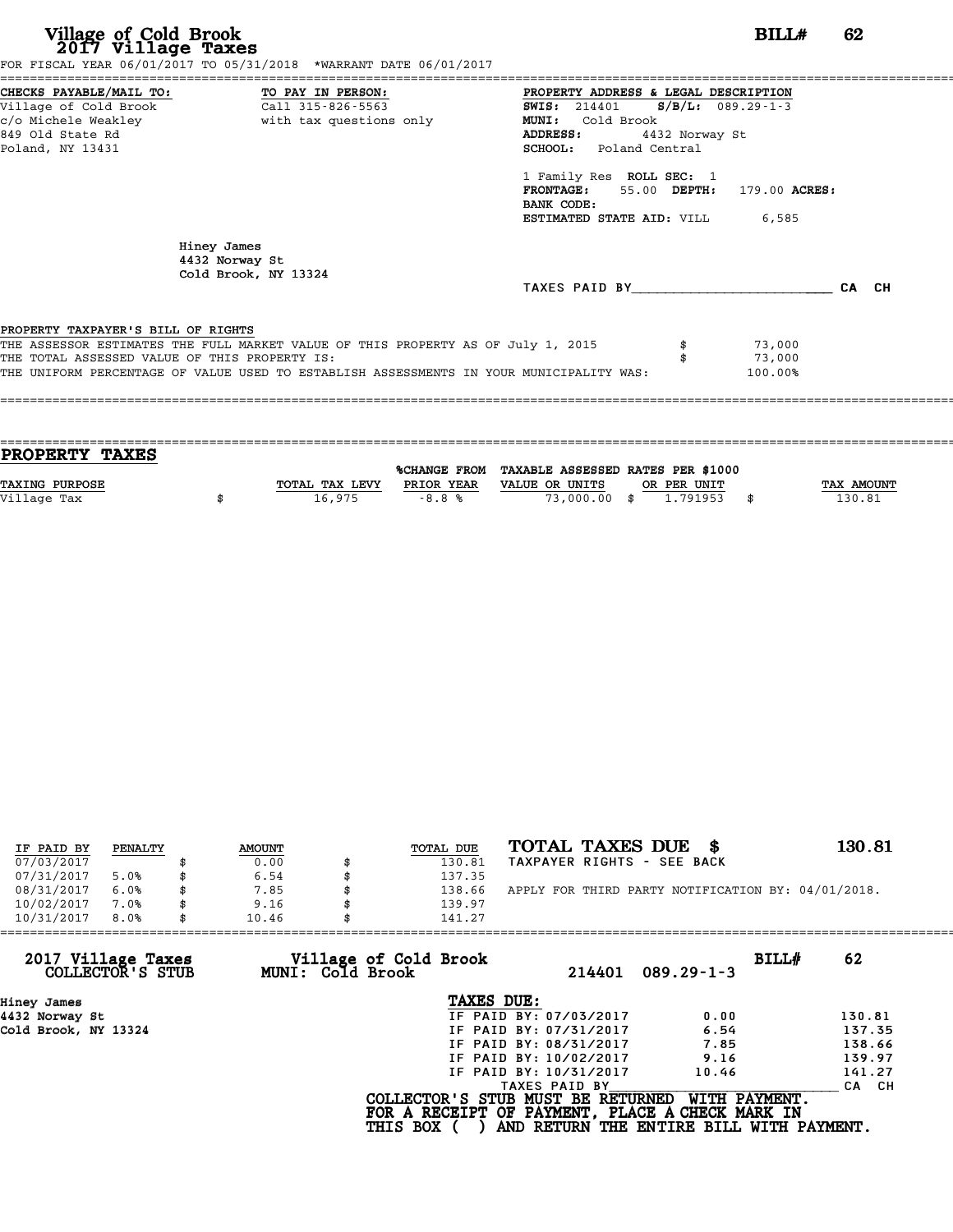| Village of Cold Brook<br>2017 Village Taxes                                                                     | FOR FISCAL YEAR 06/01/2017 TO 05/31/2018 *WARRANT DATE 06/01/2017                       | BILL#                                                                                                                                                         | 63  |
|-----------------------------------------------------------------------------------------------------------------|-----------------------------------------------------------------------------------------|---------------------------------------------------------------------------------------------------------------------------------------------------------------|-----|
| CHECKS PAYABLE/MAIL TO:<br>Village of Cold Brook<br>c/o Michele Weakley<br>849 Old State Rd<br>Poland, NY 13431 | TO PAY IN PERSON:<br>Call 315-826-5563<br>with tax questions only                       | PROPERTY ADDRESS & LEGAL DESCRIPTION<br>SWIS: 214401 S/B/L: 089.29-1-14<br><b>MUNI:</b><br>Cold Brook<br>ADDRESS:<br>4405 Norway St<br>SCHOOL: Poland Central |     |
|                                                                                                                 |                                                                                         | 1 Family Res ROLL SEC: 1<br>$FRONTAGE: 121.00$ $DEPTH: 115.00$ $ACRES:$<br>BANK CODE:<br>ESTIMATED STATE AID: VILL<br>6,585                                   | .34 |
|                                                                                                                 | Hoffman Robert<br>Hoffman Beverly<br>Bo $\times$ 44                                     |                                                                                                                                                               |     |
|                                                                                                                 | Speculator, NY 12164                                                                    | TAXES PAID BY CA CH                                                                                                                                           |     |
| PROPERTY TAXPAYER'S BILL OF RIGHTS                                                                              |                                                                                         |                                                                                                                                                               |     |
|                                                                                                                 | THE ASSESSOR ESTIMATES THE FULL MARKET VALUE OF THIS PROPERTY AS OF July 1, 2015        | 21,000                                                                                                                                                        |     |
| THE TOTAL ASSESSED VALUE OF THIS PROPERTY IS:                                                                   |                                                                                         | 21,000                                                                                                                                                        |     |
|                                                                                                                 | THE UNIFORM PERCENTAGE OF VALUE USED TO ESTABLISH ASSESSMENTS IN YOUR MUNICIPALITY WAS: | 100.00%                                                                                                                                                       |     |

| PROPERTY TAXES        |                |                     |                                   |             |      |            |
|-----------------------|----------------|---------------------|-----------------------------------|-------------|------|------------|
|                       |                | <b>%CHANGE FROM</b> | TAXABLE ASSESSED RATES PER \$1000 |             |      |            |
| <b>TAXING PURPOSE</b> | TOTAL TAX LEVY | PRIOR YEAR          | VALUE OR UNITS                    | OR PER UNIT |      | TAX AMOUNT |
|                       |                |                     |                                   |             |      |            |
| Village Tax           | 16,975         | $-8.8%$             | $21,000.00$ \$                    | 1.791953    | - \$ | 37.63      |
|                       |                |                     |                                   |             |      |            |

| IF PAID BY | PENALTY | <b>AMOUNT</b> | TOTAL DUE | TOTAL TAXES DUE \$                                 | 37.63 |
|------------|---------|---------------|-----------|----------------------------------------------------|-------|
| 07/03/2017 |         | 0.00          | 37.63     | TAXPAYER RIGHTS - SEE BACK                         |       |
| 07/31/2017 | 5.0%    | 1.88          | 39.51     |                                                    |       |
| 08/31/2017 | 6.0%    | \$<br>2.26    | 39.89     | APPLY FOR THIRD PARTY NOTIFICATION BY: 04/01/2018. |       |
| 10/02/2017 | 7.0%    | \$<br>2.63    | 40.26     |                                                    |       |
| 10/31/2017 | 8.0%    | 3.01          | 40.64     |                                                    |       |

| 3.01 | 40.64         |                                                              |                                                                                                                                                                                                                                                                    |
|------|---------------|--------------------------------------------------------------|--------------------------------------------------------------------------------------------------------------------------------------------------------------------------------------------------------------------------------------------------------------------|
|      | 214401        | BILLH<br>$089.29 - 1 - 14$                                   | 63                                                                                                                                                                                                                                                                 |
|      | TAXES DUE:    |                                                              |                                                                                                                                                                                                                                                                    |
|      |               | 0.00                                                         | 37.63                                                                                                                                                                                                                                                              |
|      |               | 1.88                                                         | 39.51                                                                                                                                                                                                                                                              |
|      |               | 2.26                                                         | 39.89                                                                                                                                                                                                                                                              |
|      |               | 2.63                                                         | 40.26                                                                                                                                                                                                                                                              |
|      |               | 3.01                                                         | 40.64                                                                                                                                                                                                                                                              |
|      | TAXES PAID BY |                                                              | CA CH                                                                                                                                                                                                                                                              |
|      |               | WITH PAYMENT.                                                |                                                                                                                                                                                                                                                                    |
|      |               | Village of Cold Brook<br>MUNI: Cold Brook<br><b>THIS BOX</b> | IF PAID BY: 07/03/2017<br>IF PAID BY: 07/31/2017<br>IF PAID BY: 08/31/2017<br>IF PAID BY: 10/02/2017<br>IF PAID BY: 10/31/2017<br>COLLECTOR'S STUB MUST BE RETURNED<br>FOR A RECEIPT OF PAYMENT, PLACE A CHECK MARK IN<br>AND RETURN THE ENTIRE BILL WITH PAYMENT. |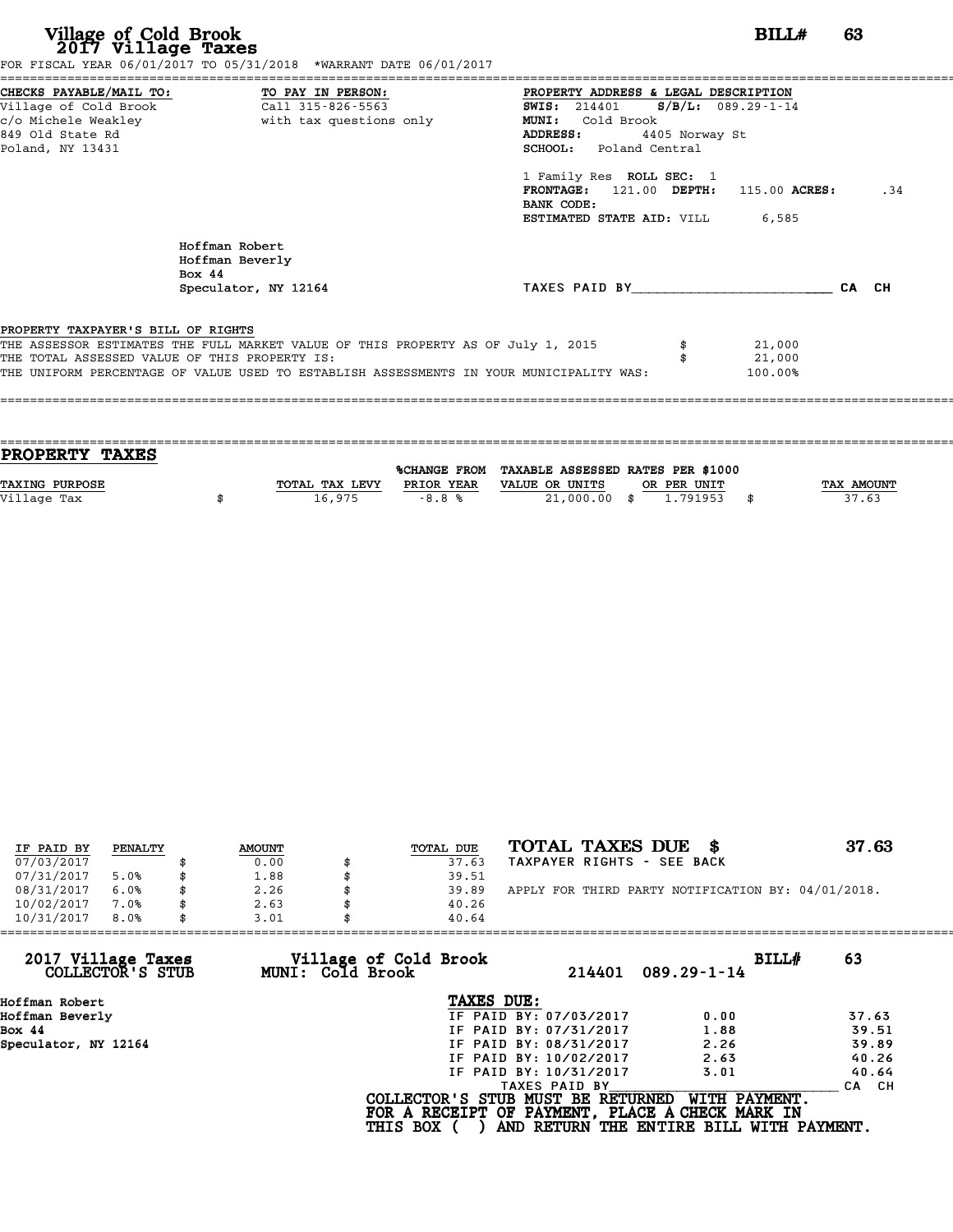| Village of Cold Brook<br>2017 Village Taxes                                                                                  | FOR FISCAL YEAR 06/01/2017 TO 05/31/2018 *WARRANT DATE 06/01/2017                                                                                                           |                                                                                                                                                                                                  | BILL#                       | 64 |
|------------------------------------------------------------------------------------------------------------------------------|-----------------------------------------------------------------------------------------------------------------------------------------------------------------------------|--------------------------------------------------------------------------------------------------------------------------------------------------------------------------------------------------|-----------------------------|----|
| CHECKS PAYABLE/MAIL TO: TO PAY IN PERSON:<br>Village of Cold Brook Call 315-826-5563<br>849 Old State Rd<br>Poland, NY 13431 |                                                                                                                                                                             | PROPERTY ADDRESS & LEGAL DESCRIPTION<br>SWIS: 214401 S/B/L: 089.21-1-27<br><b>MUNI:</b><br>Cold Brook<br>ADDRESS: 492 State Route 8<br><b>SCHOOL:</b> Poland Central<br>1 Family Res ROLL SEC: 1 |                             |    |
|                                                                                                                              | Huckabone Daniel                                                                                                                                                            | FRONTAGE: 160.00 DEPTH: 163.00 ACRES:<br>BANK CODE:<br><b>ESTIMATED STATE AID:</b> VILL 6,585                                                                                                    |                             |    |
|                                                                                                                              | Davis Nicole<br>492 State Route 8                                                                                                                                           |                                                                                                                                                                                                  |                             |    |
|                                                                                                                              | Cold Brook, NY 13324                                                                                                                                                        | TAXES PAID BY CA CH                                                                                                                                                                              |                             |    |
| PROPERTY TAXPAYER'S BILL OF RIGHTS                                                                                           |                                                                                                                                                                             |                                                                                                                                                                                                  |                             |    |
| THE TOTAL ASSESSED VALUE OF THIS PROPERTY IS:                                                                                | THE ASSESSOR ESTIMATES THE FULL MARKET VALUE OF THIS PROPERTY AS OF July 1, 2015<br>THE UNIFORM PERCENTAGE OF VALUE USED TO ESTABLISH ASSESSMENTS IN YOUR MUNICIPALITY WAS: |                                                                                                                                                                                                  | 35,000<br>35,000<br>100.00% |    |

| PROPERTY TAXES        |                |              |                                   |             |
|-----------------------|----------------|--------------|-----------------------------------|-------------|
|                       |                |              |                                   |             |
|                       |                | %CHANGE FROM | TAXABLE ASSESSED RATES PER \$1000 |             |
| <b>TAXING PURPOSE</b> | TOTAL TAX LEVY | PRIOR YEAR   | VALUE OR UNITS<br>OR PER UNIT     | TAX AMOUNT  |
| Village Tax           | 16,975         | $-8.8%$      | $35,000.00$ \$<br>1.791953        | \$<br>62.72 |
|                       |                |              |                                   |             |
|                       |                |              |                                   |             |

| IF PAID BY | PENALTY | <b>AMOUNT</b> | TOTAL DUE | TOTAL TAXES DUE \$                                 | 62.72 |
|------------|---------|---------------|-----------|----------------------------------------------------|-------|
|            |         | 0.00          | 62.72     | TAXPAYER RIGHTS - SEE BACK                         |       |
| 07/03/2017 |         |               |           |                                                    |       |
| 07/31/2017 | 5.0%    | \$<br>3.14    | 65.86     |                                                    |       |
| 08/31/2017 | 6.0%    | \$<br>3.76    | 66.48     | APPLY FOR THIRD PARTY NOTIFICATION BY: 04/01/2018. |       |
| 10/02/2017 | 7.0%    | \$<br>4.39    | 67.11     |                                                    |       |
| 10/31/2017 | 8.0%    | \$<br>5.02    | 67.74     |                                                    |       |

|                 | 214401                   | BILLH                                                                                                                                                                 | 64                                                                                                                                                             |
|-----------------|--------------------------|-----------------------------------------------------------------------------------------------------------------------------------------------------------------------|----------------------------------------------------------------------------------------------------------------------------------------------------------------|
|                 |                          |                                                                                                                                                                       |                                                                                                                                                                |
|                 |                          | 0.00                                                                                                                                                                  | 62.72                                                                                                                                                          |
|                 |                          | 3.14                                                                                                                                                                  | 65.86                                                                                                                                                          |
|                 |                          | 3.76                                                                                                                                                                  | 66.48                                                                                                                                                          |
|                 |                          | 4.39                                                                                                                                                                  | 67.11                                                                                                                                                          |
|                 |                          | 5.02                                                                                                                                                                  | 67.74                                                                                                                                                          |
|                 | TAXES PAID BY            |                                                                                                                                                                       | CA CH                                                                                                                                                          |
| <b>THIS BOX</b> |                          | WITH PAYMENT.                                                                                                                                                         |                                                                                                                                                                |
|                 | 5.02<br>MUNI: Cold Brook | Village of Cold Brook<br>TAXES DUE:<br>IF PAID BY: 07/03/2017<br>IF PAID BY: 07/31/2017<br>IF PAID BY: 08/31/2017<br>IF PAID BY: 10/02/2017<br>IF PAID BY: 10/31/2017 | 67.74<br>$089.21 - 1 - 27$<br>COLLECTOR'S STUB MUST BE RETURNED<br>FOR A RECEIPT OF PAYMENT, PLACE A CHECK MARK IN<br>AND RETURN THE ENTIRE BILL WITH PAYMENT. |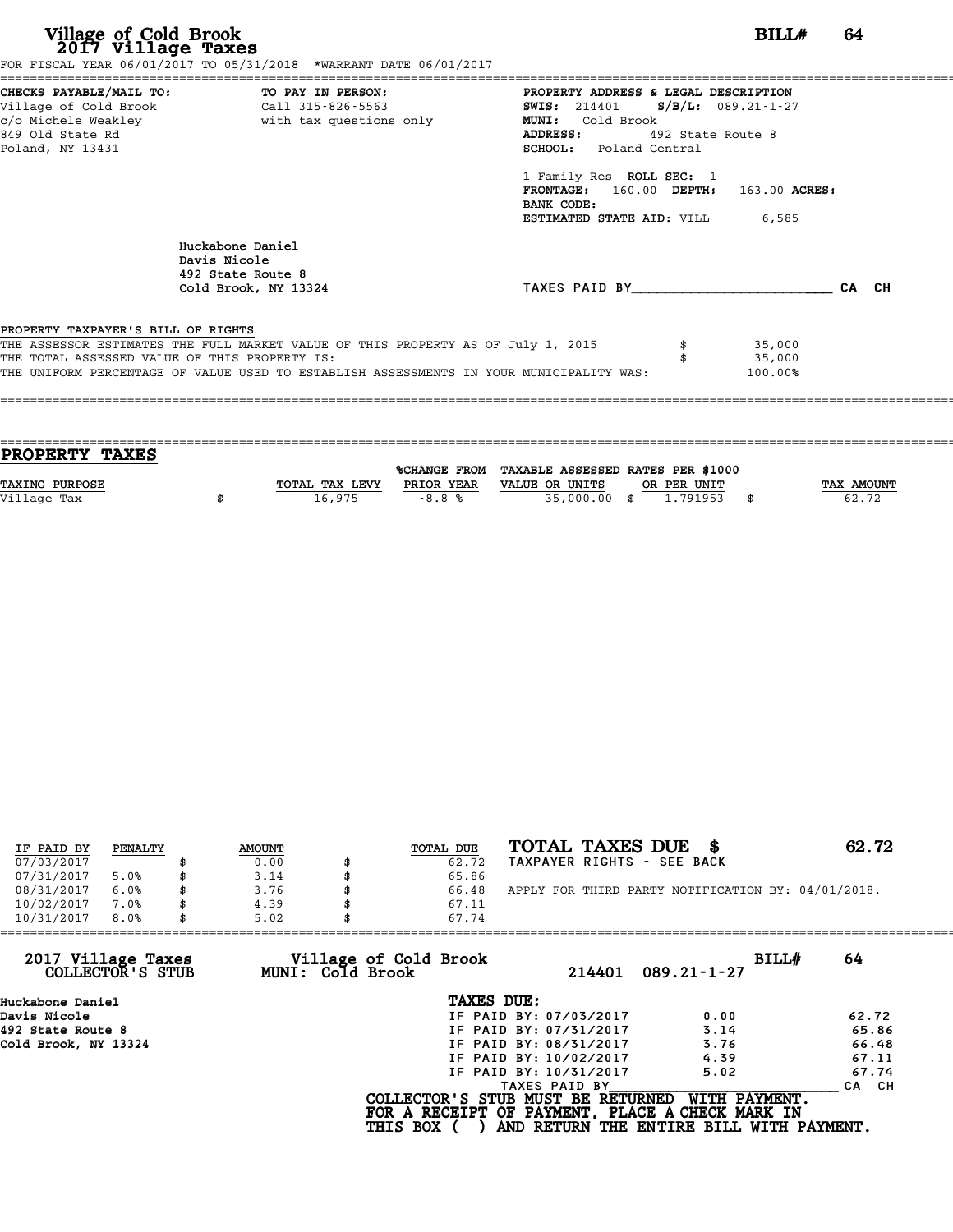| Village of Cold Brook<br>2017 Village Taxes                   | FOR FISCAL YEAR 06/01/2017 TO 05/31/2018 *WARRANT DATE 06/01/2017                                                                                                                                                            |                                                                                                                                                                                                                                                                                                              | BILL#                       | 65    |      |
|---------------------------------------------------------------|------------------------------------------------------------------------------------------------------------------------------------------------------------------------------------------------------------------------------|--------------------------------------------------------------------------------------------------------------------------------------------------------------------------------------------------------------------------------------------------------------------------------------------------------------|-----------------------------|-------|------|
| Village of Cold Brook<br>849 Old State Rd<br>Poland, NY 13431 | CHECKS PAYABLE/MAIL TO: TO PAY IN PERSON:<br>Call 315-826-5563<br>c/o Michele Weakley <b>but with tax questions</b> only                                                                                                     | PROPERTY ADDRESS & LEGAL DESCRIPTION<br>$S/B/L: 089.21 - 1 - 19.1$<br><b>SWIS:</b> 214401<br><b>MUNI:</b><br>Cold Brook<br>ADDRESS:<br>548 Route 8<br><b>SCHOOL:</b> Poland Central<br>1 Family Res ROLL SEC: 1<br>150.00 DEPTH:<br><b>FRONTAGE:</b><br>BANK CODE:<br><b>ESTIMATED STATE AID:</b> VILL 6,585 | ACRES:                      |       | 2.00 |
|                                                               | Hughes Gary<br>Hughes Dian<br>548 Main St<br>Cold Brook, NY 13324                                                                                                                                                            | TAXES PAID BY TAXES                                                                                                                                                                                                                                                                                          |                             | CA CH |      |
| PROPERTY TAXPAYER'S BILL OF RIGHTS                            | THE ASSESSOR ESTIMATES THE FULL MARKET VALUE OF THIS PROPERTY AS OF July 1, 2015<br>THE TOTAL ASSESSED VALUE OF THIS PROPERTY IS:<br>THE UNIFORM PERCENTAGE OF VALUE USED TO ESTABLISH ASSESSMENTS IN YOUR MUNICIPALITY WAS: |                                                                                                                                                                                                                                                                                                              | 97,000<br>97,000<br>100.00% |       |      |

| <b>PROPERTY TAXES</b> |                |            |                                                |             |                   |
|-----------------------|----------------|------------|------------------------------------------------|-------------|-------------------|
|                       |                |            | %CHANGE FROM TAXABLE ASSESSED RATES PER \$1000 |             |                   |
| <b>TAXING PURPOSE</b> | TOTAL TAX LEVY | PRIOR YEAR | VALUE OR UNITS                                 | OR PER UNIT | <b>TAX AMOUNT</b> |
| Village Tax           | 16,975         | $-8.8%$    | 97,000,00 \$                                   | 1.791953    | 173.82            |
|                       |                |            |                                                |             |                   |
|                       |                |            |                                                |             |                   |

| IF PAID BY | PENALTY | <b>AMOUNT</b> | TOTAL DUE | TOTAL TAXES DUE \$                                 | 173.82 |
|------------|---------|---------------|-----------|----------------------------------------------------|--------|
| 07/03/2017 |         | 0.00          | 173.82    | TAXPAYER RIGHTS - SEE BACK                         |        |
| 07/31/2017 | 5.0%    | 8.69          | 182.51    |                                                    |        |
| 08/31/2017 | 6.0%    | \$<br>10.43   | 184.25    | APPLY FOR THIRD PARTY NOTIFICATION BY: 04/01/2018. |        |
| 10/02/2017 | 7.0%    | 12.17         | 185.99    |                                                    |        |
| 10/31/2017 | 8.0%    | \$<br>13.91   | 187.73    |                                                    |        |

| 13.91            |                        |                                                    |                                                                                                                                  |
|------------------|------------------------|----------------------------------------------------|----------------------------------------------------------------------------------------------------------------------------------|
| MUNI: Cold Brook | 214401                 | BILLH<br>$089.21 - 1 - 19.1$                       | 65                                                                                                                               |
|                  | TAXES DUE:             |                                                    |                                                                                                                                  |
|                  | IF PAID BY: 07/03/2017 | 0.00                                               | 173.82                                                                                                                           |
|                  | IF PAID BY: 07/31/2017 | 8.69                                               | 182.51                                                                                                                           |
|                  | IF PAID BY: 08/31/2017 | 10.43                                              | 184.25                                                                                                                           |
|                  | IF PAID BY: 10/02/2017 | 12.17                                              | 185.99                                                                                                                           |
|                  | IF PAID BY: 10/31/2017 | 13.91                                              | 187.73                                                                                                                           |
|                  | TAXES PAID BY          |                                                    | CA CH                                                                                                                            |
|                  |                        | WITH PAYMENT.                                      |                                                                                                                                  |
|                  |                        | 187.73<br>Village of Cold Brook<br><b>THIS BOX</b> | COLLECTOR'S STUB MUST BE RETURNED<br>FOR A RECEIPT OF PAYMENT, PLACE A CHECK MARK IN<br>AND RETURN THE ENTIRE BILL WITH PAYMENT. |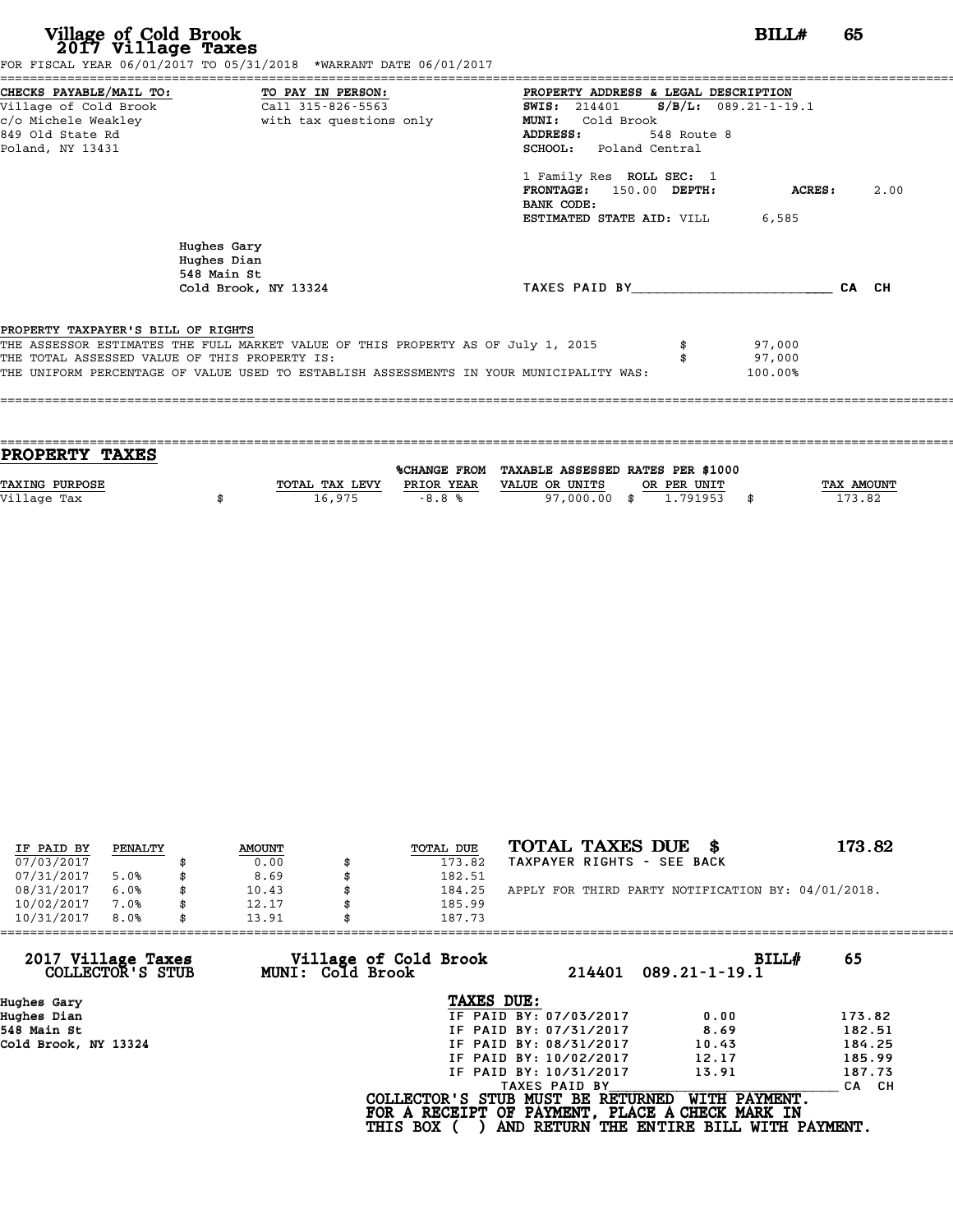| Village of Cold Brook<br>2017 Village Taxes                                                                     | FOR FISCAL YEAR 06/01/2017 TO 05/31/2018 *WARRANT DATE 06/01/2017                                                                                                                                                            | BILL#                                                                                                                                                                                                                                                                                                             | 66    |     |
|-----------------------------------------------------------------------------------------------------------------|------------------------------------------------------------------------------------------------------------------------------------------------------------------------------------------------------------------------------|-------------------------------------------------------------------------------------------------------------------------------------------------------------------------------------------------------------------------------------------------------------------------------------------------------------------|-------|-----|
| CHECKS PAYABLE/MAIL TO:<br>Village of Cold Brook<br>c/o Michele Weakley<br>849 Old State Rd<br>Poland, NY 13431 | TO PAY IN PERSON:<br>Call 315-826-5563<br>with tax questions only                                                                                                                                                            | PROPERTY ADDRESS & LEGAL DESCRIPTION<br>$S/B/L: 089.21-1-10$<br><b>SWIS:</b> 214401<br>Cold Brook<br><b>MUNI:</b><br><b>ADDRESS:</b><br>505 Route 8<br><b>SCHOOL:</b> Poland Central<br>1 Family Res ROLL SEC: 1<br>FRONTAGE: 156.00 DEPTH: 176.00 ACRES:<br>BANK CODE:<br><b>ESTIMATED STATE AID: VILL 6,585</b> |       | .58 |
|                                                                                                                 | Irwin Carl<br>Irwin Elizabeth<br>505 Main St<br>Cold Brook, NY 13324                                                                                                                                                         | TAXES PAID BY                                                                                                                                                                                                                                                                                                     | CA CH |     |
| PROPERTY TAXPAYER'S BILL OF RIGHTS                                                                              | THE ASSESSOR ESTIMATES THE FULL MARKET VALUE OF THIS PROPERTY AS OF July 1, 2015<br>THE TOTAL ASSESSED VALUE OF THIS PROPERTY IS:<br>THE UNIFORM PERCENTAGE OF VALUE USED TO ESTABLISH ASSESSMENTS IN YOUR MUNICIPALITY WAS: | 81,300<br>81,300<br>100.00%                                                                                                                                                                                                                                                                                       |       |     |

| <b>PROPERTY TAXES</b> |                |            |                                                |             |                   |
|-----------------------|----------------|------------|------------------------------------------------|-------------|-------------------|
|                       |                |            | %CHANGE FROM TAXABLE ASSESSED RATES PER \$1000 |             |                   |
|                       |                |            |                                                |             |                   |
| <b>TAXING PURPOSE</b> | TOTAL TAX LEVY | PRIOR YEAR | VALUE OR UNITS                                 | OR PER UNIT | <b>TAX AMOUNT</b> |
| Village Tax           | 16,975         | $-8.8%$    | 81,300.00 \$                                   | 1.791953    | 145.69            |
|                       |                |            |                                                |             |                   |
|                       |                |            |                                                |             |                   |

| IF PAID BY | PENALTY | <b>AMOUNT</b> | <b>TOTAL DUE</b> | TOTAL TAXES DUE \$                                 | 145.69 |
|------------|---------|---------------|------------------|----------------------------------------------------|--------|
| 07/03/2017 |         | 0.00          | 145.69           | TAXPAYER RIGHTS - SEE BACK                         |        |
| 07/31/2017 | 5.0%    | 7.28          | 152.97           |                                                    |        |
| 08/31/2017 | 6.0%    | \$<br>8.74    | 154.43           | APPLY FOR THIRD PARTY NOTIFICATION BY: 04/01/2018. |        |
| 10/02/2017 | 7.0%    | \$<br>10.20   | 155.89           |                                                    |        |
| 10/31/2017 | 8.0%    | \$<br>11.66   | 157.35           |                                                    |        |

| 11.66 | 157.35                 |                                                              |                                                                                                                                  |
|-------|------------------------|--------------------------------------------------------------|----------------------------------------------------------------------------------------------------------------------------------|
|       | 214401                 | BILLH<br>$089.21 - 1 - 10$                                   | 66                                                                                                                               |
|       | TAXES DUE:             |                                                              |                                                                                                                                  |
|       | IF PAID BY: 07/03/2017 | 0.00                                                         | 145.69                                                                                                                           |
|       | IF PAID BY: 07/31/2017 | 7.28                                                         | 152.97                                                                                                                           |
|       | IF PAID BY: 08/31/2017 | 8.74                                                         | 154.43                                                                                                                           |
|       | IF PAID BY: 10/02/2017 | 10.20                                                        | 155.89                                                                                                                           |
|       | IF PAID BY: 10/31/2017 | 11.66                                                        | 157.35                                                                                                                           |
|       | TAXES PAID BY          |                                                              | CA CH                                                                                                                            |
|       |                        | WITH PAYMENT.                                                |                                                                                                                                  |
|       |                        | Village of Cold Brook<br>MUNI: Cold Brook<br><b>THIS BOX</b> | COLLECTOR'S STUB MUST BE RETURNED<br>FOR A RECEIPT OF PAYMENT, PLACE A CHECK MARK IN<br>AND RETURN THE ENTIRE BILL WITH PAYMENT. |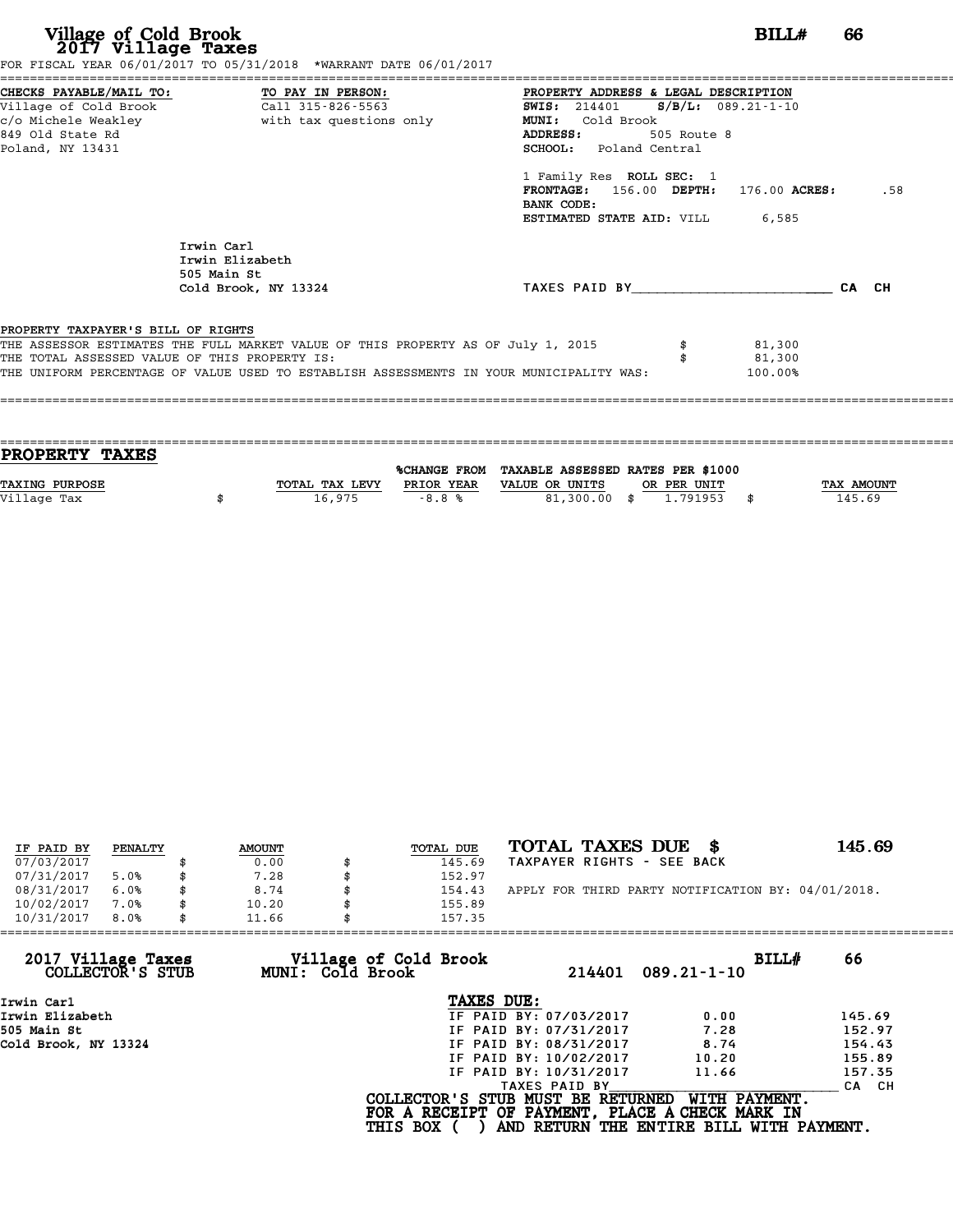| Village of Cold Brook<br>2017 Village Taxes                                         | FOR FISCAL YEAR 06/01/2017 TO 05/31/2018 *WARRANT DATE 06/01/2017                                                                                                           | BILL#                                                                                                                                                                                                                                                                                                            | 67 |
|-------------------------------------------------------------------------------------|-----------------------------------------------------------------------------------------------------------------------------------------------------------------------------|------------------------------------------------------------------------------------------------------------------------------------------------------------------------------------------------------------------------------------------------------------------------------------------------------------------|----|
| Village of Cold Brook<br>849 Old State Rd<br>Poland, NY 13431                       | CHECKS PAYABLE/MAIL TO: TO PAY IN PERSON:<br>Call 315-826-5563                                                                                                              | PROPERTY ADDRESS & LEGAL DESCRIPTION<br><b>SWIS:</b> 214401 <b>S/B/L:</b> 089.21-1-19.2<br>Cold Brook<br><b>MUNI:</b><br><b>ADDRESS:</b><br>Route 8<br><b>SCHOOL:</b> Poland Central<br>Res vac land ROLL SEC: 1<br>FRONTAGE: 88.00 DEPTH: 129.00 ACRES:<br>BANK CODE:<br><b>ESTIMATED STATE AID: VILL 6,585</b> |    |
|                                                                                     | Irwin Duane L<br>540 Main St<br>Cold Brook, NY 13324                                                                                                                        | TAXES PAID BY CA CH                                                                                                                                                                                                                                                                                              |    |
| PROPERTY TAXPAYER'S BILL OF RIGHTS<br>THE TOTAL ASSESSED VALUE OF THIS PROPERTY IS: | THE ASSESSOR ESTIMATES THE FULL MARKET VALUE OF THIS PROPERTY AS OF July 1, 2015<br>THE UNIFORM PERCENTAGE OF VALUE USED TO ESTABLISH ASSESSMENTS IN YOUR MUNICIPALITY WAS: | 800<br>800<br>100.00%                                                                                                                                                                                                                                                                                            |    |
|                                                                                     |                                                                                                                                                                             |                                                                                                                                                                                                                                                                                                                  |    |

| PROPERTY TAXES        |                |            |                                                |                  |                   |
|-----------------------|----------------|------------|------------------------------------------------|------------------|-------------------|
|                       |                |            | %CHANGE FROM TAXABLE ASSESSED RATES PER \$1000 |                  |                   |
| <b>TAXING PURPOSE</b> | TOTAL TAX LEVY | PRIOR YEAR | VALUE OR UNITS                                 | OR PER UNIT      | <b>TAX AMOUNT</b> |
| Village Tax           | 16,975         | $-8.8%$    | 800.00                                         | 1.791953<br>- \$ | 1.43              |
|                       |                |            |                                                |                  |                   |

| IF PAID BY | PENALTY | <b>AMOUNT</b> | TOTAL DUE | TOTAL TAXES DUE \$                                 | 1.43 |
|------------|---------|---------------|-----------|----------------------------------------------------|------|
| 07/03/2017 |         | 0.00          | 1.43      | TAXPAYER RIGHTS - SEE BACK                         |      |
| 07/31/2017 | 5.0%    | 0.07          | 1.50      |                                                    |      |
| 08/31/2017 | 6.0%    | 0.09          | 1.52      | APPLY FOR THIRD PARTY NOTIFICATION BY: 04/01/2018. |      |
| 10/02/2017 | 7.0%    | 0.10          | 1.53      |                                                    |      |
| 10/31/2017 | 8.0%    | 0.11          | 1.54      |                                                    |      |
|            |         |               |           |                                                    |      |

| 10/31/2017<br>8.0%                     | 0.11                                      | 1.54                                                                                                    |                                                           |                  |
|----------------------------------------|-------------------------------------------|---------------------------------------------------------------------------------------------------------|-----------------------------------------------------------|------------------|
| 2017 Village Taxes<br>COLLECTOR'S STUB | Village of Cold Brook<br>MUNI: Cold Brook | 214401                                                                                                  | BILLH<br>$089.21 - 1 - 19.2$                              | 67               |
| Irwin Duane L                          |                                           | TAXES DUE:                                                                                              |                                                           |                  |
| 540 Main St                            |                                           | IF PAID BY: 07/03/2017                                                                                  | 0.00                                                      | 1.43             |
| Cold Brook, NY 13324                   |                                           | IF PAID BY: 07/31/2017                                                                                  | 0.07                                                      | 1.50             |
|                                        |                                           | IF PAID BY: 08/31/2017                                                                                  | 0.09                                                      | 1.52             |
|                                        |                                           | IF PAID BY: 10/02/2017                                                                                  | 0.10                                                      | 1.53             |
|                                        |                                           | IF PAID BY: 10/31/2017                                                                                  | 0.11                                                      | 1.54             |
|                                        |                                           | TAXES PAID BY                                                                                           |                                                           | CH.<br><b>CA</b> |
|                                        |                                           | COLLECTOR'S STUB MUST BE RETURNED<br>FOR A RECEIPT OF PAYMENT, PLACE A CHECK MARK IN<br><b>THIS BOX</b> | WITH PAYMENT.<br>AND RETURN THE ENTIRE BILL WITH PAYMENT. |                  |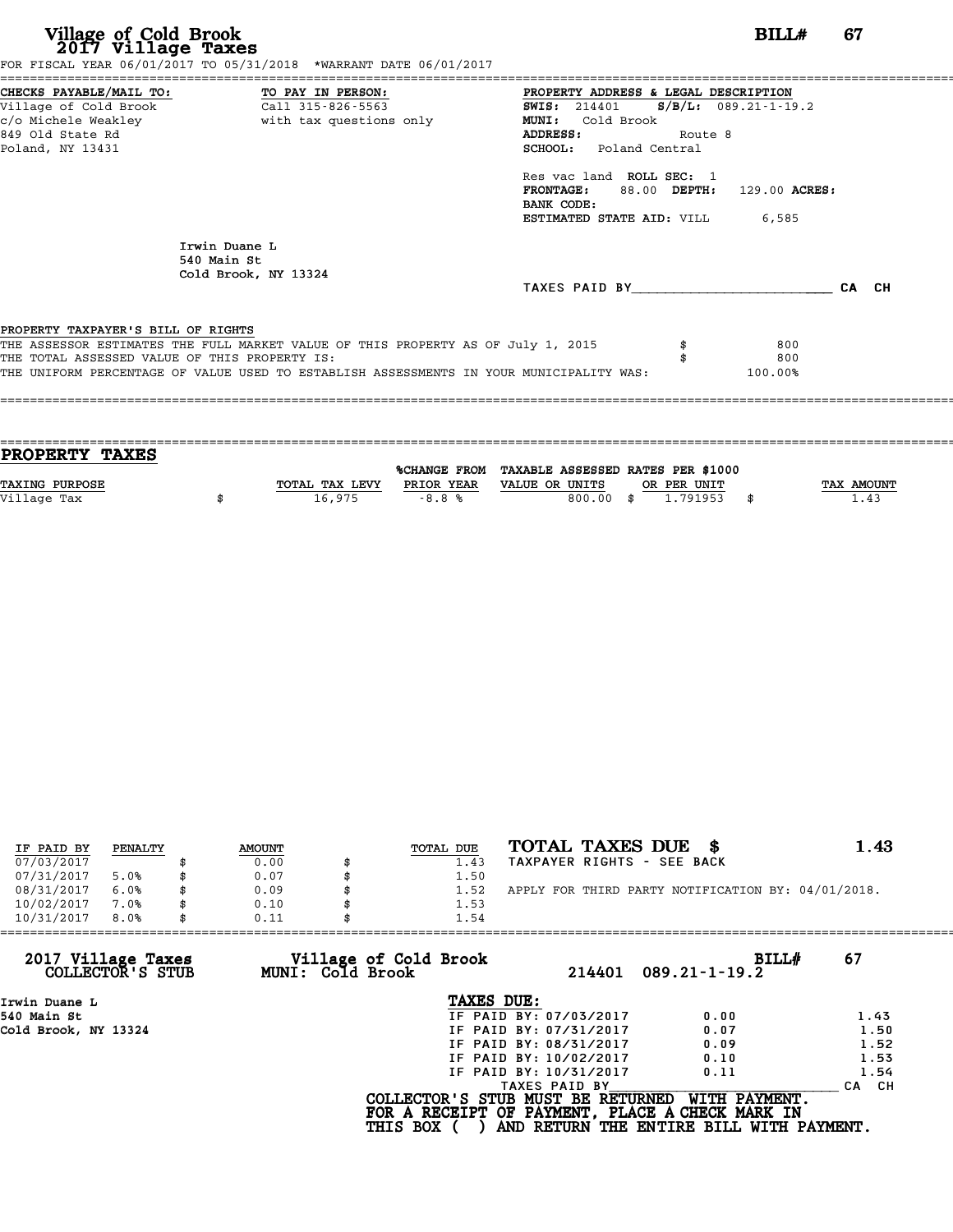| Village of Cold Brook<br>2017 Village Taxes                                         | FOR FISCAL YEAR 06/01/2017 TO 05/31/2018 *WARRANT DATE 06/01/2017                                                                                                           | BILL#<br>68                                                                                                                                                                                                                                                                                                 |       |
|-------------------------------------------------------------------------------------|-----------------------------------------------------------------------------------------------------------------------------------------------------------------------------|-------------------------------------------------------------------------------------------------------------------------------------------------------------------------------------------------------------------------------------------------------------------------------------------------------------|-------|
| Village of Cold Brook<br>849 Old State Rd<br>Poland, NY 13431                       | CHECKS PAYABLE/MAIL TO: TO PAY IN PERSON:<br>Call 315-826-5563                                                                                                              | PROPERTY ADDRESS & LEGAL DESCRIPTION<br>SWIS: 214401 S/B/L: 089.21-1-21<br>Cold Brook<br><b>MUNI:</b><br><b>ADDRESS:</b><br>540 Route 8<br><b>SCHOOL:</b> Poland Central<br>1 Family Res ROLL SEC: 1<br>$\tt FRONTAGE:$<br>DEPTH:<br><b>ACRES :</b><br>BANK CODE:<br><b>ESTIMATED STATE AID: VILL 6,585</b> | 2.50  |
|                                                                                     | Irwin Ruth<br>Thomas Irwin<br>540 Main St<br>Cold Brook, NY 13324                                                                                                           | TAXES PAID BY                                                                                                                                                                                                                                                                                               | CA CH |
| PROPERTY TAXPAYER'S BILL OF RIGHTS<br>THE TOTAL ASSESSED VALUE OF THIS PROPERTY IS: | THE ASSESSOR ESTIMATES THE FULL MARKET VALUE OF THIS PROPERTY AS OF July 1, 2015<br>THE UNIFORM PERCENTAGE OF VALUE USED TO ESTABLISH ASSESSMENTS IN YOUR MUNICIPALITY WAS: | 86,000<br>86,000<br>100.00%                                                                                                                                                                                                                                                                                 |       |

| <b>PROPERTY TAXES</b> |                |            |                                                |             |                   |
|-----------------------|----------------|------------|------------------------------------------------|-------------|-------------------|
|                       |                |            |                                                |             |                   |
|                       |                |            | %CHANGE FROM TAXABLE ASSESSED RATES PER \$1000 |             |                   |
| <b>TAXING PURPOSE</b> | TOTAL TAX LEVY | PRIOR YEAR | VALUE OR UNITS                                 | OR PER UNIT | <b>TAX AMOUNT</b> |
|                       |                |            |                                                |             |                   |
| Village Tax           | 16,975         | $-8.8%$    | 86,000,00 \$                                   | 1.791953    | 154.11            |
|                       |                |            |                                                |             |                   |

| IF PAID BY | PENALTY | <b>AMOUNT</b> | TOTAL DUE | TOTAL TAXES DUE<br>- 86                            | 154.11 |
|------------|---------|---------------|-----------|----------------------------------------------------|--------|
| 07/03/2017 |         | 0.00          | 154.11    | TAXPAYER RIGHTS - SEE BACK                         |        |
| 07/31/2017 | 5.0%    | 7.71          | 161.82    |                                                    |        |
| 08/31/2017 | 6.0%    | 9.25          | 163.36    | APPLY FOR THIRD PARTY NOTIFICATION BY: 04/01/2018. |        |
| 10/02/2017 | 7.0%    | 10.79         | 164.90    |                                                    |        |
| 10/31/2017 | 8.0%    | 12.33         | 166.44    |                                                    |        |

| 12.33            | 166.44                 |                                          |                                                                                                                                  |
|------------------|------------------------|------------------------------------------|----------------------------------------------------------------------------------------------------------------------------------|
| MUNI: Cold Brook | 214401                 | BILLH<br>$089.21 - 1 - 21$               | 68                                                                                                                               |
|                  | TAXES DUE:             |                                          |                                                                                                                                  |
|                  | IF PAID BY: 07/03/2017 | 0.00                                     | 154.11                                                                                                                           |
|                  | IF PAID BY: 07/31/2017 | 7.71                                     | 161.82                                                                                                                           |
|                  | IF PAID BY: 08/31/2017 | 9.25                                     | 163.36                                                                                                                           |
|                  | IF PAID BY: 10/02/2017 | 10.79                                    | 164.90                                                                                                                           |
|                  | IF PAID BY: 10/31/2017 | 12.33                                    | 166.44                                                                                                                           |
|                  | TAXES PAID BY          |                                          | CA CH                                                                                                                            |
|                  |                        | WITH PAYMENT.                            |                                                                                                                                  |
|                  |                        | Village of Cold Brook<br><b>THIS BOX</b> | COLLECTOR'S STUB MUST BE RETURNED<br>FOR A RECEIPT OF PAYMENT, PLACE A CHECK MARK IN<br>AND RETURN THE ENTIRE BILL WITH PAYMENT. |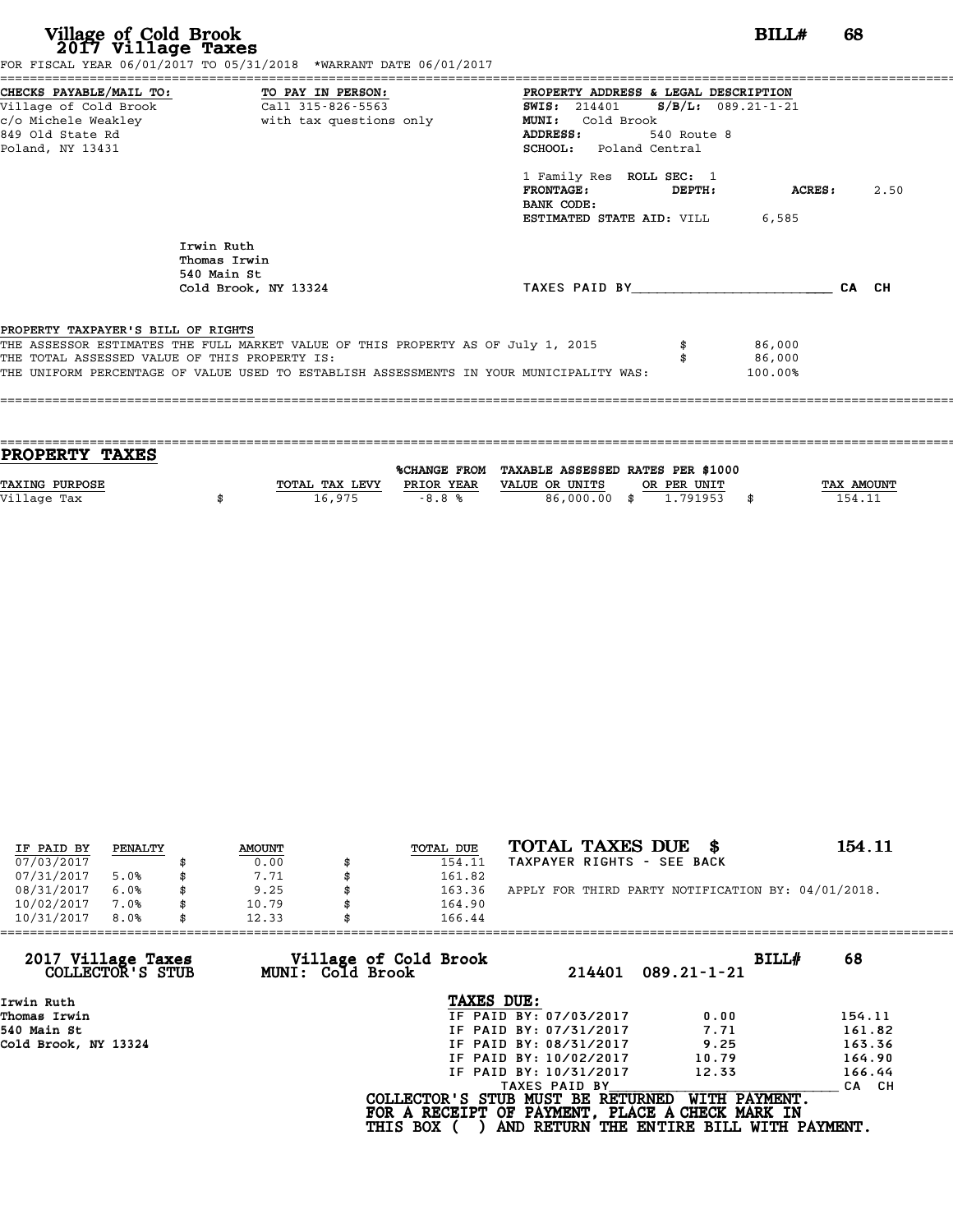| Village of Cold Brook<br>2017 Village Taxes<br>FOR FISCAL YEAR 06/01/2017 TO 05/31/2018 *WARRANT DATE 06/01/2017                                                                                                                                                   | BILL#                                                                                                                                                                                                                                                                                                    | 69    |
|--------------------------------------------------------------------------------------------------------------------------------------------------------------------------------------------------------------------------------------------------------------------|----------------------------------------------------------------------------------------------------------------------------------------------------------------------------------------------------------------------------------------------------------------------------------------------------------|-------|
| CHECKS PAYABLE/MAIL TO: TO PAY IN PERSON:<br>Village of Cold Brook<br>Call 315-826-5563<br>c/o Michele Weakley<br>with tax questions only<br>849 Old State Rd<br>Poland, NY 13431                                                                                  | PROPERTY ADDRESS & LEGAL DESCRIPTION<br>SWIS: 214401 S/B/L: 088.36-1-19<br>Cold Brook<br><b>MUNI:</b><br><b>ADDRESS:</b><br>421 Route 8<br><b>SCHOOL:</b> Poland Central<br>1 Family Res ROLL SEC: 1<br>FRONTAGE: 61.00 DEPTH: 354.00 ACRES:<br>BANK CODE: 135<br><b>ESTIMATED STATE AID:</b> VILL 6,585 | .62   |
| Johnson Curtis<br>$PO$ Box $64$<br>Cold Brook, NY 13324                                                                                                                                                                                                            |                                                                                                                                                                                                                                                                                                          | CA CH |
| PROPERTY TAXPAYER'S BILL OF RIGHTS<br>THE ASSESSOR ESTIMATES THE FULL MARKET VALUE OF THIS PROPERTY AS OF July 1, 2015<br>THE TOTAL ASSESSED VALUE OF THIS PROPERTY IS:<br>THE UNIFORM PERCENTAGE OF VALUE USED TO ESTABLISH ASSESSMENTS IN YOUR MUNICIPALITY WAS: | 60,000<br>60,000<br>100.00%                                                                                                                                                                                                                                                                              |       |

| <b>PROPERTY TAXES</b> |                |            |                                                |             |                   |
|-----------------------|----------------|------------|------------------------------------------------|-------------|-------------------|
|                       |                |            |                                                |             |                   |
|                       |                |            | %CHANGE FROM TAXABLE ASSESSED RATES PER \$1000 |             |                   |
| <b>TAXING PURPOSE</b> | TOTAL TAX LEVY | PRIOR YEAR | VALUE OR UNITS                                 | OR PER UNIT | <b>TAX AMOUNT</b> |
|                       |                |            |                                                |             |                   |
| Village Tax           | 16,975         | $-8.8%$    | $60,000,00$ \$                                 | 1.791953    | 107.52            |
|                       |                |            |                                                |             |                   |

| IF PAID BY | PENALTY | <b>AMOUNT</b> | TOTAL DUE | TOTAL TAXES DUE \$                                 | 107.52 |
|------------|---------|---------------|-----------|----------------------------------------------------|--------|
| 07/03/2017 |         | 0.00          | 107.52    | TAXPAYER RIGHTS - SEE BACK                         |        |
| 07/31/2017 | 5.0%    | 5.38          | 112.90    |                                                    |        |
| 08/31/2017 | 6.0%    | 6.45          | 113.97    | APPLY FOR THIRD PARTY NOTIFICATION BY: 04/01/2018. |        |
| 10/02/2017 | 7.0%    | 7.53          | 115.05    |                                                    |        |
| 10/31/2017 | 8.0%    | 8.60          | 116.12    |                                                    |        |

| 10/31/2017<br>8.0%                     | 8.60                                      | 116.12                                                                                                  |                                                           |        |
|----------------------------------------|-------------------------------------------|---------------------------------------------------------------------------------------------------------|-----------------------------------------------------------|--------|
| 2017 Village Taxes<br>COLLECTOR'S STUB | Village of Cold Brook<br>MUNI: Cold Brook | 214401                                                                                                  | BILLH<br>$088.36 - 1 - 19$                                | 69     |
| Johnson Curtis                         |                                           | TAXES DUE:                                                                                              |                                                           |        |
| PO Box 64                              |                                           | IF PAID BY: 07/03/2017                                                                                  | 0.00                                                      | 107.52 |
| Cold Brook, NY 13324                   |                                           | IF PAID BY: 07/31/2017                                                                                  | 5.38                                                      | 112.90 |
|                                        |                                           | IF PAID BY: 08/31/2017                                                                                  | 6.45                                                      | 113.97 |
|                                        |                                           | IF PAID BY: 10/02/2017                                                                                  | 7.53                                                      | 115.05 |
|                                        |                                           | IF PAID BY: 10/31/2017                                                                                  | 8.60                                                      | 116.12 |
|                                        |                                           | TAXES PAID BY                                                                                           |                                                           | CA CH  |
|                                        |                                           | COLLECTOR'S STUB MUST BE RETURNED<br>FOR A RECEIPT OF PAYMENT, PLACE A CHECK MARK IN<br><b>THIS BOX</b> | WITH PAYMENT.<br>AND RETURN THE ENTIRE BILL WITH PAYMENT. |        |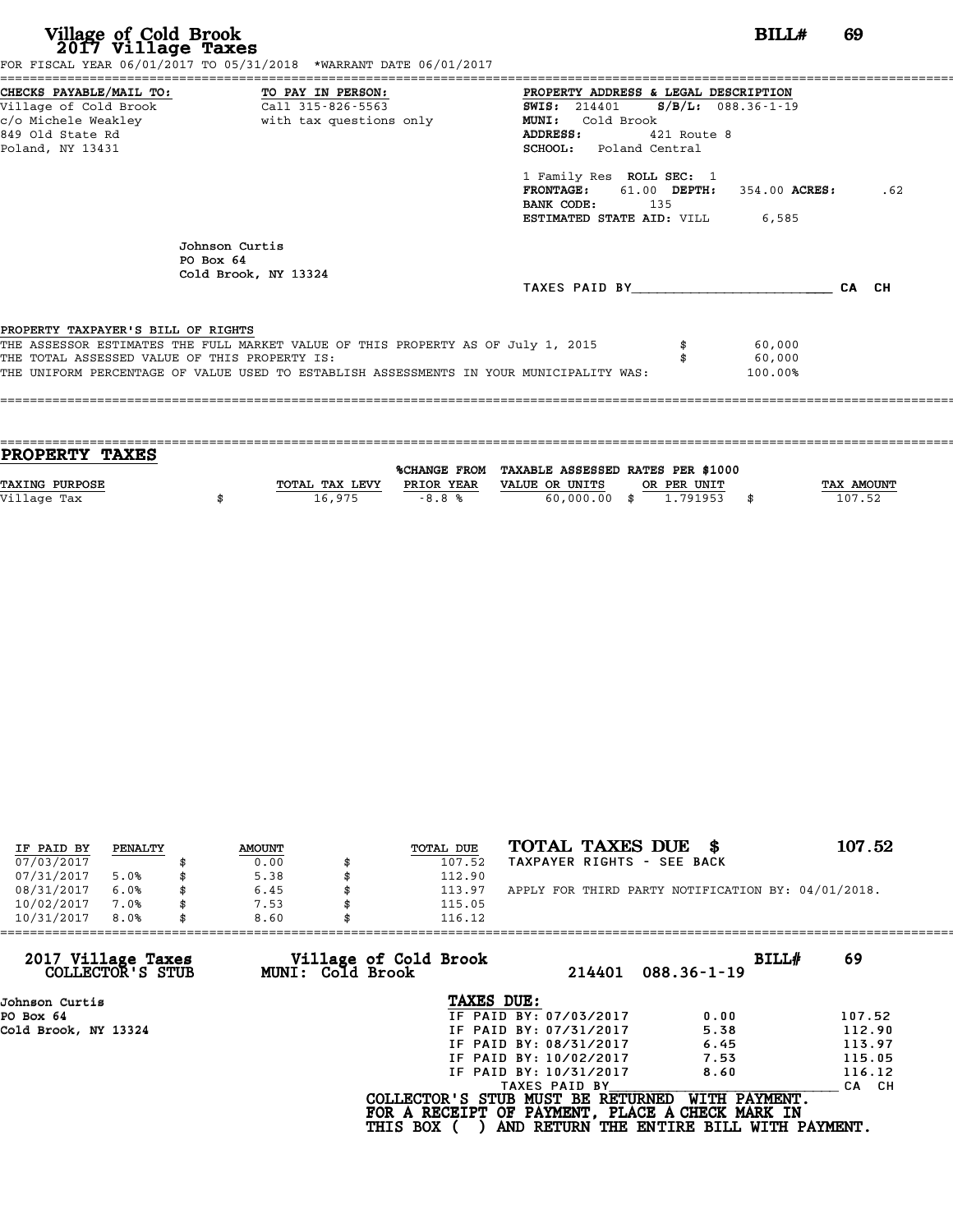| Village of Cold Brook<br>2017 Village Taxes<br>FOR FISCAL YEAR 06/01/2017 TO 05/31/2018 *WARRANT DATE 06/01/2017                                                                                                                                                   | BILL#<br>70                                                                                                                                                                                                                                                                                    |
|--------------------------------------------------------------------------------------------------------------------------------------------------------------------------------------------------------------------------------------------------------------------|------------------------------------------------------------------------------------------------------------------------------------------------------------------------------------------------------------------------------------------------------------------------------------------------|
| CHECKS PAYABLE/MAIL TO: TO PAY IN PERSON:<br>Village of Cold Brook<br>Call 315-826-5563<br>c/o Michele Weakley<br>with tax questions only<br>849 Old State Rd<br>Poland, NY 13431                                                                                  | PROPERTY ADDRESS & LEGAL DESCRIPTION<br>SWIS: 214401 S/B/L: 089.21-1-11<br>Cold Brook<br>MUNI:<br>ADDRESS:<br>511 Route 8<br><b>SCHOOL:</b> Poland Central<br>1 Family Res ROLL SEC: 1<br>2.20<br><b>FRONTAGE:</b><br>ACRES:<br>DEPTH:<br>BANK CODE:<br><b>ESTIMATED STATE AID:</b> VILL 6,585 |
| Jones Marvin<br>511 Main St<br>Cold Brook, NY 13324                                                                                                                                                                                                                | TAXES PAID BY<br>CA CH                                                                                                                                                                                                                                                                         |
| PROPERTY TAXPAYER'S BILL OF RIGHTS<br>THE ASSESSOR ESTIMATES THE FULL MARKET VALUE OF THIS PROPERTY AS OF July 1, 2015<br>THE TOTAL ASSESSED VALUE OF THIS PROPERTY IS:<br>THE UNIFORM PERCENTAGE OF VALUE USED TO ESTABLISH ASSESSMENTS IN YOUR MUNICIPALITY WAS: | 96,000<br>96,000<br>100.00%                                                                                                                                                                                                                                                                    |

| <b>PROPERTY TAXES</b> |                |            |                                                |             |                   |
|-----------------------|----------------|------------|------------------------------------------------|-------------|-------------------|
|                       |                |            | %CHANGE FROM TAXABLE ASSESSED RATES PER \$1000 |             |                   |
| <b>TAXING PURPOSE</b> | TOTAL TAX LEVY | PRIOR YEAR | VALUE OR UNITS                                 | OR PER UNIT | <b>TAX AMOUNT</b> |
| Village Tax           | 16,975         | $-8.8%$    | 96,000.00 \$                                   | 1,791953    | 172.03            |
|                       |                |            |                                                |             |                   |

| IF PAID BY | PENALTY | <b>AMOUNT</b> | TOTAL DUE | TOTAL TAXES DUE \$                                 | 172.03 |
|------------|---------|---------------|-----------|----------------------------------------------------|--------|
| 07/03/2017 |         | 0.00          | 172.03    | TAXPAYER RIGHTS - SEE BACK                         |        |
| 07/31/2017 | 5.0%    | 8.60          | 180.63    |                                                    |        |
| 08/31/2017 | 6.0%    | 10.32         | 182.35    | APPLY FOR THIRD PARTY NOTIFICATION BY: 04/01/2018. |        |
| 10/02/2017 | 7.0%    | 12.04         | 184.07    |                                                    |        |
| 10/31/2017 | 8.0%    | 13.76         | 185.79    |                                                    |        |

| 10/31/2017<br>8.0%<br>13.76            | 185.79                                                                                                  |                                                           |        |
|----------------------------------------|---------------------------------------------------------------------------------------------------------|-----------------------------------------------------------|--------|
| 2017 Village Taxes<br>COLLECTOR'S STUB | Village of Cold Brook<br>MUNI: Cold Brook<br>214401                                                     | BILLH<br>$089.21 - 1 - 11$                                | 70     |
| Jones Marvin                           | TAXES DUE:                                                                                              |                                                           |        |
| 511 Main St                            | IF PAID BY: 07/03/2017                                                                                  | 0.00                                                      | 172.03 |
| Cold Brook, NY 13324                   | IF PAID BY: 07/31/2017                                                                                  | 8.60                                                      | 180.63 |
|                                        | IF PAID BY: 08/31/2017                                                                                  | 10.32                                                     | 182.35 |
|                                        | IF PAID BY: 10/02/2017                                                                                  | 12.04                                                     | 184.07 |
|                                        | IF PAID BY: 10/31/2017                                                                                  | 13.76                                                     | 185.79 |
|                                        | TAXES PAID BY                                                                                           |                                                           | CA CH  |
|                                        | COLLECTOR'S STUB MUST BE RETURNED<br>FOR A RECEIPT OF PAYMENT, PLACE A CHECK MARK IN<br><b>THIS BOX</b> | WITH PAYMENT.<br>AND RETURN THE ENTIRE BILL WITH PAYMENT. |        |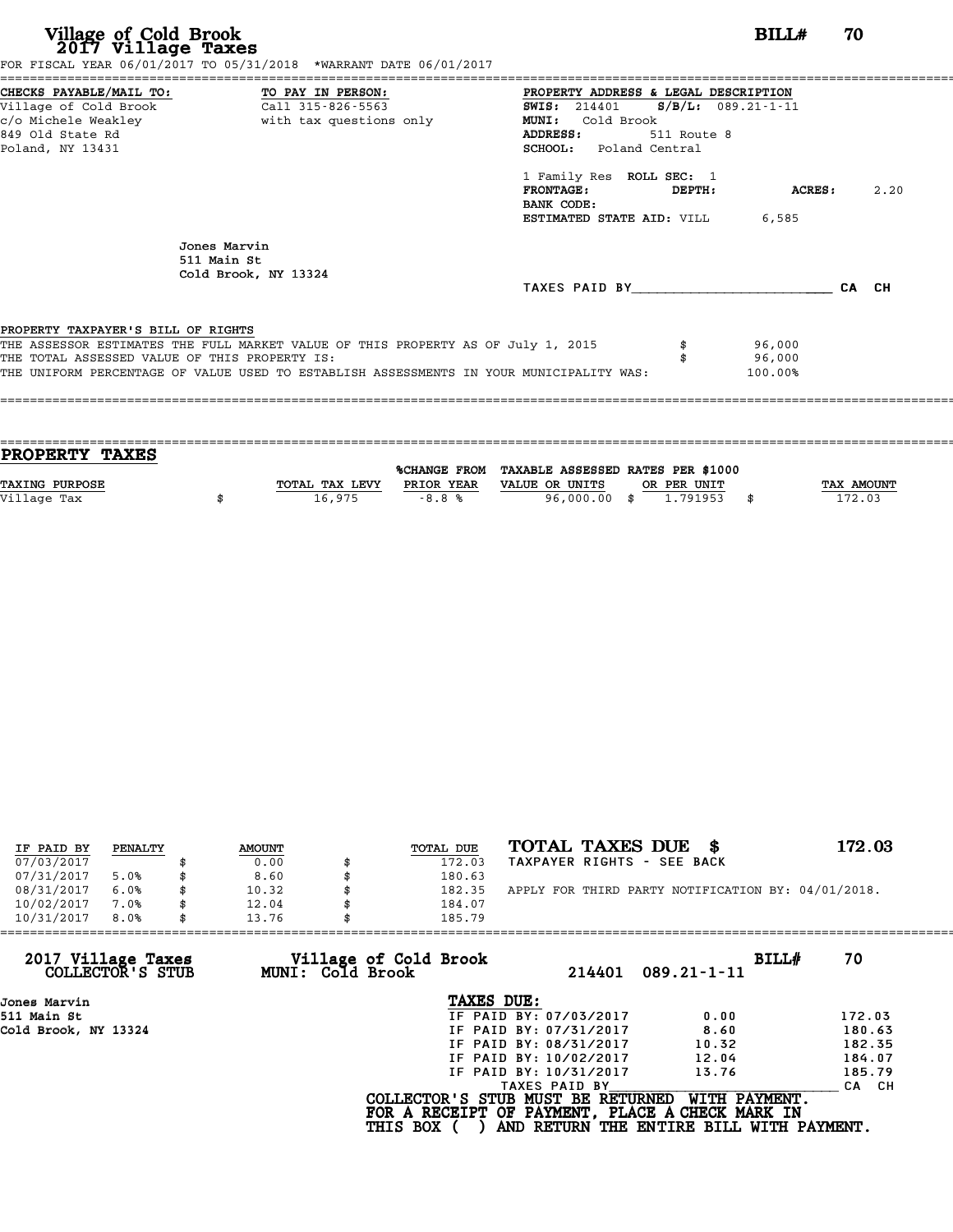| Village of Cold Brook<br>2017 Village Taxes                                         | FOR FISCAL YEAR 06/01/2017 TO 05/31/2018 *WARRANT DATE 06/01/2017                                                                                                           |                                                                                                                                                                                                                                                                      | BILLH                             | 71    |      |
|-------------------------------------------------------------------------------------|-----------------------------------------------------------------------------------------------------------------------------------------------------------------------------|----------------------------------------------------------------------------------------------------------------------------------------------------------------------------------------------------------------------------------------------------------------------|-----------------------------------|-------|------|
| c/o Michele Weakley<br>849 Old State Rd<br>Poland, NY 13431                         | CHECKS PAYABLE/MAIL TO: TO PAY IN PERSON:<br>Village of Cold Brook Call 315-826-5563<br>Call 315-826-5563<br>with tax questions only                                        | PROPERTY ADDRESS & LEGAL DESCRIPTION<br>SWIS: 214401<br><b>MUNI:</b><br>Cold Brook<br>276 Route 28<br>ADDRESS:<br><b>SCHOOL:</b> Poland Central<br>1 Family Res ROLL SEC: 1<br>FRONTAGE: 40.00 DEPTH:<br>BANK CODE:<br>135<br><b>ESTIMATED STATE AID: VILL 6,585</b> | $S/B/L: 088.44-1-14.3$<br>ACRES : |       | 5.00 |
|                                                                                     | Jones Steven A<br>Jones Cynthia<br>276 Main St<br>Cold Brook, NY 13324                                                                                                      | TAXES PAID BY TAXES PAID BY                                                                                                                                                                                                                                          |                                   | CA CH |      |
| PROPERTY TAXPAYER'S BILL OF RIGHTS<br>THE TOTAL ASSESSED VALUE OF THIS PROPERTY IS: | THE ASSESSOR ESTIMATES THE FULL MARKET VALUE OF THIS PROPERTY AS OF July 1, 2015<br>THE UNIFORM PERCENTAGE OF VALUE USED TO ESTABLISH ASSESSMENTS IN YOUR MUNICIPALITY WAS: |                                                                                                                                                                                                                                                                      | 175,000<br>175,000<br>100.00%     |       |      |

| PROPERTY TAXES        |                |                     |                                   |             |            |
|-----------------------|----------------|---------------------|-----------------------------------|-------------|------------|
|                       |                |                     |                                   |             |            |
|                       |                | <b>%CHANGE FROM</b> | TAXABLE ASSESSED RATES PER \$1000 |             |            |
| <b>TAXING PURPOSE</b> | TOTAL TAX LEVY | PRIOR YEAR          | VALUE OR UNITS                    | OR PER UNIT | TAX AMOUNT |
| Village Tax           | 16,975         | $-8.8%$             | 175,000.00 \$                     | 1.791953    | 313.59     |
|                       |                |                     |                                   |             |            |

| IF PAID BY | PENALTY | <b>AMOUNT</b> | TOTAL DUE | TOTAL TAXES DUE \$                                 | 313.59 |
|------------|---------|---------------|-----------|----------------------------------------------------|--------|
| 07/03/2017 |         | 0.00          | 313.59    | TAXPAYER RIGHTS - SEE BACK                         |        |
| 07/31/2017 | 5.0%    | \$<br>15.68   | 329.27    |                                                    |        |
| 08/31/2017 | 6.0%    | \$<br>18.82   | 332.41    | APPLY FOR THIRD PARTY NOTIFICATION BY: 04/01/2018. |        |
| 10/02/2017 | 7.0%    | \$<br>21.95   | 335.54    |                                                    |        |
| 10/31/2017 | 8.0%    | \$<br>25.09   | 338.68    |                                                    |        |

| 25.09            | 338.68                 |                                          |                                                                                                                                  |
|------------------|------------------------|------------------------------------------|----------------------------------------------------------------------------------------------------------------------------------|
| MUNI: Cold Brook | 214401                 | BILLH<br>$088.44 - 1 - 14.3$             | 71                                                                                                                               |
|                  | TAXES DUE:             |                                          |                                                                                                                                  |
|                  | IF PAID BY: 07/03/2017 | 0.00                                     | 313.59                                                                                                                           |
|                  | IF PAID BY: 07/31/2017 | 15.68                                    | 329.27                                                                                                                           |
|                  | IF PAID BY: 08/31/2017 | 18.82                                    | 332.41                                                                                                                           |
|                  | IF PAID BY: 10/02/2017 | 21.95                                    | 335.54                                                                                                                           |
|                  | IF PAID BY: 10/31/2017 | 25.09                                    | 338.68                                                                                                                           |
|                  | TAXES PAID BY          |                                          | CA CH                                                                                                                            |
|                  |                        | WITH PAYMENT.                            |                                                                                                                                  |
|                  |                        | Village of Cold Brook<br><b>THIS BOX</b> | COLLECTOR'S STUB MUST BE RETURNED<br>FOR A RECEIPT OF PAYMENT, PLACE A CHECK MARK IN<br>AND RETURN THE ENTIRE BILL WITH PAYMENT. |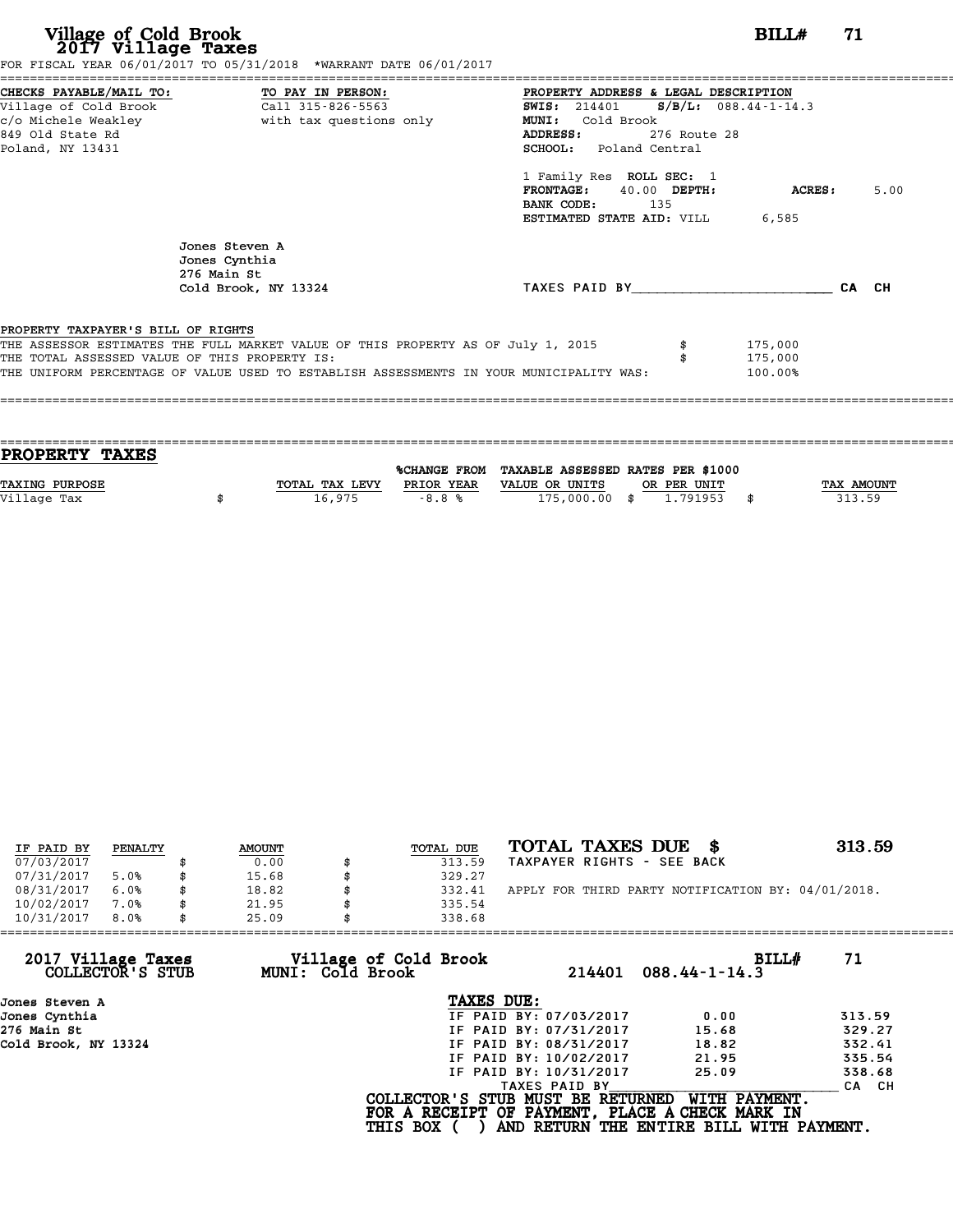| Village of Cold Brook<br>2017 Village Taxes<br>FOR FISCAL YEAR 06/01/2017 TO 05/31/2018 *WARRANT DATE 06/01/2017                                                                                                                                                   | BILL#                                                                                                                                                                                                                                                                                                | 72    |
|--------------------------------------------------------------------------------------------------------------------------------------------------------------------------------------------------------------------------------------------------------------------|------------------------------------------------------------------------------------------------------------------------------------------------------------------------------------------------------------------------------------------------------------------------------------------------------|-------|
| CHECKS PAYABLE/MAIL TO: TO PAY IN PERSON:<br>Village of Cold Brook<br>Call 315-826-5563<br>c/o Michele Weakley<br>with tax questions only<br>849 Old State Rd<br>Poland, NY 13431                                                                                  | PROPERTY ADDRESS & LEGAL DESCRIPTION<br>SWIS: $214401$ S/B/L: 088.36-1-18.1<br>Cold Brook<br><b>MUNI:</b><br>ADDRESS:<br>Route 8<br><b>SCHOOL:</b> Poland Central<br>Rural vac<10 ROLL SEC: 1<br><b>FRONTAGE:</b><br><b>ACRES:</b><br>DEPTH:<br>BANK CODE:<br><b>ESTIMATED STATE AID:</b> VILL 6,585 | 5.00  |
| Kelly James J<br>417 Main St<br>Cold Brook, NY 13324                                                                                                                                                                                                               | TAXES PAID BY                                                                                                                                                                                                                                                                                        | CA CH |
| PROPERTY TAXPAYER'S BILL OF RIGHTS<br>THE ASSESSOR ESTIMATES THE FULL MARKET VALUE OF THIS PROPERTY AS OF July 1, 2015<br>THE TOTAL ASSESSED VALUE OF THIS PROPERTY IS:<br>THE UNIFORM PERCENTAGE OF VALUE USED TO ESTABLISH ASSESSMENTS IN YOUR MUNICIPALITY WAS: | 16,000<br>16,000<br>100.00%                                                                                                                                                                                                                                                                          |       |

| <b>TAX AMOUNT</b> |
|-------------------|
| 28.67             |
|                   |
|                   |

| IF PAID BY | PENALTY | <b>AMOUNT</b> | <b>TOTAL DUE</b> | TOTAL TAXES DUE \$                                 | 28.67 |
|------------|---------|---------------|------------------|----------------------------------------------------|-------|
| 07/03/2017 |         | 0.00          | 28.67            | TAXPAYER RIGHTS - SEE BACK                         |       |
| 07/31/2017 | 5.0%    | 1.43          | 30.10            |                                                    |       |
| 08/31/2017 | 6.0%    | 1.72          | 30.39            | APPLY FOR THIRD PARTY NOTIFICATION BY: 04/01/2018. |       |
| 10/02/2017 | 7.0%    | 2.01          | 30.68            |                                                    |       |
| 10/31/2017 | 8.0%    | 2.29          | 30.96            |                                                    |       |

| 10/31/2017<br>8.0%<br>2.29             | 30.96                                     |                                   |                                                                                                              |       |
|----------------------------------------|-------------------------------------------|-----------------------------------|--------------------------------------------------------------------------------------------------------------|-------|
| 2017 Village Taxes<br>COLLECTOR'S STUB | Village of Cold Brook<br>MUNI: Cold Brook | 214401                            | BILL#<br>$088.36 - 1 - 18.1$                                                                                 | 72    |
| Kelly James J                          |                                           | TAXES DUE:                        |                                                                                                              |       |
| 417 Main St                            |                                           | IF PAID BY: 07/03/2017            | 0.00                                                                                                         | 28.67 |
| Cold Brook, NY 13324                   |                                           | IF PAID BY: 07/31/2017            | 1.43                                                                                                         | 30.10 |
|                                        |                                           | IF PAID BY: 08/31/2017            | 1.72                                                                                                         | 30.39 |
|                                        |                                           | IF PAID BY: 10/02/2017            | 2.01                                                                                                         | 30.68 |
|                                        |                                           | IF PAID BY: 10/31/2017            | 2.29                                                                                                         | 30.96 |
|                                        |                                           | TAXES PAID BY                     |                                                                                                              | CA CH |
|                                        | <b>THIS BOX</b>                           | COLLECTOR'S STUB MUST BE RETURNED | WITH PAYMENT.<br>FOR A RECEIPT OF PAYMENT, PLACE A CHECK MARK IN<br>AND RETURN THE ENTIRE BILL WITH PAYMENT. |       |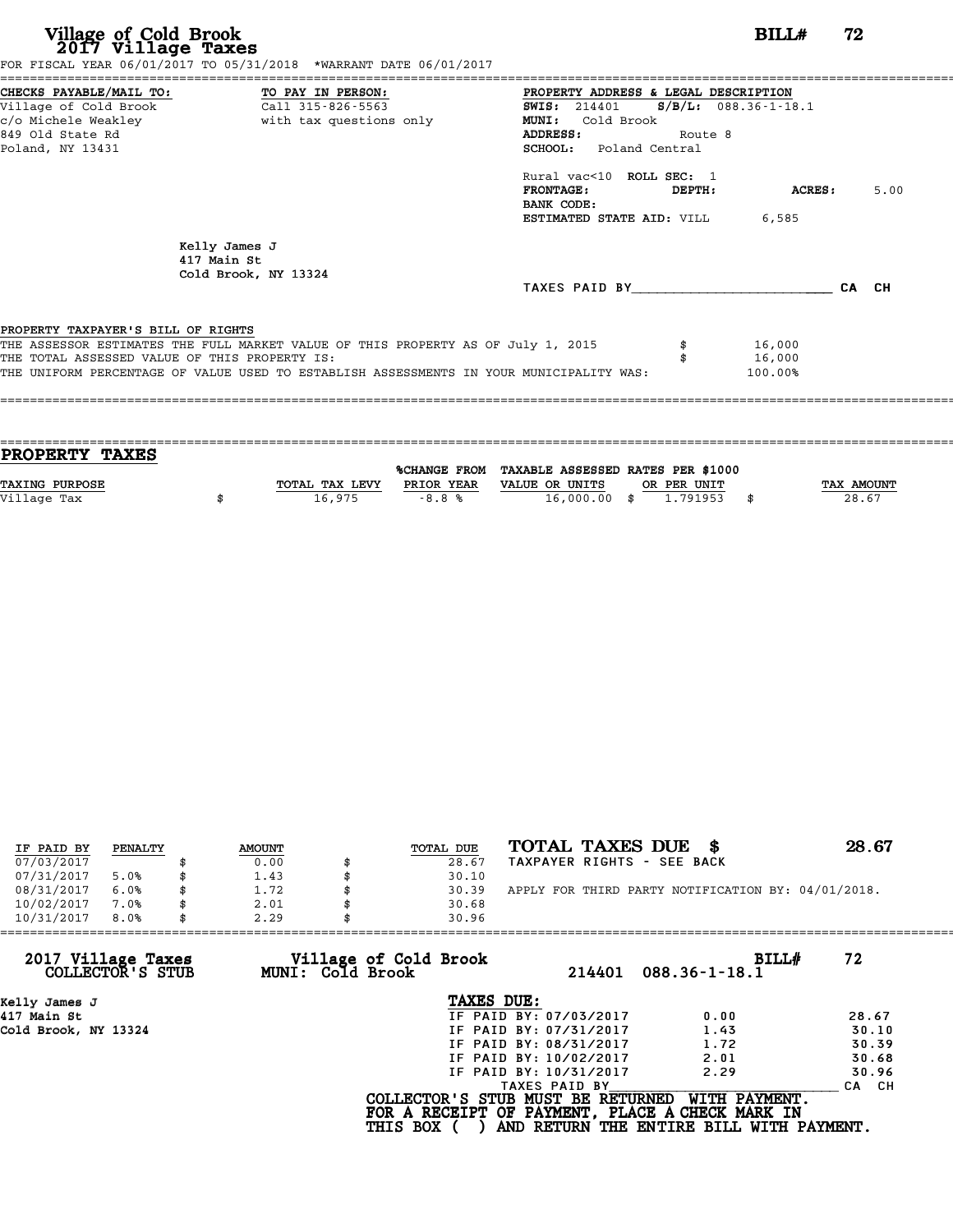# **Village of Cold Brook**<br> **2017 Village Taxes**<br> **2017 Village Taxes BILL#** 73

FOR FISCAL YEAR 06/01/2017 TO 05/31/2018 \*WARRANT DATE 06/01/2017

======================================================================================================================================== CHECKS PAYABLE/MAIL TO: TO PAY IN PERSON: PROPERTY ADDRESS & LEGAL DESCRIPTION Village of Cold Brook Call 315-826-5563 SWIS: <sup>214401</sup> S/B/L: 088.36-1-18.2 CHECKS PAYABLE/MAIL TO: TO PAY IN PERSON: PROPERTY ADDRESS & LE<br>
Village of Cold Brook Call 315-826-5563 SWIS: 214401 S/B<br>
c/o Michele Weakley with tax questions only MUNI: Cold Brook<br>
849 Old State Pd CHECKS PAYABLE/MAIL TO: TO PAY IN PERSON: THE PROPERTY ADDRESS & LEGAL DESCRIPTION<br>
Village of Cold Brook Call 315-826-5563<br>
c/o Michele Weakley with tax questions only MUNI: Cold Brook MUNI R/B/L: 088.36-1-18.2<br>
Redand, N Poland, NY 13431 SCHOOL: Poland Central SCHOOL: Poland Central<br>1 Family Res ROLL SEC: 1<br>FRONTAGE: DEPTH: ACRES: .80 1 Family Res ROLL SEC: 1<br>FRONTAGE: DEPTH:<br>BANK CODE: ESTIMATED STATE AID: VILL 6,585 Kelly James J<br>417 Main St Kelly James J<br>417 Main St<br>Cold Brook NY 417 Main St<br>Cold Brook, NY 13324 TAXES PAID BY\_\_\_\_\_\_\_\_\_\_\_\_\_\_\_\_\_\_\_\_\_\_\_\_ CA CH PROPERTY TAXPAYER'S BILL OF RIGHTS PROPERTY TAXPAYER'S BILL OF RIGHTS<br>THE ASSESSOR ESTIMATES THE FULL MARKET VALUE OF THIS PROPERTY AS OF July 1, 2015 \$ 114,500<br>THE TOTAL ASSESSED VALUE OF THIS PROPERTY IS. **PROPERTY TAXPAYER'S BILL OF RIGHTS<br>THE ASSESSOR ESTIMATES THE FULL MARKET VALUE OF THIS PROPERTY AS OF July 1, 2015 \$114,500<br>THE TOTAL ASSESSED VALUE OF THIS PROPERTY IS: \$114,500<br>THE INIEOPM PERCENTAGE OF VALUE USED TO E** THE ASSESSOR ESTIMATES THE FULL MARKET VALUE OF THIS PROPERTY AS OF July 1, 2015 \$4000000000000000000000000000<br>THE TOTAL ASSESSED VALUE OF THIS PROPERTY IS:<br>THE UNIFORM PERCENTAGE OF VALUE USED TO ESTABLISH ASSESSMENTS IN ====================================================================================================================================

==================================================================================================================================== **PROPERTY TAXES** %CHANGE FROM TAXABLE ASSESSED RATES PER \$1000 **PROPERTY TAXES**<br>
TAXING PURPOSE TOTAL TAX LEVY PRIOR YEAR VALUE OR UNITS OR PER UNIT TAX AMOUNT<br>
VALUE OR UNITS OR PER UNIT TAX AMOUNT TAX AMOUNT TAX AMOUNT TAX AMOUNT PRIOR YEAR VALUE OR UNITS OR PER UNIT **TAXING PURPOSE**<br>
TAXING PURPOSE TAX NOUNT TOTAL TAX LEVY PRIOR YEAR VALUE OR UNITS OR PER UNIT<br>
Village Tax (205.18) (114,500.00 \$ 1.791953 \$ 205.18

| IF PAID BY | PENALTY | <b>AMOUNT</b> | TOTAL DUE | TOTAL TAXES DUE \$                                 | 205.18 |
|------------|---------|---------------|-----------|----------------------------------------------------|--------|
| 07/03/2017 |         | 0.00          | 205.18    | TAXPAYER RIGHTS - SEE BACK                         |        |
| 07/31/2017 | 5.0%    | 10.26         | 215.44    |                                                    |        |
| 08/31/2017 | 6.0%    | 12.31         | 217.49    | APPLY FOR THIRD PARTY NOTIFICATION BY: 04/01/2018. |        |
| 10/02/2017 | 7.0%    | 14.36         | 219.54    |                                                    |        |
| 10/31/2017 | 8.0%    | 16.41         | 221.59    |                                                    |        |

|                 | 214401           | BILLH<br>$088.36 - 1 - 18.2$        | 73                                                                                                                                                                                                                                                                           |
|-----------------|------------------|-------------------------------------|------------------------------------------------------------------------------------------------------------------------------------------------------------------------------------------------------------------------------------------------------------------------------|
|                 |                  |                                     |                                                                                                                                                                                                                                                                              |
|                 |                  | 0.00                                | 205.18                                                                                                                                                                                                                                                                       |
|                 |                  | 10.26                               | 215.44                                                                                                                                                                                                                                                                       |
|                 |                  | 12.31                               | 217.49                                                                                                                                                                                                                                                                       |
|                 |                  | 14.36                               | 219.54                                                                                                                                                                                                                                                                       |
|                 |                  | 16.41                               | 221.59                                                                                                                                                                                                                                                                       |
|                 | TAXES PAID BY    |                                     | CA CH                                                                                                                                                                                                                                                                        |
| <b>THIS BOX</b> |                  | WITH PAYMENT.                       |                                                                                                                                                                                                                                                                              |
|                 | MUNI: Cold Brook | Village of Cold Brook<br>TAXES DUE: | 221.59<br>IF PAID BY: 07/03/2017<br>IF PAID BY: 07/31/2017<br>IF PAID BY: 08/31/2017<br>IF PAID BY: 10/02/2017<br>IF PAID BY: 10/31/2017<br>COLLECTOR'S STUB MUST BE RETURNED<br>FOR A RECEIPT OF PAYMENT, PLACE A CHECK MARK IN<br>AND RETURN THE ENTIRE BILL WITH PAYMENT. |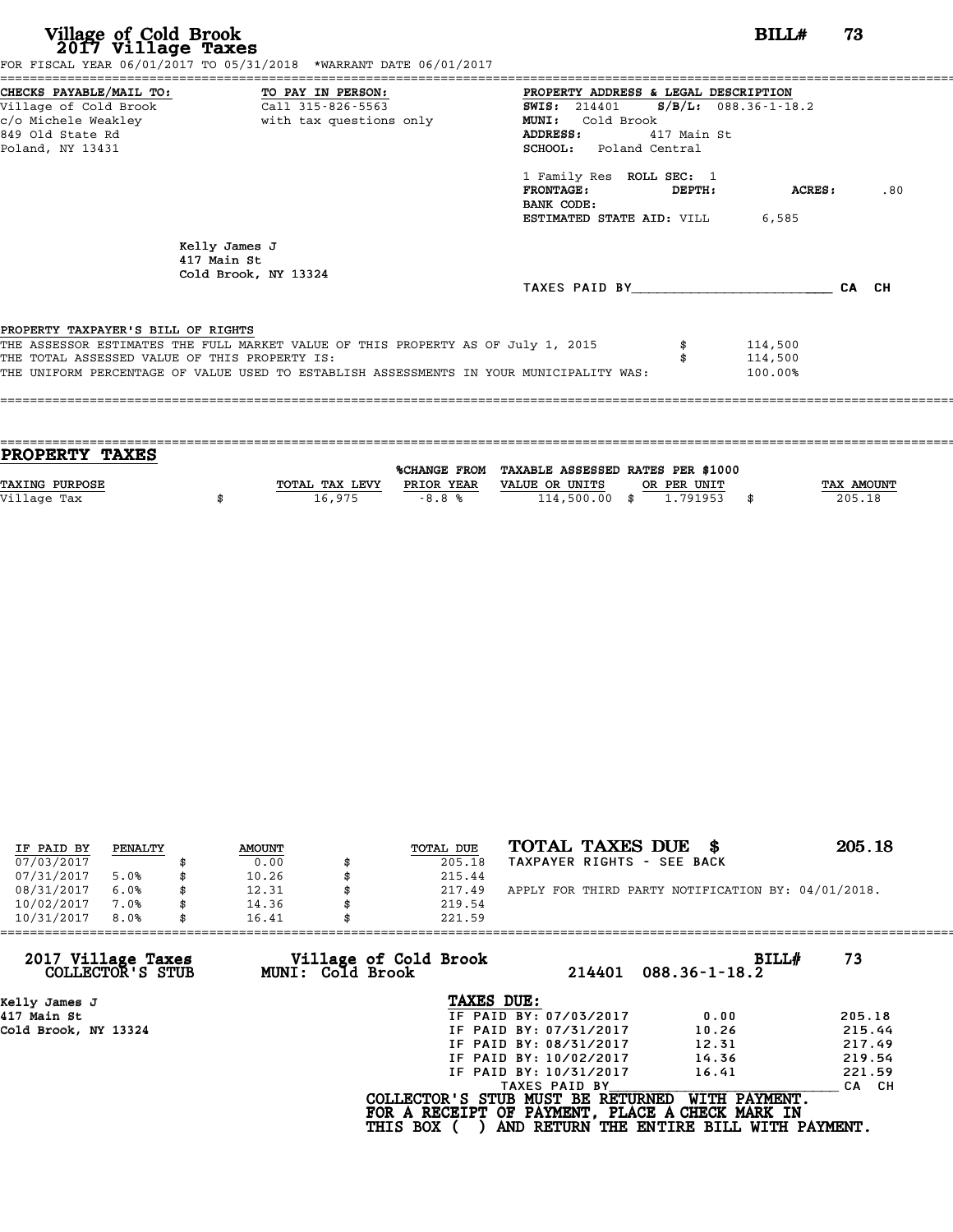| Village of Cold Brook<br>2017 Village Taxes                                                                | FOR FISCAL YEAR 06/01/2017 TO 05/31/2018 *WARRANT DATE 06/01/2017                                                                                                           |                                                                                                                                                                                                                                                                                                           | 74<br>BILL#      |       |
|------------------------------------------------------------------------------------------------------------|-----------------------------------------------------------------------------------------------------------------------------------------------------------------------------|-----------------------------------------------------------------------------------------------------------------------------------------------------------------------------------------------------------------------------------------------------------------------------------------------------------|------------------|-------|
| CHECKS PAYABLE/MAIL TO: TO PAY IN PERSON:<br>Village of Cold Brook<br>849 Old State Rd<br>Poland, NY 13431 | Call 315-826-5563<br>c/o Michele Weakley                       with tax questions only                                                                                      | PROPERTY ADDRESS & LEGAL DESCRIPTION<br>$S/B/L$ : 089.21-1-8<br><b>SWIS:</b> 214401<br><b>MUNI:</b><br>Cold Brook<br>ADDRESS:<br>489 Route 8<br><b>SCHOOL:</b> Poland Central<br>1 Family Res ROLL SEC: 1<br>FRONTAGE: 84.00 DEPTH: 169.00 ACRES:<br>BANK CODE:<br><b>ESTIMATED STATE AID:</b> VILL 6,585 |                  |       |
|                                                                                                            | Key Michael P<br>2 Steuben Park<br>Utica, NY 13501                                                                                                                          | TAXES PAID BY TAXES                                                                                                                                                                                                                                                                                       |                  | CA CH |
| PROPERTY TAXPAYER'S BILL OF RIGHTS<br>THE TOTAL ASSESSED VALUE OF THIS PROPERTY IS:                        | THE ASSESSOR ESTIMATES THE FULL MARKET VALUE OF THIS PROPERTY AS OF July 1, 2015<br>THE UNIFORM PERCENTAGE OF VALUE USED TO ESTABLISH ASSESSMENTS IN YOUR MUNICIPALITY WAS: | 100.00%                                                                                                                                                                                                                                                                                                   | 50,000<br>50,000 |       |

| <b>PROPERTY TAXES</b> |                |            |                                                |             |            |
|-----------------------|----------------|------------|------------------------------------------------|-------------|------------|
|                       |                |            |                                                |             |            |
|                       |                |            | %CHANGE FROM TAXABLE ASSESSED RATES PER \$1000 |             |            |
| <b>TAXING PURPOSE</b> | TOTAL TAX LEVY | PRIOR YEAR | VALUE OR UNITS                                 | OR PER UNIT | TAX AMOUNT |
| Village Tax           |                |            |                                                | 1,791953    | 89.60      |
|                       |                |            |                                                |             |            |
| 16,975<br>$-8.8%$     |                |            | $50,000.00$ \$                                 |             |            |

| IF PAID BY | PENALTY | <b>AMOUNT</b> | TOTAL DUE | TOTAL TAXES DUE<br>- 86                            | 89.60 |
|------------|---------|---------------|-----------|----------------------------------------------------|-------|
| 07/03/2017 |         | 0.00          | 89.60     | TAXPAYER RIGHTS - SEE BACK                         |       |
| 07/31/2017 | 5.0%    | 4.48          | 94.08     |                                                    |       |
| 08/31/2017 | 6.0%    | 5.38          | 94.98     | APPLY FOR THIRD PARTY NOTIFICATION BY: 04/01/2018. |       |
| 10/02/2017 | 7.0%    | 6.27          | 95.87     |                                                    |       |
| 10/31/2017 | 8.0%    | 7.17          | 96.77     |                                                    |       |

| 96.77           |                                           |                                                                                                                                                               |                                                                                                                                                      |
|-----------------|-------------------------------------------|---------------------------------------------------------------------------------------------------------------------------------------------------------------|------------------------------------------------------------------------------------------------------------------------------------------------------|
|                 | 214401                                    | BILLH                                                                                                                                                         | 74                                                                                                                                                   |
|                 |                                           |                                                                                                                                                               |                                                                                                                                                      |
|                 |                                           | 0.00                                                                                                                                                          | 89.60                                                                                                                                                |
|                 |                                           | 4.48                                                                                                                                                          | 94.08                                                                                                                                                |
|                 |                                           | 5.38                                                                                                                                                          | 94.98                                                                                                                                                |
|                 |                                           | 6.27                                                                                                                                                          | 95.87                                                                                                                                                |
|                 |                                           | 7.17                                                                                                                                                          | 96.77                                                                                                                                                |
|                 |                                           |                                                                                                                                                               | CA CH                                                                                                                                                |
| <b>THIS BOX</b> |                                           | WITH PAYMENT.                                                                                                                                                 |                                                                                                                                                      |
|                 | Village of Cold Brook<br>MUNI: Cold Brook | TAXES DUE:<br>IF PAID BY: 07/03/2017<br>IF PAID BY: 07/31/2017<br>IF PAID BY: 08/31/2017<br>IF PAID BY: 10/02/2017<br>IF PAID BY: 10/31/2017<br>TAXES PAID BY | $089.21 - 1 - 8$<br>COLLECTOR'S STUB MUST BE RETURNED<br>FOR A RECEIPT OF PAYMENT, PLACE A CHECK MARK IN<br>AND RETURN THE ENTIRE BILL WITH PAYMENT. |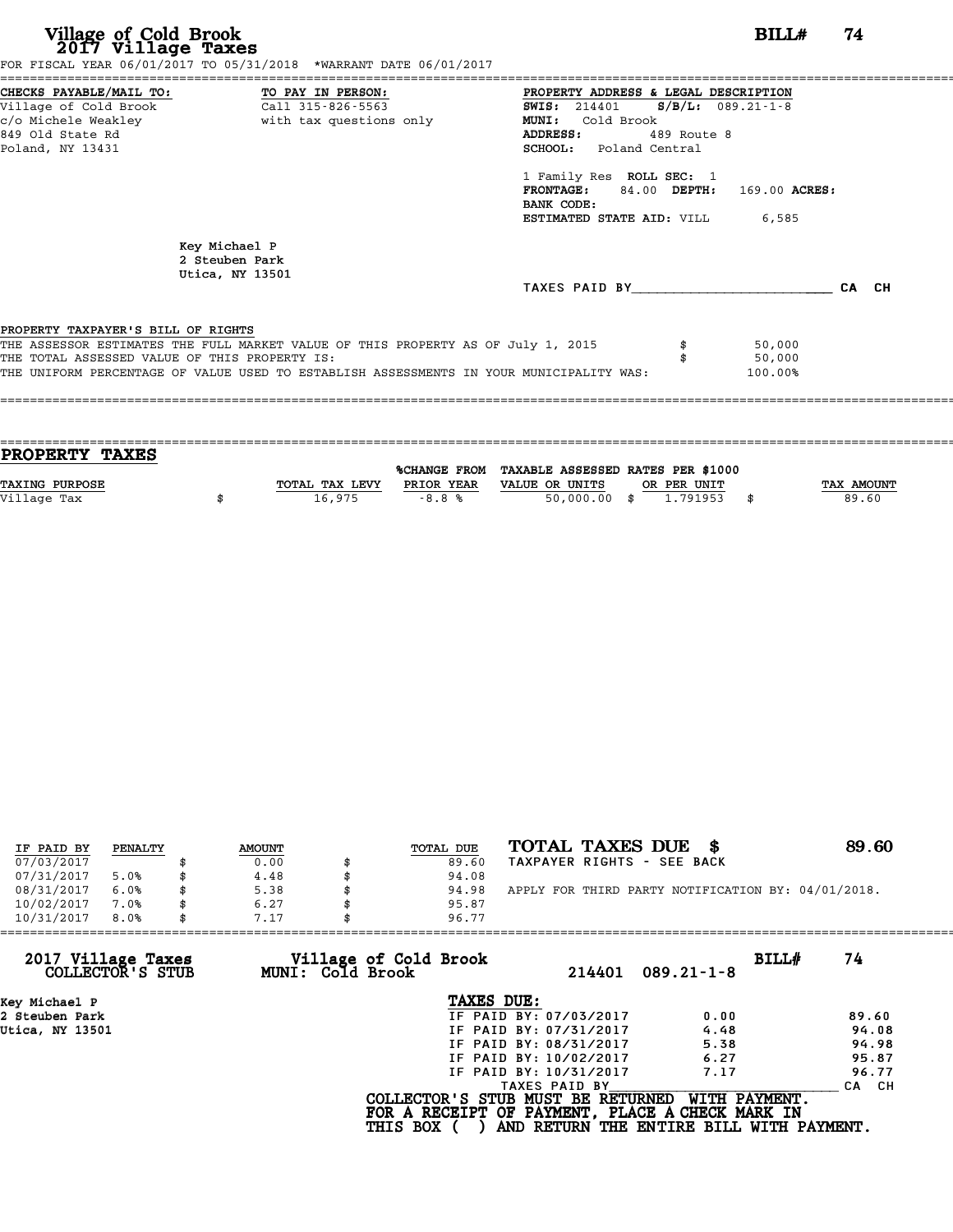| CHECKS PAYABLE/MAIL TO:<br>TO PAY IN PERSON:<br>PROPERTY ADDRESS & LEGAL DESCRIPTION<br>Call 315-826-5563<br>Village of Cold Brook<br>$S/B/L: 089.21 - 1 - 26$<br><b>SWIS:</b> 214401<br>c/o Michele Weakley<br>with tax questions only<br>MUNI: Cold Brook<br>849 Old State Rd<br>ADDRESS:<br>Route 8<br>Poland, NY 13431<br>SCHOOL: Poland Central<br>Res vac land ROLL SEC: 1<br>FRONTAGE: 159.00 DEPTH: 145.00 ACRES:<br>BANK CODE:<br><b>ESTIMATED STATE AID:</b> VILL 6,585<br>Killian Edward F<br>Killian Shari K<br>506 Main St<br>TAXES PAID BY <b>CA</b> CH<br>Cold Brook, NY 13324<br>PROPERTY TAXPAYER'S BILL OF RIGHTS<br>THE ASSESSOR ESTIMATES THE FULL MARKET VALUE OF THIS PROPERTY AS OF July 1, 2015<br>2,000<br>THE TOTAL ASSESSED VALUE OF THIS PROPERTY IS:<br>2,000<br>THE UNIFORM PERCENTAGE OF VALUE USED TO ESTABLISH ASSESSMENTS IN YOUR MUNICIPALITY WAS:<br>100.00% | Village of Cold Brook<br>2017 Village Taxes | FOR FISCAL YEAR 06/01/2017 TO 05/31/2018 *WARRANT DATE 06/01/2017 |  | BILL# | 75 |
|--------------------------------------------------------------------------------------------------------------------------------------------------------------------------------------------------------------------------------------------------------------------------------------------------------------------------------------------------------------------------------------------------------------------------------------------------------------------------------------------------------------------------------------------------------------------------------------------------------------------------------------------------------------------------------------------------------------------------------------------------------------------------------------------------------------------------------------------------------------------------------------------------|---------------------------------------------|-------------------------------------------------------------------|--|-------|----|
|                                                                                                                                                                                                                                                                                                                                                                                                                                                                                                                                                                                                                                                                                                                                                                                                                                                                                                  |                                             |                                                                   |  |       |    |
|                                                                                                                                                                                                                                                                                                                                                                                                                                                                                                                                                                                                                                                                                                                                                                                                                                                                                                  |                                             |                                                                   |  |       |    |
|                                                                                                                                                                                                                                                                                                                                                                                                                                                                                                                                                                                                                                                                                                                                                                                                                                                                                                  |                                             |                                                                   |  |       |    |
|                                                                                                                                                                                                                                                                                                                                                                                                                                                                                                                                                                                                                                                                                                                                                                                                                                                                                                  |                                             |                                                                   |  |       |    |
| <b>PROPERTY TAXES</b><br>%CHANGE FROM TAXABLE ASSESSED RATES PER \$1000                                                                                                                                                                                                                                                                                                                                                                                                                                                                                                                                                                                                                                                                                                                                                                                                                          |                                             |                                                                   |  |       |    |

| <b>PROPERTY TAXES</b> |                |              |                                                |            |
|-----------------------|----------------|--------------|------------------------------------------------|------------|
|                       |                |              | %CHANGE FROM TAXABLE ASSESSED RATES PER \$1000 |            |
| <b>TAXING PURPOSE</b> | TOTAL TAX LEVY | PRIOR YEAR   | VALUE OR UNITS<br>OR PER UNIT                  | TAX AMOUNT |
| Village Tax           | 16.975         | $-R$ $R$ $R$ | 2,000.00<br>1.791953<br>\$.                    | 3.58       |

| IF PAID BY | PENALTY | <b>AMOUNT</b> | TOTAL DUE | TOTAL TAXES DUE \$                                 | 3.58 |
|------------|---------|---------------|-----------|----------------------------------------------------|------|
| 07/03/2017 |         | 0.00          | 3.58      | TAXPAYER RIGHTS - SEE BACK                         |      |
| 07/31/2017 | 5.0%    | 0.18          | 3.76      |                                                    |      |
| 08/31/2017 | 6.0%    | \$<br>0.21    | 3.79      | APPLY FOR THIRD PARTY NOTIFICATION BY: 04/01/2018. |      |
| 10/02/2017 | 7.0%    | 0.25          | 3.83      |                                                    |      |
| 10/31/2017 | 8.0%    | \$<br>0.29    | 3.87      |                                                    |      |

| 0.29 |                        |                                                              |                                                                                                                                          |
|------|------------------------|--------------------------------------------------------------|------------------------------------------------------------------------------------------------------------------------------------------|
|      | 214401                 | BILLH<br>$089.21 - 1 - 26$                                   | 75                                                                                                                                       |
|      | TAXES DUE:             |                                                              |                                                                                                                                          |
|      | IF PAID BY: 07/03/2017 | 0.00                                                         | 3.58                                                                                                                                     |
|      | IF PAID BY: 07/31/2017 | 0.18                                                         | 3.76                                                                                                                                     |
|      | IF PAID BY: 08/31/2017 | 0.21                                                         | 3.79                                                                                                                                     |
|      | IF PAID BY: 10/02/2017 | 0.25                                                         | 3.83                                                                                                                                     |
|      | IF PAID BY: 10/31/2017 | 0.29                                                         | 3.87                                                                                                                                     |
|      | TAXES PAID BY          |                                                              | CA CH                                                                                                                                    |
|      |                        | WITH PAYMENT.                                                |                                                                                                                                          |
|      |                        | Village of Cold Brook<br>MUNI: Cold Brook<br><b>THIS BOX</b> | 3.87<br>COLLECTOR'S STUB MUST BE RETURNED<br>FOR A RECEIPT OF PAYMENT, PLACE A CHECK MARK IN<br>AND RETURN THE ENTIRE BILL WITH PAYMENT. |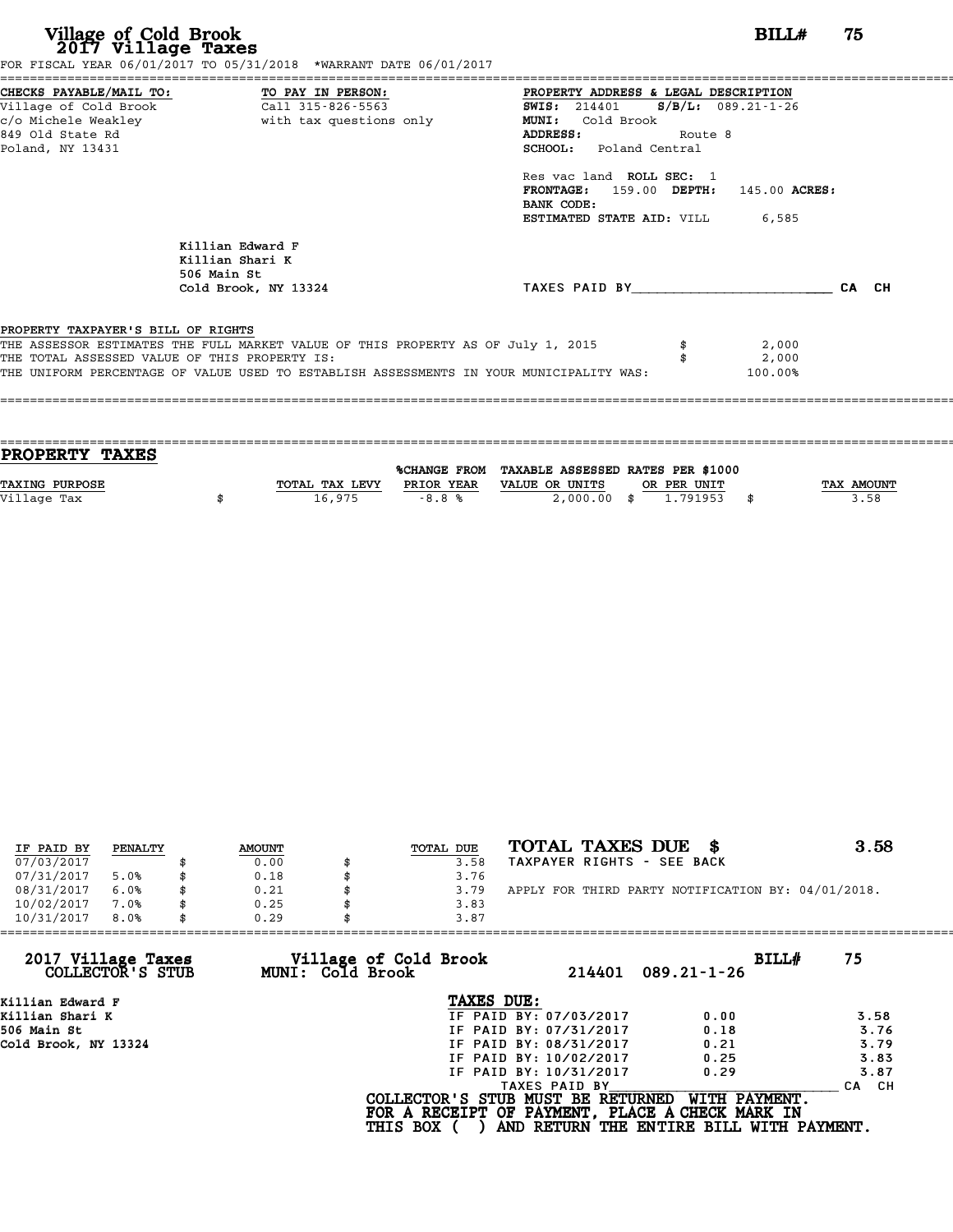| Village of Cold Brook<br>2017 Village Taxes                                                                                                         | FOR FISCAL YEAR 06/01/2017 TO 05/31/2018 *WARRANT DATE 06/01/2017                                                                                                           |                                                                                                                                                                   | BILL#                       | 76 |      |
|-----------------------------------------------------------------------------------------------------------------------------------------------------|-----------------------------------------------------------------------------------------------------------------------------------------------------------------------------|-------------------------------------------------------------------------------------------------------------------------------------------------------------------|-----------------------------|----|------|
| CHECKS PAYABLE/MAIL TO: TO PAY IN PERSON:<br>Village of Cold Brook Call 315-826-5563<br>c/o Michele Weakley<br>849 Old State Rd<br>Poland, NY 13431 | with tax questions only                                                                                                                                                     | PROPERTY ADDRESS & LEGAL DESCRIPTION<br>SWIS: 214401 S/B/L: 089.21-1-25<br>Cold Brook<br><b>MUNI:</b><br>ADDRESS:<br>506 Route 8<br><b>SCHOOL:</b> Poland Central |                             |    |      |
|                                                                                                                                                     |                                                                                                                                                                             | 1 Family Res ROLL SEC: 1<br><b>FRONTAGE:</b><br><b>DEPTH:</b><br>BANK CODE:<br><b>ESTIMATED STATE AID:</b> VILL 6,585                                             | ACRES:                      |    | 7.90 |
|                                                                                                                                                     | Killian Edward F Jr<br>Killian Shari K<br>506 Main St<br>Cold Brook, NY 13324                                                                                               | TAXES PAID BY CA CH                                                                                                                                               |                             |    |      |
| PROPERTY TAXPAYER'S BILL OF RIGHTS<br>THE TOTAL ASSESSED VALUE OF THIS PROPERTY IS:                                                                 | THE ASSESSOR ESTIMATES THE FULL MARKET VALUE OF THIS PROPERTY AS OF July 1, 2015<br>THE UNIFORM PERCENTAGE OF VALUE USED TO ESTABLISH ASSESSMENTS IN YOUR MUNICIPALITY WAS: |                                                                                                                                                                   | 95,000<br>95,000<br>100.00% |    |      |

| <b>PROPERTY TAXES</b> |                |            |                                                |      |            |
|-----------------------|----------------|------------|------------------------------------------------|------|------------|
|                       |                |            |                                                |      |            |
|                       |                |            | %CHANGE FROM TAXABLE ASSESSED RATES PER \$1000 |      |            |
| <b>TAXING PURPOSE</b> | TOTAL TAX LEVY | PRIOR YEAR | VALUE OR UNITS<br>OR PER UNIT                  |      | TAX AMOUNT |
| Village Tax           | 16,975         | $-8.8%$    | 95,000.00<br>1.791953<br>- \$                  | - \$ | 170.24     |
|                       |                |            |                                                |      |            |

| IF PAID BY | PENALTY | <b>AMOUNT</b> | TOTAL DUE | TOTAL TAXES DUE<br>- 86                            | 170.24 |
|------------|---------|---------------|-----------|----------------------------------------------------|--------|
| 07/03/2017 |         | 0.00          | 170.24    | TAXPAYER RIGHTS - SEE BACK                         |        |
| 07/31/2017 | 5.0%    | 8.51          | 178.75    |                                                    |        |
| 08/31/2017 | 6.0%    | 10.21         | 180.45    | APPLY FOR THIRD PARTY NOTIFICATION BY: 04/01/2018. |        |
| 10/02/2017 | 7.0%    | 11.92         | 182.16    |                                                    |        |
| 10/31/2017 | 8.0%    | 13.62         | 183.86    |                                                    |        |

| 13.62            | 183.86                 |                                          |                                                                                                                                  |
|------------------|------------------------|------------------------------------------|----------------------------------------------------------------------------------------------------------------------------------|
| MUNI: Cold Brook | 214401                 | BILLH<br>$089.21 - 1 - 25$               | 76                                                                                                                               |
|                  | TAXES DUE:             |                                          |                                                                                                                                  |
|                  | IF PAID BY: 07/03/2017 | 0.00                                     | 170.24                                                                                                                           |
|                  | IF PAID BY: 07/31/2017 | 8.51                                     | 178.75                                                                                                                           |
|                  | IF PAID BY: 08/31/2017 | 10.21                                    | 180.45                                                                                                                           |
|                  | IF PAID BY: 10/02/2017 | 11.92                                    | 182.16                                                                                                                           |
|                  | IF PAID BY: 10/31/2017 | 13.62                                    | 183.86                                                                                                                           |
|                  | TAXES PAID BY          |                                          | CA CH                                                                                                                            |
|                  |                        | WITH PAYMENT.                            |                                                                                                                                  |
|                  |                        | Village of Cold Brook<br><b>THIS BOX</b> | COLLECTOR'S STUB MUST BE RETURNED<br>FOR A RECEIPT OF PAYMENT, PLACE A CHECK MARK IN<br>AND RETURN THE ENTIRE BILL WITH PAYMENT. |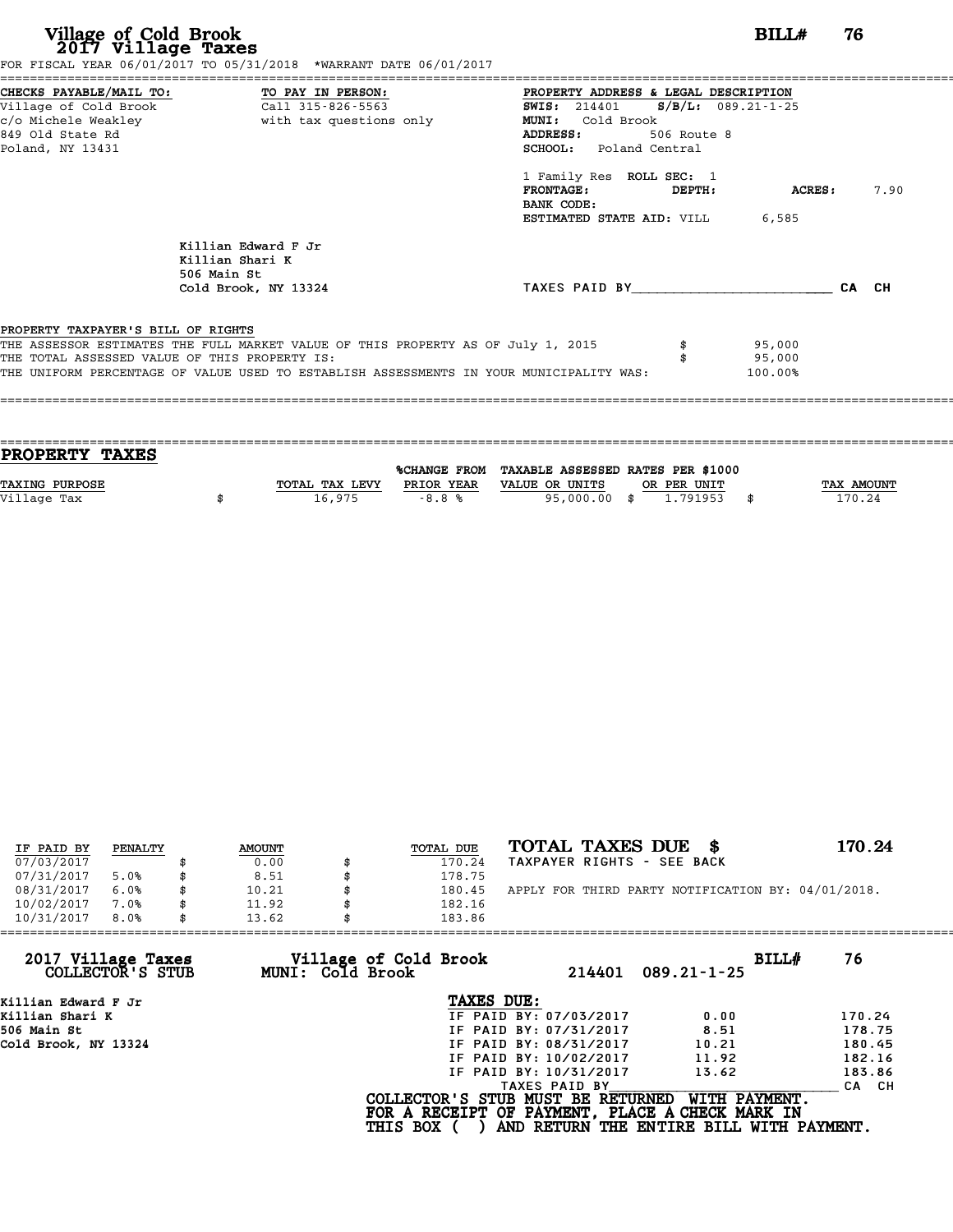| Village of Cold Brook<br>2017 Village Taxes                                         | FOR FISCAL YEAR 06/01/2017 TO 05/31/2018 *WARRANT DATE 06/01/2017                                                                                                           |                                                                                                                                                                                                                                                                                                    | BILL#<br>77 |
|-------------------------------------------------------------------------------------|-----------------------------------------------------------------------------------------------------------------------------------------------------------------------------|----------------------------------------------------------------------------------------------------------------------------------------------------------------------------------------------------------------------------------------------------------------------------------------------------|-------------|
| 849 Old State Rd<br>Poland, NY 13431                                                | CHECKS PAYABLE/MAIL TO: TO PAY IN PERSON:<br>Village of Cold Brook Call 315-826-5563                                                                                        | PROPERTY ADDRESS & LEGAL DESCRIPTION<br>SWIS: $214401$ S/B/L: 089.29-1-4<br>Cold Brook<br>MUNI:<br>4426 Norway St<br>ADDRESS:<br><b>SCHOOL:</b> Poland Central<br>1 Family Res ROLL SEC: 1<br>FRONTAGE: 114.00 DEPTH: 159.50 ACRES:<br>BANK CODE:<br>135<br><b>ESTIMATED STATE AID:</b> VILL 6,585 |             |
|                                                                                     | King Dawn L<br>4426 Norway St<br>Cold Brook, NY 13324                                                                                                                       | TAXES PAID BY                                                                                                                                                                                                                                                                                      | CA CH       |
| PROPERTY TAXPAYER'S BILL OF RIGHTS<br>THE TOTAL ASSESSED VALUE OF THIS PROPERTY IS: | THE ASSESSOR ESTIMATES THE FULL MARKET VALUE OF THIS PROPERTY AS OF July 1, 2015<br>THE UNIFORM PERCENTAGE OF VALUE USED TO ESTABLISH ASSESSMENTS IN YOUR MUNICIPALITY WAS: | 66,000<br>66,000<br>100.00%                                                                                                                                                                                                                                                                        |             |

| <b>PROPERTY TAXES</b> |                |            |                                                |             |                   |
|-----------------------|----------------|------------|------------------------------------------------|-------------|-------------------|
|                       |                |            | %CHANGE FROM TAXABLE ASSESSED RATES PER \$1000 |             |                   |
| <b>TAXING PURPOSE</b> | TOTAL TAX LEVY | PRIOR YEAR | VALUE OR UNITS                                 | OR PER UNIT | <b>TAX AMOUNT</b> |
| Village Tax           | 16,975         | $-8.8%$    | 66,000,00 \$                                   | 1.791953    | 118.27            |
|                       |                |            |                                                |             |                   |
|                       |                |            |                                                |             |                   |

| IF PAID BY | PENALTY | <b>AMOUNT</b> | TOTAL DUE | TOTAL TAXES DUE \$                                 | 118.27 |
|------------|---------|---------------|-----------|----------------------------------------------------|--------|
| 07/03/2017 |         | 0.00          | 118.27    | TAXPAYER RIGHTS - SEE BACK                         |        |
| 07/31/2017 | 5.0%    | 5.91          | 124.18    |                                                    |        |
| 08/31/2017 | 6.0%    | 7.10          | 125.37    | APPLY FOR THIRD PARTY NOTIFICATION BY: 04/01/2018. |        |
| 10/02/2017 | 7.0%    | 8.28          | 126.55    |                                                    |        |
| 10/31/2017 | 8.0%    | 9.46          | 127.73    |                                                    |        |

| 127.73          |                                           |                                                                                                                                                               |                                                                                                                                                      |
|-----------------|-------------------------------------------|---------------------------------------------------------------------------------------------------------------------------------------------------------------|------------------------------------------------------------------------------------------------------------------------------------------------------|
|                 | 214401                                    | BILLH                                                                                                                                                         | 77                                                                                                                                                   |
|                 |                                           |                                                                                                                                                               |                                                                                                                                                      |
|                 |                                           | 0.00                                                                                                                                                          | 118.27                                                                                                                                               |
|                 |                                           | 5.91                                                                                                                                                          | 124.18                                                                                                                                               |
|                 |                                           | 7.10                                                                                                                                                          | 125.37                                                                                                                                               |
|                 |                                           | 8.28                                                                                                                                                          | 126.55                                                                                                                                               |
|                 |                                           | 9.46                                                                                                                                                          | 127.73                                                                                                                                               |
|                 |                                           |                                                                                                                                                               | CA CH                                                                                                                                                |
| <b>THIS BOX</b> |                                           | WITH PAYMENT.                                                                                                                                                 |                                                                                                                                                      |
|                 | Village of Cold Brook<br>MUNI: Cold Brook | TAXES DUE:<br>IF PAID BY: 07/03/2017<br>IF PAID BY: 07/31/2017<br>IF PAID BY: 08/31/2017<br>IF PAID BY: 10/02/2017<br>IF PAID BY: 10/31/2017<br>TAXES PAID BY | $089.29 - 1 - 4$<br>COLLECTOR'S STUB MUST BE RETURNED<br>FOR A RECEIPT OF PAYMENT, PLACE A CHECK MARK IN<br>AND RETURN THE ENTIRE BILL WITH PAYMENT. |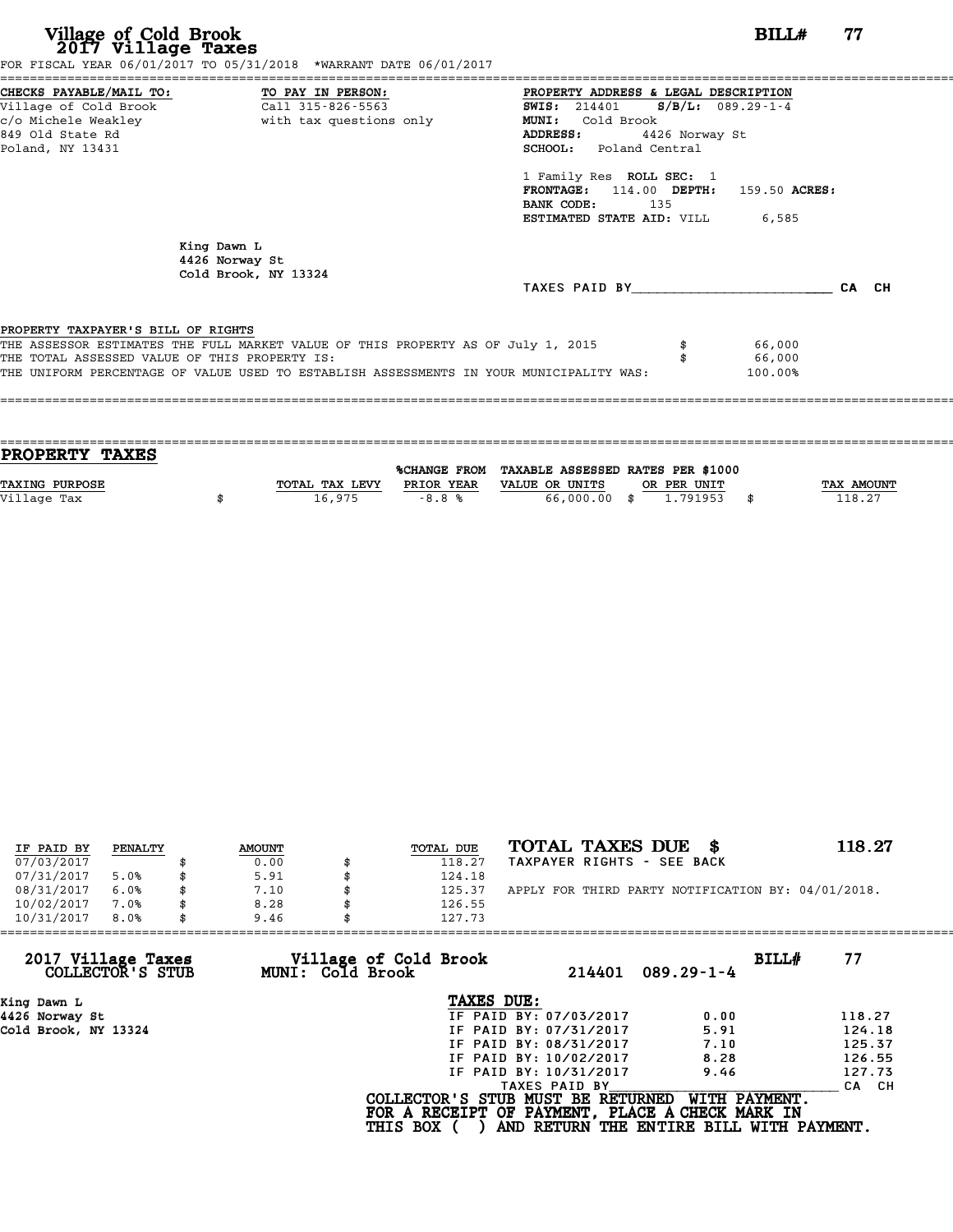| Village of Cold Brook<br>2017 Village Taxes                                          | FOR FISCAL YEAR 06/01/2017 TO 05/31/2018 *WARRANT DATE 06/01/2017                                                                                                                                                            |                                                                                                                                                                                                                                                                                                                    | BILLH<br>78 |
|--------------------------------------------------------------------------------------|------------------------------------------------------------------------------------------------------------------------------------------------------------------------------------------------------------------------------|--------------------------------------------------------------------------------------------------------------------------------------------------------------------------------------------------------------------------------------------------------------------------------------------------------------------|-------------|
| Village of Cold Brook<br>c/o Michele Weakley<br>849 Old State Rd<br>Poland, NY 13431 | CHECKS PAYABLE/MAIL TO: TO PAY IN PERSON:<br>Call 315-826-5563<br>with tax questions only                                                                                                                                    | PROPERTY ADDRESS & LEGAL DESCRIPTION<br><b>SWIS:</b> 214401 <b>S/B/L:</b> 088.36-1-3<br>Cold Brook<br><b>MUNI:</b><br><b>ADDRESS:</b><br>331 Route 8<br><b>SCHOOL:</b> Poland Central<br>1 Family Res ROLL SEC: 1<br>FRONTAGE: 194.00 DEPTH: 151.10 ACRES:<br>BANK CODE:<br><b>ESTIMATED STATE AID: VILL 6,585</b> |             |
|                                                                                      | Koscinski Jane<br>Davis Candice<br>PO Box 45<br>Cold Brook, NY 13324                                                                                                                                                         | TAXES PAID BY                                                                                                                                                                                                                                                                                                      | CA CH       |
| PROPERTY TAXPAYER'S BILL OF RIGHTS                                                   | THE ASSESSOR ESTIMATES THE FULL MARKET VALUE OF THIS PROPERTY AS OF July 1, 2015<br>THE TOTAL ASSESSED VALUE OF THIS PROPERTY IS:<br>THE UNIFORM PERCENTAGE OF VALUE USED TO ESTABLISH ASSESSMENTS IN YOUR MUNICIPALITY WAS: | 82,000<br>82,000<br>100.00%                                                                                                                                                                                                                                                                                        |             |

| <b>TAX AMOUNT</b> |
|-------------------|
| 146.94            |
|                   |
|                   |

| IF PAID BY | PENALTY | <b>AMOUNT</b> | TOTAL DUE | TOTAL TAXES DUE \$                                 | 146.94 |
|------------|---------|---------------|-----------|----------------------------------------------------|--------|
| 07/03/2017 |         | 0.00          | 146.94    | TAXPAYER RIGHTS - SEE BACK                         |        |
| 07/31/2017 | 5.0%    | 7.35          | 154.29    |                                                    |        |
| 08/31/2017 | 6.0%    | \$<br>8.82    | 155.76    | APPLY FOR THIRD PARTY NOTIFICATION BY: 04/01/2018. |        |
| 10/02/2017 | 7.0%    | 10.29         | 157.23    |                                                    |        |
| 10/31/2017 | 8.0%    | \$<br>11.76   | 158.70    |                                                    |        |

| 158.70          |                                           |                                                                                                                                                               |                                                                                                                                  |
|-----------------|-------------------------------------------|---------------------------------------------------------------------------------------------------------------------------------------------------------------|----------------------------------------------------------------------------------------------------------------------------------|
|                 | 214401                                    | BILLH<br>$088.36 - 1 - 3$                                                                                                                                     | 78                                                                                                                               |
|                 |                                           |                                                                                                                                                               |                                                                                                                                  |
|                 |                                           | 0.00                                                                                                                                                          | 146.94                                                                                                                           |
|                 |                                           | 7.35                                                                                                                                                          | 154.29                                                                                                                           |
|                 |                                           | 8.82                                                                                                                                                          | 155.76                                                                                                                           |
|                 |                                           | 10.29                                                                                                                                                         | 157.23                                                                                                                           |
|                 |                                           | 11.76                                                                                                                                                         | 158.70                                                                                                                           |
|                 |                                           |                                                                                                                                                               | CA CH                                                                                                                            |
| <b>THIS BOX</b> |                                           | WITH PAYMENT.                                                                                                                                                 |                                                                                                                                  |
|                 | Village of Cold Brook<br>MUNI: Cold Brook | TAXES DUE:<br>IF PAID BY: 07/03/2017<br>IF PAID BY: 07/31/2017<br>IF PAID BY: 08/31/2017<br>IF PAID BY: 10/02/2017<br>IF PAID BY: 10/31/2017<br>TAXES PAID BY | COLLECTOR'S STUB MUST BE RETURNED<br>FOR A RECEIPT OF PAYMENT, PLACE A CHECK MARK IN<br>AND RETURN THE ENTIRE BILL WITH PAYMENT. |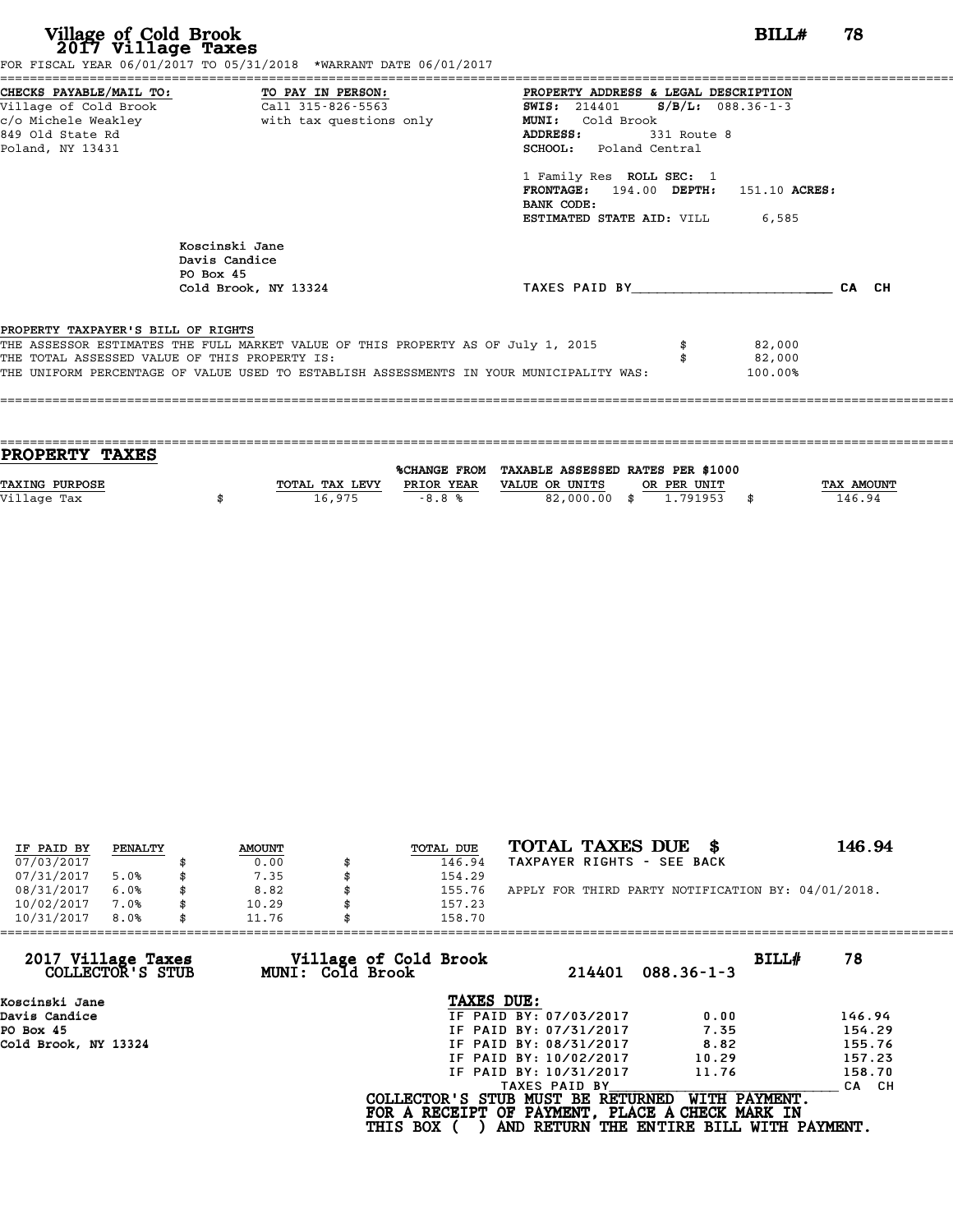| Village of Cold Brook<br>2017 Village Taxes                                                                     | FOR FISCAL YEAR 06/01/2017 TO 05/31/2018 *WARRANT DATE 06/01/2017                                                                                                                                                            |                                                                                                                                                          | BILL#                         | 79           |
|-----------------------------------------------------------------------------------------------------------------|------------------------------------------------------------------------------------------------------------------------------------------------------------------------------------------------------------------------------|----------------------------------------------------------------------------------------------------------------------------------------------------------|-------------------------------|--------------|
| CHECKS PAYABLE/MAIL TO:<br>Village of Cold Brook<br>c/o Michele Weakley<br>849 Old State Rd<br>Poland, NY 13431 | TO PAY IN PERSON:<br>Call 315-826-5563<br>with tax questions only                                                                                                                                                            | PROPERTY ADDRESS & LEGAL DESCRIPTION<br><b>SWIS:</b> 214401<br>Cold Brook<br><b>MUNI:</b><br><b>ADDRESS:</b><br>4391 Norway St<br>SCHOOL: Poland Central | $S/B/L: 089.29 - 1 - 13$      |              |
|                                                                                                                 |                                                                                                                                                                                                                              | Rural res&aq ROLL SEC: 1<br><b>FRONTAGE:</b><br>DEPTH:<br>BANK CODE:<br><b>ESTIMATED STATE AID:</b> VILL 6,585                                           |                               | ACRES: 35.40 |
|                                                                                                                 | Kraszewski Jason W<br>Linda Kraszewski<br>4391 Norway St                                                                                                                                                                     |                                                                                                                                                          |                               |              |
|                                                                                                                 | Cold Brook, NY 13324                                                                                                                                                                                                         | TAXES PAID BY <b>CA</b> CH                                                                                                                               |                               |              |
| PROPERTY TAXPAYER'S BILL OF RIGHTS                                                                              | THE ASSESSOR ESTIMATES THE FULL MARKET VALUE OF THIS PROPERTY AS OF July 1, 2015<br>THE TOTAL ASSESSED VALUE OF THIS PROPERTY IS:<br>THE UNIFORM PERCENTAGE OF VALUE USED TO ESTABLISH ASSESSMENTS IN YOUR MUNICIPALITY WAS: |                                                                                                                                                          | 111,000<br>111,000<br>100.00% |              |
|                                                                                                                 |                                                                                                                                                                                                                              |                                                                                                                                                          |                               |              |
|                                                                                                                 |                                                                                                                                                                                                                              |                                                                                                                                                          |                               |              |

| <b>PROPERTY TAXES</b> |                |            |                                                |             |            |
|-----------------------|----------------|------------|------------------------------------------------|-------------|------------|
|                       |                |            | %CHANGE FROM TAXABLE ASSESSED RATES PER \$1000 |             |            |
| <b>TAXING PURPOSE</b> | TOTAL TAX LEVY | PRIOR YEAR | VALUE OR UNITS                                 | OR PER UNIT | TAX AMOUNT |
| Village Tax           | 16.975         | $-8.8%$    | 111,000.00                                     | 1.791953    | 198.91     |

| IF PAID BY | PENALTY | <b>AMOUNT</b> | TOTAL DUE | TOTAL TAXES DUE \$                                 | 198.91 |
|------------|---------|---------------|-----------|----------------------------------------------------|--------|
|            |         |               |           |                                                    |        |
| 07/03/2017 |         | 0.00          | 198.91    | TAXPAYER RIGHTS - SEE BACK                         |        |
| 07/31/2017 | 5.0%    | 9.95          | 208.86    |                                                    |        |
| 08/31/2017 | 6.0%    | \$<br>11.93   | 210.84    | APPLY FOR THIRD PARTY NOTIFICATION BY: 04/01/2018. |        |
| 10/02/2017 | 7.0%    | \$<br>13.92   | 212.83    |                                                    |        |
| 10/31/2017 | 8.0%    | \$<br>15.91   | 214.82    |                                                    |        |

| Village of Cold Brook<br>MUNI: Cold Brook | 214401<br>$089.29 - 1 - 13$ | BILLH<br>79                                                                                                                                                                                                                                                                                                        |
|-------------------------------------------|-----------------------------|--------------------------------------------------------------------------------------------------------------------------------------------------------------------------------------------------------------------------------------------------------------------------------------------------------------------|
|                                           |                             |                                                                                                                                                                                                                                                                                                                    |
|                                           | 0.00                        | 198.91                                                                                                                                                                                                                                                                                                             |
|                                           | 9.95                        | 208.86                                                                                                                                                                                                                                                                                                             |
|                                           | 11.93                       | 210.84                                                                                                                                                                                                                                                                                                             |
|                                           | 13.92                       | 212.83                                                                                                                                                                                                                                                                                                             |
|                                           | 15.91                       | 214.82                                                                                                                                                                                                                                                                                                             |
|                                           |                             | CA CH                                                                                                                                                                                                                                                                                                              |
| <b>THIS BOX</b>                           |                             |                                                                                                                                                                                                                                                                                                                    |
|                                           | 214.82                      | TAXES DUE:<br>IF PAID BY: 07/03/2017<br>IF PAID BY: 07/31/2017<br>IF PAID BY: 08/31/2017<br>IF PAID BY: 10/02/2017<br>IF PAID BY: 10/31/2017<br>TAXES PAID BY<br>WITH PAYMENT.<br>COLLECTOR'S STUB MUST BE RETURNED<br>FOR A RECEIPT OF PAYMENT, PLACE A CHECK MARK IN<br>AND RETURN THE ENTIRE BILL WITH PAYMENT. |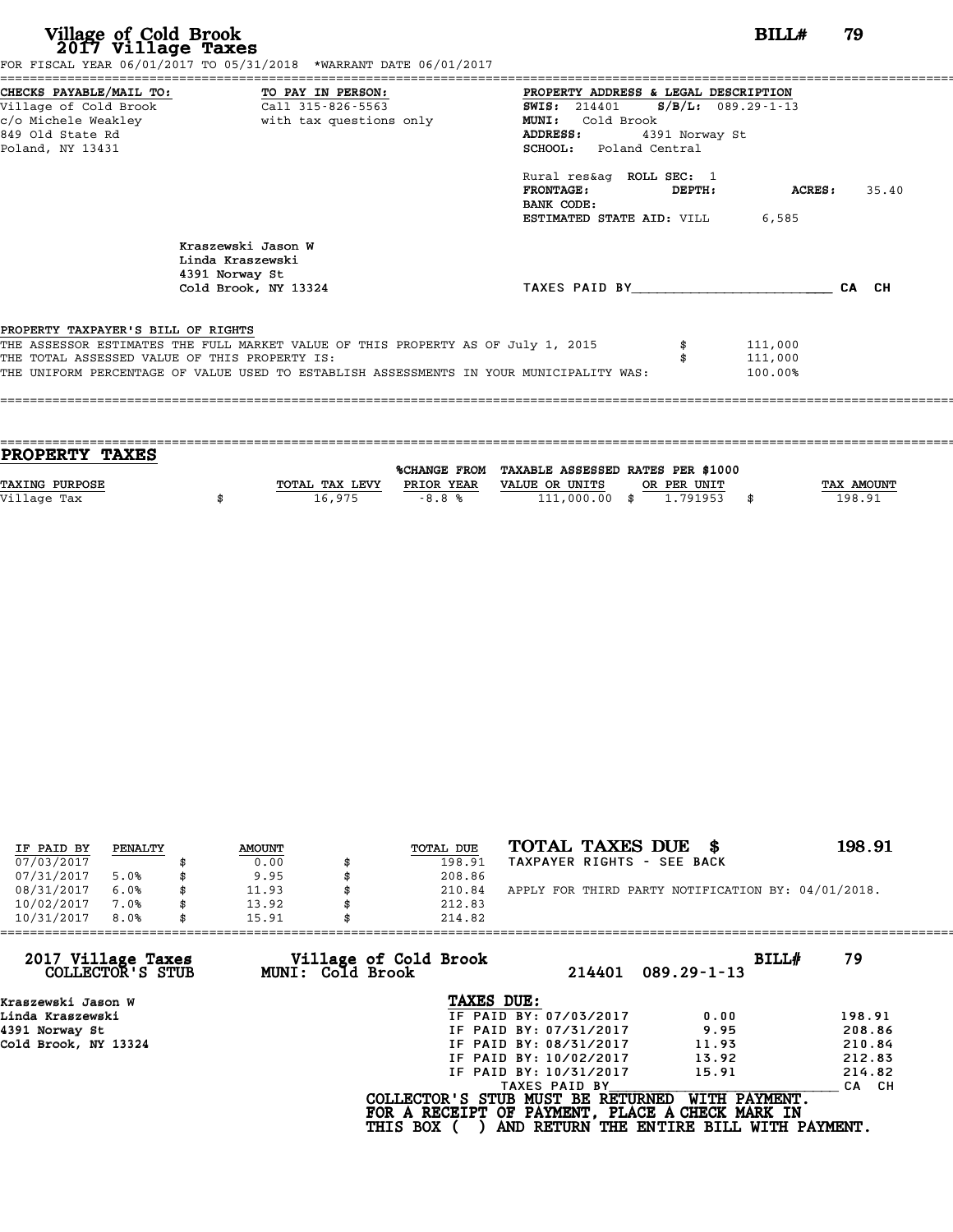# **Village of Cold Brook**<br> **2017 Village Taxes**<br>
SCAL YEAR 06/01/2017 TO 05/31/2018 \*WARRANT DATE 06/01/2017

FOR FISCAL YEAR 06/01/2017 TO 05/31/2018 \*WARRANT DATE 06/01/2017

======================================================================================================================================== CHECKS PAYABLE/MAIL TO: TO PAY IN PERSON: PROPERTY ADDRESS & LEGAL DESCRIPTION Village of Cold Brook Call 315-826-5563 SWIS: <sup>214401</sup> S/B/L: 089.29-1-17.2 CHECKS PAYABLE/MAIL TO: TO PAY IN PERSON: PROPERTY ADDRESS & LE<br>
Village of Cold Brook Call 315-826-5563 SWIS: 214401 S/B<br>
c/o Michele Weakley with tax questions only MUNI: Cold Brook<br>
849 Old State Pd CHECKS PAYABLE/MAIL TO: TO PAY IN PERSON: THE PROPERTY ADDRESS & LEGAL DESCRIPTION<br>
Village of Cold Brook Call 315-826-5563<br>
c/o Michele Weakley with tax questions only MUNI: Cold Brook MUNI (Cold Brook ADDRESS: 4399 Norwa Poland, NY 13431 SCHOOL: Poland Central SCHOOL: Poland Central<br>1 Family Res ROLL SEC:<br>FRONTAGE: 42.10 DEPTH 42.10 DEPTH: ACRES: 2.17 1 Family Res ROLL SEC: 1<br>FRONTAGE: 42.10 DEPTH:<br>BANK CODE: ESTIMATED STATE AID: VILL 6,585 Kraszewski Linda 4399 Norway St Cold Brook, NY 13324 TAXES PAID BY\_\_\_\_\_\_\_\_\_\_\_\_\_\_\_\_\_\_\_\_\_\_\_\_ CA CH PROPERTY TAXPAYER'S BILL OF RIGHTS **PROPERTY TAXPAYER'S BILL OF RIGHTS**<br>THE ASSESSOR ESTIMATES THE FULL MARKET VALUE OF THIS PROPERTY AS OF July 1, 2015 \$ 128,600<br>THE TOTAL ASSESSED VALUE OF THIS PROPERTY IS. **PROPERTY TAXPAYER'S BILL OF RIGHTS<br>THE ASSESSOR ESTIMATES THE FULL MARKET VALUE OF THIS PROPERTY AS OF July 1, 2015 \$\$P\$\$P\$\$P\$\$P\$\$P\$\$P\$\$P\$\$P\$\$P\$\$<br>THE TOTAL ASSESSED VALUE OF THIS PROPERTY IS:<br>THE INIEOPM PERCENTAGE OF VAL** THE ASSESSOR ESTIMATES THE FULL MARKET VALUE OF THIS PROPERTY AS OF July 1, 2015 \$4000000000000000000000000000<br>THE TOTAL ASSESSED VALUE OF THIS PROPERTY IS:<br>THE UNIFORM PERCENTAGE OF VALUE USED TO ESTABLISH ASSESSMENTS IN ====================================================================================================================================

==================================================================================================================================== **PROPERTY TAXES** %CHANGE FROM TAXABLE ASSESSED RATES PER \$1000 **PROPERTY TAXES**<br>
TAXING PURPOSE TOTAL TAX LEVY PRIOR YEAR VALUE OR UNITS OR PER UNIT TAX AMOUNT<br>
VALUE OR UNITS OR PER UNIT TAX AMOUNT TAX AMOUNT TAX AMOUNT TAX AMOUNT PRIOR YEAR VALUE OR UNITS OR PER UNIT **TAXING PURPOSE**<br>
TAXING PURPOSE TAX NOUNT TOTAL TAX LEVY PRIOR YEAR VALUE OR UNITS OR PER UNIT<br>
Village Tax (230.45) (18,975 -8.8 % 128,600.00 \$ 1.791953 \$ 230.45

| IF PAID BY | PENALTY | <b>AMOUNT</b> | <b>TOTAL DUE</b> | TOTAL TAXES DUE<br>- 8                             | 230.45 |
|------------|---------|---------------|------------------|----------------------------------------------------|--------|
| 07/03/2017 |         | 0.00          | 230.45           | TAXPAYER RIGHTS - SEE BACK                         |        |
| 07/31/2017 | 5.0%    | 11.52         | 241.97           |                                                    |        |
| 08/31/2017 | 6.0%    | \$<br>13.83   | 244.28           | APPLY FOR THIRD PARTY NOTIFICATION BY: 04/01/2018. |        |
| 10/02/2017 | 7.0%    | \$<br>16.13   | 246.58           |                                                    |        |
| 10/31/2017 | 8.0%    | \$<br>18.44   | 248.89           |                                                    |        |

| 248.89          |                                           |                                                                                                                                                               |                                                                                                                                  |
|-----------------|-------------------------------------------|---------------------------------------------------------------------------------------------------------------------------------------------------------------|----------------------------------------------------------------------------------------------------------------------------------|
|                 | 214401                                    | BILLH<br>$089.29 - 1 - 17.2$                                                                                                                                  | 80                                                                                                                               |
|                 |                                           |                                                                                                                                                               |                                                                                                                                  |
|                 |                                           | 0.00                                                                                                                                                          | 230.45                                                                                                                           |
|                 |                                           | 11.52                                                                                                                                                         | 241.97                                                                                                                           |
|                 |                                           | 13.83                                                                                                                                                         | 244.28                                                                                                                           |
|                 |                                           | 16.13                                                                                                                                                         | 246.58                                                                                                                           |
|                 |                                           | 18.44                                                                                                                                                         | 248.89                                                                                                                           |
|                 |                                           |                                                                                                                                                               | CA CH                                                                                                                            |
| <b>THIS BOX</b> |                                           | WITH PAYMENT.                                                                                                                                                 |                                                                                                                                  |
| 18.44           | Village of Cold Brook<br>MUNI: Cold Brook | TAXES DUE:<br>IF PAID BY: 07/03/2017<br>IF PAID BY: 07/31/2017<br>IF PAID BY: 08/31/2017<br>IF PAID BY: 10/02/2017<br>IF PAID BY: 10/31/2017<br>TAXES PAID BY | COLLECTOR'S STUB MUST BE RETURNED<br>FOR A RECEIPT OF PAYMENT, PLACE A CHECK MARK IN<br>AND RETURN THE ENTIRE BILL WITH PAYMENT. |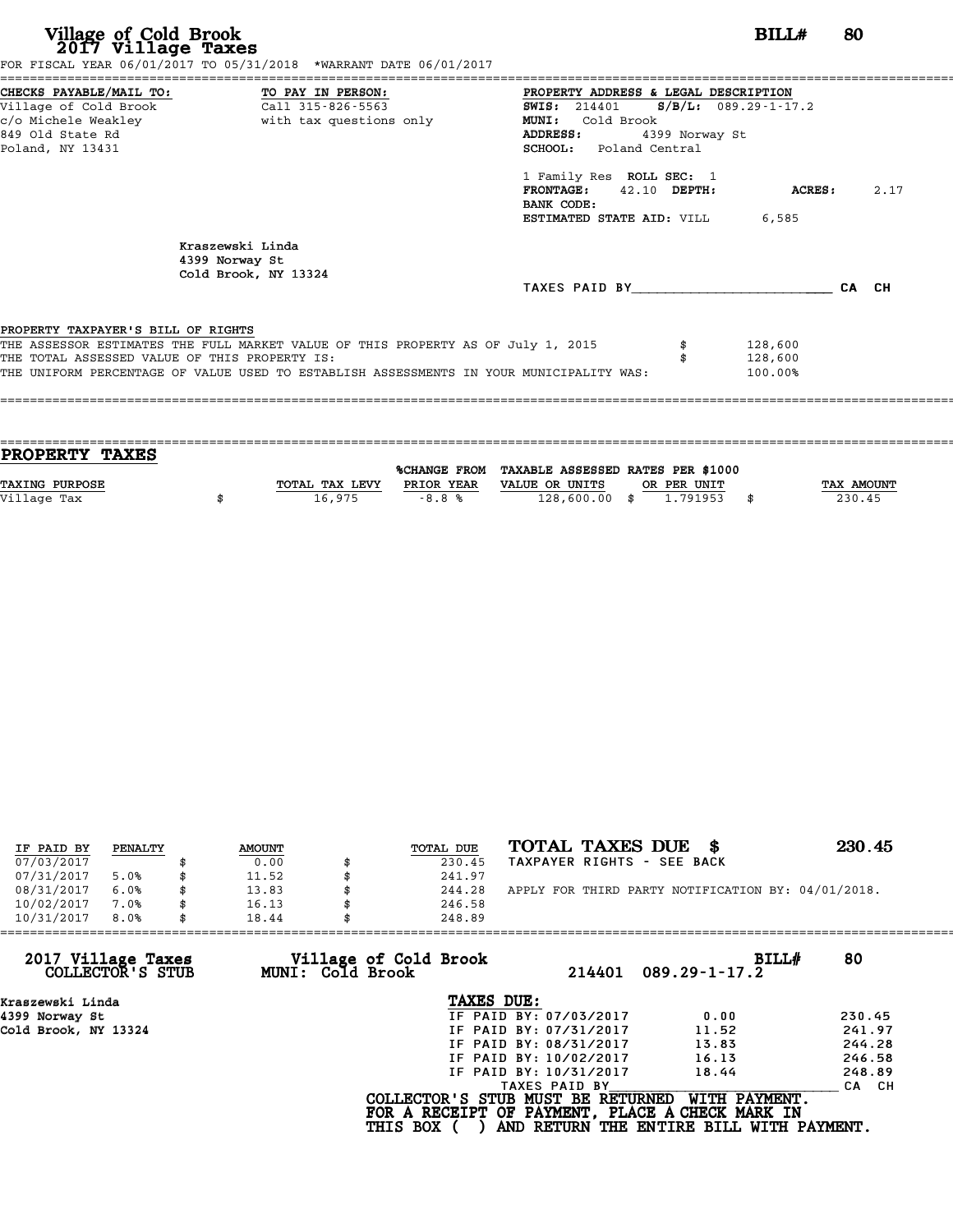| Village of Cold Brook<br>2017 Village Taxes<br>FOR FISCAL YEAR 06/01/2017 TO 05/31/2018 *WARRANT DATE 06/01/2017                                                                                                                                                   |                                               |                                                                                                                                                                                              |                       | BILL#                                        | 81 |      |
|--------------------------------------------------------------------------------------------------------------------------------------------------------------------------------------------------------------------------------------------------------------------|-----------------------------------------------|----------------------------------------------------------------------------------------------------------------------------------------------------------------------------------------------|-----------------------|----------------------------------------------|----|------|
| CHECKS PAYABLE/MAIL TO: TO PAY IN PERSON:<br>Call 315-826-5563<br>Village of Cold Brook<br>849 Old State Rd<br>Poland, NY 13431                                                                                                                                    | <b>MUNI:</b><br><b>ADDRESS:</b><br>BANK CODE: | PROPERTY ADDRESS & LEGAL DESCRIPTION<br><b>SWIS:</b> 214401<br>Cold Brook<br>SCHOOL: Poland Central<br>Vac w/imprv ROLL SEC: 1<br><b>FRONTAGE:</b><br><b>ESTIMATED STATE AID:</b> VILL 6,585 | Military Rd<br>DEPTH: | $S/B/L: 089.29 - 1 - 17.3$<br><b>ACRES :</b> |    | 1.18 |
| Kraszewski Linda<br>4399 Norway St<br>Cold Brook, NY 13324                                                                                                                                                                                                         |                                               | TAXES PAID BY CA CH                                                                                                                                                                          |                       |                                              |    |      |
| PROPERTY TAXPAYER'S BILL OF RIGHTS<br>THE ASSESSOR ESTIMATES THE FULL MARKET VALUE OF THIS PROPERTY AS OF July 1, 2015<br>THE TOTAL ASSESSED VALUE OF THIS PROPERTY IS:<br>THE UNIFORM PERCENTAGE OF VALUE USED TO ESTABLISH ASSESSMENTS IN YOUR MUNICIPALITY WAS: |                                               |                                                                                                                                                                                              |                       | 21,000<br>21,000<br>100.00%                  |    |      |

| PROPERTY TAXES        |                |              |                                   |             |
|-----------------------|----------------|--------------|-----------------------------------|-------------|
|                       |                |              |                                   |             |
|                       |                | %CHANGE FROM | TAXABLE ASSESSED RATES PER \$1000 |             |
| <b>TAXING PURPOSE</b> | TOTAL TAX LEVY | PRIOR YEAR   | VALUE OR UNITS<br>OR PER UNIT     | TAX AMOUNT  |
| Village Tax           | 16,975         | $-8.8%$      | 21,000.00 \$<br>1.791953          | \$<br>37.63 |
|                       |                |              |                                   |             |

| IF PAID BY | PENALTY | <b>AMOUNT</b> | TOTAL DUE | TOTAL TAXES DUE \$                                 | 37.63 |
|------------|---------|---------------|-----------|----------------------------------------------------|-------|
| 07/03/2017 |         | 0.00          | 37.63     | TAXPAYER RIGHTS - SEE BACK                         |       |
| 07/31/2017 | 5.0%    | \$<br>1.88    | 39.51     |                                                    |       |
| 08/31/2017 | 6.0%    | \$<br>2.26    | 39.89     | APPLY FOR THIRD PARTY NOTIFICATION BY: 04/01/2018. |       |
| 10/02/2017 | 7.0%    | \$<br>2.63    | 40.26     |                                                    |       |
| 10/31/2017 | 8.0%    | \$<br>3.01    | 40.64     |                                                    |       |

| 10/31/2017<br>8.0%<br>3.01             |                                           | 40.64                             |                                                                                                              |       |
|----------------------------------------|-------------------------------------------|-----------------------------------|--------------------------------------------------------------------------------------------------------------|-------|
| 2017 Village Taxes<br>COLLECTOR'S STUB | Village of Cold Brook<br>MUNI: Cold Brook | 214401                            | BILLH<br>$089.29 - 1 - 17.3$                                                                                 | 81    |
| Kraszewski Linda                       |                                           | TAXES DUE:                        |                                                                                                              |       |
| 4399 Norway St                         |                                           | IF PAID BY: 07/03/2017            | 0.00                                                                                                         | 37.63 |
| Cold Brook, NY 13324                   |                                           | IF PAID BY: 07/31/2017            | 1.88                                                                                                         | 39.51 |
|                                        |                                           | IF PAID BY: 08/31/2017            | 2.26                                                                                                         | 39.89 |
|                                        |                                           | IF PAID BY: 10/02/2017            | 2.63                                                                                                         | 40.26 |
|                                        |                                           | IF PAID BY: 10/31/2017            | 3.01                                                                                                         | 40.64 |
|                                        |                                           | TAXES PAID BY                     |                                                                                                              | CA CH |
|                                        | <b>THIS BOX</b>                           | COLLECTOR'S STUB MUST BE RETURNED | WITH PAYMENT.<br>FOR A RECEIPT OF PAYMENT, PLACE A CHECK MARK IN<br>AND RETURN THE ENTIRE BILL WITH PAYMENT. |       |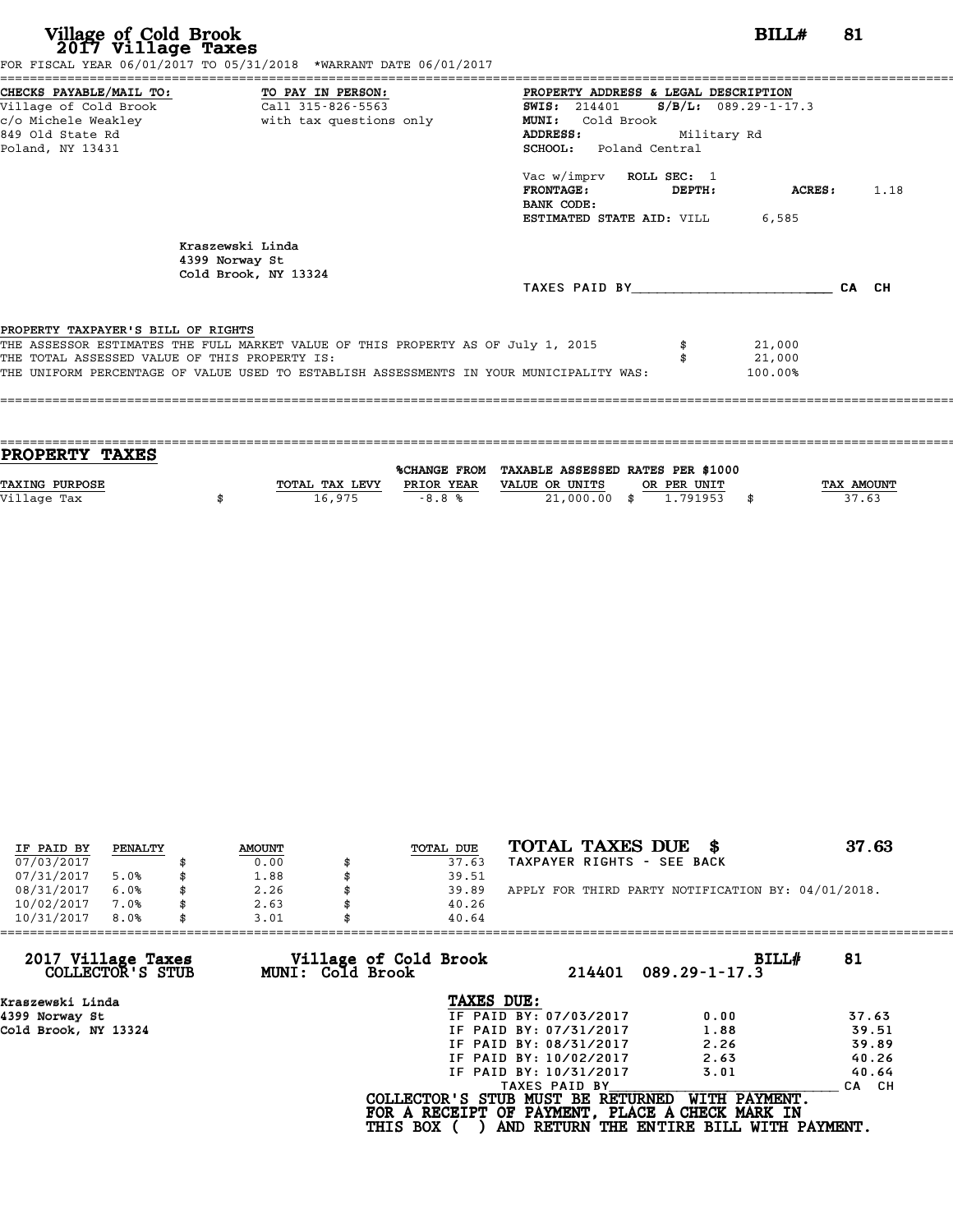| Village of Cold Brook<br>2017 Village Taxes                                         | FOR FISCAL YEAR 06/01/2017 TO 05/31/2018 *WARRANT DATE 06/01/2017                                                                                                           |                                                                                                                                                                                                                                       | BILL#                       | 82  |
|-------------------------------------------------------------------------------------|-----------------------------------------------------------------------------------------------------------------------------------------------------------------------------|---------------------------------------------------------------------------------------------------------------------------------------------------------------------------------------------------------------------------------------|-----------------------------|-----|
| c/o Michele Weakley<br>849 Old State Rd<br>Poland, NY 13431                         | CHECKS PAYABLE/MAIL TO: TO PAY IN PERSON:<br>Village of Cold Brook Call 315-826-5563<br>with tax questions only                                                             | PROPERTY ADDRESS & LEGAL DESCRIPTION<br>$S/B/L: 088.36-1-2$<br><b>SWIS:</b> 214401<br>MUNI: Cold Brook<br>ADDRESS:<br>323 Route 8<br><b>SCHOOL:</b> Poland Central<br>Mfg housing ROLL SEC: 1<br>FRONTAGE: 90.00 DEPTH: 151.00 ACRES: |                             | .30 |
|                                                                                     | Lacomb Thomas R<br>Lacomb Nora<br>PO Box 77<br>Cold Brook, NY 13324                                                                                                         | BANK CODE:<br><b>ESTIMATED STATE AID:</b> VILL 6,585<br>TAXES PAID BY CA CH                                                                                                                                                           |                             |     |
| PROPERTY TAXPAYER'S BILL OF RIGHTS<br>THE TOTAL ASSESSED VALUE OF THIS PROPERTY IS: | THE ASSESSOR ESTIMATES THE FULL MARKET VALUE OF THIS PROPERTY AS OF July 1, 2015<br>THE UNIFORM PERCENTAGE OF VALUE USED TO ESTABLISH ASSESSMENTS IN YOUR MUNICIPALITY WAS: |                                                                                                                                                                                                                                       | 65,700<br>65,700<br>100.00% |     |

| <b>PROPERTY TAXES</b> |                |            |                                                |             |            |
|-----------------------|----------------|------------|------------------------------------------------|-------------|------------|
|                       |                |            | %CHANGE FROM TAXABLE ASSESSED RATES PER \$1000 |             |            |
|                       |                |            |                                                |             |            |
| <b>TAXING PURPOSE</b> | TOTAL TAX LEVY | PRIOR YEAR | VALUE OR UNITS                                 | OR PER UNIT | TAX AMOUNT |
| Village Tax           | 16,975         | $-8.8%$    | 65,700.00 \$                                   | 1,791953    | 117.73     |
|                       |                |            |                                                |             |            |

| IF PAID BY | PENALTY | <b>AMOUNT</b> | <b>TOTAL DUE</b> | TOTAL TAXES DUE \$                                 | 117.73 |
|------------|---------|---------------|------------------|----------------------------------------------------|--------|
| 07/03/2017 |         | 0.00          | 117.73           | TAXPAYER RIGHTS - SEE BACK                         |        |
| 07/31/2017 | 5.0%    | \$<br>5.89    | 123.62           |                                                    |        |
| 08/31/2017 | 6.0%    | \$<br>7.06    | \$<br>124.79     | APPLY FOR THIRD PARTY NOTIFICATION BY: 04/01/2018. |        |
| 10/02/2017 | 7.0%    | 8.24          | 125.97           |                                                    |        |
| 10/31/2017 | 8.0%    | \$<br>9.42    | 127.15           |                                                    |        |

| 82                                       |
|------------------------------------------|
|                                          |
| 117.73                                   |
| 123.62                                   |
| 124.79                                   |
| 125.97                                   |
| 127.15                                   |
| CA CH                                    |
| AND RETURN THE ENTIRE BILL WITH PAYMENT. |
|                                          |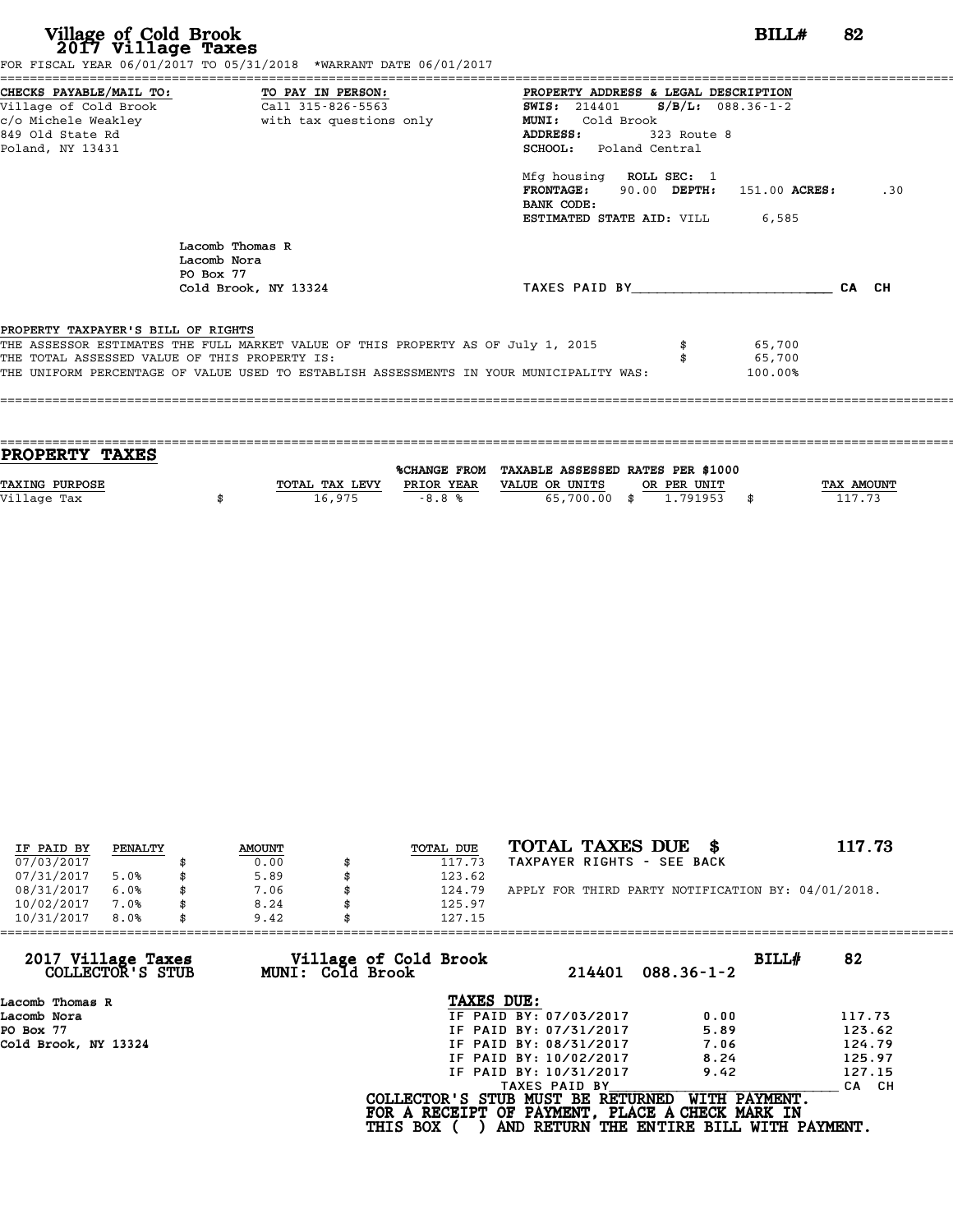| Village of Cold Brook<br>2017 Village Taxes                                                                | FOR FISCAL YEAR 06/01/2017 TO 05/31/2018 *WARRANT DATE 06/01/2017                                                                                                           |                                                                                                                                                                                                                                                                   | BILL#                       | 83    |      |
|------------------------------------------------------------------------------------------------------------|-----------------------------------------------------------------------------------------------------------------------------------------------------------------------------|-------------------------------------------------------------------------------------------------------------------------------------------------------------------------------------------------------------------------------------------------------------------|-----------------------------|-------|------|
| CHECKS PAYABLE/MAIL TO: TO PAY IN PERSON:<br>Village of Cold Brook<br>849 Old State Rd<br>Poland, NY 13431 | Call 315-826-5563<br>c/o Michele Weakley extending with tax questions only                                                                                                  | PROPERTY ADDRESS & LEGAL DESCRIPTION<br>SWIS: 214401 S/B/L: 089.21-1-7<br>Cold Brook<br>MUNI:<br>ADDRESS:<br>487 Route 8<br>SCHOOL: Poland Central<br>1 Family Res ROLL SEC: 1<br>FRONTAGE:<br>DEPTH:<br>BANK CODE: 135<br><b>ESTIMATED STATE AID:</b> VILL 6,585 | ACRES:                      |       | 2.00 |
|                                                                                                            | Lawson Patrick<br>487 Main St<br>Cold Brook, NY 13324                                                                                                                       | TAXES PAID BY                                                                                                                                                                                                                                                     |                             | CA CH |      |
| PROPERTY TAXPAYER'S BILL OF RIGHTS<br>THE TOTAL ASSESSED VALUE OF THIS PROPERTY IS:                        | THE ASSESSOR ESTIMATES THE FULL MARKET VALUE OF THIS PROPERTY AS OF July 1, 2015<br>THE UNIFORM PERCENTAGE OF VALUE USED TO ESTABLISH ASSESSMENTS IN YOUR MUNICIPALITY WAS: |                                                                                                                                                                                                                                                                   | 94,000<br>94,000<br>100.00% |       |      |

| <b>PROPERTY TAXES</b> |                |            |                                                |             |                   |
|-----------------------|----------------|------------|------------------------------------------------|-------------|-------------------|
|                       |                |            |                                                |             |                   |
|                       |                |            | %CHANGE FROM TAXABLE ASSESSED RATES PER \$1000 |             |                   |
| <b>TAXING PURPOSE</b> | TOTAL TAX LEVY | PRIOR YEAR | VALUE OR UNITS                                 | OR PER UNIT | <b>TAX AMOUNT</b> |
|                       |                |            |                                                |             |                   |
| Village Tax           | 16,975         | $-8.8%$    | 94,000.00 \$                                   | 1.791953    | 168.44            |
|                       |                |            |                                                |             |                   |

| IF PAID BY | PENALTY |   | <b>AMOUNT</b> | TOTAL DUE | TOTAL TAXES DUE<br>- 8                             | 168.44 |
|------------|---------|---|---------------|-----------|----------------------------------------------------|--------|
| 07/03/2017 |         |   | 0.00          | 168.44    | TAXPAYER RIGHTS - SEE BACK                         |        |
| 07/31/2017 | 5.0%    |   | 8.42          | 176.86    |                                                    |        |
| 08/31/2017 | 6.0%    | S | 10.11         | 178.55    | APPLY FOR THIRD PARTY NOTIFICATION BY: 04/01/2018. |        |
| 10/02/2017 | 7.0%    |   | 11.79         | 180.23    |                                                    |        |
| 10/31/2017 | 8.0%    |   | 13.48         | 181.92    |                                                    |        |
|            |         |   |               |           |                                                    |        |

| 13.48 |               |                                                              |                                                                                                                                                                                                                                                                              |
|-------|---------------|--------------------------------------------------------------|------------------------------------------------------------------------------------------------------------------------------------------------------------------------------------------------------------------------------------------------------------------------------|
|       | 214401        | BILLH<br>$089.21 - 1 - 7$                                    | 83                                                                                                                                                                                                                                                                           |
|       | TAXES DUE:    |                                                              |                                                                                                                                                                                                                                                                              |
|       |               | 0.00                                                         | 168.44                                                                                                                                                                                                                                                                       |
|       |               | 8.42                                                         | 176.86                                                                                                                                                                                                                                                                       |
|       |               | 10.11                                                        | 178.55                                                                                                                                                                                                                                                                       |
|       |               | 11.79                                                        | 180.23                                                                                                                                                                                                                                                                       |
|       |               | 13.48                                                        | 181.92                                                                                                                                                                                                                                                                       |
|       | TAXES PAID BY |                                                              | CA CH                                                                                                                                                                                                                                                                        |
|       |               | WITH PAYMENT.                                                |                                                                                                                                                                                                                                                                              |
|       |               | Village of Cold Brook<br>MUNI: Cold Brook<br><b>THIS BOX</b> | 181.92<br>IF PAID BY: 07/03/2017<br>IF PAID BY: 07/31/2017<br>IF PAID BY: 08/31/2017<br>IF PAID BY: 10/02/2017<br>IF PAID BY: 10/31/2017<br>COLLECTOR'S STUB MUST BE RETURNED<br>FOR A RECEIPT OF PAYMENT, PLACE A CHECK MARK IN<br>AND RETURN THE ENTIRE BILL WITH PAYMENT. |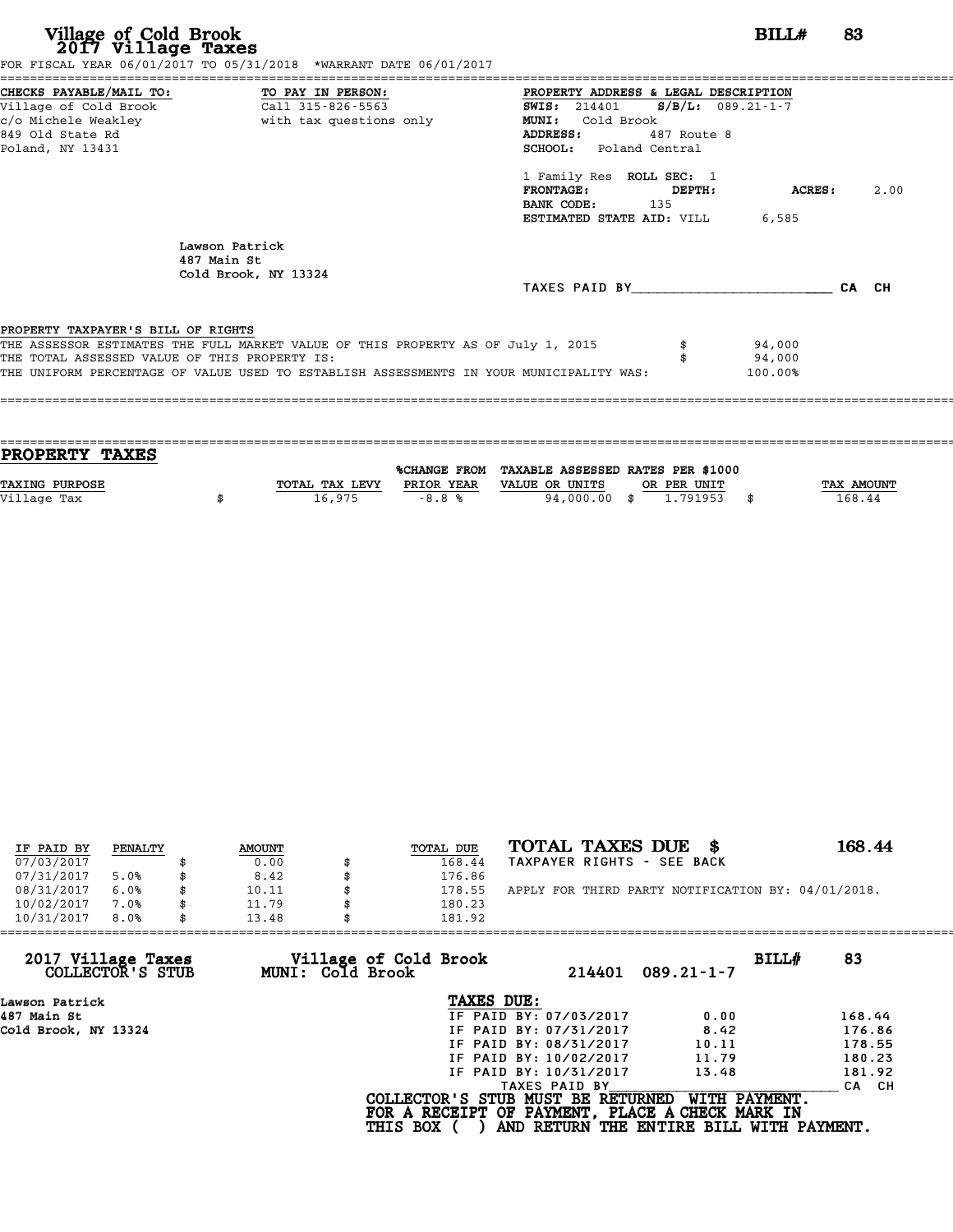| Village of Cold Brook<br>2017 Village Taxes                                         | FOR FISCAL YEAR 06/01/2017 TO 05/31/2018 *WARRANT DATE 06/01/2017                                                                                                           |                                                                                                                                                                                                                                                                                 | BILL#                       | -84   |
|-------------------------------------------------------------------------------------|-----------------------------------------------------------------------------------------------------------------------------------------------------------------------------|---------------------------------------------------------------------------------------------------------------------------------------------------------------------------------------------------------------------------------------------------------------------------------|-----------------------------|-------|
| Village of Cold Brook<br>849 Old State Rd<br>Poland, NY 13431                       | CHECKS PAYABLE/MAIL TO: TO PAY IN PERSON:<br>$\overline{c}$ all 315 - 826 - 5563                                                                                            | PROPERTY ADDRESS & LEGAL DESCRIPTION<br>SWIS: 214401 S/B/L: 088.44-1-9<br>Cold Brook<br><b>MUNI:</b><br>ADDRESS:<br>318 Route 8<br><b>SCHOOL:</b> Poland Central<br>3 Family Res ROLL SEC: 1<br>FRONTAGE: 100.00 DEPTH:<br>BANK CODE:<br><b>ESTIMATED STATE AID:</b> VILL 6,585 | 80.00 ACRES:                |       |
|                                                                                     | Leffingwell David<br>PO Box 371<br>Oriskany, NY 13424                                                                                                                       | TAXES PAID BY                                                                                                                                                                                                                                                                   |                             | CA CH |
| PROPERTY TAXPAYER'S BILL OF RIGHTS<br>THE TOTAL ASSESSED VALUE OF THIS PROPERTY IS: | THE ASSESSOR ESTIMATES THE FULL MARKET VALUE OF THIS PROPERTY AS OF July 1, 2015<br>THE UNIFORM PERCENTAGE OF VALUE USED TO ESTABLISH ASSESSMENTS IN YOUR MUNICIPALITY WAS: |                                                                                                                                                                                                                                                                                 | 51,200<br>51,200<br>100.00% |       |
|                                                                                     |                                                                                                                                                                             |                                                                                                                                                                                                                                                                                 |                             |       |

| <b>PROPERTY TAXES</b> |                |            |                                                |             |            |
|-----------------------|----------------|------------|------------------------------------------------|-------------|------------|
|                       |                |            |                                                |             |            |
|                       |                |            | %CHANGE FROM TAXABLE ASSESSED RATES PER \$1000 |             |            |
| <b>TAXING PURPOSE</b> | TOTAL TAX LEVY | PRIOR YEAR | VALUE OR UNITS                                 | OR PER UNIT | TAX AMOUNT |
| Village Tax           | 16,975         | $-8.8%$    | $51,200.00$ \$                                 | 1,791953    | 91.75      |
|                       |                |            |                                                |             |            |

| IF PAID BY | PENALTY | <b>AMOUNT</b> | TOTAL DUE | TOTAL TAXES DUE \$                                 | 91.75 |
|------------|---------|---------------|-----------|----------------------------------------------------|-------|
| 07/03/2017 |         | 0.00          | 91.75     | TAXPAYER RIGHTS - SEE BACK                         |       |
| 07/31/2017 | 5.0%    | 4.59          | 96.34     |                                                    |       |
| 08/31/2017 | 6.0%    | 5.51          | 97.26     | APPLY FOR THIRD PARTY NOTIFICATION BY: 04/01/2018. |       |
| 10/02/2017 | 7.0%    | \$<br>6.42    | 98.17     |                                                    |       |
| 10/31/2017 | 8.0%    | 7.34          | 99.09     |                                                    |       |

| 10/31/2017<br>8.0%                     | 7.34             | 99.09                                           |               |                                          |                  |
|----------------------------------------|------------------|-------------------------------------------------|---------------|------------------------------------------|------------------|
| 2017 Village Taxes<br>COLLECTOR'S STUB | MUNI: Cold Brook | Village of Cold Brook                           | 214401        | $088.44 - 1 - 9$                         | BILLH<br>84      |
| Leffinqwell David                      |                  | TAXES DUE:                                      |               |                                          |                  |
| PO Box 371                             |                  | IF PAID BY: 07/03/2017                          |               | 0.00                                     | 91.75            |
| Oriskany, NY 13424                     |                  | IF PAID BY: 07/31/2017                          |               | 4.59                                     | 96.34            |
|                                        |                  | IF PAID BY: 08/31/2017                          |               | 5.51                                     | 97.26            |
|                                        |                  | IF PAID BY: 10/02/2017                          |               | 6.42                                     | 98.17            |
|                                        |                  | IF PAID BY: 10/31/2017                          |               | 7.34                                     | 99.09            |
|                                        |                  |                                                 | TAXES PAID BY |                                          | <b>CA</b><br>CH. |
|                                        |                  | COLLECTOR'S STUB MUST BE RETURNED               |               | WITH PAYMENT.                            |                  |
|                                        |                  | FOR A RECEIPT OF PAYMENT, PLACE A CHECK MARK IN |               |                                          |                  |
|                                        |                  | <b>THIS BOX</b>                                 |               | AND RETURN THE ENTIRE BILL WITH PAYMENT. |                  |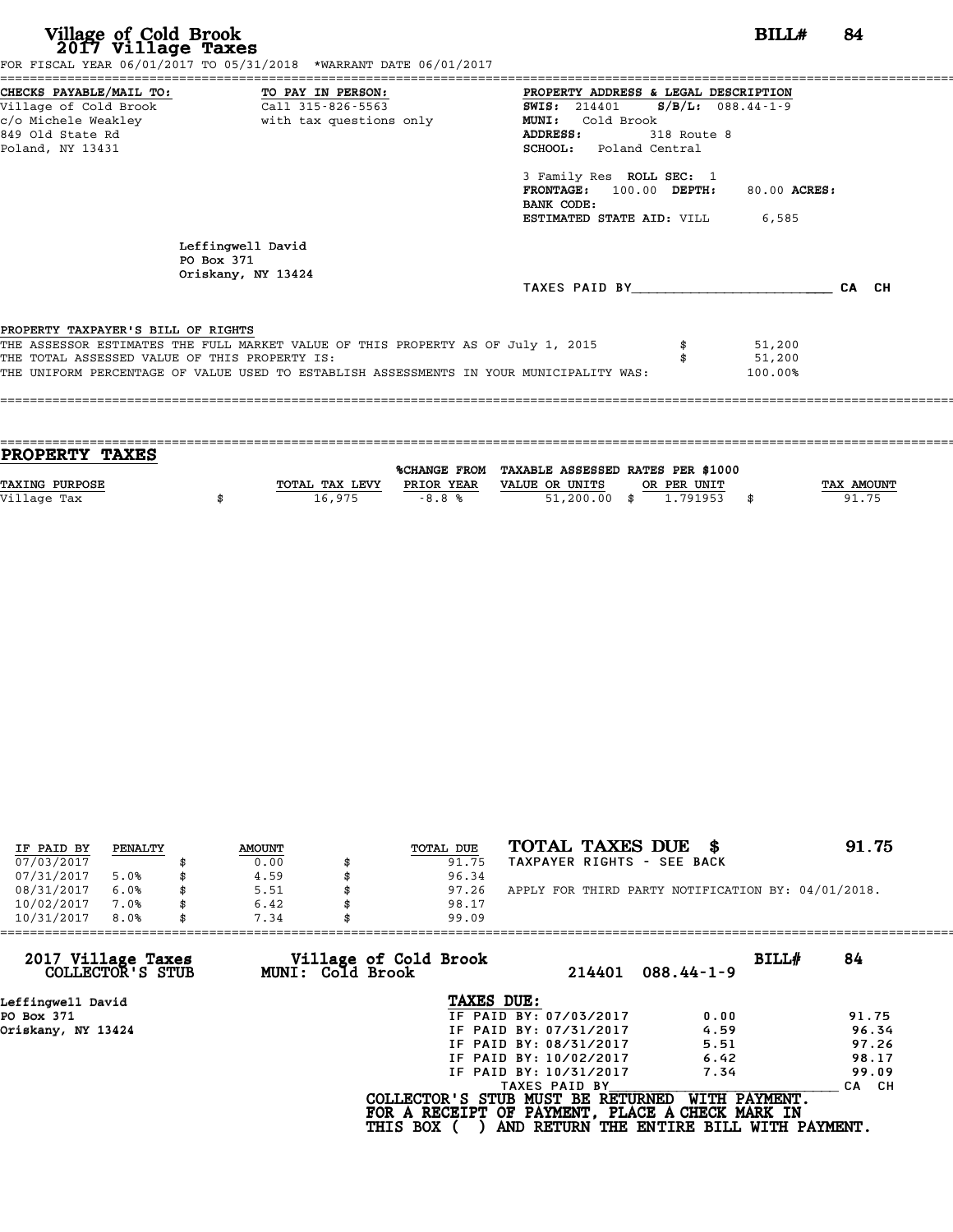| Village of Cold Brook<br>2017 Village Taxes                                                                                       | FOR FISCAL YEAR 06/01/2017 TO 05/31/2018 *WARRANT DATE 06/01/2017                       |                                                                                                                              |                                 | <b>BILL#</b>          | 85    |     |
|-----------------------------------------------------------------------------------------------------------------------------------|-----------------------------------------------------------------------------------------|------------------------------------------------------------------------------------------------------------------------------|---------------------------------|-----------------------|-------|-----|
| CHECKS PAYABLE/MAIL TO: TO PAY IN PERSON:<br>Village of Cold Brook<br>c/o Michele Weakley<br>849 Old State Rd<br>Poland, NY 13431 | Call 315-826-5563<br>with tax questions only                                            | PROPERTY ADDRESS & LEGAL DESCRIPTION<br><b>SWIS:</b> 214401<br>MUNI: Cold Brook<br>ADDRESS:<br><b>SCHOOL:</b> Poland Central | $S/B/L$ : 088.44-1-8<br>Route 8 |                       |       |     |
|                                                                                                                                   |                                                                                         | Res vac land ROLL SEC: 1<br><b>FRONTAGE:</b><br>BANK CODE:<br>ESTIMATED STATE AID: VILL                                      | 80.00 DEPTH:                    | 60.00 ACRES:<br>6,585 |       | .07 |
| PO Box 371                                                                                                                        | Leffingwell David J<br>Oriskany, NY 13424                                               |                                                                                                                              |                                 |                       |       |     |
|                                                                                                                                   |                                                                                         | TAXES PAID BY                                                                                                                |                                 |                       | CA CH |     |
| PROPERTY TAXPAYER'S BILL OF RIGHTS                                                                                                |                                                                                         |                                                                                                                              |                                 |                       |       |     |
|                                                                                                                                   | THE ASSESSOR ESTIMATES THE FULL MARKET VALUE OF THIS PROPERTY AS OF July 1, 2015        |                                                                                                                              |                                 | 100                   |       |     |
| THE TOTAL ASSESSED VALUE OF THIS PROPERTY IS:                                                                                     |                                                                                         |                                                                                                                              |                                 | 100                   |       |     |
|                                                                                                                                   | THE UNIFORM PERCENTAGE OF VALUE USED TO ESTABLISH ASSESSMENTS IN YOUR MUNICIPALITY WAS: |                                                                                                                              |                                 | 100.00%               |       |     |

| PROPERTY TAXES        |                |            |                                                |      |             |                   |
|-----------------------|----------------|------------|------------------------------------------------|------|-------------|-------------------|
|                       |                |            | %CHANGE FROM TAXABLE ASSESSED RATES PER \$1000 |      |             |                   |
| <b>TAXING PURPOSE</b> | TOTAL TAX LEVY | PRIOR YEAR | VALUE OR UNITS                                 |      | OR PER UNIT | <b>TAX AMOUNT</b> |
|                       |                |            |                                                |      |             |                   |
| Village Tax           | 16,975         | $-8.8%$    | 100.00                                         | - \$ | 1.791953    | 0.18              |
|                       |                |            |                                                |      |             |                   |
|                       |                |            |                                                |      |             |                   |

| IF PAID BY | PENALTY | <b>AMOUNT</b> | TOTAL DUE | TOTAL TAXES DUE \$                                 | . 18 |
|------------|---------|---------------|-----------|----------------------------------------------------|------|
| 07/03/2017 |         | 0.00          | 0.18      | TAXPAYER RIGHTS - SEE BACK                         |      |
| 07/31/2017 | 5.0%    | 0.01          | 0.19      |                                                    |      |
| 08/31/2017 | 6.0%    | 0.01          | 0.19      | APPLY FOR THIRD PARTY NOTIFICATION BY: 04/01/2018. |      |
| 10/02/2017 | 7.0%    | 0.01          | 0.19      |                                                    |      |
| 10/31/2017 | 8.0%    | 0.01          | 0.19      |                                                    |      |

| 0.19            |                                           |                                                                                                                                                               |                                   |                                                                                                                       |
|-----------------|-------------------------------------------|---------------------------------------------------------------------------------------------------------------------------------------------------------------|-----------------------------------|-----------------------------------------------------------------------------------------------------------------------|
|                 | 214401                                    | $088.44 - 1 - 8$                                                                                                                                              |                                   | 85                                                                                                                    |
|                 |                                           |                                                                                                                                                               |                                   |                                                                                                                       |
|                 |                                           | 0.00                                                                                                                                                          |                                   | .18                                                                                                                   |
|                 |                                           | 0.01                                                                                                                                                          |                                   | 0.19                                                                                                                  |
|                 |                                           | 0.01                                                                                                                                                          |                                   | 0.19                                                                                                                  |
|                 |                                           | 0.01                                                                                                                                                          |                                   | 0.19                                                                                                                  |
|                 |                                           | 0.01                                                                                                                                                          |                                   | 0.19                                                                                                                  |
|                 |                                           |                                                                                                                                                               |                                   | CA CH                                                                                                                 |
| <b>THIS BOX</b> |                                           |                                                                                                                                                               |                                   |                                                                                                                       |
| 0.01            | Village of Cold Brook<br>MUNI: Cold Brook | TAXES DUE:<br>IF PAID BY: 07/03/2017<br>IF PAID BY: 07/31/2017<br>IF PAID BY: 08/31/2017<br>IF PAID BY: 10/02/2017<br>IF PAID BY: 10/31/2017<br>TAXES PAID BY | COLLECTOR'S STUB MUST BE RETURNED | BILLH<br>WITH PAYMENT.<br>FOR A RECEIPT OF PAYMENT, PLACE A CHECK MARK IN<br>AND RETURN THE ENTIRE BILL WITH PAYMENT. |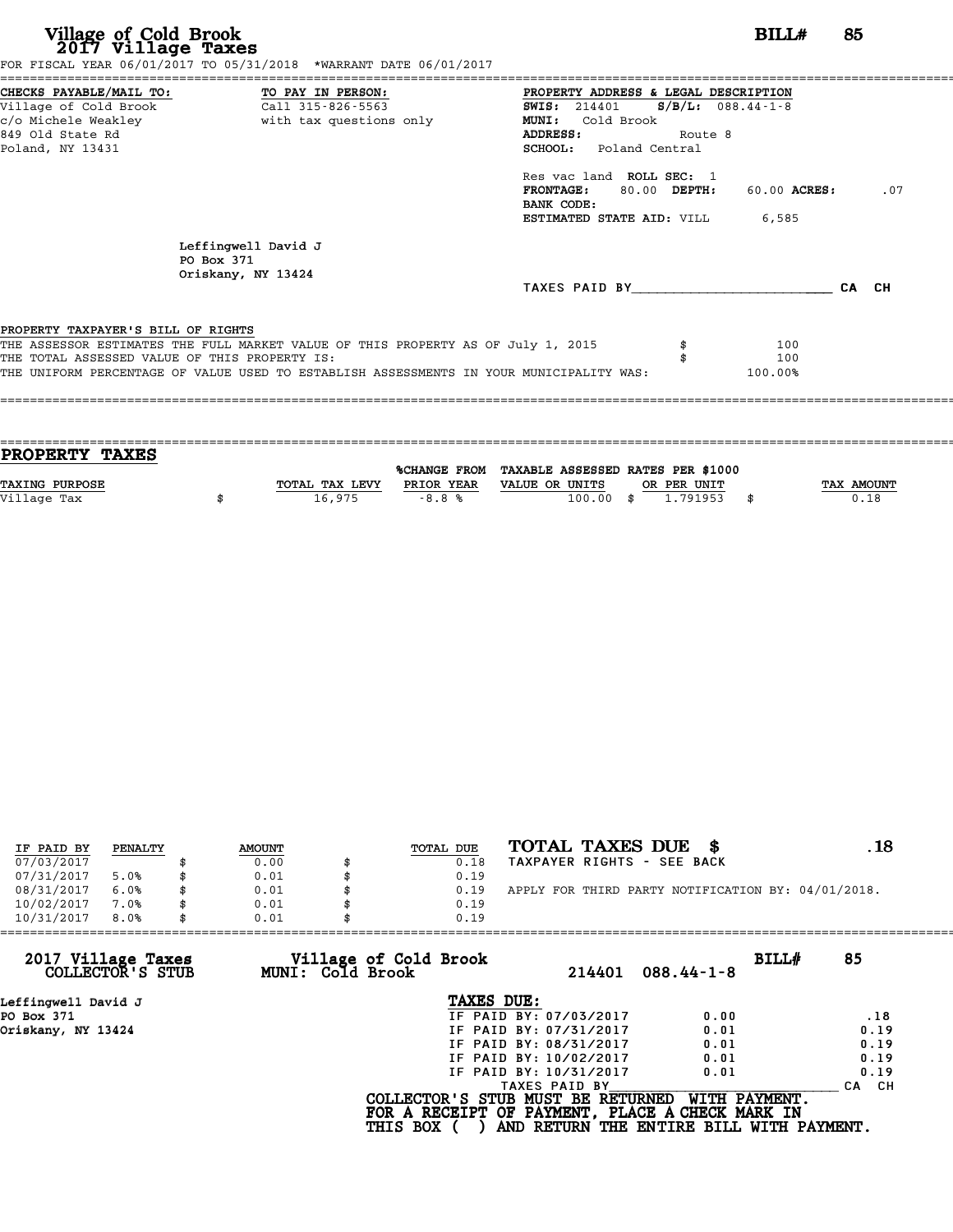| Village of Cold Brook<br>2017 Village Taxes                                                                                                         | FOR FISCAL YEAR 06/01/2017 TO 05/31/2018 *WARRANT DATE 06/01/2017                       |                                                                                                                                                                                                                        |                                 | BILL#   | 86    |
|-----------------------------------------------------------------------------------------------------------------------------------------------------|-----------------------------------------------------------------------------------------|------------------------------------------------------------------------------------------------------------------------------------------------------------------------------------------------------------------------|---------------------------------|---------|-------|
| CHECKS PAYABLE/MAIL TO: TO PAY IN PERSON:<br>Village of Cold Brook Call 315-826-5563<br>c/o Michele Weakley<br>849 Old State Rd<br>Poland, NY 13431 | with tax questions only                                                                 | PROPERTY ADDRESS & LEGAL DESCRIPTION<br><b>SWIS: 214401</b><br><b>MUNI:</b><br>Cold Brook<br>ADDRESS:<br><b>SCHOOL:</b> Poland Central<br>Res vac land ROLL SEC: 1<br>$\texttt{FRONTAGE:}$ 160.00 DEPTH: 100.00 ACRES: | $S/B/L: 088.44-1-11$<br>Route 8 |         | .27   |
|                                                                                                                                                     |                                                                                         | BANK CODE:<br><b>ESTIMATED STATE AID:</b> VILL 6,585                                                                                                                                                                   |                                 |         |       |
| PO Box 371                                                                                                                                          | Leffingwell David J                                                                     |                                                                                                                                                                                                                        |                                 |         |       |
|                                                                                                                                                     | Oriskany, NY 13424                                                                      | TAXES PAID BY TAXES                                                                                                                                                                                                    |                                 |         | CA CH |
| PROPERTY TAXPAYER'S BILL OF RIGHTS                                                                                                                  |                                                                                         |                                                                                                                                                                                                                        |                                 |         |       |
|                                                                                                                                                     | THE ASSESSOR ESTIMATES THE FULL MARKET VALUE OF THIS PROPERTY AS OF July 1, 2015        |                                                                                                                                                                                                                        |                                 | 1,500   |       |
| THE TOTAL ASSESSED VALUE OF THIS PROPERTY IS:                                                                                                       |                                                                                         |                                                                                                                                                                                                                        |                                 | 1,500   |       |
|                                                                                                                                                     | THE UNIFORM PERCENTAGE OF VALUE USED TO ESTABLISH ASSESSMENTS IN YOUR MUNICIPALITY WAS: |                                                                                                                                                                                                                        |                                 | 100.00% |       |

| <b>PROPERTY TAXES</b> |                |            |                                                |                |            |
|-----------------------|----------------|------------|------------------------------------------------|----------------|------------|
|                       |                |            |                                                |                |            |
|                       |                |            | %CHANGE FROM TAXABLE ASSESSED RATES PER \$1000 |                |            |
| TAXING PURPOSE        | TOTAL TAX LEVY | PRIOR YEAR | VALUE OR UNITS                                 | OR PER UNIT    | TAX AMOUNT |
| Village Tax           | 16,975         | $-8.8%$    | 1,500.00                                       | \$<br>1.791953 | 2.69       |
|                       |                |            |                                                |                |            |
|                       |                |            |                                                |                |            |

| IF PAID BY | PENALTY | <b>AMOUNT</b> | TOTAL DUE | TOTAL TAXES DUE \$                                 | 2.69 |
|------------|---------|---------------|-----------|----------------------------------------------------|------|
| 07/03/2017 |         | 0.00          | 2.69      | TAXPAYER RIGHTS - SEE BACK                         |      |
| 07/31/2017 | 5.0%    | \$<br>0.13    | 2.82      |                                                    |      |
| 08/31/2017 | 6.0%    | \$<br>0.16    | 2.85      | APPLY FOR THIRD PARTY NOTIFICATION BY: 04/01/2018. |      |
| 10/02/2017 | 7.0%    | \$<br>0.19    | 2.88      |                                                    |      |
| 10/31/2017 | 8.0%    | \$<br>0.22    | 2.91      |                                                    |      |

| 2.91                   |                                                              |                                                                                                                                  |
|------------------------|--------------------------------------------------------------|----------------------------------------------------------------------------------------------------------------------------------|
| 214401                 | BILLH<br>$088.44 - 1 - 11$                                   | 86                                                                                                                               |
| TAXES DUE:             |                                                              |                                                                                                                                  |
| IF PAID BY: 07/03/2017 | 0.00                                                         | 2.69                                                                                                                             |
| IF PAID BY: 07/31/2017 | 0.13                                                         | 2.82                                                                                                                             |
| IF PAID BY: 08/31/2017 | 0.16                                                         | 2.85                                                                                                                             |
| IF PAID BY: 10/02/2017 | 0.19                                                         | 2.88                                                                                                                             |
| IF PAID BY: 10/31/2017 | 0.22                                                         | 2.91                                                                                                                             |
| TAXES PAID BY          |                                                              | CA CH                                                                                                                            |
|                        | WITH PAYMENT.                                                |                                                                                                                                  |
| 0.22                   | Village of Cold Brook<br>MUNI: Cold Brook<br><b>THIS BOX</b> | COLLECTOR'S STUB MUST BE RETURNED<br>FOR A RECEIPT OF PAYMENT, PLACE A CHECK MARK IN<br>AND RETURN THE ENTIRE BILL WITH PAYMENT. |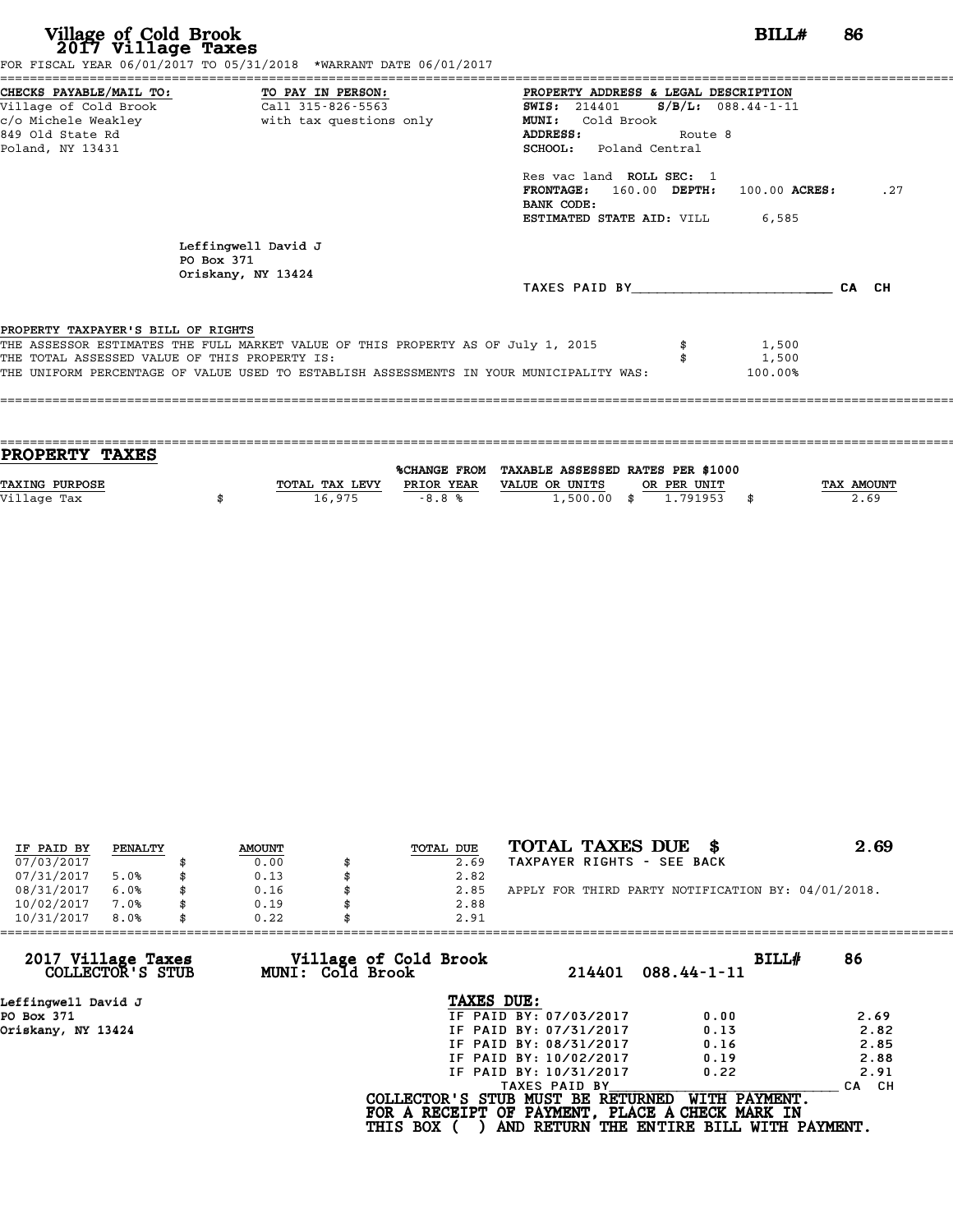| Village of Cold Brook<br>2017 Village Taxes                                         | FOR FISCAL YEAR 06/01/2017 TO 05/31/2018 *WARRANT DATE 06/01/2017                                                                                                           |                                                                                                                                                                                                                                                                                             | <b>BILL#</b>                  | 87 |      |
|-------------------------------------------------------------------------------------|-----------------------------------------------------------------------------------------------------------------------------------------------------------------------------|---------------------------------------------------------------------------------------------------------------------------------------------------------------------------------------------------------------------------------------------------------------------------------------------|-------------------------------|----|------|
| Village of Cold Brook<br>849 Old State Rd<br>Poland, NY 13431                       | =========================<br>CHECKS PAYABLE/MAIL TO: TO PAY IN PERSON:<br>Call 315-826-5563                                                                                 | PROPERTY ADDRESS & LEGAL DESCRIPTION<br><b>SWIS:</b> 214401 <b>S/B/L:</b> 089.21-1-14<br><b>MUNI:</b><br>Cold Brook<br><b>ADDRESS:</b><br>545 Route 8<br><b>SCHOOL:</b> Poland Central<br>1 Family Res ROLL SEC: 1<br><b>FRONTAGE:</b><br>DEPTH:<br>BANK CODE:<br>ESTIMATED STATE AID: VILL | ACRES :<br>6,585              |    | 2.40 |
|                                                                                     | Lehman James E<br>Lehman Frank Life A<br>545 Main St<br>PO Box 49<br>Cold Brook, NY 13324                                                                                   | TAXES PAID BY CA CH                                                                                                                                                                                                                                                                         |                               |    |      |
| PROPERTY TAXPAYER'S BILL OF RIGHTS<br>THE TOTAL ASSESSED VALUE OF THIS PROPERTY IS: | THE ASSESSOR ESTIMATES THE FULL MARKET VALUE OF THIS PROPERTY AS OF July 1, 2015<br>THE UNIFORM PERCENTAGE OF VALUE USED TO ESTABLISH ASSESSMENTS IN YOUR MUNICIPALITY WAS: |                                                                                                                                                                                                                                                                                             | 108,000<br>108,000<br>100.00% |    |      |

| PROPERTY TAXES        |                |            |                                                |             |                   |
|-----------------------|----------------|------------|------------------------------------------------|-------------|-------------------|
|                       |                |            | %CHANGE FROM TAXABLE ASSESSED RATES PER \$1000 |             |                   |
| <b>TAXING PURPOSE</b> | TOTAL TAX LEVY | PRIOR YEAR | VALUE OR UNITS                                 | OR PER UNIT | <b>TAX AMOUNT</b> |
| Village Tax           | 16,975         | $-8.8%$    | 108,000.00 \$                                  | 1.791953    | 193.53            |
|                       |                |            |                                                |             |                   |

| IF PAID BY | PENALTY | <b>AMOUNT</b> | TOTAL DUE | TOTAL TAXES DUE<br>- 86                            | 193.53 |
|------------|---------|---------------|-----------|----------------------------------------------------|--------|
| 07/03/2017 |         | 0.00          | 193.53    | TAXPAYER RIGHTS - SEE BACK                         |        |
| 07/31/2017 | 5.0%    | \$<br>9.68    | 203.21    |                                                    |        |
| 08/31/2017 | 6.0%    | \$<br>11.61   | 205.14    | APPLY FOR THIRD PARTY NOTIFICATION BY: 04/01/2018. |        |
| 10/02/2017 | 7.0%    | \$<br>13.55   | 207.08    |                                                    |        |
| 10/31/2017 | 8.0%    | \$<br>15.48   | 209.01    |                                                    |        |

| 15.48 | 209.01                 |                                                              |                                                                                                                                  |
|-------|------------------------|--------------------------------------------------------------|----------------------------------------------------------------------------------------------------------------------------------|
|       | 214401                 | BILLH<br>$089.21 - 1 - 14$                                   | 87                                                                                                                               |
|       | TAXES DUE:             |                                                              |                                                                                                                                  |
|       | IF PAID BY: 07/03/2017 | 0.00                                                         | 193.53                                                                                                                           |
|       | IF PAID BY: 07/31/2017 | 9.68                                                         | 203.21                                                                                                                           |
|       | IF PAID BY: 08/31/2017 | 11.61                                                        | 205.14                                                                                                                           |
|       | IF PAID BY: 10/02/2017 | 13.55                                                        | 207.08                                                                                                                           |
|       | IF PAID BY: 10/31/2017 | 15.48                                                        | 209.01                                                                                                                           |
|       | TAXES PAID BY          |                                                              | CA CH                                                                                                                            |
|       |                        | WITH PAYMENT.                                                |                                                                                                                                  |
|       |                        | Village of Cold Brook<br>MUNI: Cold Brook<br><b>THIS BOX</b> | COLLECTOR'S STUB MUST BE RETURNED<br>FOR A RECEIPT OF PAYMENT, PLACE A CHECK MARK IN<br>AND RETURN THE ENTIRE BILL WITH PAYMENT. |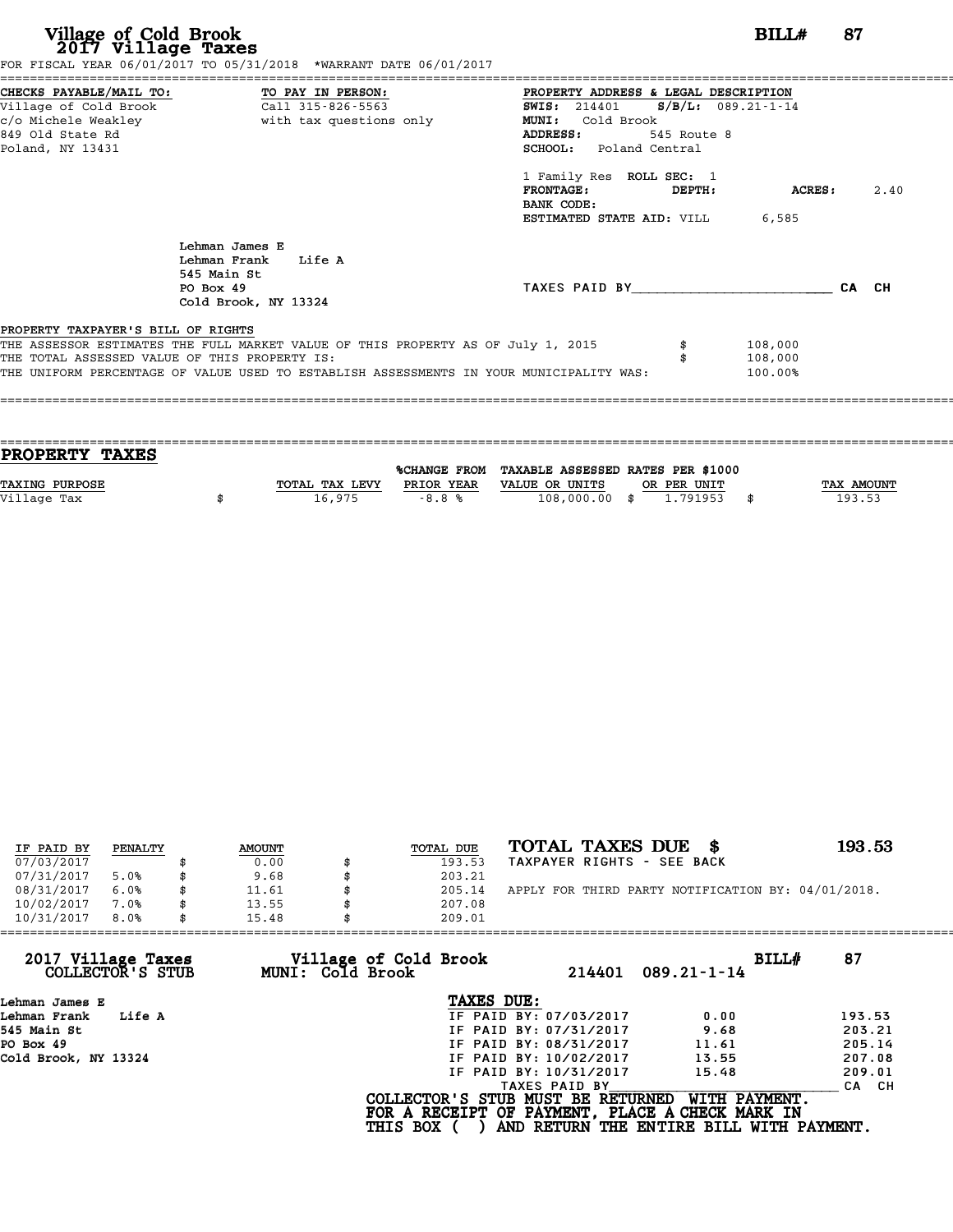**Village of Cold Brook**<br> **2017 Village Taxes**<br>
FOR FISCAL YEAR 06/01/2017 TO 05/31/2018 \*WARRANT DATE 06/01/2017<br> **POR FISCAL YEAR 06/01/2017** TO 05/31/2018 \*WARRANT DATE 06/01/2017

| CHECKS PAYABLE/MAIL TO: TO PAY IN PERSON:<br>PROPERTY ADDRESS & LEGAL DESCRIPTION<br>$S/B/L$ : 088.36-1-30<br><b>SWIS:</b> 214401<br>with tax questions only<br>Cold Brook<br><b>MUNI:</b><br><b>ADDRESS:</b><br>4459 Military Rd<br>SCHOOL: Poland Central<br>1 Family Res ROLL SEC: 1<br><b>FRONTAGE:</b><br>167.17 DEPTH:<br>131.40 ACRES:<br>BANK CODE:<br><b>ESTIMATED STATE AID:</b> VILL 6,585<br>Lynch Family Irrevocca. Trust<br>PO Box 119<br>Cold Brook, NY 13324<br>TAXES PAID BY TAXES |       |
|-----------------------------------------------------------------------------------------------------------------------------------------------------------------------------------------------------------------------------------------------------------------------------------------------------------------------------------------------------------------------------------------------------------------------------------------------------------------------------------------------------|-------|
|                                                                                                                                                                                                                                                                                                                                                                                                                                                                                                     |       |
| c/o Michele Weakley<br>849 Old State Rd                                                                                                                                                                                                                                                                                                                                                                                                                                                             |       |
|                                                                                                                                                                                                                                                                                                                                                                                                                                                                                                     |       |
| Poland, NY 13431<br>PROPERTY TAXPAYER'S BILL OF RIGHTS                                                                                                                                                                                                                                                                                                                                                                                                                                              |       |
|                                                                                                                                                                                                                                                                                                                                                                                                                                                                                                     |       |
|                                                                                                                                                                                                                                                                                                                                                                                                                                                                                                     |       |
|                                                                                                                                                                                                                                                                                                                                                                                                                                                                                                     | .38   |
|                                                                                                                                                                                                                                                                                                                                                                                                                                                                                                     |       |
|                                                                                                                                                                                                                                                                                                                                                                                                                                                                                                     |       |
|                                                                                                                                                                                                                                                                                                                                                                                                                                                                                                     |       |
|                                                                                                                                                                                                                                                                                                                                                                                                                                                                                                     | CA CH |
| THE ASSESSOR ESTIMATES THE FULL MARKET VALUE OF THIS PROPERTY AS OF July 1, 2015<br>131,000<br>THE TOTAL ASSESSED VALUE OF THIS PROPERTY IS:<br>131,000                                                                                                                                                                                                                                                                                                                                             |       |

| PROPERTY TAXES        |                |            |                                                |             |                   |
|-----------------------|----------------|------------|------------------------------------------------|-------------|-------------------|
|                       |                |            | %CHANGE FROM TAXABLE ASSESSED RATES PER \$1000 |             |                   |
| <b>TAXING PURPOSE</b> | TOTAL TAX LEVY | PRIOR YEAR | VALUE OR UNITS                                 | OR PER UNIT | <b>TAX AMOUNT</b> |
| Village Tax           | 16,975         | $-8.8%$    | 131,000.00 \$                                  | 1.791953    | 234.75            |
|                       |                |            |                                                |             |                   |

====================================================================================================================================

| IF PAID BY | PENALTY | <b>AMOUNT</b> | TOTAL DUE | TOTAL TAXES DUE \$                                 | 234.75 |
|------------|---------|---------------|-----------|----------------------------------------------------|--------|
| 07/03/2017 |         | 0.00          | 234.75    | TAXPAYER RIGHTS - SEE BACK                         |        |
| 07/31/2017 | 5.0%    | 11.74         | 246.49    |                                                    |        |
| 08/31/2017 | 6.0%    | 14.09         | 248.84    | APPLY FOR THIRD PARTY NOTIFICATION BY: 04/01/2018. |        |
| 10/02/2017 | 7.0%    | 16.43         | 251.18    |                                                    |        |
| 10/31/2017 | 8.0%    | 18.78         | 253.53    |                                                    |        |

| 253.53          |                                           |                                                                                                                                                               |                                                                                                                                                            |
|-----------------|-------------------------------------------|---------------------------------------------------------------------------------------------------------------------------------------------------------------|------------------------------------------------------------------------------------------------------------------------------------------------------------|
|                 | 214401                                    | $088.36 - 1 - 30$                                                                                                                                             | 88                                                                                                                                                         |
|                 |                                           |                                                                                                                                                               |                                                                                                                                                            |
|                 |                                           | 0.00                                                                                                                                                          | 234.75                                                                                                                                                     |
|                 |                                           | 11.74                                                                                                                                                         | 246.49                                                                                                                                                     |
|                 |                                           | 14.09                                                                                                                                                         | 248.84                                                                                                                                                     |
|                 |                                           | 16.43                                                                                                                                                         | 251.18                                                                                                                                                     |
|                 |                                           | 18.78                                                                                                                                                         | 253.53                                                                                                                                                     |
|                 |                                           |                                                                                                                                                               | CA CH                                                                                                                                                      |
| <b>THIS BOX</b> |                                           |                                                                                                                                                               |                                                                                                                                                            |
|                 | Village of Cold Brook<br>MUNI: Cold Brook | TAXES DUE:<br>IF PAID BY: 07/03/2017<br>IF PAID BY: 07/31/2017<br>IF PAID BY: 08/31/2017<br>IF PAID BY: 10/02/2017<br>IF PAID BY: 10/31/2017<br>TAXES PAID BY | BILLH<br>WITH PAYMENT.<br>COLLECTOR'S STUB MUST BE RETURNED<br>FOR A RECEIPT OF PAYMENT, PLACE A CHECK MARK IN<br>AND RETURN THE ENTIRE BILL WITH PAYMENT. |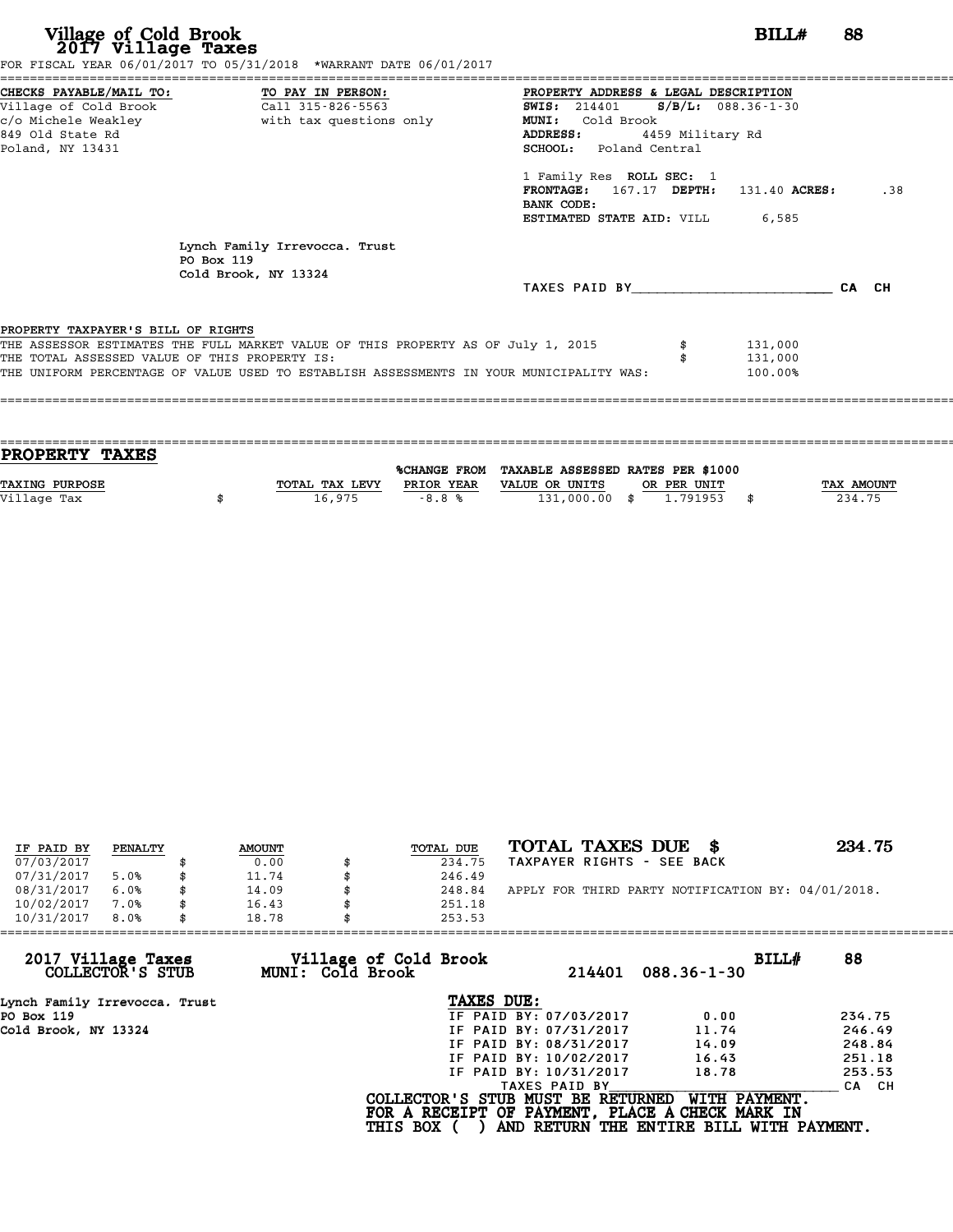| Village of Cold Brook<br>2017 Village Taxes   | FOR FISCAL YEAR 06/01/2017 TO 05/31/2018 *WARRANT DATE 06/01/2017                       | BILL#                                  | 89    |
|-----------------------------------------------|-----------------------------------------------------------------------------------------|----------------------------------------|-------|
|                                               | CHECKS PAYABLE/MAIL TO: TO PAY IN PERSON:                                               | PROPERTY ADDRESS & LEGAL DESCRIPTION   |       |
|                                               |                                                                                         | SWIS: $214401$ S/B/L: 088.36-1-1       |       |
| c/o Michele Weakley                           | with tax questions only                                                                 | MUNI: Cold Brook                       |       |
| 849 Old State Rd                              |                                                                                         | ADDRESS:<br>315 Route 8                |       |
| Poland, NY 13431                              |                                                                                         | <b>SCHOOL:</b> Poland Central          |       |
|                                               |                                                                                         | 1 Family Res ROLL SEC: 1               |       |
|                                               |                                                                                         | FRONTAGE: 138.00 DEPTH: 147.00 ACRES:  |       |
|                                               |                                                                                         | BANK CODE:                             |       |
|                                               |                                                                                         | <b>ESTIMATED STATE AID:</b> VILL 6,585 |       |
|                                               | Madore Eleanora<br>315 Main St<br>PO Box 86                                             |                                        |       |
|                                               | Cold Brook, NY 13324                                                                    | TAXES PAID BY TAXES                    | CA CH |
|                                               |                                                                                         |                                        |       |
| PROPERTY TAXPAYER'S BILL OF RIGHTS            |                                                                                         |                                        |       |
|                                               | THE ASSESSOR ESTIMATES THE FULL MARKET VALUE OF THIS PROPERTY AS OF July 1, 2015        | 59,000                                 |       |
| THE TOTAL ASSESSED VALUE OF THIS PROPERTY IS: |                                                                                         | 59,000                                 |       |
|                                               | THE UNIFORM PERCENTAGE OF VALUE USED TO ESTABLISH ASSESSMENTS IN YOUR MUNICIPALITY WAS: | 100.00%                                |       |

| <b>PROPERTY TAXES</b> |                |            |                                                |             |                   |
|-----------------------|----------------|------------|------------------------------------------------|-------------|-------------------|
|                       |                |            |                                                |             |                   |
|                       |                |            | %CHANGE FROM TAXABLE ASSESSED RATES PER \$1000 |             |                   |
| <b>TAXING PURPOSE</b> | TOTAL TAX LEVY | PRIOR YEAR | VALUE OR UNITS                                 | OR PER UNIT | <b>TAX AMOUNT</b> |
| Village Tax           | 16,975         | $-8.8%$    | 59,000,00 \$                                   | 1.791953    | 105.73            |
|                       |                |            |                                                |             |                   |
|                       |                |            |                                                |             |                   |

| IF PAID BY | PENALTY | <b>AMOUNT</b> | <b>TOTAL DUE</b> | TOTAL TAXES DUE \$                                 | 105.73 |
|------------|---------|---------------|------------------|----------------------------------------------------|--------|
|            |         |               |                  |                                                    |        |
| 07/03/2017 |         | 0.00          | 105.73           | TAXPAYER RIGHTS - SEE BACK                         |        |
| 07/31/2017 | 5.0%    | \$<br>5.29    | 111.02           |                                                    |        |
| 08/31/2017 | 6.0%    | 6.34          | 112.07           | APPLY FOR THIRD PARTY NOTIFICATION BY: 04/01/2018. |        |
| 10/02/2017 | 7.0%    | \$<br>7.40    | 113.13           |                                                    |        |
| 10/31/2017 | 8.0%    | \$<br>8.46    | 114.19           |                                                    |        |

| 114.19          |                                           |                                                                                                                                                               |                                                                                                                                                   |
|-----------------|-------------------------------------------|---------------------------------------------------------------------------------------------------------------------------------------------------------------|---------------------------------------------------------------------------------------------------------------------------------------------------|
|                 | 214401                                    | $088.36 - 1 - 1$                                                                                                                                              | BILLH<br>89                                                                                                                                       |
|                 |                                           |                                                                                                                                                               |                                                                                                                                                   |
|                 |                                           | 0.00                                                                                                                                                          | 105.73                                                                                                                                            |
|                 |                                           | 5.29                                                                                                                                                          | 111.02                                                                                                                                            |
|                 |                                           | 6.34                                                                                                                                                          | 112.07                                                                                                                                            |
|                 |                                           | 7.40                                                                                                                                                          | 113.13                                                                                                                                            |
|                 |                                           | 8.46                                                                                                                                                          | 114.19                                                                                                                                            |
|                 |                                           |                                                                                                                                                               | CA CH                                                                                                                                             |
| <b>THIS BOX</b> |                                           |                                                                                                                                                               |                                                                                                                                                   |
| 8.46            | Village of Cold Brook<br>MUNI: Cold Brook | TAXES DUE:<br>IF PAID BY: 07/03/2017<br>IF PAID BY: 07/31/2017<br>IF PAID BY: 08/31/2017<br>IF PAID BY: 10/02/2017<br>IF PAID BY: 10/31/2017<br>TAXES PAID BY | COLLECTOR'S STUB MUST BE RETURNED<br>WITH PAYMENT.<br>FOR A RECEIPT OF PAYMENT, PLACE A CHECK MARK IN<br>AND RETURN THE ENTIRE BILL WITH PAYMENT. |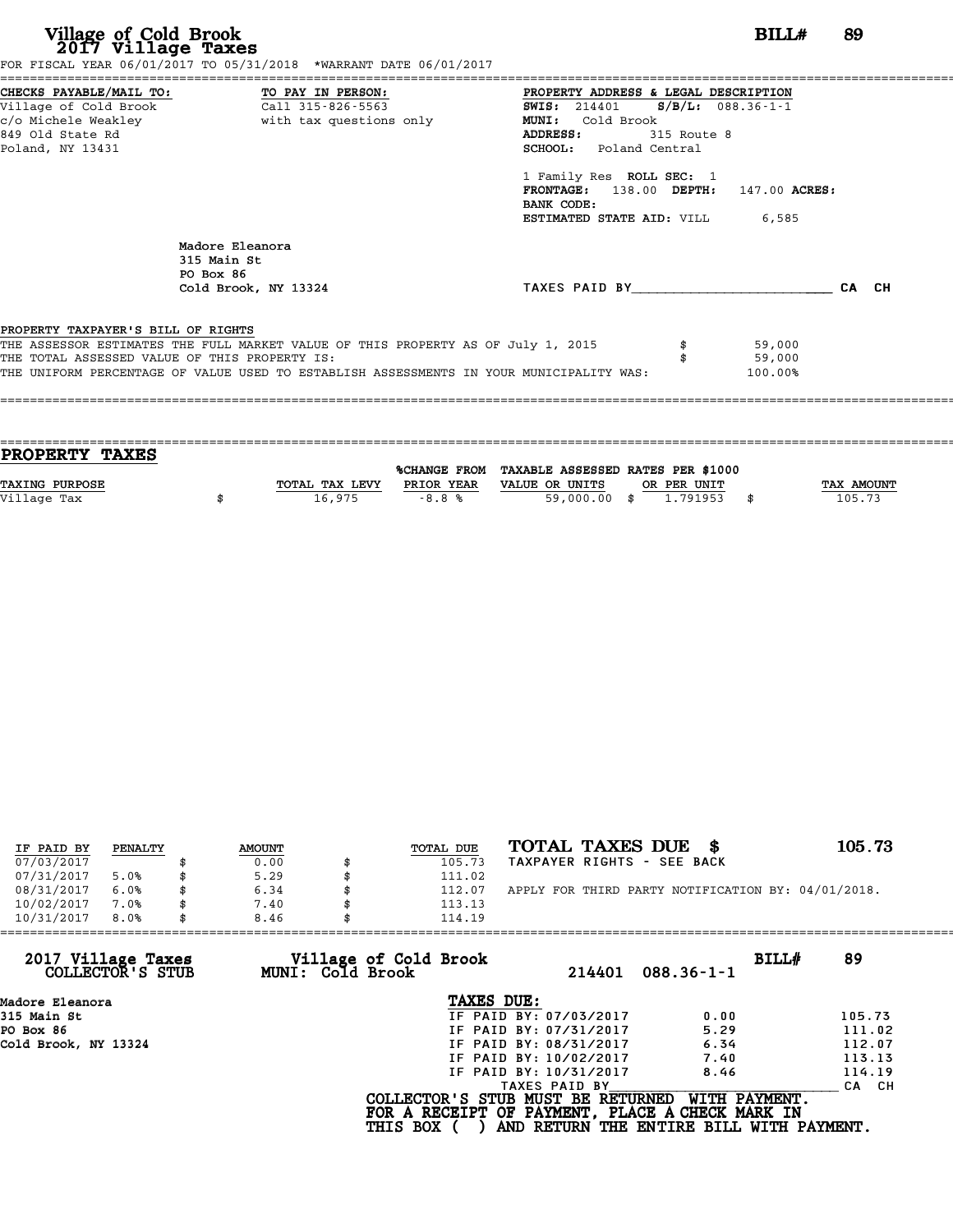| Village of Cold Brook<br>2017 Village Taxes                                          | FOR FISCAL YEAR 06/01/2017 TO 05/31/2018 *WARRANT DATE 06/01/2017                                                                                                           |                                                                                                                                                                                                                                                                                        | BILLH                       | 90    |
|--------------------------------------------------------------------------------------|-----------------------------------------------------------------------------------------------------------------------------------------------------------------------------|----------------------------------------------------------------------------------------------------------------------------------------------------------------------------------------------------------------------------------------------------------------------------------------|-----------------------------|-------|
| Village of Cold Brook<br>c/o Michele Weakley<br>849 Old State Rd<br>Poland, NY 13431 | CHECKS PAYABLE/MAIL TO: TO PAY IN PERSON:<br>Call 315-826-5563<br>with tax questions only                                                                                   | PROPERTY ADDRESS & LEGAL DESCRIPTION<br>SWIS: 214401 S/B/L: 089.29-1-21<br>MUNI: Cold Brook<br>ADDRESS:<br>4443 Norway St<br><b>SCHOOL:</b> Poland Central<br>1 Family Res ROLL SEC: 1<br>FRONTAGE: 68.00 DEPTH: 118.00 ACRES:<br>BANK CODE:<br><b>ESTIMATED STATE AID:</b> VILL 6,585 |                             | .20   |
|                                                                                      | Malecki Michael<br>Military Rd<br>PO Box 83<br>Cold Brook, NY 13324                                                                                                         | TAXES PAID BY And All And All And All And All And All And All And All And All And All And All And All And All                                                                                                                                                                          |                             | CA CH |
| PROPERTY TAXPAYER'S BILL OF RIGHTS<br>THE TOTAL ASSESSED VALUE OF THIS PROPERTY IS:  | THE ASSESSOR ESTIMATES THE FULL MARKET VALUE OF THIS PROPERTY AS OF July 1, 2015<br>THE UNIFORM PERCENTAGE OF VALUE USED TO ESTABLISH ASSESSMENTS IN YOUR MUNICIPALITY WAS: |                                                                                                                                                                                                                                                                                        | 80,000<br>80,000<br>100.00% |       |

| <b>PROPERTY TAXES</b> |                |            |                                                |             |                   |
|-----------------------|----------------|------------|------------------------------------------------|-------------|-------------------|
|                       |                |            | %CHANGE FROM TAXABLE ASSESSED RATES PER \$1000 |             |                   |
|                       |                |            |                                                |             |                   |
| <b>TAXING PURPOSE</b> | TOTAL TAX LEVY | PRIOR YEAR | VALUE OR UNITS                                 | OR PER UNIT | <b>TAX AMOUNT</b> |
| Village Tax           | 16,975         | $-8.8%$    | 80,000.00 \$                                   | 1.791953    | 143.36            |
|                       |                |            |                                                |             |                   |
|                       |                |            |                                                |             |                   |

| IF PAID BY | PENALTY | <b>AMOUNT</b> | <b>TOTAL DUE</b> | TOTAL TAXES DUE \$                                 | 143.36 |
|------------|---------|---------------|------------------|----------------------------------------------------|--------|
| 07/03/2017 |         | 0.00          | 143.36           | TAXPAYER RIGHTS - SEE BACK                         |        |
| 07/31/2017 | 5.0%    | 7.17          | 150.53           |                                                    |        |
| 08/31/2017 | 6.0%    | \$<br>8.60    | 151.96           | APPLY FOR THIRD PARTY NOTIFICATION BY: 04/01/2018. |        |
| 10/02/2017 | 7.0%    | \$<br>10.04   | 153.40           |                                                    |        |
| 10/31/2017 | 8.0%    | \$<br>11.47   | 154.83           |                                                    |        |

| 11.47            | 154.83                 |                                          |                                                                                                                                  |
|------------------|------------------------|------------------------------------------|----------------------------------------------------------------------------------------------------------------------------------|
| MUNI: Cold Brook | 214401                 | BILLH<br>$089.29 - 1 - 21$               | 90                                                                                                                               |
|                  | TAXES DUE:             |                                          |                                                                                                                                  |
|                  | IF PAID BY: 07/03/2017 | 0.00                                     | 143.36                                                                                                                           |
|                  | IF PAID BY: 07/31/2017 | 7.17                                     | 150.53                                                                                                                           |
|                  | IF PAID BY: 08/31/2017 | 8.60                                     | 151.96                                                                                                                           |
|                  | IF PAID BY: 10/02/2017 | 10.04                                    | 153.40                                                                                                                           |
|                  | IF PAID BY: 10/31/2017 | 11.47                                    | 154.83                                                                                                                           |
|                  | TAXES PAID BY          |                                          | CA CH                                                                                                                            |
|                  |                        | WITH PAYMENT.                            |                                                                                                                                  |
|                  |                        | Village of Cold Brook<br><b>THIS BOX</b> | COLLECTOR'S STUB MUST BE RETURNED<br>FOR A RECEIPT OF PAYMENT, PLACE A CHECK MARK IN<br>AND RETURN THE ENTIRE BILL WITH PAYMENT. |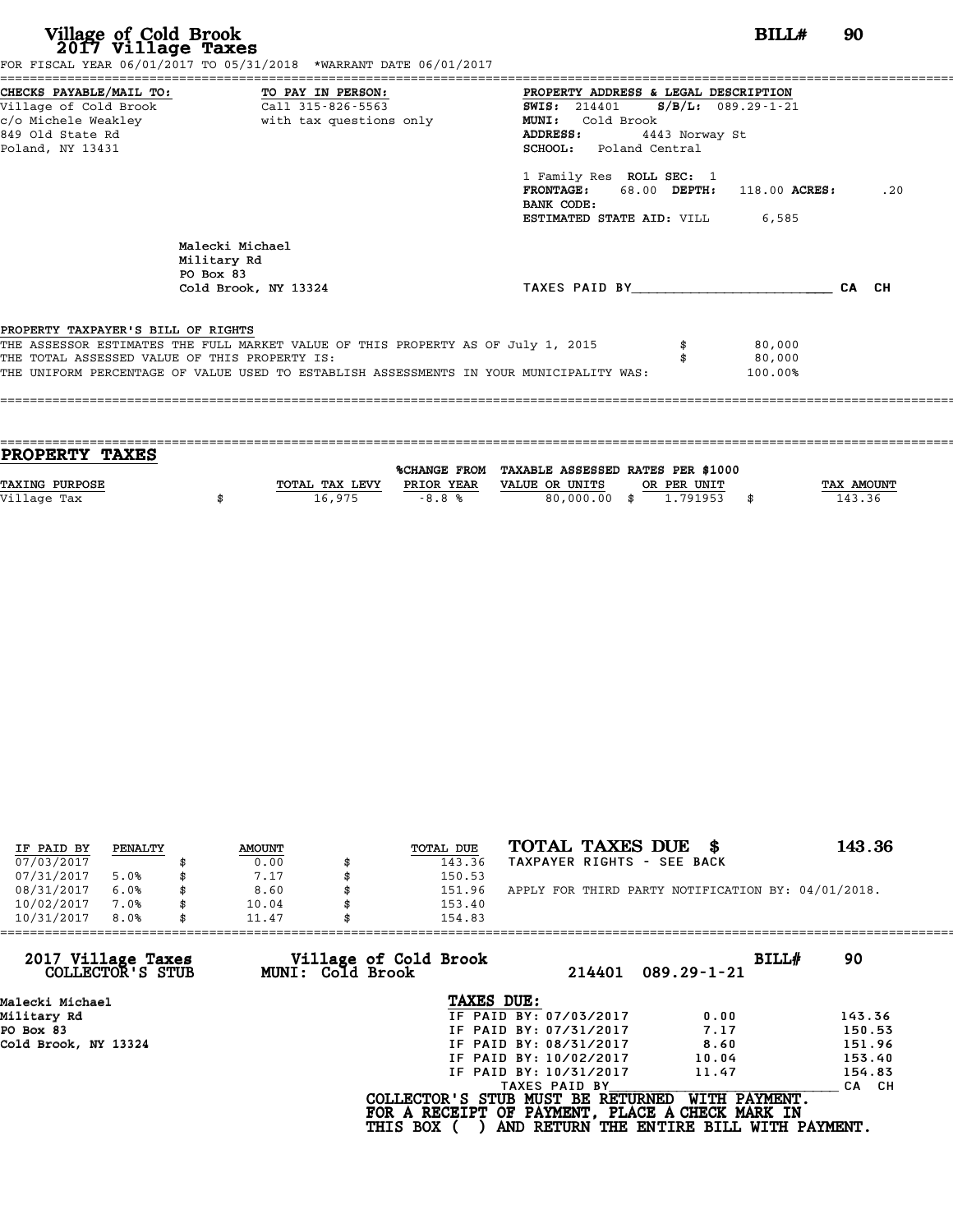| <b>BILL#</b> 91<br>FOR FISCAL YEAR 06/01/2017 TO 05/31/2018 *WARRANT DATE 06/01/2017                                                                                                                                                                                                                              |
|-------------------------------------------------------------------------------------------------------------------------------------------------------------------------------------------------------------------------------------------------------------------------------------------------------------------|
| PROPERTY ADDRESS & LEGAL DESCRIPTION<br><b>SWIS:</b> 214401 <b>S/B/L:</b> 088.36-1-20<br>Cold Brook<br>MUNI:<br><b>ADDRESS:</b><br>$423$ Route 8<br><b>SCHOOL:</b> Poland Central<br>1 Family Res ROLL SEC: 1<br>FRONTAGE: 57.00 DEPTH: 367.60 ACRES:<br>BANK CODE: 135<br><b>ESTIMATED STATE AID:</b> VILL 6,585 |
| TAXES PAID BY<br>CA CH                                                                                                                                                                                                                                                                                            |
| THE ASSESSOR ESTIMATES THE FULL MARKET VALUE OF THIS PROPERTY AS OF July 1, 2015<br>79,600<br>79,600<br>THE UNIFORM PERCENTAGE OF VALUE USED TO ESTABLISH ASSESSMENTS IN YOUR MUNICIPALITY WAS:<br>100.00%                                                                                                        |
|                                                                                                                                                                                                                                                                                                                   |

| <b>TAX AMOUNT</b> |
|-------------------|
| 142.64            |
|                   |
|                   |

| IF PAID BY | PENALTY | <b>AMOUNT</b> | TOTAL DUE | TOTAL TAXES DUE \$                                 | 142.64 |
|------------|---------|---------------|-----------|----------------------------------------------------|--------|
| 07/03/2017 |         | 0.00          | 142.64    | TAXPAYER RIGHTS - SEE BACK                         |        |
| 07/31/2017 | 5.0%    | \$<br>7.13    | 149.77    |                                                    |        |
| 08/31/2017 | 6.0%    | 8.56          | 151.20    | APPLY FOR THIRD PARTY NOTIFICATION BY: 04/01/2018. |        |
| 10/02/2017 | 7.0%    | \$<br>9.98    | 152.62    |                                                    |        |
| 10/31/2017 | 8.0%    | \$<br>11.41   | 154.05    |                                                    |        |

| 11.41            | 154.05                 |                                          |                                                                                                                                  |
|------------------|------------------------|------------------------------------------|----------------------------------------------------------------------------------------------------------------------------------|
| MUNI: Cold Brook | 214401                 | BILLH<br>$088.36 - 1 - 20$               | 91                                                                                                                               |
|                  | TAXES DUE:             |                                          |                                                                                                                                  |
|                  | IF PAID BY: 07/03/2017 | 0.00                                     | 142.64                                                                                                                           |
|                  | IF PAID BY: 07/31/2017 | 7.13                                     | 149.77                                                                                                                           |
|                  | IF PAID BY: 08/31/2017 | 8.56                                     | 151.20                                                                                                                           |
|                  | IF PAID BY: 10/02/2017 | 9.98                                     | 152.62                                                                                                                           |
|                  | IF PAID BY: 10/31/2017 | 11.41                                    | 154.05                                                                                                                           |
|                  | TAXES PAID BY          |                                          | CA CH                                                                                                                            |
|                  |                        | WITH PAYMENT.                            |                                                                                                                                  |
|                  |                        | Village of Cold Brook<br><b>THIS BOX</b> | COLLECTOR'S STUB MUST BE RETURNED<br>FOR A RECEIPT OF PAYMENT, PLACE A CHECK MARK IN<br>AND RETURN THE ENTIRE BILL WITH PAYMENT. |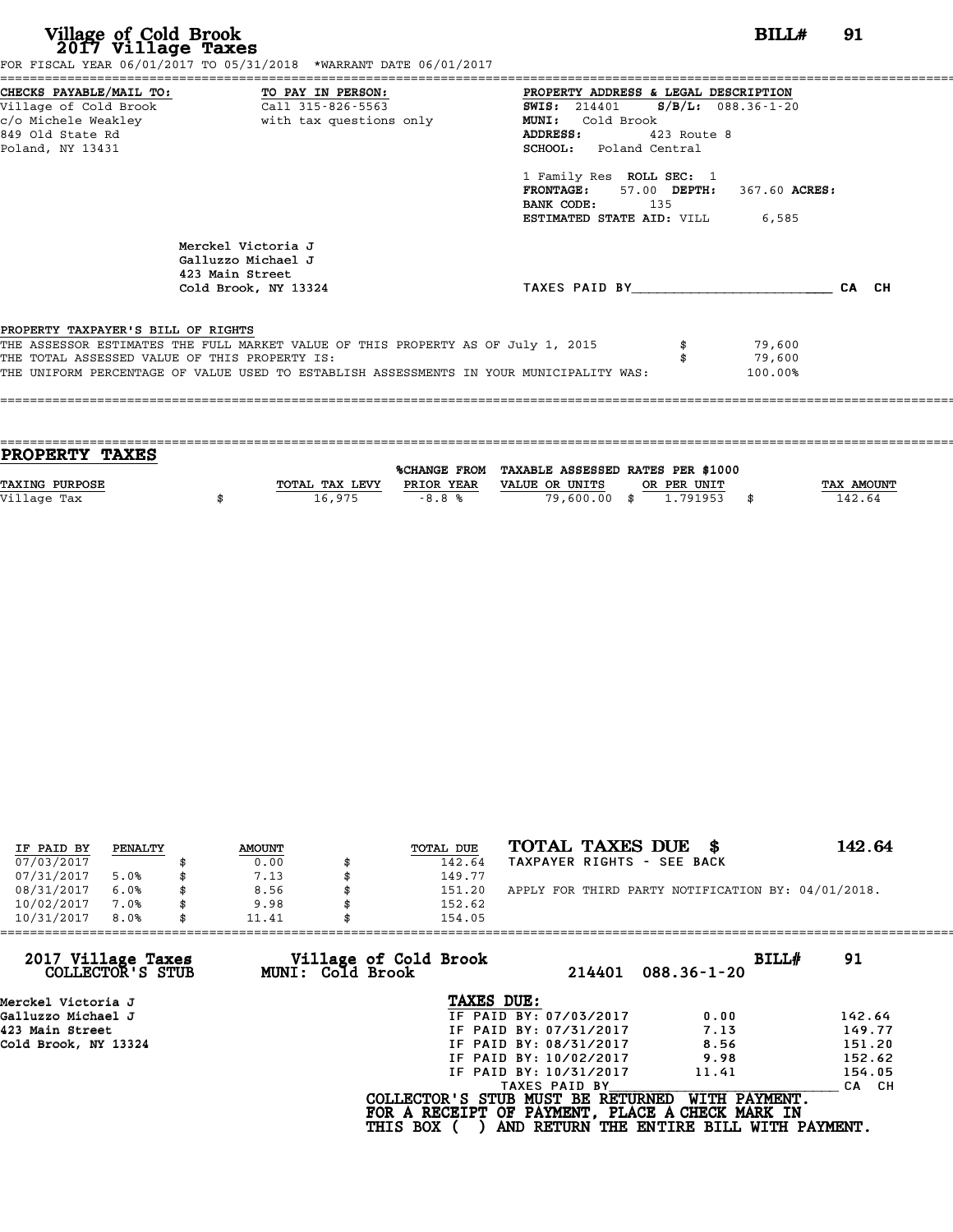| CHECKS PAYABLE/MAIL TO: TO PAY IN PERSON:<br>PROPERTY ADDRESS & LEGAL DESCRIPTION<br>Village of Cold Brook<br>Call 315-826-5563<br>SWIS: $214401$ S/B/L: 088.36-1-7<br>c/o Michele Weakley<br>with tax questions only<br>MUNI: Cold Brook<br>849 Old State Rd<br>ADDRESS:<br>355 Main St<br><b>SCHOOL:</b> Poland Central<br>Poland, NY 13431<br>2 Family Res ROLL SEC: 1<br>$FRONTAGE: 210.00$ $DEPTH: 180.00$ $ACRES:$<br>BANK CODE:<br><b>ESTIMATED STATE AID:</b> VILL 6,585<br>Miller Gordon |       |     |
|---------------------------------------------------------------------------------------------------------------------------------------------------------------------------------------------------------------------------------------------------------------------------------------------------------------------------------------------------------------------------------------------------------------------------------------------------------------------------------------------------|-------|-----|
|                                                                                                                                                                                                                                                                                                                                                                                                                                                                                                   |       | .80 |
| Miller G<br>PO Box 263<br>TAXES PAID BY<br>Cold Brook, NY 13324                                                                                                                                                                                                                                                                                                                                                                                                                                   | CA CH |     |
| PROPERTY TAXPAYER'S BILL OF RIGHTS<br>THE ASSESSOR ESTIMATES THE FULL MARKET VALUE OF THIS PROPERTY AS OF July 1, 2015<br>119,000<br>THE TOTAL ASSESSED VALUE OF THIS PROPERTY IS:<br>119,000<br>THE UNIFORM PERCENTAGE OF VALUE USED TO ESTABLISH ASSESSMENTS IN YOUR MUNICIPALITY WAS:<br>100.00%                                                                                                                                                                                               |       |     |

| <b>PROPERTY TAXES</b> |                |            |                                                |             |                   |
|-----------------------|----------------|------------|------------------------------------------------|-------------|-------------------|
|                       |                |            | %CHANGE FROM TAXABLE ASSESSED RATES PER \$1000 |             |                   |
| <b>TAXING PURPOSE</b> | TOTAL TAX LEVY | PRIOR YEAR | VALUE OR UNITS                                 | OR PER UNIT | <b>TAX AMOUNT</b> |
|                       |                |            |                                                |             |                   |
| Village Tax           | 16,975         | $-8.8%$    | 119,000.00 \$                                  | 1.791953    | 213.24            |
|                       |                |            |                                                |             |                   |

| IF PAID BY | PENALTY | <b>AMOUNT</b> | TOTAL DUE | TOTAL TAXES DUE \$                                 | 213.24 |
|------------|---------|---------------|-----------|----------------------------------------------------|--------|
| 07/03/2017 |         | 0.00          | 213.24    | TAXPAYER RIGHTS - SEE BACK                         |        |
| 07/31/2017 | 5.0%    | \$<br>10.66   | 223.90    |                                                    |        |
| 08/31/2017 | 6.0%    | \$<br>12.79   | 226.03    | APPLY FOR THIRD PARTY NOTIFICATION BY: 04/01/2018. |        |
| 10/02/2017 | 7.0%    | \$<br>14.93   | 228.17    |                                                    |        |
| 10/31/2017 | 8.0%    | \$<br>17.06   | 230.30    |                                                    |        |

| 17.06            | 230.30                 |                                          |                                                                                                                                  |
|------------------|------------------------|------------------------------------------|----------------------------------------------------------------------------------------------------------------------------------|
| MUNI: Cold Brook | 214401                 | BILLH<br>$088.36 - 1 - 7$                | 92                                                                                                                               |
|                  | TAXES DUE:             |                                          |                                                                                                                                  |
|                  | IF PAID BY: 07/03/2017 | 0.00                                     | 213.24                                                                                                                           |
|                  | IF PAID BY: 07/31/2017 | 10.66                                    | 223.90                                                                                                                           |
|                  | IF PAID BY: 08/31/2017 | 12.79                                    | 226.03                                                                                                                           |
|                  | IF PAID BY: 10/02/2017 | 14.93                                    | 228.17                                                                                                                           |
|                  | IF PAID BY: 10/31/2017 | 17.06                                    | 230.30                                                                                                                           |
|                  | TAXES PAID BY          |                                          | CA CH                                                                                                                            |
|                  |                        | WITH PAYMENT.                            |                                                                                                                                  |
|                  |                        | Village of Cold Brook<br><b>THIS BOX</b> | COLLECTOR'S STUB MUST BE RETURNED<br>FOR A RECEIPT OF PAYMENT, PLACE A CHECK MARK IN<br>AND RETURN THE ENTIRE BILL WITH PAYMENT. |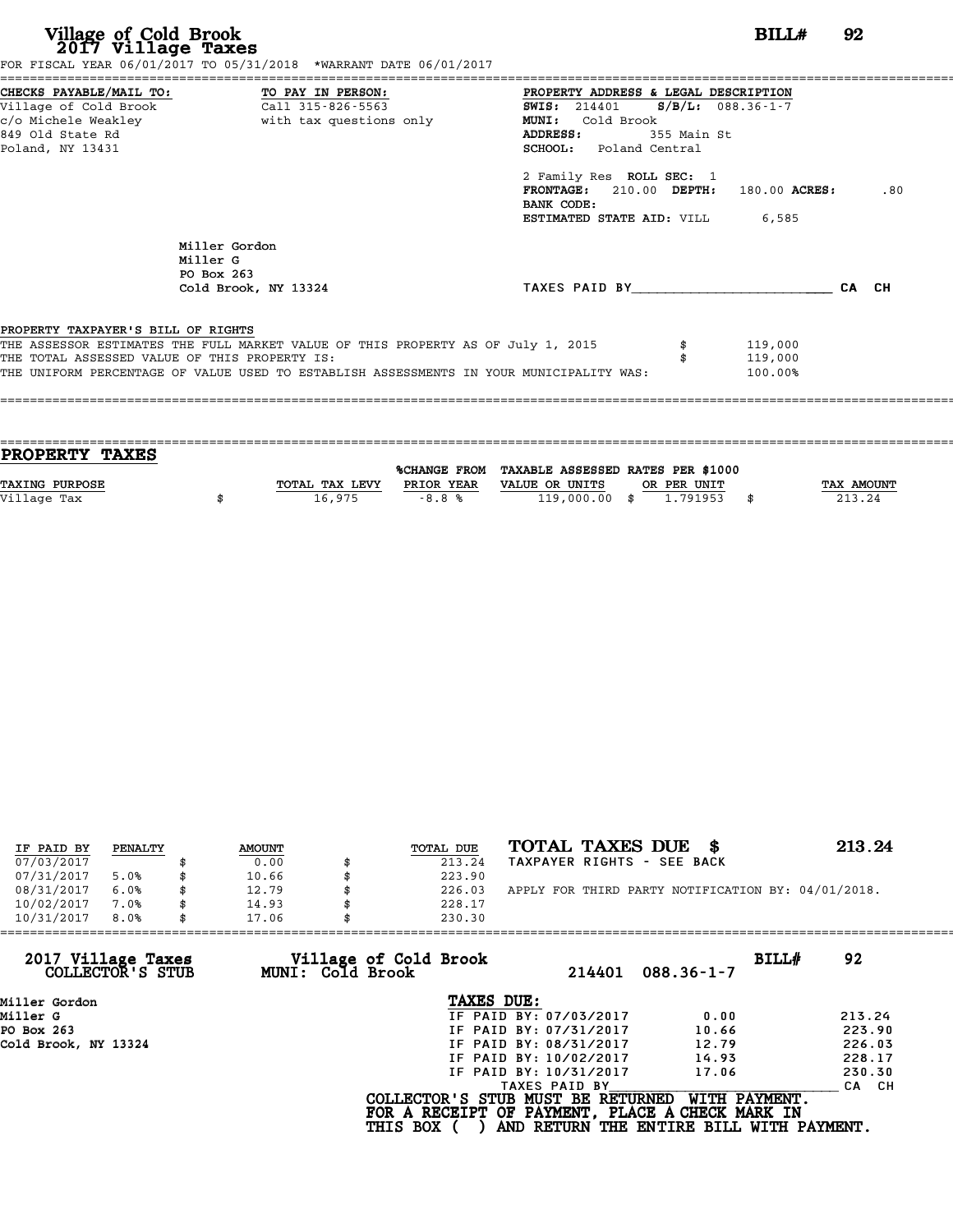| Village of Cold Brook<br>2017 Village Taxes<br>FOR FISCAL YEAR 06/01/2017 TO 05/31/2018 *WARRANT DATE 06/01/2017<br>CHECKS PAYABLE/MAIL TO: TO PAY IN PERSON:<br>Village of Cold Brook Call 315-826-5563                                                           | BILL#<br>93<br>PROPERTY ADDRESS & LEGAL DESCRIPTION<br>SWIS: 214401 S/B/L: 089.29-1-18                                                                                                                        |  |
|--------------------------------------------------------------------------------------------------------------------------------------------------------------------------------------------------------------------------------------------------------------------|---------------------------------------------------------------------------------------------------------------------------------------------------------------------------------------------------------------|--|
| with tax questions only<br>c/o Michele Weakley<br>849 Old State Rd<br>Poland, NY 13431                                                                                                                                                                             | MUNI: Cold Brook<br>ADDRESS:<br>4425 Norway St<br>SCHOOL: Poland Central<br>1 Family Res ROLL SEC: 1<br>FRONTAGE: DEPTH:<br><b>ACRES:</b> 1.05<br>BANK CODE:<br>220<br><b>ESTIMATED STATE AID:</b> VILL 6,585 |  |
| Miller Kenneth C<br>Miller Eva<br>4425 Norway St<br>Cold Brook, NY 13324                                                                                                                                                                                           | TAXES PAID BY TAXES<br>CA CH                                                                                                                                                                                  |  |
| PROPERTY TAXPAYER'S BILL OF RIGHTS<br>THE ASSESSOR ESTIMATES THE FULL MARKET VALUE OF THIS PROPERTY AS OF July 1, 2015<br>THE TOTAL ASSESSED VALUE OF THIS PROPERTY IS:<br>THE UNIFORM PERCENTAGE OF VALUE USED TO ESTABLISH ASSESSMENTS IN YOUR MUNICIPALITY WAS: | 99,500<br>99,500<br>100.00%                                                                                                                                                                                   |  |

| <b>PROPERTY TAXES</b> |                |            |                                                |             |                   |
|-----------------------|----------------|------------|------------------------------------------------|-------------|-------------------|
|                       |                |            | %CHANGE FROM TAXABLE ASSESSED RATES PER \$1000 |             |                   |
| <b>TAXING PURPOSE</b> | TOTAL TAX LEVY | PRIOR YEAR | VALUE OR UNITS                                 | OR PER UNIT | <b>TAX AMOUNT</b> |
| Village Tax           | 16,975         | $-8.8%$    | 99,500.00 \$                                   | 1.791953    | 178.30            |
|                       |                |            |                                                |             |                   |

| IF PAID BY | PENALTY | <b>AMOUNT</b> | <b>TOTAL DUE</b> | TOTAL TAXES DUE \$                                 | 178.30 |
|------------|---------|---------------|------------------|----------------------------------------------------|--------|
| 07/03/2017 |         | 0.00          | 178.30           | TAXPAYER RIGHTS - SEE BACK                         |        |
| 07/31/2017 | 5.0%    | \$<br>8.92    | 187.22           |                                                    |        |
| 08/31/2017 | 6.0%    | \$<br>10.70   | \$<br>189.00     | APPLY FOR THIRD PARTY NOTIFICATION BY: 04/01/2018. |        |
| 10/02/2017 | 7.0%    | \$<br>12.48   | 190.78           |                                                    |        |
| 10/31/2017 | 8.0%    | \$<br>14.26   | 192.56           |                                                    |        |

| 14.26 | 192.56     |                                                              |                                                                                                                                                                                                                                                                                                                |
|-------|------------|--------------------------------------------------------------|----------------------------------------------------------------------------------------------------------------------------------------------------------------------------------------------------------------------------------------------------------------------------------------------------------------|
|       |            | $089.29 - 1 - 18$                                            | BILL#<br>93                                                                                                                                                                                                                                                                                                    |
|       | TAXES DUE: |                                                              |                                                                                                                                                                                                                                                                                                                |
|       |            | 0.00                                                         | 178.30                                                                                                                                                                                                                                                                                                         |
|       |            | 8.92                                                         | 187.22                                                                                                                                                                                                                                                                                                         |
|       |            | 10.70                                                        | 189.00                                                                                                                                                                                                                                                                                                         |
|       |            | 12.48                                                        | 190.78                                                                                                                                                                                                                                                                                                         |
|       |            | 14.26                                                        | 192.56                                                                                                                                                                                                                                                                                                         |
|       |            |                                                              | CA CH                                                                                                                                                                                                                                                                                                          |
|       |            |                                                              |                                                                                                                                                                                                                                                                                                                |
|       |            | Village of Cold Brook<br>MUNI: Cold Brook<br><b>THIS BOX</b> | 214401<br>IF PAID BY: 07/03/2017<br>IF PAID BY: 07/31/2017<br>IF PAID BY: 08/31/2017<br>IF PAID BY: 10/02/2017<br>IF PAID BY: 10/31/2017<br>TAXES PAID BY<br>COLLECTOR'S STUB MUST BE RETURNED<br>WITH PAYMENT.<br>FOR A RECEIPT OF PAYMENT, PLACE A CHECK MARK IN<br>AND RETURN THE ENTIRE BILL WITH PAYMENT. |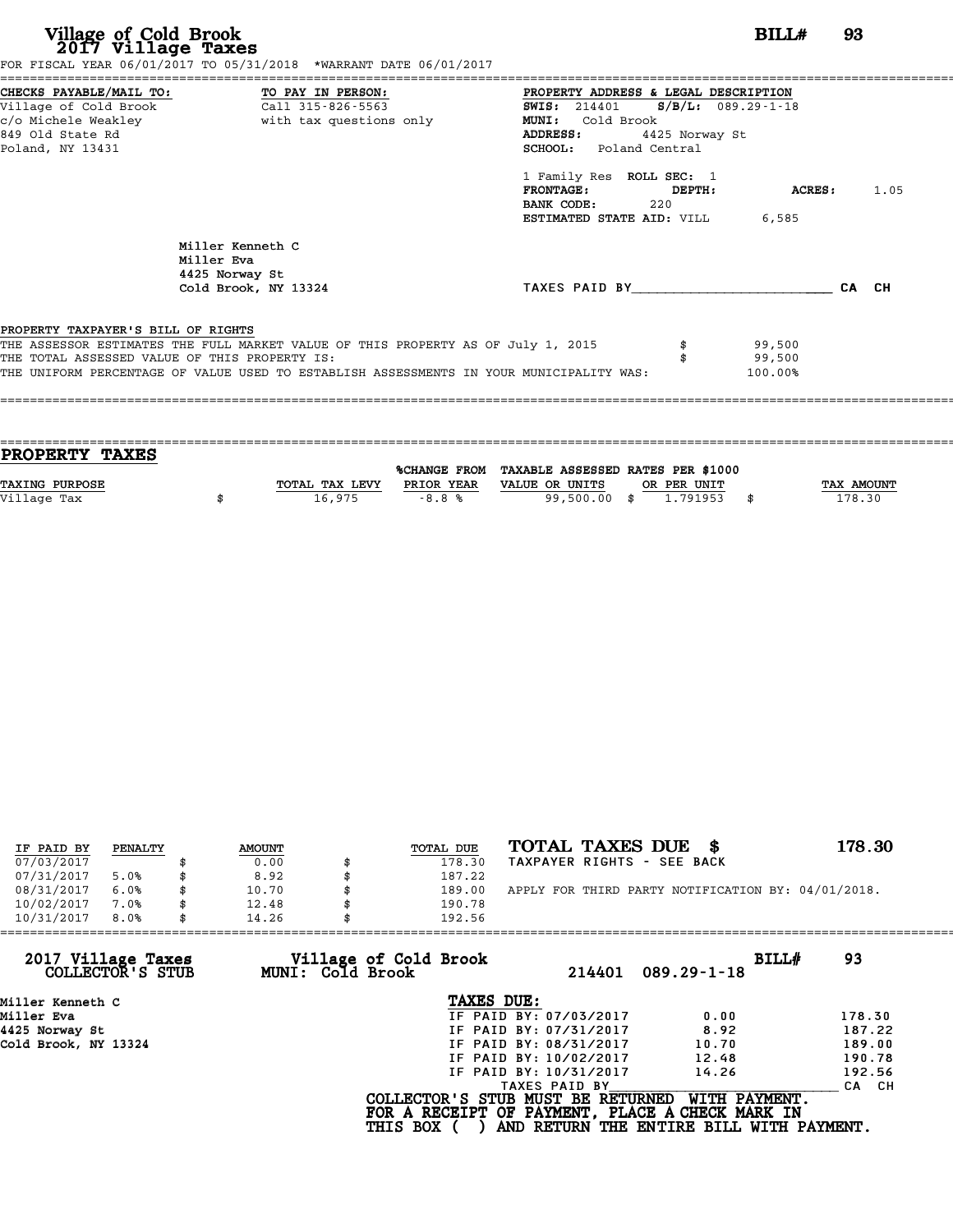| Village of Cold Brook<br>2017 Village Taxes<br>FOR FISCAL YEAR 06/01/2017 TO 05/31/2018 *WARRANT DATE 06/01/2017                                                                                                                                                   | BILL#                                                                                                                                                                      | 94    |
|--------------------------------------------------------------------------------------------------------------------------------------------------------------------------------------------------------------------------------------------------------------------|----------------------------------------------------------------------------------------------------------------------------------------------------------------------------|-------|
| CHECKS PAYABLE/MAIL TO: TO PAY IN PERSON:<br>Village of Cold Brook Call 315-826-5563<br>c/o Michele Weakley<br>with tax questions only<br>849 Old State Rd<br>Poland, NY 13431                                                                                     | PROPERTY ADDRESS & LEGAL DESCRIPTION<br>$S/B/L: 089.29 - 1 - 10.2$<br><b>SWIS:</b> 214401<br>Cold Brook<br><b>MUNI:</b><br>ADDRESS:<br>Norway St<br>SCHOOL: Poland Central |       |
|                                                                                                                                                                                                                                                                    | Res Vac ROLL SEC: 1<br>FRONTAGE: 90.00 DEPTH:<br>ACRES:<br>BANK CODE:<br><b>ESTIMATED STATE AID:</b> VILL 6,585                                                            | .10   |
| Miller Richard<br>Miller Carolyn<br>4346 Norway St<br>Cold Brook, NY 13324                                                                                                                                                                                         | TAXES PAID BY TAXES                                                                                                                                                        | CA CH |
| PROPERTY TAXPAYER'S BILL OF RIGHTS<br>THE ASSESSOR ESTIMATES THE FULL MARKET VALUE OF THIS PROPERTY AS OF July 1, 2015<br>THE TOTAL ASSESSED VALUE OF THIS PROPERTY IS:<br>THE UNIFORM PERCENTAGE OF VALUE USED TO ESTABLISH ASSESSMENTS IN YOUR MUNICIPALITY WAS: | 200<br>\$<br>200<br>100.00%                                                                                                                                                |       |

| PROPERTY TAXES        |                |                     |                                   |      |             |    |            |
|-----------------------|----------------|---------------------|-----------------------------------|------|-------------|----|------------|
|                       |                | <b>%CHANGE FROM</b> | TAXABLE ASSESSED RATES PER \$1000 |      |             |    |            |
|                       |                |                     |                                   |      |             |    |            |
| <b>TAXING PURPOSE</b> | TOTAL TAX LEVY | PRIOR YEAR          | VALUE OR UNITS                    |      | OR PER UNIT |    | TAX AMOUNT |
| Village Tax           | 16,975         | $-8.8%$             | 200.00                            | - \$ | 1.791953    | -8 | 0.36       |
|                       |                |                     |                                   |      |             |    |            |

| IF PAID BY | PENALTY |    | <b>AMOUNT</b> | TOTAL DUE | TOTAL TAXES DUE<br>- 86                            | . 36 |
|------------|---------|----|---------------|-----------|----------------------------------------------------|------|
| 07/03/2017 |         |    | 0.00          | 0.36      | TAXPAYER RIGHTS - SEE BACK                         |      |
| 07/31/2017 | 5.0%    | S  | 0.02          | 0.38      |                                                    |      |
| 08/31/2017 | 6.0%    | \$ | 0.02          | 0.38      | APPLY FOR THIRD PARTY NOTIFICATION BY: 04/01/2018. |      |
| 10/02/2017 | 7.0%    |    | 0.03          | 0.39      |                                                    |      |
| 10/31/2017 | 8.0%    | \$ | 0.03          | 0.39      |                                                    |      |

| 10/31/2017<br>8.0%                     | 0.03                                      | 0.39                                                                                 |                                                           |       |
|----------------------------------------|-------------------------------------------|--------------------------------------------------------------------------------------|-----------------------------------------------------------|-------|
| 2017 Village Taxes<br>COLLECTOR'S STUB | Village of Cold Brook<br>MUNI: Cold Brook | 214401                                                                               | BILLH<br>$089.29 - 1 - 10.2$                              | 94    |
| Miller Richard                         |                                           | TAXES DUE:                                                                           |                                                           |       |
| Miller Carolyn                         |                                           | IF PAID BY: 07/03/2017                                                               | 0.00                                                      | .36   |
| 4346 Norway St                         |                                           | IF PAID BY: 07/31/2017                                                               | 0.02                                                      | 0.38  |
| Cold Brook, NY 13324                   |                                           | IF PAID BY: 08/31/2017                                                               | 0.02                                                      | 0.38  |
|                                        |                                           | IF PAID BY: 10/02/2017                                                               | 0.03                                                      | 0.39  |
|                                        |                                           | IF PAID BY: 10/31/2017                                                               | 0.03                                                      | 0.39  |
|                                        |                                           | TAXES PAID BY                                                                        |                                                           | CA CH |
|                                        | <b>THIS BOX</b>                           | COLLECTOR'S STUB MUST BE RETURNED<br>FOR A RECEIPT OF PAYMENT, PLACE A CHECK MARK IN | WITH PAYMENT.<br>AND RETURN THE ENTIRE BILL WITH PAYMENT. |       |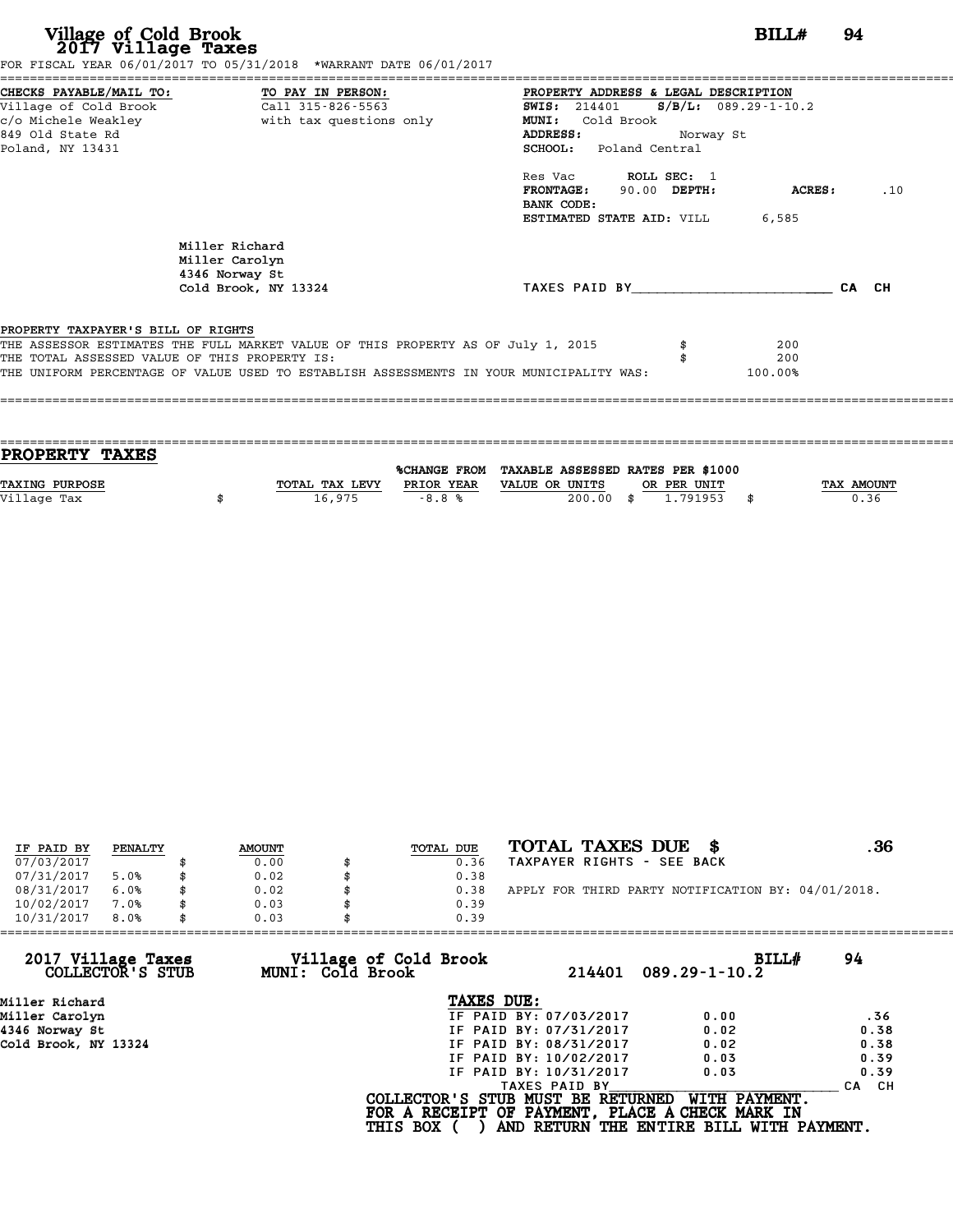| Village of Cold Brook<br>2017 Village Taxes                                                                                       | FOR FISCAL YEAR 06/01/2017 TO 05/31/2018 *WARRANT DATE 06/01/2017                                                                                                           | BILL#                                                                                                                                                    | 95            |      |
|-----------------------------------------------------------------------------------------------------------------------------------|-----------------------------------------------------------------------------------------------------------------------------------------------------------------------------|----------------------------------------------------------------------------------------------------------------------------------------------------------|---------------|------|
| CHECKS PAYABLE/MAIL TO: TO PAY IN PERSON:<br>Village of Cold Brook<br>c/o Michele Weakley<br>849 Old State Rd<br>Poland, NY 13431 | Call 315-826-5563<br>with tax questions only                                                                                                                                | PROPERTY ADDRESS & LEGAL DESCRIPTION<br>SWIS: 214401 S/B/L: 088.44-1-19<br>MUNI: Cold Brook<br>ADDRESS:<br>1310 Rose Valley Rd<br>SCHOOL: Poland Central |               |      |
|                                                                                                                                   |                                                                                                                                                                             | 1 Family Res ROLL SEC: 1<br><b>FRONTAGE:</b><br>DEPTH:<br>BANK CODE:<br><b>ESTIMATED STATE AID:</b> VILL 6,585                                           | <b>ACRES:</b> | 1.60 |
|                                                                                                                                   | Mitchell Windy G<br>Martin Francis<br>1310 Rose Valley Rd<br>Cold Brook, NY 13324                                                                                           | TAXES PAID BY                                                                                                                                            | CA CH         |      |
| PROPERTY TAXPAYER'S BILL OF RIGHTS<br>THE TOTAL ASSESSED VALUE OF THIS PROPERTY IS:                                               | THE ASSESSOR ESTIMATES THE FULL MARKET VALUE OF THIS PROPERTY AS OF July 1, 2015<br>THE UNIFORM PERCENTAGE OF VALUE USED TO ESTABLISH ASSESSMENTS IN YOUR MUNICIPALITY WAS: | 86,800<br>86,800<br>100.00%                                                                                                                              |               |      |

| <b>PROPERTY TAXES</b> |                |            |                                                |             |                   |
|-----------------------|----------------|------------|------------------------------------------------|-------------|-------------------|
|                       |                |            |                                                |             |                   |
|                       |                |            | %CHANGE FROM TAXABLE ASSESSED RATES PER \$1000 |             |                   |
| <b>TAXING PURPOSE</b> | TOTAL TAX LEVY | PRIOR YEAR | VALUE OR UNITS                                 | OR PER UNIT | <b>TAX AMOUNT</b> |
| Village Tax           | 16,975         | $-8.8%$    | 86,800,00 \$                                   | 1.791953    | 155.54            |
|                       |                |            |                                                |             |                   |
|                       |                |            |                                                |             |                   |

| IF PAID BY | PENALTY |   | <b>AMOUNT</b> | TOTAL DUE | TOTAL TAXES DUE<br>- SS                            | 155.54 |
|------------|---------|---|---------------|-----------|----------------------------------------------------|--------|
| 07/03/2017 |         |   | 0.00          | 155.54    | TAXPAYER RIGHTS - SEE BACK                         |        |
| 07/31/2017 | 5.0%    |   | 7.78          | 163.32    |                                                    |        |
| 08/31/2017 | 6.0%    |   | 9.33          | 164.87    | APPLY FOR THIRD PARTY NOTIFICATION BY: 04/01/2018. |        |
| 10/02/2017 | 7.0%    |   | 10.89         | 166.43    |                                                    |        |
| 10/31/2017 | 8.0%    | S | 12.44         | 167.98    |                                                    |        |

| 167.98          |                                           |                                                                                                                                                               |                                                                                                                                  |
|-----------------|-------------------------------------------|---------------------------------------------------------------------------------------------------------------------------------------------------------------|----------------------------------------------------------------------------------------------------------------------------------|
|                 | 214401                                    | BILLH<br>$088.44 - 1 - 19$                                                                                                                                    | 95                                                                                                                               |
|                 |                                           |                                                                                                                                                               |                                                                                                                                  |
|                 |                                           | 0.00                                                                                                                                                          | 155.54                                                                                                                           |
|                 |                                           | 7.78                                                                                                                                                          | 163.32                                                                                                                           |
|                 |                                           | 9.33                                                                                                                                                          | 164.87                                                                                                                           |
|                 |                                           | 10.89                                                                                                                                                         | 166.43                                                                                                                           |
|                 |                                           | 12.44                                                                                                                                                         | 167.98                                                                                                                           |
|                 |                                           |                                                                                                                                                               | CA CH                                                                                                                            |
| <b>THIS BOX</b> |                                           | WITH PAYMENT.                                                                                                                                                 |                                                                                                                                  |
|                 | Village of Cold Brook<br>MUNI: Cold Brook | TAXES DUE:<br>IF PAID BY: 07/03/2017<br>IF PAID BY: 07/31/2017<br>IF PAID BY: 08/31/2017<br>IF PAID BY: 10/02/2017<br>IF PAID BY: 10/31/2017<br>TAXES PAID BY | COLLECTOR'S STUB MUST BE RETURNED<br>FOR A RECEIPT OF PAYMENT, PLACE A CHECK MARK IN<br>AND RETURN THE ENTIRE BILL WITH PAYMENT. |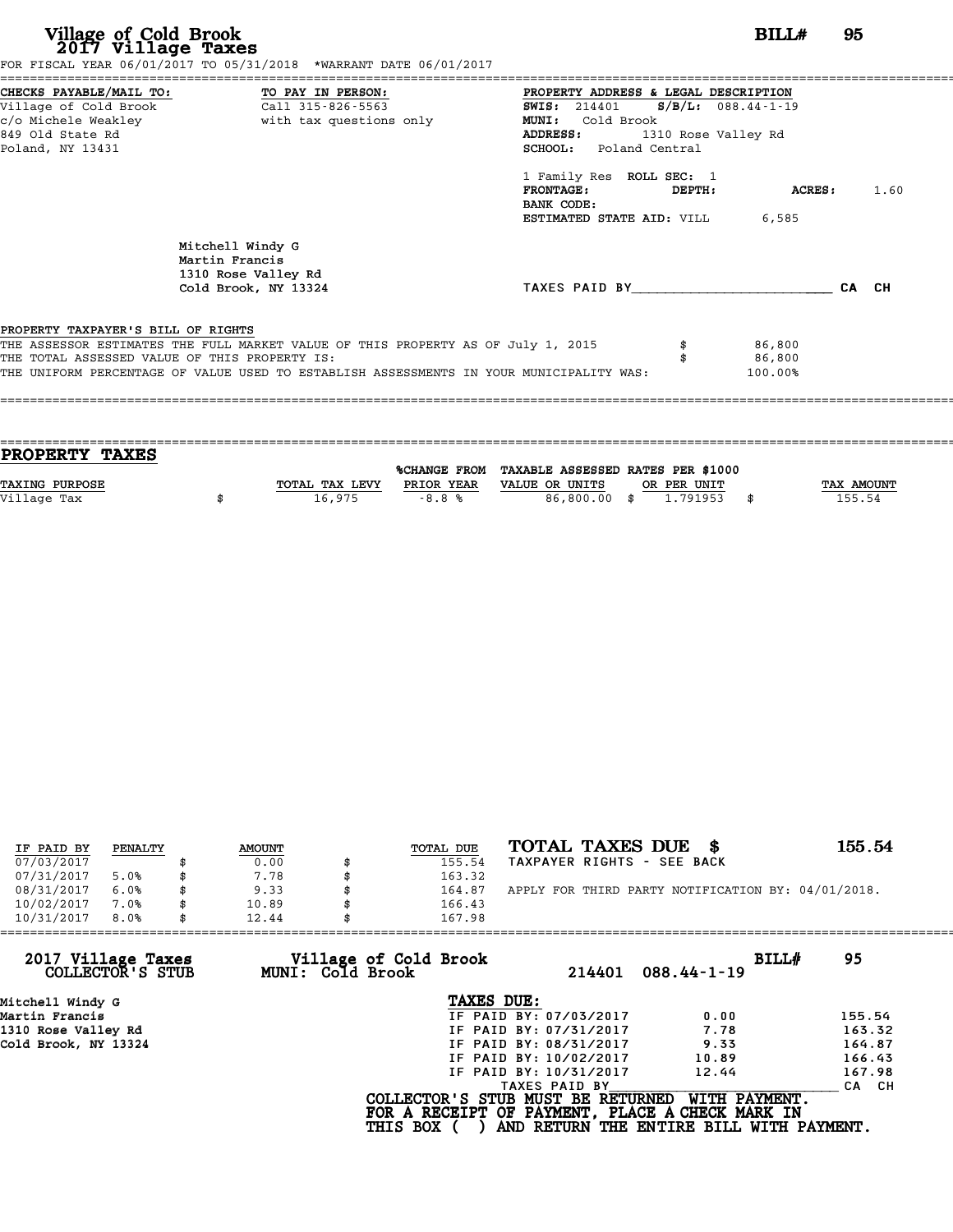| Village of Cold Brook<br>2017 Village Taxes                                                                     | FOR FISCAL YEAR 06/01/2017 TO 05/31/2018 *WARRANT DATE 06/01/2017                                                                                                           | BILL#                                                                                                                                                                           | 96             |  |  |  |
|-----------------------------------------------------------------------------------------------------------------|-----------------------------------------------------------------------------------------------------------------------------------------------------------------------------|---------------------------------------------------------------------------------------------------------------------------------------------------------------------------------|----------------|--|--|--|
| CHECKS PAYABLE/MAIL TO:<br>Village of Cold Brook<br>c/o Michele Weakley<br>849 Old State Rd<br>Poland, NY 13431 | TO PAY IN PERSON:<br>Call 315-826-5563<br>with tax questions only                                                                                                           | PROPERTY ADDRESS & LEGAL DESCRIPTION<br>$S/B/L: 089.21-1-6$<br><b>SWIS: 214401</b><br><b>MUNI:</b><br>Cold Brook<br>ADDRESS:<br>483 Route 8<br>Poland Central<br><b>SCHOOL:</b> |                |  |  |  |
|                                                                                                                 |                                                                                                                                                                             | 1 Family Res ROLL SEC: 1<br><b>FRONTAGE:</b><br>DEPTH:<br>BANK CODE:<br><b>ESTIMATED STATE AID:</b> VILL 6,585                                                                  | ACRES:<br>1.40 |  |  |  |
|                                                                                                                 | Mullin Elwin H<br>483 Main St<br>Cold Brook, NY 13324                                                                                                                       | TAXES PAID BY                                                                                                                                                                   | CA CH          |  |  |  |
| PROPERTY TAXPAYER'S BILL OF RIGHTS<br>THE TOTAL ASSESSED VALUE OF THIS PROPERTY IS:                             | THE ASSESSOR ESTIMATES THE FULL MARKET VALUE OF THIS PROPERTY AS OF July 1, 2015<br>THE UNIFORM PERCENTAGE OF VALUE USED TO ESTABLISH ASSESSMENTS IN YOUR MUNICIPALITY WAS: | 81,000<br>81,000<br>100.00%                                                                                                                                                     |                |  |  |  |
| <b>EXEMPTION</b><br>VALUE                                                                                       | TAX PURPOSE<br>FULL VALUE<br>EXEMPTION<br>950<br>VILLAGE                                                                                                                    | VALUE<br>TAX PURPOSE                                                                                                                                                            | FULL VALUE     |  |  |  |
| VETFUND CT<br>950                                                                                               |                                                                                                                                                                             |                                                                                                                                                                                 |                |  |  |  |

| IF PAID BY | PENALTY | <b>AMOUNT</b> | TOTAL DUE | TOTAL TAXES DUE<br>- 8                             | 143.45 |
|------------|---------|---------------|-----------|----------------------------------------------------|--------|
| 07/03/2017 |         | 0.00          | 143.45    | TAXPAYER RIGHTS - SEE BACK                         |        |
| 07/31/2017 | 5.0%    | 7.17          | 150.62    |                                                    |        |
| 08/31/2017 | 6.0%    | 8.61          | 152.06    | APPLY FOR THIRD PARTY NOTIFICATION BY: 04/01/2018. |        |
| 10/02/2017 | 7.0%    | \$<br>10.04   | 153.49    |                                                    |        |
| 10/31/2017 | 8.0%    | \$<br>11.48   | 154.93    |                                                    |        |

| 154.93          |                                           |                                                                                                                                              |                                                                                                                                                   |
|-----------------|-------------------------------------------|----------------------------------------------------------------------------------------------------------------------------------------------|---------------------------------------------------------------------------------------------------------------------------------------------------|
|                 | 214401                                    | $089.21 - 1 - 6$                                                                                                                             | BILLH<br>96                                                                                                                                       |
|                 |                                           |                                                                                                                                              |                                                                                                                                                   |
|                 |                                           | 0.00                                                                                                                                         | 143.45                                                                                                                                            |
|                 |                                           | 7.17                                                                                                                                         | 150.62                                                                                                                                            |
|                 |                                           | 8.61                                                                                                                                         | 152.06                                                                                                                                            |
|                 |                                           | 10.04                                                                                                                                        | 153.49                                                                                                                                            |
|                 |                                           | 11.48                                                                                                                                        | 154.93                                                                                                                                            |
|                 | TAXES PAID BY                             |                                                                                                                                              | CA CH                                                                                                                                             |
| <b>THIS BOX</b> |                                           |                                                                                                                                              |                                                                                                                                                   |
|                 | Village of Cold Brook<br>MUNI: Cold Brook | TAXES DUE:<br>IF PAID BY: 07/03/2017<br>IF PAID BY: 07/31/2017<br>IF PAID BY: 08/31/2017<br>IF PAID BY: 10/02/2017<br>IF PAID BY: 10/31/2017 | COLLECTOR'S STUB MUST BE RETURNED<br>WITH PAYMENT.<br>FOR A RECEIPT OF PAYMENT, PLACE A CHECK MARK IN<br>AND RETURN THE ENTIRE BILL WITH PAYMENT. |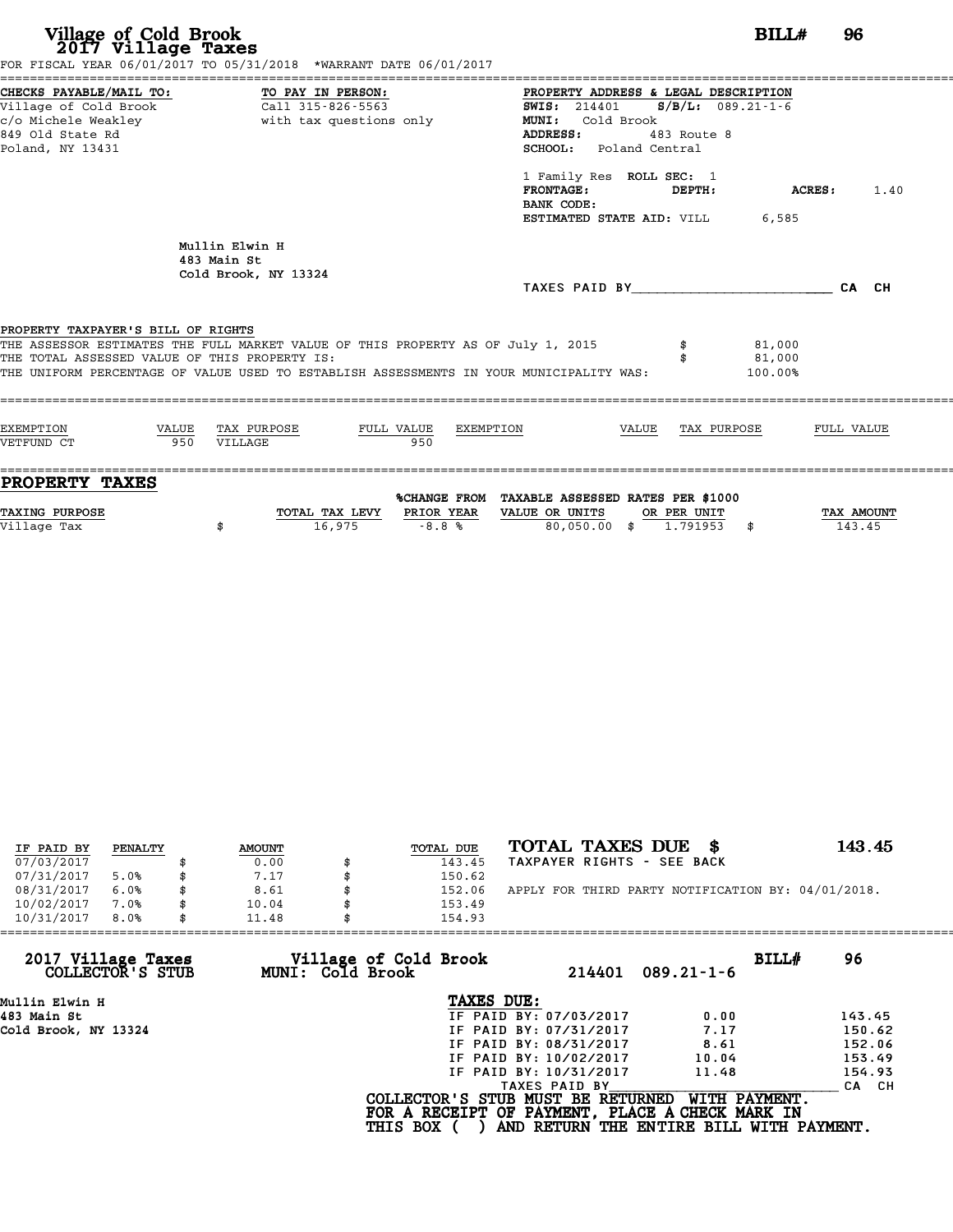| Village of Cold Brook<br>2017 Village Taxes                                          | FOR FISCAL YEAR 06/01/2017 TO 05/31/2018 *WARRANT DATE 06/01/2017                                                                                                           |                                                                                                                                                                                                                                                                                                                             | BILLH                         | 97    |
|--------------------------------------------------------------------------------------|-----------------------------------------------------------------------------------------------------------------------------------------------------------------------------|-----------------------------------------------------------------------------------------------------------------------------------------------------------------------------------------------------------------------------------------------------------------------------------------------------------------------------|-------------------------------|-------|
| Village of Cold Brook<br>c/o Michele Weakley<br>849 Old State Rd<br>Poland, NY 13431 | CHECKS PAYABLE/MAIL TO: TO PAY IN PERSON:<br>Call 315-826-5563<br>with tax questions only                                                                                   | PROPERTY ADDRESS & LEGAL DESCRIPTION<br>$S/B/L: 088.44-1-17.1$<br><b>SWIS:</b> 214401<br>Cold Brook<br><b>MUNI:</b><br>264 Main St<br>ADDRESS:<br><b>SCHOOL:</b> Poland Central<br>1 Family Res ROLL SEC: 1<br>160.00 DEPTH: 290.00 ACRES: 1.00<br><b>FRONTAGE:</b><br>BANK CODE:<br><b>ESTIMATED STATE AID:</b> VILL 6,585 |                               |       |
|                                                                                      | Nellis Jason M<br>Nellis Sarah R<br>264 Main St<br>Cold Brook, NY 13324                                                                                                     | TAXES PAID BY                                                                                                                                                                                                                                                                                                               |                               | CA CH |
| PROPERTY TAXPAYER'S BILL OF RIGHTS<br>THE TOTAL ASSESSED VALUE OF THIS PROPERTY IS:  | THE ASSESSOR ESTIMATES THE FULL MARKET VALUE OF THIS PROPERTY AS OF July 1, 2015<br>THE UNIFORM PERCENTAGE OF VALUE USED TO ESTABLISH ASSESSMENTS IN YOUR MUNICIPALITY WAS: |                                                                                                                                                                                                                                                                                                                             | 126,000<br>126,000<br>100.00% |       |

| <b>PROPERTY TAXES</b> |                |            |                                                |             |                   |
|-----------------------|----------------|------------|------------------------------------------------|-------------|-------------------|
|                       |                |            | %CHANGE FROM TAXABLE ASSESSED RATES PER \$1000 |             |                   |
| <b>TAXING PURPOSE</b> | TOTAL TAX LEVY | PRIOR YEAR | VALUE OR UNITS                                 | OR PER UNIT | <b>TAX AMOUNT</b> |
| Village Tax           | 16,975         | $-8.8%$    | 126,000.00 \$                                  | 1.791953    | 225.79            |
|                       |                |            |                                                |             |                   |

| IF PAID BY | PENALTY | <b>AMOUNT</b> | TOTAL DUE | TOTAL TAXES DUE<br>- SS                            | 225.79 |
|------------|---------|---------------|-----------|----------------------------------------------------|--------|
| 07/03/2017 |         | 0.00          | 225.79    | TAXPAYER RIGHTS - SEE BACK                         |        |
| 07/31/2017 | 5.0%    | 11.29         | 237.08    |                                                    |        |
| 08/31/2017 | 6.0%    | \$<br>13.55   | 239.34    | APPLY FOR THIRD PARTY NOTIFICATION BY: 04/01/2018. |        |
| 10/02/2017 | 7.0%    | \$<br>15.81   | 241.60    |                                                    |        |
| 10/31/2017 | 8.0%    | \$<br>18.06   | 243.85    |                                                    |        |

| 10/31/2017<br>8.0%                     | 18.06                                     | 243.85                                                                               |                                                           |        |
|----------------------------------------|-------------------------------------------|--------------------------------------------------------------------------------------|-----------------------------------------------------------|--------|
| 2017 Village Taxes<br>COLLECTOR'S STUB | Village of Cold Brook<br>MUNI: Cold Brook | 214401                                                                               | BILL#<br>$088.44 - 1 - 17.1$                              | 97     |
| Nellis Jason M                         |                                           | TAXES DUE:                                                                           |                                                           |        |
| Nellis Sarah R                         |                                           | IF PAID BY: 07/03/2017                                                               | 0.00                                                      | 225.79 |
| 264 Main St                            |                                           | IF PAID BY: 07/31/2017                                                               | 11.29                                                     | 237.08 |
| Cold Brook, NY 13324                   |                                           | IF PAID BY: 08/31/2017                                                               | 13.55                                                     | 239.34 |
|                                        |                                           | IF PAID BY: 10/02/2017                                                               | 15.81                                                     | 241.60 |
|                                        |                                           | IF PAID BY: 10/31/2017                                                               | 18.06                                                     | 243.85 |
|                                        |                                           | TAXES PAID BY                                                                        |                                                           | CA CH  |
|                                        | <b>THIS BOX</b>                           | COLLECTOR'S STUB MUST BE RETURNED<br>FOR A RECEIPT OF PAYMENT, PLACE A CHECK MARK IN | WITH PAYMENT.<br>AND RETURN THE ENTIRE BILL WITH PAYMENT. |        |
|                                        |                                           |                                                                                      |                                                           |        |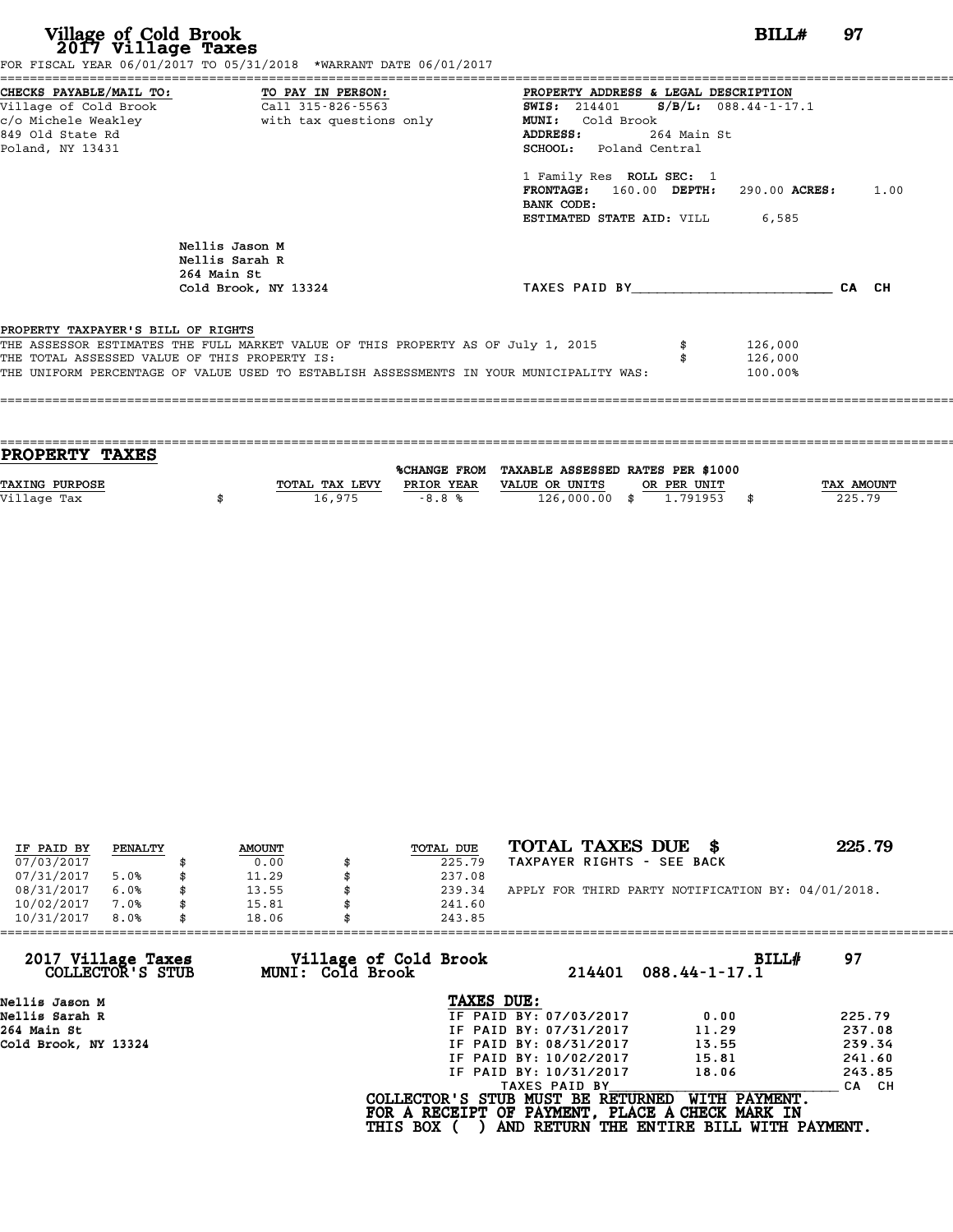| Village of Cold Brook<br>2017 Village Taxes<br>FOR FISCAL YEAR 06/01/2017 TO 05/31/2018 *WARRANT DATE 06/01/2017                                                                                                                                                   | BILL#                                                                                                                                                                                                                                                                                                                  | 98    |
|--------------------------------------------------------------------------------------------------------------------------------------------------------------------------------------------------------------------------------------------------------------------|------------------------------------------------------------------------------------------------------------------------------------------------------------------------------------------------------------------------------------------------------------------------------------------------------------------------|-------|
| CHECKS PAYABLE/MAIL TO:<br>TO PAY IN PERSON:<br>Village of Cold Brook<br>Call 315-826-5563<br>c/o Michele Weakley<br>with tax questions only<br>849 Old State Rd<br>Poland, NY 13431                                                                               | PROPERTY ADDRESS & LEGAL DESCRIPTION<br><b>SWIS:</b> 214401 <b>S</b> /B/L: 089.21-1-17.2<br>Cold Brook<br><b>MUNI:</b><br>ADDRESS:<br>Main St<br><b>SCHOOL:</b> Poland Central<br>Rural vac<10 ROLL SEC: 1<br><b>FRONTAGE:</b><br>60.00 DEPTH:<br>29.00 ACRES:<br>BANK CODE:<br><b>ESTIMATED STATE AID:</b> VILL 6,585 |       |
| Newman Paul<br>464 Main Street<br>Cold Brook, NY 13324                                                                                                                                                                                                             | TAXES PAID BY                                                                                                                                                                                                                                                                                                          | CA CH |
| PROPERTY TAXPAYER'S BILL OF RIGHTS<br>THE ASSESSOR ESTIMATES THE FULL MARKET VALUE OF THIS PROPERTY AS OF July 1, 2015<br>THE TOTAL ASSESSED VALUE OF THIS PROPERTY IS:<br>THE UNIFORM PERCENTAGE OF VALUE USED TO ESTABLISH ASSESSMENTS IN YOUR MUNICIPALITY WAS: | 100<br>100<br>100.00%                                                                                                                                                                                                                                                                                                  |       |

| PROPERTY TAXES        |                |            |                                                |             |                   |
|-----------------------|----------------|------------|------------------------------------------------|-------------|-------------------|
|                       |                |            | %CHANGE FROM TAXABLE ASSESSED RATES PER \$1000 |             |                   |
| <b>TAXING PURPOSE</b> | TOTAL TAX LEVY | PRIOR YEAR | VALUE OR UNITS                                 | OR PER UNIT | <b>TAX AMOUNT</b> |
| Village Tax           | 16,975         | $-8.8%$    | $100.00$ \$                                    | 1.791953    | 0.18              |
|                       |                |            |                                                |             |                   |

| IF PAID BY | PENALTY | <b>AMOUNT</b> | TOTAL DUE | TOTAL TAXES DUE<br>- \$                            | . 18 |
|------------|---------|---------------|-----------|----------------------------------------------------|------|
| 07/03/2017 |         | 0.00          | 0.18      | TAXPAYER RIGHTS - SEE BACK                         |      |
| 07/31/2017 | 5.0%    | 0.01          | 0.19      |                                                    |      |
| 08/31/2017 | 6.0%    | 0.01          | 0.19      | APPLY FOR THIRD PARTY NOTIFICATION BY: 04/01/2018. |      |
| 10/02/2017 | 7.0%    | 0.01          | 0.19      |                                                    |      |
| 10/31/2017 | 8.0%    | 0.01          | 0.19      |                                                    |      |
|            |         |               |           |                                                    |      |

| 214401                 | BILLH<br>$089.21 - 1 - 17.2$                                 | 98                                                                                                                                               |
|------------------------|--------------------------------------------------------------|--------------------------------------------------------------------------------------------------------------------------------------------------|
| TAXES DUE:             |                                                              |                                                                                                                                                  |
| IF PAID BY: 07/03/2017 | 0.00                                                         | .18                                                                                                                                              |
| IF PAID BY: 07/31/2017 | 0.01                                                         | 0.19                                                                                                                                             |
| IF PAID BY: 08/31/2017 | 0.01                                                         | 0.19                                                                                                                                             |
| IF PAID BY: 10/02/2017 | 0.01                                                         | 0.19                                                                                                                                             |
| IF PAID BY: 10/31/2017 | 0.01                                                         | 0.19                                                                                                                                             |
| TAXES PAID BY          |                                                              | CA CH                                                                                                                                            |
|                        | WITH PAYMENT.                                                |                                                                                                                                                  |
|                        | Village of Cold Brook<br>MUNI: Cold Brook<br><b>THIS BOX</b> | 0.01<br>0.19<br>COLLECTOR'S STUB MUST BE RETURNED<br>FOR A RECEIPT OF PAYMENT, PLACE A CHECK MARK IN<br>AND RETURN THE ENTIRE BILL WITH PAYMENT. |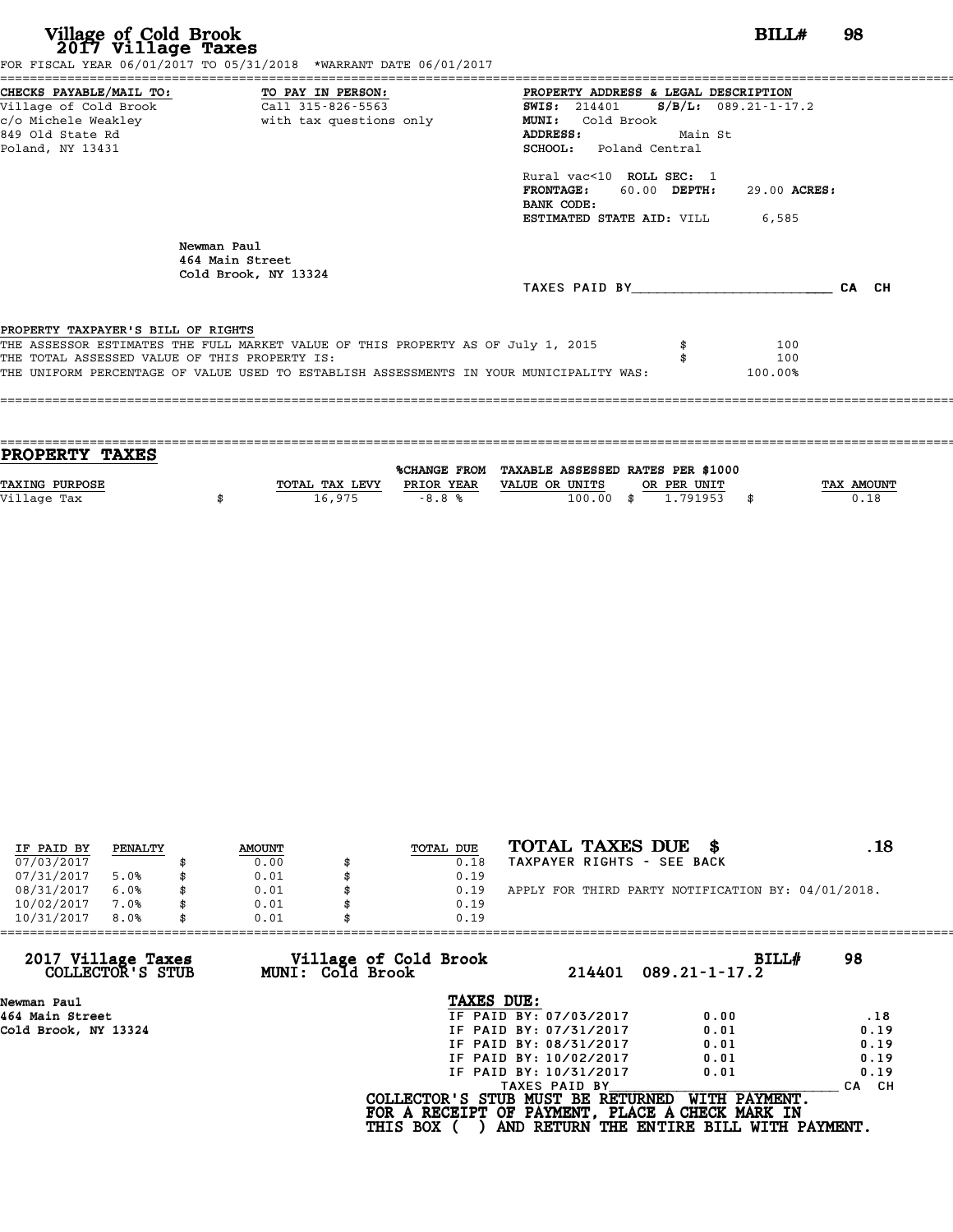**Village of Cold Brook**<br> **2017 Village Taxes**<br>
FOR FISCAL YEAR 06/01/2017 TO 05/31/2018 \*WARRANT DATE 06/01/2017<br> **POR FISCAL YEAR 06/01/2017** TO 05/31/2018 \*WARRANT DATE 06/01/2017

|                                               | FOR FISCAL YEAR 06/01/2017 TO 05/31/2018 *WARRANT DATE 06/01/2017                       |                                                 |         |      |
|-----------------------------------------------|-----------------------------------------------------------------------------------------|-------------------------------------------------|---------|------|
|                                               | CHECKS PAYABLE/MAIL TO: TO PAY IN PERSON:                                               | PROPERTY ADDRESS & LEGAL DESCRIPTION            |         |      |
|                                               | Village of Cold Brook Call 315-826-5563                                                 | <b>SWIS:</b> 214401 <b>S/B/L:</b> 089.21-1-18.1 |         |      |
|                                               |                                                                                         | MUNI: Cold Brook                                |         |      |
| 849 Old State Rd                              |                                                                                         | ADDRESS: 556 Main Street St                     |         |      |
| Poland, NY 13431                              |                                                                                         | <b>SCHOOL:</b> Poland Central                   |         |      |
|                                               |                                                                                         | 1 Family Res ROLL SEC: 1                        |         |      |
|                                               |                                                                                         | FRONTAGE: 138.00 DEPTH:                         | ACRES:  | 1.00 |
|                                               |                                                                                         | BANK CODE:                                      |         |      |
|                                               |                                                                                         | <b>ESTIMATED STATE AID:</b> VILL 6,585          |         |      |
|                                               | Newman Paul<br>464 Main Street<br>Cold Brook, NY 13324                                  |                                                 |         |      |
|                                               |                                                                                         | TAXES PAID BY CA CH                             |         |      |
|                                               |                                                                                         |                                                 |         |      |
| PROPERTY TAXPAYER'S BILL OF RIGHTS            |                                                                                         |                                                 |         |      |
|                                               | THE ASSESSOR ESTIMATES THE FULL MARKET VALUE OF THIS PROPERTY AS OF July 1, 2015        |                                                 | 135,000 |      |
| THE TOTAL ASSESSED VALUE OF THIS PROPERTY IS: |                                                                                         |                                                 | 135,000 |      |
|                                               | THE UNIFORM PERCENTAGE OF VALUE USED TO ESTABLISH ASSESSMENTS IN YOUR MUNICIPALITY WAS: |                                                 | 100.00% |      |
|                                               |                                                                                         |                                                 |         |      |
|                                               |                                                                                         |                                                 |         |      |

| PROPERTY TAXES        |                |            |                                                |             |                   |
|-----------------------|----------------|------------|------------------------------------------------|-------------|-------------------|
|                       |                |            |                                                |             |                   |
|                       |                |            | %CHANGE FROM TAXABLE ASSESSED RATES PER \$1000 |             |                   |
| <b>TAXING PURPOSE</b> | TOTAL TAX LEVY | PRIOR YEAR | VALUE OR UNITS                                 | OR PER UNIT | <b>TAX AMOUNT</b> |
| Village Tax           | 16,975         | $-8.8%$    | 135,000.00 \$                                  | 1.791953    | 241.91            |
|                       |                |            |                                                |             |                   |

| IF PAID BY | PENALTY |   | <b>AMOUNT</b> | TOTAL DUE | TOTAL TAXES DUE<br>- \$                            | 241.91 |
|------------|---------|---|---------------|-----------|----------------------------------------------------|--------|
| 07/03/2017 |         |   | 0.00          | 241.91    | TAXPAYER RIGHTS - SEE BACK                         |        |
| 07/31/2017 | 5.0%    |   | 12.10         | 254.01    |                                                    |        |
| 08/31/2017 | 6.0%    | S | 14.51         | 256.42    | APPLY FOR THIRD PARTY NOTIFICATION BY: 04/01/2018. |        |
| 10/02/2017 | 7.0%    |   | 16.93         | 258.84    |                                                    |        |
| 10/31/2017 | 8.0%    | S | 19.35         | 261.26    |                                                    |        |

| 10/31/2017<br>8.0%                     | 19.35            | 261.26                            |                        |                                                                  |        |
|----------------------------------------|------------------|-----------------------------------|------------------------|------------------------------------------------------------------|--------|
| 2017 Village Taxes<br>COLLECTOR'S STUB | MUNI: Cold Brook | Village of Cold Brook             | 214401                 | BILLH<br>$089.21 - 1 - 18.1$                                     | 99     |
| Newman Paul                            |                  | TAXES DUE:                        |                        |                                                                  |        |
| 464 Main Street                        |                  |                                   | IF PAID BY: 07/03/2017 | 0.00                                                             | 241.91 |
| Cold Brook, NY 13324                   |                  |                                   | IF PAID BY: 07/31/2017 | 12.10                                                            | 254.01 |
|                                        |                  |                                   | IF PAID BY: 08/31/2017 | 14.51                                                            | 256.42 |
|                                        |                  |                                   | IF PAID BY: 10/02/2017 | 16.93                                                            | 258.84 |
|                                        |                  |                                   | IF PAID BY: 10/31/2017 | 19.35                                                            | 261.26 |
|                                        |                  |                                   | TAXES PAID BY          |                                                                  | CA CH  |
|                                        |                  | COLLECTOR'S STUB MUST BE RETURNED |                        | WITH PAYMENT.<br>FOR A RECEIPT OF PAYMENT, PLACE A CHECK MARK IN |        |
|                                        |                  | <b>THIS BOX</b>                   |                        | AND RETURN THE ENTIRE BILL WITH PAYMENT.                         |        |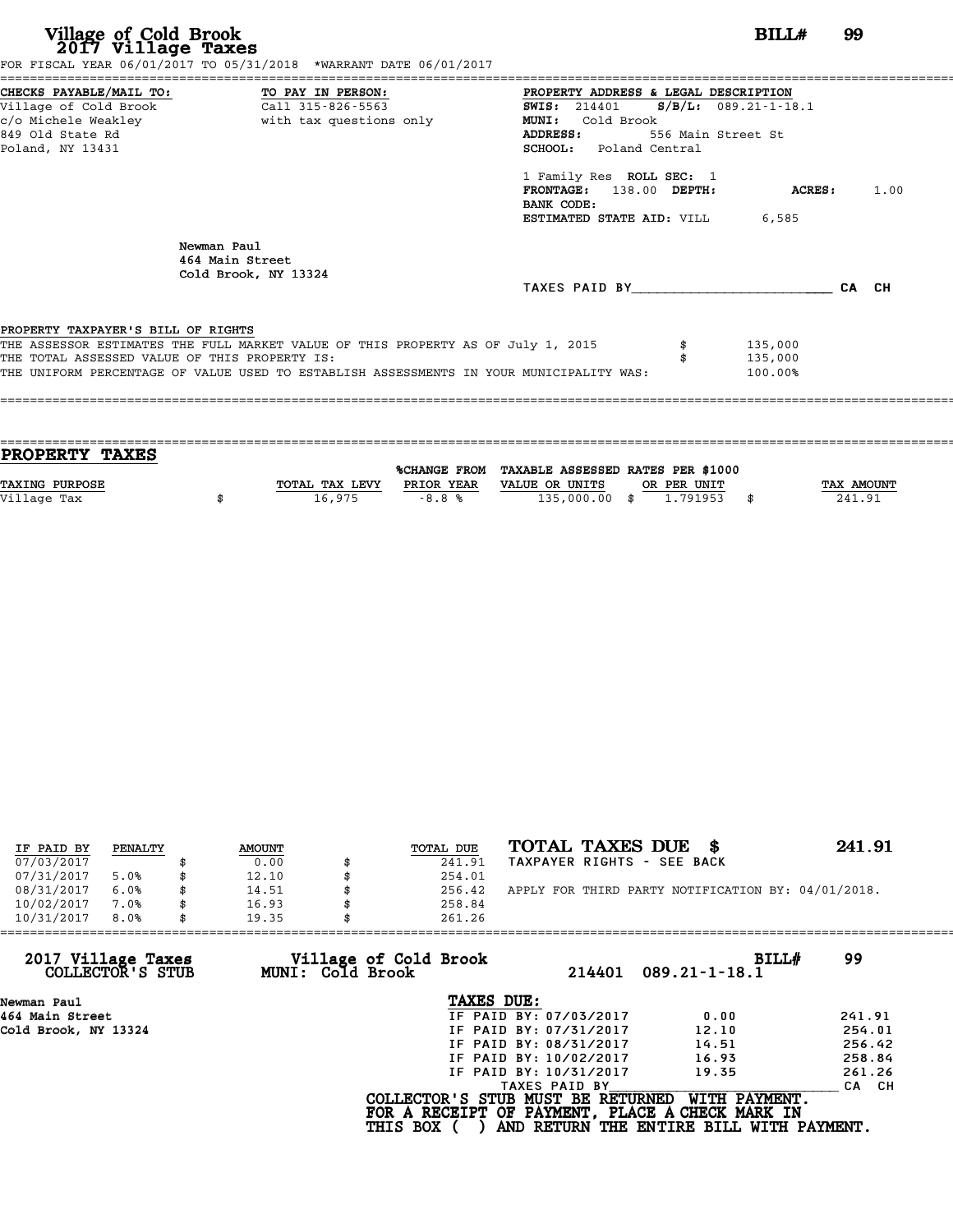| Village of Cold Brook<br>2017 Village Taxes                                            | FOR FISCAL YEAR 06/01/2017 TO 05/31/2018 *WARRANT DATE 06/01/2017                                                                                                           | BILL#                                                                                                                                                                                                                                                                                      | <b>100</b>    |       |
|----------------------------------------------------------------------------------------|-----------------------------------------------------------------------------------------------------------------------------------------------------------------------------|--------------------------------------------------------------------------------------------------------------------------------------------------------------------------------------------------------------------------------------------------------------------------------------------|---------------|-------|
| =====================<br>Village of Cold Brook<br>849 Old State Rd<br>Poland, NY 13431 | CHECKS PAYABLE/MAIL TO: TO PAY IN PERSON:<br>Call 315-826-5563                                                                                                              | PROPERTY ADDRESS & LEGAL DESCRIPTION<br>SWIS: $214401$ S/B/L: 089.21-1-28.1<br>Cold Brook<br><b>MUNI:</b><br><b>ADDRESS:</b><br>464 Route 8<br><b>SCHOOL:</b> Poland Central<br>Res Multiple ROLL SEC: 1<br>FRONTAGE: 94.00 DEPTH:<br>BANK CODE:<br><b>ESTIMATED STATE AID:</b> VILL 6,585 | <b>ACRES:</b> | 3.20  |
|                                                                                        | Newman Paul H<br>454 Main St<br>Cold Brook, NY 13324                                                                                                                        | TAXES PAID BY TAXES                                                                                                                                                                                                                                                                        |               | CA CH |
| PROPERTY TAXPAYER'S BILL OF RIGHTS<br>THE TOTAL ASSESSED VALUE OF THIS PROPERTY IS:    | THE ASSESSOR ESTIMATES THE FULL MARKET VALUE OF THIS PROPERTY AS OF July 1, 2015<br>THE UNIFORM PERCENTAGE OF VALUE USED TO ESTABLISH ASSESSMENTS IN YOUR MUNICIPALITY WAS: | 75,000<br>75,000<br>100.00%                                                                                                                                                                                                                                                                |               |       |

| <b>PROPERTY TAXES</b> |                |                     |                                   |             |            |
|-----------------------|----------------|---------------------|-----------------------------------|-------------|------------|
|                       |                | <b>%CHANGE FROM</b> | TAXABLE ASSESSED RATES PER \$1000 |             |            |
|                       |                |                     |                                   |             |            |
| <b>TAXING PURPOSE</b> | TOTAL TAX LEVY | PRIOR YEAR          | VALUE OR UNITS                    | OR PER UNIT | TAX AMOUNT |
| Village Tax           | 16,975         | $-8.8%$             | 75,000.00 \$                      | 1.791953    | 134.40     |
|                       |                |                     |                                   |             |            |

| IF PAID BY | PENALTY |   | <b>AMOUNT</b> | TOTAL DUE | TOTAL TAXES DUE<br>- SS                            | 134.40 |
|------------|---------|---|---------------|-----------|----------------------------------------------------|--------|
| 07/03/2017 |         |   | 0.00          | 134.40    | TAXPAYER RIGHTS - SEE BACK                         |        |
| 07/31/2017 | 5.0%    |   | 6.72          | 141.12    |                                                    |        |
| 08/31/2017 | 6.0%    |   | 8.06          | 142.46    | APPLY FOR THIRD PARTY NOTIFICATION BY: 04/01/2018. |        |
| 10/02/2017 | 7.0%    |   | 9.41          | 143.81    |                                                    |        |
| 10/31/2017 | 8.0%    | S | 10.75         | 145.15    |                                                    |        |

| 10/31/2017                             | 8.0% | 10.75 |                  | 145.15                                               |                        |                                                                                                              |        |
|----------------------------------------|------|-------|------------------|------------------------------------------------------|------------------------|--------------------------------------------------------------------------------------------------------------|--------|
| 2017 Village Taxes<br>COLLECTOR'S STUB |      |       | MUNI: Cold Brook | Village of Cold Brook                                | 214401                 | BILLH<br>$089.21 - 1 - 28.1$                                                                                 | 100    |
| Newman Paul H                          |      |       |                  | TAXES DUE:                                           |                        |                                                                                                              |        |
| 454 Main St                            |      |       |                  |                                                      | IF PAID BY: 07/03/2017 | 0.00                                                                                                         | 134.40 |
| Cold Brook, NY 13324                   |      |       |                  |                                                      | IF PAID BY: 07/31/2017 | 6.72                                                                                                         | 141.12 |
|                                        |      |       |                  |                                                      | IF PAID BY: 08/31/2017 | 8.06                                                                                                         | 142.46 |
|                                        |      |       |                  |                                                      | IF PAID BY: 10/02/2017 | 9.41                                                                                                         | 143.81 |
|                                        |      |       |                  |                                                      | IF PAID BY: 10/31/2017 | 10.75                                                                                                        | 145.15 |
|                                        |      |       |                  |                                                      | TAXES PAID BY          |                                                                                                              | CA CH  |
|                                        |      |       |                  | COLLECTOR'S STUB MUST BE RETURNED<br><b>THIS BOX</b> |                        | WITH PAYMENT.<br>FOR A RECEIPT OF PAYMENT, PLACE A CHECK MARK IN<br>AND RETURN THE ENTIRE BILL WITH PAYMENT. |        |
|                                        |      |       |                  |                                                      |                        |                                                                                                              |        |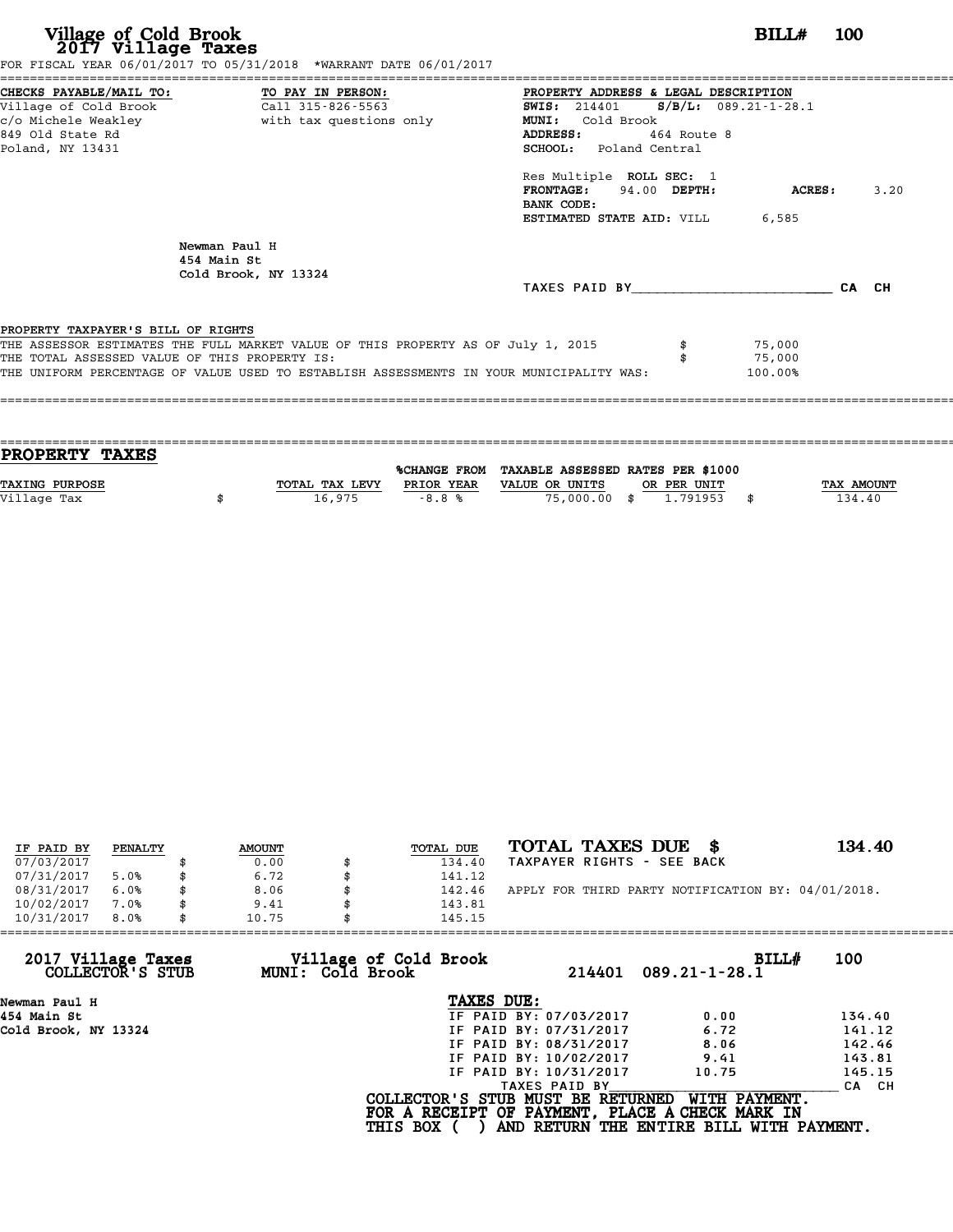| Village of Cold Brook<br>2017 Village Taxes                                                                                       | FOR FISCAL YEAR 06/01/2017 TO 05/31/2018 *WARRANT DATE 06/01/2017                                                                                                           | <b>BILL#</b> 101                                                                                                                                          |     |
|-----------------------------------------------------------------------------------------------------------------------------------|-----------------------------------------------------------------------------------------------------------------------------------------------------------------------------|-----------------------------------------------------------------------------------------------------------------------------------------------------------|-----|
| CHECKS PAYABLE/MAIL TO: TO PAY IN PERSON:<br>Village of Cold Brook<br>c/o Michele Weakley<br>849 Old State Rd<br>Poland, NY 13431 | Call 315-826-5563<br>with tax questions only                                                                                                                                | PROPERTY ADDRESS & LEGAL DESCRIPTION<br>SWIS: $214401$ S/B/L: 089.21-1-28.4<br>MUNI: Cold Brook<br>ADDRESS:<br>Norway St<br><b>SCHOOL:</b> Poland Central |     |
|                                                                                                                                   |                                                                                                                                                                             | Rural vac<10 ROLL SEC: 1<br><b>FRONTAGE:</b><br>15.00 DEPTH:<br>ACRES :<br>BANK CODE:<br><b>ESTIMATED STATE AID:</b> VILL 6,585                           | .14 |
|                                                                                                                                   | Newman Paul H<br>464 Main St<br>Cold Brook, NY 13324                                                                                                                        | TAXES PAID BY TAXES PAID BY<br>CA CH                                                                                                                      |     |
| PROPERTY TAXPAYER'S BILL OF RIGHTS<br>THE TOTAL ASSESSED VALUE OF THIS PROPERTY IS:                                               | THE ASSESSOR ESTIMATES THE FULL MARKET VALUE OF THIS PROPERTY AS OF July 1, 2015<br>THE UNIFORM PERCENTAGE OF VALUE USED TO ESTABLISH ASSESSMENTS IN YOUR MUNICIPALITY WAS: | 100<br>100<br>100.00%                                                                                                                                     |     |

| <b>PROPERTY TAXES</b> |                |            |                                                |             |                   |
|-----------------------|----------------|------------|------------------------------------------------|-------------|-------------------|
|                       |                |            |                                                |             |                   |
|                       |                |            | %CHANGE FROM TAXABLE ASSESSED RATES PER \$1000 |             |                   |
| <b>TAXING PURPOSE</b> | TOTAL TAX LEVY | PRIOR YEAR | VALUE OR UNITS                                 | OR PER UNIT | <b>TAX AMOUNT</b> |
| Village Tax           | 16,975         | $-8.8%$    | $100.00$ \$                                    | 1.791953    | 0.18              |
|                       |                |            |                                                |             |                   |

| IF PAID BY | PENALTY | <b>AMOUNT</b> | TOTAL DUE | TOTAL TAXES DUE \$                                 | . 18 |
|------------|---------|---------------|-----------|----------------------------------------------------|------|
| 07/03/2017 |         | 0.00          | 0.18      | TAXPAYER RIGHTS - SEE BACK                         |      |
| 07/31/2017 | 5.0%    | 0.01          | 0.19      |                                                    |      |
| 08/31/2017 | 6.0%    | 0.01          | 0.19      | APPLY FOR THIRD PARTY NOTIFICATION BY: 04/01/2018. |      |
| 10/02/2017 | 7.0%    | 0.01          | 0.19      |                                                    |      |
| 10/31/2017 | 8.0%    | 0.01          | 0.19      |                                                    |      |

| 10/31/2017<br>8.0%                     | 0.01             | 0.19                              |                        |                                                 |            |
|----------------------------------------|------------------|-----------------------------------|------------------------|-------------------------------------------------|------------|
| 2017 Village Taxes<br>COLLECTOR'S STUB | MUNI: Cold Brook | Village of Cold Brook             | 214401                 | BILL#<br>$089.21 - 1 - 28.4$                    | 101        |
| Newman Paul H                          |                  | TAXES DUE:                        |                        |                                                 |            |
| 464 Main St                            |                  |                                   | IF PAID BY: 07/03/2017 | 0.00                                            | .18        |
| Cold Brook, NY 13324                   |                  |                                   | IF PAID BY: 07/31/2017 | 0.01                                            | 0.19       |
|                                        |                  |                                   | IF PAID BY: 08/31/2017 | 0.01                                            | 0.19       |
|                                        |                  |                                   | IF PAID BY: 10/02/2017 | 0.01                                            | 0.19       |
|                                        |                  |                                   | IF PAID BY: 10/31/2017 | 0.01                                            | 0.19       |
|                                        |                  |                                   | TAXES PAID BY          |                                                 | CH.<br>CA. |
|                                        |                  | COLLECTOR'S STUB MUST BE RETURNED |                        | WITH PAYMENT.                                   |            |
|                                        |                  |                                   |                        | FOR A RECEIPT OF PAYMENT, PLACE A CHECK MARK IN |            |
|                                        |                  | <b>THIS BOX</b>                   |                        | AND RETURN THE ENTIRE BILL WITH PAYMENT.        |            |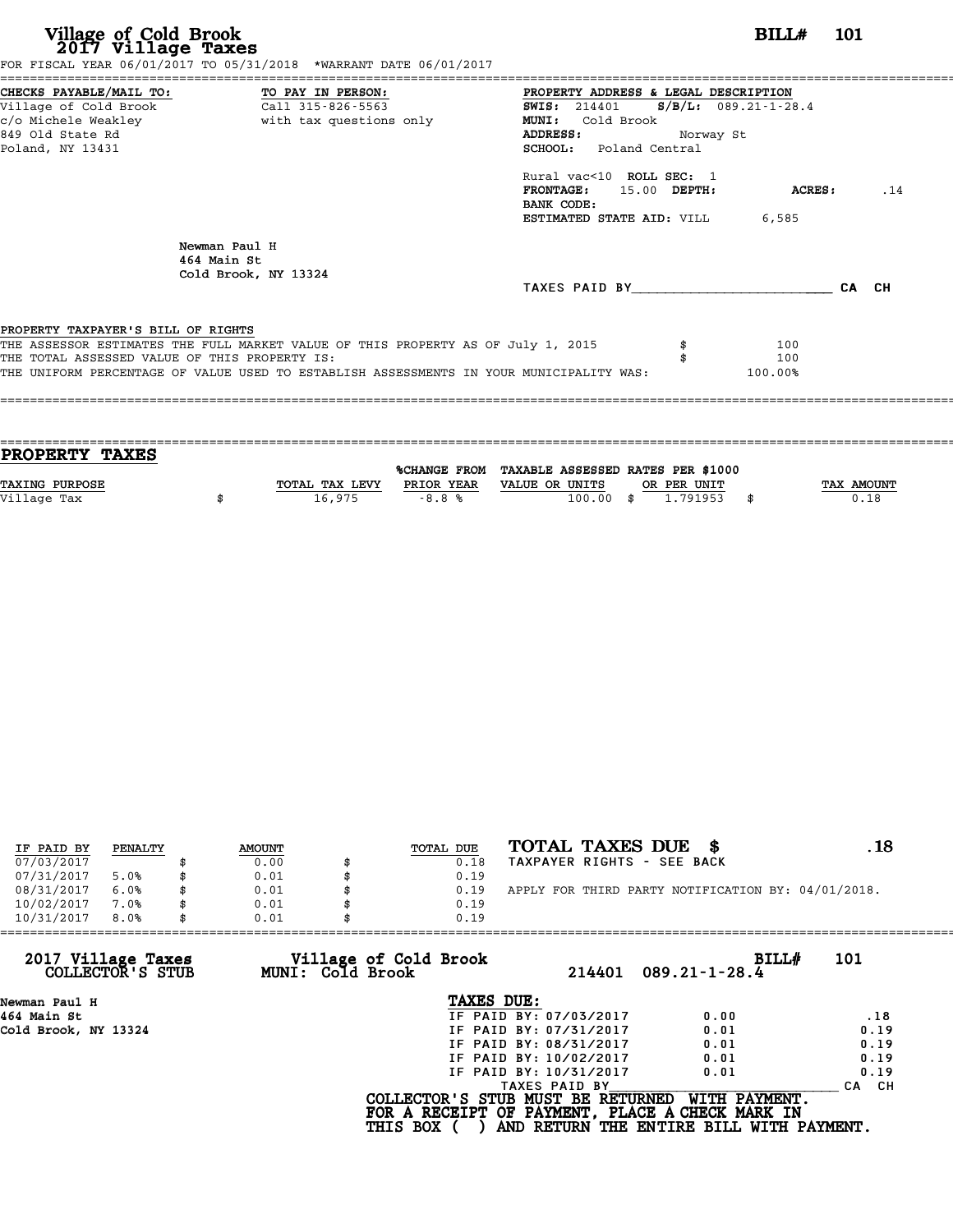| Village of Cold Brook<br>2017 Village Taxes                                         | FOR FISCAL YEAR 06/01/2017 TO 05/31/2018 *WARRANT DATE 06/01/2017                                                                                                                                                                                                                                      |                                                                                                                                                                                                                                           | $BILLH$ 102                   |       |
|-------------------------------------------------------------------------------------|--------------------------------------------------------------------------------------------------------------------------------------------------------------------------------------------------------------------------------------------------------------------------------------------------------|-------------------------------------------------------------------------------------------------------------------------------------------------------------------------------------------------------------------------------------------|-------------------------------|-------|
| Village of Cold Brook<br>849 Old State Rd<br>Poland, NY 13431                       | CHECKS PAYABLE/MAIL TO: TO PAY IN PERSON:<br>Call 315-826-5563<br>c/o Michele Weakley <b>buying the set of the set of the set of the set of the set of the set of the set of the set of the set of the set of the set of the set of the set of the set of the set of the set of the set of the set</b> | PROPERTY ADDRESS & LEGAL DESCRIPTION<br>SWIS: $214401$ S/B/L: 088.44-1-21.1<br><b>MUNI:</b><br>Cold Brook<br>ADDRESS:<br>238 Route 8<br><b>SCHOOL:</b> Poland Central<br>1 Family Res ROLL SEC: 1<br>FRONTAGE: 78.00 DEPTH:<br>BANK CODE: | ACRES :                       | .40   |
|                                                                                     | Newman Trust David W<br>1287 Rose Valley Rd<br>Cold Brook, NY 13324                                                                                                                                                                                                                                    | <b>ESTIMATED STATE AID:</b> VILL 6,585<br>TAXES PAID BY TAXES                                                                                                                                                                             |                               | CA CH |
| PROPERTY TAXPAYER'S BILL OF RIGHTS<br>THE TOTAL ASSESSED VALUE OF THIS PROPERTY IS: | THE ASSESSOR ESTIMATES THE FULL MARKET VALUE OF THIS PROPERTY AS OF July 1, 2015<br>THE UNIFORM PERCENTAGE OF VALUE USED TO ESTABLISH ASSESSMENTS IN YOUR MUNICIPALITY WAS:                                                                                                                            |                                                                                                                                                                                                                                           | 106,000<br>106,000<br>100.00% |       |

| <b>PROPERTY TAXES</b> |                |            |                                                |             |            |
|-----------------------|----------------|------------|------------------------------------------------|-------------|------------|
|                       |                |            |                                                |             |            |
|                       |                |            | %CHANGE FROM TAXABLE ASSESSED RATES PER \$1000 |             |            |
| <b>TAXING PURPOSE</b> | TOTAL TAX LEVY | PRIOR YEAR | VALUE OR UNITS                                 | OR PER UNIT | TAX AMOUNT |
| Village Tax           | 16,975         | $-8.8%$    | 106,000.00 \$                                  | 1,791953    | 189.95     |
|                       |                |            |                                                |             |            |
|                       |                |            |                                                |             |            |

| IF PAID BY | PENALTY |    | <b>AMOUNT</b> | <b>TOTAL DUE</b> | TOTAL TAXES DUE<br>- 8                             | 189.95 |
|------------|---------|----|---------------|------------------|----------------------------------------------------|--------|
| 07/03/2017 |         |    | 0.00          | 189.95           | TAXPAYER RIGHTS - SEE BACK                         |        |
| 07/31/2017 | 5.0%    |    | 9.50          | 199.45           |                                                    |        |
| 08/31/2017 | 6.0%    | \$ | 11.40         | 201.35           | APPLY FOR THIRD PARTY NOTIFICATION BY: 04/01/2018. |        |
| 10/02/2017 | 7.0%    | \$ | 13.30         | 203.25           |                                                    |        |
| 10/31/2017 | 8.0%    | S  | 15.20         | 205.15           |                                                    |        |

| MUNI: Cold Brook | 214401        | BILL#<br>$088.44 - 1 - 21.1$                                                                                                                                                    | 102                                                                                                                              |
|------------------|---------------|---------------------------------------------------------------------------------------------------------------------------------------------------------------------------------|----------------------------------------------------------------------------------------------------------------------------------|
|                  |               |                                                                                                                                                                                 |                                                                                                                                  |
|                  |               | 0.00                                                                                                                                                                            | 189.95                                                                                                                           |
|                  |               | 9.50                                                                                                                                                                            | 199.45                                                                                                                           |
|                  |               | 11.40                                                                                                                                                                           | 201.35                                                                                                                           |
|                  |               | 13.30                                                                                                                                                                           | 203.25                                                                                                                           |
|                  |               | 15.20                                                                                                                                                                           | 205.15                                                                                                                           |
|                  | TAXES PAID BY |                                                                                                                                                                                 | CA CH                                                                                                                            |
| <b>THIS BOX</b>  |               | WITH PAYMENT.                                                                                                                                                                   |                                                                                                                                  |
|                  |               | 205.15<br>Village of Cold Brook<br>TAXES DUE:<br>IF PAID BY: 07/03/2017<br>IF PAID BY: 07/31/2017<br>IF PAID BY: 08/31/2017<br>IF PAID BY: 10/02/2017<br>IF PAID BY: 10/31/2017 | COLLECTOR'S STUB MUST BE RETURNED<br>FOR A RECEIPT OF PAYMENT, PLACE A CHECK MARK IN<br>AND RETURN THE ENTIRE BILL WITH PAYMENT. |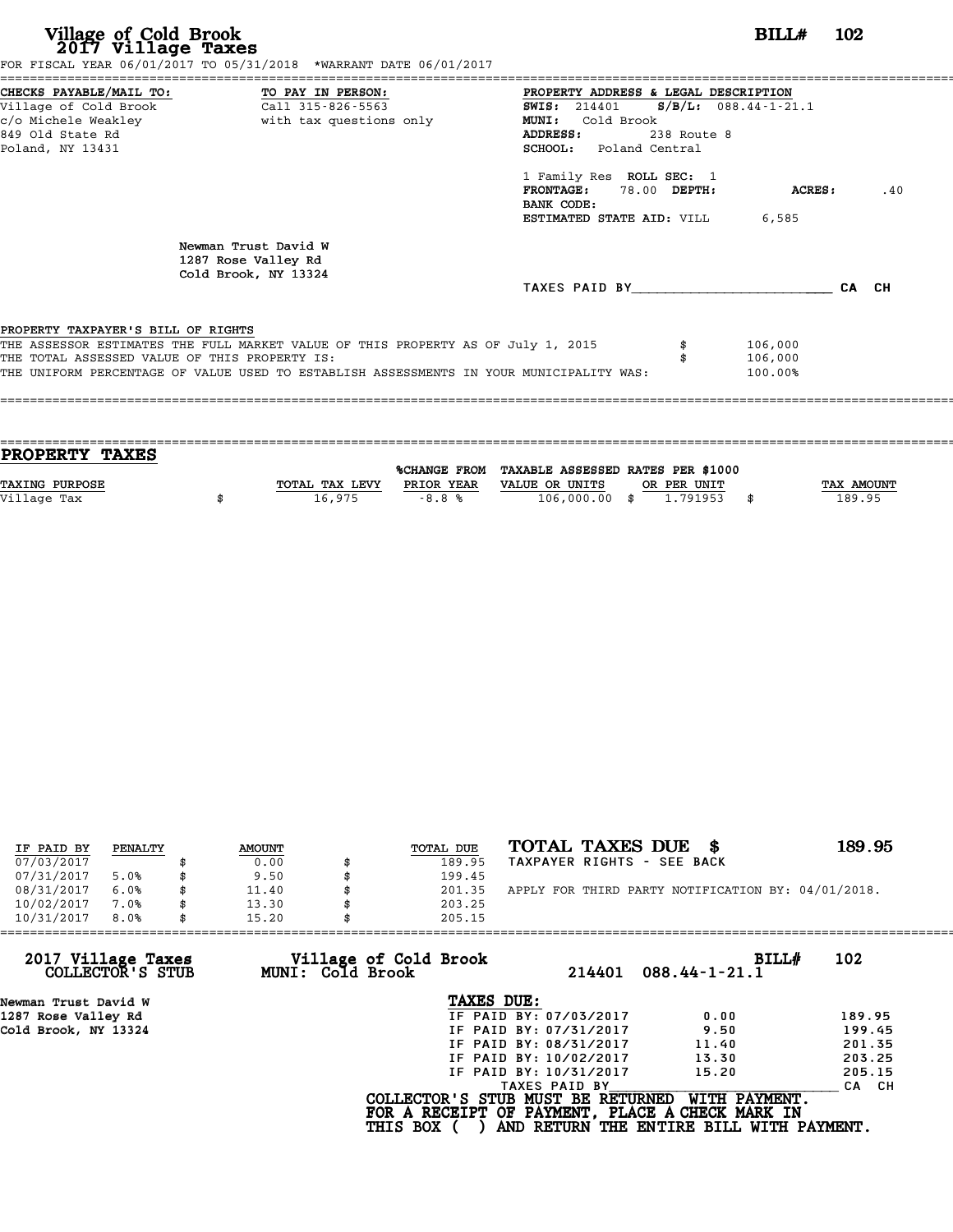| Village of Cold Brook<br>2017 Village Taxes   | FOR FISCAL YEAR 06/01/2017 TO 05/31/2018 *WARRANT DATE 06/01/2017                       | BILL#                                     | -- 103 |
|-----------------------------------------------|-----------------------------------------------------------------------------------------|-------------------------------------------|--------|
|                                               | CHECKS PAYABLE/MAIL TO: TO PAY IN PERSON:                                               | PROPERTY ADDRESS & LEGAL DESCRIPTION      |        |
| Village of Cold Brook                         | Call 315-826-5563                                                                       | SWIS: $214401$ S/B/L: 088.44-1-20         |        |
|                                               |                                                                                         | Cold Brook<br><b>MUNI:</b>                |        |
| 849 Old State Rd                              |                                                                                         | 244 Main St<br>ADDRESS:                   |        |
| Poland, NY 13431                              |                                                                                         | <b>SCHOOL:</b> Poland Central             |        |
|                                               |                                                                                         | 2 Family Res ROLL SEC: 1                  |        |
|                                               |                                                                                         | FRONTAGE: $115.00$ DEPTH: $161.00$ ACRES: |        |
|                                               |                                                                                         | BANK CODE:                                |        |
|                                               |                                                                                         | <b>ESTIMATED STATE AID:</b> VILL 6,585    |        |
|                                               | Newman William M<br>Newman Deborah B                                                    |                                           |        |
|                                               | PO Box 3                                                                                |                                           |        |
|                                               | Poland, NY 13431                                                                        | TAXES PAID BY CA CH                       |        |
|                                               |                                                                                         |                                           |        |
| PROPERTY TAXPAYER'S BILL OF RIGHTS            |                                                                                         |                                           |        |
|                                               | THE ASSESSOR ESTIMATES THE FULL MARKET VALUE OF THIS PROPERTY AS OF July 1, 2015        | 62,000                                    |        |
| THE TOTAL ASSESSED VALUE OF THIS PROPERTY IS: |                                                                                         | 62,000                                    |        |
|                                               | THE UNIFORM PERCENTAGE OF VALUE USED TO ESTABLISH ASSESSMENTS IN YOUR MUNICIPALITY WAS: | 100.00%                                   |        |
|                                               |                                                                                         |                                           |        |
|                                               |                                                                                         |                                           |        |

| PROPERTY TAXES        |                |                     |                                   |             |            |
|-----------------------|----------------|---------------------|-----------------------------------|-------------|------------|
|                       |                | <b>%CHANGE FROM</b> | TAXABLE ASSESSED RATES PER \$1000 |             |            |
| <b>TAXING PURPOSE</b> | TOTAL TAX LEVY | PRIOR YEAR          | VALUE OR UNITS                    | OR PER UNIT | TAX AMOUNT |
| Village Tax           | 16,975         | $-8.8%$             | $62,000.00$ \$                    | 1.791953    | 111.10     |
|                       |                |                     |                                   |             |            |

| IF PAID BY | PENALTY | <b>AMOUNT</b> | TOTAL DUE | TOTAL TAXES DUE<br>- 86                            | 111.10 |
|------------|---------|---------------|-----------|----------------------------------------------------|--------|
| 07/03/2017 |         | 0.00          | 111.10    | TAXPAYER RIGHTS - SEE BACK                         |        |
| 07/31/2017 | 5.0%    | \$<br>5.56    | 116.66    |                                                    |        |
| 08/31/2017 | 6.0%    | \$<br>6.67    | 117.77    | APPLY FOR THIRD PARTY NOTIFICATION BY: 04/01/2018. |        |
| 10/02/2017 | 7.0%    | \$<br>7.78    | 118.88    |                                                    |        |
| 10/31/2017 | 8.0%    | \$<br>8.89    | 119.99    |                                                    |        |

| 119.99          |                                           |                                                                                                                                                                                                |                                                                                                                                   |
|-----------------|-------------------------------------------|------------------------------------------------------------------------------------------------------------------------------------------------------------------------------------------------|-----------------------------------------------------------------------------------------------------------------------------------|
|                 |                                           | BILLH                                                                                                                                                                                          | 103                                                                                                                               |
| TAXES DUE:      |                                           |                                                                                                                                                                                                |                                                                                                                                   |
|                 |                                           | 0.00                                                                                                                                                                                           | 111.10                                                                                                                            |
|                 |                                           | 5.56                                                                                                                                                                                           | 116.66                                                                                                                            |
|                 |                                           | 6.67                                                                                                                                                                                           | 117.77                                                                                                                            |
|                 |                                           | 7.78                                                                                                                                                                                           | 118.88                                                                                                                            |
|                 |                                           | 8.89                                                                                                                                                                                           | 119.99                                                                                                                            |
|                 |                                           |                                                                                                                                                                                                | CA CH                                                                                                                             |
| <b>THIS BOX</b> |                                           |                                                                                                                                                                                                |                                                                                                                                   |
|                 | Village of Cold Brook<br>MUNI: Cold Brook | 214401<br>IF PAID BY: 07/03/2017<br>IF PAID BY: 07/31/2017<br>IF PAID BY: 08/31/2017<br>IF PAID BY: 10/02/2017<br>IF PAID BY: 10/31/2017<br>TAXES PAID BY<br>COLLECTOR'S STUB MUST BE RETURNED | $088.44 - 1 - 20$<br>WITH PAYMENT.<br>FOR A RECEIPT OF PAYMENT, PLACE A CHECK MARK IN<br>AND RETURN THE ENTIRE BILL WITH PAYMENT. |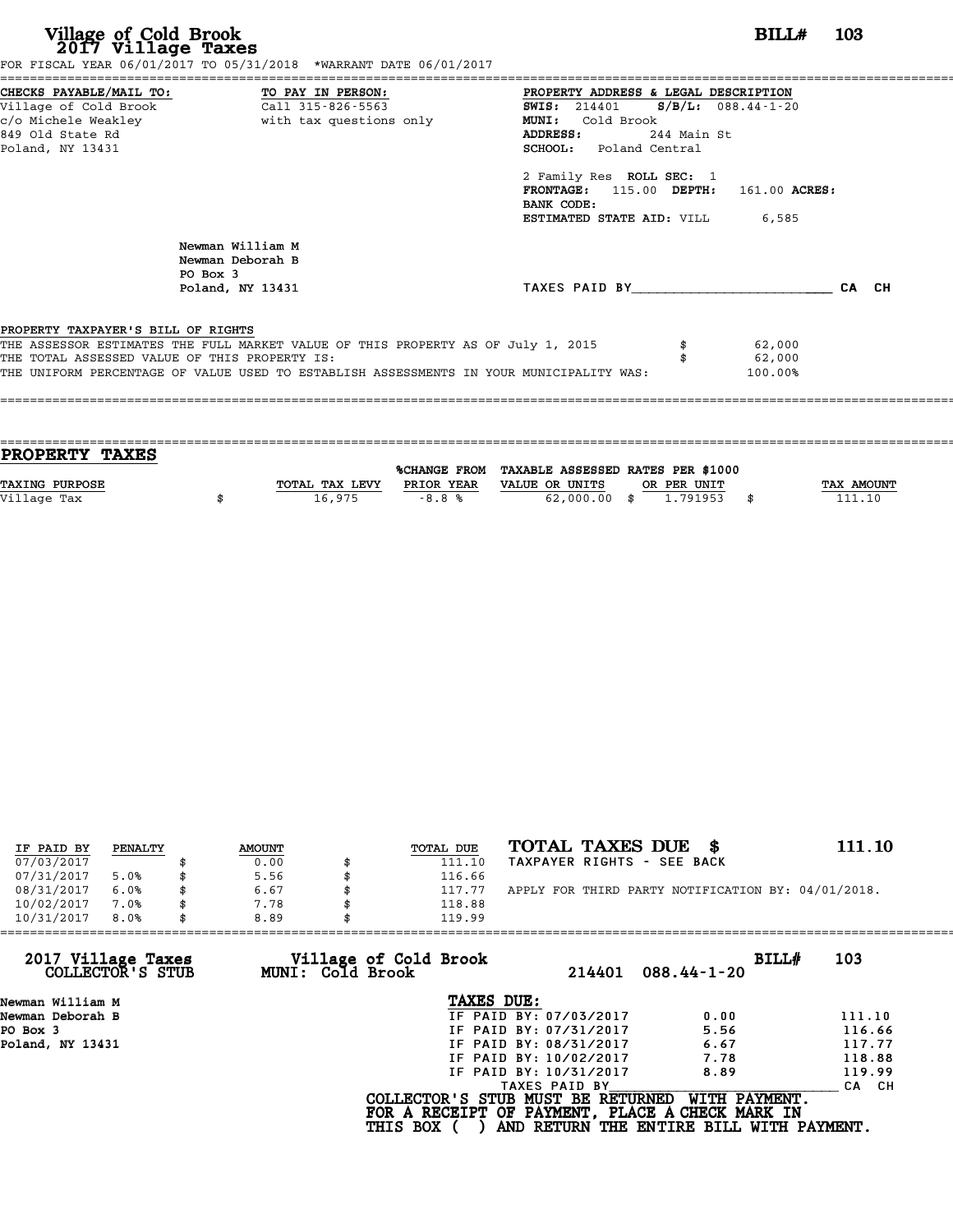| Village of Cold Brook<br>2017 Village Taxes                                                                                                         | FOR FISCAL YEAR 06/01/2017 TO 05/31/2018 *WARRANT DATE 06/01/2017                                                                                                           |                                                                                                                              | BILL#                                    | 104   |
|-----------------------------------------------------------------------------------------------------------------------------------------------------|-----------------------------------------------------------------------------------------------------------------------------------------------------------------------------|------------------------------------------------------------------------------------------------------------------------------|------------------------------------------|-------|
| CHECKS PAYABLE/MAIL TO: TO PAY IN PERSON:<br>Village of Cold Brook Call 315-826-5563<br>c/o Michele Weakley<br>849 Old State Rd<br>Poland, NY 13431 | with tax questions only                                                                                                                                                     | PROPERTY ADDRESS & LEGAL DESCRIPTION<br><b>SWIS:</b> 214401<br>MUNI: Cold Brook<br>ADDRESS:<br><b>SCHOOL:</b> Poland Central | $S/B/L: 088.44-1-21.2$<br>Rose Valley Rd |       |
|                                                                                                                                                     |                                                                                                                                                                             | Res Vac <b>ROLL SEC:</b> 1<br>FRONTAGE: 70.00 DEPTH:<br>BANK CODE:<br><b>ESTIMATED STATE AID:</b> VILL 6,585                 | 71.00 ACRES:                             | .10   |
| PO Box 3                                                                                                                                            | Newman William M<br>Newman Deborah B<br>Poland, NY 13431                                                                                                                    | TAXES PAID BY                                                                                                                |                                          | CA CH |
| PROPERTY TAXPAYER'S BILL OF RIGHTS<br>THE TOTAL ASSESSED VALUE OF THIS PROPERTY IS:                                                                 | THE ASSESSOR ESTIMATES THE FULL MARKET VALUE OF THIS PROPERTY AS OF July 1, 2015<br>THE UNIFORM PERCENTAGE OF VALUE USED TO ESTABLISH ASSESSMENTS IN YOUR MUNICIPALITY WAS: |                                                                                                                              | 3,100<br>3,100<br>100.00%                |       |

| PROPERTY TAXES        |                |              |                                   |             |            |
|-----------------------|----------------|--------------|-----------------------------------|-------------|------------|
|                       |                |              |                                   |             |            |
|                       |                | %CHANGE FROM | TAXABLE ASSESSED RATES PER \$1000 |             |            |
| <b>TAXING PURPOSE</b> | TOTAL TAX LEVY | PRIOR YEAR   | VALUE OR UNITS                    | OR PER UNIT | TAX AMOUNT |
| Village Tax           | 16,975         | $-8.8%$      | $3,100.00$ \$                     | 1.791953    | \$<br>5.56 |
|                       |                |              |                                   |             |            |

| IF PAID BY | PENALTY |    | <b>AMOUNT</b> | TOTAL DUE | TOTAL TAXES DUE \$                                 | 5.56 |
|------------|---------|----|---------------|-----------|----------------------------------------------------|------|
| 07/03/2017 |         |    | 0.00          | 5.56      | TAXPAYER RIGHTS - SEE BACK                         |      |
| 07/31/2017 | 5.0%    | S  | 0.28          | 5.84      |                                                    |      |
| 08/31/2017 | 6.0%    | \$ | 0.33          | 5.89      | APPLY FOR THIRD PARTY NOTIFICATION BY: 04/01/2018. |      |
| 10/02/2017 | 7.0%    | \$ | 0.39          | 5.95      |                                                    |      |
| 10/31/2017 | 8.0%    | \$ | 0.44          | 6.00      |                                                    |      |

| 0.44 | 6.00                   |                                                              |                                                                                                                                  |
|------|------------------------|--------------------------------------------------------------|----------------------------------------------------------------------------------------------------------------------------------|
|      | 214401                 | BILL#<br>$088.44 - 1 - 21.2$                                 | 104                                                                                                                              |
|      | TAXES DUE:             |                                                              |                                                                                                                                  |
|      | IF PAID BY: 07/03/2017 | 0.00                                                         | 5.56                                                                                                                             |
|      | IF PAID BY: 07/31/2017 | 0.28                                                         | 5.84                                                                                                                             |
|      | IF PAID BY: 08/31/2017 | 0.33                                                         | 5.89                                                                                                                             |
|      | IF PAID BY: 10/02/2017 | 0.39                                                         | 5.95                                                                                                                             |
|      | IF PAID BY: 10/31/2017 | 0.44                                                         | 6.00                                                                                                                             |
|      | TAXES PAID BY          |                                                              | CA CH                                                                                                                            |
|      |                        | WITH PAYMENT.                                                |                                                                                                                                  |
|      |                        | Village of Cold Brook<br>MUNI: Cold Brook<br><b>THIS BOX</b> | COLLECTOR'S STUB MUST BE RETURNED<br>FOR A RECEIPT OF PAYMENT, PLACE A CHECK MARK IN<br>AND RETURN THE ENTIRE BILL WITH PAYMENT. |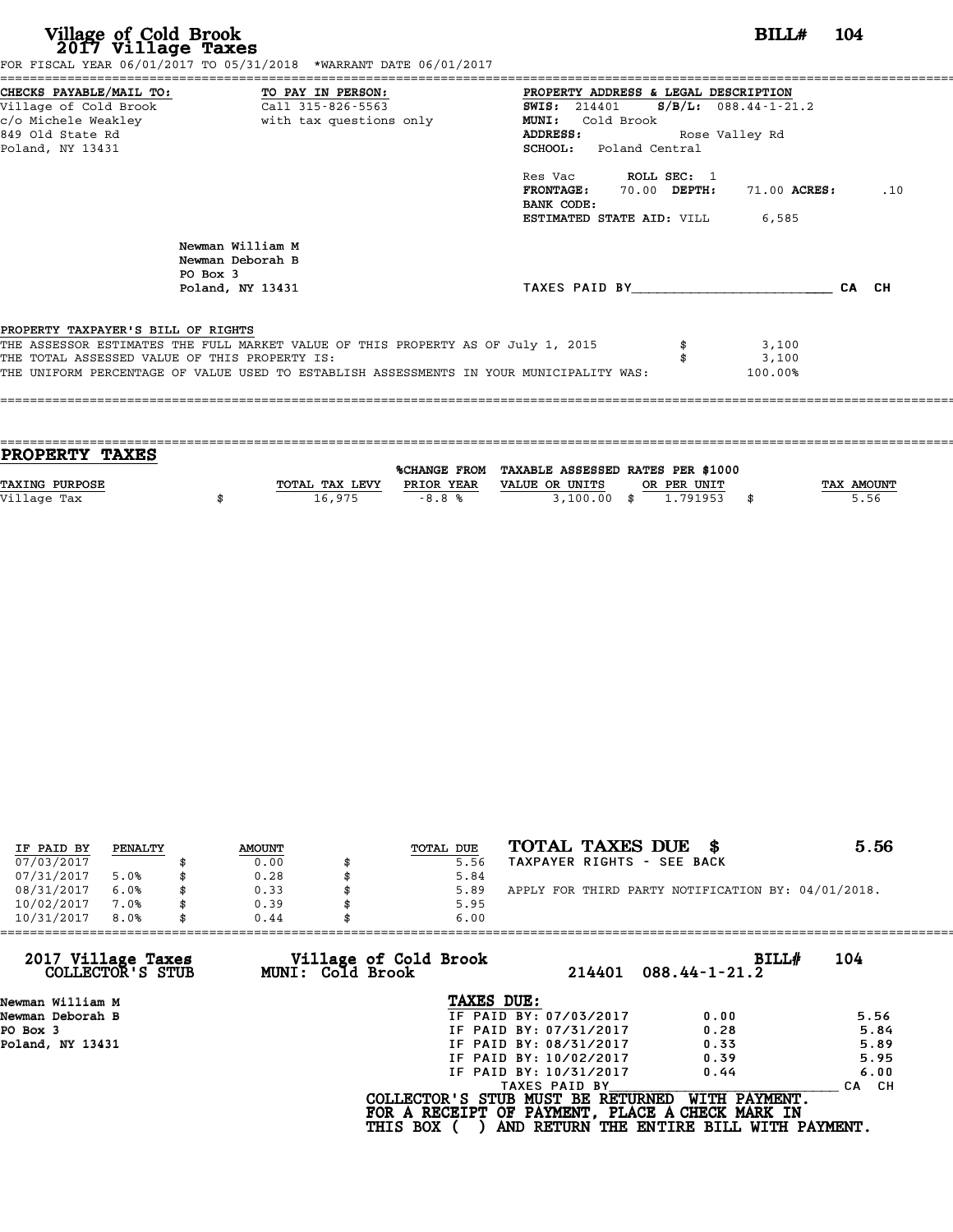| Village of Cold Brook<br>2017 Village Taxes<br>FOR FISCAL YEAR 06/01/2017 TO 05/31/2018 *WARRANT DATE 06/01/2017                                                                                                                                                   | BILL#<br>- 105                                                                                                                                                                      |
|--------------------------------------------------------------------------------------------------------------------------------------------------------------------------------------------------------------------------------------------------------------------|-------------------------------------------------------------------------------------------------------------------------------------------------------------------------------------|
| CHECKS PAYABLE/MAIL TO: TO PAY IN PERSON:<br>Village of Cold Brook Call 315-826-5563<br>c/o Michele Weakley<br>with tax questions only<br>849 Old State Rd<br>Poland, NY 13431                                                                                     | PROPERTY ADDRESS & LEGAL DESCRIPTION<br>$S/B/L$ : 088.44-1-21.3<br><b>SWIS:</b> 214401<br>Cold Brook<br><b>MUNI:</b><br><b>ADDRESS:</b><br>Rose Valley Rd<br>SCHOOL: Poland Central |
|                                                                                                                                                                                                                                                                    | Rural res ROLL SEC: 1<br>FRONTAGE: 102.00 DEPTH:<br>.30<br>ACRES:<br>BANK CODE:<br><b>ESTIMATED STATE AID:</b> VILL 6,585                                                           |
| Newman William M<br>Newman Deborah B<br>PO Box 3<br>Poland, NY 13431                                                                                                                                                                                               | TAXES PAID BY TAXES<br>CA CH                                                                                                                                                        |
| PROPERTY TAXPAYER'S BILL OF RIGHTS<br>THE ASSESSOR ESTIMATES THE FULL MARKET VALUE OF THIS PROPERTY AS OF July 1, 2015<br>THE TOTAL ASSESSED VALUE OF THIS PROPERTY IS:<br>THE UNIFORM PERCENTAGE OF VALUE USED TO ESTABLISH ASSESSMENTS IN YOUR MUNICIPALITY WAS: | 10,000<br>10,000<br>100.00%                                                                                                                                                         |

| <b>PROPERTY TAXES</b>                                                                  |            |
|----------------------------------------------------------------------------------------|------------|
|                                                                                        |            |
| %CHANGE FROM TAXABLE ASSESSED RATES PER \$1000                                         |            |
| <b>TAXING PURPOSE</b><br>TOTAL TAX LEVY<br>PRIOR YEAR<br>VALUE OR UNITS<br>OR PER UNIT | TAX AMOUNT |
| Village Tax<br>$10,000.00$ \$<br>1.791953<br>16,975<br>$-8.8%$                         | 17.92      |
|                                                                                        |            |

| IF PAID BY | PENALTY | <b>AMOUNT</b> | TOTAL DUE | TOTAL TAXES DUE \$                                 | 17.92 |
|------------|---------|---------------|-----------|----------------------------------------------------|-------|
| 07/03/2017 |         | 0.00          | 17.92     | TAXPAYER RIGHTS - SEE BACK                         |       |
| 07/31/2017 | 5.0%    | \$<br>0.90    | 18.82     |                                                    |       |
| 08/31/2017 | 6.0%    | 1.08          | 19.00     | APPLY FOR THIRD PARTY NOTIFICATION BY: 04/01/2018. |       |
| 10/02/2017 | 7.0%    | \$<br>1.25    | 19.17     |                                                    |       |
| 10/31/2017 | 8.0%    | \$<br>1.43    | 19.35     |                                                    |       |

| 1.43 |                        |                                                              |                                                                                                                                           |
|------|------------------------|--------------------------------------------------------------|-------------------------------------------------------------------------------------------------------------------------------------------|
|      | 214401                 | BILL#<br>$088.44 - 1 - 21.3$                                 | 105                                                                                                                                       |
|      | TAXES DUE:             |                                                              |                                                                                                                                           |
|      | IF PAID BY: 07/03/2017 | 0.00                                                         | 17.92                                                                                                                                     |
|      | IF PAID BY: 07/31/2017 | 0.90                                                         | 18.82                                                                                                                                     |
|      | IF PAID BY: 08/31/2017 | 1.08                                                         | 19.00                                                                                                                                     |
|      | IF PAID BY: 10/02/2017 | 1.25                                                         | 19.17                                                                                                                                     |
|      | IF PAID BY: 10/31/2017 | 1.43                                                         | 19.35                                                                                                                                     |
|      | TAXES PAID BY          |                                                              | CA CH                                                                                                                                     |
|      |                        | WITH PAYMENT.                                                |                                                                                                                                           |
|      |                        | Village of Cold Brook<br>MUNI: Cold Brook<br><b>THIS BOX</b> | 19.35<br>COLLECTOR'S STUB MUST BE RETURNED<br>FOR A RECEIPT OF PAYMENT, PLACE A CHECK MARK IN<br>AND RETURN THE ENTIRE BILL WITH PAYMENT. |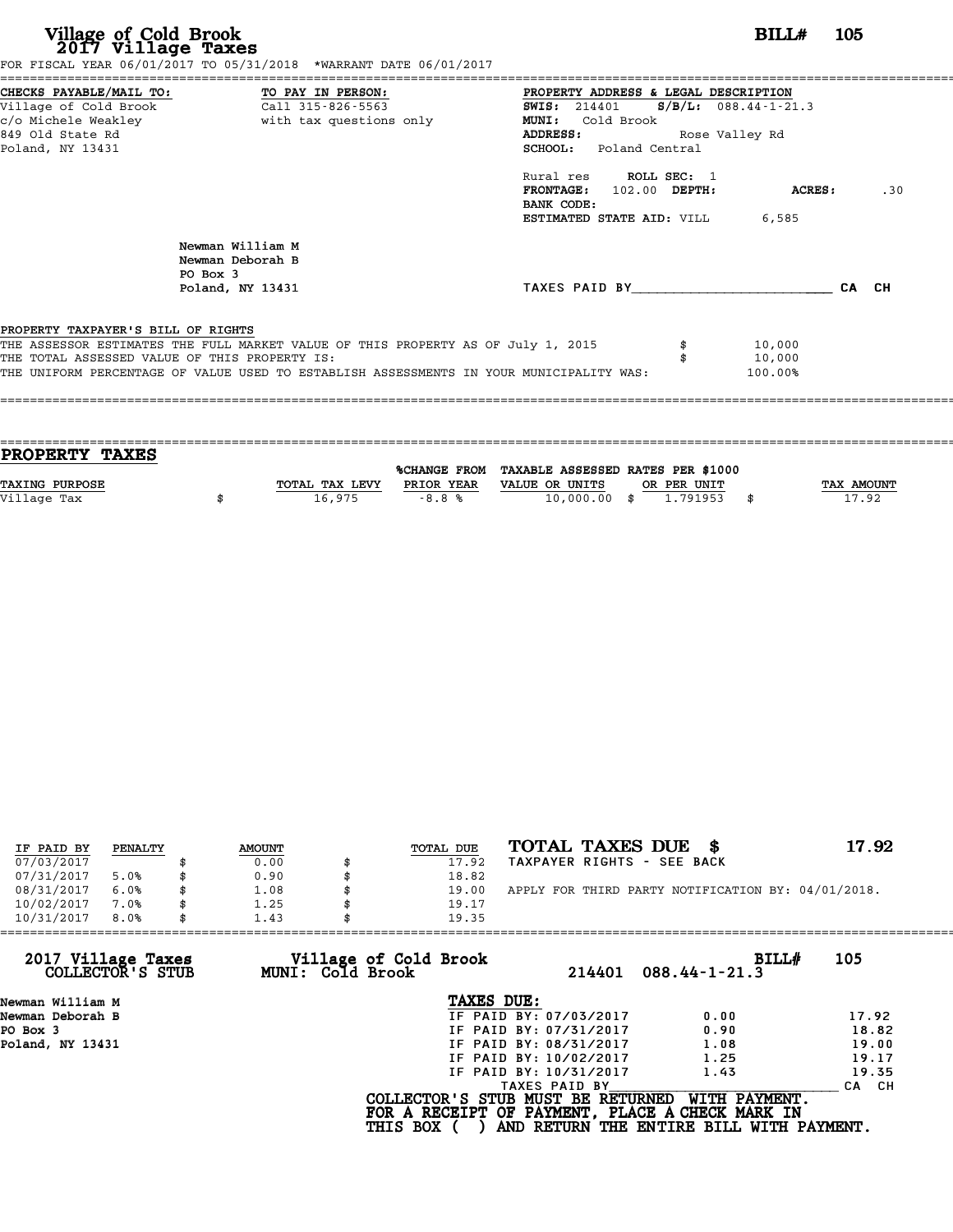| Village of Cold Brook<br>2017 Village Taxes                                         | FOR FISCAL YEAR 06/01/2017 TO 05/31/2018 *WARRANT DATE 06/01/2017                                                                                                           |                                                                                                                                                                                                                                                                              | BILL# | - 106 |
|-------------------------------------------------------------------------------------|-----------------------------------------------------------------------------------------------------------------------------------------------------------------------------|------------------------------------------------------------------------------------------------------------------------------------------------------------------------------------------------------------------------------------------------------------------------------|-------|-------|
| -------------------------------------<br>849 Old State Rd<br>Poland, NY 13431       | CHECKS PAYABLE/MAIL TO: TO PAY IN PERSON:<br>Village of Cold Brook (Call 315-826-5563)<br>c/o Michele Weakley but here with tax questions only                              | PROPERTY ADDRESS & LEGAL DESCRIPTION<br><b>SWIS:</b> 214401 <b>S/B/L:</b> 088.44-1-6<br><b>MUNI:</b><br>Cold Brook<br>ADDRESS:<br>309 Route 8<br><b>SCHOOL:</b> Poland Central<br>1 Family Res ROLL SEC: 1<br><b>FRONTAGE:</b> 94.00 DEPTH: 151.00 ACRES: 1.60<br>BANK CODE: |       |       |
|                                                                                     | O'Rourke Timothy<br>2156 State Hwy Rte 8<br>Lake Pleasant, NY 12108                                                                                                         | <b>ESTIMATED STATE AID:</b> VILL 6,585<br>TAXES PAID BY TAXES                                                                                                                                                                                                                |       | CA CH |
| PROPERTY TAXPAYER'S BILL OF RIGHTS<br>THE TOTAL ASSESSED VALUE OF THIS PROPERTY IS: | THE ASSESSOR ESTIMATES THE FULL MARKET VALUE OF THIS PROPERTY AS OF July 1, 2015<br>THE UNIFORM PERCENTAGE OF VALUE USED TO ESTABLISH ASSESSMENTS IN YOUR MUNICIPALITY WAS: | 42,000<br>42,000<br>100.00%                                                                                                                                                                                                                                                  |       |       |

| <b>PROPERTY TAXES</b> |                |            |                                                |             |                   |
|-----------------------|----------------|------------|------------------------------------------------|-------------|-------------------|
|                       |                |            |                                                |             |                   |
|                       |                |            | %CHANGE FROM TAXABLE ASSESSED RATES PER \$1000 |             |                   |
| <b>TAXING PURPOSE</b> | TOTAL TAX LEVY | PRIOR YEAR | VALUE OR UNITS                                 | OR PER UNIT | <b>TAX AMOUNT</b> |
|                       |                |            |                                                |             |                   |
| Village Tax           | 16,975         | $-8.8%$    | $42,000.00$ \$                                 | 1.791953    | 75.26             |
|                       |                |            |                                                |             |                   |

| IF PAID BY | PENALTY | <b>AMOUNT</b> | TOTAL DUE | TOTAL TAXES DUE \$                                 | 75.26 |
|------------|---------|---------------|-----------|----------------------------------------------------|-------|
| 07/03/2017 |         | 0.00          | 75.26     | TAXPAYER RIGHTS - SEE BACK                         |       |
| 07/31/2017 | 5.0%    | 3.76          | 79.02     |                                                    |       |
| 08/31/2017 | 6.0%    | 4.52          | 79.78     | APPLY FOR THIRD PARTY NOTIFICATION BY: 04/01/2018. |       |
| 10/02/2017 | 7.0%    | 5.27          | 80.53     |                                                    |       |
| 10/31/2017 | 8.0%    | 6.02          | 81.28     |                                                    |       |

| 214401                 | BILL#<br>$088.44 - 1 - 6$                                                                    | 106                                                                                                                                               |
|------------------------|----------------------------------------------------------------------------------------------|---------------------------------------------------------------------------------------------------------------------------------------------------|
| TAXES DUE:             |                                                                                              |                                                                                                                                                   |
| IF PAID BY: 07/03/2017 | 0.00                                                                                         | 75.26                                                                                                                                             |
|                        | 3.76                                                                                         | 79.02                                                                                                                                             |
|                        | 4.52                                                                                         | 79.78                                                                                                                                             |
| IF PAID BY: 10/02/2017 | 5.27                                                                                         | 80.53                                                                                                                                             |
| IF PAID BY: 10/31/2017 | 6.02                                                                                         | 81.28                                                                                                                                             |
| TAXES PAID BY          |                                                                                              | CA CH                                                                                                                                             |
|                        | WITH PAYMENT.                                                                                |                                                                                                                                                   |
| MUNI: Cold Brook       | Village of Cold Brook<br>IF PAID BY: 07/31/2017<br>IF PAID BY: 08/31/2017<br><b>THIS BOX</b> | 6.02<br>81.28<br>COLLECTOR'S STUB MUST BE RETURNED<br>FOR A RECEIPT OF PAYMENT, PLACE A CHECK MARK IN<br>AND RETURN THE ENTIRE BILL WITH PAYMENT. |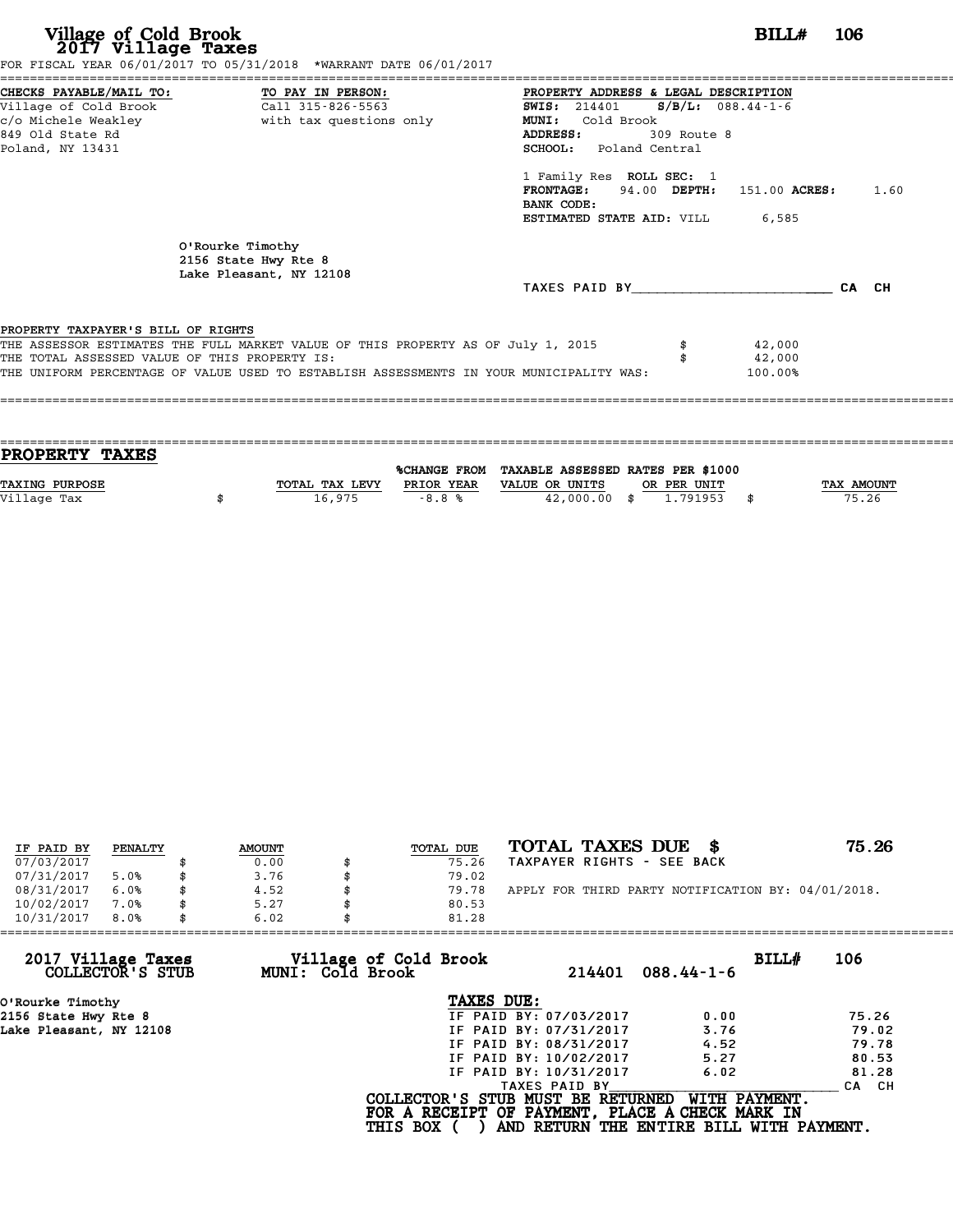| Village of Cold Brook<br>2017 Village Taxes                                                                     | FOR FISCAL YEAR 06/01/2017 TO 05/31/2018 *WARRANT DATE 06/01/2017                                                                 |                         |                                                                                                                                                |                | BILL#                         | 107   |      |
|-----------------------------------------------------------------------------------------------------------------|-----------------------------------------------------------------------------------------------------------------------------------|-------------------------|------------------------------------------------------------------------------------------------------------------------------------------------|----------------|-------------------------------|-------|------|
| CHECKS PAYABLE/MAIL TO:<br>Village of Cold Brook<br>c/o Michele Weakley<br>849 Old State Rd<br>Poland, NY 13431 | TO PAY IN PERSON:<br>Call 315-826-5563                                                                                            | with tax questions only | PROPERTY ADDRESS & LEGAL DESCRIPTION<br><b>SWIS:</b> 214401 <b>S/B/L:</b> 089.29-1-9<br>MUNI: Cold Brook<br>ADDRESS:<br>SCHOOL: Poland Central | 4380 Norway St |                               |       |      |
|                                                                                                                 |                                                                                                                                   |                         | 1 Family Res ROLL SEC: 1<br><b>FRONTAGE:</b><br>BANK CODE:<br>ESTIMATED STATE AID: VILL                                                        | DEPTH:         | ACRES :<br>6,585              |       | 5.56 |
|                                                                                                                 | Osterhoudt Ronnie<br>Osterhoudt Merry<br>4380 Norway St<br>Cold Brook, NY 13324                                                   |                         | TAXES PAID BY                                                                                                                                  |                |                               | CA CH |      |
| PROPERTY TAXPAYER'S BILL OF RIGHTS                                                                              | THE ASSESSOR ESTIMATES THE FULL MARKET VALUE OF THIS PROPERTY AS OF July 1, 2015<br>THE TOTAL ASSESSED VALUE OF THIS PROPERTY IS: |                         | THE UNIFORM PERCENTAGE OF VALUE USED TO ESTABLISH ASSESSMENTS IN YOUR MUNICIPALITY WAS:                                                        |                | 126,700<br>126,700<br>100.00% |       |      |

| <b>PROPERTY TAXES</b> |                |            |                                                |                   |
|-----------------------|----------------|------------|------------------------------------------------|-------------------|
|                       |                |            |                                                |                   |
|                       |                |            | %CHANGE FROM TAXABLE ASSESSED RATES PER \$1000 |                   |
| <b>TAXING PURPOSE</b> | TOTAL TAX LEVY | PRIOR YEAR | VALUE OR UNITS<br>OR PER UNIT                  | <b>TAX AMOUNT</b> |
| Village Tax           | 16,975         | $-8.8%$    | 126,700.00 \$<br>1.791953                      | 227.04            |
|                       |                |            |                                                |                   |

| IF PAID BY | PENALTY | <b>AMOUNT</b> |    | TOTAL DUE | TOTAL TAXES DUE \$                                 | 227.04 |
|------------|---------|---------------|----|-----------|----------------------------------------------------|--------|
| 07/03/2017 |         | 0.00          |    | 227.04    | TAXPAYER RIGHTS - SEE BACK                         |        |
| 07/31/2017 | 5.0%    | \$<br>11.35   |    | 238.39    |                                                    |        |
| 08/31/2017 | 6.0%    | \$<br>13.62   |    | 240.66    | APPLY FOR THIRD PARTY NOTIFICATION BY: 04/01/2018. |        |
| 10/02/2017 | 7.0%    | \$<br>15.89   | Я. | 242.93    |                                                    |        |
| 10/31/2017 | 8.0%    | \$<br>18.16   |    | 245.20    |                                                    |        |

| 245.20          |                                           |                                                                                                                                                                                                    |                                                                                                                                                                              |
|-----------------|-------------------------------------------|----------------------------------------------------------------------------------------------------------------------------------------------------------------------------------------------------|------------------------------------------------------------------------------------------------------------------------------------------------------------------------------|
|                 | 214401                                    | BILL#                                                                                                                                                                                              | 107                                                                                                                                                                          |
|                 |                                           |                                                                                                                                                                                                    |                                                                                                                                                                              |
|                 |                                           |                                                                                                                                                                                                    | 227.04                                                                                                                                                                       |
|                 |                                           |                                                                                                                                                                                                    | 238.39                                                                                                                                                                       |
|                 |                                           |                                                                                                                                                                                                    | 240.66                                                                                                                                                                       |
|                 |                                           |                                                                                                                                                                                                    | 242.93                                                                                                                                                                       |
|                 |                                           |                                                                                                                                                                                                    | 245.20                                                                                                                                                                       |
|                 |                                           |                                                                                                                                                                                                    | CA CH                                                                                                                                                                        |
| <b>THIS BOX</b> |                                           |                                                                                                                                                                                                    |                                                                                                                                                                              |
|                 | Village of Cold Brook<br>MUNI: Cold Brook | TAXES DUE:<br>IF PAID BY: 07/03/2017<br>IF PAID BY: 07/31/2017<br>IF PAID BY: 08/31/2017<br>IF PAID BY: 10/02/2017<br>IF PAID BY: 10/31/2017<br>TAXES PAID BY<br>COLLECTOR'S STUB MUST BE RETURNED | $089.29 - 1 - 9$<br>0.00<br>11.35<br>13.62<br>15.89<br>18.16<br>WITH PAYMENT.<br>FOR A RECEIPT OF PAYMENT, PLACE A CHECK MARK IN<br>AND RETURN THE ENTIRE BILL WITH PAYMENT. |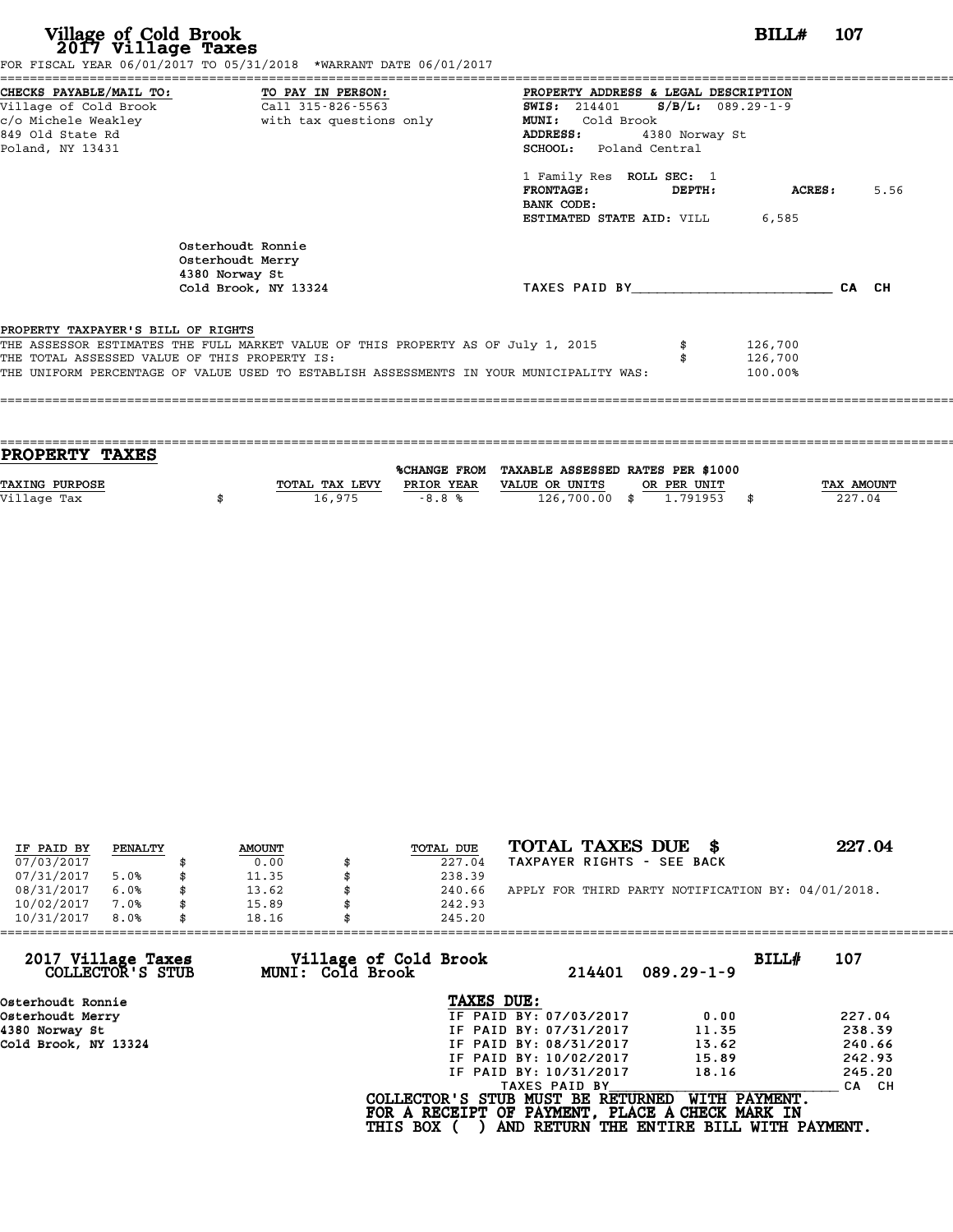| Village of Cold Brook<br>2017 Village Taxes                                         | FOR FISCAL YEAR 06/01/2017 TO 05/31/2018 *WARRANT DATE 06/01/2017                                                                                                           |                                                                                                                                                                                                                                                                                             | BILL#                         | - 107 |      |
|-------------------------------------------------------------------------------------|-----------------------------------------------------------------------------------------------------------------------------------------------------------------------------|---------------------------------------------------------------------------------------------------------------------------------------------------------------------------------------------------------------------------------------------------------------------------------------------|-------------------------------|-------|------|
| Village of Cold Brook<br>849 Old State Rd<br>Poland, NY 13431                       |                                                                                                                                                                             | PROPERTY ADDRESS & LEGAL DESCRIPTION<br><b>SWIS:</b> 214401 <b>S/B/L:</b> 089.29-1-9<br><b>MUNI:</b><br>Cold Brook<br>ADDRESS:<br>4380 Norway St<br>SCHOOL: Poland Central<br>1 Family Res ROLL SEC: 1<br>$\tt FRONTAGE:$<br>DEPTH:<br>BANK CODE:<br><b>ESTIMATED STATE AID:</b> VILL 6,585 | ACRES :                       |       | 5.56 |
|                                                                                     | Adirondak Bank<br>185 Genesee St<br>Utica, NY 13501                                                                                                                         | TAXES PAID BY                                                                                                                                                                                                                                                                               |                               | CA CH |      |
| PROPERTY TAXPAYER'S BILL OF RIGHTS<br>THE TOTAL ASSESSED VALUE OF THIS PROPERTY IS: | THE ASSESSOR ESTIMATES THE FULL MARKET VALUE OF THIS PROPERTY AS OF July 1, 2015<br>THE UNIFORM PERCENTAGE OF VALUE USED TO ESTABLISH ASSESSMENTS IN YOUR MUNICIPALITY WAS: |                                                                                                                                                                                                                                                                                             | 126,700<br>126,700<br>100.00% |       |      |

| <b>PROPERTY TAXES</b> |                |            |                                                |             |                   |
|-----------------------|----------------|------------|------------------------------------------------|-------------|-------------------|
|                       |                |            | %CHANGE FROM TAXABLE ASSESSED RATES PER \$1000 |             |                   |
| <b>TAXING PURPOSE</b> | TOTAL TAX LEVY | PRIOR YEAR | VALUE OR UNITS                                 | OR PER UNIT | <b>TAX AMOUNT</b> |
| Village Tax           | 16,975         | $-8.8%$    | $126,700.00$ \$                                | 1,791953    | 227.04            |
|                       |                |            |                                                |             |                   |

| IF PAID BY | PENALTY | <b>AMOUNT</b> | TOTAL DUE | TOTAL TAXES DUE<br>- 8                             | 227.04 |
|------------|---------|---------------|-----------|----------------------------------------------------|--------|
| 07/03/2017 |         | 0.00          | 227.04    | TAXPAYER RIGHTS - SEE BACK                         |        |
| 07/31/2017 | 5.0%    | \$<br>11.35   | 238.39    |                                                    |        |
| 08/31/2017 | 6.0%    | 13.62         | 240.66    | APPLY FOR THIRD PARTY NOTIFICATION BY: 04/01/2018. |        |
| 10/02/2017 | 7.0%    | \$<br>15.89   | 242.93    |                                                    |        |
| 10/31/2017 | 8.0%    | \$<br>18.16   | 245.20    |                                                    |        |

| 245.20          |                  |                                                                                                                                                                       |                                                                                                                                                      |
|-----------------|------------------|-----------------------------------------------------------------------------------------------------------------------------------------------------------------------|------------------------------------------------------------------------------------------------------------------------------------------------------|
|                 | 214401           | BILL#                                                                                                                                                                 | 107                                                                                                                                                  |
|                 |                  |                                                                                                                                                                       |                                                                                                                                                      |
|                 |                  | 0.00                                                                                                                                                                  | 227.04                                                                                                                                               |
|                 |                  | 11.35                                                                                                                                                                 | 238.39                                                                                                                                               |
|                 |                  | 13.62                                                                                                                                                                 | 240.66                                                                                                                                               |
|                 |                  | 15.89                                                                                                                                                                 | 242.93                                                                                                                                               |
|                 |                  | 18.16                                                                                                                                                                 | 245.20                                                                                                                                               |
|                 | TAXES PAID BY    |                                                                                                                                                                       | CA CH                                                                                                                                                |
| <b>THIS BOX</b> |                  | WITH PAYMENT.                                                                                                                                                         |                                                                                                                                                      |
|                 | MUNI: Cold Brook | Village of Cold Brook<br>TAXES DUE:<br>IF PAID BY: 07/03/2017<br>IF PAID BY: 07/31/2017<br>IF PAID BY: 08/31/2017<br>IF PAID BY: 10/02/2017<br>IF PAID BY: 10/31/2017 | $089.29 - 1 - 9$<br>COLLECTOR'S STUB MUST BE RETURNED<br>FOR A RECEIPT OF PAYMENT, PLACE A CHECK MARK IN<br>AND RETURN THE ENTIRE BILL WITH PAYMENT. |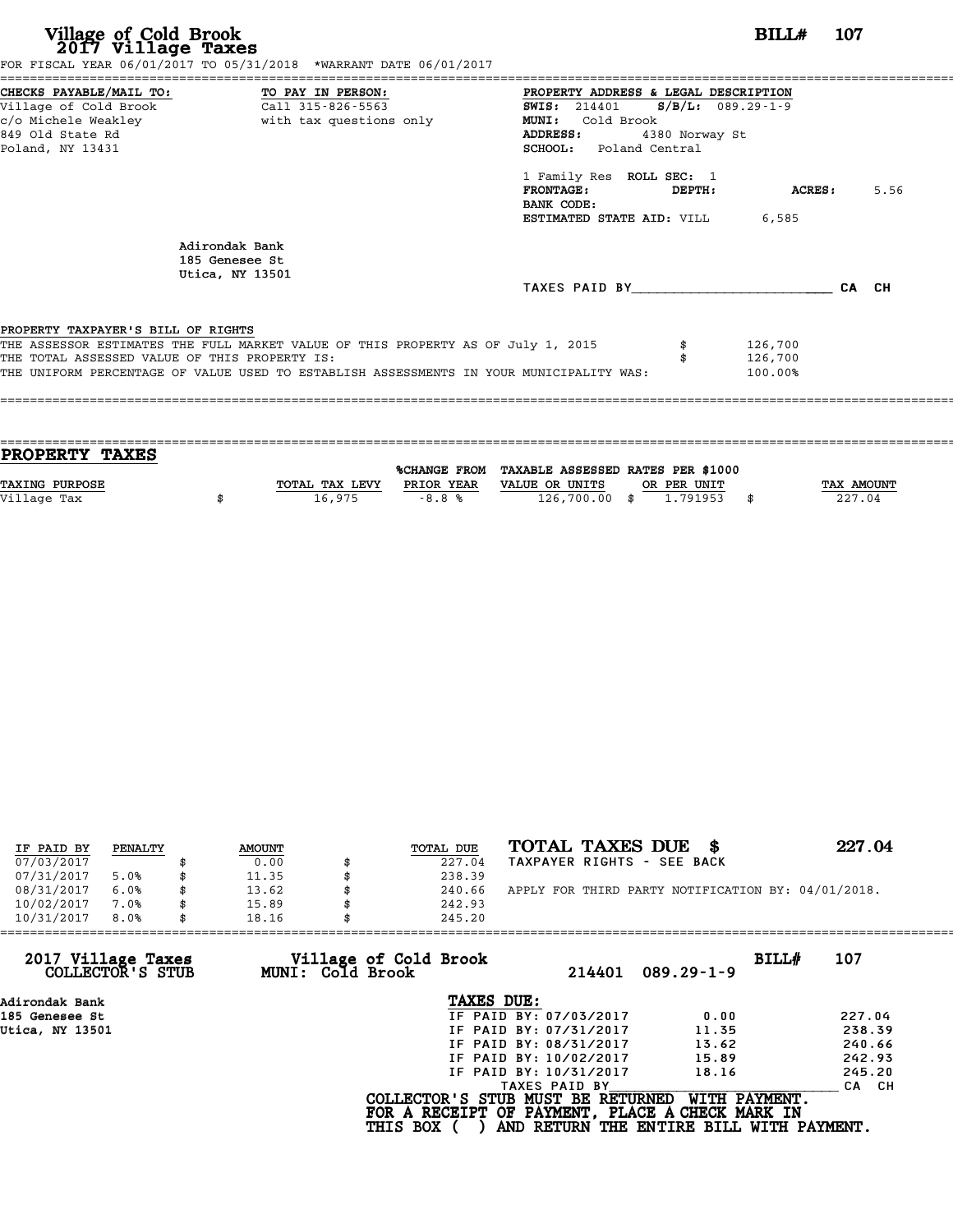| Village of Cold Brook<br>2017 Village Taxes<br>FOR FISCAL YEAR 06/01/2017 TO 05/31/2018 *WARRANT DATE 06/01/2017                                                                                                                                                   | BILL#<br><b>108</b>                                                                                                                                                                                                                                                                                                 |
|--------------------------------------------------------------------------------------------------------------------------------------------------------------------------------------------------------------------------------------------------------------------|---------------------------------------------------------------------------------------------------------------------------------------------------------------------------------------------------------------------------------------------------------------------------------------------------------------------|
| CHECKS PAYABLE/MAIL TO: TO PAY IN PERSON:<br>Village of Cold Brook Call 315-826-5563<br>c/o Michele Weakley<br>with tax questions only<br>849 Old State Rd<br>Poland, NY 13431                                                                                     | PROPERTY ADDRESS & LEGAL DESCRIPTION<br>$S/B/L: 089.21-1-22$<br>SWIS: 214401<br><b>MUNI:</b><br>Cold Brook<br>536 Route 8<br>ADDRESS:<br><b>SCHOOL:</b> Poland Central<br>1 Family Res ROLL SEC: 1<br><b>FRONTAGE:</b><br>39.00 DEPTH: 115.00 ACRES:<br>.14<br>BANK CODE:<br><b>ESTIMATED STATE AID: VILL 6,585</b> |
| Payne Heather<br>649 Rock Lake Glen<br>Fort Mill, SC 29715                                                                                                                                                                                                         | TAXES PAID BY TAXES PAID BY<br>CA CH                                                                                                                                                                                                                                                                                |
| PROPERTY TAXPAYER'S BILL OF RIGHTS<br>THE ASSESSOR ESTIMATES THE FULL MARKET VALUE OF THIS PROPERTY AS OF July 1, 2015<br>THE TOTAL ASSESSED VALUE OF THIS PROPERTY IS:<br>THE UNIFORM PERCENTAGE OF VALUE USED TO ESTABLISH ASSESSMENTS IN YOUR MUNICIPALITY WAS: | 45,000<br>45,000<br>100.00%                                                                                                                                                                                                                                                                                         |

| <b>TAX AMOUNT</b> |
|-------------------|
| 80.64             |
|                   |
|                   |

| IF PAID BY | PENALTY | <b>AMOUNT</b> | TOTAL DUE | TOTAL TAXES DUE \$                                 | 80.64 |
|------------|---------|---------------|-----------|----------------------------------------------------|-------|
| 07/03/2017 |         | 0.00          | 80.64     | TAXPAYER RIGHTS - SEE BACK                         |       |
| 07/31/2017 | 5.0%    | \$<br>4.03    | 84.67     |                                                    |       |
| 08/31/2017 | 6.0%    | \$<br>4.84    | 85.48     | APPLY FOR THIRD PARTY NOTIFICATION BY: 04/01/2018. |       |
| 10/02/2017 | 7.0%    | \$<br>5.64    | 86.28     |                                                    |       |
| 10/31/2017 | 8.0%    | \$<br>6.45    | 87.09     |                                                    |       |
|            |         |               |           |                                                    |       |

| 87.09           |                                           |                                                                                                                                                               |                                                                                                                                  |
|-----------------|-------------------------------------------|---------------------------------------------------------------------------------------------------------------------------------------------------------------|----------------------------------------------------------------------------------------------------------------------------------|
|                 | 214401                                    | BILLH<br>$089.21 - 1 - 22$                                                                                                                                    | 108                                                                                                                              |
|                 |                                           |                                                                                                                                                               |                                                                                                                                  |
|                 |                                           | 0.00                                                                                                                                                          | 80.64                                                                                                                            |
|                 |                                           | 4.03                                                                                                                                                          | 84.67                                                                                                                            |
|                 |                                           | 4.84                                                                                                                                                          | 85.48                                                                                                                            |
|                 |                                           | 5.64                                                                                                                                                          | 86.28                                                                                                                            |
|                 |                                           | 6.45                                                                                                                                                          | 87.09                                                                                                                            |
|                 |                                           |                                                                                                                                                               | CA CH                                                                                                                            |
| <b>THIS BOX</b> |                                           | WITH PAYMENT.                                                                                                                                                 |                                                                                                                                  |
| 6.45            | Village of Cold Brook<br>MUNI: Cold Brook | TAXES DUE:<br>IF PAID BY: 07/03/2017<br>IF PAID BY: 07/31/2017<br>IF PAID BY: 08/31/2017<br>IF PAID BY: 10/02/2017<br>IF PAID BY: 10/31/2017<br>TAXES PAID BY | COLLECTOR'S STUB MUST BE RETURNED<br>FOR A RECEIPT OF PAYMENT, PLACE A CHECK MARK IN<br>AND RETURN THE ENTIRE BILL WITH PAYMENT. |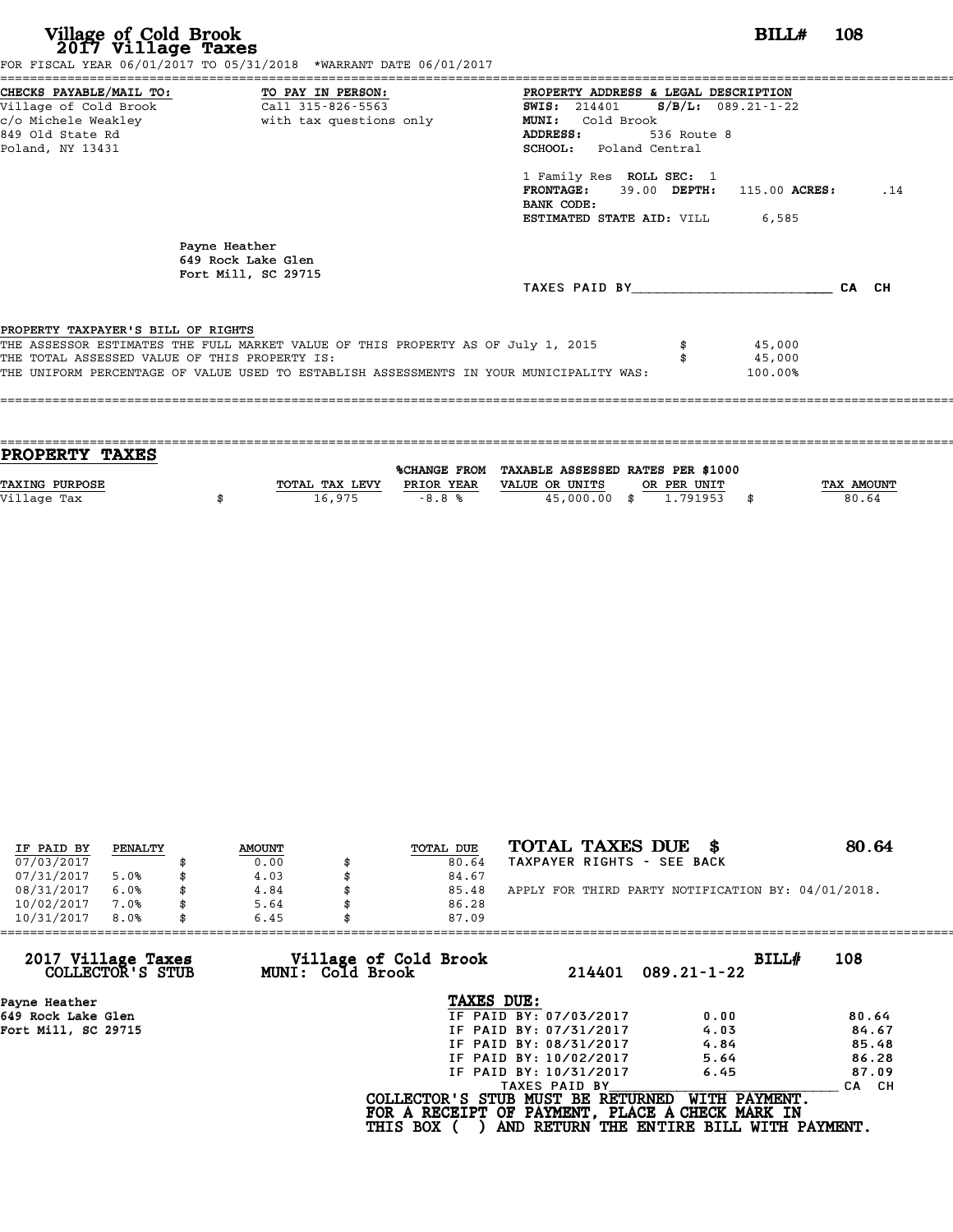| BILL#<br>- 109<br>FOR FISCAL YEAR 06/01/2017 TO 05/31/2018 *WARRANT DATE 06/01/2017                                                                                                                                                                                                                                                                                          |
|------------------------------------------------------------------------------------------------------------------------------------------------------------------------------------------------------------------------------------------------------------------------------------------------------------------------------------------------------------------------------|
| PROPERTY ADDRESS & LEGAL DESCRIPTION<br>SWIS: 214401 S/B/L: 089.21-1-23<br>c/o Michele Weakley                       with tax questions only<br><b>MUNI:</b><br>Cold Brook<br><b>ADDRESS:</b><br>534 Route 8<br><b>SCHOOL:</b> Poland Central<br>1 Family Res ROLL SEC: 1<br>FRONTAGE: 250.00 DEPTH:<br>95.00 ACRES:<br>BANK CODE:<br><b>ESTIMATED STATE AID:</b> VILL 6,585 |
| TAXES PAID BY<br>CA CH                                                                                                                                                                                                                                                                                                                                                       |
| THE ASSESSOR ESTIMATES THE FULL MARKET VALUE OF THIS PROPERTY AS OF July 1, 2015<br>47,100<br>47,100<br>THE UNIFORM PERCENTAGE OF VALUE USED TO ESTABLISH ASSESSMENTS IN YOUR MUNICIPALITY WAS:<br>100.00%                                                                                                                                                                   |
|                                                                                                                                                                                                                                                                                                                                                                              |

| <b>PROPERTY TAXES</b> |                |                     |                                   |             |      |                   |
|-----------------------|----------------|---------------------|-----------------------------------|-------------|------|-------------------|
|                       |                | <b>%CHANGE FROM</b> | TAXABLE ASSESSED RATES PER \$1000 |             |      |                   |
| <b>TAXING PURPOSE</b> | TOTAL TAX LEVY | PRIOR YEAR          | VALUE OR UNITS                    | OR PER UNIT |      | <b>TAX AMOUNT</b> |
|                       |                |                     |                                   |             |      |                   |
| Village Tax           | 16,975         | $-8.8%$             | $47.100.00$ \$                    | 1.791953    | - \$ | 84.40             |
|                       |                |                     |                                   |             |      |                   |

| IF PAID BY | PENALTY | <b>AMOUNT</b> | TOTAL DUE | TOTAL TAXES DUE \$                                 | 84.40 |
|------------|---------|---------------|-----------|----------------------------------------------------|-------|
| 07/03/2017 |         | 0.00          | 84.40     | TAXPAYER RIGHTS - SEE BACK                         |       |
| 07/31/2017 | 5.0%    | \$<br>4.22    | 88.62     |                                                    |       |
| 08/31/2017 | 6.0%    | \$<br>5.06    | 89.46     | APPLY FOR THIRD PARTY NOTIFICATION BY: 04/01/2018. |       |
| 10/02/2017 | 7.0%    | \$<br>5.91    | 90.31     |                                                    |       |
| 10/31/2017 | 8.0%    | \$<br>6.75    | 91.15     |                                                    |       |
|            |         |               |           |                                                    |       |

| 6.75 | 91.15           |                                           |                                                                                                                                                 |                                                                                                                                                   |
|------|-----------------|-------------------------------------------|-------------------------------------------------------------------------------------------------------------------------------------------------|---------------------------------------------------------------------------------------------------------------------------------------------------|
|      |                 | 214401                                    | BILLH<br>$089.21 - 1 - 23$                                                                                                                      | 109                                                                                                                                               |
|      | TAXES DUE:      |                                           |                                                                                                                                                 |                                                                                                                                                   |
|      |                 |                                           | 0.00                                                                                                                                            | 84.40                                                                                                                                             |
|      |                 |                                           | 4.22                                                                                                                                            | 88.62                                                                                                                                             |
|      |                 |                                           | 5.06                                                                                                                                            | 89.46                                                                                                                                             |
|      |                 |                                           | 5.91                                                                                                                                            | 90.31                                                                                                                                             |
|      |                 |                                           | 6.75                                                                                                                                            | 91.15                                                                                                                                             |
|      |                 |                                           |                                                                                                                                                 | CA CH                                                                                                                                             |
|      | <b>THIS BOX</b> |                                           |                                                                                                                                                 |                                                                                                                                                   |
|      |                 | Village of Cold Brook<br>MUNI: Cold Brook | IF PAID BY: 07/03/2017<br>IF PAID BY: 07/31/2017<br>IF PAID BY: 08/31/2017<br>IF PAID BY: 10/02/2017<br>IF PAID BY: 10/31/2017<br>TAXES PAID BY | WITH PAYMENT.<br>COLLECTOR'S STUB MUST BE RETURNED<br>FOR A RECEIPT OF PAYMENT, PLACE A CHECK MARK IN<br>AND RETURN THE ENTIRE BILL WITH PAYMENT. |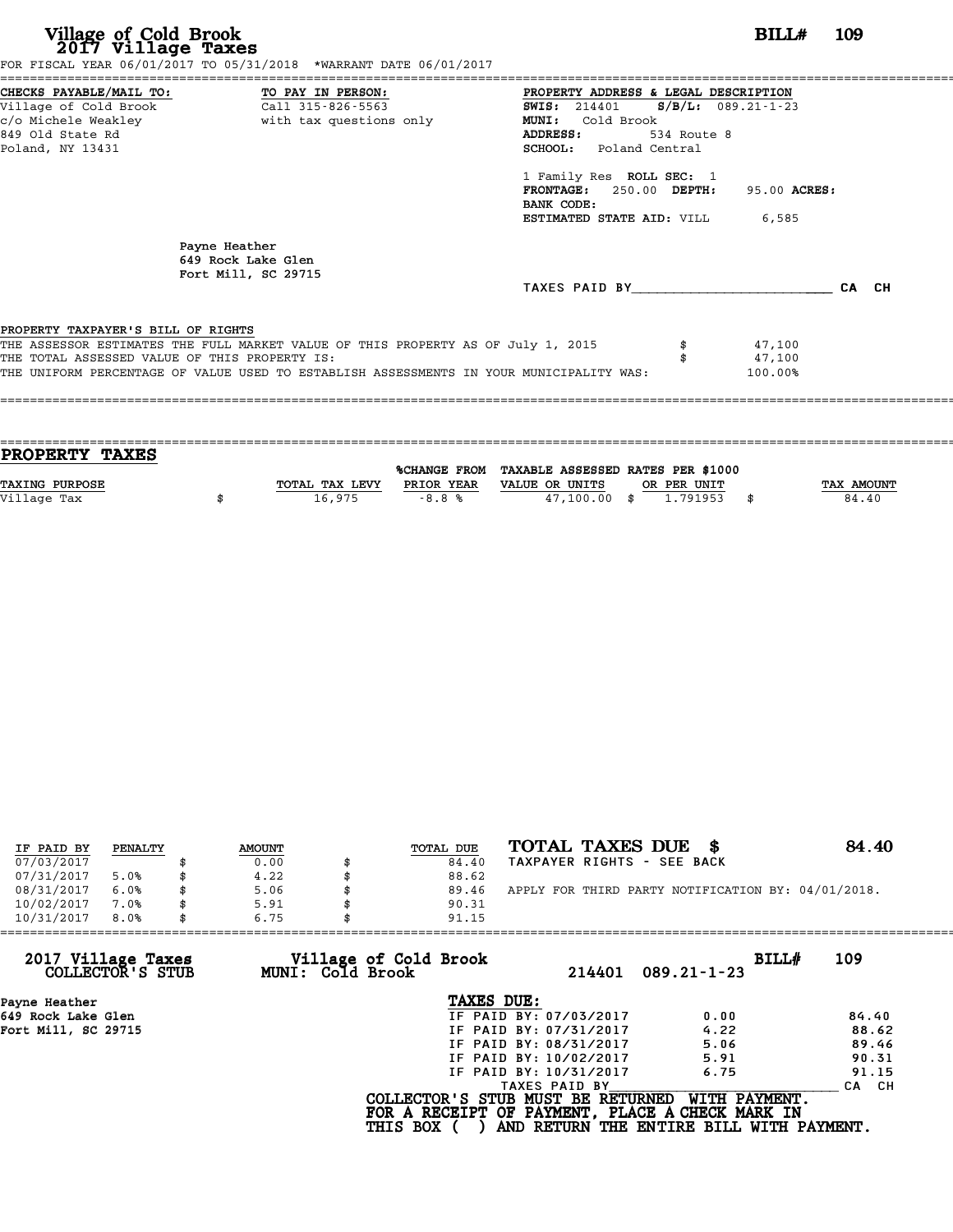| Village of Cold Brook<br>2017 Village Taxes<br>FOR FISCAL YEAR 06/01/2017 TO 05/31/2018 *WARRANT DATE 06/01/2017                                                                                                                                                   | <b>BILL#</b> 110                                                                                                                                                                                                                                                                                                    |
|--------------------------------------------------------------------------------------------------------------------------------------------------------------------------------------------------------------------------------------------------------------------|---------------------------------------------------------------------------------------------------------------------------------------------------------------------------------------------------------------------------------------------------------------------------------------------------------------------|
| CHECKS PAYABLE/MAIL TO: TO PAY IN PERSON:<br>Village of Cold Brook<br>Call 315-826-5563<br>849 Old State Rd<br>Poland, NY 13431                                                                                                                                    | PROPERTY ADDRESS & LEGAL DESCRIPTION<br><b>SWIS:</b> 214401 <b>S/B/L:</b> 089.21-1-29<br><b>MUNI:</b><br>Cold Brook<br>ADDRESS: 482 Main St.<br><b>SCHOOL:</b> Poland Central<br>1 Family Res ROLL SEC: 1<br>$FRONTAGE:$ $DEPTH:$<br>7.73<br><b>ACRES :</b><br>BANK CODE:<br><b>ESTIMATED STATE AID:</b> VILL 6,585 |
| Plete Gloria<br>11756 Fairchild Rd<br>Remsen, NY 13438                                                                                                                                                                                                             | TAXES PAID BY CA CH                                                                                                                                                                                                                                                                                                 |
| PROPERTY TAXPAYER'S BILL OF RIGHTS<br>THE ASSESSOR ESTIMATES THE FULL MARKET VALUE OF THIS PROPERTY AS OF July 1, 2015<br>THE TOTAL ASSESSED VALUE OF THIS PROPERTY IS:<br>THE UNIFORM PERCENTAGE OF VALUE USED TO ESTABLISH ASSESSMENTS IN YOUR MUNICIPALITY WAS: | 106,500<br>106,500<br>100.00%                                                                                                                                                                                                                                                                                       |

| PROPERTY TAXES        |                |                     |                                   |             |                   |
|-----------------------|----------------|---------------------|-----------------------------------|-------------|-------------------|
|                       |                |                     |                                   |             |                   |
|                       |                | <b>%CHANGE FROM</b> | TAXABLE ASSESSED RATES PER \$1000 |             |                   |
| <b>TAXING PURPOSE</b> | TOTAL TAX LEVY | PRIOR YEAR          | VALUE OR UNITS                    | OR PER UNIT | <b>TAX AMOUNT</b> |
| Village Tax           | 16,975         | $-8.8%$             | 106,500.00 \$                     | 1.791953    | 190.84            |
|                       |                |                     |                                   |             |                   |

| IF PAID BY | PENALTY |   | <b>AMOUNT</b> | TOTAL DUE | TOTAL TAXES DUE<br>- \$                            | 190.84 |
|------------|---------|---|---------------|-----------|----------------------------------------------------|--------|
| 07/03/2017 |         |   | 0.00          | 190.84    | TAXPAYER RIGHTS - SEE BACK                         |        |
|            |         |   |               |           |                                                    |        |
| 07/31/2017 | 5.0%    |   | 9.54          | 200.38    |                                                    |        |
| 08/31/2017 | 6.0%    |   | 11.45         | 202.29    | APPLY FOR THIRD PARTY NOTIFICATION BY: 04/01/2018. |        |
| 10/02/2017 | 7.0%    |   | 13.36         | 204.20    |                                                    |        |
| 10/31/2017 | 8.0%    | S | 15.27         | 206.11    |                                                    |        |

| 206.11          |                                           |                                                                                                                                                               |                                                                                                                                                            |
|-----------------|-------------------------------------------|---------------------------------------------------------------------------------------------------------------------------------------------------------------|------------------------------------------------------------------------------------------------------------------------------------------------------------|
|                 | 214401                                    | $089.21 - 1 - 29$                                                                                                                                             | 110                                                                                                                                                        |
|                 |                                           |                                                                                                                                                               |                                                                                                                                                            |
|                 |                                           | 0.00                                                                                                                                                          | 190.84                                                                                                                                                     |
|                 |                                           | 9.54                                                                                                                                                          | 200.38                                                                                                                                                     |
|                 |                                           | 11.45                                                                                                                                                         | 202.29                                                                                                                                                     |
|                 |                                           | 13.36                                                                                                                                                         | 204.20                                                                                                                                                     |
|                 |                                           | 15.27                                                                                                                                                         | 206.11                                                                                                                                                     |
|                 |                                           |                                                                                                                                                               | CA CH                                                                                                                                                      |
| <b>THIS BOX</b> |                                           |                                                                                                                                                               |                                                                                                                                                            |
|                 | Village of Cold Brook<br>MUNI: Cold Brook | TAXES DUE:<br>IF PAID BY: 07/03/2017<br>IF PAID BY: 07/31/2017<br>IF PAID BY: 08/31/2017<br>IF PAID BY: 10/02/2017<br>IF PAID BY: 10/31/2017<br>TAXES PAID BY | BILLH<br>WITH PAYMENT.<br>COLLECTOR'S STUB MUST BE RETURNED<br>FOR A RECEIPT OF PAYMENT, PLACE A CHECK MARK IN<br>AND RETURN THE ENTIRE BILL WITH PAYMENT. |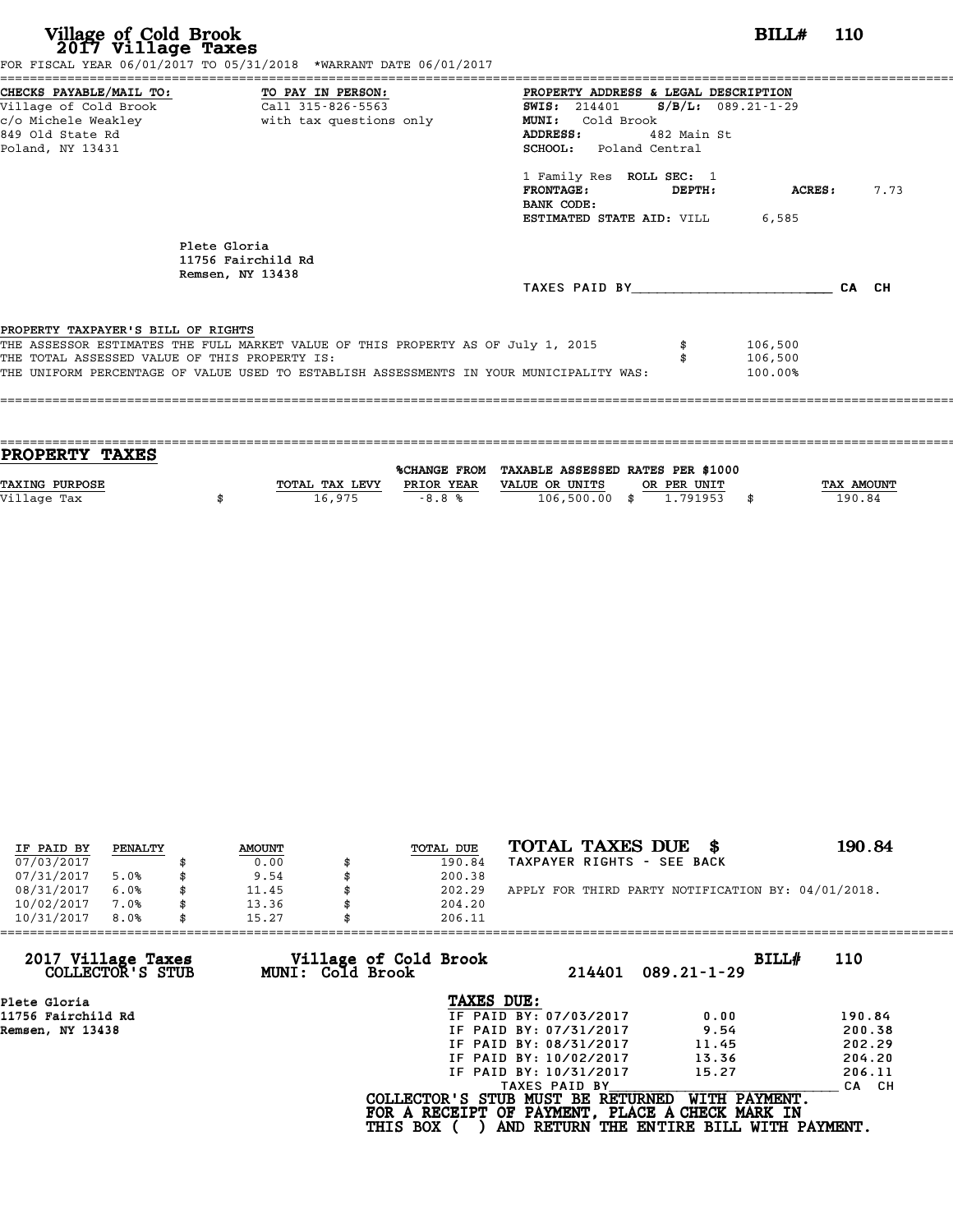| Village of Cold Brook<br>2017 Village Taxes                                                                     | FOR FISCAL YEAR 06/01/2017 TO 05/31/2018 *WARRANT DATE 06/01/2017                                                                                                           | BILL# 111                                                                                                                                                         |       |
|-----------------------------------------------------------------------------------------------------------------|-----------------------------------------------------------------------------------------------------------------------------------------------------------------------------|-------------------------------------------------------------------------------------------------------------------------------------------------------------------|-------|
| CHECKS PAYABLE/MAIL TO:<br>Village of Cold Brook<br>c/o Michele Weakley<br>849 Old State Rd<br>Poland, NY 13431 | TO PAY IN PERSON:<br>Call 315-826-5563<br>with tax questions only                                                                                                           | PROPERTY ADDRESS & LEGAL DESCRIPTION<br>$S/B/L$ : 088.44-1-16<br><b>SWIS:</b> 214401<br>MUNI: Cold Brook<br>ADDRESS:<br>$280$ Route $8$<br>SCHOOL: Poland Central |       |
|                                                                                                                 |                                                                                                                                                                             | 1 Family Res ROLL SEC: 1<br>FRONTAGE: 74.00 DEPTH: 135.00 ACRES:<br>BANK CODE:<br>ESTIMATED STATE AID: VILL<br>6,585                                              | .24   |
|                                                                                                                 | Pogonowski Wallace<br>Pogonowski Alice T<br>280 Main St<br>Cold Brook, NY 13324                                                                                             | TAXES PAID BY                                                                                                                                                     | CA CH |
| PROPERTY TAXPAYER'S BILL OF RIGHTS<br>THE TOTAL ASSESSED VALUE OF THIS PROPERTY IS:                             | THE ASSESSOR ESTIMATES THE FULL MARKET VALUE OF THIS PROPERTY AS OF July 1, 2015<br>THE UNIFORM PERCENTAGE OF VALUE USED TO ESTABLISH ASSESSMENTS IN YOUR MUNICIPALITY WAS: | 52,300<br>52,300<br>100.00%                                                                                                                                       |       |

| <b>PROPERTY TAXES</b> |                |            |                                                |             |                   |
|-----------------------|----------------|------------|------------------------------------------------|-------------|-------------------|
|                       |                |            | %CHANGE FROM TAXABLE ASSESSED RATES PER \$1000 |             |                   |
| TAXING PURPOSE        | TOTAL TAX LEVY | PRIOR YEAR | VALUE OR UNITS                                 | OR PER UNIT | <b>TAX AMOUNT</b> |
|                       |                |            |                                                |             |                   |
| Village Tax           | 16,975         | $-8.8%$    | $52,300.00$ \$                                 | 1.791953    | 93.72             |
|                       |                |            |                                                |             |                   |

| IF PAID BY | PENALTY | <b>AMOUNT</b> | TOTAL DUE | TOTAL TAXES DUE \$                                 | 93.72 |
|------------|---------|---------------|-----------|----------------------------------------------------|-------|
| 07/03/2017 |         | 0.00          | 93.72     | TAXPAYER RIGHTS - SEE BACK                         |       |
| 07/31/2017 | 5.0%    | 4.69          | 98.41     |                                                    |       |
| 08/31/2017 | 6.0%    | 5.62          | 99.34     | APPLY FOR THIRD PARTY NOTIFICATION BY: 04/01/2018. |       |
| 10/02/2017 | 7.0%    | 6.56          | 100.28    |                                                    |       |
| 10/31/2017 | 8.0%    | 7.50          | 101.22    |                                                    |       |

| 101.22     |                                                              |                                                                                                                                                                                                                                                                                               |
|------------|--------------------------------------------------------------|-----------------------------------------------------------------------------------------------------------------------------------------------------------------------------------------------------------------------------------------------------------------------------------------------|
|            | $088.44 - 1 - 16$                                            | BILLH<br>111                                                                                                                                                                                                                                                                                  |
| TAXES DUE: |                                                              |                                                                                                                                                                                                                                                                                               |
|            | 0.00                                                         | 93.72                                                                                                                                                                                                                                                                                         |
|            | 4.69                                                         | 98.41                                                                                                                                                                                                                                                                                         |
|            | 5.62                                                         | 99.34                                                                                                                                                                                                                                                                                         |
|            | 6.56                                                         | 100.28                                                                                                                                                                                                                                                                                        |
|            | 7.50                                                         | 101.22                                                                                                                                                                                                                                                                                        |
|            |                                                              | CA CH                                                                                                                                                                                                                                                                                         |
|            | WITH PAYMENT.                                                |                                                                                                                                                                                                                                                                                               |
| 7.50       | Village of Cold Brook<br>MUNI: Cold Brook<br><b>THIS BOX</b> | 214401<br>IF PAID BY: 07/03/2017<br>IF PAID BY: 07/31/2017<br>IF PAID BY: 08/31/2017<br>IF PAID BY: 10/02/2017<br>IF PAID BY: 10/31/2017<br>TAXES PAID BY<br>COLLECTOR'S STUB MUST BE RETURNED<br>FOR A RECEIPT OF PAYMENT, PLACE A CHECK MARK IN<br>AND RETURN THE ENTIRE BILL WITH PAYMENT. |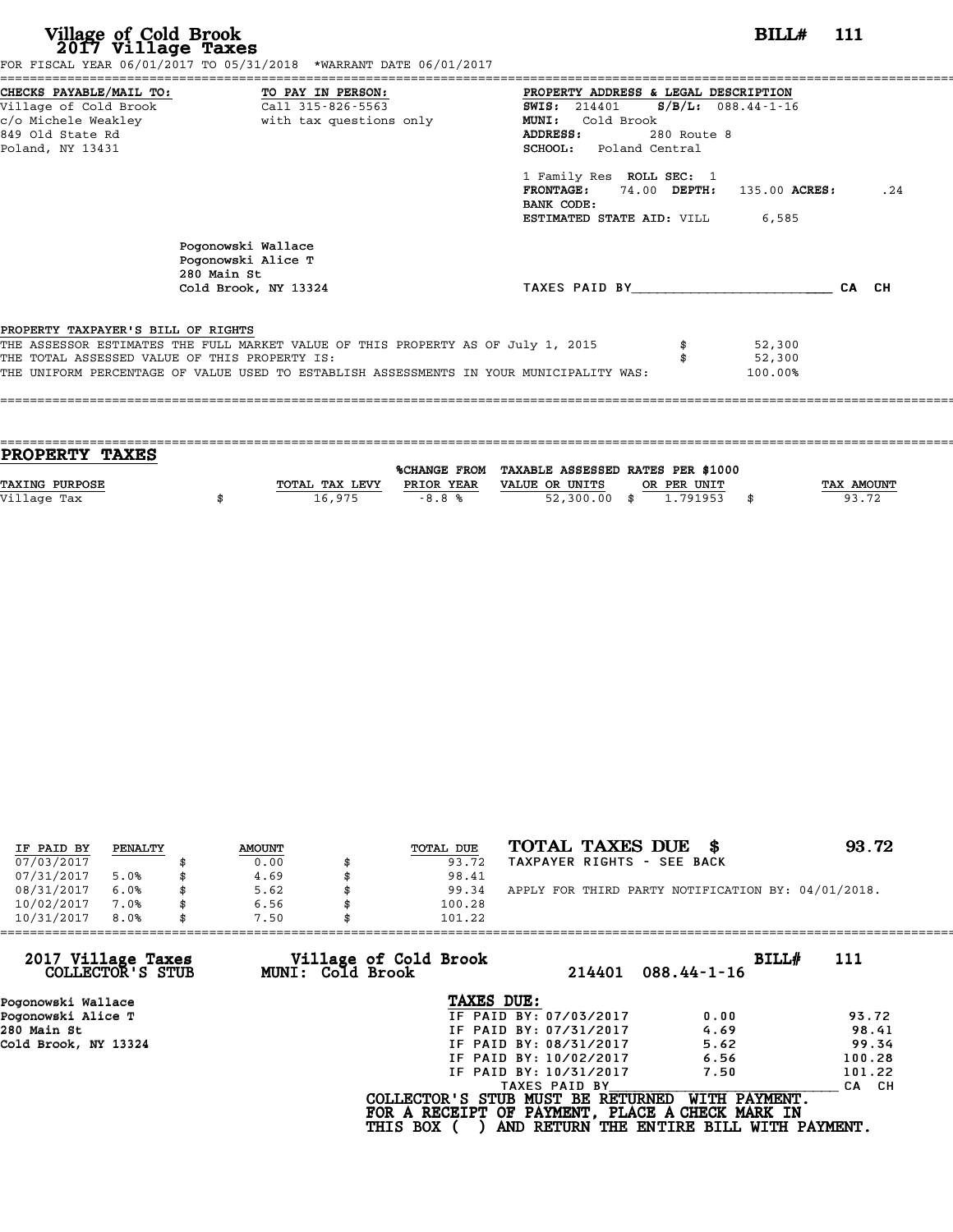| Village of Cold Brook<br>2017 Village Taxes<br>FOR FISCAL YEAR 06/01/2017 TO 05/31/2018 *WARRANT DATE 06/01/2017                                                                                                                                                   |                                             |                                                                                                                                                                                                                                                                      | BILL# 112                             |       |
|--------------------------------------------------------------------------------------------------------------------------------------------------------------------------------------------------------------------------------------------------------------------|---------------------------------------------|----------------------------------------------------------------------------------------------------------------------------------------------------------------------------------------------------------------------------------------------------------------------|---------------------------------------|-------|
| CHECKS PAYABLE/MAIL TO: TO PAY IN PERSON:<br>Village of Cold Brook Call 315-826-5563<br>c/o Michele Weakley<br>849 Old State Rd<br>Poland, NY 13431                                                                                                                | with tax questions only                     | PROPERTY ADDRESS & LEGAL DESCRIPTION<br><b>SWIS:</b> 214401<br>Cold Brook<br><b>MUNI:</b><br>ADDRESS:<br>478 Route 8<br><b>SCHOOL:</b> Poland Central<br>1 Family Res ROLL SEC: 1<br>FRONTAGE: 114.00 DEPTH:<br>BANK CODE:<br><b>ESTIMATED STATE AID:</b> VILL 6,585 | $S/B/L$ : 089.21-1-31<br>85.00 ACRES: | .61   |
| Potempa Kathy<br>478 Main St                                                                                                                                                                                                                                       | Potempa Theodore M<br>Cold Brook N Y, 13324 | TAXES PAID BY TAXES                                                                                                                                                                                                                                                  |                                       | CA CH |
| PROPERTY TAXPAYER'S BILL OF RIGHTS<br>THE ASSESSOR ESTIMATES THE FULL MARKET VALUE OF THIS PROPERTY AS OF July 1, 2015<br>THE TOTAL ASSESSED VALUE OF THIS PROPERTY IS:<br>THE UNIFORM PERCENTAGE OF VALUE USED TO ESTABLISH ASSESSMENTS IN YOUR MUNICIPALITY WAS: |                                             | \$                                                                                                                                                                                                                                                                   | 82,000<br>82,000<br>100.00%           |       |

| PROPERTY TAXES        |                |                     |                                   |             |                   |  |
|-----------------------|----------------|---------------------|-----------------------------------|-------------|-------------------|--|
|                       |                | <b>%CHANGE FROM</b> | TAXABLE ASSESSED RATES PER \$1000 |             |                   |  |
| <b>TAXING PURPOSE</b> | TOTAL TAX LEVY | PRIOR YEAR          | VALUE OR UNITS                    | OR PER UNIT | <b>TAX AMOUNT</b> |  |
| Village Tax           | 16,975         | $-8.8%$             | 82,000.00 \$                      | 1.791953    | 146.94<br>\$      |  |
|                       |                |                     |                                   |             |                   |  |
|                       |                |                     |                                   |             |                   |  |

| IF PAID BY | PENALTY | <b>AMOUNT</b> | TOTAL DUE | TOTAL TAXES DUE \$                                 | 146.94 |
|------------|---------|---------------|-----------|----------------------------------------------------|--------|
| 07/03/2017 |         | 0.00          | 146.94    | TAXPAYER RIGHTS - SEE BACK                         |        |
| 07/31/2017 | 5.0%    | 7.35          | 154.29    |                                                    |        |
| 08/31/2017 | 6.0%    | \$<br>8.82    | 155.76    | APPLY FOR THIRD PARTY NOTIFICATION BY: 04/01/2018. |        |
| 10/02/2017 | 7.0%    | 10.29         | 157.23    |                                                    |        |
| 10/31/2017 | 8.0%    | \$<br>11.76   | 158.70    |                                                    |        |

| 11.76            |               |                                          |                                                                                                                                                                                                                                                                              |
|------------------|---------------|------------------------------------------|------------------------------------------------------------------------------------------------------------------------------------------------------------------------------------------------------------------------------------------------------------------------------|
| MUNI: Cold Brook | 214401        | BILL#<br>$089.21 - 1 - 31$               | 112                                                                                                                                                                                                                                                                          |
|                  | TAXES DUE:    |                                          |                                                                                                                                                                                                                                                                              |
|                  |               | 0.00                                     | 146.94                                                                                                                                                                                                                                                                       |
|                  |               | 7.35                                     | 154.29                                                                                                                                                                                                                                                                       |
|                  |               | 8.82                                     | 155.76                                                                                                                                                                                                                                                                       |
|                  |               | 10.29                                    | 157.23                                                                                                                                                                                                                                                                       |
|                  |               | 11.76                                    | 158.70                                                                                                                                                                                                                                                                       |
|                  | TAXES PAID BY |                                          | CA CH                                                                                                                                                                                                                                                                        |
|                  |               | WITH PAYMENT.                            |                                                                                                                                                                                                                                                                              |
|                  |               | Village of Cold Brook<br><b>THIS BOX</b> | 158.70<br>IF PAID BY: 07/03/2017<br>IF PAID BY: 07/31/2017<br>IF PAID BY: 08/31/2017<br>IF PAID BY: 10/02/2017<br>IF PAID BY: 10/31/2017<br>COLLECTOR'S STUB MUST BE RETURNED<br>FOR A RECEIPT OF PAYMENT, PLACE A CHECK MARK IN<br>AND RETURN THE ENTIRE BILL WITH PAYMENT. |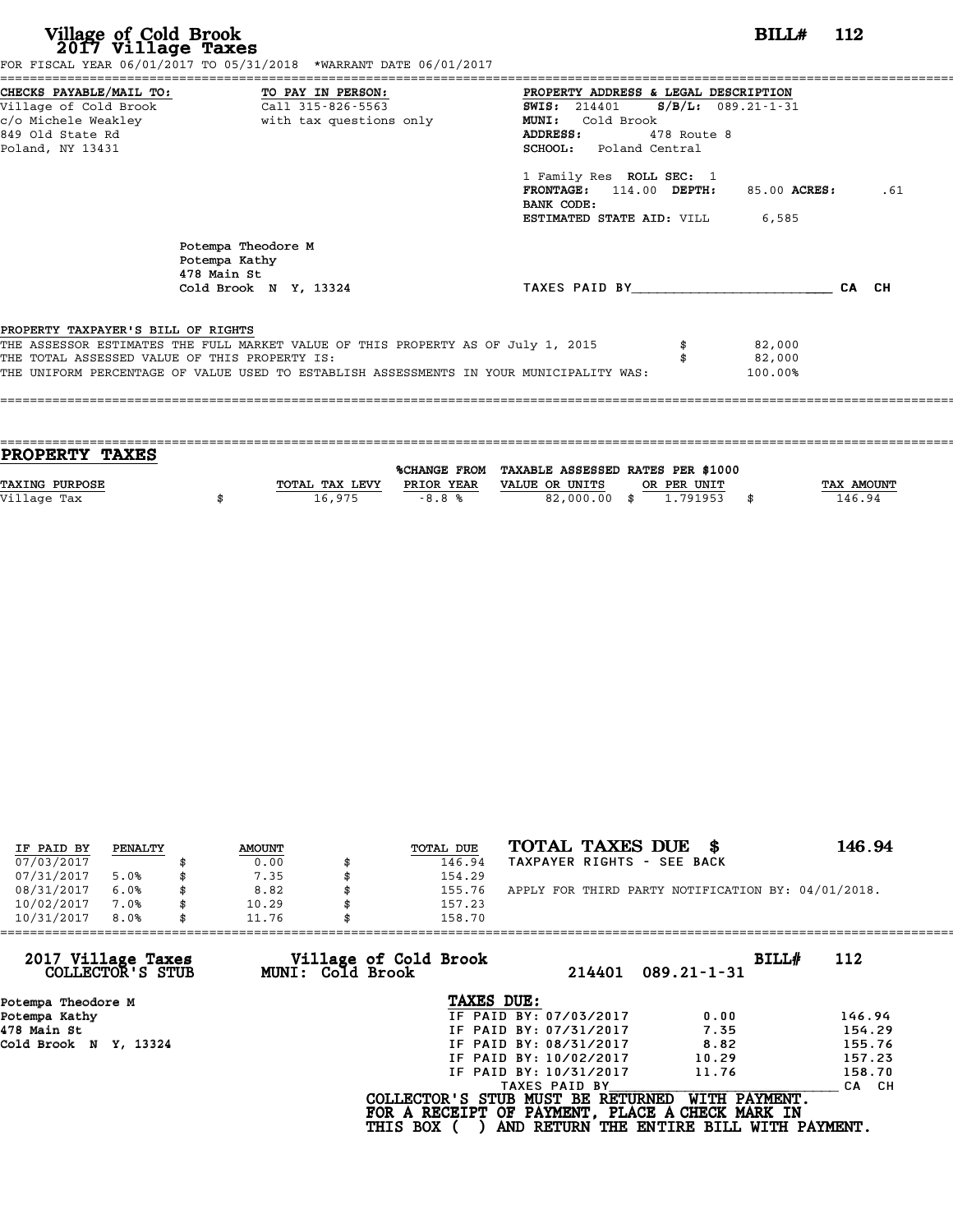| Village of Cold Brook<br>2017 Village Taxes                 | FOR FISCAL YEAR 06/01/2017 TO 05/31/2018 *WARRANT DATE 06/01/2017                                                                                                                                                            |                                                                                                                                                                                                                                             | <b>BILL#</b> 113  |  |
|-------------------------------------------------------------|------------------------------------------------------------------------------------------------------------------------------------------------------------------------------------------------------------------------------|---------------------------------------------------------------------------------------------------------------------------------------------------------------------------------------------------------------------------------------------|-------------------|--|
| c/o Michele Weakley<br>849 Old State Rd<br>Poland, NY 13431 | CHECKS PAYABLE/MAIL TO: TO PAY IN PERSON:<br>Village of Cold Brook Call 315-826-5563<br>with tax questions only                                                                                                              | PROPERTY ADDRESS & LEGAL DESCRIPTION<br>SWIS: 214401 S/B/L: 088.36-1-41<br>MUNI: Cold Brook<br>ADDRESS: 420 Route 8<br>SCHOOL: Poland Central<br>1 Family Res ROLL SEC: 1<br><b>FRONTAGE:</b> 34.00 DEPTH: 272.00 ACRES: 1.25<br>BANK CODE: |                   |  |
|                                                             | Proulx Kenneth J<br>Proulx Brenda E<br>420 Main St<br>Cold Brook N Y, 13324                                                                                                                                                  | <b>ESTIMATED STATE AID:</b> VILL 6,585<br>TAXES PAID BY CA CH                                                                                                                                                                               |                   |  |
| PROPERTY TAXPAYER'S BILL OF RIGHTS                          | THE ASSESSOR ESTIMATES THE FULL MARKET VALUE OF THIS PROPERTY AS OF July 1, 2015<br>THE TOTAL ASSESSED VALUE OF THIS PROPERTY IS:<br>THE UNIFORM PERCENTAGE OF VALUE USED TO ESTABLISH ASSESSMENTS IN YOUR MUNICIPALITY WAS: | 89,500                                                                                                                                                                                                                                      | 89,500<br>100.00% |  |

| <b>PROPERTY TAXES</b> |                |            |                                                |             |                   |
|-----------------------|----------------|------------|------------------------------------------------|-------------|-------------------|
|                       |                |            |                                                |             |                   |
|                       |                |            | %CHANGE FROM TAXABLE ASSESSED RATES PER \$1000 |             |                   |
| <b>TAXING PURPOSE</b> | TOTAL TAX LEVY | PRIOR YEAR | VALUE OR UNITS                                 | OR PER UNIT | <b>TAX AMOUNT</b> |
| Village Tax           | 16,975         | $-8.8%$    | 89,500.00 \$                                   | 1,791953    | 160.38            |
|                       |                |            |                                                |             |                   |
|                       |                |            |                                                |             |                   |

| IF PAID BY | PENALTY | <b>AMOUNT</b> | <b>TOTAL DUE</b> | TOTAL TAXES DUE \$                                 | 160.38 |
|------------|---------|---------------|------------------|----------------------------------------------------|--------|
| 07/03/2017 |         | 0.00          | 160.38           | TAXPAYER RIGHTS - SEE BACK                         |        |
| 07/31/2017 | 5.0%    | \$<br>8.02    | 168.40           |                                                    |        |
| 08/31/2017 | 6.0%    | \$<br>9.62    | \$<br>170.00     | APPLY FOR THIRD PARTY NOTIFICATION BY: 04/01/2018. |        |
| 10/02/2017 | 7.0%    | \$<br>11.23   | 171.61           |                                                    |        |
| 10/31/2017 | 8.0%    | \$<br>12.83   | 173.21           |                                                    |        |

|                 | 214401           | BILL#<br>$088.36 - 1 - 41$                                                                                                                                            | 113                                                                                                                                        |
|-----------------|------------------|-----------------------------------------------------------------------------------------------------------------------------------------------------------------------|--------------------------------------------------------------------------------------------------------------------------------------------|
|                 |                  |                                                                                                                                                                       |                                                                                                                                            |
|                 |                  | 0.00                                                                                                                                                                  | 160.38                                                                                                                                     |
|                 |                  | 8.02                                                                                                                                                                  | 168.40                                                                                                                                     |
|                 |                  | 9.62                                                                                                                                                                  | 170.00                                                                                                                                     |
|                 |                  | 11.23                                                                                                                                                                 | 171.61                                                                                                                                     |
|                 |                  | 12.83                                                                                                                                                                 | 173.21                                                                                                                                     |
|                 | TAXES PAID BY    |                                                                                                                                                                       | CA CH                                                                                                                                      |
| <b>THIS BOX</b> |                  | WITH PAYMENT.                                                                                                                                                         |                                                                                                                                            |
|                 | MUNI: Cold Brook | Village of Cold Brook<br>TAXES DUE:<br>IF PAID BY: 07/03/2017<br>IF PAID BY: 07/31/2017<br>IF PAID BY: 08/31/2017<br>IF PAID BY: 10/02/2017<br>IF PAID BY: 10/31/2017 | 173.21<br>COLLECTOR'S STUB MUST BE RETURNED<br>FOR A RECEIPT OF PAYMENT, PLACE A CHECK MARK IN<br>AND RETURN THE ENTIRE BILL WITH PAYMENT. |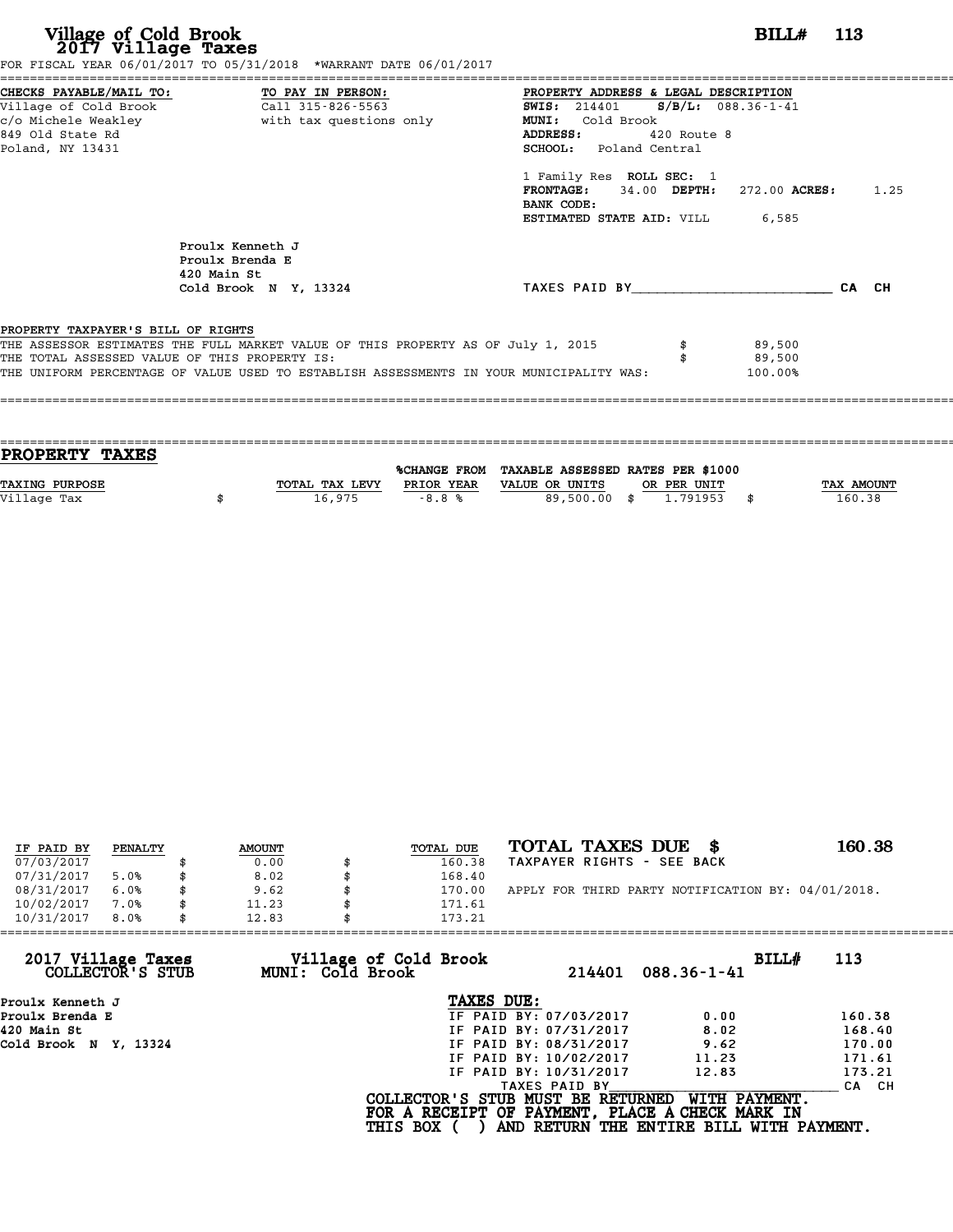| Village of Cold Brook<br>2017 Village Taxes                                         | FOR FISCAL YEAR 06/01/2017 TO 05/31/2018 *WARRANT DATE 06/01/2017                                                                                                           |                                                                                                                                                                                                                                                            | $BILLH$ 114                 |                    |      |
|-------------------------------------------------------------------------------------|-----------------------------------------------------------------------------------------------------------------------------------------------------------------------------|------------------------------------------------------------------------------------------------------------------------------------------------------------------------------------------------------------------------------------------------------------|-----------------------------|--------------------|------|
| c/o Michele Weakley<br>849 Old State Rd<br>Poland, NY 13431                         | CHECKS PAYABLE/MAIL TO: TO PAY IN PERSON:<br>Village of Cold Brook Call 315-826-5563<br>with tax questions only                                                             | PROPERTY ADDRESS & LEGAL DESCRIPTION<br><b>SWIS:</b> 214401<br>MUNI: Cold Brook<br>ADDRESS:<br>573 Route 8<br><b>SCHOOL:</b> Poland Central<br>1 Family Res ROLL SEC: 1<br>FRONTAGE: 438.00 DEPTH:<br>BANK CODE:<br><b>ESTIMATED STATE AID:</b> VILL 6,585 | $S/B/L: 089.21-1-16$        | $\mathtt{ACRES}$ : | 3.70 |
|                                                                                     | Przelski Bernard W<br>Przelski Darlyne H<br>573 Main St<br>Cold Brook, NY 13324                                                                                             | TAXES PAID BY TAXES                                                                                                                                                                                                                                        |                             | CA CH              |      |
| PROPERTY TAXPAYER'S BILL OF RIGHTS<br>THE TOTAL ASSESSED VALUE OF THIS PROPERTY IS: | THE ASSESSOR ESTIMATES THE FULL MARKET VALUE OF THIS PROPERTY AS OF July 1, 2015<br>THE UNIFORM PERCENTAGE OF VALUE USED TO ESTABLISH ASSESSMENTS IN YOUR MUNICIPALITY WAS: |                                                                                                                                                                                                                                                            | 97,000<br>97,000<br>100.00% |                    |      |

| <b>PROPERTY TAXES</b> |                |                     |                                   |             |                   |
|-----------------------|----------------|---------------------|-----------------------------------|-------------|-------------------|
|                       |                | <b>%CHANGE FROM</b> | TAXABLE ASSESSED RATES PER \$1000 |             |                   |
|                       |                |                     |                                   |             |                   |
| <b>TAXING PURPOSE</b> | TOTAL TAX LEVY | PRIOR YEAR          | VALUE OR UNITS                    | OR PER UNIT | <b>TAX AMOUNT</b> |
| Village Tax           | 16,975         | $-8.8%$             | 97,000.00 \$                      | 1.791953    | 173.82            |
|                       |                |                     |                                   |             |                   |

| IF PAID BY | PENALTY | <b>AMOUNT</b> |    | TOTAL DUE | TOTAL TAXES DUE \$                                 | 173.82 |
|------------|---------|---------------|----|-----------|----------------------------------------------------|--------|
| 07/03/2017 |         | 0.00          |    | 173.82    | TAXPAYER RIGHTS - SEE BACK                         |        |
| 07/31/2017 | 5.0%    | 8.69          |    | 182.51    |                                                    |        |
| 08/31/2017 | 6.0%    | \$<br>10.43   |    | 184.25    | APPLY FOR THIRD PARTY NOTIFICATION BY: 04/01/2018. |        |
| 10/02/2017 | 7.0%    | \$<br>12.17   | Я. | 185.99    |                                                    |        |
| 10/31/2017 | 8.0%    | \$<br>13.91   |    | 187.73    |                                                    |        |

|                 | 214401<br>$089.21 - 1 - 16$                         | BILL#<br>114                                                                                                                                                                                                                                                                                      |
|-----------------|-----------------------------------------------------|---------------------------------------------------------------------------------------------------------------------------------------------------------------------------------------------------------------------------------------------------------------------------------------------------|
|                 |                                                     |                                                                                                                                                                                                                                                                                                   |
|                 | 0.00                                                | 173.82                                                                                                                                                                                                                                                                                            |
|                 | 8.69                                                | 182.51                                                                                                                                                                                                                                                                                            |
|                 | 10.43                                               | 184.25                                                                                                                                                                                                                                                                                            |
|                 | 12.17                                               | 185.99                                                                                                                                                                                                                                                                                            |
|                 | 13.91                                               | 187.73                                                                                                                                                                                                                                                                                            |
|                 |                                                     | CA CH                                                                                                                                                                                                                                                                                             |
| <b>THIS BOX</b> | WITH PAYMENT.                                       |                                                                                                                                                                                                                                                                                                   |
|                 | 187.73<br>Village of Cold Brook<br>MUNI: Cold Brook | TAXES DUE:<br>IF PAID BY: 07/03/2017<br>IF PAID BY: 07/31/2017<br>IF PAID BY: 08/31/2017<br>IF PAID BY: 10/02/2017<br>IF PAID BY: 10/31/2017<br>TAXES PAID BY<br>COLLECTOR'S STUB MUST BE RETURNED<br>FOR A RECEIPT OF PAYMENT, PLACE A CHECK MARK IN<br>AND RETURN THE ENTIRE BILL WITH PAYMENT. |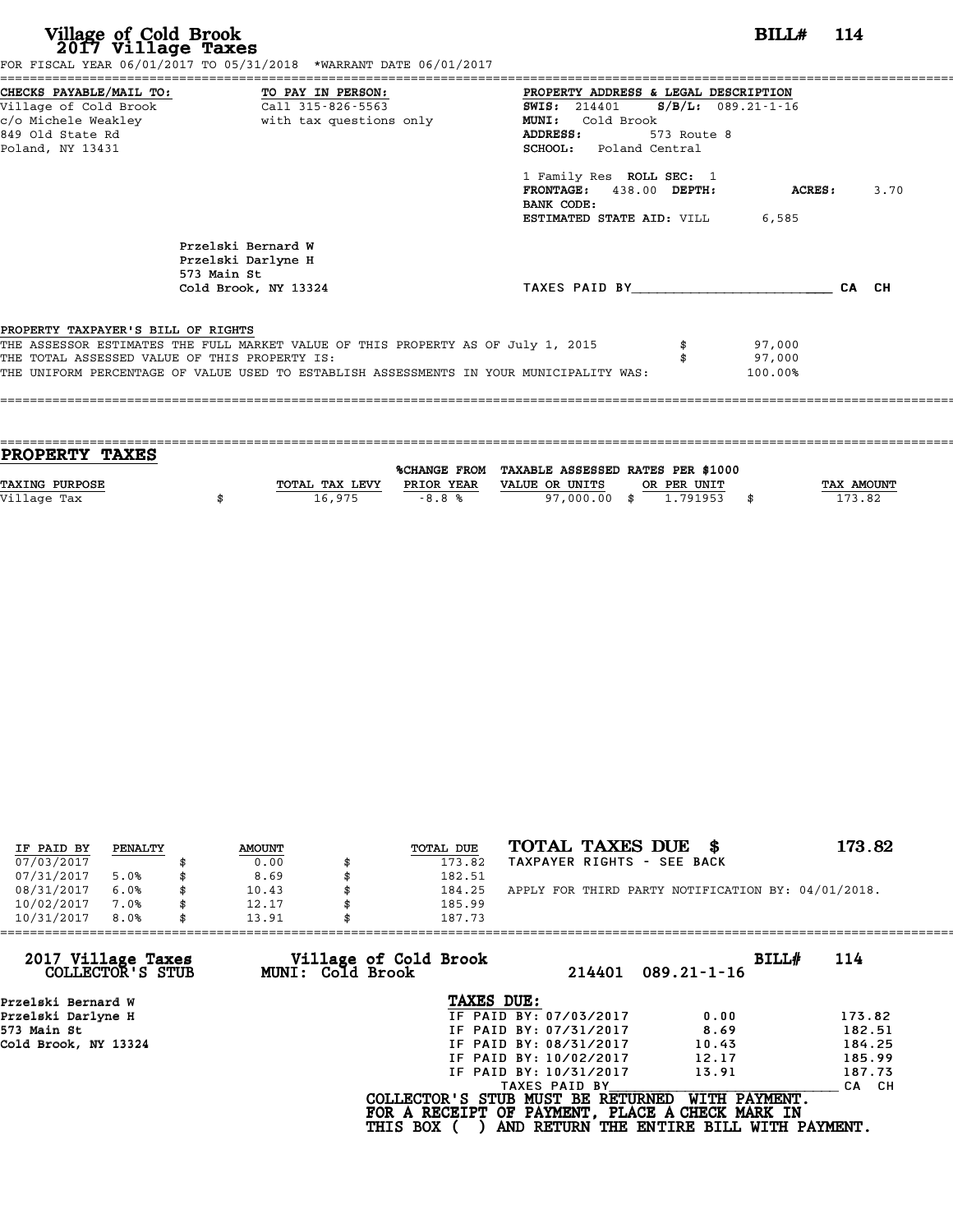| CHECKS PAYABLE/MAIL TO: TO PAY IN PERSON:<br>PROPERTY ADDRESS & LEGAL DESCRIPTION<br>Village of Cold Brook<br>Call 315-826-5563<br>$S/B/L: 088.36-1-28$<br><b>SWIS:</b> 214401<br>c/o Michele Weakley<br>with tax questions only<br><b>MUNI:</b><br>Cold Brook<br>849 Old State Rd<br>4469 Military Rd<br><b>ADDRESS:</b><br>Poland, NY 13431<br><b>SCHOOL:</b> Poland Central<br>1 Family Res ROLL SEC: 1<br>FRONTAGE: 46.00 DEPTH: 105.00 ACRES:<br>BANK CODE:<br><b>ESTIMATED STATE AID:</b> VILL 6,585<br>Renodin Wayne A<br>4469 Military Rd<br>Cold Brook, NY 13324<br>TAXES PAID BY TAXES<br>CA CH<br>PROPERTY TAXPAYER'S BILL OF RIGHTS<br>THE ASSESSOR ESTIMATES THE FULL MARKET VALUE OF THIS PROPERTY AS OF July 1, 2015<br>46,000<br>THE TOTAL ASSESSED VALUE OF THIS PROPERTY IS:<br>46,000<br>THE UNIFORM PERCENTAGE OF VALUE USED TO ESTABLISH ASSESSMENTS IN YOUR MUNICIPALITY WAS:<br>100.00% | Village of Cold Brook<br>2017 Village Taxes | FOR FISCAL YEAR 06/01/2017 TO 05/31/2018 *WARRANT DATE 06/01/2017 | $BILLH$ 115 |
|----------------------------------------------------------------------------------------------------------------------------------------------------------------------------------------------------------------------------------------------------------------------------------------------------------------------------------------------------------------------------------------------------------------------------------------------------------------------------------------------------------------------------------------------------------------------------------------------------------------------------------------------------------------------------------------------------------------------------------------------------------------------------------------------------------------------------------------------------------------------------------------------------------------|---------------------------------------------|-------------------------------------------------------------------|-------------|
|                                                                                                                                                                                                                                                                                                                                                                                                                                                                                                                                                                                                                                                                                                                                                                                                                                                                                                                |                                             |                                                                   |             |
|                                                                                                                                                                                                                                                                                                                                                                                                                                                                                                                                                                                                                                                                                                                                                                                                                                                                                                                |                                             |                                                                   |             |
|                                                                                                                                                                                                                                                                                                                                                                                                                                                                                                                                                                                                                                                                                                                                                                                                                                                                                                                |                                             |                                                                   |             |
|                                                                                                                                                                                                                                                                                                                                                                                                                                                                                                                                                                                                                                                                                                                                                                                                                                                                                                                |                                             |                                                                   |             |
|                                                                                                                                                                                                                                                                                                                                                                                                                                                                                                                                                                                                                                                                                                                                                                                                                                                                                                                |                                             |                                                                   |             |
|                                                                                                                                                                                                                                                                                                                                                                                                                                                                                                                                                                                                                                                                                                                                                                                                                                                                                                                |                                             |                                                                   |             |
|                                                                                                                                                                                                                                                                                                                                                                                                                                                                                                                                                                                                                                                                                                                                                                                                                                                                                                                |                                             |                                                                   |             |
|                                                                                                                                                                                                                                                                                                                                                                                                                                                                                                                                                                                                                                                                                                                                                                                                                                                                                                                |                                             |                                                                   |             |
|                                                                                                                                                                                                                                                                                                                                                                                                                                                                                                                                                                                                                                                                                                                                                                                                                                                                                                                |                                             |                                                                   |             |
|                                                                                                                                                                                                                                                                                                                                                                                                                                                                                                                                                                                                                                                                                                                                                                                                                                                                                                                |                                             |                                                                   |             |
|                                                                                                                                                                                                                                                                                                                                                                                                                                                                                                                                                                                                                                                                                                                                                                                                                                                                                                                |                                             |                                                                   |             |
|                                                                                                                                                                                                                                                                                                                                                                                                                                                                                                                                                                                                                                                                                                                                                                                                                                                                                                                |                                             |                                                                   |             |
|                                                                                                                                                                                                                                                                                                                                                                                                                                                                                                                                                                                                                                                                                                                                                                                                                                                                                                                |                                             |                                                                   |             |
|                                                                                                                                                                                                                                                                                                                                                                                                                                                                                                                                                                                                                                                                                                                                                                                                                                                                                                                |                                             |                                                                   |             |
|                                                                                                                                                                                                                                                                                                                                                                                                                                                                                                                                                                                                                                                                                                                                                                                                                                                                                                                |                                             |                                                                   |             |
|                                                                                                                                                                                                                                                                                                                                                                                                                                                                                                                                                                                                                                                                                                                                                                                                                                                                                                                |                                             |                                                                   |             |

| <b>TAX AMOUNT</b> |
|-------------------|
| 82.43             |
|                   |
|                   |

| IF PAID BY | PENALTY | <b>AMOUNT</b> | TOTAL DUE | TOTAL TAXES DUE \$                                 | 82.43 |
|------------|---------|---------------|-----------|----------------------------------------------------|-------|
| 07/03/2017 |         | 0.00          | 82.43     | TAXPAYER RIGHTS - SEE BACK                         |       |
| 07/31/2017 | 5.0%    | 4.12          | 86.55     |                                                    |       |
| 08/31/2017 | 6.0%    | 4.95          | 87.38     | APPLY FOR THIRD PARTY NOTIFICATION BY: 04/01/2018. |       |
| 10/02/2017 | 7.0%    | 5.77          | 88.20     |                                                    |       |
| 10/31/2017 | 8.0%    | 6.59          | 89.02     |                                                    |       |

|                 | 214401           | BILLH<br>$088.36 - 1 - 28$                                                                                                 | 115                                                                                                                                                                                                   |
|-----------------|------------------|----------------------------------------------------------------------------------------------------------------------------|-------------------------------------------------------------------------------------------------------------------------------------------------------------------------------------------------------|
|                 |                  |                                                                                                                            |                                                                                                                                                                                                       |
|                 |                  | 0.00                                                                                                                       | 82.43                                                                                                                                                                                                 |
|                 |                  | 4.12                                                                                                                       | 86.55                                                                                                                                                                                                 |
|                 |                  | 4.95                                                                                                                       | 87.38                                                                                                                                                                                                 |
|                 |                  | 5.77                                                                                                                       | 88.20                                                                                                                                                                                                 |
|                 |                  | 6.59                                                                                                                       | 89.02                                                                                                                                                                                                 |
|                 | TAXES PAID BY    |                                                                                                                            | CA CH                                                                                                                                                                                                 |
| <b>THIS BOX</b> |                  |                                                                                                                            |                                                                                                                                                                                                       |
| 6.59            | MUNI: Cold Brook | 89.02<br>Village of Cold Brook<br>TAXES DUE:<br>IF PAID BY: 07/03/2017<br>IF PAID BY: 10/02/2017<br>IF PAID BY: 10/31/2017 | IF PAID BY: 07/31/2017<br>IF PAID BY: 08/31/2017<br>COLLECTOR'S STUB MUST BE RETURNED<br>WITH PAYMENT.<br>FOR A RECEIPT OF PAYMENT, PLACE A CHECK MARK IN<br>AND RETURN THE ENTIRE BILL WITH PAYMENT. |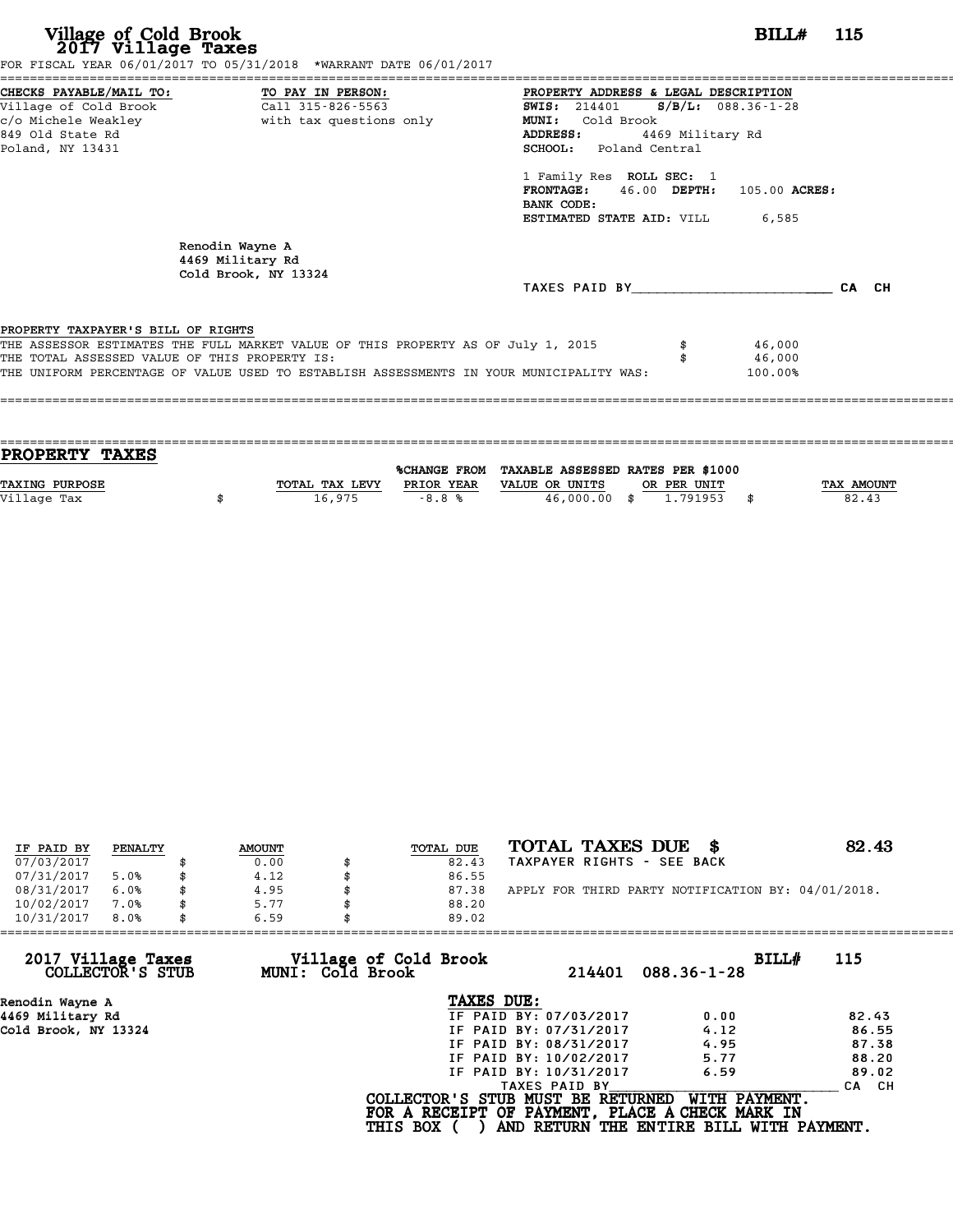**Village of Cold Brook**<br> **2017 Village Taxes**<br>
FOR FISCAL YEAR 06/01/2017 TO 05/31/2018 \*WARRANT DATE 06/01/2017<br> **POR FISCAL YEAR 06/01/2017** TO 05/31/2018 \*WARRANT DATE 06/01/2017

|                                               | FOR FISCAL YEAR 06/01/2017 TO 05/31/2018 *WARRANT DATE 06/01/2017                       |                                      |                      |       |
|-----------------------------------------------|-----------------------------------------------------------------------------------------|--------------------------------------|----------------------|-------|
|                                               | CHECKS PAYABLE/MAIL TO: TO PAY IN PERSON:                                               | PROPERTY ADDRESS & LEGAL DESCRIPTION |                      |       |
|                                               | Village of Cold Brook Call 315-826-5563                                                 | <b>SWIS:</b> 214401                  | $S/B/L: 089.21-1-32$ |       |
| c/o Michele Weakley                           | with tax questions only                                                                 | Cold Brook<br><b>MUNI:</b>           |                      |       |
| 849 Old State Rd                              |                                                                                         | ADDRESS:<br>472 Route 8              |                      |       |
| Poland, NY 13431                              |                                                                                         | SCHOOL: Poland Central               |                      |       |
|                                               |                                                                                         | 1 Family Res ROLL SEC: 1             |                      |       |
|                                               |                                                                                         | $47.00$ DEPTH:<br><b>FRONTAGE:</b>   | 85.00 ACRES:         |       |
|                                               |                                                                                         | BANK CODE:                           |                      |       |
|                                               |                                                                                         | ESTIMATED STATE AID: VILL            | 6,585                |       |
|                                               | Roberts-Alsheimer Nicole                                                                |                                      |                      |       |
|                                               | 472 Main St<br>Cold Brook, NY 13324                                                     |                                      |                      |       |
|                                               |                                                                                         | TAXES PAID BY                        |                      | CA CH |
| PROPERTY TAXPAYER'S BILL OF RIGHTS            |                                                                                         |                                      |                      |       |
|                                               | THE ASSESSOR ESTIMATES THE FULL MARKET VALUE OF THIS PROPERTY AS OF July 1, 2015        |                                      | 68,000               |       |
| THE TOTAL ASSESSED VALUE OF THIS PROPERTY IS: |                                                                                         |                                      | 68,000               |       |
|                                               | THE UNIFORM PERCENTAGE OF VALUE USED TO ESTABLISH ASSESSMENTS IN YOUR MUNICIPALITY WAS: |                                      | 100.00%              |       |
|                                               |                                                                                         |                                      |                      |       |

| <b>PROPERTY TAXES</b> |                |                     |                                   |             |                   |
|-----------------------|----------------|---------------------|-----------------------------------|-------------|-------------------|
|                       |                | <b>%CHANGE FROM</b> | TAXABLE ASSESSED RATES PER \$1000 |             |                   |
|                       |                |                     |                                   |             |                   |
| <b>TAXING PURPOSE</b> | TOTAL TAX LEVY | PRIOR YEAR          | VALUE OR UNITS                    | OR PER UNIT | <b>TAX AMOUNT</b> |
| Village Tax           | 16,975         | $-8.8%$             | 68,000.00 \$                      | 1.791953    | 121.85            |
|                       |                |                     |                                   |             |                   |

====================================================================================================================================

| IF PAID BY | PENALTY | <b>AMOUNT</b> | TOTAL DUE | TOTAL TAXES DUE \$                                 | 121.85 |
|------------|---------|---------------|-----------|----------------------------------------------------|--------|
| 07/03/2017 |         | 0.00          | 121.85    | TAXPAYER RIGHTS - SEE BACK                         |        |
| 07/31/2017 | 5.0%    | \$<br>6.09    | 127.94    |                                                    |        |
| 08/31/2017 | 6.0%    | \$<br>7.31    | 129.16    | APPLY FOR THIRD PARTY NOTIFICATION BY: 04/01/2018. |        |
| 10/02/2017 | 7.0%    | \$<br>8.53    | 130.38    |                                                    |        |
| 10/31/2017 | 8.0%    | \$<br>9.75    | 131.60    |                                                    |        |

| 10/31/2017<br>8.0%<br>9.75             |                                           | 131.60                                                                               |                                                           |        |
|----------------------------------------|-------------------------------------------|--------------------------------------------------------------------------------------|-----------------------------------------------------------|--------|
| 2017 Village Taxes<br>COLLECTOR'S STUB | Village of Cold Brook<br>MUNI: Cold Brook | 214401                                                                               | BILL#<br>$089.21 - 1 - 32$                                | 116    |
| Roberts-Alsheimer Nicole               |                                           | TAXES DUE:                                                                           |                                                           |        |
| 472 Main St                            |                                           | IF PAID BY: 07/03/2017                                                               | 0.00                                                      | 121.85 |
| Cold Brook, NY 13324                   |                                           | IF PAID BY: 07/31/2017                                                               | 6.09                                                      | 127.94 |
|                                        |                                           | IF PAID BY: 08/31/2017                                                               | 7.31                                                      | 129.16 |
|                                        |                                           | IF PAID BY: 10/02/2017                                                               | 8.53                                                      | 130.38 |
|                                        |                                           | IF PAID BY: 10/31/2017                                                               | 9.75                                                      | 131.60 |
|                                        |                                           | TAXES PAID BY                                                                        |                                                           | CA CH  |
|                                        | <b>THIS BOX</b>                           | COLLECTOR'S STUB MUST BE RETURNED<br>FOR A RECEIPT OF PAYMENT, PLACE A CHECK MARK IN | WITH PAYMENT.<br>AND RETURN THE ENTIRE BILL WITH PAYMENT. |        |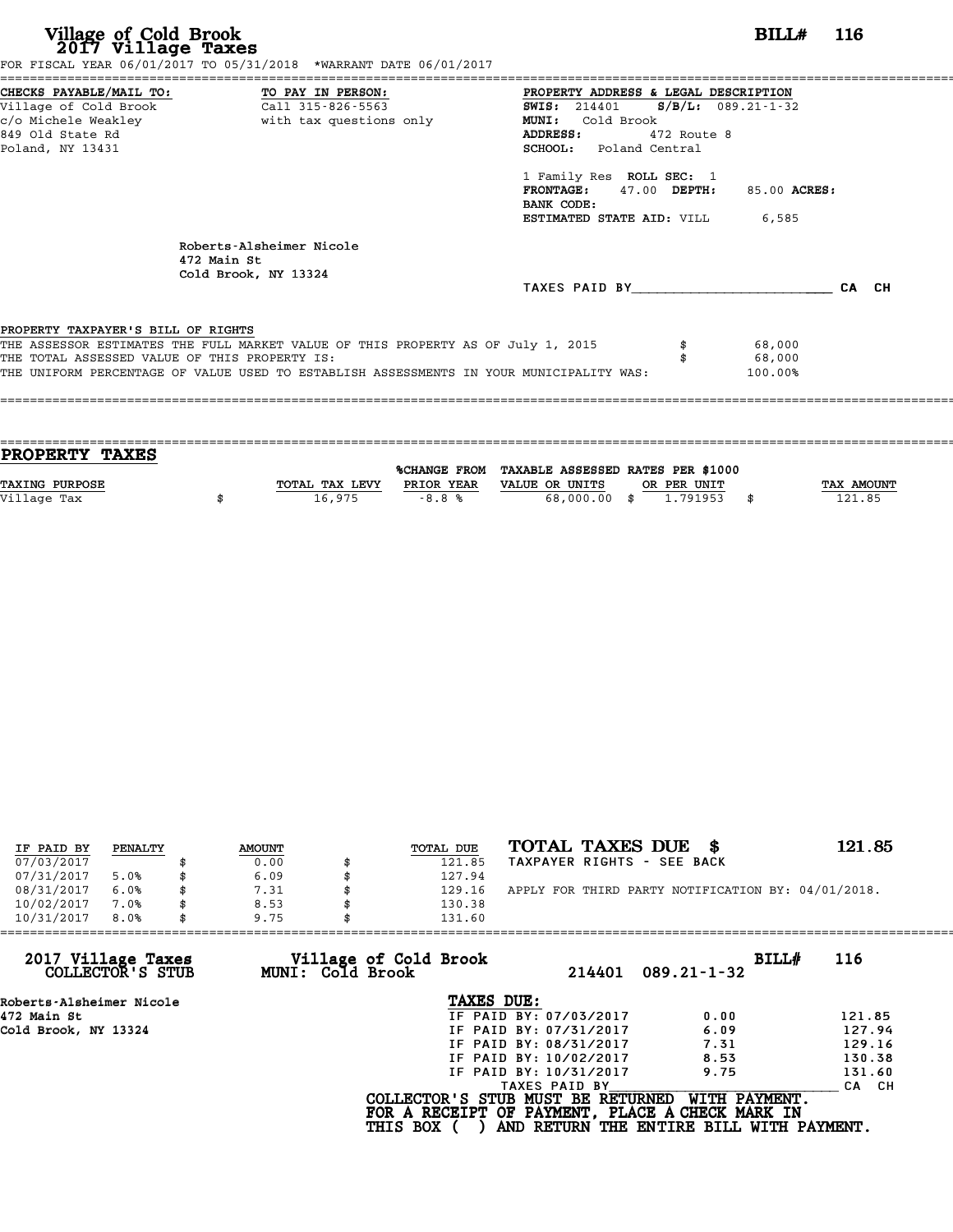# **Village of Cold Brook**<br> **2017 Village Taxes**<br>
SCAL YEAR 06/01/2017 TO 05/31/2018 \*WARRANT DATE 06/01/2017

FOR FISCAL YEAR 06/01/2017 TO 05/31/2018 \*WARRANT DATE 06/01/2017

======================================================================================================================================== CHECKS PAYABLE/MAIL TO: TO PAY IN PERSON: PROPERTY ADDRESS & LEGAL DESCRIPTION Village of Cold Brook Call 315-826-5563 SWIS: <sup>214401</sup> S/B/L: 088.36-1-37 CHECKS PAYABLE/MAIL TO: TO PAY IN PERSON: PROPERTY ADDRESS & LE<br>
Village of Cold Brook Call 315-826-5563 SWIS: 214401 S/B<br>
c/o Michele Weakley with tax questions only MUNI: Cold Brook<br>
849 Old State Pd Village of Cold Brook (Call 315-826-5563) (AUSS: 214401 (S/B/L: 088.3)<br>
C/O Michele Weakley (Michele Weakley (With tax questions only MUNI: Cold Brook (ADDRESS: 430 Route 8<br>
Poland NY 13431 (SCHOOL: Poland Central c/o Michele Weakley (2) with tax questions only (2) MUNI: Cold Brook<br>
Poland, NY 13431 (2018) SCHOOL: Poland Central<br>
Poland, NY 13431 ADDRESS: 430 Route 8<br>
SCHOOL: Poland Central<br>
1 Family Res ROLL SEC: 1<br>
FRONTAGE: 96.00 DEPTH: FRONTAGE: 96.00 DEPTH: 228.00 ACRES:<br>BANK CODE:<br>ESTIMATED STATE AID: VILL 6,585 1 Family Res ROLL SEC: 1<br>FRONTAGE: 96.00 DEPTH:<br>BANK CODE:<br>ESTIMATED STATE AID: VILL Rommel Edwin A Jr Rommel Edw<br>Box 195<br>Cold Brook Cold Brook, NY 13324 TAXES PAID BY\_\_\_\_\_\_\_\_\_\_\_\_\_\_\_\_\_\_\_\_\_\_\_\_ CA CH PROPERTY TAXPAYER'S BILL OF RIGHTS **PROPERTY TAXPAYER'S BILL OF RIGHTS**<br>THE ASSESSOR ESTIMATES THE FULL MARKET VALUE OF THIS PROPERTY AS OF July 1, 2015 \$ 63,000<br>THE TOTAL ASSESSED VALUE OF THIS PROPERTY IS: **PROPERTY TAXPAYER'S BILL OF RIGHTS<br>THE ASSESSOR ESTIMATES THE FULL MARKET VALUE OF THIS PROPERTY AS OF July 1, 2015 \$\$\$\$\$\$\$\$\$\$\$\$\$\$\$\$\$\$\$\$\$\$\$\$\$\$\$\$\$<br>THE TOTAL ASSESSED VALUE OF THIS PROPERTY IS:<br>THE INIEOPM PERCENTAGE OF VAL** THE ASSESSOR ESTIMATES THE FULL MARKET VALUE OF THIS PROPERTY AS OF July 1, 2015 \$\$\$\$\$\$\$\$ \$<br>THE TOTAL ASSESSED VALUE OF THIS PROPERTY IS:<br>THE UNIFORM PERCENTAGE OF VALUE USED TO ESTABLISH ASSESSMENTS IN YOUR MUNICIPALITY W ====================================================================================================================================

| <b>TAX AMOUNT</b> |
|-------------------|
| 112.89            |
|                   |
|                   |

|                          | PENALTY | <b>AMOUNT</b> |    | TOTAL DUE | TOTAL TAXES DUE \$                                 | 112.89 |
|--------------------------|---------|---------------|----|-----------|----------------------------------------------------|--------|
| IF PAID BY<br>07/03/2017 |         | 0.00          |    | 112.89    | TAXPAYER RIGHTS - SEE BACK                         |        |
|                          |         |               |    |           |                                                    |        |
| 07/31/2017               | 5.0%    | 5.64          |    | 118.53    |                                                    |        |
| 08/31/2017               | 6.0%    | \$<br>6.77    |    | 119.66    | APPLY FOR THIRD PARTY NOTIFICATION BY: 04/01/2018. |        |
| 10/02/2017               | 7.0%    | \$<br>7.90    | Я. | 120.79    |                                                    |        |
| 10/31/2017               | 8.0%    | \$<br>9.03    |    | 121.92    |                                                    |        |

| 121.92          |                                           |                                                                                                                                                               |                                                                                                                                                            |
|-----------------|-------------------------------------------|---------------------------------------------------------------------------------------------------------------------------------------------------------------|------------------------------------------------------------------------------------------------------------------------------------------------------------|
|                 | 214401                                    | $088.36 - 1 - 37$                                                                                                                                             | 117                                                                                                                                                        |
|                 |                                           |                                                                                                                                                               |                                                                                                                                                            |
|                 |                                           | 0.00                                                                                                                                                          | 112.89                                                                                                                                                     |
|                 |                                           | 5.64                                                                                                                                                          | 118.53                                                                                                                                                     |
|                 |                                           | 6.77                                                                                                                                                          | 119.66                                                                                                                                                     |
|                 |                                           | 7.90                                                                                                                                                          | 120.79                                                                                                                                                     |
|                 |                                           | 9.03                                                                                                                                                          | 121.92                                                                                                                                                     |
|                 |                                           |                                                                                                                                                               | CA CH                                                                                                                                                      |
| <b>THIS BOX</b> |                                           |                                                                                                                                                               |                                                                                                                                                            |
| 9.03            | Village of Cold Brook<br>MUNI: Cold Brook | TAXES DUE:<br>IF PAID BY: 07/03/2017<br>IF PAID BY: 07/31/2017<br>IF PAID BY: 08/31/2017<br>IF PAID BY: 10/02/2017<br>IF PAID BY: 10/31/2017<br>TAXES PAID BY | BILL#<br>COLLECTOR'S STUB MUST BE RETURNED<br>WITH PAYMENT.<br>FOR A RECEIPT OF PAYMENT, PLACE A CHECK MARK IN<br>AND RETURN THE ENTIRE BILL WITH PAYMENT. |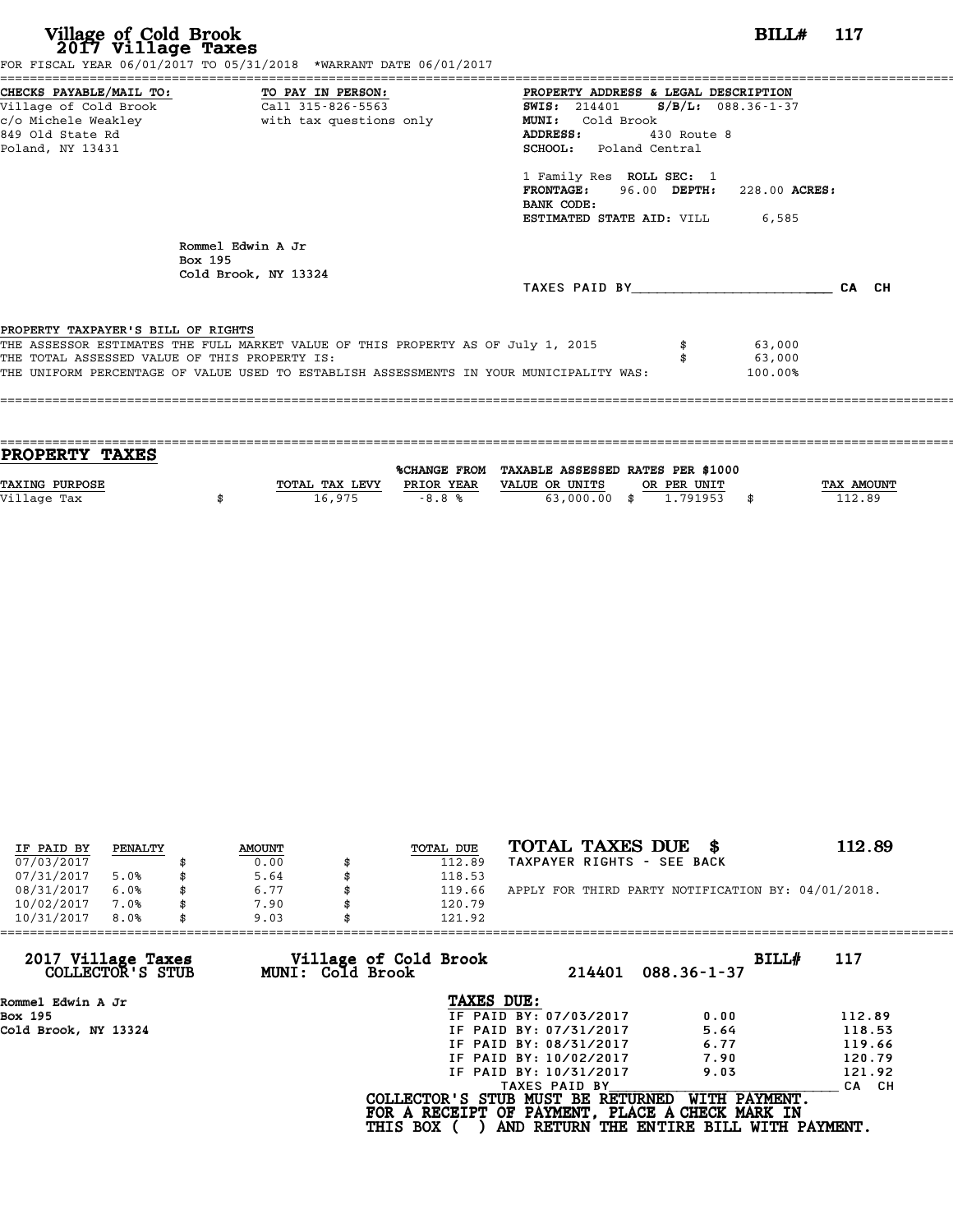# **Village of Cold Brook**<br> **2017 Village Taxes**<br>
SCAL YEAR 06/01/2017 TO 05/31/2018 \*WARRANT DATE 06/01/2017

FOR FISCAL YEAR 06/01/2017 TO 05/31/2018 \*WARRANT DATE 06/01/2017

======================================================================================================================================== CHECKS PAYABLE/MAIL TO: TO PAY IN PERSON: PROPERTY ADDRESS & LEGAL DESCRIPTION Village of Cold Brook Call 315-826-5563 SWIS: <sup>214401</sup> S/B/L: 088.36-1-23 CHECKS PAYABLE/MAIL TO: TO PAY IN PERSON: PROPERTY ADDRESS & LE<br>
Village of Cold Brook Call 315-826-5563 SWIS: 214401 S/B<br>
c/o Michele Weakley with tax questions only MUNI: Cold Brook<br>
849 Old State Pd Village of Cold Brook (Call 315-826-5563) (AUSS: 214401 (S/B/L: 088.3)<br>
C/O Michele Weakley (Michele Weakley (With tax questions only MUNI: Cold Brook (AUSS: 435 Route 8)<br>
Roland NY 13431 (SCHOOL: Poland Central Poland, NY 13431 SCHOOL: Poland Central ADDRESS: 435 Route 8<br>
SCHOOL: Poland Central<br>
1 Family Res ROLL SEC: 1<br>
FRONTAGE: 90.00 DEPTH: FRONTAGE: 90.00 DEPTH: 389.00 ACRES: .71<br>BANK CODE:<br>ESTIMATED STATE AID: VILL 6,585 1 Family Res ROLL SEC: 1<br>FRONTAGE: 90.00 DEPTH:<br>BANK CODE:<br>ESTIMATED STATE AID: VILL Rommel Timothy<br>447 Main St Rommel Timothy<br>447 Main St<br>Cold Brook NY 447 Main St<br>Cold Brook, NY 13324 TAXES PAID BY\_\_\_\_\_\_\_\_\_\_\_\_\_\_\_\_\_\_\_\_\_\_\_\_ CA CH PROPERTY TAXPAYER'S BILL OF RIGHTS **PROPERTY TAXPAYER'S BILL OF RIGHTS**<br>THE ASSESSOR ESTIMATES THE FULL MARKET VALUE OF THIS PROPERTY AS OF July 1, 2015 \$ 66,500<br>THE TOTAL ASSESSED VALUE OF THIS PROPERTY IS: **PROPERTY TAXPAYER'S BILL OF RIGHTS**<br>THE ASSESSOR ESTIMATES THE FULL MARKET VALUE OF THIS PROPERTY AS OF July 1, 2015 \$\$\$\$\$\$\$\$\$\$\$\$\$\$\$\$\$\$\$\$\$\$\$\$\$\$\$\$\$<br>THE TOTAL ASSESSED VALUE OF THIS PROPERTY IS:<br>THE INIEOPM PERCENTAGE OF VA THE ASSESSOR ESTIMATES THE FULL MARKET VALUE OF THIS PROPERTY AS OF July 1, 2015  $$66,500$ <br>THE TOTAL ASSESSED VALUE OF THIS PROPERTY IS:<br>THE UNIFORM PERCENTAGE OF VALUE USED TO ESTABLISH ASSESSMENTS IN YOUR MUNICIPALITY WA ====================================================================================================================================

| <b>TAX AMOUNT</b> |
|-------------------|
| 119.16            |
|                   |
|                   |

| IF PAID BY | PENALTY | <b>AMOUNT</b> | TOTAL DUE | TOTAL TAXES DUE \$                                 | 119.16 |
|------------|---------|---------------|-----------|----------------------------------------------------|--------|
| 07/03/2017 |         | 0.00          | 119.16    | TAXPAYER RIGHTS - SEE BACK                         |        |
| 07/31/2017 | 5.0%    | \$<br>5.96    | 125.12    |                                                    |        |
| 08/31/2017 | 6.0%    | \$<br>7.15    | 126.31    | APPLY FOR THIRD PARTY NOTIFICATION BY: 04/01/2018. |        |
| 10/02/2017 | 7.0%    | \$<br>8.34    | 127.50    |                                                    |        |
| 10/31/2017 | 8.0%    | \$<br>9.53    | 128.69    |                                                    |        |

| 9.53 | 128.69                 |                                                              |                                                                                                                                  |
|------|------------------------|--------------------------------------------------------------|----------------------------------------------------------------------------------------------------------------------------------|
|      | 214401                 | BILL#<br>$088.36 - 1 - 23$                                   | 118                                                                                                                              |
|      | TAXES DUE:             |                                                              |                                                                                                                                  |
|      | IF PAID BY: 07/03/2017 | 0.00                                                         | 119.16                                                                                                                           |
|      | IF PAID BY: 07/31/2017 | 5.96                                                         | 125.12                                                                                                                           |
|      | IF PAID BY: 08/31/2017 | 7.15                                                         | 126.31                                                                                                                           |
|      | IF PAID BY: 10/02/2017 | 8.34                                                         | 127.50                                                                                                                           |
|      | IF PAID BY: 10/31/2017 | 9.53                                                         | 128.69                                                                                                                           |
|      | TAXES PAID BY          |                                                              | CA CH                                                                                                                            |
|      |                        | WITH PAYMENT.                                                |                                                                                                                                  |
|      |                        | Village of Cold Brook<br>MUNI: Cold Brook<br><b>THIS BOX</b> | COLLECTOR'S STUB MUST BE RETURNED<br>FOR A RECEIPT OF PAYMENT, PLACE A CHECK MARK IN<br>AND RETURN THE ENTIRE BILL WITH PAYMENT. |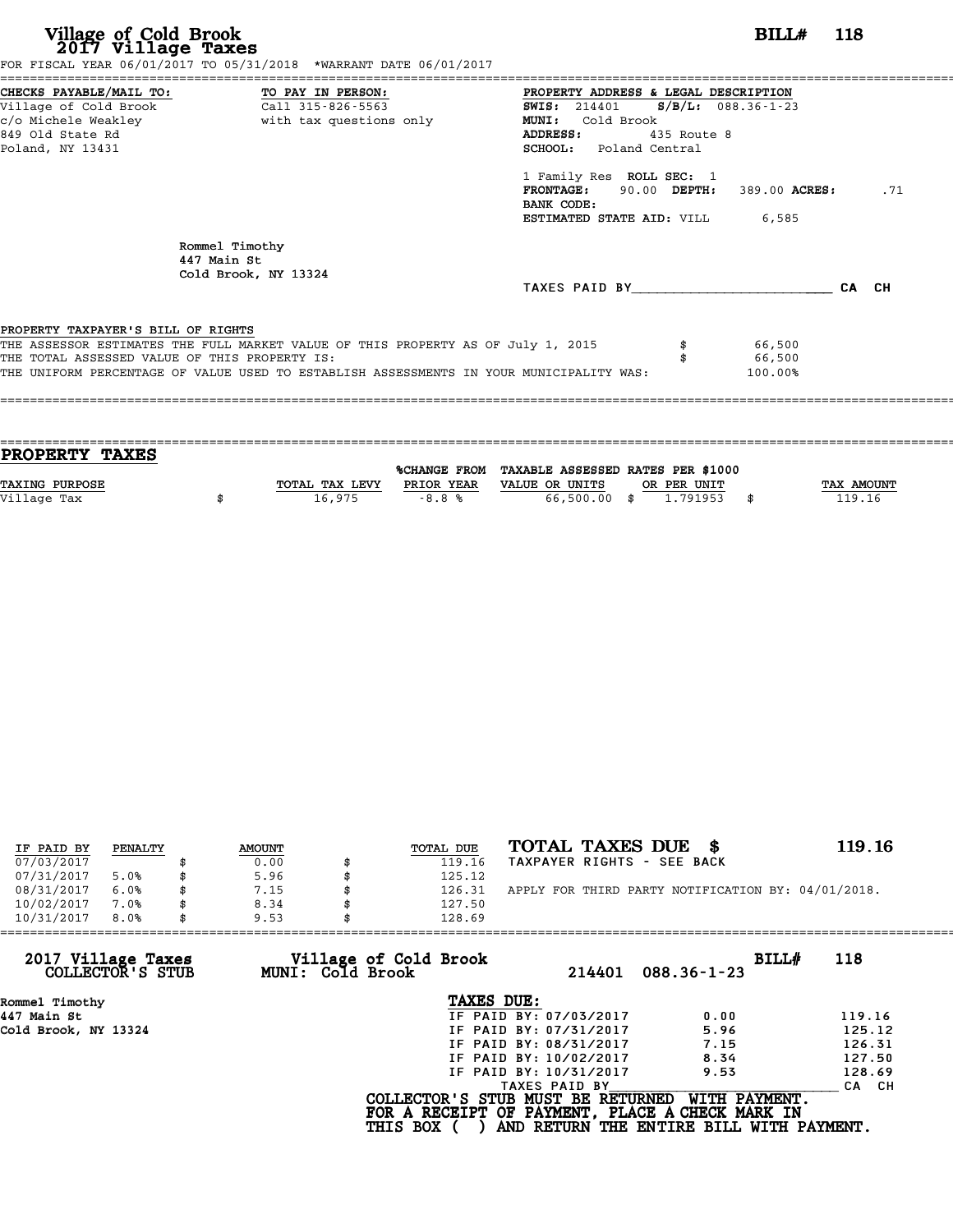| Village of Cold Brook<br>2017 Village Taxes                                                                | FOR FISCAL YEAR 06/01/2017 TO 05/31/2018 *WARRANT DATE 06/01/2017                                                                                                           |                                                                                                                                                                                                                                                                                              | <b>BILL#</b> 119            |     |
|------------------------------------------------------------------------------------------------------------|-----------------------------------------------------------------------------------------------------------------------------------------------------------------------------|----------------------------------------------------------------------------------------------------------------------------------------------------------------------------------------------------------------------------------------------------------------------------------------------|-----------------------------|-----|
| CHECKS PAYABLE/MAIL TO: TO PAY IN PERSON:<br>Village of Cold Brook<br>849 Old State Rd<br>Poland, NY 13431 | Call 315-826-5563                                                                                                                                                           | PROPERTY ADDRESS & LEGAL DESCRIPTION<br>SWIS: 214401 S/B/L: 088.36-1-31<br><b>MUNI:</b><br>Cold Brook<br>ADDRESS:<br>447 Route 8<br><b>SCHOOL:</b> Poland Central<br>1 Family Res ROLL SEC: 1<br>$100.00$ DEPTH:<br><b>FRONTAGE:</b><br>BANK CODE:<br><b>ESTIMATED STATE AID:</b> VILL 6,585 | 61.00 ACRES:                | .14 |
|                                                                                                            | Rommel Timothy<br>PO Box 112<br>Cold Brook, NY 13324                                                                                                                        | TAXES PAID BY CA CH                                                                                                                                                                                                                                                                          |                             |     |
| PROPERTY TAXPAYER'S BILL OF RIGHTS<br>THE TOTAL ASSESSED VALUE OF THIS PROPERTY IS:                        | THE ASSESSOR ESTIMATES THE FULL MARKET VALUE OF THIS PROPERTY AS OF July 1, 2015<br>THE UNIFORM PERCENTAGE OF VALUE USED TO ESTABLISH ASSESSMENTS IN YOUR MUNICIPALITY WAS: |                                                                                                                                                                                                                                                                                              | 47,000<br>47,000<br>100.00% |     |

| <b>PROPERTY TAXES</b> |                |            |                                                |             |                   |
|-----------------------|----------------|------------|------------------------------------------------|-------------|-------------------|
|                       |                |            | %CHANGE FROM TAXABLE ASSESSED RATES PER \$1000 |             |                   |
| TAXING PURPOSE        | TOTAL TAX LEVY | PRIOR YEAR | VALUE OR UNITS                                 | OR PER UNIT | <b>TAX AMOUNT</b> |
| Village Tax           | 16,975         | $-8.8%$    | 47,000,00 \$                                   | 1.791953    | 84.22             |
|                       |                |            |                                                |             |                   |
|                       |                |            |                                                |             |                   |

| IF PAID BY | PENALTY | <b>AMOUNT</b> | TOTAL DUE | TOTAL TAXES DUE<br>- SS                            | 84.22 |
|------------|---------|---------------|-----------|----------------------------------------------------|-------|
| 07/03/2017 |         | 0.00          | 84.22     | TAXPAYER RIGHTS - SEE BACK                         |       |
| 07/31/2017 | 5.0%    | 4.21          | 88.43     |                                                    |       |
| 08/31/2017 | 6.0%    | 5.05          | 89.27     | APPLY FOR THIRD PARTY NOTIFICATION BY: 04/01/2018. |       |
| 10/02/2017 | 7.0%    | \$<br>5.90    | 90.12     |                                                    |       |
| 10/31/2017 | 8.0%    | \$<br>6.74    | 90.96     |                                                    |       |

| 6.74             | 90.96                  |                                          |                                                                                                                                                   |
|------------------|------------------------|------------------------------------------|---------------------------------------------------------------------------------------------------------------------------------------------------|
| MUNI: Cold Brook | 214401                 | BILLH<br>$088.36 - 1 - 31$               | 119                                                                                                                                               |
|                  | TAXES DUE:             |                                          |                                                                                                                                                   |
|                  | IF PAID BY: 07/03/2017 | 0.00                                     | 84.22                                                                                                                                             |
|                  | IF PAID BY: 07/31/2017 | 4.21                                     | 88.43                                                                                                                                             |
|                  | IF PAID BY: 08/31/2017 | 5.05                                     | 89.27                                                                                                                                             |
|                  | IF PAID BY: 10/02/2017 | 5.90                                     | 90.12                                                                                                                                             |
|                  | IF PAID BY: 10/31/2017 | 6.74                                     | 90.96                                                                                                                                             |
|                  | TAXES PAID BY          |                                          | CA CH                                                                                                                                             |
|                  |                        |                                          |                                                                                                                                                   |
|                  |                        | Village of Cold Brook<br><b>THIS BOX</b> | COLLECTOR'S STUB MUST BE RETURNED<br>WITH PAYMENT.<br>FOR A RECEIPT OF PAYMENT, PLACE A CHECK MARK IN<br>AND RETURN THE ENTIRE BILL WITH PAYMENT. |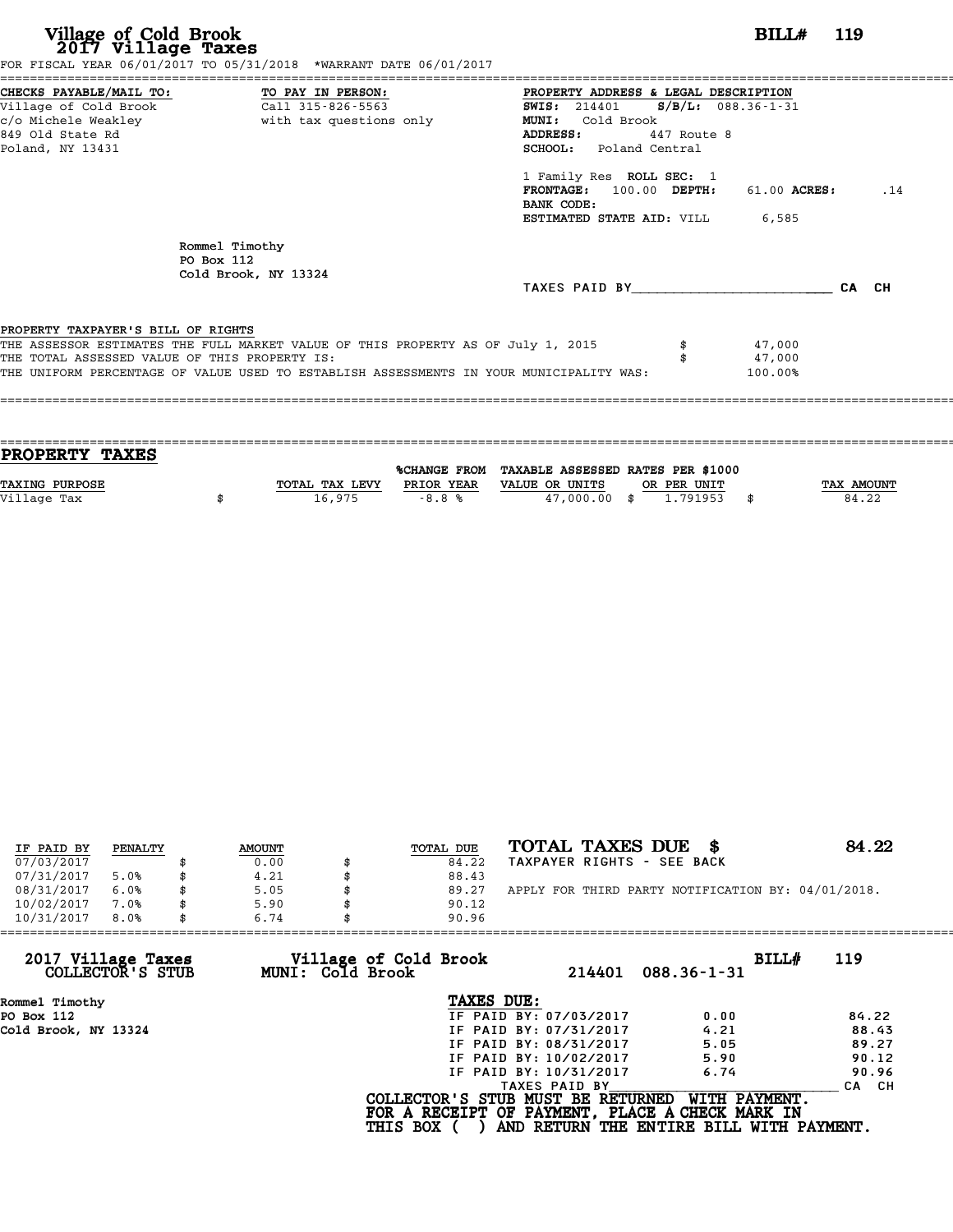| FOR FISCAL YEAR 06/01/2017 TO 05/31/2018 *WARRANT DATE 06/01/2017                                                                                                                                                                                                                                                                                        | <b>BILL#</b> 120 |
|----------------------------------------------------------------------------------------------------------------------------------------------------------------------------------------------------------------------------------------------------------------------------------------------------------------------------------------------------------|------------------|
| CHECKS PAYABLE/MAIL TO: TO PAY IN PERSON:<br>PROPERTY ADDRESS & LEGAL DESCRIPTION<br><b>SWIS:</b> 214401 <b>S/B/L:</b> 088.36-1-33<br>Cold Brook<br><b>MUNI:</b><br>446 Route 8<br>ADDRESS:<br><b>SCHOOL:</b> Poland Central<br>1 Family Res ROLL SEC: 1<br>FRONTAGE: 50.00 DEPTH: 111.00 ACRES:<br>BANK CODE:<br><b>ESTIMATED STATE AID:</b> VILL 6,585 |                  |
| TAXES PAID BY CA CH                                                                                                                                                                                                                                                                                                                                      |                  |
| THE ASSESSOR ESTIMATES THE FULL MARKET VALUE OF THIS PROPERTY AS OF July 1, 2015<br>66,500<br>66,500<br>THE UNIFORM PERCENTAGE OF VALUE USED TO ESTABLISH ASSESSMENTS IN YOUR MUNICIPALITY WAS:<br>100.00%                                                                                                                                               |                  |
|                                                                                                                                                                                                                                                                                                                                                          |                  |

| <b>PROPERTY TAXES</b> |                |            |                                                |             |                   |
|-----------------------|----------------|------------|------------------------------------------------|-------------|-------------------|
|                       |                |            |                                                |             |                   |
|                       |                |            | %CHANGE FROM TAXABLE ASSESSED RATES PER \$1000 |             |                   |
| TAXING PURPOSE        | TOTAL TAX LEVY | PRIOR YEAR | VALUE OR UNITS                                 | OR PER UNIT | <b>TAX AMOUNT</b> |
| Village Tax           | 16,975         | $-8.8%$    | 66,500.00 \$                                   | 1.791953    | 119.16            |
|                       |                |            |                                                |             |                   |
|                       |                |            |                                                |             |                   |

| IF PAID BY | PENALTY | <b>AMOUNT</b> | TOTAL DUE | TOTAL TAXES DUE \$                                 | 119.16 |
|------------|---------|---------------|-----------|----------------------------------------------------|--------|
| 07/03/2017 |         | 0.00          | 119.16    | TAXPAYER RIGHTS - SEE BACK                         |        |
| 07/31/2017 | 5.0%    | 5.96          | 125.12    |                                                    |        |
| 08/31/2017 | 6.0%    | \$<br>7.15    | 126.31    | APPLY FOR THIRD PARTY NOTIFICATION BY: 04/01/2018. |        |
| 10/02/2017 | 7.0%    | \$<br>8.34    | 127.50    |                                                    |        |
| 10/31/2017 | 8.0%    | \$<br>9.53    | 128.69    |                                                    |        |

| 9.53             |                        |                                                    |                                                                                                                                  |
|------------------|------------------------|----------------------------------------------------|----------------------------------------------------------------------------------------------------------------------------------|
| MUNI: Cold Brook | 214401                 | BILLH<br>$088.36 - 1 - 33$                         | 120                                                                                                                              |
|                  | TAXES DUE:             |                                                    |                                                                                                                                  |
|                  | IF PAID BY: 07/03/2017 | 0.00                                               | 119.16                                                                                                                           |
|                  | IF PAID BY: 07/31/2017 | 5.96                                               | 125.12                                                                                                                           |
|                  | IF PAID BY: 08/31/2017 | 7.15                                               | 126.31                                                                                                                           |
|                  | IF PAID BY: 10/02/2017 | 8.34                                               | 127.50                                                                                                                           |
|                  | IF PAID BY: 10/31/2017 | 9.53                                               | 128.69                                                                                                                           |
|                  | TAXES PAID BY          |                                                    | CA CH                                                                                                                            |
|                  |                        | WITH PAYMENT.                                      |                                                                                                                                  |
|                  |                        | 128.69<br>Village of Cold Brook<br><b>THIS BOX</b> | COLLECTOR'S STUB MUST BE RETURNED<br>FOR A RECEIPT OF PAYMENT, PLACE A CHECK MARK IN<br>AND RETURN THE ENTIRE BILL WITH PAYMENT. |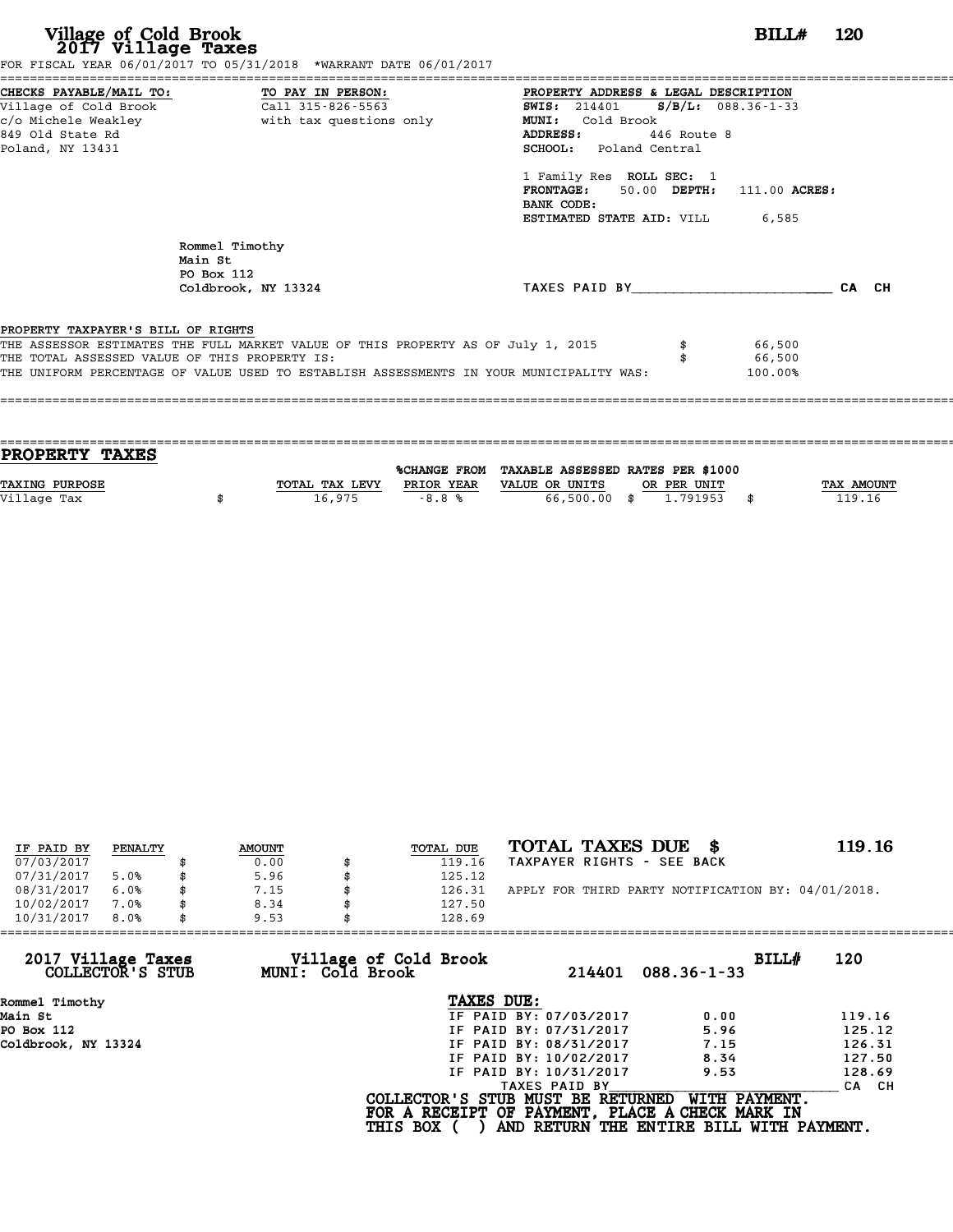| Village of Cold Brook<br>2017 Village Taxes                                         | FOR FISCAL YEAR 06/01/2017 TO 05/31/2018 *WARRANT DATE 06/01/2017                                                                                                                                                                    |                                                                                                                                                                                                                                                                                     | BILL# 121                   |  |
|-------------------------------------------------------------------------------------|--------------------------------------------------------------------------------------------------------------------------------------------------------------------------------------------------------------------------------------|-------------------------------------------------------------------------------------------------------------------------------------------------------------------------------------------------------------------------------------------------------------------------------------|-----------------------------|--|
| 849 Old State Rd<br>Poland, NY 13431                                                | c/o Michele Weakley <b>buying the set of the set of the set of the set of the set of the set of the set of the set of the set of the set of the set of the set of the set of the set of the set of the set of the set of the set</b> | PROPERTY ADDRESS & LEGAL DESCRIPTION<br>SWIS: $214401$ S/B/L: 088.44-1-4<br><b>MUNI:</b><br>Cold Brook<br>ADDRESS:<br>299 Route 8<br>SCHOOL: Poland Central<br>1 Family Res ROLL SEC: 1<br>$\tt FRONTAGE:$<br><b>DEPTH:</b><br>BANK CODE:<br><b>ESTIMATED STATE AID:</b> VILL 6,585 | <b>ACRES:</b> 1.80          |  |
|                                                                                     | Rommel Timothy<br>447 Main St P O 112<br>Cold Brook N Y, 13324                                                                                                                                                                       | TAXES PAID BY CA CH                                                                                                                                                                                                                                                                 |                             |  |
| PROPERTY TAXPAYER'S BILL OF RIGHTS<br>THE TOTAL ASSESSED VALUE OF THIS PROPERTY IS: | THE ASSESSOR ESTIMATES THE FULL MARKET VALUE OF THIS PROPERTY AS OF July 1, 2015<br>THE UNIFORM PERCENTAGE OF VALUE USED TO ESTABLISH ASSESSMENTS IN YOUR MUNICIPALITY WAS:                                                          | \$                                                                                                                                                                                                                                                                                  | 59,000<br>59,000<br>100.00% |  |

| <b>PROPERTY TAXES</b> |                |            |                                                |             |                   |
|-----------------------|----------------|------------|------------------------------------------------|-------------|-------------------|
|                       |                |            |                                                |             |                   |
|                       |                |            | %CHANGE FROM TAXABLE ASSESSED RATES PER \$1000 |             |                   |
| <b>TAXING PURPOSE</b> | TOTAL TAX LEVY | PRIOR YEAR | VALUE OR UNITS                                 | OR PER UNIT | <b>TAX AMOUNT</b> |
| Village Tax           | 16,975         | $-8.8%$    | 59,000.00 \$                                   | 1,791953    | 105.73            |
|                       |                |            |                                                |             |                   |

| IF PAID BY | PENALTY | <b>AMOUNT</b> | TOTAL DUE | TOTAL TAXES DUE \$                                 | 105.73 |
|------------|---------|---------------|-----------|----------------------------------------------------|--------|
| 07/03/2017 |         | 0.00          | 105.73    | TAXPAYER RIGHTS - SEE BACK                         |        |
| 07/31/2017 | 5.0%    | \$<br>5.29    | 111.02    |                                                    |        |
| 08/31/2017 | 6.0%    | \$<br>6.34    | 112.07    | APPLY FOR THIRD PARTY NOTIFICATION BY: 04/01/2018. |        |
| 10/02/2017 | 7.0%    | \$<br>7.40    | 113.13    |                                                    |        |
| 10/31/2017 | 8.0%    | \$<br>8.46    | 114.19    |                                                    |        |

| 10/31/2017<br>8.0%                     |            | 8.46 |                  | 114.19                                                                                                  |                        |                                                           |       |        |
|----------------------------------------|------------|------|------------------|---------------------------------------------------------------------------------------------------------|------------------------|-----------------------------------------------------------|-------|--------|
| 2017 Village Taxes<br>COLLECTOR'S STUB |            |      | MUNI: Cold Brook | Village of Cold Brook                                                                                   | 214401                 | $088.44 - 1 - 4$                                          | BILL# | 121    |
| Rommel Timothy                         |            |      |                  | TAXES DUE:                                                                                              |                        |                                                           |       |        |
| 447 Main St<br>P O 112                 |            |      |                  |                                                                                                         | IF PAID BY: 07/03/2017 | 0.00                                                      |       | 105.73 |
| Cold Brook                             | N Y, 13324 |      |                  |                                                                                                         | IF PAID BY: 07/31/2017 | 5.29                                                      |       | 111.02 |
|                                        |            |      |                  |                                                                                                         | IF PAID BY: 08/31/2017 | 6.34                                                      |       | 112.07 |
|                                        |            |      |                  |                                                                                                         | IF PAID BY: 10/02/2017 | 7.40                                                      |       | 113.13 |
|                                        |            |      |                  |                                                                                                         | IF PAID BY: 10/31/2017 | 8.46                                                      |       | 114.19 |
|                                        |            |      |                  |                                                                                                         | TAXES PAID BY          |                                                           |       | CA CH  |
|                                        |            |      |                  | COLLECTOR'S STUB MUST BE RETURNED<br>FOR A RECEIPT OF PAYMENT, PLACE A CHECK MARK IN<br><b>THIS BOX</b> |                        | WITH PAYMENT.<br>AND RETURN THE ENTIRE BILL WITH PAYMENT. |       |        |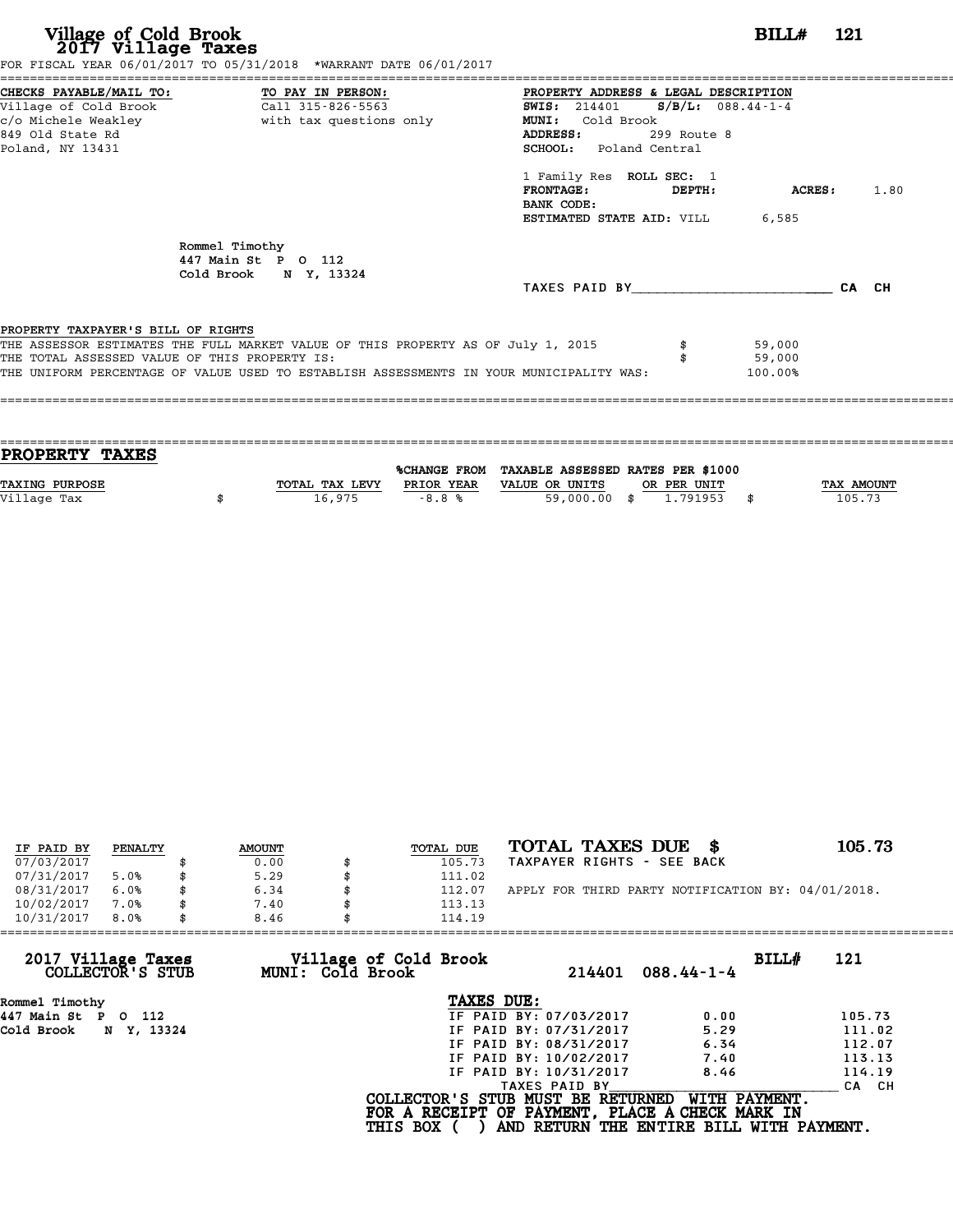# **Village of Cold Brook**<br> **2017 Village Taxes**<br> **2017 Village Taxes BILL#** 122

FOR FISCAL YEAR 06/01/2017 TO 05/31/2018 \*WARRANT DATE 06/01/2017

======================================================================================================================================== CHECKS PAYABLE/MAIL TO: TO PAY IN PERSON: PROPERTY ADDRESS & LEGAL DESCRIPTION Village of Cold Brook Call 315-826-5563 SWIS: <sup>214401</sup> S/B/L: 089.21-1-2 CHECKS PAYABLE/MAIL TO: TO PAY IN PERSON: PROPERTY ADDRESS & LE<br>
Village of Cold Brook Call 315-826-5563 SWIS: 214401 S/B<br>
c/o Michele Weakley with tax questions only MUNI: Cold Brook<br>
849 Old State Pd Village of Cold Brook Call 315-826-5563 WIS: 214401 S/B/L: 089.2<br>
c/o Michele Weakley With tax questions only MUNI: Cold Brook<br>
849 Old State Rd ADDRESS: 463 Route 8<br>
Poland NY 13431 SCHOOL: Poland Central c/o Michele Weakley (2) with tax questions only MUNI: Cold Brook<br>
Poland, NY 13431 SCHOOL: Poland Central<br>
Poland, NY 13431 ADDRESS: 463 Route 8<br>
SCHOOL: Poland Central<br>
1 Family Res ROLL SEC: 1<br>
FRONTAGE: DEPTH: ACRES: 2.00 1 Family Res ROLL SEC: 1<br>FRONTAGE: DEPTH:<br>BANK CODE: ESTIMATED STATE AID: VILL 6,585 Rommel Timothy<br>447 Main St Rommel Timothy<br>447 Main St<br>Cold Brook NY Cold Brook, NY 13324 TAXES PAID BY\_\_\_\_\_\_\_\_\_\_\_\_\_\_\_\_\_\_\_\_\_\_\_\_ CA CH PROPERTY TAXPAYER'S BILL OF RIGHTS **PROPERTY TAXPAYER'S BILL OF RIGHTS**<br>THE ASSESSOR ESTIMATES THE FULL MARKET VALUE OF THIS PROPERTY AS OF July 1, 2015 \$ 59,000<br>THE TOTAL ASSESSED VALUE OF THIS PROPERTY IS: **PROPERTY TAXPAYER'S BILL OF RIGHTS<br>THE ASSESSOR ESTIMATES THE FULL MARKET VALUE OF THIS PROPERTY AS OF July 1, 2015 \$\$\$\$\$\$\$\$\$\$\$\$\$\$\$\$\$\$\$\$\$\$\$\$\$\$\$\$\$<br>THE TOTAL ASSESSED VALUE OF THIS PROPERTY IS:<br>THE INIEOPM PEPCENTAGE OF VAL** THE ASSESSOR ESTIMATES THE FULL MARKET VALUE OF THIS PROPERTY AS OF July 1, 2015 \$\$\$\$\$\$\$\$ \$<br>THE TOTAL ASSESSED VALUE OF THIS PROPERTY IS:<br>THE UNIFORM PERCENTAGE OF VALUE USED TO ESTABLISH ASSESSMENTS IN YOUR MUNICIPALITY W ====================================================================================================================================

| <b>PROPERTY TAXES</b> |                |            |                                                |             |                   |
|-----------------------|----------------|------------|------------------------------------------------|-------------|-------------------|
|                       |                |            |                                                |             |                   |
|                       |                |            | %CHANGE FROM TAXABLE ASSESSED RATES PER \$1000 |             |                   |
| TAXING PURPOSE        | TOTAL TAX LEVY | PRIOR YEAR | VALUE OR UNITS                                 | OR PER UNIT | <b>TAX AMOUNT</b> |
| Village Tax           | 16,975         | $-8.8%$    | 59,000,00 \$                                   | 1.791953    | 105.73            |
|                       |                |            |                                                |             |                   |
|                       |                |            |                                                |             |                   |

| IF PAID BY | PENALTY | <b>AMOUNT</b> | <b>TOTAL DUE</b> | TOTAL TAXES DUE \$                                 | 105.73 |
|------------|---------|---------------|------------------|----------------------------------------------------|--------|
| 07/03/2017 |         | 0.00          | 105.73           | TAXPAYER RIGHTS - SEE BACK                         |        |
| 07/31/2017 | 5.0%    | 5.29          | 111.02           |                                                    |        |
| 08/31/2017 | 6.0%    | 6.34          | 112.07           | APPLY FOR THIRD PARTY NOTIFICATION BY: 04/01/2018. |        |
| 10/02/2017 | 7.0%    | 7.40          | 113.13           |                                                    |        |
| 10/31/2017 | 8.0%    | 8.46          | 114.19           |                                                    |        |

| MUNI: Cold Brook | 214401                 | BILLH<br>$089.21 - 1 - 2$                                  | 122                                                                                                                              |
|------------------|------------------------|------------------------------------------------------------|----------------------------------------------------------------------------------------------------------------------------------|
|                  | TAXES DUE:             |                                                            |                                                                                                                                  |
|                  | IF PAID BY: 07/03/2017 | 0.00                                                       | 105.73                                                                                                                           |
|                  | IF PAID BY: 07/31/2017 | 5.29                                                       | 111.02                                                                                                                           |
|                  | IF PAID BY: 08/31/2017 | 6.34                                                       | 112.07                                                                                                                           |
|                  | IF PAID BY: 10/02/2017 | 7.40                                                       | 113.13                                                                                                                           |
|                  | IF PAID BY: 10/31/2017 | 8.46                                                       | 114.19                                                                                                                           |
|                  | TAXES PAID BY          |                                                            | CA CH                                                                                                                            |
|                  |                        | WITH PAYMENT.                                              |                                                                                                                                  |
|                  |                        | 8.46<br>114.19<br>Village of Cold Brook<br><b>THIS BOX</b> | COLLECTOR'S STUB MUST BE RETURNED<br>FOR A RECEIPT OF PAYMENT, PLACE A CHECK MARK IN<br>AND RETURN THE ENTIRE BILL WITH PAYMENT. |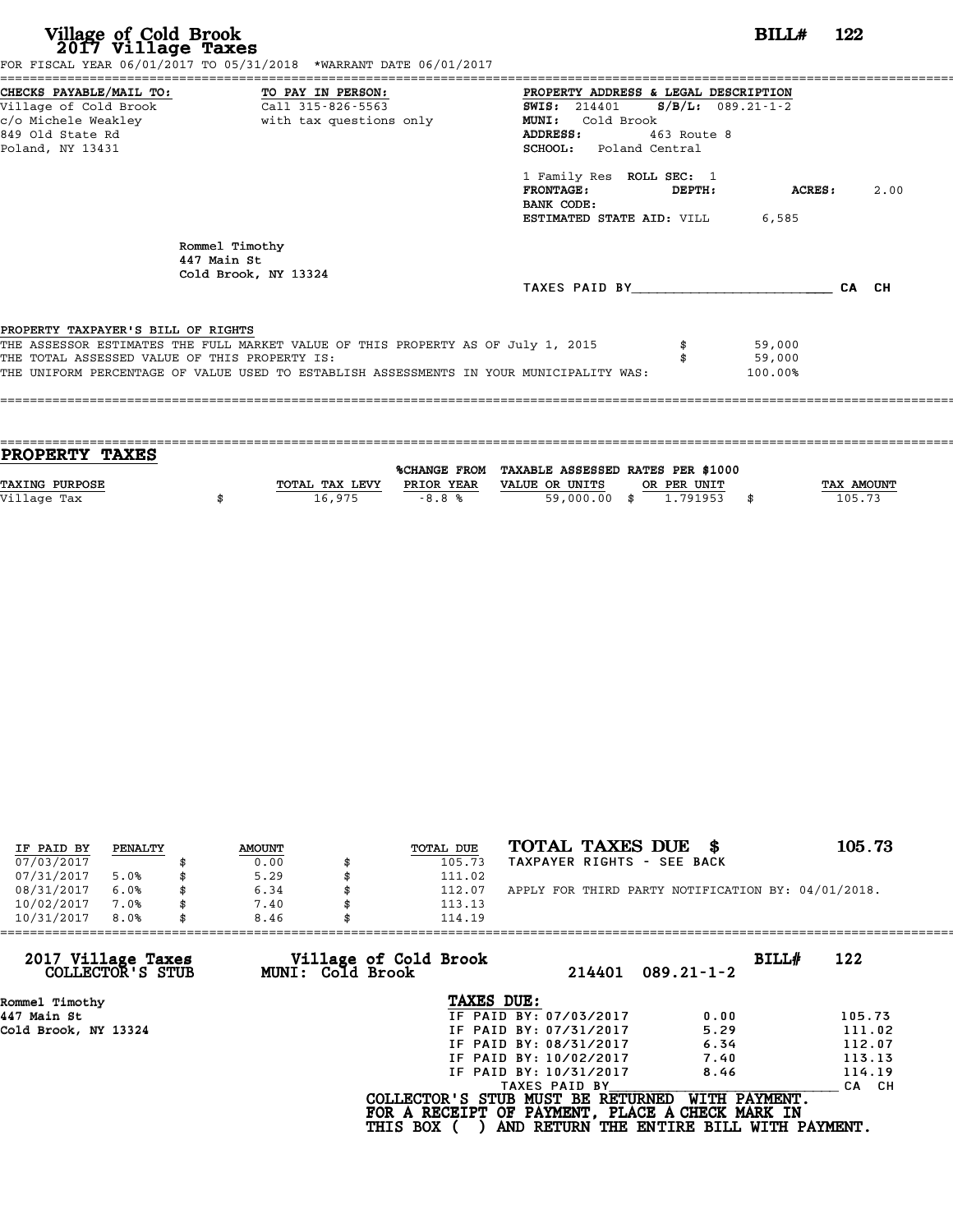| Village of Cold Brook<br>2017 Village Taxes                                                                                  | FOR FISCAL YEAR 06/01/2017 TO 05/31/2018 *WARRANT DATE 06/01/2017                                                                                                           |                                                                                                                                                                                                                                               | $BILLH$ 123                    |  |
|------------------------------------------------------------------------------------------------------------------------------|-----------------------------------------------------------------------------------------------------------------------------------------------------------------------------|-----------------------------------------------------------------------------------------------------------------------------------------------------------------------------------------------------------------------------------------------|--------------------------------|--|
| CHECKS PAYABLE/MAIL TO: TO PAY IN PERSON:<br>Village of Cold Brook Call 315-826-5563<br>849 Old State Rd<br>Poland, NY 13431 |                                                                                                                                                                             | PROPERTY ADDRESS & LEGAL DESCRIPTION<br>SWIS: 214401 S/B/L: 088.36-1-22<br><b>MUNI:</b><br>Cold Brook<br>ADDRESS: 429 Route 8<br><b>SCHOOL:</b> Poland Central<br>1 Family Res ROLL SEC: 1<br><b>FRONTAGE:</b> 54.00 DEPTH: 378.00 ACRES: .45 |                                |  |
| 447 Rte 8                                                                                                                    | Rommel Timothy J<br>PO Box 112<br>Cold Brook, NY 13324                                                                                                                      | BANK CODE:<br><b>ESTIMATED STATE AID:</b> VILL 6,585<br>TAXES PAID BY CA CH                                                                                                                                                                   |                                |  |
| PROPERTY TAXPAYER'S BILL OF RIGHTS<br>THE TOTAL ASSESSED VALUE OF THIS PROPERTY IS:                                          | THE ASSESSOR ESTIMATES THE FULL MARKET VALUE OF THIS PROPERTY AS OF July 1, 2015<br>THE UNIFORM PERCENTAGE OF VALUE USED TO ESTABLISH ASSESSMENTS IN YOUR MUNICIPALITY WAS: |                                                                                                                                                                                                                                               | \$ 63,400<br>63,400<br>100.00% |  |

| PROPERTY TAXES        |                |              |                                   |             |              |
|-----------------------|----------------|--------------|-----------------------------------|-------------|--------------|
|                       |                |              |                                   |             |              |
|                       |                | %CHANGE FROM | TAXABLE ASSESSED RATES PER \$1000 |             |              |
| <b>TAXING PURPOSE</b> | TOTAL TAX LEVY | PRIOR YEAR   | VALUE OR UNITS                    | OR PER UNIT | TAX AMOUNT   |
| Village Tax           | 16,975         | $-8.8%$      | 63,400.00 \$                      | 1.791953    | \$<br>113.61 |
|                       |                |              |                                   |             |              |

| IF PAID BY | PENALTY | <b>AMOUNT</b> | <b>TOTAL DUE</b> | TOTAL TAXES DUE \$                                 | 113.61 |
|------------|---------|---------------|------------------|----------------------------------------------------|--------|
| 07/03/2017 |         | 0.00          | 113.61           | TAXPAYER RIGHTS - SEE BACK                         |        |
| 07/31/2017 | 5.0%    | \$<br>5.68    | 119.29           |                                                    |        |
| 08/31/2017 | 6.0%    | \$<br>6.82    | \$<br>120.43     | APPLY FOR THIRD PARTY NOTIFICATION BY: 04/01/2018. |        |
| 10/02/2017 | 7.0%    | 7.95          | 121.56           |                                                    |        |
| 10/31/2017 | 8.0%    | \$<br>9.09    | 122.70           |                                                    |        |

| 9.09 | 122.70          |                                           |                                                                                                                                                               |                                                                                                                                                   |
|------|-----------------|-------------------------------------------|---------------------------------------------------------------------------------------------------------------------------------------------------------------|---------------------------------------------------------------------------------------------------------------------------------------------------|
|      |                 | 214401                                    | $088.36 - 1 - 22$                                                                                                                                             | BILLH<br>123                                                                                                                                      |
|      |                 |                                           |                                                                                                                                                               |                                                                                                                                                   |
|      |                 |                                           | 0.00                                                                                                                                                          | 113.61                                                                                                                                            |
|      |                 |                                           | 5.68                                                                                                                                                          | 119.29                                                                                                                                            |
|      |                 |                                           | 6.82                                                                                                                                                          | 120.43                                                                                                                                            |
|      |                 |                                           | 7.95                                                                                                                                                          | 121.56                                                                                                                                            |
|      |                 |                                           | 9.09                                                                                                                                                          | 122.70                                                                                                                                            |
|      |                 |                                           |                                                                                                                                                               | CA CH                                                                                                                                             |
|      | <b>THIS BOX</b> |                                           |                                                                                                                                                               |                                                                                                                                                   |
|      |                 | Village of Cold Brook<br>MUNI: Cold Brook | TAXES DUE:<br>IF PAID BY: 07/03/2017<br>IF PAID BY: 07/31/2017<br>IF PAID BY: 08/31/2017<br>IF PAID BY: 10/02/2017<br>IF PAID BY: 10/31/2017<br>TAXES PAID BY | COLLECTOR'S STUB MUST BE RETURNED<br>WITH PAYMENT.<br>FOR A RECEIPT OF PAYMENT, PLACE A CHECK MARK IN<br>AND RETURN THE ENTIRE BILL WITH PAYMENT. |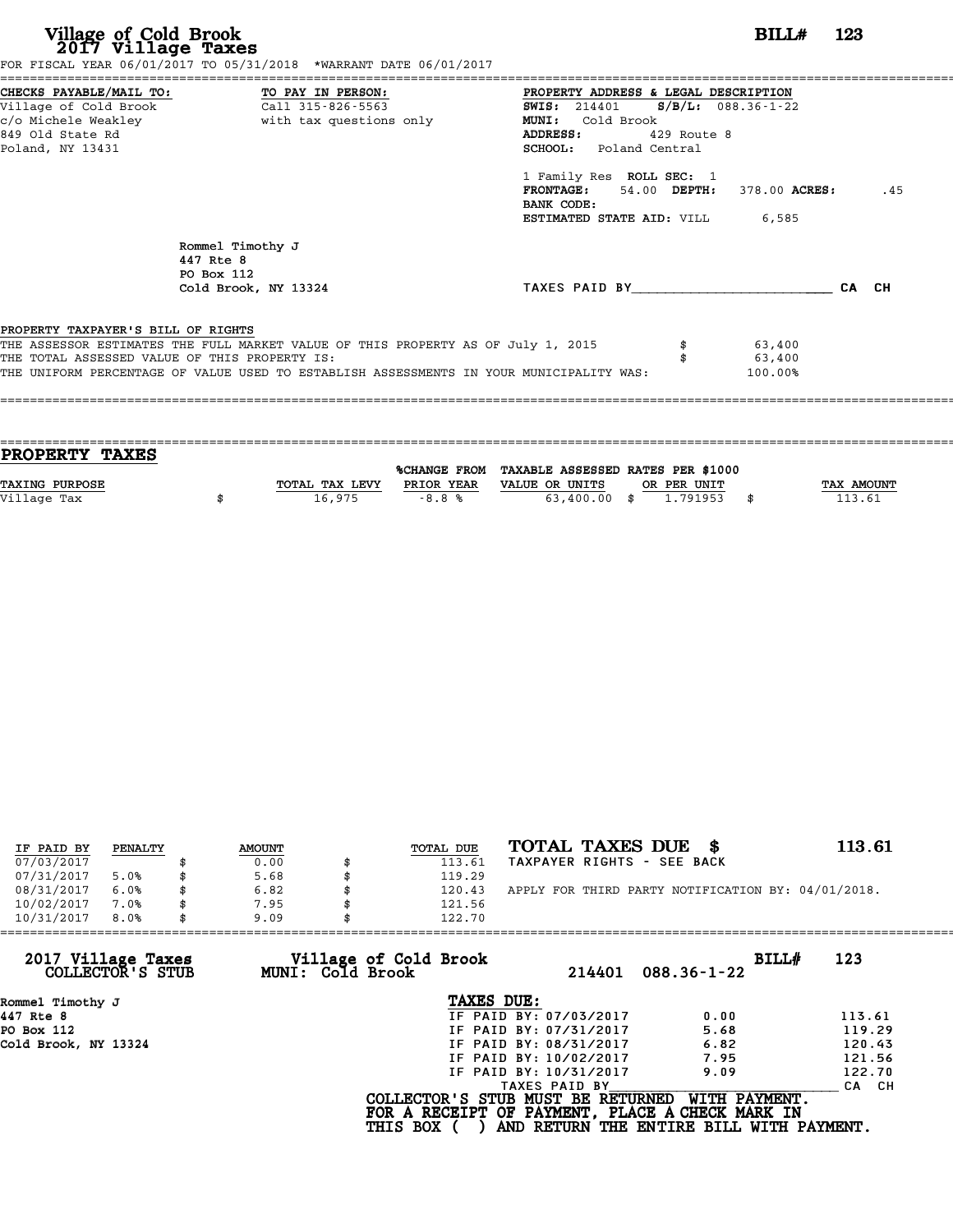| Village of Cold Brook<br>2017 Village Taxes<br>FOR FISCAL YEAR 06/01/2017 TO 05/31/2018 *WARRANT DATE 06/01/2017                                                                                                                                                   | $BILLH$ 124                                                                                                                                                                                                                                                                                                        |
|--------------------------------------------------------------------------------------------------------------------------------------------------------------------------------------------------------------------------------------------------------------------|--------------------------------------------------------------------------------------------------------------------------------------------------------------------------------------------------------------------------------------------------------------------------------------------------------------------|
| CHECKS PAYABLE/MAIL TO: TO PAY IN PERSON:<br>Village of Cold Brook<br>Call 315-826-5563<br>c/o Michele Weakley<br>with tax questions only<br>849 Old State Rd<br>Poland, NY 13431                                                                                  | PROPERTY ADDRESS & LEGAL DESCRIPTION<br><b>SWIS:</b> 214401 <b>S/B/L:</b> 088.36-1-26<br>Cold Brook<br><b>MUNI:</b><br>445 Route 8<br>ADDRESS:<br><b>SCHOOL:</b> Poland Central<br>2 Family Res ROLL SEC: 1<br>FRONTAGE: 60.00 DEPTH: 397.00 ACRES:<br>.55<br>BANK CODE:<br><b>ESTIMATED STATE AID:</b> VILL 6,585 |
| Rommel Timothy J<br>Box 112<br>Cold Brook, NY 13324                                                                                                                                                                                                                | TAXES PAID BY TAXES PAID BY<br>CA CH                                                                                                                                                                                                                                                                               |
| PROPERTY TAXPAYER'S BILL OF RIGHTS<br>THE ASSESSOR ESTIMATES THE FULL MARKET VALUE OF THIS PROPERTY AS OF July 1, 2015<br>THE TOTAL ASSESSED VALUE OF THIS PROPERTY IS:<br>THE UNIFORM PERCENTAGE OF VALUE USED TO ESTABLISH ASSESSMENTS IN YOUR MUNICIPALITY WAS: | 84,000<br>84,000<br>100.00%                                                                                                                                                                                                                                                                                        |

| <b>PROPERTY TAXES</b> |                |            |                                                |             |                   |
|-----------------------|----------------|------------|------------------------------------------------|-------------|-------------------|
|                       |                |            | %CHANGE FROM TAXABLE ASSESSED RATES PER \$1000 |             |                   |
|                       |                |            |                                                |             |                   |
| <b>TAXING PURPOSE</b> | TOTAL TAX LEVY | PRIOR YEAR | VALUE OR UNITS                                 | OR PER UNIT | <b>TAX AMOUNT</b> |
| Village Tax           | 16,975         | $-8.8%$    | 84,000.00 \$                                   | 1.791953    | 150.52            |
|                       |                |            |                                                |             |                   |
|                       |                |            |                                                |             |                   |

| IF PAID BY | PENALTY | <b>AMOUNT</b> | <b>TOTAL DUE</b> | TOTAL TAXES DUE \$                                 | 150.52 |
|------------|---------|---------------|------------------|----------------------------------------------------|--------|
| 07/03/2017 |         | 0.00          | 150.52           | TAXPAYER RIGHTS - SEE BACK                         |        |
| 07/31/2017 | 5.0%    | 7.53          | 158.05           |                                                    |        |
| 08/31/2017 | 6.0%    | \$<br>9.03    | 159.55           | APPLY FOR THIRD PARTY NOTIFICATION BY: 04/01/2018. |        |
| 10/02/2017 | 7.0%    | \$<br>10.54   | 161.06           |                                                    |        |
| 10/31/2017 | 8.0%    | \$<br>12.04   | 162.56           |                                                    |        |

| 10/31/2017<br>8.0%                     | 12.04            | 162.56                                                                                                  |                        |                                                           |              |
|----------------------------------------|------------------|---------------------------------------------------------------------------------------------------------|------------------------|-----------------------------------------------------------|--------------|
| 2017 Village Taxes<br>COLLECTOR'S STUB | MUNI: Cold Brook | Village of Cold Brook                                                                                   | 214401                 | $088.36 - 1 - 26$                                         | BILL#<br>124 |
| Rommel Timothy J                       |                  | TAXES DUE:                                                                                              |                        |                                                           |              |
| Box 112                                |                  |                                                                                                         | IF PAID BY: 07/03/2017 | 0.00                                                      | 150.52       |
| Cold Brook, NY 13324                   |                  |                                                                                                         | IF PAID BY: 07/31/2017 | 7.53                                                      | 158.05       |
|                                        |                  |                                                                                                         | IF PAID BY: 08/31/2017 | 9.03                                                      | 159.55       |
|                                        |                  |                                                                                                         | IF PAID BY: 10/02/2017 | 10.54                                                     | 161.06       |
|                                        |                  |                                                                                                         | IF PAID BY: 10/31/2017 | 12.04                                                     | 162.56       |
|                                        |                  |                                                                                                         | TAXES PAID BY          |                                                           | CA CH        |
|                                        |                  | COLLECTOR'S STUB MUST BE RETURNED<br>FOR A RECEIPT OF PAYMENT, PLACE A CHECK MARK IN<br><b>THIS BOX</b> |                        | WITH PAYMENT.<br>AND RETURN THE ENTIRE BILL WITH PAYMENT. |              |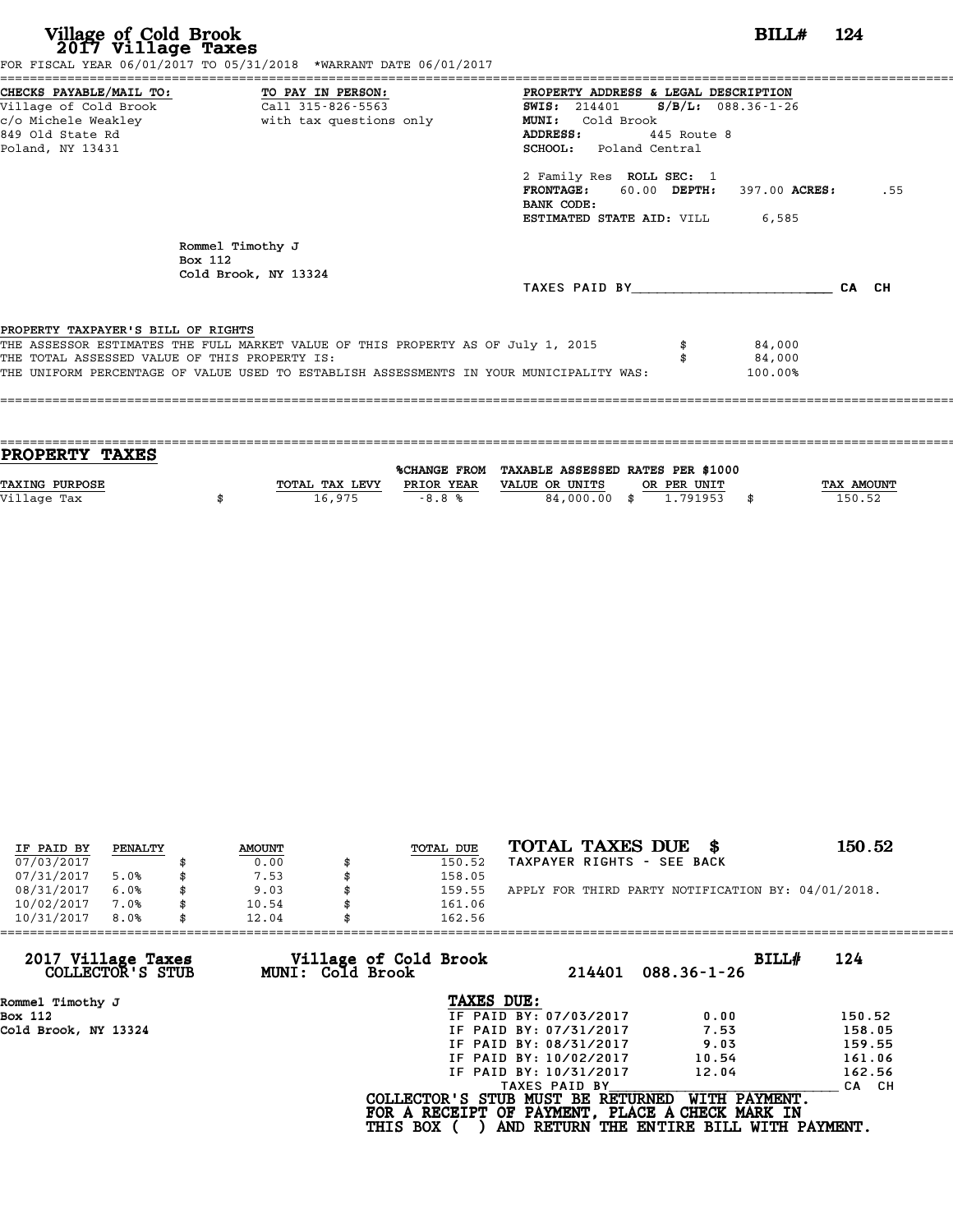# **Village of Cold Brook**<br> **2017 Village Taxes**<br> **2017 Village Taxes BILL#** 125

FOR FISCAL YEAR 06/01/2017 TO 05/31/2018 \*WARRANT DATE 06/01/2017

======================================================================================================================================== CHECKS PAYABLE/MAIL TO: TO PAY IN PERSON: PROPERTY ADDRESS & LEGAL DESCRIPTION Village of Cold Brook Call 315-826-5563 SWIS: <sup>214401</sup> S/B/L: 088.36-1-24 CHECKS PAYABLE/MAIL TO: TO PAY IN PERSON: PROPERTY ADDRESS & LE<br>
Village of Cold Brook Call 315-826-5563 SWIS: 214401 S/B<br>
c/o Michele Weakley with tax questions only MUNI: Cold Brook<br>
849 Old State Pd Village of Cold Brook Call 315-826-5563 WIS: 214401 S/B/L: 088.3<br>
c/o Michele Weakley With tax questions only MUNI: Cold Brook<br>
849 Old State Rd ADDRESS: 437 Route 8<br>
Poland NY 13431 Poland, NY 13431 SCHOOL: Poland Central ADDRESS: 437 Route 8<br>
SCHOOL: Poland Central<br>
2 Family Res ROLL SEC: 1<br>
FRONTAGE: 48.00 DEPTH: FRONTAGE: 48.00 DEPTH: 390.00 ACRES:<br>BANK CODE:<br>ESTIMATED STATE AID: VILL 6,585 2 Family Res ROLL SEC: 1<br>FRONTAGE: 48.00 DEPTH:<br>BANK CODE:<br>ESTIMATED STATE AID: VILL Rommel Timothy Joe<br>447 Main St Rommel Timothy<br>447 Main St<br>PO Box 112 Rommel Timoth<br>447 Main St<br>PO Box 112<br>Cold Brook N Cold Brook, NY 13324 TAXES PAID BY\_\_\_\_\_\_\_\_\_\_\_\_\_\_\_\_\_\_\_\_\_\_\_\_ CA CH Cold Brook, NY 13324<br>PROPERTY TAXPAYER'S BILL OF RIGHTS **PROPERTY TAXPAYER'S BILL OF RIGHTS**<br>THE ASSESSOR ESTIMATES THE FULL MARKET VALUE OF THIS PROPERTY AS OF July 1, 2015 \$ 55,000<br>THE TOTAL ASSESSED VALUE OF THIS PROPERTY IS: **PROPERTY TAXPAYER'S BILL OF RIGHTS<br>THE ASSESSOR ESTIMATES THE FULL MARKET VALUE OF THIS PROPERTY AS OF July 1, 2015 \$\$\$\$\$\$\$\$\$\$\$\$\$\$\$\$\$\$\$\$\$\$\$\$\$\$\$\$\$<br>THE TOTAL ASSESSED VALUE OF THIS PROPERTY IS:<br>THE INIEOPM PERCENTAGE OF VAL** THE ASSESSOR ESTIMATES THE FULL MARKET VALUE OF THIS PROPERTY AS OF July 1, 2015 \$\$\$\$\$\$\$\$ \$55,000<br>THE TOTAL ASSESSED VALUE OF THIS PROPERTY IS:<br>THE UNIFORM PERCENTAGE OF VALUE USED TO ESTABLISH ASSESSMENTS IN YOUR MUNICIPA ====================================================================================================================================

| <b>PROPERTY TAXES</b> |                |            |                                                |             |            |
|-----------------------|----------------|------------|------------------------------------------------|-------------|------------|
|                       |                |            |                                                |             |            |
|                       |                |            | %CHANGE FROM TAXABLE ASSESSED RATES PER \$1000 |             |            |
| <b>TAXING PURPOSE</b> | TOTAL TAX LEVY | PRIOR YEAR | VALUE OR UNITS                                 | OR PER UNIT | TAX AMOUNT |
| Village Tax           | 16,975         | $-8.8%$    | 55,000,00 \$                                   | 1,791953    | 98.56      |
|                       |                |            |                                                |             |            |
|                       |                |            |                                                |             |            |

| IF PAID BY | PENALTY | <b>AMOUNT</b> | <b>TOTAL DUE</b> | TOTAL TAXES DUE \$                                 | 98.56 |
|------------|---------|---------------|------------------|----------------------------------------------------|-------|
| 07/03/2017 |         | 0.00          | 98.56            | TAXPAYER RIGHTS - SEE BACK                         |       |
| 07/31/2017 | 5.0%    | \$<br>4.93    | 103.49           |                                                    |       |
| 08/31/2017 | 6.0%    | 5.91          | 104.47           | APPLY FOR THIRD PARTY NOTIFICATION BY: 04/01/2018. |       |
| 10/02/2017 | 7.0%    | \$<br>6.90    | 105.46           |                                                    |       |
| 10/31/2017 | 8.0%    | \$<br>7.88    | 106.44           |                                                    |       |

| 214401                 | BILLH<br>$088.36 - 1 - 24$                                 | 125                                                                                                                              |
|------------------------|------------------------------------------------------------|----------------------------------------------------------------------------------------------------------------------------------|
| TAXES DUE:             |                                                            |                                                                                                                                  |
| IF PAID BY: 07/03/2017 | 0.00                                                       | 98.56                                                                                                                            |
| IF PAID BY: 07/31/2017 | 4.93                                                       | 103.49                                                                                                                           |
| IF PAID BY: 08/31/2017 | 5.91                                                       | 104.47                                                                                                                           |
| IF PAID BY: 10/02/2017 | 6.90                                                       | 105.46                                                                                                                           |
| IF PAID BY: 10/31/2017 | 7.88                                                       | 106.44                                                                                                                           |
| TAXES PAID BY          |                                                            | CA CH                                                                                                                            |
|                        | WITH PAYMENT.                                              |                                                                                                                                  |
| MUNI: Cold Brook       | 7.88<br>106.44<br>Village of Cold Brook<br><b>THIS BOX</b> | COLLECTOR'S STUB MUST BE RETURNED<br>FOR A RECEIPT OF PAYMENT, PLACE A CHECK MARK IN<br>AND RETURN THE ENTIRE BILL WITH PAYMENT. |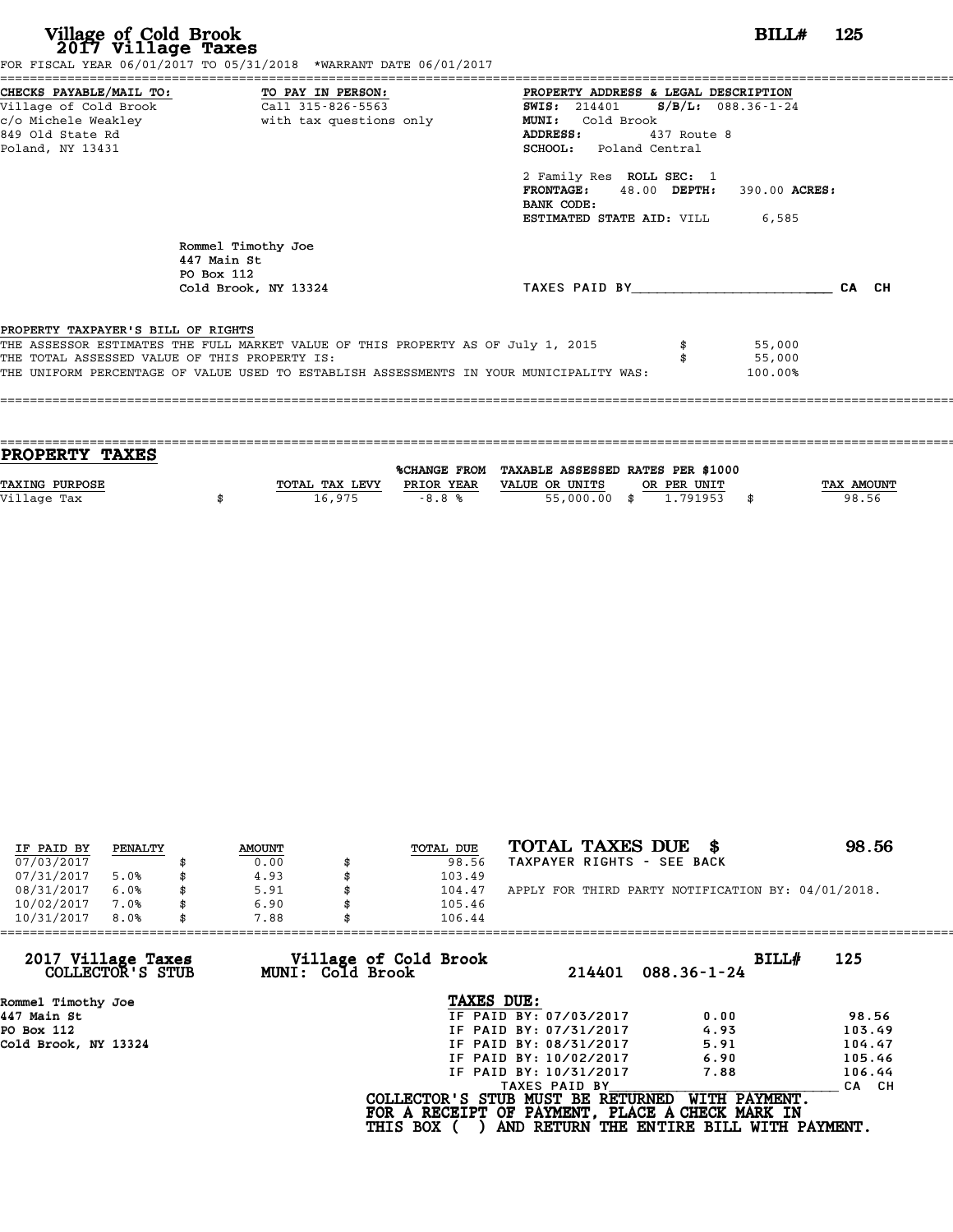| Village of Cold Brook<br>2017 Village Taxes                                         | FOR FISCAL YEAR 06/01/2017 TO 05/31/2018 *WARRANT DATE 06/01/2017                                                                                                           |                                                                                                                                                                                                                                                                                                                   | $BILLH$ 126                 |       |
|-------------------------------------------------------------------------------------|-----------------------------------------------------------------------------------------------------------------------------------------------------------------------------|-------------------------------------------------------------------------------------------------------------------------------------------------------------------------------------------------------------------------------------------------------------------------------------------------------------------|-----------------------------|-------|
| 849 Old State Rd<br>Poland, NY 13431                                                |                                                                                                                                                                             | PROPERTY ADDRESS & LEGAL DESCRIPTION<br><b>SWIS:</b> 214401 <b>S/B/L:</b> 088.36-1-38<br><b>MUNI:</b><br>Cold Brook<br>ADDRESS:<br>426 Route 8<br><b>SCHOOL:</b> Poland Central<br>1 Family Res ROLL SEC: 1<br>$FRONTAGE: 47.00$ $DEPTH: 238.00$ $ACRES:$<br>BANK CODE:<br><b>ESTIMATED STATE AID:</b> VILL 6,585 |                             | .25   |
|                                                                                     | Rommel Timothy Joe<br>447 Main Street Box 112<br>Cold Brook, NY 13324                                                                                                       | TAXES PAID BY TAXES                                                                                                                                                                                                                                                                                               |                             | CA CH |
| PROPERTY TAXPAYER'S BILL OF RIGHTS<br>THE TOTAL ASSESSED VALUE OF THIS PROPERTY IS: | THE ASSESSOR ESTIMATES THE FULL MARKET VALUE OF THIS PROPERTY AS OF July 1, 2015<br>THE UNIFORM PERCENTAGE OF VALUE USED TO ESTABLISH ASSESSMENTS IN YOUR MUNICIPALITY WAS: |                                                                                                                                                                                                                                                                                                                   | 50,000<br>50,000<br>100.00% |       |

| <b>PROPERTY TAXES</b> |                |            |                                                |             |                   |
|-----------------------|----------------|------------|------------------------------------------------|-------------|-------------------|
|                       |                |            |                                                |             |                   |
|                       |                |            | %CHANGE FROM TAXABLE ASSESSED RATES PER \$1000 |             |                   |
| <b>TAXING PURPOSE</b> | TOTAL TAX LEVY | PRIOR YEAR | VALUE OR UNITS                                 | OR PER UNIT | <b>TAX AMOUNT</b> |
| Village Tax           | 16,975         | $-8.8%$    | $50,000.00$ \$                                 | 1.791953    | 89.60             |
|                       |                |            |                                                |             |                   |

| IF PAID BY | PENALTY | <b>AMOUNT</b> | TOTAL DUE | TOTAL TAXES DUE \$                                 | 89.60 |
|------------|---------|---------------|-----------|----------------------------------------------------|-------|
| 07/03/2017 |         | 0.00          | 89.60     | TAXPAYER RIGHTS - SEE BACK                         |       |
| 07/31/2017 | 5.0%    | 4.48          | 94.08     |                                                    |       |
| 08/31/2017 | 6.0%    | 5.38          | 94.98     | APPLY FOR THIRD PARTY NOTIFICATION BY: 04/01/2018. |       |
| 10/02/2017 | 7.0%    | 6.27          | 95.87     |                                                    |       |
| 10/31/2017 | 8.0%    | 7.17          | 96.77     |                                                    |       |

| 7.17 | 96.77                  |                                                              |                                                                                                                                  |
|------|------------------------|--------------------------------------------------------------|----------------------------------------------------------------------------------------------------------------------------------|
|      | 214401                 | BILLH<br>$088.36 - 1 - 38$                                   | 126                                                                                                                              |
|      | TAXES DUE:             |                                                              |                                                                                                                                  |
|      | IF PAID BY: 07/03/2017 | 0.00                                                         | 89.60                                                                                                                            |
|      | IF PAID BY: 07/31/2017 | 4.48                                                         | 94.08                                                                                                                            |
|      | IF PAID BY: 08/31/2017 | 5.38                                                         | 94.98                                                                                                                            |
|      | IF PAID BY: 10/02/2017 | 6.27                                                         | 95.87                                                                                                                            |
|      | IF PAID BY: 10/31/2017 | 7.17                                                         | 96.77                                                                                                                            |
|      | TAXES PAID BY          |                                                              | CA CH                                                                                                                            |
|      |                        | WITH PAYMENT.                                                |                                                                                                                                  |
|      |                        | Village of Cold Brook<br>MUNI: Cold Brook<br><b>THIS BOX</b> | COLLECTOR'S STUB MUST BE RETURNED<br>FOR A RECEIPT OF PAYMENT, PLACE A CHECK MARK IN<br>AND RETURN THE ENTIRE BILL WITH PAYMENT. |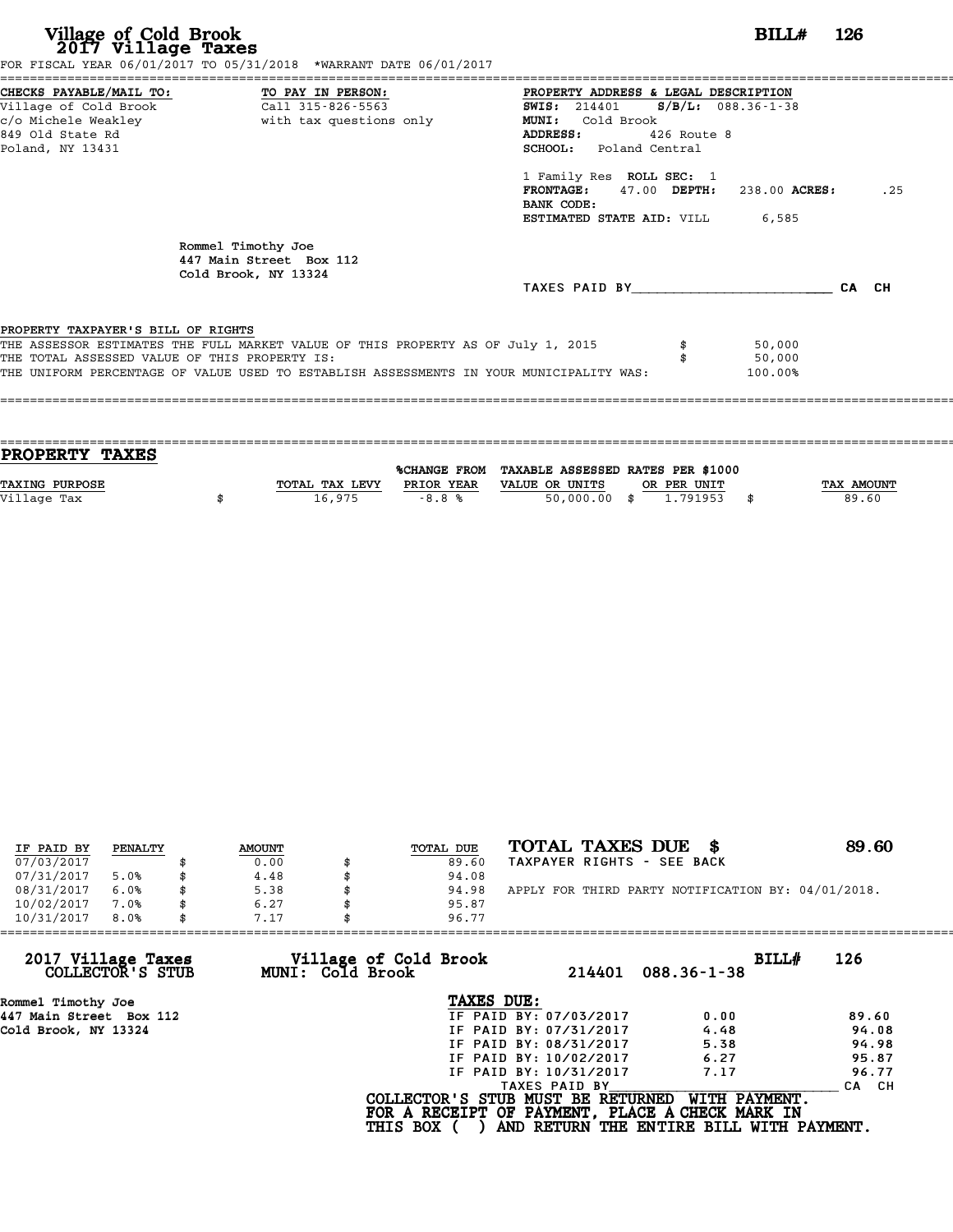| Village of Cold Brook<br>2017 Village Taxes                                                                                       | FOR FISCAL YEAR 06/01/2017 TO 05/31/2018 *WARRANT DATE 06/01/2017                                                                                                           |                                                                                                                                                                                                                                                                                              | BILL#                       | -- 127 |
|-----------------------------------------------------------------------------------------------------------------------------------|-----------------------------------------------------------------------------------------------------------------------------------------------------------------------------|----------------------------------------------------------------------------------------------------------------------------------------------------------------------------------------------------------------------------------------------------------------------------------------------|-----------------------------|--------|
| CHECKS PAYABLE/MAIL TO: TO PAY IN PERSON:<br>Village of Cold Brook<br>c/o Michele Weakley<br>849 Old State Rd<br>Poland, NY 13431 | Call 315-826-5563<br>with tax questions only                                                                                                                                | PROPERTY ADDRESS & LEGAL DESCRIPTION<br><b>SWIS:</b> 214401<br>Cold Brook<br><b>MUNI:</b><br>ADDRESS:<br>261 Route 8<br><b>SCHOOL:</b> Poland Central<br>1 Family Res ROLL SEC: 1<br>120.00 DEPTH: 115.00 ACRES:<br><b>FRONTAGE:</b><br>BANK CODE:<br><b>ESTIMATED STATE AID:</b> VILL 6,585 | $S/B/L: 088.44-1-2$         | .17    |
|                                                                                                                                   | Rouillier Robert J<br>30 Main St<br>Cold Brook N Y, 13324                                                                                                                   | TAXES PAID BY                                                                                                                                                                                                                                                                                |                             | CA CH  |
| PROPERTY TAXPAYER'S BILL OF RIGHTS<br>THE TOTAL ASSESSED VALUE OF THIS PROPERTY IS:                                               | THE ASSESSOR ESTIMATES THE FULL MARKET VALUE OF THIS PROPERTY AS OF July 1, 2015<br>THE UNIFORM PERCENTAGE OF VALUE USED TO ESTABLISH ASSESSMENTS IN YOUR MUNICIPALITY WAS: |                                                                                                                                                                                                                                                                                              | 35,000<br>35,000<br>100.00% |        |

| TOTAL TAX LEVY | PRIOR YEAR | VALUE OR UNITS<br>OR PER UNIT | TAX AMOUNT                                                                 |
|----------------|------------|-------------------------------|----------------------------------------------------------------------------|
|                |            |                               | 62.72                                                                      |
|                |            |                               |                                                                            |
|                | 16,975     | $-8.8%$                       | %CHANGE FROM TAXABLE ASSESSED RATES PER \$1000<br>35,000,00 \$<br>1,791953 |

| IF PAID BY | PENALTY | <b>AMOUNT</b> | <b>TOTAL DUE</b> | TOTAL TAXES DUE \$                                 | 62.72 |
|------------|---------|---------------|------------------|----------------------------------------------------|-------|
| 07/03/2017 |         | 0.00          | 62.72            | TAXPAYER RIGHTS - SEE BACK                         |       |
| 07/31/2017 | 5.0%    | \$<br>3.14    | 65.86            |                                                    |       |
| 08/31/2017 | 6.0%    | \$<br>3.76    | 66.48            | APPLY FOR THIRD PARTY NOTIFICATION BY: 04/01/2018. |       |
| 10/02/2017 | 7.0%    | \$<br>4.39    | 67.11            |                                                    |       |
| 10/31/2017 | 8.0%    | \$<br>5.02    | 67.74            |                                                    |       |

| 67.74      |                                                              |                                                                                                                                                           |                                                                                                                                                   |
|------------|--------------------------------------------------------------|-----------------------------------------------------------------------------------------------------------------------------------------------------------|---------------------------------------------------------------------------------------------------------------------------------------------------|
|            |                                                              | $088.44 - 1 - 2$                                                                                                                                          | BILL#<br>127                                                                                                                                      |
| TAXES DUE: |                                                              |                                                                                                                                                           |                                                                                                                                                   |
|            |                                                              | 0.00                                                                                                                                                      | 62.72                                                                                                                                             |
|            |                                                              | 3.14                                                                                                                                                      | 65.86                                                                                                                                             |
|            |                                                              | 3.76                                                                                                                                                      | 66.48                                                                                                                                             |
|            |                                                              | 4.39                                                                                                                                                      | 67.11                                                                                                                                             |
|            |                                                              | 5.02                                                                                                                                                      | 67.74                                                                                                                                             |
|            |                                                              |                                                                                                                                                           | CA CH                                                                                                                                             |
|            |                                                              |                                                                                                                                                           |                                                                                                                                                   |
| 5.02       | Village of Cold Brook<br>MUNI: Cold Brook<br><b>THIS BOX</b> | 214401<br>IF PAID BY: 07/03/2017<br>IF PAID BY: 07/31/2017<br>IF PAID BY: 08/31/2017<br>IF PAID BY: 10/02/2017<br>IF PAID BY: 10/31/2017<br>TAXES PAID BY | COLLECTOR'S STUB MUST BE RETURNED<br>WITH PAYMENT.<br>FOR A RECEIPT OF PAYMENT, PLACE A CHECK MARK IN<br>AND RETURN THE ENTIRE BILL WITH PAYMENT. |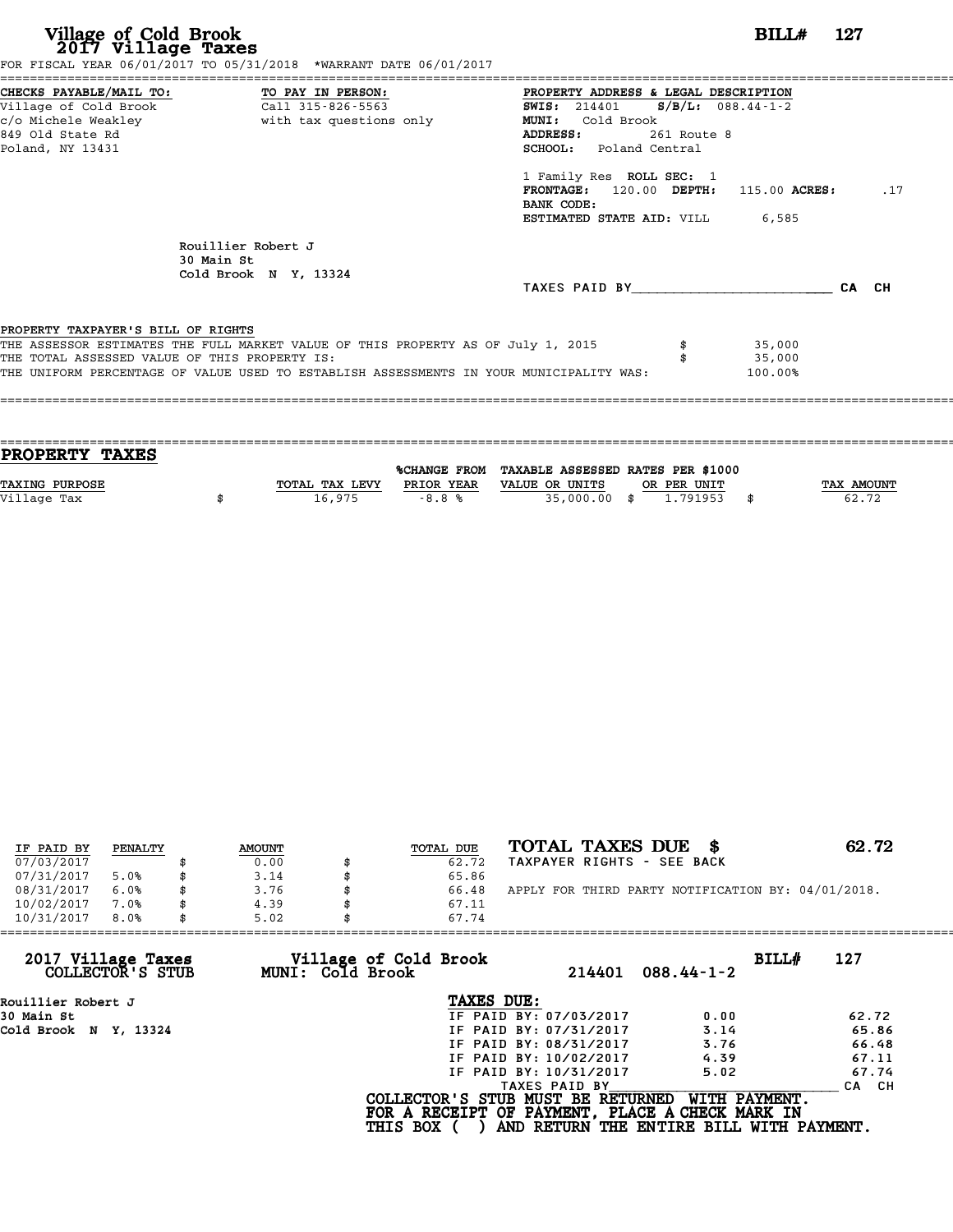| Village of Cold Brook<br>2017 Village Taxes                                                                     | FOR FISCAL YEAR 06/01/2017 TO 05/31/2018 *WARRANT DATE 06/01/2017                                                                                                           |                                                                                                                                        | BILL#                               | 128   |
|-----------------------------------------------------------------------------------------------------------------|-----------------------------------------------------------------------------------------------------------------------------------------------------------------------------|----------------------------------------------------------------------------------------------------------------------------------------|-------------------------------------|-------|
| CHECKS PAYABLE/MAIL TO:<br>Village of Cold Brook<br>c/o Michele Weakley<br>849 Old State Rd<br>Poland, NY 13431 | TO PAY IN PERSON:<br>Call 315-826-5563<br>with tax questions only                                                                                                           | PROPERTY ADDRESS & LEGAL DESCRIPTION<br><b>SWIS:</b> 214401<br><b>MUNI:</b><br>Cold Brook<br>ADDRESS:<br><b>SCHOOL:</b> Poland Central | $S/B/L: 088.36 - 1 - 49$<br>Route 8 |       |
|                                                                                                                 |                                                                                                                                                                             | Vacant rural ROLL SEC: 1<br><b>FRONTAGE:</b><br>DEPTH:<br>BANK CODE:<br>ESTIMATED STATE AID: VILL                                      | ACRES:<br>6,585                     | 1.75  |
|                                                                                                                 | Samuels Terryann<br>403 Margaret St<br>Herkimer, NY 13350                                                                                                                   |                                                                                                                                        |                                     | CA CH |
| PROPERTY TAXPAYER'S BILL OF RIGHTS<br>THE TOTAL ASSESSED VALUE OF THIS PROPERTY IS:                             | THE ASSESSOR ESTIMATES THE FULL MARKET VALUE OF THIS PROPERTY AS OF July 1, 2015<br>THE UNIFORM PERCENTAGE OF VALUE USED TO ESTABLISH ASSESSMENTS IN YOUR MUNICIPALITY WAS: |                                                                                                                                        | 1,700<br>1,700<br>100.00%           |       |

| PROPERTY TAXES |                |            |                                                |             |                   |
|----------------|----------------|------------|------------------------------------------------|-------------|-------------------|
|                |                |            | %CHANGE FROM TAXABLE ASSESSED RATES PER \$1000 |             |                   |
| TAXING PURPOSE | TOTAL TAX LEVY | PRIOR YEAR | VALUE OR UNITS                                 | OR PER UNIT | <b>TAX AMOUNT</b> |
|                |                |            |                                                |             |                   |
| Village Tax    | 16,975         | $-8.8%$    | $1,700.00$ \$                                  | 1.791953    | 3.05              |
|                |                |            |                                                |             |                   |

| IF PAID BY | PENALTY | <b>AMOUNT</b> | TOTAL DUE | TOTAL TAXES DUE                                    | 3.05 |
|------------|---------|---------------|-----------|----------------------------------------------------|------|
| 07/03/2017 |         | 0.00          | 3.05      | TAXPAYER RIGHTS - SEE BACK                         |      |
| 07/31/2017 | 5.0%    | 0.15          | 3.20      |                                                    |      |
| 08/31/2017 | 6.0%    | 0.18          | 3.23      | APPLY FOR THIRD PARTY NOTIFICATION BY: 04/01/2018. |      |
| 10/02/2017 | 7.0%    | 0.21          | 3.26      |                                                    |      |
| 10/31/2017 | 8.0%    | 0.24          | 3.29      |                                                    |      |

| 0.24 | 3.29                   |                                                              |                                                                                                                                  |
|------|------------------------|--------------------------------------------------------------|----------------------------------------------------------------------------------------------------------------------------------|
|      | 214401                 | BILLH<br>$088.36 - 1 - 49$                                   | 128                                                                                                                              |
|      | TAXES DUE:             |                                                              |                                                                                                                                  |
|      | IF PAID BY: 07/03/2017 | 0.00                                                         | 3.05                                                                                                                             |
|      | IF PAID BY: 07/31/2017 | 0.15                                                         | 3.20                                                                                                                             |
|      | IF PAID BY: 08/31/2017 | 0.18                                                         | 3.23                                                                                                                             |
|      | IF PAID BY: 10/02/2017 | 0.21                                                         | 3.26                                                                                                                             |
|      | IF PAID BY: 10/31/2017 | 0.24                                                         | 3.29                                                                                                                             |
|      | TAXES PAID BY          |                                                              | CH.<br><b>CA</b>                                                                                                                 |
|      |                        | WITH PAYMENT.                                                |                                                                                                                                  |
|      |                        | Village of Cold Brook<br>MUNI: Cold Brook<br><b>THIS BOX</b> | COLLECTOR'S STUB MUST BE RETURNED<br>FOR A RECEIPT OF PAYMENT, PLACE A CHECK MARK IN<br>AND RETURN THE ENTIRE BILL WITH PAYMENT. |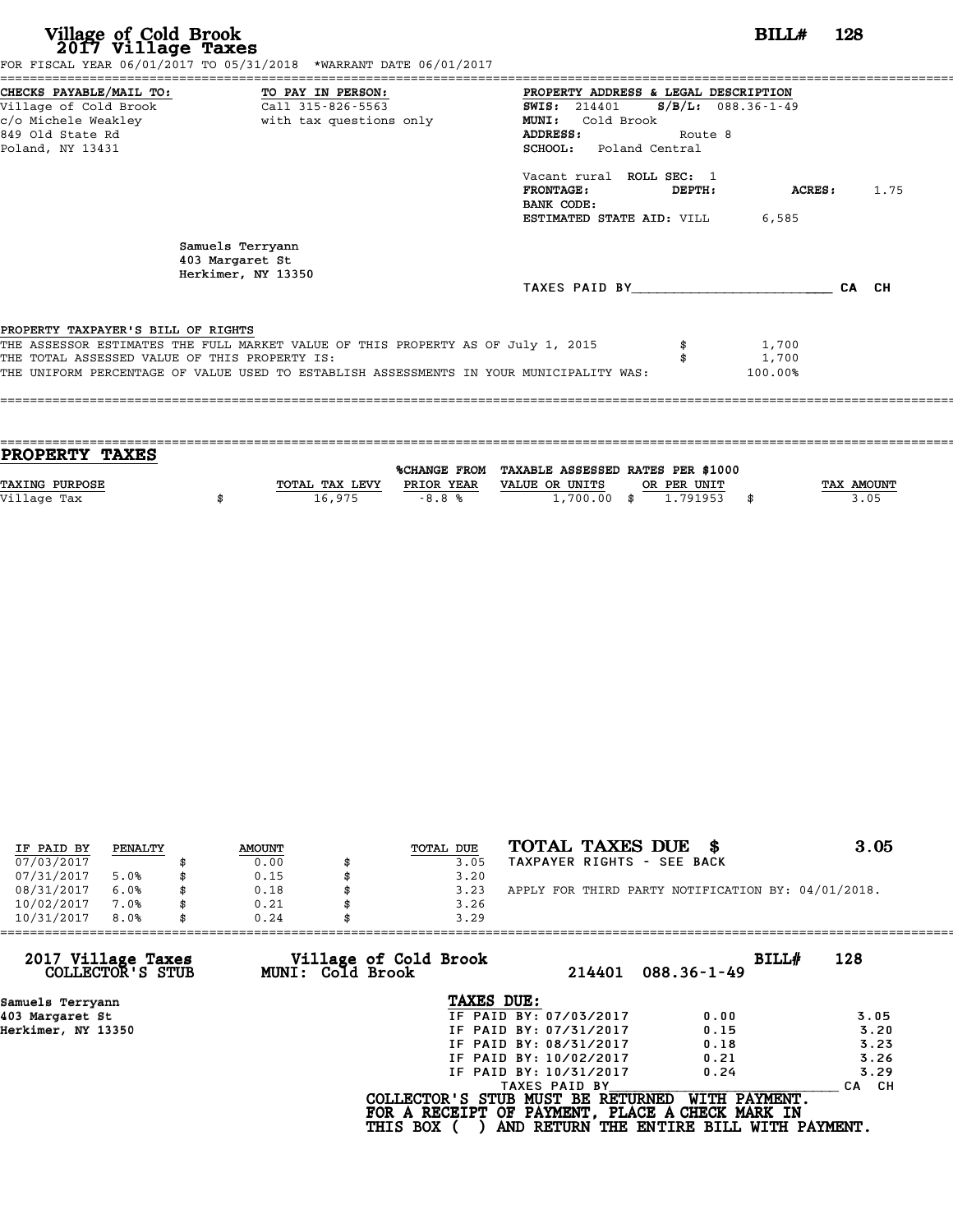| Village of Cold Brook<br>2017 Village Taxes                                                                                       | FOR FISCAL YEAR 06/01/2017 TO 05/31/2018 *WARRANT DATE 06/01/2017                                                                                                           |                                                                                                                                                                                                                               | <b>BILL#</b> 129            |        |      |
|-----------------------------------------------------------------------------------------------------------------------------------|-----------------------------------------------------------------------------------------------------------------------------------------------------------------------------|-------------------------------------------------------------------------------------------------------------------------------------------------------------------------------------------------------------------------------|-----------------------------|--------|------|
| CHECKS PAYABLE/MAIL TO: TO PAY IN PERSON:<br>Village of Cold Brook<br>c/o Michele Weakley<br>849 Old State Rd<br>Poland, NY 13431 | Call 315-826-5563<br>with tax questions only                                                                                                                                | ====================<br>PROPERTY ADDRESS & LEGAL DESCRIPTION<br>SWIS: $214401$ S/B/L: 089.29-1-11.4<br><b>MUNI:</b><br>Cold Brook<br>ADDRESS:<br>SCHOOL: Poland Central<br>Mfg housing ROLL SEC: 1<br>FRONTAGE: 285.00 DEPTH: | 4349 Norway St              | ACRES: | 4.90 |
|                                                                                                                                   | Schaffer Diana H<br>PO Box 264<br>Cold Brook, NY 13324                                                                                                                      | BANK CODE:<br><b>ESTIMATED STATE AID:</b> VILL 6,585<br>TAXES PAID BY CA CH                                                                                                                                                   |                             |        |      |
| PROPERTY TAXPAYER'S BILL OF RIGHTS<br>THE TOTAL ASSESSED VALUE OF THIS PROPERTY IS:                                               | THE ASSESSOR ESTIMATES THE FULL MARKET VALUE OF THIS PROPERTY AS OF July 1, 2015<br>THE UNIFORM PERCENTAGE OF VALUE USED TO ESTABLISH ASSESSMENTS IN YOUR MUNICIPALITY WAS: |                                                                                                                                                                                                                               | 31,000<br>31,000<br>100.00% |        |      |

| PROPERTY TAXES        |                |                     |                                   |             |      |            |
|-----------------------|----------------|---------------------|-----------------------------------|-------------|------|------------|
|                       |                | <b>%CHANGE FROM</b> | TAXABLE ASSESSED RATES PER \$1000 |             |      |            |
|                       |                |                     |                                   |             |      |            |
| <b>TAXING PURPOSE</b> | TOTAL TAX LEVY | PRIOR YEAR          | VALUE OR UNITS                    | OR PER UNIT |      | TAX AMOUNT |
| Village Tax           | 16,975         | $-8.8%$             | 31,000.00 \$                      | 1.791953    | - \$ | 55.55      |
|                       |                |                     |                                   |             |      |            |

| IF PAID BY | PENALTY | <b>AMOUNT</b> | TOTAL DUE | TOTAL TAXES DUE \$                                 | 55.55 |
|------------|---------|---------------|-----------|----------------------------------------------------|-------|
| 07/03/2017 |         | 0.00          | 55.55     | TAXPAYER RIGHTS - SEE BACK                         |       |
| 07/31/2017 | 5.0%    | \$<br>2.78    | 58.33     |                                                    |       |
| 08/31/2017 | 6.0%    | \$<br>3.33    | 58.88     | APPLY FOR THIRD PARTY NOTIFICATION BY: 04/01/2018. |       |
| 10/02/2017 | 7.0%    | \$<br>3.89    | 59.44     |                                                    |       |
| 10/31/2017 | 8.0%    | \$<br>4.44    | 59.99     |                                                    |       |

| 4.44 | 59.99                  |                                                              |                                                                                                                                  |
|------|------------------------|--------------------------------------------------------------|----------------------------------------------------------------------------------------------------------------------------------|
|      | 214401                 | BILL#<br>$089.29 - 1 - 11.4$                                 | 129                                                                                                                              |
|      | TAXES DUE:             |                                                              |                                                                                                                                  |
|      | IF PAID BY: 07/03/2017 | 0.00                                                         | 55.55                                                                                                                            |
|      | IF PAID BY: 07/31/2017 | 2.78                                                         | 58.33                                                                                                                            |
|      | IF PAID BY: 08/31/2017 | 3.33                                                         | 58.88                                                                                                                            |
|      | IF PAID BY: 10/02/2017 | 3.89                                                         | 59.44                                                                                                                            |
|      | IF PAID BY: 10/31/2017 | 4.44                                                         | 59.99                                                                                                                            |
|      | TAXES PAID BY          |                                                              | <b>CA</b><br>CH.                                                                                                                 |
|      |                        | WITH PAYMENT.                                                |                                                                                                                                  |
|      |                        | Village of Cold Brook<br>MUNI: Cold Brook<br><b>THIS BOX</b> | COLLECTOR'S STUB MUST BE RETURNED<br>FOR A RECEIPT OF PAYMENT, PLACE A CHECK MARK IN<br>AND RETURN THE ENTIRE BILL WITH PAYMENT. |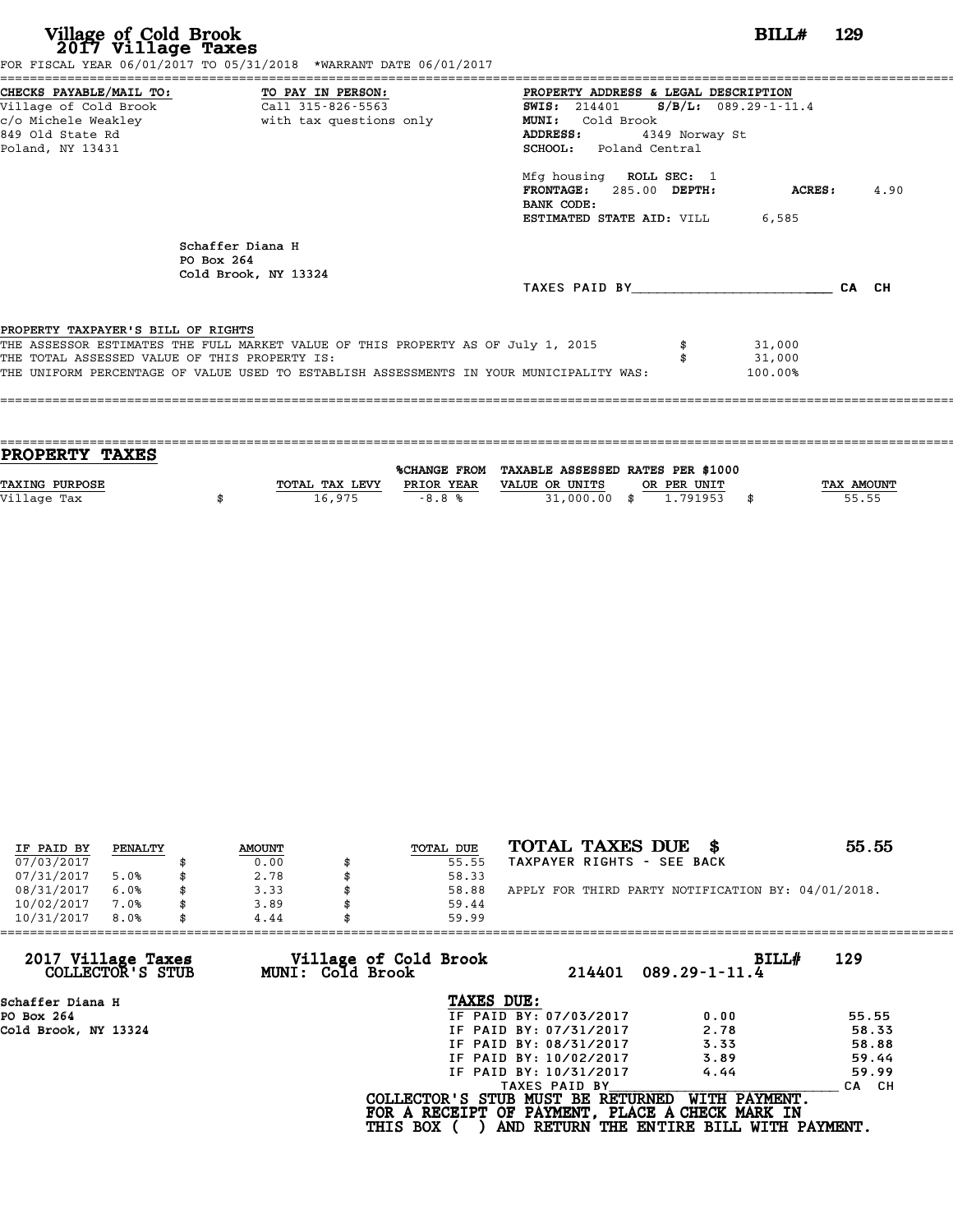| CHECKS PAYABLE/MAIL TO: TO PAY IN PERSON:<br>PROPERTY ADDRESS & LEGAL DESCRIPTION<br>Village of Cold Brook<br>Call 315-826-5563<br>SWIS: 214401 S/B/L: 088.36-1-29<br>c/o Michele Weakley<br>with tax questions only<br>MUNI: Cold Brook<br>849 Old State Rd<br>4465 Military Rd<br>ADDRESS:<br>SCHOOL: Poland Central<br>Poland, NY 13431<br>1 Family Res ROLL SEC: 1<br>FRONTAGE: 127.00 DEPTH: 105.00 ACRES:<br>BANK CODE: |       |  |
|-------------------------------------------------------------------------------------------------------------------------------------------------------------------------------------------------------------------------------------------------------------------------------------------------------------------------------------------------------------------------------------------------------------------------------|-------|--|
| <b>ESTIMATED STATE AID:</b> VILL 6,585                                                                                                                                                                                                                                                                                                                                                                                        |       |  |
| Scofield Joanne<br>4465 Military Rd<br>PO Box 185<br>TAXES PAID BY<br>Cold Brook, NY 13324                                                                                                                                                                                                                                                                                                                                    | CA CH |  |
| PROPERTY TAXPAYER'S BILL OF RIGHTS<br>THE ASSESSOR ESTIMATES THE FULL MARKET VALUE OF THIS PROPERTY AS OF July 1, 2015<br>108,000<br>THE TOTAL ASSESSED VALUE OF THIS PROPERTY IS:<br>108,000<br>THE UNIFORM PERCENTAGE OF VALUE USED TO ESTABLISH ASSESSMENTS IN YOUR MUNICIPALITY WAS:<br>100.00%                                                                                                                           |       |  |

| TOTAL TAX LEVY | PRIOR YEAR | VALUE OR UNITS |                     |               |                         | TAX AMOUNT                        |
|----------------|------------|----------------|---------------------|---------------|-------------------------|-----------------------------------|
| 16,975         | $-8.8%$    |                |                     |               |                         | 193.53                            |
|                |            |                |                     |               |                         |                                   |
|                |            |                | <b>%CHANGE FROM</b> | 108,000.00 \$ | OR PER UNIT<br>1.791953 | TAXABLE ASSESSED RATES PER \$1000 |

| IF PAID BY | PENALTY | <b>AMOUNT</b> | TOTAL DUE | TOTAL TAXES DUE<br>- 86                            | 193.53 |
|------------|---------|---------------|-----------|----------------------------------------------------|--------|
| 07/03/2017 |         | 0.00          | 193.53    | TAXPAYER RIGHTS - SEE BACK                         |        |
| 07/31/2017 | 5.0%    | \$<br>9.68    | 203.21    |                                                    |        |
| 08/31/2017 | 6.0%    | \$<br>11.61   | 205.14    | APPLY FOR THIRD PARTY NOTIFICATION BY: 04/01/2018. |        |
| 10/02/2017 | 7.0%    | \$<br>13.55   | 207.08    |                                                    |        |
| 10/31/2017 | 8.0%    | \$<br>15.48   | 209.01    |                                                    |        |

| 209.01          |                                           |                                                                                                                                                                                                    |                                                                                                                                   |
|-----------------|-------------------------------------------|----------------------------------------------------------------------------------------------------------------------------------------------------------------------------------------------------|-----------------------------------------------------------------------------------------------------------------------------------|
|                 | 214401                                    | BILLH                                                                                                                                                                                              | 130                                                                                                                               |
|                 |                                           |                                                                                                                                                                                                    |                                                                                                                                   |
|                 |                                           | 0.00                                                                                                                                                                                               | 193.53                                                                                                                            |
|                 |                                           | 9.68                                                                                                                                                                                               | 203.21                                                                                                                            |
|                 |                                           | 11.61                                                                                                                                                                                              | 205.14                                                                                                                            |
|                 |                                           | 13.55                                                                                                                                                                                              | 207.08                                                                                                                            |
|                 |                                           | 15.48                                                                                                                                                                                              | 209.01                                                                                                                            |
|                 |                                           |                                                                                                                                                                                                    | CA CH                                                                                                                             |
| <b>THIS BOX</b> |                                           |                                                                                                                                                                                                    |                                                                                                                                   |
|                 | Village of Cold Brook<br>MUNI: Cold Brook | TAXES DUE:<br>IF PAID BY: 07/03/2017<br>IF PAID BY: 07/31/2017<br>IF PAID BY: 08/31/2017<br>IF PAID BY: 10/02/2017<br>IF PAID BY: 10/31/2017<br>TAXES PAID BY<br>COLLECTOR'S STUB MUST BE RETURNED | $088.36 - 1 - 29$<br>WITH PAYMENT.<br>FOR A RECEIPT OF PAYMENT, PLACE A CHECK MARK IN<br>AND RETURN THE ENTIRE BILL WITH PAYMENT. |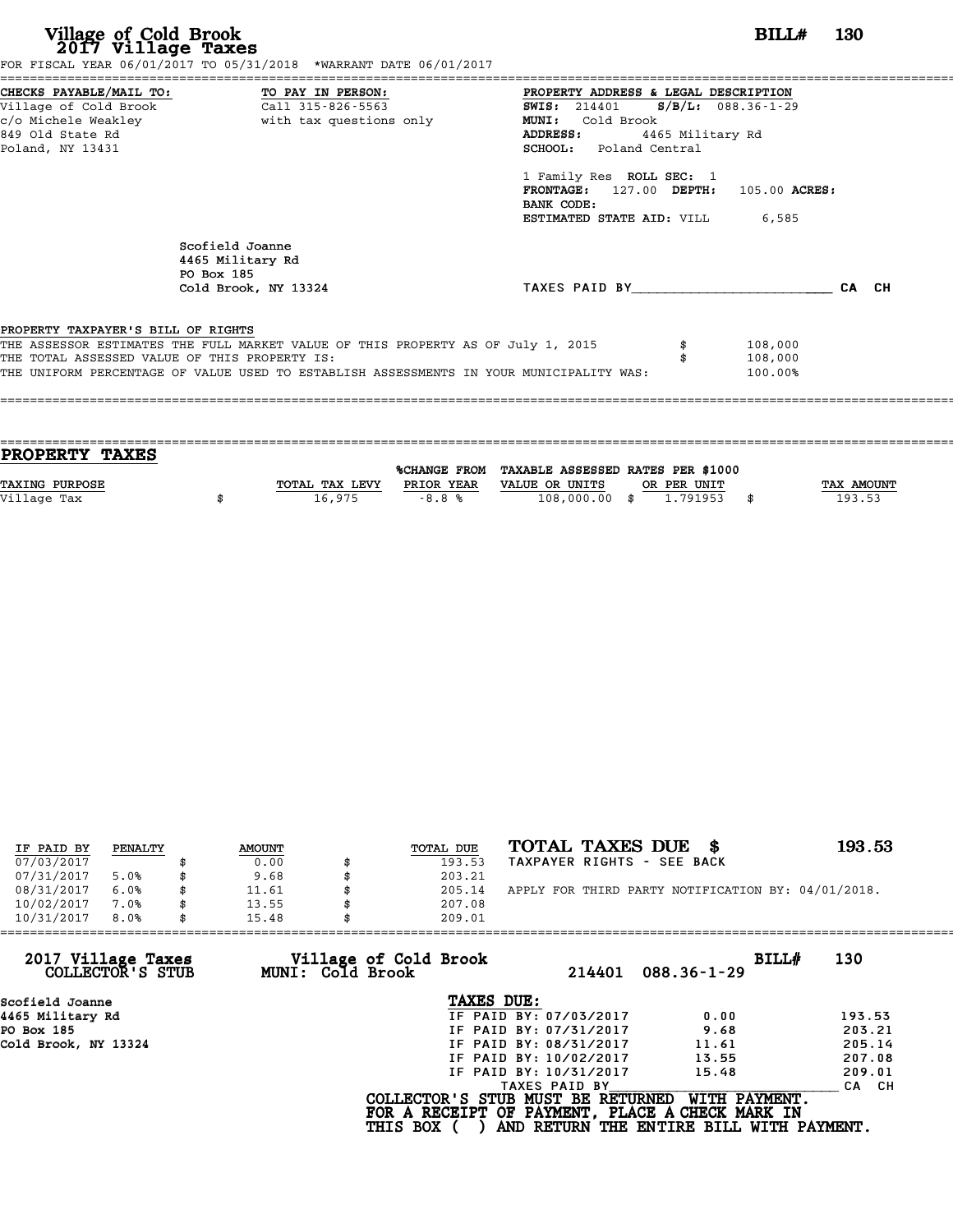| Village of Cold Brook<br>2017 Village Taxes                                         | FOR FISCAL YEAR 06/01/2017 TO 05/31/2018 *WARRANT DATE 06/01/2017                                                                                                           | <b>BILL#</b> 131                                                                                                                                                                                                                                                                             |                    |  |
|-------------------------------------------------------------------------------------|-----------------------------------------------------------------------------------------------------------------------------------------------------------------------------|----------------------------------------------------------------------------------------------------------------------------------------------------------------------------------------------------------------------------------------------------------------------------------------------|--------------------|--|
| c/o Michele Weakley<br>849 Old State Rd<br>Poland, NY 13431                         | CHECKS PAYABLE/MAIL TO: TO PAY IN PERSON:<br>Village of Cold Brook Call 315-826-5563<br>with tax questions only                                                             | PROPERTY ADDRESS & LEGAL DESCRIPTION<br>$S/B/L: 088.36 - 1 - 15$<br><b>SWIS:</b> 214401<br>MUNI: Cold Brook<br>ADDRESS:<br>397 Route 8<br><b>SCHOOL:</b> Poland Central<br>1 Family Res ROLL SEC: 1<br>$\tt FRONTAGE:$<br>DEPTH:<br>BANK CODE: 135<br><b>ESTIMATED STATE AID:</b> VILL 6,585 | <b>ACRES:</b> 1.60 |  |
|                                                                                     | Scofield Kenneth<br>Scofield Jeannette<br>PO Box 175<br>Cold Brook, NY 13324                                                                                                | TAXES PAID BY                                                                                                                                                                                                                                                                                | CA CH              |  |
| PROPERTY TAXPAYER'S BILL OF RIGHTS<br>THE TOTAL ASSESSED VALUE OF THIS PROPERTY IS: | THE ASSESSOR ESTIMATES THE FULL MARKET VALUE OF THIS PROPERTY AS OF July 1, 2015<br>THE UNIFORM PERCENTAGE OF VALUE USED TO ESTABLISH ASSESSMENTS IN YOUR MUNICIPALITY WAS: | 119,800<br>119,800<br>100.00%                                                                                                                                                                                                                                                                |                    |  |

| TAX AMOUNT |
|------------|
| 214.68     |
|            |
|            |

| IF PAID BY | PENALTY | <b>AMOUNT</b> | TOTAL DUE | TOTAL TAXES DUE \$                                 | 214.68 |
|------------|---------|---------------|-----------|----------------------------------------------------|--------|
| 07/03/2017 |         | 0.00          | 214.68    | TAXPAYER RIGHTS - SEE BACK                         |        |
| 07/31/2017 | 5.0%    | \$<br>10.73   | 225.41    |                                                    |        |
| 08/31/2017 | 6.0%    | \$<br>12.88   | 227.56    | APPLY FOR THIRD PARTY NOTIFICATION BY: 04/01/2018. |        |
| 10/02/2017 | 7.0%    | \$<br>15.03   | 229.71    |                                                    |        |
| 10/31/2017 | 8.0%    | \$<br>17.17   | 231.85    |                                                    |        |

| 231.85                                    |                             |                                                                                                                                                                                                                                                                                                   |
|-------------------------------------------|-----------------------------|---------------------------------------------------------------------------------------------------------------------------------------------------------------------------------------------------------------------------------------------------------------------------------------------------|
| Village of Cold Brook<br>MUNI: Cold Brook | 214401<br>$088.36 - 1 - 15$ | BILLH<br>131                                                                                                                                                                                                                                                                                      |
|                                           |                             |                                                                                                                                                                                                                                                                                                   |
|                                           | 0.00                        | 214.68                                                                                                                                                                                                                                                                                            |
|                                           | 10.73                       | 225.41                                                                                                                                                                                                                                                                                            |
|                                           | 12.88                       | 227.56                                                                                                                                                                                                                                                                                            |
|                                           | 15.03                       | 229.71                                                                                                                                                                                                                                                                                            |
|                                           | 17.17                       | 231.85                                                                                                                                                                                                                                                                                            |
|                                           |                             | CA CH                                                                                                                                                                                                                                                                                             |
| <b>THIS BOX</b>                           | WITH PAYMENT.               |                                                                                                                                                                                                                                                                                                   |
|                                           |                             | TAXES DUE:<br>IF PAID BY: 07/03/2017<br>IF PAID BY: 07/31/2017<br>IF PAID BY: 08/31/2017<br>IF PAID BY: 10/02/2017<br>IF PAID BY: 10/31/2017<br>TAXES PAID BY<br>COLLECTOR'S STUB MUST BE RETURNED<br>FOR A RECEIPT OF PAYMENT, PLACE A CHECK MARK IN<br>AND RETURN THE ENTIRE BILL WITH PAYMENT. |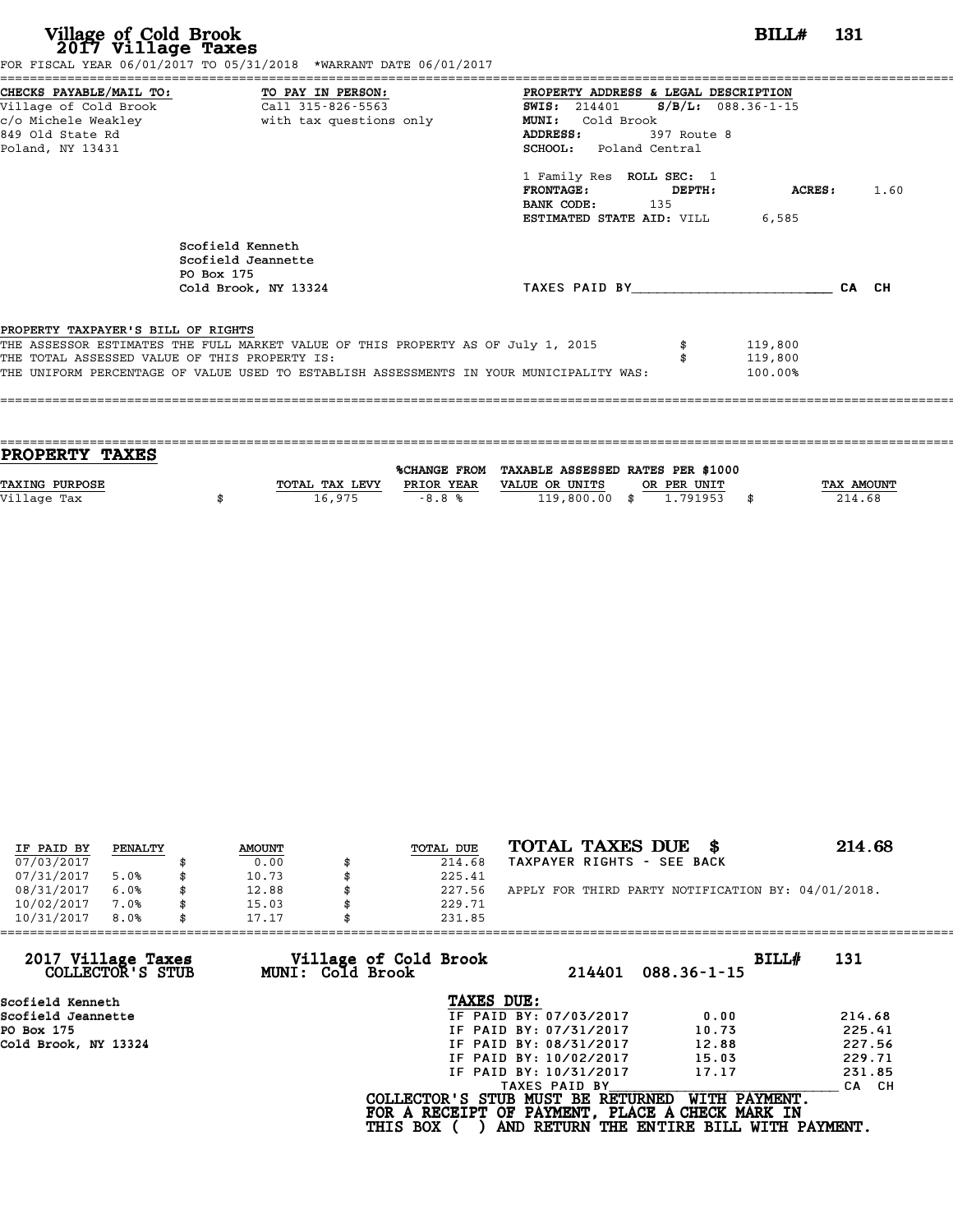| Village of Cold Brook<br>2017 Village Taxes                                         | FOR FISCAL YEAR 06/01/2017 TO 05/31/2018 *WARRANT DATE 06/01/2017                                                                                                           |                                                                                                                                                                                                                                                                                                             | BILL#                       | - 132 |
|-------------------------------------------------------------------------------------|-----------------------------------------------------------------------------------------------------------------------------------------------------------------------------|-------------------------------------------------------------------------------------------------------------------------------------------------------------------------------------------------------------------------------------------------------------------------------------------------------------|-----------------------------|-------|
| 849 Old State Rd<br>Poland, NY 13431                                                | CHECKS PAYABLE/MAIL TO: TO PAY IN PERSON:<br>Village of Cold Brook Call 315-826-5563<br>c/o Michele Weakley                       with tax questions only                   | PROPERTY ADDRESS & LEGAL DESCRIPTION<br>$S/B/L$ : 088.44-1-12<br><b>SWIS:</b> 214401<br><b>MUNI:</b><br>Cold Brook<br><b>ADDRESS:</b><br>304 Main St<br><b>SCHOOL:</b> Poland Central<br>1 Family Res ROLL SEC: 1<br>FRONTAGE: 328.00 DEPTH:<br>BANK CODE:<br>813<br><b>ESTIMATED STATE AID:</b> VILL 6,585 | 90.00 ACRES:                |       |
|                                                                                     | Sheppard Andrew R<br>304 Main St<br>Cold Brook, NY 13324                                                                                                                    | TAXES PAID BY                                                                                                                                                                                                                                                                                               |                             | CA CH |
| PROPERTY TAXPAYER'S BILL OF RIGHTS<br>THE TOTAL ASSESSED VALUE OF THIS PROPERTY IS: | THE ASSESSOR ESTIMATES THE FULL MARKET VALUE OF THIS PROPERTY AS OF July 1, 2015<br>THE UNIFORM PERCENTAGE OF VALUE USED TO ESTABLISH ASSESSMENTS IN YOUR MUNICIPALITY WAS: |                                                                                                                                                                                                                                                                                                             | 51,800<br>51,800<br>100.00% |       |

| <b>PROPERTY TAXES</b> |                |            |                                                |             |                   |
|-----------------------|----------------|------------|------------------------------------------------|-------------|-------------------|
|                       |                |            | %CHANGE FROM TAXABLE ASSESSED RATES PER \$1000 |             |                   |
| TAXING PURPOSE        | TOTAL TAX LEVY | PRIOR YEAR | VALUE OR UNITS                                 | OR PER UNIT | <b>TAX AMOUNT</b> |
| Village Tax           | 16,975         | $-8.8%$    | 51,800.00 \$                                   | 1.791953    | 92.82             |
|                       |                |            |                                                |             |                   |
|                       |                |            |                                                |             |                   |

| IF PAID BY | PENALTY | <b>AMOUNT</b> | TOTAL DUE | TOTAL TAXES DUE \$                                 | 92.82 |
|------------|---------|---------------|-----------|----------------------------------------------------|-------|
| 07/03/2017 |         | 0.00          | 92.82     | TAXPAYER RIGHTS - SEE BACK                         |       |
| 07/31/2017 | 5.0%    | 4.64          | 97.46     |                                                    |       |
| 08/31/2017 | 6.0%    | 5.57          | 98.39     | APPLY FOR THIRD PARTY NOTIFICATION BY: 04/01/2018. |       |
| 10/02/2017 | 7.0%    | 6.50          | 99.32     |                                                    |       |
| 10/31/2017 | 8.0%    | 7.43          | 100.25    |                                                    |       |

| 10/31/2017<br>8.0%<br>7.43             |                                           | 100.25                                                                               |                                                           |        |
|----------------------------------------|-------------------------------------------|--------------------------------------------------------------------------------------|-----------------------------------------------------------|--------|
| 2017 Village Taxes<br>COLLECTOR'S STUB | Village of Cold Brook<br>MUNI: Cold Brook | 214401                                                                               | BILL#<br>$088.44 - 1 - 12$                                | 132    |
| Sheppard Andrew R                      |                                           | TAXES DUE:                                                                           |                                                           |        |
| 304 Main St                            |                                           | IF PAID BY: 07/03/2017                                                               | 0.00                                                      | 92.82  |
| Cold Brook, NY 13324                   |                                           | IF PAID BY: 07/31/2017                                                               | 4.64                                                      | 97.46  |
|                                        |                                           | IF PAID BY: 08/31/2017                                                               | 5.57                                                      | 98.39  |
|                                        |                                           | IF PAID BY: 10/02/2017                                                               | 6.50                                                      | 99.32  |
|                                        |                                           | IF PAID BY: 10/31/2017                                                               | 7.43                                                      | 100.25 |
|                                        |                                           | TAXES PAID BY                                                                        |                                                           | CA CH  |
|                                        | <b>THIS BOX</b>                           | COLLECTOR'S STUB MUST BE RETURNED<br>FOR A RECEIPT OF PAYMENT, PLACE A CHECK MARK IN | WITH PAYMENT.<br>AND RETURN THE ENTIRE BILL WITH PAYMENT. |        |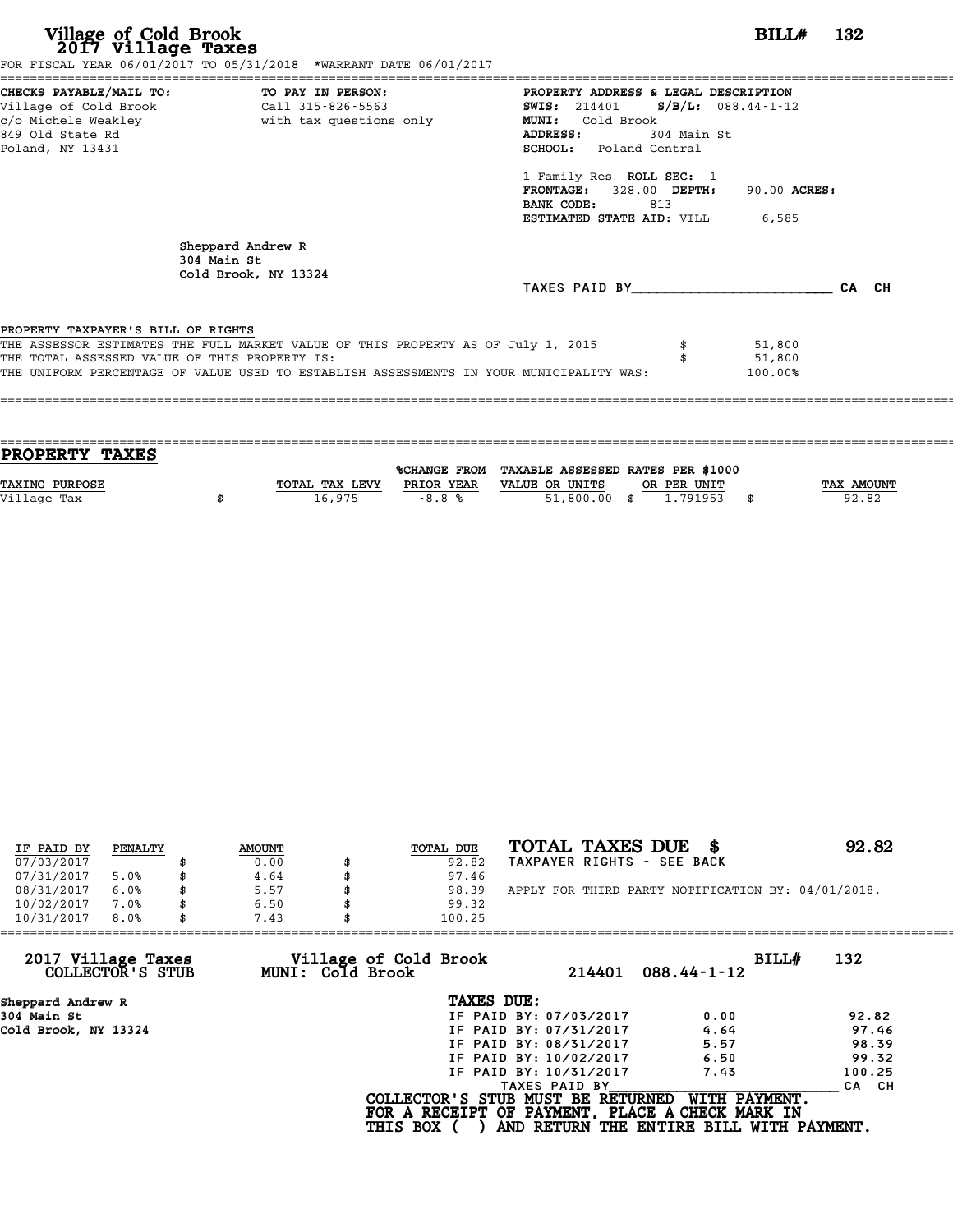| Village of Cold Brook<br>2017 Village Taxes   | FOR FISCAL YEAR 06/01/2017 TO 05/31/2018 *WARRANT DATE 06/01/2017                       |                                                 | <b>BILL#</b> 133 |       |      |
|-----------------------------------------------|-----------------------------------------------------------------------------------------|-------------------------------------------------|------------------|-------|------|
| CHECKS PAYABLE/MAIL TO:                       | TO PAY IN PERSON:                                                                       | PROPERTY ADDRESS & LEGAL DESCRIPTION            |                  |       |      |
| Village of Cold Brook Call 315-826-5563       |                                                                                         | <b>SWIS:</b> 214401 <b>S/B/L:</b> 089.29-1-10.1 |                  |       |      |
| c/o Michele Weakley                           | with tax questions only                                                                 | MUNI: Cold Brook                                |                  |       |      |
| 849 Old State Rd                              |                                                                                         | ADDRESS:<br>Norway St                           |                  |       |      |
| Poland, NY 13431                              |                                                                                         | <b>SCHOOL:</b> Poland Central                   |                  |       |      |
|                                               |                                                                                         | Rural vac<10 ROLL SEC: 1                        |                  |       |      |
|                                               |                                                                                         | FRONTAGE: 285.00 DEPTH:                         | ACRES :          |       | 4.00 |
|                                               |                                                                                         | BANK CODE:                                      |                  |       |      |
|                                               |                                                                                         | <b>ESTIMATED STATE AID:</b> VILL 6,585          |                  |       |      |
|                                               | Smith James R                                                                           |                                                 |                  |       |      |
|                                               | Smith Joann D                                                                           |                                                 |                  |       |      |
|                                               | PO Box 143                                                                              |                                                 |                  |       |      |
|                                               | Poland, NY 13431                                                                        | TAXES PAID BY                                   |                  | CA CH |      |
| PROPERTY TAXPAYER'S BILL OF RIGHTS            |                                                                                         |                                                 |                  |       |      |
|                                               | THE ASSESSOR ESTIMATES THE FULL MARKET VALUE OF THIS PROPERTY AS OF July 1, 2015        |                                                 | 11,000           |       |      |
| THE TOTAL ASSESSED VALUE OF THIS PROPERTY IS: |                                                                                         |                                                 | 11,000           |       |      |
|                                               | THE UNIFORM PERCENTAGE OF VALUE USED TO ESTABLISH ASSESSMENTS IN YOUR MUNICIPALITY WAS: |                                                 | 100.00%          |       |      |

| TAX AMOUNT |
|------------|
| 19.71      |
|            |
|            |

| IF PAID BY | PENALTY | <b>AMOUNT</b> | TOTAL DUE | TOTAL TAXES DUE \$                                 | 19.71 |
|------------|---------|---------------|-----------|----------------------------------------------------|-------|
| 07/03/2017 |         | 0.00          | 19.71     | TAXPAYER RIGHTS - SEE BACK                         |       |
| 07/31/2017 | 5.0%    | \$<br>0.99    | 20.70     |                                                    |       |
| 08/31/2017 | 6.0%    | 1.18          | 20.89     | APPLY FOR THIRD PARTY NOTIFICATION BY: 04/01/2018. |       |
| 10/02/2017 | 7.0%    | \$<br>1.38    | 21.09     |                                                    |       |
| 10/31/2017 | 8.0%    | \$<br>1.58    | 21.29     |                                                    |       |

| 10/31/2017<br>8.0%                     | 1.58                                      | 21.29                                                                                |                                          |       |
|----------------------------------------|-------------------------------------------|--------------------------------------------------------------------------------------|------------------------------------------|-------|
| 2017 Village Taxes<br>COLLECTOR'S STUB | Village of Cold Brook<br>MUNI: Cold Brook | 214401                                                                               | BILL#<br>$089.29 - 1 - 10.1$             | 133   |
| Smith James R                          |                                           | TAXES DUE:                                                                           |                                          |       |
| Smith Joann D                          |                                           | IF PAID BY: 07/03/2017                                                               | 0.00                                     | 19.71 |
| PO Box 143                             |                                           | IF PAID BY: 07/31/2017                                                               | 0.99                                     | 20.70 |
| Poland, NY 13431                       |                                           | IF PAID BY: 08/31/2017                                                               | 1.18                                     | 20.89 |
|                                        |                                           | IF PAID BY: 10/02/2017                                                               | 1.38                                     | 21.09 |
|                                        |                                           | IF PAID BY: 10/31/2017                                                               | 1.58                                     | 21.29 |
|                                        |                                           | TAXES PAID BY                                                                        |                                          | CA CH |
|                                        |                                           | COLLECTOR'S STUB MUST BE RETURNED<br>FOR A RECEIPT OF PAYMENT, PLACE A CHECK MARK IN | WITH PAYMENT.                            |       |
|                                        |                                           | <b>THIS BOX</b>                                                                      | AND RETURN THE ENTIRE BILL WITH PAYMENT. |       |
|                                        |                                           |                                                                                      |                                          |       |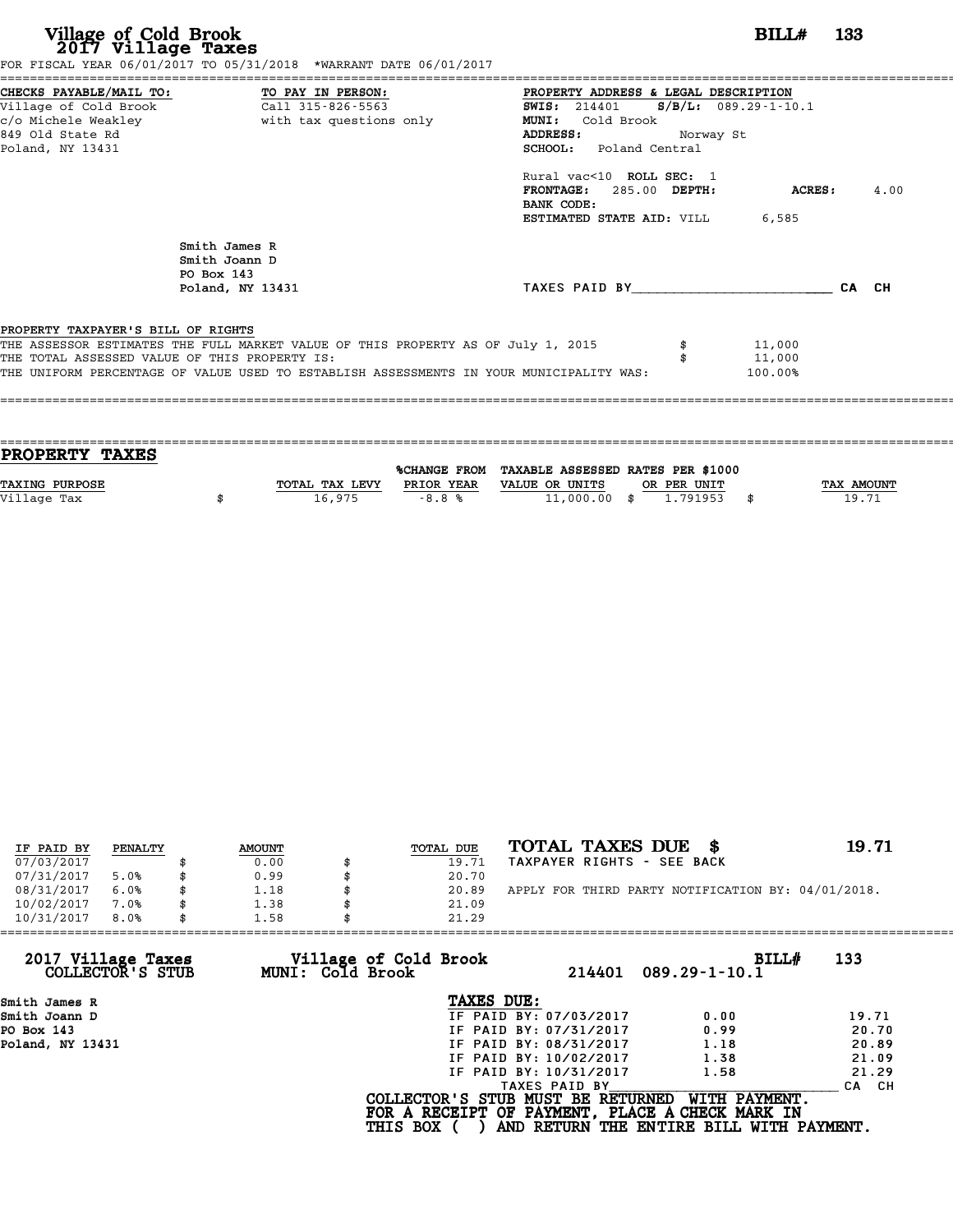| Village of Cold Brook<br>2017 Village Taxes   | FOR FISCAL YEAR 06/01/2017 TO 05/31/2018 *WARRANT DATE 06/01/2017                       |                                        | $BILLH$ 134 |
|-----------------------------------------------|-----------------------------------------------------------------------------------------|----------------------------------------|-------------|
|                                               |                                                                                         | PROPERTY ADDRESS & LEGAL DESCRIPTION   |             |
|                                               |                                                                                         | SWIS: 214401 S/B/L: 089.29-1-19        |             |
|                                               | c/o Michele Weakley                       with tax questions only                       | <b>MUNI:</b><br>Cold Brook             |             |
| 849 Old State Rd                              |                                                                                         | ADDRESS:<br>4435 Norway St             |             |
| Poland, NY 13431                              |                                                                                         | <b>SCHOOL:</b> Poland Central          |             |
|                                               |                                                                                         | 1 Family Res ROLL SEC: 1               |             |
|                                               |                                                                                         | FRONTAGE: 79.00 DEPTH: 154.00 ACRES:   |             |
|                                               |                                                                                         | BANK CODE:                             |             |
|                                               |                                                                                         | <b>ESTIMATED STATE AID:</b> VILL 6,585 |             |
|                                               | Truax Sally<br>4435 Norway St<br>Cold Brook, NY 13324                                   |                                        |             |
|                                               |                                                                                         | TAXES PAID BY TAXES PAID BY            | CA CH       |
| PROPERTY TAXPAYER'S BILL OF RIGHTS            |                                                                                         |                                        |             |
|                                               | THE ASSESSOR ESTIMATES THE FULL MARKET VALUE OF THIS PROPERTY AS OF July 1, 2015        | 64,000                                 |             |
| THE TOTAL ASSESSED VALUE OF THIS PROPERTY IS: |                                                                                         | 64,000                                 |             |
|                                               | THE UNIFORM PERCENTAGE OF VALUE USED TO ESTABLISH ASSESSMENTS IN YOUR MUNICIPALITY WAS: | 100.00%                                |             |
|                                               |                                                                                         |                                        |             |
|                                               |                                                                                         |                                        |             |

| TOTAL TAX LEVY | PRIOR YEAR | VALUE OR UNITS |              | TAX AMOUNT                                                                |
|----------------|------------|----------------|--------------|---------------------------------------------------------------------------|
|                |            |                |              | 114.68                                                                    |
|                |            |                |              |                                                                           |
|                | 16,975     | $-8.8%$        | 64,000,00 \$ | %CHANGE FROM TAXABLE ASSESSED RATES PER \$1000<br>OR PER UNIT<br>1,791953 |

| IF PAID BY | PENALTY | <b>AMOUNT</b> | TOTAL DUE | TOTAL TAXES DUE \$                                 | 114.68 |
|------------|---------|---------------|-----------|----------------------------------------------------|--------|
| 07/03/2017 |         | 0.00          | 114.68    | TAXPAYER RIGHTS - SEE BACK                         |        |
| 07/31/2017 | 5.0%    | \$<br>5.73    | 120.41    |                                                    |        |
| 08/31/2017 | 6.0%    | 6.88          | 121.56    | APPLY FOR THIRD PARTY NOTIFICATION BY: 04/01/2018. |        |
| 10/02/2017 | 7.0%    | \$<br>8.03    | 122.71    |                                                    |        |
| 10/31/2017 | 8.0%    | \$<br>9.17    | 123.85    |                                                    |        |

| 10/31/2017<br>8.0%                     | 9.17                                      | 123.85                                                                               |                                                           |        |
|----------------------------------------|-------------------------------------------|--------------------------------------------------------------------------------------|-----------------------------------------------------------|--------|
| 2017 Village Taxes<br>COLLECTOR'S STUB | Village of Cold Brook<br>MUNI: Cold Brook | 214401                                                                               | BILL#<br>$089.29 - 1 - 19$                                | 134    |
| Truax Sally                            |                                           | TAXES DUE:                                                                           |                                                           |        |
| 4435 Norway St                         |                                           | IF PAID BY: 07/03/2017                                                               | 0.00                                                      | 114.68 |
| Cold Brook, NY 13324                   |                                           | IF PAID BY: 07/31/2017                                                               | 5.73                                                      | 120.41 |
|                                        |                                           | IF PAID BY: 08/31/2017                                                               | 6.88                                                      | 121.56 |
|                                        |                                           | IF PAID BY: 10/02/2017                                                               | 8.03                                                      | 122.71 |
|                                        |                                           | IF PAID BY: 10/31/2017                                                               | 9.17                                                      | 123.85 |
|                                        |                                           | TAXES PAID BY                                                                        |                                                           | CA CH  |
|                                        | <b>THIS BOX</b>                           | COLLECTOR'S STUB MUST BE RETURNED<br>FOR A RECEIPT OF PAYMENT, PLACE A CHECK MARK IN | WITH PAYMENT.<br>AND RETURN THE ENTIRE BILL WITH PAYMENT. |        |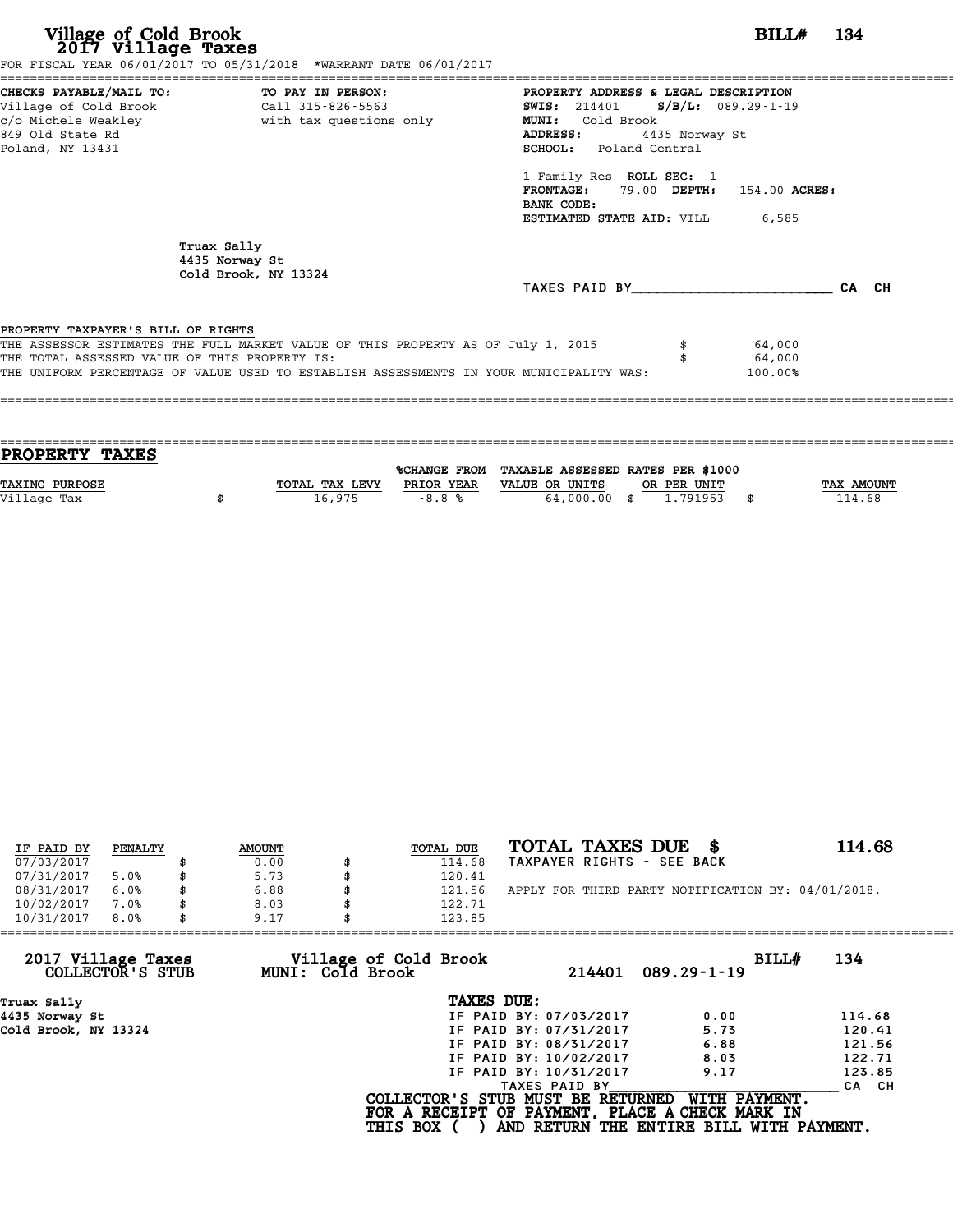| Village of Cold Brook<br>2017 Village Taxes   | FOR FISCAL YEAR 06/01/2017 TO 05/31/2018 *WARRANT DATE 06/01/2017                       | BILL#                                                                                                       | 135           |      |
|-----------------------------------------------|-----------------------------------------------------------------------------------------|-------------------------------------------------------------------------------------------------------------|---------------|------|
| CHECKS PAYABLE/MAIL TO:                       | TO PAY IN PERSON:                                                                       | PROPERTY ADDRESS & LEGAL DESCRIPTION                                                                        |               |      |
| Village of Cold Brook                         | Call 315-826-5563                                                                       | $S/B/L$ : 089.29-1-12<br><b>SWIS:</b> 214401                                                                |               |      |
| c/o Michele Weakley                           | with tax questions only                                                                 | MUNI: Cold Brook                                                                                            |               |      |
| 849 Old State Rd<br>Poland, NY 13431          |                                                                                         | ADDRESS:<br>4383 Norway St<br>SCHOOL: Poland Central                                                        |               |      |
|                                               |                                                                                         | 1 Family Res ROLL SEC: 1<br>FRONTAGE: 157.00 DEPTH:<br>BANK CODE:<br><b>ESTIMATED STATE AID:</b> VILL 6,585 | <b>ACRES:</b> | 4.60 |
|                                               | Van Valkenburg Evan<br>VanValkenburg Beverly<br>457 Main St                             |                                                                                                             |               |      |
|                                               | Cold Brook, NY 13324                                                                    | TAXES PAID BY                                                                                               | CA CH         |      |
| PROPERTY TAXPAYER'S BILL OF RIGHTS            |                                                                                         |                                                                                                             |               |      |
|                                               | THE ASSESSOR ESTIMATES THE FULL MARKET VALUE OF THIS PROPERTY AS OF July 1, 2015        | 16,000                                                                                                      |               |      |
| THE TOTAL ASSESSED VALUE OF THIS PROPERTY IS: |                                                                                         | 16,000                                                                                                      |               |      |
|                                               | THE UNIFORM PERCENTAGE OF VALUE USED TO ESTABLISH ASSESSMENTS IN YOUR MUNICIPALITY WAS: | 100.00%                                                                                                     |               |      |

| TAX AMOUNT |
|------------|
| 28.67      |
|            |
|            |

| IF PAID BY | PENALTY | <b>AMOUNT</b> | TOTAL DUE | TOTAL TAXES DUE \$                                 | 28.67 |
|------------|---------|---------------|-----------|----------------------------------------------------|-------|
| 07/03/2017 |         | 0.00          | 28.67     | TAXPAYER RIGHTS - SEE BACK                         |       |
| 07/31/2017 | 5.0%    | \$<br>1.43    | 30.10     |                                                    |       |
| 08/31/2017 | 6.0%    | 1.72          | 30.39     | APPLY FOR THIRD PARTY NOTIFICATION BY: 04/01/2018. |       |
| 10/02/2017 | 7.0%    | \$<br>2.01    | 30.68     |                                                    |       |
| 10/31/2017 | 8.0%    | \$<br>2.29    | 30.96     |                                                    |       |

| 2.29 | 30.96      |                                                              |                                                                                                                                                 |                                                                                                                                  |
|------|------------|--------------------------------------------------------------|-------------------------------------------------------------------------------------------------------------------------------------------------|----------------------------------------------------------------------------------------------------------------------------------|
|      |            | 214401                                                       | BILL#<br>$089.29 - 1 - 12$                                                                                                                      | 135                                                                                                                              |
|      | TAXES DUE: |                                                              |                                                                                                                                                 |                                                                                                                                  |
|      |            |                                                              | 0.00                                                                                                                                            | 28.67                                                                                                                            |
|      |            |                                                              | 1.43                                                                                                                                            | 30.10                                                                                                                            |
|      |            |                                                              | 1.72                                                                                                                                            | 30.39                                                                                                                            |
|      |            |                                                              | 2.01                                                                                                                                            | 30.68                                                                                                                            |
|      |            |                                                              | 2.29                                                                                                                                            | 30.96                                                                                                                            |
|      |            |                                                              |                                                                                                                                                 | CA CH                                                                                                                            |
|      |            |                                                              | WITH PAYMENT.                                                                                                                                   |                                                                                                                                  |
|      |            | Village of Cold Brook<br>MUNI: Cold Brook<br><b>THIS BOX</b> | IF PAID BY: 07/03/2017<br>IF PAID BY: 07/31/2017<br>IF PAID BY: 08/31/2017<br>IF PAID BY: 10/02/2017<br>IF PAID BY: 10/31/2017<br>TAXES PAID BY | COLLECTOR'S STUB MUST BE RETURNED<br>FOR A RECEIPT OF PAYMENT, PLACE A CHECK MARK IN<br>AND RETURN THE ENTIRE BILL WITH PAYMENT. |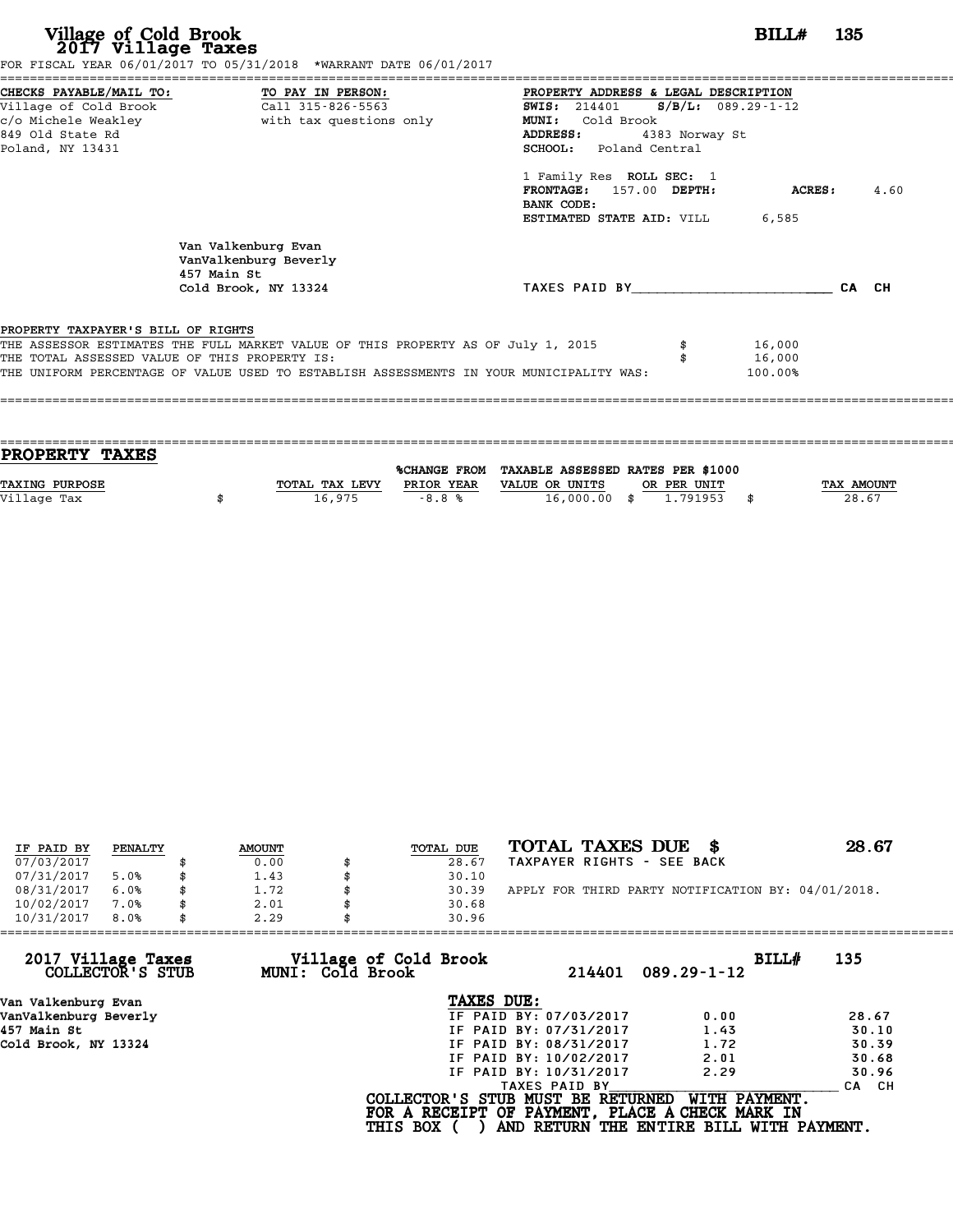| Village of Cold Brook<br>2017 Village Taxes                                                                                                         | FOR FISCAL YEAR 06/01/2017 TO 05/31/2018 *WARRANT DATE 06/01/2017                                                                                                           |                                                                                                                                                                                                                                |                    | BILL#                 | - 136 |
|-----------------------------------------------------------------------------------------------------------------------------------------------------|-----------------------------------------------------------------------------------------------------------------------------------------------------------------------------|--------------------------------------------------------------------------------------------------------------------------------------------------------------------------------------------------------------------------------|--------------------|-----------------------|-------|
| CHECKS PAYABLE/MAIL TO: TO PAY IN PERSON:<br>Village of Cold Brook Call 315-826-5563<br>c/o Michele Weakley<br>849 Old State Rd<br>Poland, NY 13431 | with tax questions only                                                                                                                                                     | PROPERTY ADDRESS & LEGAL DESCRIPTION<br>SWIS: 214401 S/B/L: 088.36-1-27<br><b>MUNI:</b><br>Cold Brook<br>ADDRESS:<br>SCHOOL: Poland Central<br>Res vac land ROLL SEC: 1<br>FRONTAGE: 147.88 DEPTH: 164.65 ACRES:<br>BANK CODE: | Military Rd<br>135 |                       | .05   |
|                                                                                                                                                     | VanValkenberg Evan A<br>VanValkenberg Beverly A<br>457 Main St<br>Cold Brook, NY 13324                                                                                      | <b>ESTIMATED STATE AID:</b> VILL 6,585<br>TAXES PAID BY TAXES                                                                                                                                                                  |                    |                       | CA CH |
| PROPERTY TAXPAYER'S BILL OF RIGHTS<br>THE TOTAL ASSESSED VALUE OF THIS PROPERTY IS:                                                                 | THE ASSESSOR ESTIMATES THE FULL MARKET VALUE OF THIS PROPERTY AS OF July 1, 2015<br>THE UNIFORM PERCENTAGE OF VALUE USED TO ESTABLISH ASSESSMENTS IN YOUR MUNICIPALITY WAS: |                                                                                                                                                                                                                                |                    | 200<br>200<br>100.00% |       |

| PROPERTY TAXES        |                |                     |                                   |             |            |
|-----------------------|----------------|---------------------|-----------------------------------|-------------|------------|
|                       |                | <b>%CHANGE FROM</b> | TAXABLE ASSESSED RATES PER \$1000 |             |            |
| <b>TAXING PURPOSE</b> | TOTAL TAX LEVY | PRIOR YEAR          | VALUE OR UNITS                    | OR PER UNIT | TAX AMOUNT |
|                       |                |                     |                                   |             |            |
| Village Tax           | 16,975         | $-8.8%$             | 200.00                            | 1.791953    | \$<br>0.36 |
|                       |                |                     |                                   |             |            |

| IF PAID BY | PENALTY | <b>AMOUNT</b> | TOTAL DUE | TOTAL TAXES DUE \$                                 | . 36 |
|------------|---------|---------------|-----------|----------------------------------------------------|------|
| 07/03/2017 |         | 0.00          | 0.36      | TAXPAYER RIGHTS - SEE BACK                         |      |
| 07/31/2017 | 5.0%    | 0.02          | 0.38      |                                                    |      |
| 08/31/2017 | 6.0%    | \$<br>0.02    | 0.38      | APPLY FOR THIRD PARTY NOTIFICATION BY: 04/01/2018. |      |
| 10/02/2017 | 7.0%    | 0.03          | 0.39      |                                                    |      |
| 10/31/2017 | 8.0%    | \$<br>0.03    | 0.39      |                                                    |      |

| 0.03 | 0.39                   |                                                              |                                                                                                                                  |
|------|------------------------|--------------------------------------------------------------|----------------------------------------------------------------------------------------------------------------------------------|
|      | 214401                 | BILLH<br>$088.36 - 1 - 27$                                   | 136                                                                                                                              |
|      | TAXES DUE:             |                                                              |                                                                                                                                  |
|      | IF PAID BY: 07/03/2017 | 0.00                                                         | .36                                                                                                                              |
|      | IF PAID BY: 07/31/2017 | 0.02                                                         | 0.38                                                                                                                             |
|      | IF PAID BY: 08/31/2017 | 0.02                                                         | 0.38                                                                                                                             |
|      | IF PAID BY: 10/02/2017 | 0.03                                                         | 0.39                                                                                                                             |
|      | IF PAID BY: 10/31/2017 | 0.03                                                         | 0.39                                                                                                                             |
|      | TAXES PAID BY          |                                                              | CA CH                                                                                                                            |
|      |                        | WITH PAYMENT.                                                |                                                                                                                                  |
|      |                        | Village of Cold Brook<br>MUNI: Cold Brook<br><b>THIS BOX</b> | COLLECTOR'S STUB MUST BE RETURNED<br>FOR A RECEIPT OF PAYMENT, PLACE A CHECK MARK IN<br>AND RETURN THE ENTIRE BILL WITH PAYMENT. |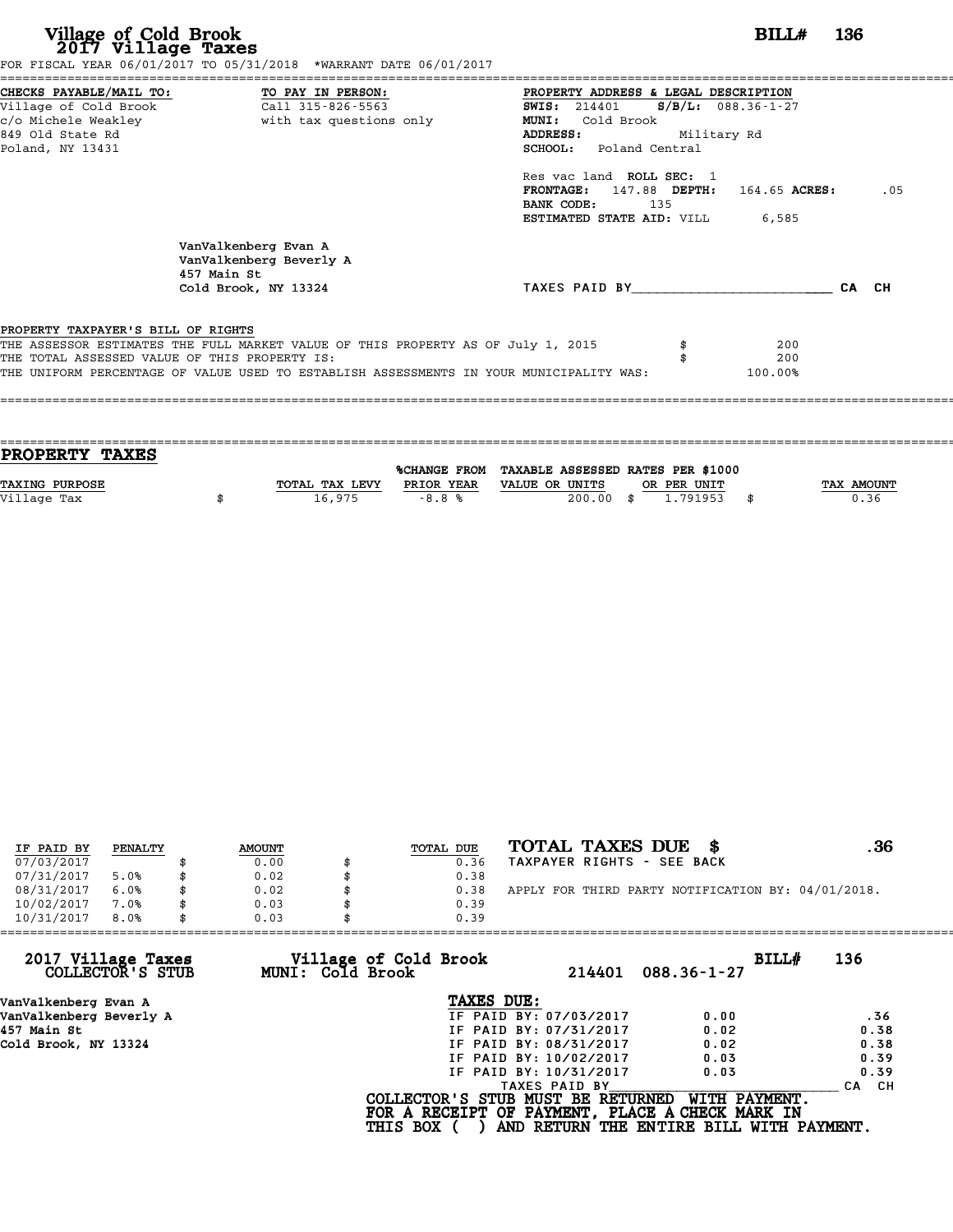| Village of Cold Brook<br>2017 Village Taxes                 | FOR FISCAL YEAR 06/01/2017 TO 05/31/2018 *WARRANT DATE 06/01/2017                                                                                                                                                            |                                                                                                                                                                                                                                                                                      | BILL#                       | -- 137 |     |
|-------------------------------------------------------------|------------------------------------------------------------------------------------------------------------------------------------------------------------------------------------------------------------------------------|--------------------------------------------------------------------------------------------------------------------------------------------------------------------------------------------------------------------------------------------------------------------------------------|-----------------------------|--------|-----|
| c/o Michele Weakley<br>849 Old State Rd<br>Poland, NY 13431 | CHECKS PAYABLE/MAIL TO: TO PAY IN PERSON:<br>Village of Cold Brook Call 315-826-5563<br>with tax questions only                                                                                                              | PROPERTY ADDRESS & LEGAL DESCRIPTION<br><b>SWIS:</b> 214401<br><b>MUNI:</b><br>Cold Brook<br>ADDRESS:<br>Route 8<br><b>SCHOOL:</b> Poland Central<br>1 Family Res ROLL SEC: 1<br>$FRONTAGE: 147.88$ $DEPTH: 164.65$ $ACRES:$<br>BANK CODE:<br><b>ESTIMATED STATE AID:</b> VILL 6,585 | $S/B/L: 089.21-1-1$         |        | .58 |
|                                                             | VanValkenburg Evan A<br>VanValkenburg Beverly A<br>PO Box 247<br>Cold Brook, NY 13324                                                                                                                                        | TAXES PAID BY CA CH                                                                                                                                                                                                                                                                  |                             |        |     |
| PROPERTY TAXPAYER'S BILL OF RIGHTS                          | THE ASSESSOR ESTIMATES THE FULL MARKET VALUE OF THIS PROPERTY AS OF July 1, 2015<br>THE TOTAL ASSESSED VALUE OF THIS PROPERTY IS:<br>THE UNIFORM PERCENTAGE OF VALUE USED TO ESTABLISH ASSESSMENTS IN YOUR MUNICIPALITY WAS: |                                                                                                                                                                                                                                                                                      | 95,000<br>95,000<br>100.00% |        |     |

| PROPERTY TAXES        |                |            |                                                |             |            |
|-----------------------|----------------|------------|------------------------------------------------|-------------|------------|
|                       |                |            |                                                |             |            |
|                       |                |            | %CHANGE FROM TAXABLE ASSESSED RATES PER \$1000 |             |            |
| <b>TAXING PURPOSE</b> | TOTAL TAX LEVY | PRIOR YEAR | VALUE OR UNITS                                 | OR PER UNIT | TAX AMOUNT |
| Village Tax           | 16,975         | $-8.8%$    | 95,000,00 \$                                   | 1,791953    | 170.24     |
|                       |                |            |                                                |             |            |
|                       |                |            |                                                |             |            |

| IF PAID BY | PENALTY | <b>AMOUNT</b> | <b>TOTAL DUE</b> | TOTAL TAXES DUE \$                                 | 170.24 |
|------------|---------|---------------|------------------|----------------------------------------------------|--------|
| 07/03/2017 |         | 0.00          | 170.24           | TAXPAYER RIGHTS - SEE BACK                         |        |
| 07/31/2017 | 5.0%    | \$<br>8.51    | 178.75           |                                                    |        |
| 08/31/2017 | 6.0%    | \$<br>10.21   | \$<br>180.45     | APPLY FOR THIRD PARTY NOTIFICATION BY: 04/01/2018. |        |
| 10/02/2017 | 7.0%    | \$<br>11.92   | 182.16           |                                                    |        |
| 10/31/2017 | 8.0%    | \$<br>13.62   | 183.86           |                                                    |        |

| 13.62            | 183.86                 |                                          |                                                                                                                                  |
|------------------|------------------------|------------------------------------------|----------------------------------------------------------------------------------------------------------------------------------|
| MUNI: Cold Brook | 214401                 | BILL#<br>$089.21 - 1 - 1$                | 137                                                                                                                              |
|                  | TAXES DUE:             |                                          |                                                                                                                                  |
|                  | IF PAID BY: 07/03/2017 | 0.00                                     | 170.24                                                                                                                           |
|                  | IF PAID BY: 07/31/2017 | 8.51                                     | 178.75                                                                                                                           |
|                  | IF PAID BY: 08/31/2017 | 10.21                                    | 180.45                                                                                                                           |
|                  | IF PAID BY: 10/02/2017 | 11.92                                    | 182.16                                                                                                                           |
|                  | IF PAID BY: 10/31/2017 | 13.62                                    | 183.86                                                                                                                           |
|                  | TAXES PAID BY          |                                          | CA CH                                                                                                                            |
|                  |                        | WITH PAYMENT.                            |                                                                                                                                  |
|                  |                        | Village of Cold Brook<br><b>THIS BOX</b> | COLLECTOR'S STUB MUST BE RETURNED<br>FOR A RECEIPT OF PAYMENT, PLACE A CHECK MARK IN<br>AND RETURN THE ENTIRE BILL WITH PAYMENT. |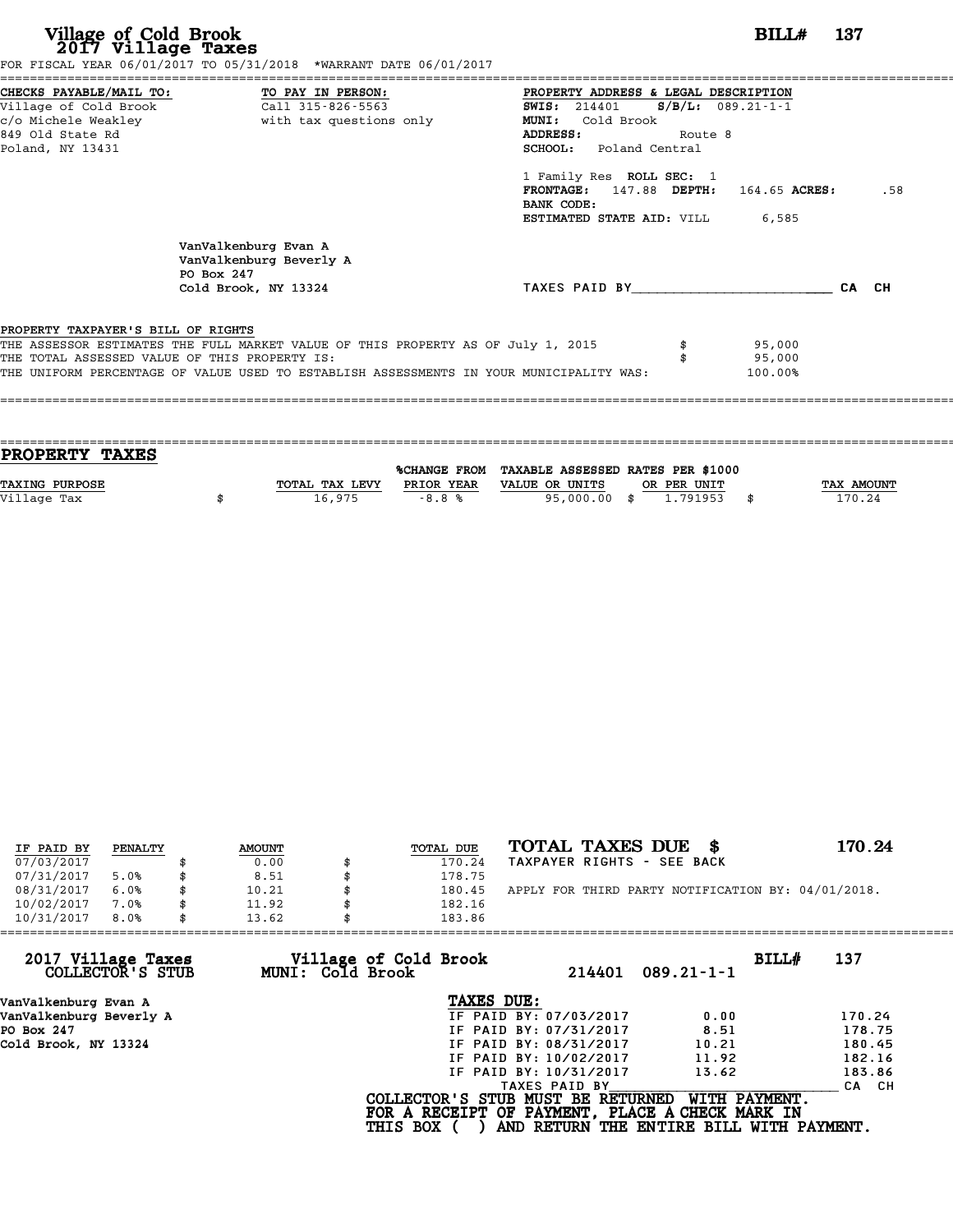| Village of Cold Brook<br>2017 Village Taxes                                         | FOR FISCAL YEAR 06/01/2017 TO 05/31/2018 *WARRANT DATE 06/01/2017                                                                                                           | <b>BILL#</b> 138                                                                                                                                                                                                                                                                                                   |     |
|-------------------------------------------------------------------------------------|-----------------------------------------------------------------------------------------------------------------------------------------------------------------------------|--------------------------------------------------------------------------------------------------------------------------------------------------------------------------------------------------------------------------------------------------------------------------------------------------------------------|-----|
| -------------------------------------<br>849 Old State Rd<br>Poland, NY 13431       | CHECKS PAYABLE/MAIL TO: TO PAY IN PERSON:<br>Village of Cold Brook Call 315-826-5563                                                                                        | PROPERTY ADDRESS & LEGAL DESCRIPTION<br><b>SWIS:</b> 214401 <b>S/B/L:</b> 089.29-1-2<br><b>MUNI:</b><br>Cold Brook<br><b>ADDRESS:</b><br>Military Rd<br><b>SCHOOL:</b> Poland Central<br>1 Family Res ROLL SEC: 1<br>FRONTAGE: 140.00 DEPTH: 179.00 ACRES:<br>BANK CODE:<br>415<br>ESTIMATED STATE AID: VILL 6,585 | .54 |
|                                                                                     | Vertucci James F<br>Vertucci Dorothy<br>P 0 Box 137<br>4436 Norway St<br>Cold Brook, NY 13324                                                                               | TAXES PAID BY CA CH                                                                                                                                                                                                                                                                                                |     |
| PROPERTY TAXPAYER'S BILL OF RIGHTS<br>THE TOTAL ASSESSED VALUE OF THIS PROPERTY IS: | THE ASSESSOR ESTIMATES THE FULL MARKET VALUE OF THIS PROPERTY AS OF July 1, 2015<br>THE UNIFORM PERCENTAGE OF VALUE USED TO ESTABLISH ASSESSMENTS IN YOUR MUNICIPALITY WAS: | 97,500<br>97,500<br>100.00%                                                                                                                                                                                                                                                                                        |     |

| <b>PROPERTY TAXES</b> |                |            |                                                |             |                   |
|-----------------------|----------------|------------|------------------------------------------------|-------------|-------------------|
|                       |                |            | %CHANGE FROM TAXABLE ASSESSED RATES PER \$1000 |             |                   |
| TAXING PURPOSE        | TOTAL TAX LEVY | PRIOR YEAR | VALUE OR UNITS                                 | OR PER UNIT | <b>TAX AMOUNT</b> |
| Village Tax           | 16,975         | $-8.8%$    | 97,500.00 \$                                   | 1.791953    | 174.72            |
|                       |                |            |                                                |             |                   |
|                       |                |            |                                                |             |                   |

| IF PAID BY | PENALTY | <b>AMOUNT</b> | TOTAL DUE | TOTAL TAXES DUE \$                                 | 174.72 |
|------------|---------|---------------|-----------|----------------------------------------------------|--------|
| 07/03/2017 |         | 0.00          | 174.72    | TAXPAYER RIGHTS - SEE BACK                         |        |
| 07/31/2017 | 5.0%    | 8.74          | 183.46    |                                                    |        |
| 08/31/2017 | 6.0%    | \$<br>10.48   | 185.20    | APPLY FOR THIRD PARTY NOTIFICATION BY: 04/01/2018. |        |
| 10/02/2017 | 7.0%    | \$<br>12.23   | 186.95    |                                                    |        |
| 10/31/2017 | 8.0%    | \$<br>13.98   | 188.70    |                                                    |        |

| 188.70          |                  |                                                                                                                                                                       |                                                                                                                                  |
|-----------------|------------------|-----------------------------------------------------------------------------------------------------------------------------------------------------------------------|----------------------------------------------------------------------------------------------------------------------------------|
|                 | 214401           | $089.29 - 1 - 2$                                                                                                                                                      | BILL#<br>138                                                                                                                     |
|                 |                  |                                                                                                                                                                       |                                                                                                                                  |
|                 |                  | 0.00                                                                                                                                                                  | 174.72                                                                                                                           |
|                 |                  | 8.74                                                                                                                                                                  | 183.46                                                                                                                           |
|                 |                  | 10.48                                                                                                                                                                 | 185.20                                                                                                                           |
|                 |                  | 12.23                                                                                                                                                                 | 186.95                                                                                                                           |
|                 |                  | 13.98                                                                                                                                                                 | 188.70                                                                                                                           |
|                 | TAXES PAID BY    |                                                                                                                                                                       | CA CH                                                                                                                            |
| <b>THIS BOX</b> |                  | WITH PAYMENT.                                                                                                                                                         |                                                                                                                                  |
|                 | MUNI: Cold Brook | Village of Cold Brook<br>TAXES DUE:<br>IF PAID BY: 07/03/2017<br>IF PAID BY: 07/31/2017<br>IF PAID BY: 08/31/2017<br>IF PAID BY: 10/02/2017<br>IF PAID BY: 10/31/2017 | COLLECTOR'S STUB MUST BE RETURNED<br>FOR A RECEIPT OF PAYMENT, PLACE A CHECK MARK IN<br>AND RETURN THE ENTIRE BILL WITH PAYMENT. |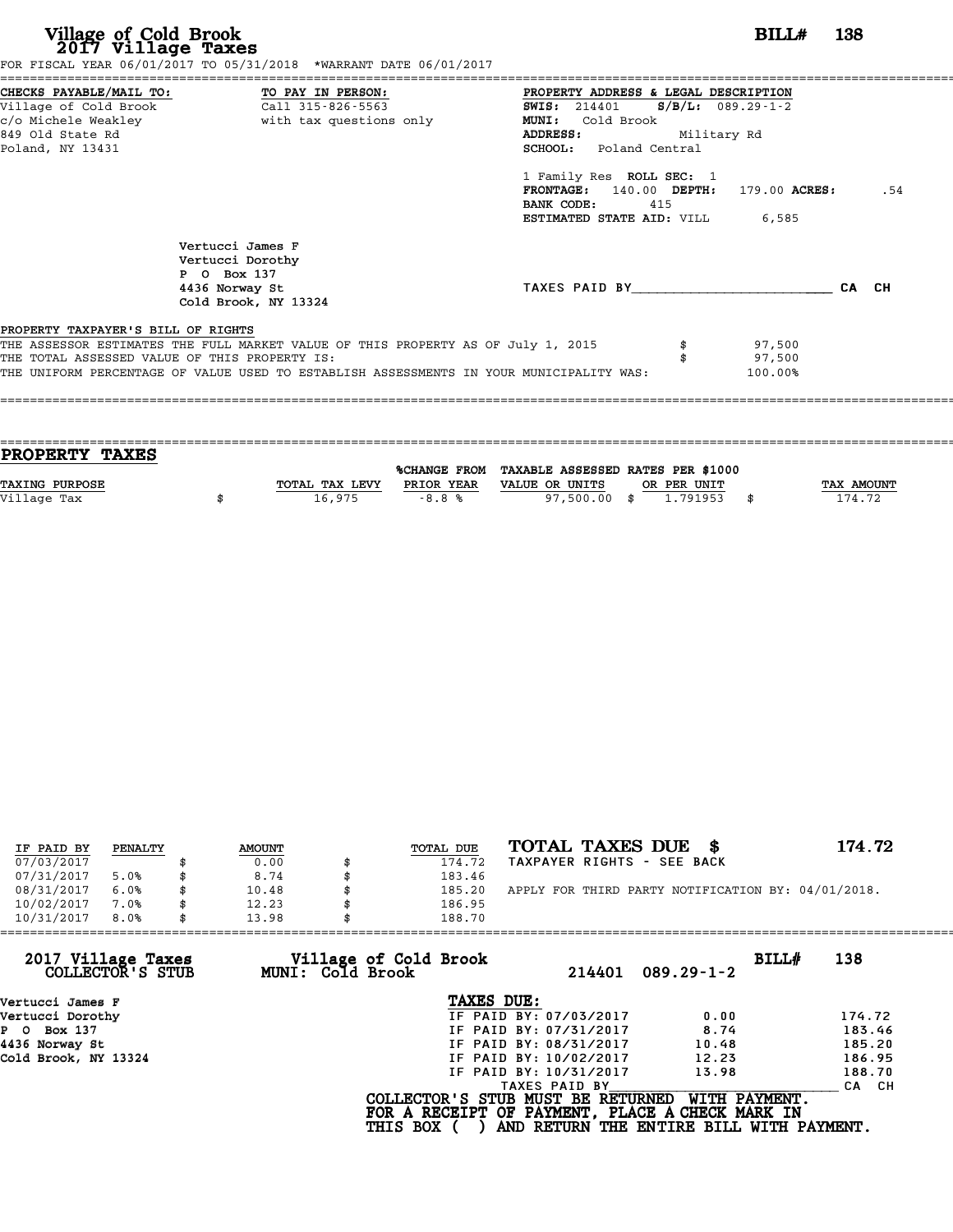| Village of Cold Brook<br>2017 Village Taxes                                                 | FOR FISCAL YEAR 06/01/2017 TO 05/31/2018 *WARRANT DATE 06/01/2017                       |                                                                                                                                |         | BILL#                 | 139   |      |
|---------------------------------------------------------------------------------------------|-----------------------------------------------------------------------------------------|--------------------------------------------------------------------------------------------------------------------------------|---------|-----------------------|-------|------|
| CHECKS PAYABLE/MAIL TO:<br>Village of Cold Brook<br>c/o Michele Weakley<br>849 Old State Rd | TO PAY IN PERSON:<br>Call 315-826-5563<br>with tax questions only                       | PROPERTY ADDRESS & LEGAL DESCRIPTION<br><b>SWIS: 214401</b><br>Cold Brook<br><b>MUNI:</b><br>ADDRESS:                          | Route 8 | $S/B/L$ : 088.36-1-13 |       |      |
| Poland, NY 13431                                                                            |                                                                                         | SCHOOL: Poland Central<br>Vac w/imprv ROLL SEC: 1<br><b>FRONTAGE :</b><br>BANK CODE:<br><b>ESTIMATED STATE AID:</b> VILL 6,585 | DEPTH:  | ACRES :               |       | 1.00 |
|                                                                                             | Vicioso Christine<br>929 Hillcrest Ave Apt C4<br>Utica, NY 13502                        |                                                                                                                                |         |                       |       |      |
|                                                                                             |                                                                                         | TAXES PAID BY                                                                                                                  |         |                       | CA CH |      |
| PROPERTY TAXPAYER'S BILL OF RIGHTS                                                          |                                                                                         |                                                                                                                                |         |                       |       |      |
|                                                                                             | THE ASSESSOR ESTIMATES THE FULL MARKET VALUE OF THIS PROPERTY AS OF July 1, 2015        |                                                                                                                                |         | 20,000                |       |      |
| THE TOTAL ASSESSED VALUE OF THIS PROPERTY IS:                                               |                                                                                         |                                                                                                                                |         | 20,000                |       |      |
|                                                                                             | THE UNIFORM PERCENTAGE OF VALUE USED TO ESTABLISH ASSESSMENTS IN YOUR MUNICIPALITY WAS: |                                                                                                                                |         | 100.00%               |       |      |

| PROPERTY TAXES |                |            |                                                |             |                   |
|----------------|----------------|------------|------------------------------------------------|-------------|-------------------|
|                |                |            |                                                |             |                   |
|                |                |            | %CHANGE FROM TAXABLE ASSESSED RATES PER \$1000 |             |                   |
| TAXING PURPOSE | TOTAL TAX LEVY | PRIOR YEAR | VALUE OR UNITS                                 | OR PER UNIT | <b>TAX AMOUNT</b> |
|                |                |            |                                                |             |                   |
| Village Tax    | 16,975         | $-8.8%$    | 20,000.00 \$                                   | 1.791953    | 35.84             |
|                |                |            |                                                |             |                   |

| IF PAID BY | PENALTY | <b>AMOUNT</b> | TOTAL DUE | TOTAL TAXES DUE \$                                 | 35.84 |
|------------|---------|---------------|-----------|----------------------------------------------------|-------|
| 07/03/2017 |         | 0.00          | 35.84     | TAXPAYER RIGHTS - SEE BACK                         |       |
| 07/31/2017 | 5.0%    | \$<br>1.79    | 37.63     |                                                    |       |
| 08/31/2017 | 6.0%    | 2.15          | 37.99     | APPLY FOR THIRD PARTY NOTIFICATION BY: 04/01/2018. |       |
| 10/02/2017 | 7.0%    | \$<br>2.51    | 38.35     |                                                    |       |
| 10/31/2017 | 8.0%    | \$<br>2.87    | 38.71     |                                                    |       |

| 10/31/2017<br>8.0%<br>2.87             |                                           | 38.71                                                                                |                                                           |       |
|----------------------------------------|-------------------------------------------|--------------------------------------------------------------------------------------|-----------------------------------------------------------|-------|
| 2017 Village Taxes<br>COLLECTOR'S STUB | Village of Cold Brook<br>MUNI: Cold Brook | 214401                                                                               | BILL#<br>$088.36 - 1 - 13$                                | 139   |
| Vicioso Christine                      |                                           | TAXES DUE:                                                                           |                                                           |       |
| 929 Hillcrest Ave Apt C4               |                                           | IF PAID BY: 07/03/2017                                                               | 0.00                                                      | 35.84 |
| Utica, NY 13502                        |                                           | IF PAID BY: 07/31/2017                                                               | 1.79                                                      | 37.63 |
|                                        |                                           | IF PAID BY: 08/31/2017                                                               | 2.15                                                      | 37.99 |
|                                        |                                           | IF PAID BY: 10/02/2017                                                               | 2.51                                                      | 38.35 |
|                                        |                                           | IF PAID BY: 10/31/2017                                                               | 2.87                                                      | 38.71 |
|                                        |                                           | TAXES PAID BY                                                                        |                                                           | CA CH |
|                                        | <b>THIS BOX</b>                           | COLLECTOR'S STUB MUST BE RETURNED<br>FOR A RECEIPT OF PAYMENT, PLACE A CHECK MARK IN | WITH PAYMENT.<br>AND RETURN THE ENTIRE BILL WITH PAYMENT. |       |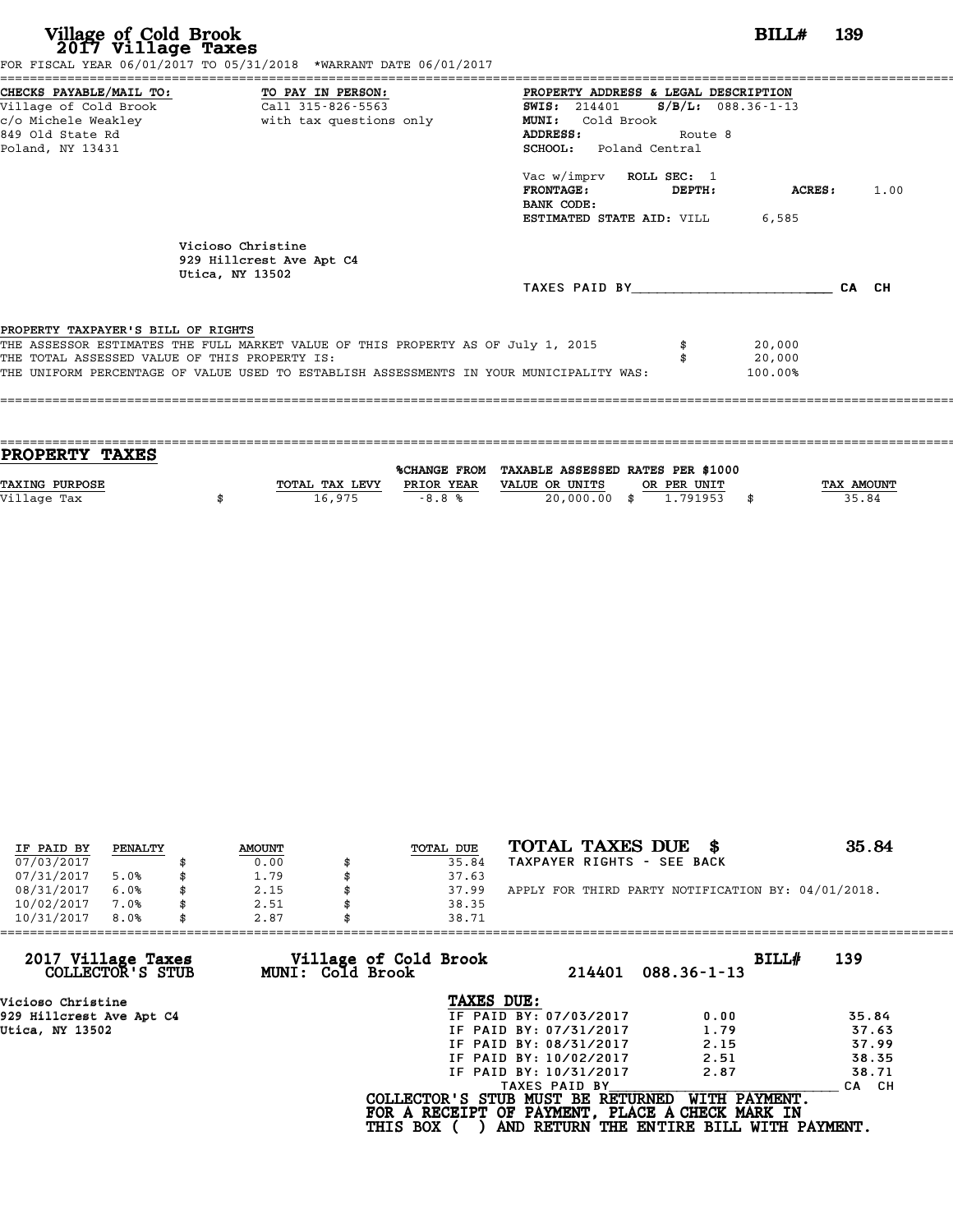| Village of Cold Brook<br>2017 Village Taxes                                                 | FOR FISCAL YEAR 06/01/2017 TO 05/31/2018 *WARRANT DATE 06/01/2017                                                                                                           |                                                                                                                                              | BILL#                         | - 140 |
|---------------------------------------------------------------------------------------------|-----------------------------------------------------------------------------------------------------------------------------------------------------------------------------|----------------------------------------------------------------------------------------------------------------------------------------------|-------------------------------|-------|
| CHECKS PAYABLE/MAIL TO:<br>Village of Cold Brook<br>c/o Michele Weakley<br>849 Old State Rd | TO PAY IN PERSON:<br>Call 315-826-5563<br>with tax questions only                                                                                                           | =================<br>PROPERTY ADDRESS & LEGAL DESCRIPTION<br><b>SWIS: 214401</b><br>Cold Brook<br><b>MUNI:</b><br><b>ADDRESS:</b><br>Main St | $S/B/L: 088.36-1-14$          |       |
| Poland, NY 13431                                                                            |                                                                                                                                                                             | <b>SCHOOL:</b> Poland Central<br>2 Family Res ROLL SEC: 1<br>FRONTAGE: 74.00 DEPTH: 358.00 ACRES:<br>BANK CODE:<br>ESTIMATED STATE AID: VILL | 6,585                         | .62   |
|                                                                                             | Vicioso Christine<br>929 Hillcrest Ave Apt C4<br>Utica, NY 13502                                                                                                            |                                                                                                                                              |                               |       |
|                                                                                             |                                                                                                                                                                             | TAXES PAID BY CA CH                                                                                                                          |                               |       |
| PROPERTY TAXPAYER'S BILL OF RIGHTS                                                          |                                                                                                                                                                             |                                                                                                                                              |                               |       |
| THE TOTAL ASSESSED VALUE OF THIS PROPERTY IS:                                               | THE ASSESSOR ESTIMATES THE FULL MARKET VALUE OF THIS PROPERTY AS OF July 1, 2015<br>THE UNIFORM PERCENTAGE OF VALUE USED TO ESTABLISH ASSESSMENTS IN YOUR MUNICIPALITY WAS: |                                                                                                                                              | 120,000<br>120,000<br>100.00% |       |

| <b>PROPERTY TAXES</b> |                |            |                                                |                   |
|-----------------------|----------------|------------|------------------------------------------------|-------------------|
|                       |                |            |                                                |                   |
|                       |                |            | %CHANGE FROM TAXABLE ASSESSED RATES PER \$1000 |                   |
| TAXING PURPOSE        | TOTAL TAX LEVY | PRIOR YEAR | VALUE OR UNITS<br>OR PER UNIT                  | <b>TAX AMOUNT</b> |
| Village Tax           | 16,975         | $-8.8%$    | 120,000.00 \$<br>1.791953                      | 215.03            |
|                       |                |            |                                                |                   |

| IF PAID BY | PENALTY | <b>AMOUNT</b> | <b>TOTAL DUE</b> | TOTAL TAXES DUE \$                                 | 215.03 |
|------------|---------|---------------|------------------|----------------------------------------------------|--------|
| 07/03/2017 |         | 0.00          | 215.03           | TAXPAYER RIGHTS - SEE BACK                         |        |
| 07/31/2017 | 5.0%    | \$<br>10.75   | 225.78           |                                                    |        |
| 08/31/2017 | 6.0%    | \$<br>12.90   | 227.93           | APPLY FOR THIRD PARTY NOTIFICATION BY: 04/01/2018. |        |
| 10/02/2017 | 7.0%    | \$<br>15.05   | 230.08           |                                                    |        |
| 10/31/2017 | 8.0%    | \$<br>17.20   | 232.23           |                                                    |        |

| 232.23          |                                           |                                                                                                                                                                                                    |                                                                                                                                                                                      |
|-----------------|-------------------------------------------|----------------------------------------------------------------------------------------------------------------------------------------------------------------------------------------------------|--------------------------------------------------------------------------------------------------------------------------------------------------------------------------------------|
|                 | 214401                                    | BILL#                                                                                                                                                                                              |                                                                                                                                                                                      |
|                 |                                           |                                                                                                                                                                                                    |                                                                                                                                                                                      |
|                 |                                           |                                                                                                                                                                                                    | 215.03                                                                                                                                                                               |
|                 |                                           |                                                                                                                                                                                                    | 225.78                                                                                                                                                                               |
|                 |                                           |                                                                                                                                                                                                    | 227.93                                                                                                                                                                               |
|                 |                                           |                                                                                                                                                                                                    | 230.08                                                                                                                                                                               |
|                 |                                           |                                                                                                                                                                                                    | 232.23                                                                                                                                                                               |
|                 |                                           |                                                                                                                                                                                                    | CA CH                                                                                                                                                                                |
| <b>THIS BOX</b> |                                           |                                                                                                                                                                                                    |                                                                                                                                                                                      |
|                 | Village of Cold Brook<br>MUNI: Cold Brook | TAXES DUE:<br>IF PAID BY: 07/03/2017<br>IF PAID BY: 07/31/2017<br>IF PAID BY: 08/31/2017<br>IF PAID BY: 10/02/2017<br>IF PAID BY: 10/31/2017<br>TAXES PAID BY<br>COLLECTOR'S STUB MUST BE RETURNED | 140<br>$088.36 - 1 - 14$<br>0.00<br>10.75<br>12.90<br>15.05<br>17.20<br>WITH PAYMENT.<br>FOR A RECEIPT OF PAYMENT, PLACE A CHECK MARK IN<br>AND RETURN THE ENTIRE BILL WITH PAYMENT. |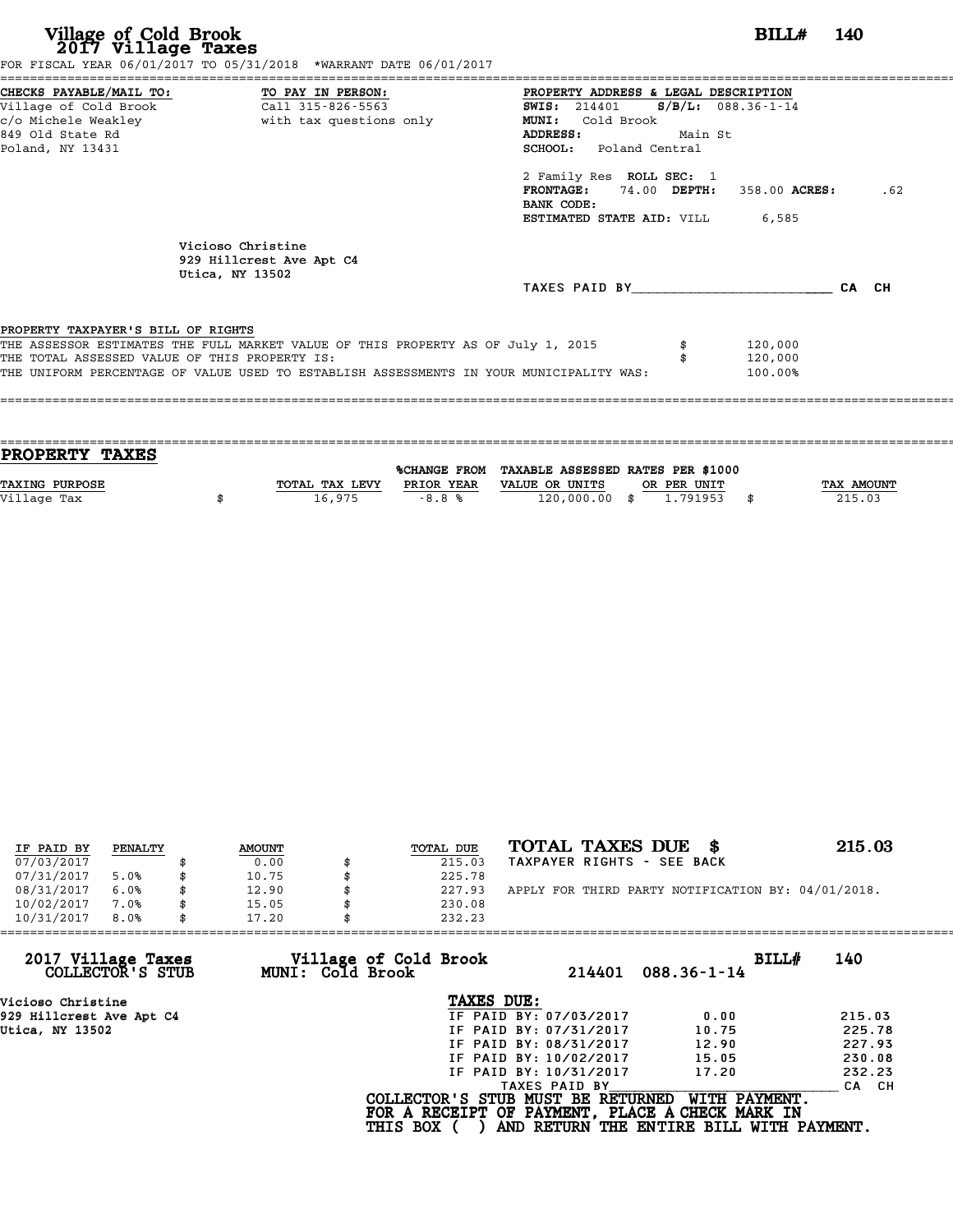| Village of Cold Brook<br>2017 Village Taxes | FOR FISCAL YEAR 06/01/2017 TO 05/31/2018 *WARRANT DATE 06/01/2017                                                                                                                                                            |                                                                                                                                                                                                                                                                                        | BILL# 141                     |       |
|---------------------------------------------|------------------------------------------------------------------------------------------------------------------------------------------------------------------------------------------------------------------------------|----------------------------------------------------------------------------------------------------------------------------------------------------------------------------------------------------------------------------------------------------------------------------------------|-------------------------------|-------|
| 849 Old State Rd<br>Poland, NY 13431        | CHECKS PAYABLE/MAIL TO: TO PAY IN PERSON:<br>Village of Cold Brook Call 315-826-5563<br>Call 315-826-5563                                                                                                                    | PROPERTY ADDRESS & LEGAL DESCRIPTION<br>SWIS: 214401 S/B/L: 088.44-1-14.1<br><b>MUNI:</b><br>Cold Brook<br>272 Route 8<br>ADDRESS:<br><b>SCHOOL:</b> Poland Central<br>1 Family Res ROLL SEC: 1<br>FRONTAGE: 171.00 DEPTH:<br>BANK CODE: 135<br><b>ESTIMATED STATE AID: VILL 6,585</b> | ACRES:                        | 12.00 |
|                                             | Vincent Patrick<br>Vincent Laurie<br>Route 8<br>Cold Brook, NY 13324                                                                                                                                                         | TAXES PAID BY CA CH                                                                                                                                                                                                                                                                    |                               |       |
| PROPERTY TAXPAYER'S BILL OF RIGHTS          | THE ASSESSOR ESTIMATES THE FULL MARKET VALUE OF THIS PROPERTY AS OF July 1, 2015<br>THE TOTAL ASSESSED VALUE OF THIS PROPERTY IS:<br>THE UNIFORM PERCENTAGE OF VALUE USED TO ESTABLISH ASSESSMENTS IN YOUR MUNICIPALITY WAS: |                                                                                                                                                                                                                                                                                        | 109,000<br>109,000<br>100.00% |       |

| PROPERTY TAXES |                |            |                                                |             |                   |
|----------------|----------------|------------|------------------------------------------------|-------------|-------------------|
|                |                |            |                                                |             |                   |
|                |                |            | %CHANGE FROM TAXABLE ASSESSED RATES PER \$1000 |             |                   |
| TAXING PURPOSE | TOTAL TAX LEVY | PRIOR YEAR | VALUE OR UNITS                                 | OR PER UNIT | <b>TAX AMOUNT</b> |
| Village Tax    | 16,975         | $-8.8%$    | 109,000.00 \$                                  | 1.791953    | 195.32            |
|                |                |            |                                                |             |                   |

| IF PAID BY | PENALTY | <b>AMOUNT</b> | TOTAL DUE | TOTAL TAXES DUE \$                                 | 195.32 |
|------------|---------|---------------|-----------|----------------------------------------------------|--------|
| 07/03/2017 |         | 0.00          | 195.32    | TAXPAYER RIGHTS - SEE BACK                         |        |
| 07/31/2017 | 5.0%    | \$<br>9.77    | 205.09    |                                                    |        |
| 08/31/2017 | 6.0%    | \$<br>11.72   | 207.04    | APPLY FOR THIRD PARTY NOTIFICATION BY: 04/01/2018. |        |
| 10/02/2017 | 7.0%    | \$<br>13.67   | 208.99    |                                                    |        |
| 10/31/2017 | 8.0%    | \$<br>15.63   | 210.95    |                                                    |        |

| 210.95          |                                           |                                                                                                                                                               |                                                                                                                                  |
|-----------------|-------------------------------------------|---------------------------------------------------------------------------------------------------------------------------------------------------------------|----------------------------------------------------------------------------------------------------------------------------------|
|                 | 214401                                    | BILL#<br>$088.44 - 1 - 14.1$                                                                                                                                  | 141                                                                                                                              |
|                 |                                           |                                                                                                                                                               |                                                                                                                                  |
|                 |                                           | 0.00                                                                                                                                                          | 195.32                                                                                                                           |
|                 |                                           | 9.77                                                                                                                                                          | 205.09                                                                                                                           |
|                 |                                           | 11.72                                                                                                                                                         | 207.04                                                                                                                           |
|                 |                                           | 13.67                                                                                                                                                         | 208.99                                                                                                                           |
|                 |                                           | 15.63                                                                                                                                                         | 210.95                                                                                                                           |
|                 |                                           |                                                                                                                                                               | CA CH                                                                                                                            |
| <b>THIS BOX</b> |                                           | WITH PAYMENT.                                                                                                                                                 |                                                                                                                                  |
|                 | Village of Cold Brook<br>MUNI: Cold Brook | TAXES DUE:<br>IF PAID BY: 07/03/2017<br>IF PAID BY: 07/31/2017<br>IF PAID BY: 08/31/2017<br>IF PAID BY: 10/02/2017<br>IF PAID BY: 10/31/2017<br>TAXES PAID BY | COLLECTOR'S STUB MUST BE RETURNED<br>FOR A RECEIPT OF PAYMENT, PLACE A CHECK MARK IN<br>AND RETURN THE ENTIRE BILL WITH PAYMENT. |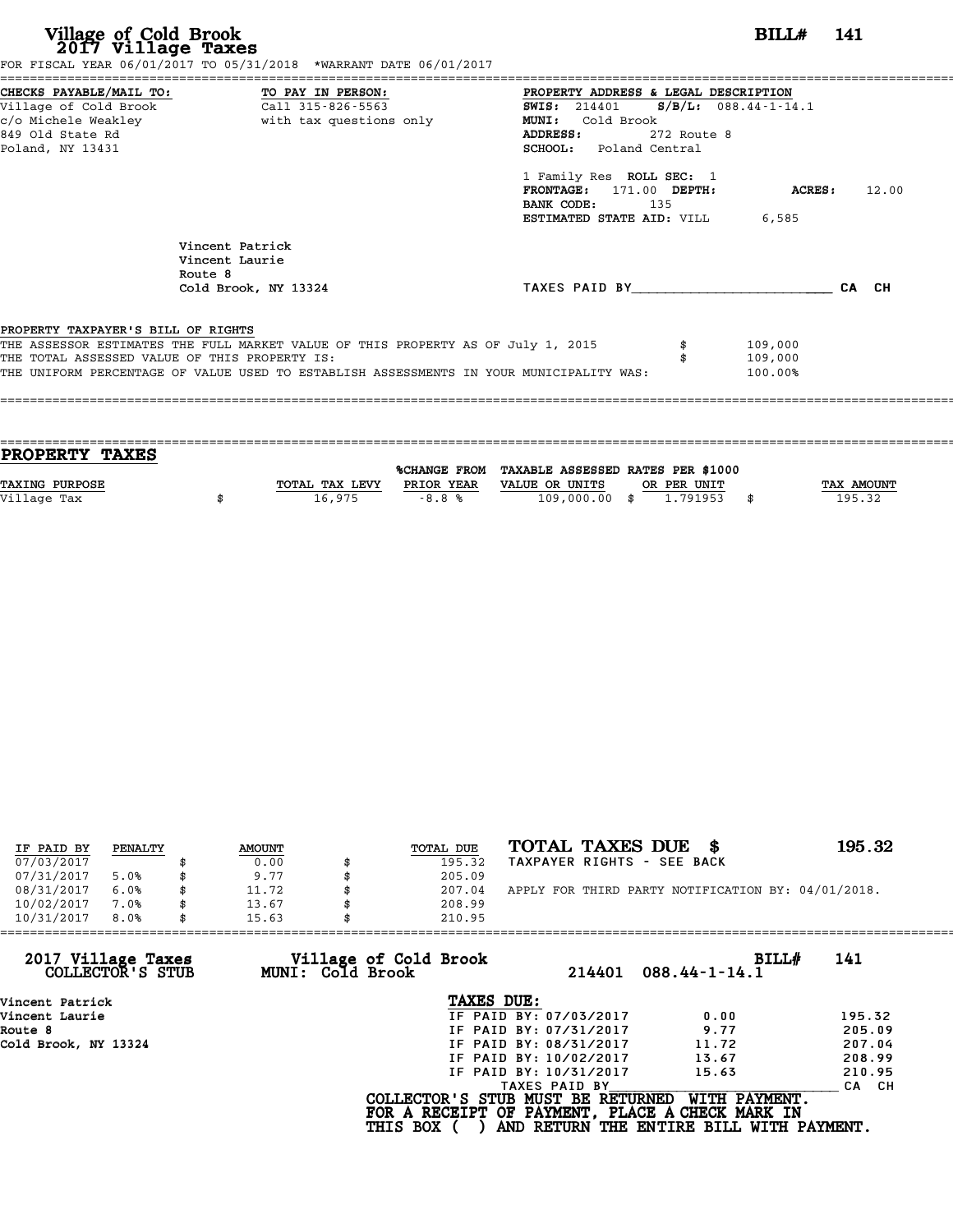| Village of Cold Brook<br>2017 Village Taxes   |                                                                                         | $BILLH$ 142                            |       |
|-----------------------------------------------|-----------------------------------------------------------------------------------------|----------------------------------------|-------|
| CHECKS PAYABLE/MAIL TO: TO PAY IN PERSON:     | FOR FISCAL YEAR 06/01/2017 TO 05/31/2018 *WARRANT DATE 06/01/2017                       | PROPERTY ADDRESS & LEGAL DESCRIPTION   |       |
| Village of Cold Brook Call 315-826-5563       |                                                                                         | SWIS: $214401$ S/B/L: 088.36-1-4       |       |
| c/o Michele Weakley                           | with tax questions only                                                                 | MUNI: Cold Brook                       |       |
| 849 Old State Rd                              |                                                                                         | ADDRESS:<br>337 Route 8                |       |
| Poland, NY 13431                              |                                                                                         | SCHOOL: Poland Central                 |       |
|                                               |                                                                                         | 1 Family Res ROLL SEC: 1               |       |
|                                               |                                                                                         | FRONTAGE: 93.70 DEPTH: 161.70 ACRES:   | .38   |
|                                               |                                                                                         | BANK CODE:                             |       |
|                                               |                                                                                         | <b>ESTIMATED STATE AID:</b> VILL 6,585 |       |
|                                               | Whitaker Duane M                                                                        |                                        |       |
|                                               | 337 Main St                                                                             |                                        |       |
|                                               | PO Box 20                                                                               |                                        |       |
|                                               | Cold Brook, NY 13324                                                                    | TAXES PAID BY                          | CA CH |
| PROPERTY TAXPAYER'S BILL OF RIGHTS            |                                                                                         |                                        |       |
|                                               | THE ASSESSOR ESTIMATES THE FULL MARKET VALUE OF THIS PROPERTY AS OF July 1, 2015        | 84,700                                 |       |
| THE TOTAL ASSESSED VALUE OF THIS PROPERTY IS: |                                                                                         | 84,700                                 |       |
|                                               | THE UNIFORM PERCENTAGE OF VALUE USED TO ESTABLISH ASSESSMENTS IN YOUR MUNICIPALITY WAS: | 100.00%                                |       |

| PROPERTY TAXES        |                |            |                                                |             |            |
|-----------------------|----------------|------------|------------------------------------------------|-------------|------------|
|                       |                |            | %CHANGE FROM TAXABLE ASSESSED RATES PER \$1000 |             |            |
|                       |                |            |                                                |             |            |
| <b>TAXING PURPOSE</b> | TOTAL TAX LEVY | PRIOR YEAR | VALUE OR UNITS                                 | OR PER UNIT | TAX AMOUNT |
|                       |                |            |                                                |             |            |
|                       |                |            |                                                |             |            |
| Village Tax           | 16,975         | $-8.8%$    | 84,700.00 \$                                   | 1,791953    | 151.78     |

| IF PAID BY | PENALTY | <b>AMOUNT</b> | <b>TOTAL DUE</b> | TOTAL TAXES DUE \$                                 | 151.78 |
|------------|---------|---------------|------------------|----------------------------------------------------|--------|
| 07/03/2017 |         | 0.00          | 151.78           | TAXPAYER RIGHTS - SEE BACK                         |        |
| 07/31/2017 | 5.0%    | 7.59          | 159.37           |                                                    |        |
| 08/31/2017 | 6.0%    | \$<br>9.11    | \$<br>160.89     | APPLY FOR THIRD PARTY NOTIFICATION BY: 04/01/2018. |        |
| 10/02/2017 | 7.0%    | \$<br>10.62   | 162.40           |                                                    |        |
| 10/31/2017 | 8.0%    | \$<br>12.14   | 163.92           |                                                    |        |

|                 | 214401           | $088.36 - 1 - 4$                    | 142<br>BILL#                                                                                                                                                                                                                                                       |
|-----------------|------------------|-------------------------------------|--------------------------------------------------------------------------------------------------------------------------------------------------------------------------------------------------------------------------------------------------------------------|
|                 |                  |                                     |                                                                                                                                                                                                                                                                    |
|                 |                  | 0.00                                | 151.78                                                                                                                                                                                                                                                             |
|                 |                  | 7.59                                | 159.37                                                                                                                                                                                                                                                             |
|                 |                  | 9.11                                | 160.89                                                                                                                                                                                                                                                             |
|                 |                  | 10.62                               | 162.40                                                                                                                                                                                                                                                             |
|                 |                  | 12.14                               | 163.92                                                                                                                                                                                                                                                             |
|                 | TAXES PAID BY    |                                     | CA CH                                                                                                                                                                                                                                                              |
| <b>THIS BOX</b> |                  | WITH PAYMENT.                       |                                                                                                                                                                                                                                                                    |
|                 | MUNI: Cold Brook | Village of Cold Brook<br>TAXES DUE: | IF PAID BY: 07/03/2017<br>IF PAID BY: 07/31/2017<br>IF PAID BY: 08/31/2017<br>IF PAID BY: 10/02/2017<br>IF PAID BY: 10/31/2017<br>COLLECTOR'S STUB MUST BE RETURNED<br>FOR A RECEIPT OF PAYMENT, PLACE A CHECK MARK IN<br>AND RETURN THE ENTIRE BILL WITH PAYMENT. |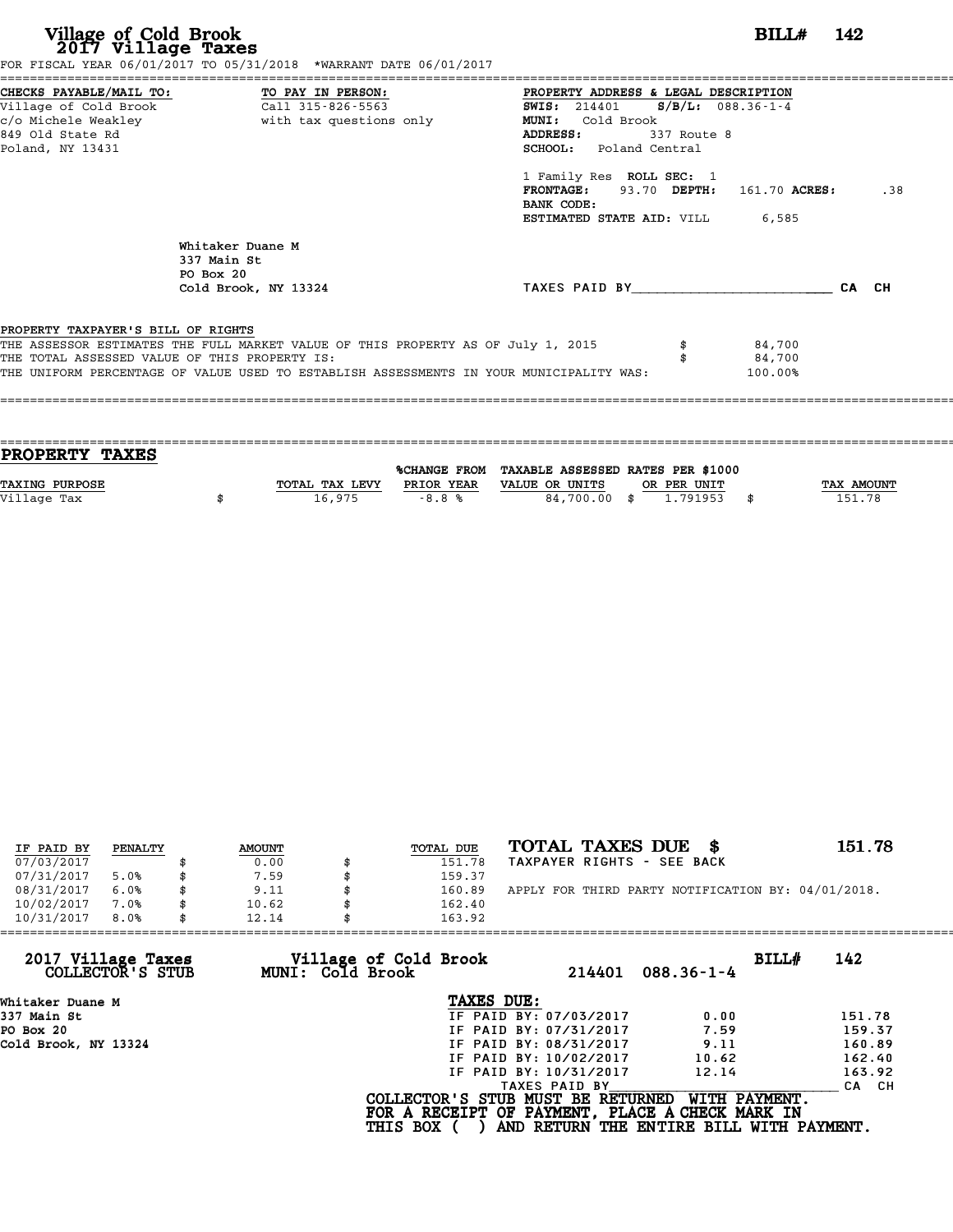# **Village of Cold Brook**<br> **2017 Village Taxes**<br> **2017 Village Taxes BILL# 143**<br> **2017 Village Taxes 143**

FOR FISCAL YEAR 06/01/2017 TO 05/31/2018 \*WARRANT DATE 06/01/2017 ======================================================================================================================================== CHECKS PAYABLE/MAIL TO: TO PAY IN PERSON: PROPERTY ADDRESS & LEGAL DESCRIPTION Village of Cold Brook Call 315-826-5563 SWIS: <sup>214401</sup> S/B/L: 088.36-1-46 CHECKS PAYABLE/MAIL TO: TO PAY IN PERSON: PROPERTY ADDRESS & LE<br>
Village of Cold Brook Call 315-826-5563 SWIS: 214401 S/B<br>
c/o Michele Weakley with tax questions only MUNI: Cold Brook<br>
849 Old State Pd CHECKS PAYABLE/MAIL TO: TO PAY IN PERSON: PROPERTY ADDRESS & LEGAL DESCRIPTION<br>
Village of Cold Brook Call 315-826-5563 SWIS: 214401 S/B/L: 088.36-1-46<br>
c/o Michele Weakley with tax questions only MUNI: Cold Brook Route 8<br> Poland, NY 13431 SCHOOL: Poland Central SCHOOL: Poland Central<br>Res vac land ROLL SEC: 1 **FRONTAGE:** 133.00 **DEPTH:** 100.00 **ACRES:** .19 Res vac land<br>**FRONTAGE:** 1<br>BANK CODE:<br>FSTIMATED STA FRONTAGE: 133.00 DEPTH: 100.00 ACRE<br>BANK CODE:<br>ESTIMATED STATE AID: VILL 6,585 Whitaker Duane M<br>337 Main St Whitaker Duane<br>337 Main St<br>Cold Brook NY 337 Main St<br>Cold Brook, NY 13324 TAXES PAID BY\_\_\_\_\_\_\_\_\_\_\_\_\_\_\_\_\_\_\_\_\_\_\_\_ CA CH PROPERTY TAXPAYER'S BILL OF RIGHTS **PROPERTY TAXPAYER'S BILL OF RIGHTS**<br>THE ASSESSOR ESTIMATES THE FULL MARKET VALUE OF THIS PROPERTY AS OF July 1, 2015 \$<br>THE TOTAL ASSESSED VALUE OF THIS PROPERTY IS. **PROPERTY TAXPAYER'S BILL OF RIGHTS<br>THE ASSESSOR ESTIMATES THE FULL MARKET VALUE OF THIS PROPERTY AS OF July 1, 2015 \$<br>THE TOTAL ASSESSED VALUE OF THIS PROPERTY IS: \$ 200<br>THE INIEOPM PERCENTAGE OF VALUE USED TO ESTABLISH A** THE UNIFORM PERCENTAGE OF VALUE USED TO ESTABLISH ASSESSMENTS IN YOUR MUNICIPALITY WAS: 100.00% ====================================================================================================================================

==================================================================================================================================== **PROPERTY TAXES** %CHANGE FROM TAXABLE ASSESSED RATES PER \$1000 **PROPERTY TAXES**<br>
TAXING PURPOSE TOTAL TAX LEVY PRIOR YEAR VALUE OR UNITS OR PER UNIT TAX AMOUNT<br>
VALUE OR UNITS OR PER UNIT TAX AMOUNT TAX AMOUNT TAX AMOUNT TAX AMOUNT PRIOR YEAR VALUE OR UNITS OR PER UNIT **TAXING PURPOSE**<br>
TAXING PURPOSE TAX NOUNT TOTAL TAX LEVY PRIOR YEAR VALUE OR UNITS OR PER UNIT<br>
Village Tax (1.791953) \$

| IF PAID BY | PENALTY | <b>AMOUNT</b> | TOTAL DUE | TOTAL TAXES DUE \$                                 | .36 |
|------------|---------|---------------|-----------|----------------------------------------------------|-----|
| 07/03/2017 |         | 0.00          | 0.36      | TAXPAYER RIGHTS - SEE BACK                         |     |
| 07/31/2017 | 5.0%    | 0.02          | 0.38      |                                                    |     |
| 08/31/2017 | 6.0%    | \$<br>0.02    | 0.38      | APPLY FOR THIRD PARTY NOTIFICATION BY: 04/01/2018. |     |
| 10/02/2017 | 7.0%    | 0.03          | 0.39      |                                                    |     |
| 10/31/2017 | 8.0%    | \$<br>0.03    | 0.39      |                                                    |     |

|                 | 214401<br>$088.36 - 1 - 46$                               | 143<br>BILL#                                                                                                                                                                                                                                                          |
|-----------------|-----------------------------------------------------------|-----------------------------------------------------------------------------------------------------------------------------------------------------------------------------------------------------------------------------------------------------------------------|
|                 |                                                           |                                                                                                                                                                                                                                                                       |
|                 | 0.00                                                      | .36                                                                                                                                                                                                                                                                   |
|                 | 0.02                                                      | 0.38                                                                                                                                                                                                                                                                  |
|                 | 0.02                                                      | 0.38                                                                                                                                                                                                                                                                  |
|                 | 0.03                                                      | 0.39                                                                                                                                                                                                                                                                  |
|                 | 0.03                                                      | 0.39                                                                                                                                                                                                                                                                  |
|                 | TAXES PAID BY                                             | CA CH                                                                                                                                                                                                                                                                 |
| <b>THIS BOX</b> | WITH PAYMENT.<br>AND RETURN THE ENTIRE BILL WITH PAYMENT. |                                                                                                                                                                                                                                                                       |
|                 | MUNI: Cold Brook                                          | 0.39<br>Village of Cold Brook<br>TAXES DUE:<br>IF PAID BY: 07/03/2017<br>IF PAID BY: 07/31/2017<br>IF PAID BY: 08/31/2017<br>IF PAID BY: 10/02/2017<br>IF PAID BY: 10/31/2017<br>COLLECTOR'S STUB MUST BE RETURNED<br>FOR A RECEIPT OF PAYMENT, PLACE A CHECK MARK IN |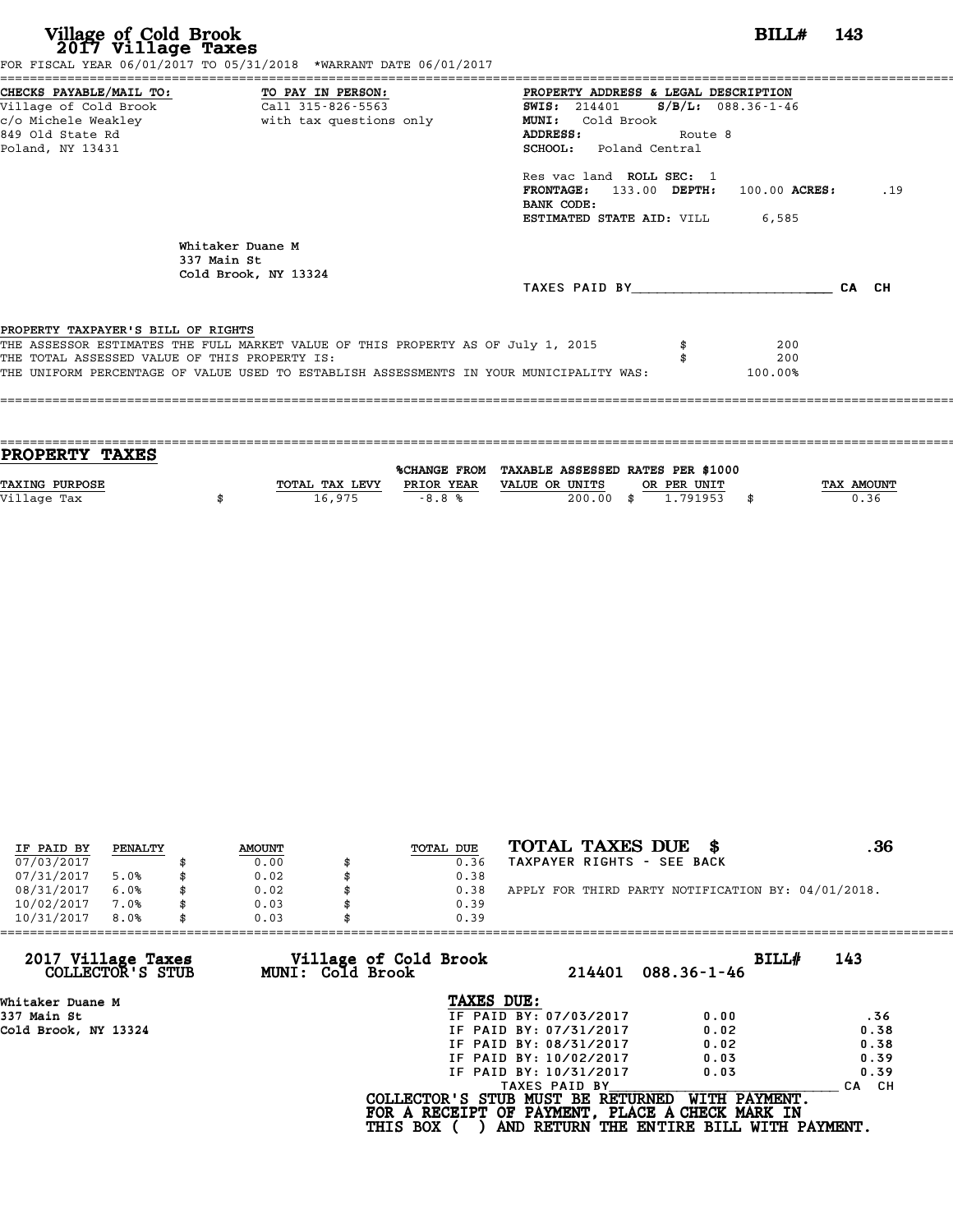| Village of Cold Brook<br>2017 Village Taxes                                         | FOR FISCAL YEAR 06/01/2017 TO 05/31/2018 *WARRANT DATE 06/01/2017                                                                                                           |                                                                                                                                                                                                                                                                               | BILL# 144                     |      |
|-------------------------------------------------------------------------------------|-----------------------------------------------------------------------------------------------------------------------------------------------------------------------------|-------------------------------------------------------------------------------------------------------------------------------------------------------------------------------------------------------------------------------------------------------------------------------|-------------------------------|------|
| Village of Cold Brook<br>849 Old State Rd<br>Poland, NY 13431                       | CHECKS PAYABLE/MAIL TO: TO PAY IN PERSON:<br>Call 315-826-5563                                                                                                              | PROPERTY ADDRESS & LEGAL DESCRIPTION<br>SWIS: $214401$ S/B/L: 089.21-1-17.1<br><b>MUNI:</b><br>Cold Brook<br>568 Route 8<br>ADDRESS:<br><b>SCHOOL:</b> Poland Central<br>1 Family Res ROLL SEC: 1<br>FRONTAGE: 260.80 DEPTH:<br>BANK CODE:<br>ESTIMATED STATE AID: VILL 6,585 | ACRES :                       | 2.50 |
|                                                                                     | Wilcox Terry<br>PO Box 714<br>West Yarmouth, MA 02673                                                                                                                       | TAXES PAID BY CA CH                                                                                                                                                                                                                                                           |                               |      |
| PROPERTY TAXPAYER'S BILL OF RIGHTS<br>THE TOTAL ASSESSED VALUE OF THIS PROPERTY IS: | THE ASSESSOR ESTIMATES THE FULL MARKET VALUE OF THIS PROPERTY AS OF July 1, 2015<br>THE UNIFORM PERCENTAGE OF VALUE USED TO ESTABLISH ASSESSMENTS IN YOUR MUNICIPALITY WAS: |                                                                                                                                                                                                                                                                               | 108,500<br>108,500<br>100.00% |      |

| PROPERTY TAXES |                |            |                                                |             |                   |
|----------------|----------------|------------|------------------------------------------------|-------------|-------------------|
|                |                |            |                                                |             |                   |
|                |                |            | %CHANGE FROM TAXABLE ASSESSED RATES PER \$1000 |             |                   |
| TAXING PURPOSE | TOTAL TAX LEVY | PRIOR YEAR | VALUE OR UNITS                                 | OR PER UNIT | <b>TAX AMOUNT</b> |
|                |                |            |                                                |             |                   |
| Village Tax    | 16,975         | $-8.8%$    | 108,500.00 \$                                  | 1.791953    | 194.43            |
|                |                |            |                                                |             |                   |

| IF PAID BY | PENALTY | <b>AMOUNT</b> | TOTAL DUE    | TOTAL TAXES DUE \$                                 | 194.43 |
|------------|---------|---------------|--------------|----------------------------------------------------|--------|
| 07/03/2017 |         | 0.00          | 194.43       | TAXPAYER RIGHTS - SEE BACK                         |        |
| 07/31/2017 | 5.0%    | 9.72          | 204.15       |                                                    |        |
| 08/31/2017 | 6.0%    | \$<br>11.67   | \$<br>206.10 | APPLY FOR THIRD PARTY NOTIFICATION BY: 04/01/2018. |        |
| 10/02/2017 | 7.0%    | 13.61         | 208.04       |                                                    |        |
| 10/31/2017 | 8.0%    | 15.55         | 209.98       |                                                    |        |

| 214401                 | BILL#<br>$089.21 - 1 - 17.1$                                 | 144                                                                                                                                                 |
|------------------------|--------------------------------------------------------------|-----------------------------------------------------------------------------------------------------------------------------------------------------|
| TAXES DUE:             |                                                              |                                                                                                                                                     |
| IF PAID BY: 07/03/2017 | 0.00                                                         | 194.43                                                                                                                                              |
| IF PAID BY: 07/31/2017 | 9.72                                                         | 204.15                                                                                                                                              |
| IF PAID BY: 08/31/2017 | 11.67                                                        | 206.10                                                                                                                                              |
| IF PAID BY: 10/02/2017 | 13.61                                                        | 208.04                                                                                                                                              |
| IF PAID BY: 10/31/2017 | 15.55                                                        | 209.98                                                                                                                                              |
| TAXES PAID BY          |                                                              | CA CH                                                                                                                                               |
|                        | WITH PAYMENT.                                                |                                                                                                                                                     |
|                        | Village of Cold Brook<br>MUNI: Cold Brook<br><b>THIS BOX</b> | 15.55<br>209.98<br>COLLECTOR'S STUB MUST BE RETURNED<br>FOR A RECEIPT OF PAYMENT, PLACE A CHECK MARK IN<br>AND RETURN THE ENTIRE BILL WITH PAYMENT. |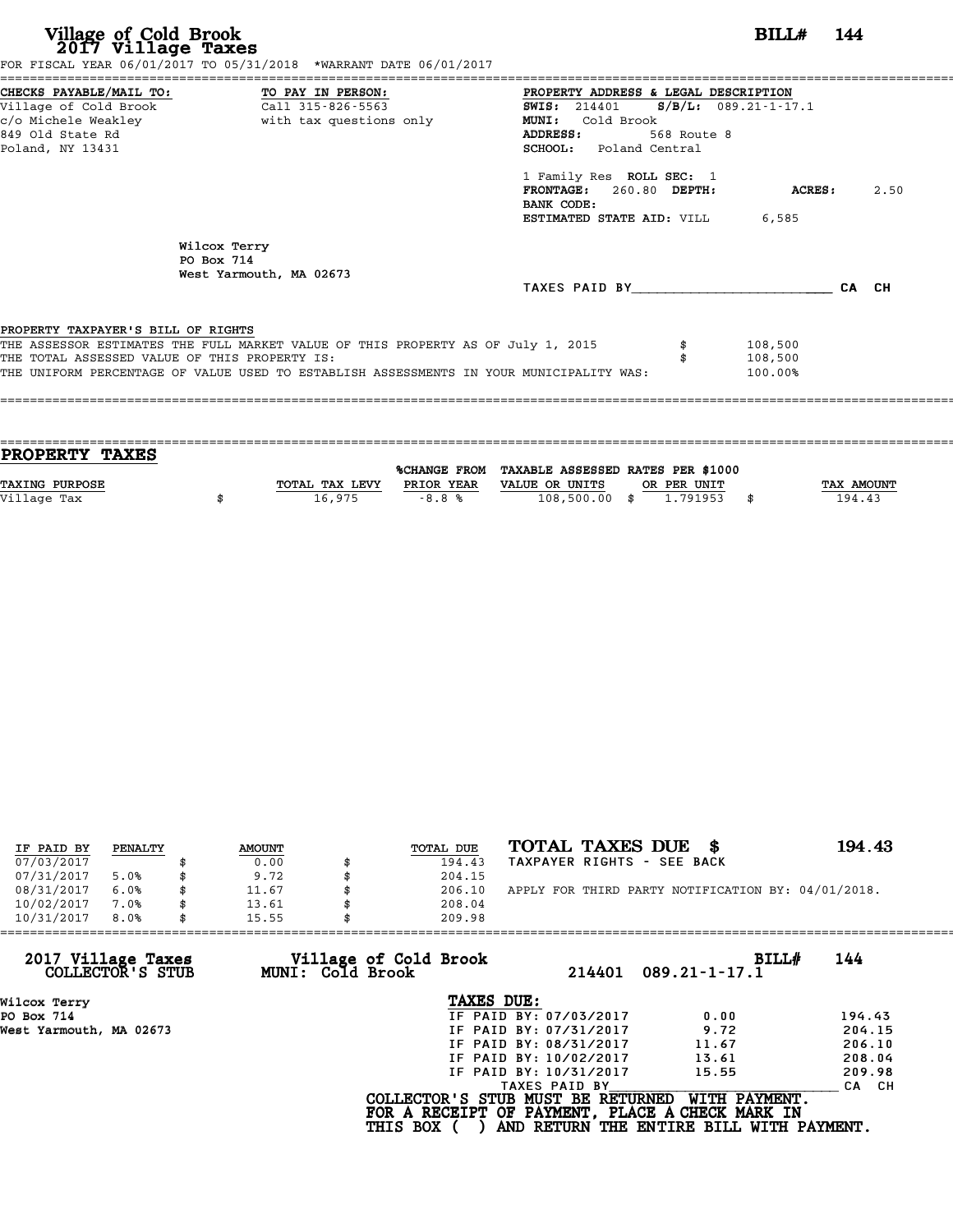| Village of Cold Brook<br>2017 Village Taxes                                          | FOR FISCAL YEAR 06/01/2017 TO 05/31/2018 *WARRANT DATE 06/01/2017                                                                                                           | ====================                                                                                                                                                                                                                                             |                   | BILL# 145             |       |  |
|--------------------------------------------------------------------------------------|-----------------------------------------------------------------------------------------------------------------------------------------------------------------------------|------------------------------------------------------------------------------------------------------------------------------------------------------------------------------------------------------------------------------------------------------------------|-------------------|-----------------------|-------|--|
| Village of Cold Brook<br>c/o Michele Weakley<br>849 Old State Rd<br>Poland, NY 13431 | CHECKS PAYABLE/MAIL TO: TO PAY IN PERSON:<br>Call 315-826-5563<br>with tax questions only                                                                                   | PROPERTY ADDRESS & LEGAL DESCRIPTION<br><b>SWIS:</b> 214401 <b>S/B/L:</b> 089.21-1-18.2<br>MUNI: Cold Brook<br>ADDRESS:<br><b>SCHOOL:</b> Poland Central<br>Res vac land ROLL SEC: 1<br><b>FRONTAGE:</b><br>BANK CODE:<br><b>ESTIMATED STATE AID:</b> VILL 6,585 | St Rt 8<br>DEPTH: | ACRES:                |       |  |
|                                                                                      | Wilcox Terry<br>PO Box 714<br>West Yarmouth, MA 02673                                                                                                                       | TAXES PAID BY TAXES PAID BY                                                                                                                                                                                                                                      |                   |                       | CA CH |  |
| PROPERTY TAXPAYER'S BILL OF RIGHTS<br>THE TOTAL ASSESSED VALUE OF THIS PROPERTY IS:  | THE ASSESSOR ESTIMATES THE FULL MARKET VALUE OF THIS PROPERTY AS OF July 1, 2015<br>THE UNIFORM PERCENTAGE OF VALUE USED TO ESTABLISH ASSESSMENTS IN YOUR MUNICIPALITY WAS: |                                                                                                                                                                                                                                                                  |                   | 800<br>800<br>100.00% |       |  |
|                                                                                      |                                                                                                                                                                             |                                                                                                                                                                                                                                                                  |                   |                       |       |  |

| PROPERTY TAXES        |                |              |                                   |      |             |            |
|-----------------------|----------------|--------------|-----------------------------------|------|-------------|------------|
|                       |                |              |                                   |      |             |            |
|                       |                | %CHANGE FROM | TAXABLE ASSESSED RATES PER \$1000 |      |             |            |
| <b>TAXING PURPOSE</b> | TOTAL TAX LEVY | PRIOR YEAR   | VALUE OR UNITS                    |      | OR PER UNIT | TAX AMOUNT |
| Village Tax           | 16,975         | $-8.8%$      | 800.00                            | - \$ | 1.791953    | \$<br>1.43 |
|                       |                |              |                                   |      |             |            |

| IF PAID BY | PENALTY | <b>AMOUNT</b> | TOTAL DUE | TOTAL TAXES DUE \$                                 | 1.43 |
|------------|---------|---------------|-----------|----------------------------------------------------|------|
| 07/03/2017 |         | 0.00          | 1.43      | TAXPAYER RIGHTS - SEE BACK                         |      |
| 07/31/2017 | 5.0%    | 0.07          | 1.50      |                                                    |      |
| 08/31/2017 | 6.0%    | 0.09          | 1.52      | APPLY FOR THIRD PARTY NOTIFICATION BY: 04/01/2018. |      |
| 10/02/2017 | 7.0%    | 0.10          | 1.53      |                                                    |      |
| 10/31/2017 | 8.0%    | 0.11          | 1.54      |                                                    |      |

| 0.11 | 1.54                   |                                                              |                                                                                                                                  |
|------|------------------------|--------------------------------------------------------------|----------------------------------------------------------------------------------------------------------------------------------|
|      | 214401                 | BILL#<br>$089.21 - 1 - 18.2$                                 | 145                                                                                                                              |
|      | TAXES DUE:             |                                                              |                                                                                                                                  |
|      | IF PAID BY: 07/03/2017 | 0.00                                                         | 1.43                                                                                                                             |
|      | IF PAID BY: 07/31/2017 | 0.07                                                         | 1.50                                                                                                                             |
|      | IF PAID BY: 08/31/2017 | 0.09                                                         | 1.52                                                                                                                             |
|      | IF PAID BY: 10/02/2017 | 0.10                                                         | 1.53                                                                                                                             |
|      | IF PAID BY: 10/31/2017 | 0.11                                                         | 1.54                                                                                                                             |
|      | TAXES PAID BY          |                                                              | CH.<br><b>CA</b>                                                                                                                 |
|      |                        | WITH PAYMENT.                                                |                                                                                                                                  |
|      |                        | Village of Cold Brook<br>MUNI: Cold Brook<br><b>THIS BOX</b> | COLLECTOR'S STUB MUST BE RETURNED<br>FOR A RECEIPT OF PAYMENT, PLACE A CHECK MARK IN<br>AND RETURN THE ENTIRE BILL WITH PAYMENT. |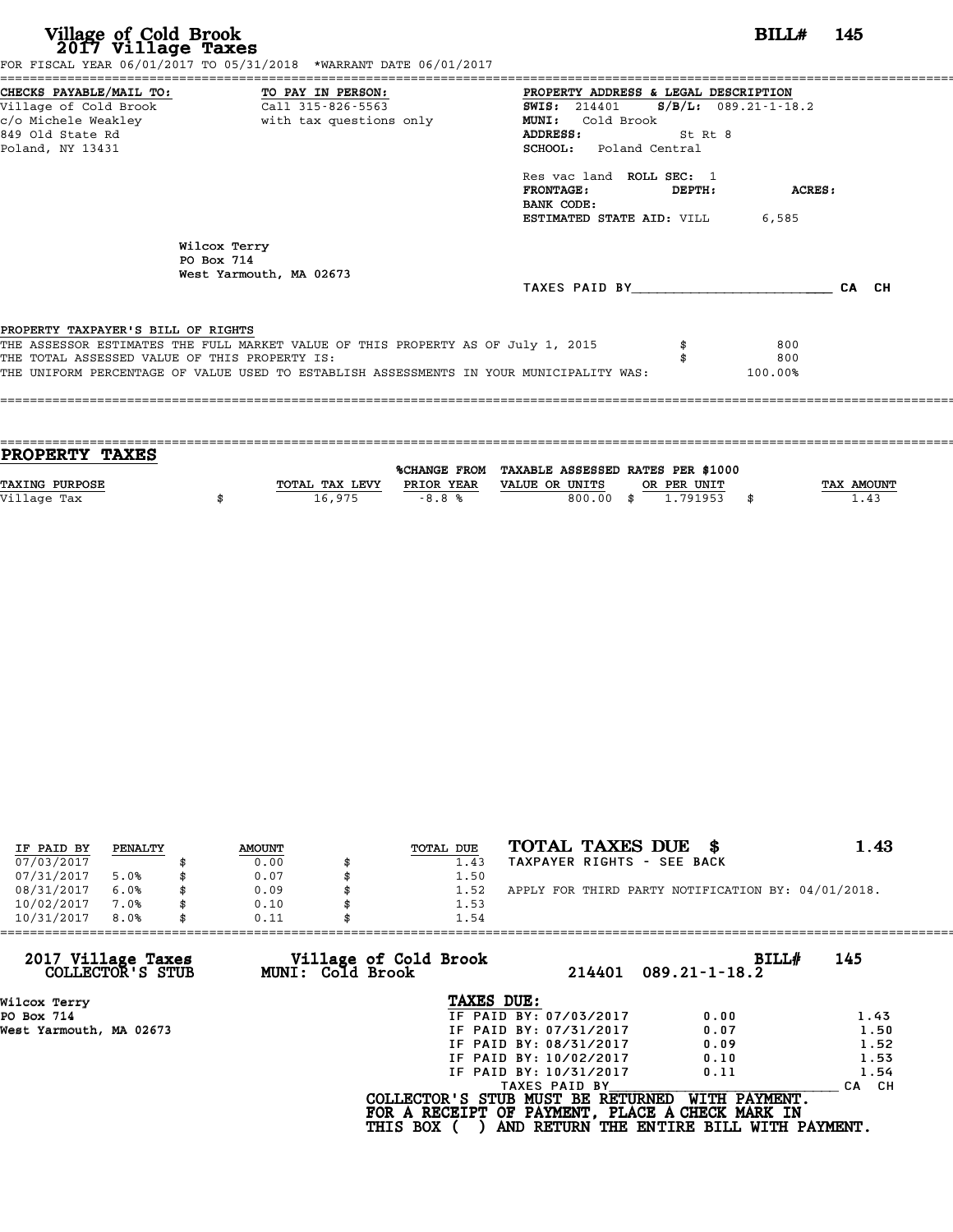| Village of Cold Brook<br>2017 Village Taxes<br>FOR FISCAL YEAR 06/01/2017 TO 05/31/2018 *WARRANT DATE 06/01/2017                                                                                                                                                   |                                              |                                                                                                                                                                                                                                                                       | BILL#                     | 146   |
|--------------------------------------------------------------------------------------------------------------------------------------------------------------------------------------------------------------------------------------------------------------------|----------------------------------------------|-----------------------------------------------------------------------------------------------------------------------------------------------------------------------------------------------------------------------------------------------------------------------|---------------------------|-------|
| CHECKS PAYABLE/MAIL TO: TO PAY IN PERSON:<br>Village of Cold Brook<br>c/o Michele Weakley<br>849 Old State Rd<br>Poland, NY 13431                                                                                                                                  | Call 315-826-5563<br>with tax questions only | PROPERTY ADDRESS & LEGAL DESCRIPTION<br>SWIS: 214401 S/B/L: 089.21-1-20<br>MUNI:<br>Cold Brook<br><b>ADDRESS:</b><br>Rt 8<br>SCHOOL: Poland Central<br>Res vac land ROLL SEC: 1<br><b>FRONTAGE:</b><br>DEPTH:<br>BANK CODE:<br><b>ESTIMATED STATE AID: VILL 6,585</b> | ACRES:                    | 2.80  |
| Wilcox Terry<br>PO Box 714<br>West Yarmouth, MA 02673                                                                                                                                                                                                              |                                              | TAXES PAID BY                                                                                                                                                                                                                                                         |                           | CA CH |
| PROPERTY TAXPAYER'S BILL OF RIGHTS<br>THE ASSESSOR ESTIMATES THE FULL MARKET VALUE OF THIS PROPERTY AS OF July 1, 2015<br>THE TOTAL ASSESSED VALUE OF THIS PROPERTY IS:<br>THE UNIFORM PERCENTAGE OF VALUE USED TO ESTABLISH ASSESSMENTS IN YOUR MUNICIPALITY WAS: |                                              |                                                                                                                                                                                                                                                                       | 2,800<br>2,800<br>100.00% |       |

| <b>PROPERTY TAXES</b> |                |            |                                                |             |                   |
|-----------------------|----------------|------------|------------------------------------------------|-------------|-------------------|
|                       |                |            | %CHANGE FROM TAXABLE ASSESSED RATES PER \$1000 |             |                   |
| <b>TAXING PURPOSE</b> | TOTAL TAX LEVY | PRIOR YEAR | VALUE OR UNITS                                 | OR PER UNIT | <b>TAX AMOUNT</b> |
| Village Tax           | 16,975         | $-8.8%$    | $2,800.00$ \$                                  | 1.791953    | 5.02              |
|                       |                |            |                                                |             |                   |

| IF PAID BY | PENALTY |    | <b>AMOUNT</b> | TOTAL DUE | TOTAL TAXES DUE                                    | 5.02 |
|------------|---------|----|---------------|-----------|----------------------------------------------------|------|
| 07/03/2017 |         |    | 0.00          | 5.02      | TAXPAYER RIGHTS - SEE BACK                         |      |
| 07/31/2017 | 5.0%    |    | 0.25          | 5.27      |                                                    |      |
| 08/31/2017 | 6.0%    |    | 0.30          | 5.32      | APPLY FOR THIRD PARTY NOTIFICATION BY: 04/01/2018. |      |
| 10/02/2017 | 7.0%    | S  | 0.35          | 5.37      |                                                    |      |
| 10/31/2017 | 8.0%    | \$ | 0.40          | 5.42      |                                                    |      |

| 10/31/2017<br>8.0%                     | 0.40             | 5.42                                            |                                          |              |
|----------------------------------------|------------------|-------------------------------------------------|------------------------------------------|--------------|
| 2017 Village Taxes<br>COLLECTOR'S STUB | MUNI: Cold Brook | Village of Cold Brook                           | 214401<br>$089.21 - 1 - 20$              | BILL#<br>146 |
| Wilcox Terry                           |                  | TAXES DUE:                                      |                                          |              |
| PO Box 714                             |                  | IF PAID BY: 07/03/2017                          | 0.00                                     | 5.02         |
| West Yarmouth, MA 02673                |                  | IF PAID BY: 07/31/2017                          | 0.25                                     | 5.27         |
|                                        |                  | IF PAID BY: 08/31/2017                          | 0.30                                     | 5.32         |
|                                        |                  | IF PAID BY: 10/02/2017                          | 0.35                                     | 5.37         |
|                                        |                  | IF PAID BY: 10/31/2017                          | 0.40                                     | 5.42         |
|                                        |                  | TAXES PAID BY                                   |                                          | CA CH        |
|                                        |                  | COLLECTOR'S STUB MUST BE RETURNED               | WITH PAYMENT.                            |              |
|                                        |                  | FOR A RECEIPT OF PAYMENT, PLACE A CHECK MARK IN |                                          |              |
|                                        |                  | <b>THIS BOX</b>                                 | AND RETURN THE ENTIRE BILL WITH PAYMENT. |              |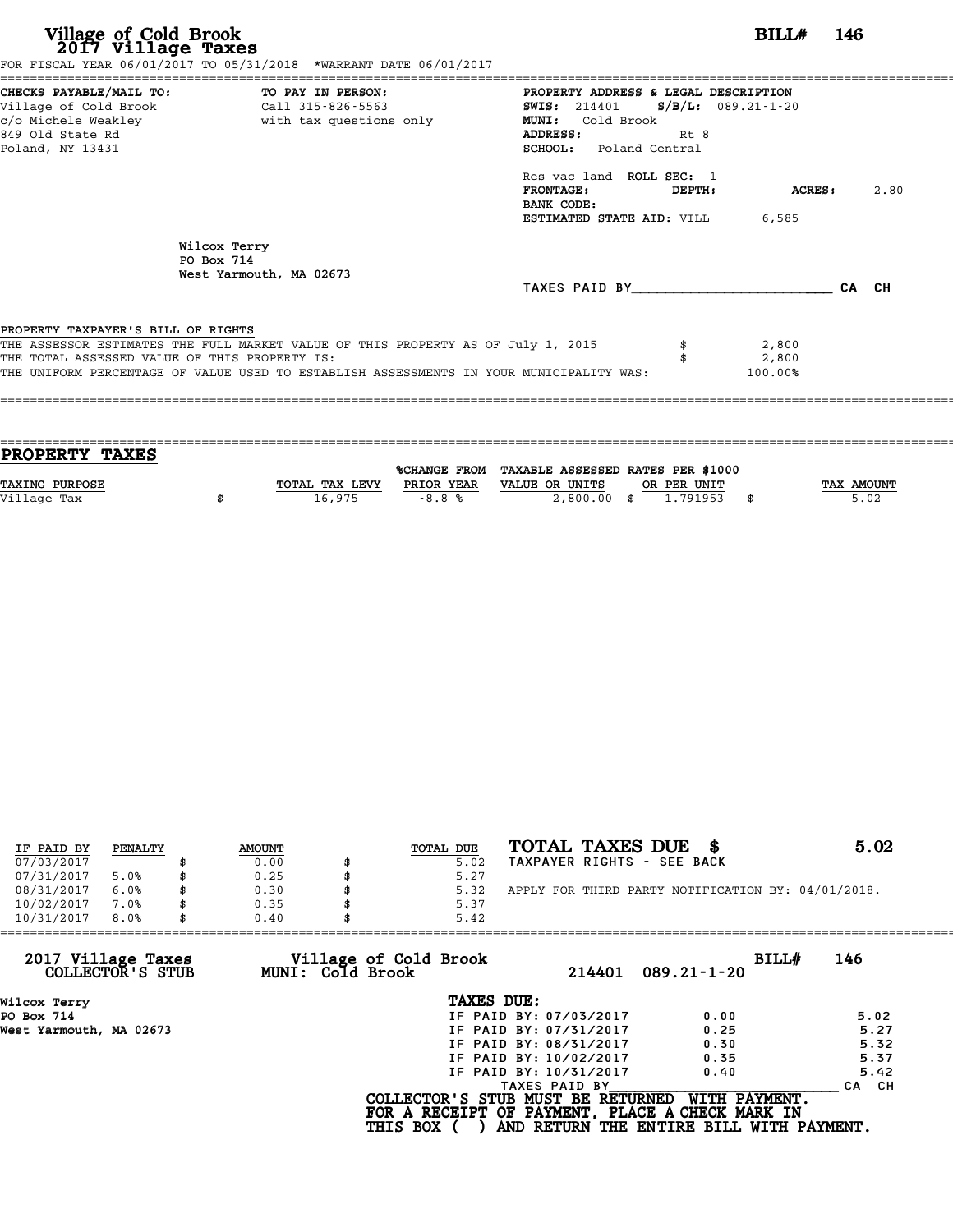| Village of Cold Brook<br>2017 Village Taxes                 | FOR FISCAL YEAR 06/01/2017 TO 05/31/2018 *WARRANT DATE 06/01/2017                                                                                                                                                            | $BILLH$ 147                                                                                                                                         |  |
|-------------------------------------------------------------|------------------------------------------------------------------------------------------------------------------------------------------------------------------------------------------------------------------------------|-----------------------------------------------------------------------------------------------------------------------------------------------------|--|
| c/o Michele Weakley<br>849 Old State Rd<br>Poland, NY 13431 | CHECKS PAYABLE/MAIL TO: TO PAY IN PERSON:<br>with tax questions only                                                                                                                                                         | PROPERTY ADDRESS & LEGAL DESCRIPTION<br><b>SWIS:</b> 214401 <b>S/B/L:</b> 555.-5-2<br>MUNI: Cold Brook<br>ADDRESS:<br><b>SCHOOL:</b> Poland Central |  |
|                                                             |                                                                                                                                                                                                                              | Elec & gas ROLL SEC: 5<br><b>FRONTAGE:</b><br>ACRES:<br>DEPTH:<br>984<br>BANK CODE:<br>ESTIMATED STATE AID: VILL<br>6,585                           |  |
|                                                             | National Grid<br>Real Estate Tax Dept<br>300 Erie Blvd West<br>Syracuse, NY 13202                                                                                                                                            | TAXES PAID BY CA CH                                                                                                                                 |  |
| PROPERTY TAXPAYER'S BILL OF RIGHTS                          | THE ASSESSOR ESTIMATES THE FULL MARKET VALUE OF THIS PROPERTY AS OF July 1, 2015<br>THE TOTAL ASSESSED VALUE OF THIS PROPERTY IS:<br>THE UNIFORM PERCENTAGE OF VALUE USED TO ESTABLISH ASSESSMENTS IN YOUR MUNICIPALITY WAS: | 64,406<br>64,406<br>100.00%                                                                                                                         |  |

| TAX AMOUNT |
|------------|
| 115.41     |
|            |
|            |

| IF PAID BY | PENALTY | <b>AMOUNT</b> | <b>TOTAL DUE</b> | TOTAL TAXES DUE \$                                 | 115.41 |
|------------|---------|---------------|------------------|----------------------------------------------------|--------|
| 07/03/2017 |         | 0.00          | 115.41           | TAXPAYER RIGHTS - SEE BACK                         |        |
| 07/31/2017 | 5.0%    | \$<br>5.77    | 121.18           |                                                    |        |
| 08/31/2017 | 6.0%    | \$<br>6.92    | \$<br>122.33     | APPLY FOR THIRD PARTY NOTIFICATION BY: 04/01/2018. |        |
| 10/02/2017 | 7.0%    | 8.08          | 123.49           |                                                    |        |
| 10/31/2017 | 8.0%    | \$<br>9.23    | 124.64           |                                                    |        |

| 9.23 |                        |                                                              |                                                                                                                                                      |
|------|------------------------|--------------------------------------------------------------|------------------------------------------------------------------------------------------------------------------------------------------------------|
|      |                        | BILL#<br>$555. - 5 - 2$                                      | 147                                                                                                                                                  |
|      | TAXES DUE:             |                                                              |                                                                                                                                                      |
|      | IF PAID BY: 07/03/2017 | 0.00                                                         | 115.41                                                                                                                                               |
|      | IF PAID BY: 07/31/2017 | 5.77                                                         | 121.18                                                                                                                                               |
|      | IF PAID BY: 08/31/2017 | 6.92                                                         | 122.33                                                                                                                                               |
|      | IF PAID BY: 10/02/2017 | 8.08                                                         | 123.49                                                                                                                                               |
|      | IF PAID BY: 10/31/2017 | 9.23                                                         | 124.64                                                                                                                                               |
|      | TAXES PAID BY          |                                                              | CA CH                                                                                                                                                |
|      |                        | WITH PAYMENT.                                                |                                                                                                                                                      |
|      |                        | Village of Cold Brook<br>MUNI: Cold Brook<br><b>THIS BOX</b> | 124.64<br>214401<br>COLLECTOR'S STUB MUST BE RETURNED<br>FOR A RECEIPT OF PAYMENT, PLACE A CHECK MARK IN<br>AND RETURN THE ENTIRE BILL WITH PAYMENT. |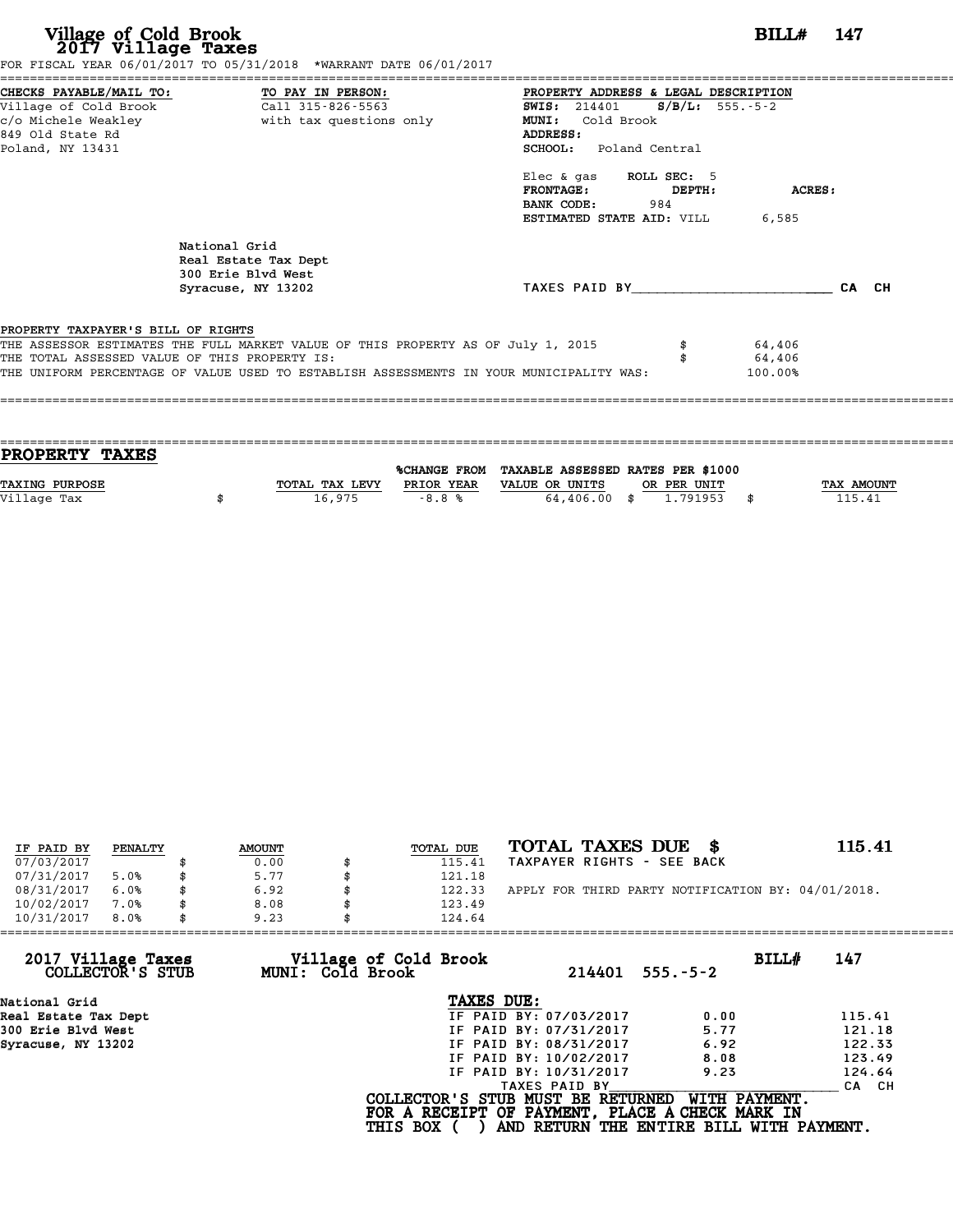| Village of Cold Brook<br>2017 Village Taxes<br>FOR FISCAL YEAR 06/01/2017 TO 05/31/2018 *WARRANT DATE 06/01/2017                                                                                                                                                   | BILL#<br>- 148                                                                                                                                                                                                                                                                              |
|--------------------------------------------------------------------------------------------------------------------------------------------------------------------------------------------------------------------------------------------------------------------|---------------------------------------------------------------------------------------------------------------------------------------------------------------------------------------------------------------------------------------------------------------------------------------------|
| CHECKS PAYABLE/MAIL TO: TO PAY IN PERSON:<br>Village of Cold Brook<br>Call 315-826-5563<br>c/o Michele Weakley<br>with tax questions only<br>849 Old State Rd<br>Poland, NY 13431                                                                                  | PROPERTY ADDRESS & LEGAL DESCRIPTION<br><b>SWIS:</b> 214401<br>$S/B/L$ : 555.-4-1<br>Cold Brook<br><b>MUNI:</b><br>ADDRESS:<br><b>SCHOOL:</b><br>Poland Central<br>Telephone ROLL SEC: 5<br><b>FRONTAGE:</b><br>DEPTH:<br>ACRES:<br>984<br>BANK CODE:<br>ESTIMATED STATE AID: VILL<br>6,585 |
| Newport Telephone Co Inc<br>Bridge St<br>Newport, NY 13416                                                                                                                                                                                                         | TAXES PAID BY<br>CA CH                                                                                                                                                                                                                                                                      |
| PROPERTY TAXPAYER'S BILL OF RIGHTS<br>THE ASSESSOR ESTIMATES THE FULL MARKET VALUE OF THIS PROPERTY AS OF July 1, 2015<br>THE TOTAL ASSESSED VALUE OF THIS PROPERTY IS:<br>THE UNIFORM PERCENTAGE OF VALUE USED TO ESTABLISH ASSESSMENTS IN YOUR MUNICIPALITY WAS: | 19,154<br>19,154<br>100.00%                                                                                                                                                                                                                                                                 |

==================================================================================================================================== **PROPERTY TAXES** %CHANGE FROM TAXABLE ASSESSED RATES PER \$1000 **PROPERTY TAXES**<br>
TAXING PURPOSE TOTAL TAX LEVY PRIOR YEAR VALUE OR UNITS OR PER UNIT TAX AMOUNT<br>
VALUE OR UNITS OR PER UNIT TAX AMOUNT TAX AMOUNT TAX AMOUNT TAX AMOUNT PRIOR YEAR VALUE OR UNITS OR PER UNIT

====================================================================================================================================

|                       |                | %CHANGE FROM | TAXABLE ASSESSED RATES PER \$1000 |             |            |
|-----------------------|----------------|--------------|-----------------------------------|-------------|------------|
| <b>TAXING PURPOSE</b> | TOTAL TAX LEVY | PRIOR YEAR   | VALUE OR UNITS                    | OR PER UNIT | TAX AMOUNT |
| Village Tax           | 16,975         | $-8.8%$      | 19,154,00                         | .791953     | 34.32      |

| IF PAID BY | PENALTY | <b>AMOUNT</b> | TOTAL DUE | TOTAL TAXES DUE \$                                 | 34.32 |
|------------|---------|---------------|-----------|----------------------------------------------------|-------|
| 07/03/2017 |         | 0.00          | 34.32     | TAXPAYER RIGHTS - SEE BACK                         |       |
| 07/31/2017 | 5.0%    | 1.72          | 36.04     |                                                    |       |
| 08/31/2017 | 6.0%    | 2.06          | 36.38     | APPLY FOR THIRD PARTY NOTIFICATION BY: 04/01/2018. |       |
| 10/02/2017 | 7.0%    | 2.40          | 36.72     |                                                    |       |
| 10/31/2017 | 8.0%    | 2.75          | 37.07     |                                                    |       |

| 2.75 | 37.07         |                                                              |                                                                                                                                                                                                                                                                                               |
|------|---------------|--------------------------------------------------------------|-----------------------------------------------------------------------------------------------------------------------------------------------------------------------------------------------------------------------------------------------------------------------------------------------|
|      |               | BILLH<br>$555. - 4 - 1$                                      | 148                                                                                                                                                                                                                                                                                           |
|      | TAXES DUE:    |                                                              |                                                                                                                                                                                                                                                                                               |
|      |               | 0.00                                                         | 34.32                                                                                                                                                                                                                                                                                         |
|      |               | 1.72                                                         | 36.04                                                                                                                                                                                                                                                                                         |
|      |               | 2.06                                                         | 36.38                                                                                                                                                                                                                                                                                         |
|      |               | 2.40                                                         | 36.72                                                                                                                                                                                                                                                                                         |
|      |               | 2.75                                                         | 37.07                                                                                                                                                                                                                                                                                         |
|      | TAXES PAID BY |                                                              | CA CH                                                                                                                                                                                                                                                                                         |
|      |               |                                                              |                                                                                                                                                                                                                                                                                               |
|      |               | Village of Cold Brook<br>MUNI: Cold Brook<br><b>THIS BOX</b> | 214401<br>IF PAID BY: 07/03/2017<br>IF PAID BY: 07/31/2017<br>IF PAID BY: 08/31/2017<br>IF PAID BY: 10/02/2017<br>IF PAID BY: 10/31/2017<br>COLLECTOR'S STUB MUST BE RETURNED<br>WITH PAYMENT.<br>FOR A RECEIPT OF PAYMENT, PLACE A CHECK MARK IN<br>AND RETURN THE ENTIRE BILL WITH PAYMENT. |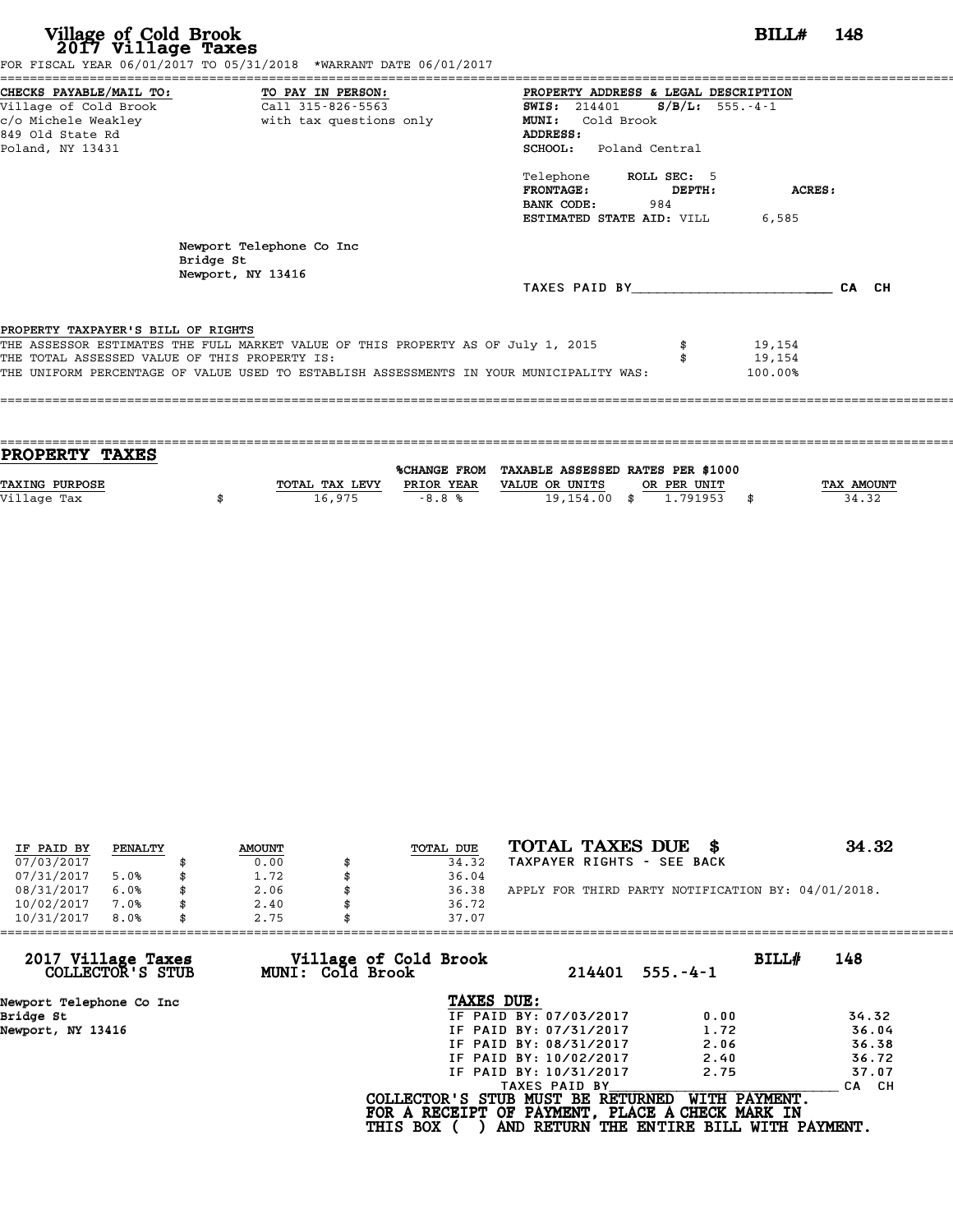| Village of Cold Brook<br>2017 Village Taxes                                         | FOR FISCAL YEAR 06/01/2017 TO 05/31/2018 *WARRANT DATE 06/01/2017                                                                                                           |                                                                                                                                                                   | <b>BILL#</b> 149 |
|-------------------------------------------------------------------------------------|-----------------------------------------------------------------------------------------------------------------------------------------------------------------------------|-------------------------------------------------------------------------------------------------------------------------------------------------------------------|------------------|
| 849 Old State Rd<br>Poland, NY 13431                                                | CHECKS PAYABLE/MAIL TO: TO PAY IN PERSON:<br>Village of Cold Brook Call 315-826-5563                                                                                        | PROPERTY ADDRESS & LEGAL DESCRIPTION<br>SWIS: $214401$ S/B/L: 555.-6-3<br><b>MUNI:</b><br>Cold Brook<br>V/o Cold Brk<br>ADDRESS:<br><b>SCHOOL:</b> Poland Central |                  |
|                                                                                     |                                                                                                                                                                             | Television ROLL SEC: 5<br><b>FRONTAGE:</b><br>DEPTH:<br>BANK CODE:<br>984<br><b>ESTIMATED STATE AID: VILL 6,585</b>                                               | ACRES:           |
|                                                                                     | Time Warner Cable DTS<br>PO Box 7467<br>Charlotte, NC 28241-7467                                                                                                            | TAXES PAID BY                                                                                                                                                     | CA CH            |
| PROPERTY TAXPAYER'S BILL OF RIGHTS<br>THE TOTAL ASSESSED VALUE OF THIS PROPERTY IS: | THE ASSESSOR ESTIMATES THE FULL MARKET VALUE OF THIS PROPERTY AS OF July 1, 2015<br>THE UNIFORM PERCENTAGE OF VALUE USED TO ESTABLISH ASSESSMENTS IN YOUR MUNICIPALITY WAS: | 6,400<br>6,400<br>100.00%                                                                                                                                         |                  |

| <b>PROPERTY TAXES</b> |                |            |                                                |             |                   |
|-----------------------|----------------|------------|------------------------------------------------|-------------|-------------------|
|                       |                |            | %CHANGE FROM TAXABLE ASSESSED RATES PER \$1000 |             |                   |
| <b>TAXING PURPOSE</b> | TOTAL TAX LEVY | PRIOR YEAR | VALUE OR UNITS                                 | OR PER UNIT | <b>TAX AMOUNT</b> |
| Village Tax           | 16,975         | $-8.8%$    | $6,400.00$ \$                                  | 1.791953    | 11.47             |
|                       |                |            |                                                |             |                   |

| IF PAID BY | PENALTY | <b>AMOUNT</b> | TOTAL DUE | TOTAL TAXES DUE \$                                 | 11.47 |
|------------|---------|---------------|-----------|----------------------------------------------------|-------|
| 07/03/2017 |         | 0.00          | 11.47     | TAXPAYER RIGHTS - SEE BACK                         |       |
| 07/31/2017 | 5.0%    | \$<br>0.57    | 12.04     |                                                    |       |
| 08/31/2017 | 6.0%    | \$<br>0.69    | 12.16     | APPLY FOR THIRD PARTY NOTIFICATION BY: 04/01/2018. |       |
| 10/02/2017 | 7.0%    | \$<br>0.80    | 12.27     |                                                    |       |
| 10/31/2017 | 8.0%    | \$<br>0.92    | 12.39     |                                                    |       |

| 12.39           |                                           |                                                                                                                                                               |                                                                                                                                                   |
|-----------------|-------------------------------------------|---------------------------------------------------------------------------------------------------------------------------------------------------------------|---------------------------------------------------------------------------------------------------------------------------------------------------|
|                 | 214401                                    | $555. - 6 - 3$                                                                                                                                                | BILL#<br>149                                                                                                                                      |
|                 |                                           |                                                                                                                                                               |                                                                                                                                                   |
|                 |                                           | 0.00                                                                                                                                                          | 11.47                                                                                                                                             |
|                 |                                           | 0.57                                                                                                                                                          | 12.04                                                                                                                                             |
|                 |                                           | 0.69                                                                                                                                                          | 12.16                                                                                                                                             |
|                 |                                           | 0.80                                                                                                                                                          | 12.27                                                                                                                                             |
|                 |                                           | 0.92                                                                                                                                                          | 12.39                                                                                                                                             |
|                 |                                           |                                                                                                                                                               | CA CH                                                                                                                                             |
| <b>THIS BOX</b> |                                           |                                                                                                                                                               |                                                                                                                                                   |
| 0.92            | Village of Cold Brook<br>MUNI: Cold Brook | TAXES DUE:<br>IF PAID BY: 07/03/2017<br>IF PAID BY: 07/31/2017<br>IF PAID BY: 08/31/2017<br>IF PAID BY: 10/02/2017<br>IF PAID BY: 10/31/2017<br>TAXES PAID BY | WITH PAYMENT.<br>COLLECTOR'S STUB MUST BE RETURNED<br>FOR A RECEIPT OF PAYMENT, PLACE A CHECK MARK IN<br>AND RETURN THE ENTIRE BILL WITH PAYMENT. |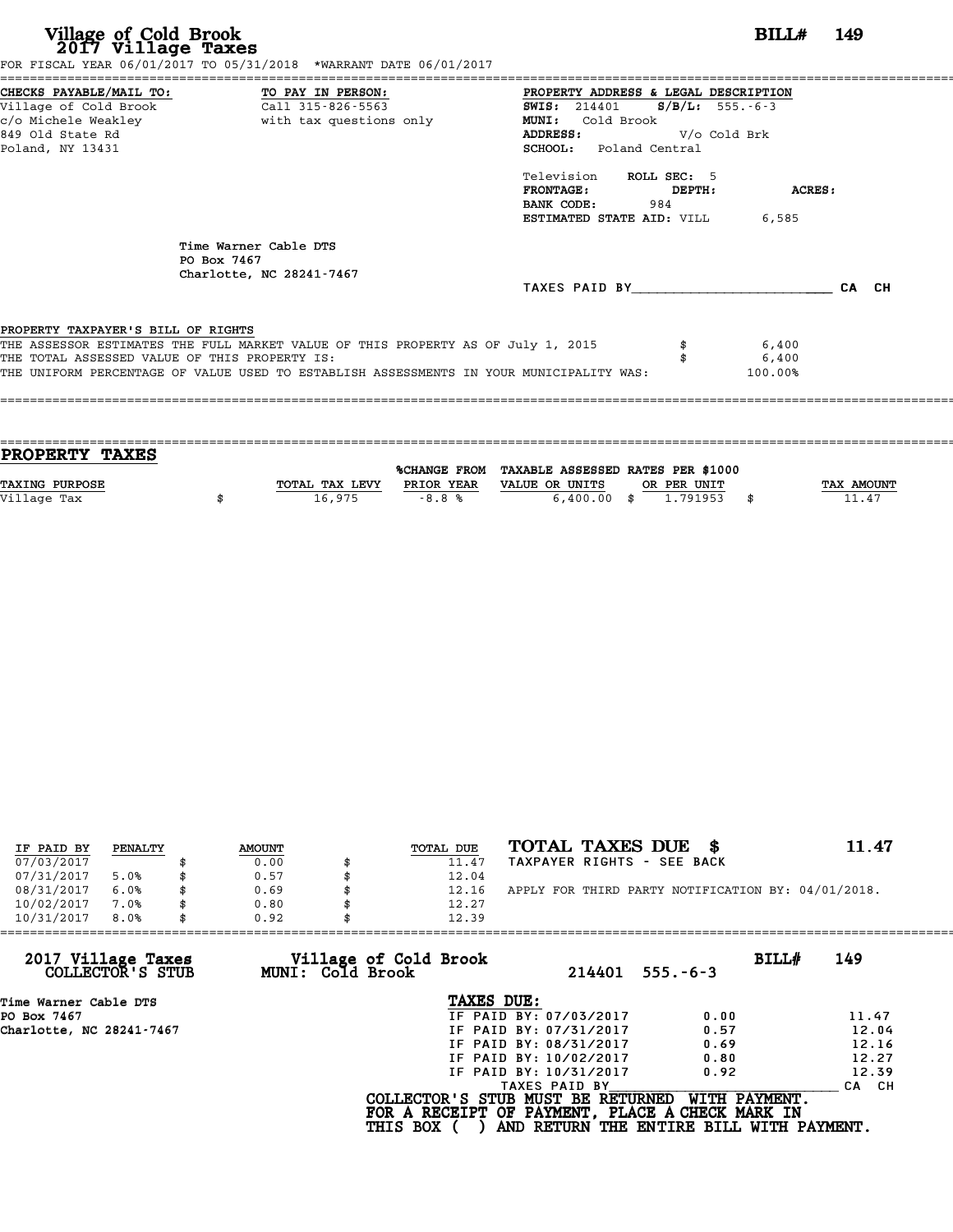| Village of Cold Brook<br>2017 Village Taxes                                                                     | FOR FISCAL YEAR 06/01/2017 TO 05/31/2018 *WARRANT DATE 06/01/2017                                                                                                           |                                                                                                                                                                                                   | BILL#                         | - 150 |
|-----------------------------------------------------------------------------------------------------------------|-----------------------------------------------------------------------------------------------------------------------------------------------------------------------------|---------------------------------------------------------------------------------------------------------------------------------------------------------------------------------------------------|-------------------------------|-------|
| CHECKS PAYABLE/MAIL TO:<br>Village of Cold Brook<br>c/o Michele Weakley<br>849 Old State Rd<br>Poland, NY 13431 | TO PAY IN PERSON:<br>Call 315-826-5563<br>with tax questions only                                                                                                           | PROPERTY ADDRESS & LEGAL DESCRIPTION<br><b>SWIS:</b> 214401 <b>S/B/L:</b> 644.001-9999-823.360-2001<br><b>MUNI:</b><br>Cold Brook<br>ADDRESS:<br>888888 Cold Brk<br><b>SCHOOL:</b> Poland Central |                               |       |
|                                                                                                                 |                                                                                                                                                                             | Gas Trans Im ROLL SEC: 6<br><b>FRONTAGE:</b><br>DEPTH:<br>BANK CODE:<br>984<br>ESTIMATED STATE AID: VILL                                                                                          | ACRES :<br>6,585              | .01   |
|                                                                                                                 | Iroquois Gas Co<br>One Corporate Dr Ste 606<br>Shelton, CT 06484                                                                                                            | TAXES PAID BY                                                                                                                                                                                     |                               | CA CH |
| PROPERTY TAXPAYER'S BILL OF RIGHTS<br>THE TOTAL ASSESSED VALUE OF THIS PROPERTY IS:                             | THE ASSESSOR ESTIMATES THE FULL MARKET VALUE OF THIS PROPERTY AS OF July 1, 2015<br>THE UNIFORM PERCENTAGE OF VALUE USED TO ESTABLISH ASSESSMENTS IN YOUR MUNICIPALITY WAS: |                                                                                                                                                                                                   | 635,676<br>635,676<br>100.00% |       |

| <b>PROPERTY TAXES</b> |                |            |                                                |             |                   |
|-----------------------|----------------|------------|------------------------------------------------|-------------|-------------------|
|                       |                |            | %CHANGE FROM TAXABLE ASSESSED RATES PER \$1000 |             |                   |
| <b>TAXING PURPOSE</b> | TOTAL TAX LEVY | PRIOR YEAR | VALUE OR UNITS                                 | OR PER UNIT | <b>TAX AMOUNT</b> |
| Village Tax           | 16,975         | $-8.8%$    | 635,676.00 \$                                  | 1.791953    | 1,139.10          |
|                       |                |            |                                                |             |                   |

| IF PAID BY | PENALTY | <b>AMOUNT</b> | TOTAL DUE      | TOTAL TAXES DUE<br>- 86                            | 1,139.10 |
|------------|---------|---------------|----------------|----------------------------------------------------|----------|
| 07/03/2017 |         | 0.00          | 1,139.10       | TAXPAYER RIGHTS - SEE BACK                         |          |
| 07/31/2017 | 5.0%    | \$<br>56.96   | 1,196.06       |                                                    |          |
| 08/31/2017 | 6.0%    | \$<br>68.35   | \$<br>1,207.45 | APPLY FOR THIRD PARTY NOTIFICATION BY: 04/01/2018. |          |
| 10/02/2017 | 7.0%    | \$<br>79.74   | 1,218.84       |                                                    |          |
| 10/31/2017 | 8.0%    | \$<br>91.13   | 1,230.23       |                                                    |          |

| 1,230.23        |                                           |                                                                                                                                                                                                                                                                                                      |
|-----------------|-------------------------------------------|------------------------------------------------------------------------------------------------------------------------------------------------------------------------------------------------------------------------------------------------------------------------------------------------------|
|                 | 214401                                    | BILL#<br>150<br>644.001-9999-823.360-2001                                                                                                                                                                                                                                                            |
| TAXES DUE:      |                                           |                                                                                                                                                                                                                                                                                                      |
|                 | 0.00                                      | 1,139.10                                                                                                                                                                                                                                                                                             |
|                 | 56.96                                     | 1,196.06                                                                                                                                                                                                                                                                                             |
|                 | 68.35                                     | 1,207.45                                                                                                                                                                                                                                                                                             |
|                 | 79.74                                     | 1,218.84                                                                                                                                                                                                                                                                                             |
|                 | 91.13                                     | 1,230.23                                                                                                                                                                                                                                                                                             |
|                 |                                           | CA CH                                                                                                                                                                                                                                                                                                |
| <b>THIS BOX</b> |                                           |                                                                                                                                                                                                                                                                                                      |
|                 | Village of Cold Brook<br>MUNI: Cold Brook | IF PAID BY: 07/03/2017<br>IF PAID BY: 07/31/2017<br>IF PAID BY: 08/31/2017<br>IF PAID BY: 10/02/2017<br>IF PAID BY: 10/31/2017<br>TAXES PAID BY<br>WITH PAYMENT.<br>COLLECTOR'S STUB MUST BE RETURNED<br>FOR A RECEIPT OF PAYMENT, PLACE A CHECK MARK IN<br>AND RETURN THE ENTIRE BILL WITH PAYMENT. |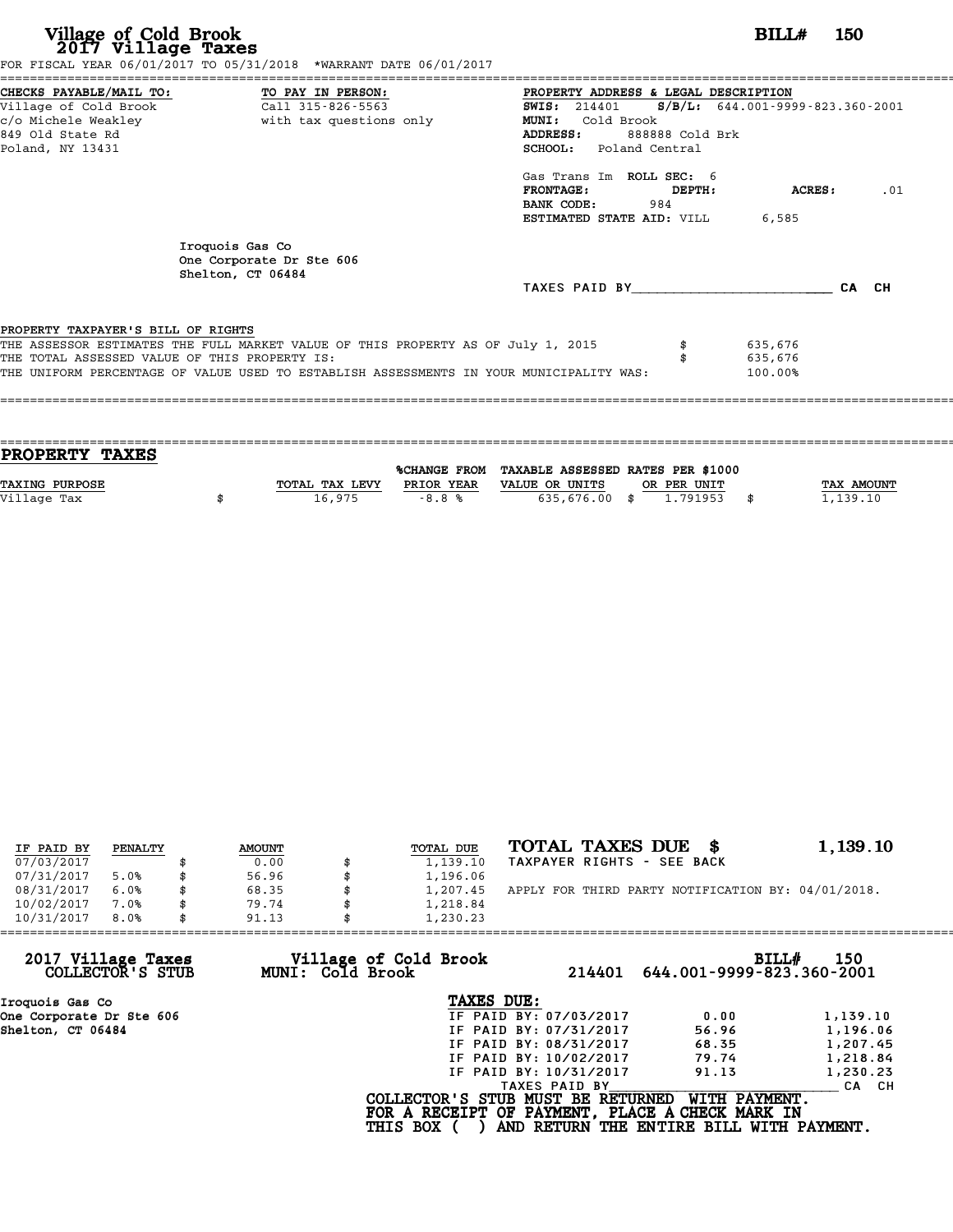| Village of Cold Brook<br>2017 Village Taxes                                          | FOR FISCAL YEAR 06/01/2017 TO 05/31/2018 *WARRANT DATE 06/01/2017                                                                                                           | <b>BILL#</b> 151                                                                                                                                                                                                                               |        |                                                                     |       |  |  |
|--------------------------------------------------------------------------------------|-----------------------------------------------------------------------------------------------------------------------------------------------------------------------------|------------------------------------------------------------------------------------------------------------------------------------------------------------------------------------------------------------------------------------------------|--------|---------------------------------------------------------------------|-------|--|--|
| Village of Cold Brook<br>c/o Michele Weakley<br>849 Old State Rd<br>Poland, NY 13431 | CHECKS PAYABLE/MAIL TO: TO PAY IN PERSON:<br>Call 315-826-5563<br>with tax questions only                                                                                   | PROPERTY ADDRESS & LEGAL DESCRIPTION<br><b>SWIS: 214401</b><br>MUNI:<br>Cold Brook<br><b>ADDRESS:</b><br><b>SCHOOL:</b> Poland Central<br>Elec Dist Ou ROLL SEC: 6<br><b>FRONTAGE:</b><br>BANK CODE:<br><b>ESTIMATED STATE AID:</b> VILL 6,585 | DEPTH: | $S/B/L: 644.001 - 9999 - 132.350 - 1881$<br>outside plant<br>ACRES: |       |  |  |
|                                                                                      | National Grid<br>Total Electric Dist<br>Real Estate Tax Dept.<br>300 Erie Boulevard West<br>Syracuse, NY 13202                                                              | TAXES PAID BY TAXES                                                                                                                                                                                                                            |        |                                                                     | CA CH |  |  |
| PROPERTY TAXPAYER'S BILL OF RIGHTS<br>THE TOTAL ASSESSED VALUE OF THIS PROPERTY IS:  | THE ASSESSOR ESTIMATES THE FULL MARKET VALUE OF THIS PROPERTY AS OF July 1, 2015<br>THE UNIFORM PERCENTAGE OF VALUE USED TO ESTABLISH ASSESSMENTS IN YOUR MUNICIPALITY WAS: |                                                                                                                                                                                                                                                |        | 4,537<br>4,537<br>100.00%                                           |       |  |  |

| PROPERTY TAXES        |                |              |                                   |             |            |
|-----------------------|----------------|--------------|-----------------------------------|-------------|------------|
|                       |                |              |                                   |             |            |
|                       |                | %CHANGE FROM | TAXABLE ASSESSED RATES PER \$1000 |             |            |
| <b>TAXING PURPOSE</b> | TOTAL TAX LEVY | PRIOR YEAR   | VALUE OR UNITS                    | OR PER UNIT | TAX AMOUNT |
| Village Tax           | 16,975         | $-8.8%$      | $4.537.00$ \$                     | 1.791953    | \$<br>8.13 |
|                       |                |              |                                   |             |            |

====================================================================================================================================

| IF PAID BY | PENALTY | <b>AMOUNT</b> | TOTAL DUE | TOTAL TAXES DUE \$                                 | 8.13 |
|------------|---------|---------------|-----------|----------------------------------------------------|------|
| 07/03/2017 |         | 0.00          | 8.13      | TAXPAYER RIGHTS - SEE BACK                         |      |
| 07/31/2017 | 5.0%    | 0.41          | 8.54      |                                                    |      |
| 08/31/2017 | 6.0%    | 0.49          | 8.62      | APPLY FOR THIRD PARTY NOTIFICATION BY: 04/01/2018. |      |
| 10/02/2017 | 7.0%    | 0.57          | 8.70      |                                                    |      |
| 10/31/2017 | 8.0%    | 0.65          | 8.78      |                                                    |      |

| 0.65 | 8.78                   |                                                              |                                                                                                                                                               |
|------|------------------------|--------------------------------------------------------------|---------------------------------------------------------------------------------------------------------------------------------------------------------------|
|      | 214401                 | BILL#                                                        | 151                                                                                                                                                           |
|      | TAXES DUE:             |                                                              |                                                                                                                                                               |
|      | IF PAID BY: 07/03/2017 | 0.00                                                         | 8.13                                                                                                                                                          |
|      | IF PAID BY: 07/31/2017 | 0.41                                                         | 8.54                                                                                                                                                          |
|      | IF PAID BY: 08/31/2017 | 0.49                                                         | 8.62                                                                                                                                                          |
|      | IF PAID BY: 10/02/2017 | 0.57                                                         | 8.70                                                                                                                                                          |
|      | IF PAID BY: 10/31/2017 | 0.65                                                         | 8.78                                                                                                                                                          |
|      | TAXES PAID BY          |                                                              | CA CH                                                                                                                                                         |
|      |                        | WITH PAYMENT.                                                |                                                                                                                                                               |
|      |                        | Village of Cold Brook<br>MUNI: Cold Brook<br><b>THIS BOX</b> | 644.001-9999-132.350-1881<br>COLLECTOR'S STUB MUST BE RETURNED<br>FOR A RECEIPT OF PAYMENT, PLACE A CHECK MARK IN<br>AND RETURN THE ENTIRE BILL WITH PAYMENT. |